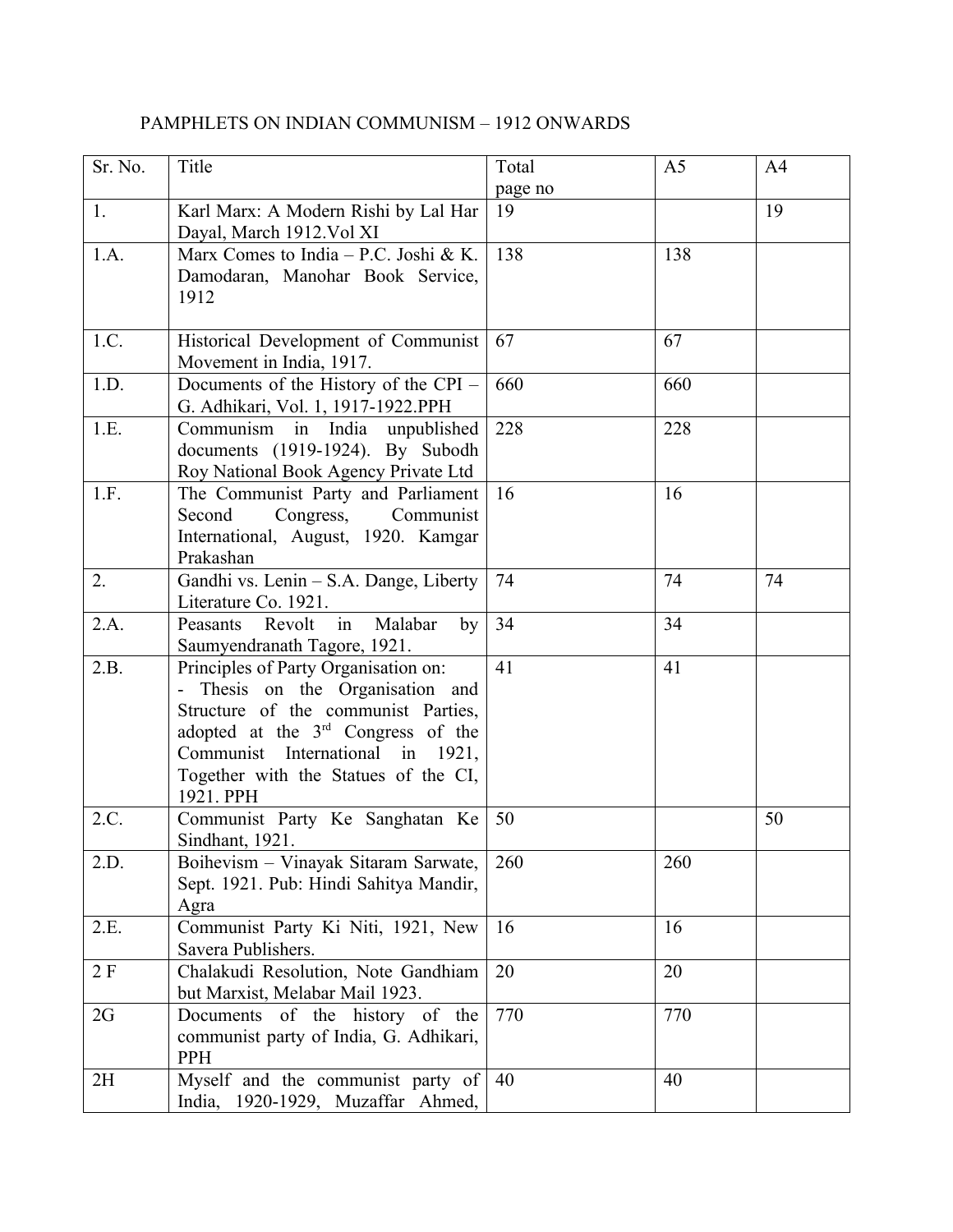|        | National Book Agency Private Ltd             |                |                |    |
|--------|----------------------------------------------|----------------|----------------|----|
| 2I     | Singaravelu- first communist in south        | 244            | 244            |    |
|        | India, k. Murugesah, PPH                     |                |                |    |
| 3.     | Bolshevism kya he? By Satya Bhakta,          | 30             | 30             |    |
|        | Navyug Pusthak, Allahabad.                   |                |                |    |
| 3.A.   | Notes on the History of Communist            | 90             | 90             |    |
|        | Party of the soviet Union 1890-1924,         |                |                |    |
|        | Satya Roy, Communist<br>Party                |                |                |    |
|        | Publication                                  |                |                |    |
| 3.B.   | in India<br>Communism<br>1925-1934,          | 431            | 431            |    |
|        | Subodh Roy, National Book Agency             |                |                |    |
|        | Private Ltd.                                 |                |                |    |
| 3.C.   | Communism in India - Sir Cocile Kaye,        |                |                |    |
|        | 1926 (N.T)                                   |                |                |    |
| 3.D.   | Documents of the History of the CPI -        | 287            | 287            |    |
|        | G. Adhikari, Vol. III A, 1926, PPH           |                |                |    |
| 3.E.   | Seed-Time<br>The<br>of Communist             | 218            | 218            |    |
|        | India<br>Movement<br>in<br>1919-1926,        |                |                |    |
|        | Ladlimohan Ray Chaudhury, 1926.              |                |                |    |
|        | National Book Agency Private Ltd.            |                |                |    |
| 3.F.   | Communist Papers, London, 1925.              |                |                |    |
| 3.G.   | (N.T)<br>Manifesto<br>Gauhati Congress, CPI, | 16             | 16             |    |
|        | 1926.                                        |                |                |    |
| 4.     | The Communist: A Monthly Review,             | 92             | 92             |    |
|        | Vol. 2, No. 10, 1927. Published by A.        |                |                |    |
|        | Holland at 24 High Holborn.                  |                |                |    |
| 4.A.   | The Kakori Case (The Hindustan               | $\overline{4}$ | $\overline{4}$ |    |
|        | Republican Association and the Kakori        |                |                |    |
|        | Case), 1927.                                 |                |                |    |
| 4.B.   | Struggle for Hegemony in India 1920-         | 376            | 376            |    |
|        | 47, Vol. I., Shashi Joshi,<br>Sage           |                |                |    |
|        | Publications                                 |                |                |    |
| 4.C.   | Is this Communism? By Freda Utley,           | 28             | 28             |    |
|        | 1927.                                        |                |                |    |
| 4.D.   | India and China - with Forward by            | 41             | 41             |    |
|        | Shapurji<br>Saklatvala<br>by<br>an           |                |                |    |
|        | Internationalist, 1927.                      |                |                |    |
| 5.     | Hell Found by S.A. Dange, 1928. PPH.         | 129            | 129            |    |
| 5.A.   | History of the Communist Movement in         | 260            | 260            |    |
|        | India 1920-1933 (formative Years) Vol.       |                |                |    |
|        | I.                                           |                |                |    |
| 6.     | Manifesto of Workers and Peasants            | 10             |                | 10 |
|        | Party (Bombay) to the Indian National        |                |                |    |
|        | Congress, 1929.                              |                |                |    |
| 6.(a). | "Ghadar Di Goonj" (Echo of Ghadar),          | 12             | 12             |    |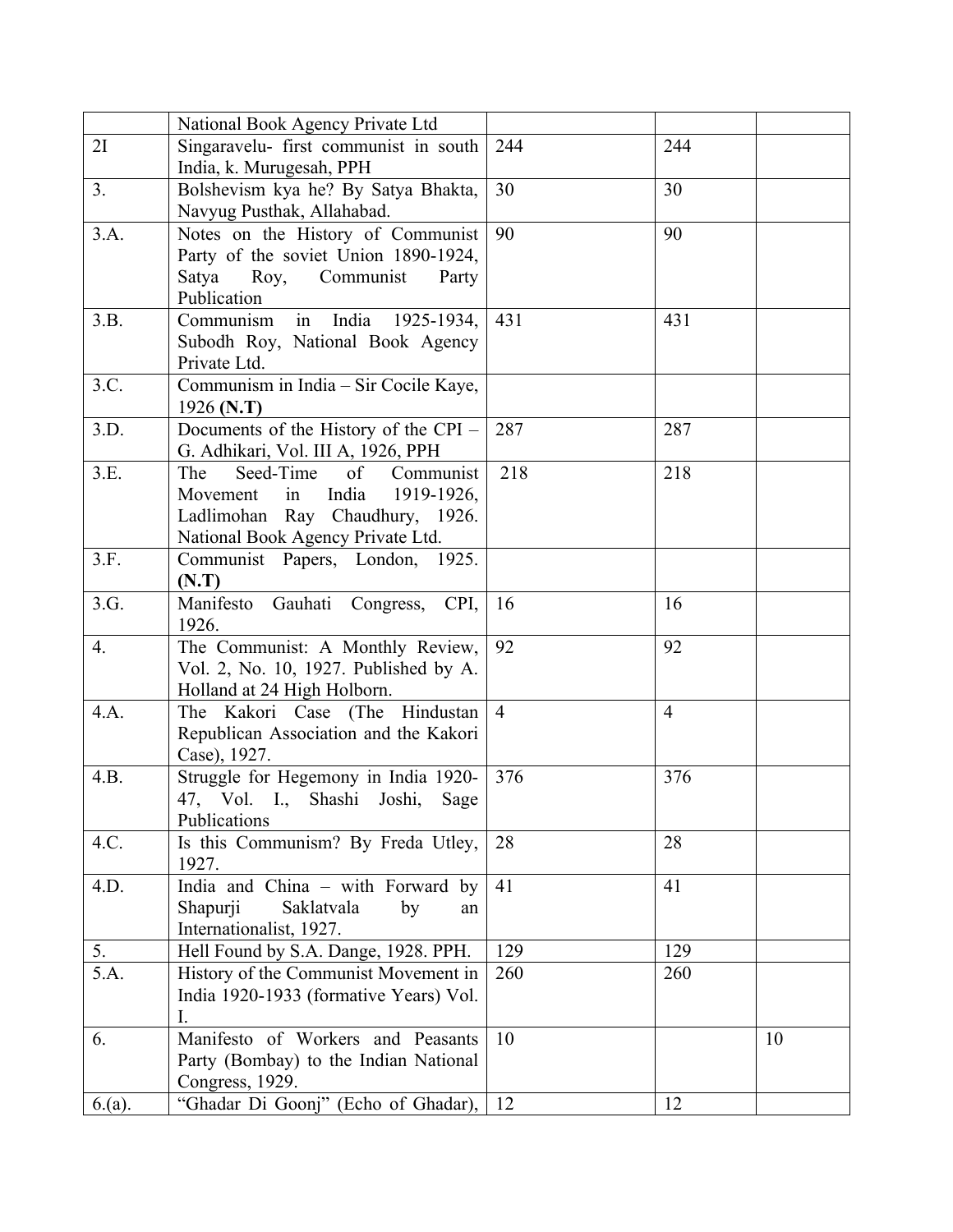|             | Gadar Party Leaders were Sentenced,<br>1930.                                                                                                                                     |     |                |           |
|-------------|----------------------------------------------------------------------------------------------------------------------------------------------------------------------------------|-----|----------------|-----------|
| $6(A)$ (i). | Manifesto of the (fragile document) CPI<br>to the Revolutionary in to the workers<br>and to the peasants, 1931, by the<br>calcutta committee of the communist<br>party of India. | 14  |                | 14        |
| 6.(b)       | Bal Bharat Sabha - Dev Datt Atal,<br>1930.                                                                                                                                       | 2   | $\overline{2}$ |           |
| 7.          | An Anti-Roy Pamphlet, Communist<br>International, 1932.                                                                                                                          | 42  | 42             |           |
| 8.          | Tactical and Organisational Questions<br>of Communist Partice of India and<br>Indo-China by Orgwald, 1933. The<br>Marx Memorial Library.                                         | 93  | 93             |           |
| 8.A.        | India and Communism $-$ complied by<br>the Intelligence Bureau, Home Dept.<br>Govt. of India, 1933                                                                               | 72  | 72             |           |
| 8.B.        | India & Communism, 1935, The<br>Intelligence Bureau Home Department<br>Government of India                                                                                       | 406 |                | 406       |
| 8.C.        | Imperialism and the People – Frank<br>Verulam, 1935.PPH                                                                                                                          | 45  | 45             |           |
| 8.D.        | Class Caste Reservation and Struggle<br>against Casteism - A.B. Bardhan, All<br>India Youth Federation                                                                           | 95  | 95             |           |
| 8.E.        | Communism in India (Unpublished<br>documents $1935-45$ - Subodh Roy,<br>1935. National Book Agency Pvt Ltd                                                                       | 81  | 81             |           |
| 8.F.        | Struggle for Hegemony in India 1920-<br>47, Vol. II, 1934-41, Bhagwan Josh,<br><b>Sage Publications</b>                                                                          | 330 | 330            |           |
| 8.G.        | India to-day Series No. 2, Modern<br>Imperalism in India - Rajini Palme<br>Dutt, 1935.                                                                                           | 43  | 43             |           |
| 8.H.        | E.MSinte<br>Krithikal<br>Sampoorna<br>work<br>(Collected<br>of<br>E.M.S<br>Vol<br>Namboodiripad<br>$1-1927-35.$<br>Chintha Publishers (Malayalam).                               | 382 | 382            |           |
| 8.I.        | History of the Communist Movement in<br>Kerala – Dr. E. Balakrishnan                                                                                                             | 293 | 293            |           |
| 8.J.        | Documented History of the Communist<br>Movement in India, Vol. III, 1935-39 -<br>K. Damodaran.                                                                                   | 128 |                | $128-F/S$ |
| 9.          | To All Anti-Imperialist Fighters by                                                                                                                                              | 16  | 16             |           |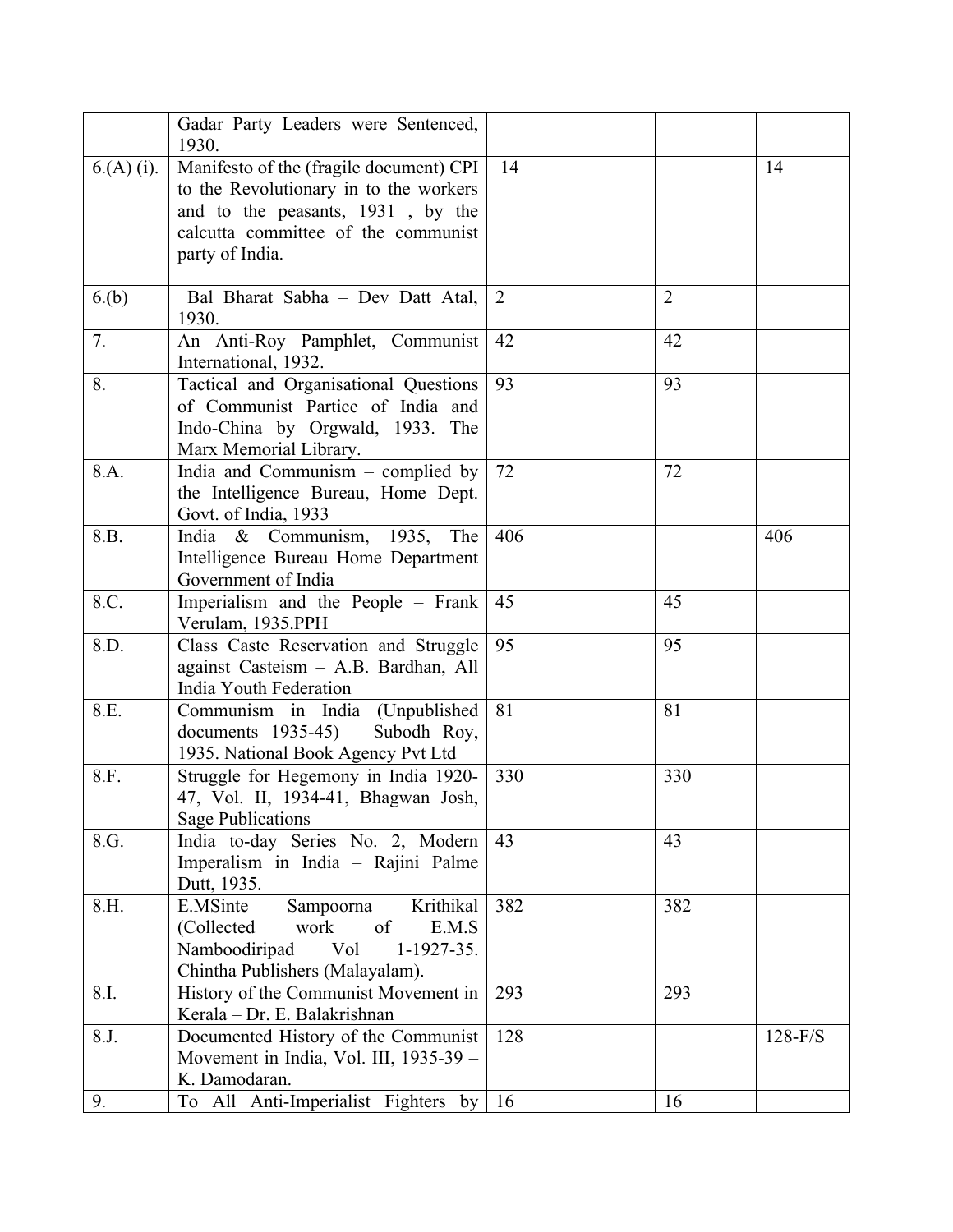|       | Gathering Storm, Central Committee<br>CPI, 1936.                                                                                                                                                                  |     |     |
|-------|-------------------------------------------------------------------------------------------------------------------------------------------------------------------------------------------------------------------|-----|-----|
| 9.A.  | EMSinte<br>Kritikal,<br>Sampoorna<br>of<br>(Collected<br>Works<br><b>EMS</b><br>Namboodiripad Vol.<br>$2, 1936-38$<br>P.Govinda Pillai, Chintha Publishers                                                        | 400 | 400 |
| 10.   | Socialism by Jayaprakash<br>Why<br>Narayan, The All India Congress<br>Socialist Party, 1936                                                                                                                       | 165 | 165 |
| 10.A. | Experience and Knowledge - An Essay<br>by Mad-Se-Tung, 1937.                                                                                                                                                      | 26  | 26  |
| 11.   | Ke Shahid Bhartiya Krantikari Andolan<br>K eek Agyat Adhyaya "Mene Marte<br>Kise Dekha Tujhe Marte Dekha" by E<br>K Krantikari Kuli, 1938. Pub: Manmath<br>Nath Gupt, Allahabad.                                  | 51  | 51  |
| 12.   | The Final Victory of Socialism in<br>Soviet Russia by Joseph Stalin, The<br>socialist Literature Publishing Co.<br>Agra1938.                                                                                      | 20  | 20  |
| 13.   | The Communist and the Congress<br>Being the Thesis on the role of the<br>Indian Communists in the Struggle for<br>Complete Independence of India by<br>Krishna<br>Swami,<br>The<br>Socialist<br>Literature, 1938. | 24  | 24  |
| 14.   | Chingari by Sajjad Zaheer, Vol. I, No.<br>1, 1938.                                                                                                                                                                |     |     |
| 15.   | Chingari by Sajjad Zaheer, Vol. I, No.<br>September 1938. chingari ur uska<br>Magsad                                                                                                                              | 62  | 62  |
| 15.A. | Day to Day Pamphlets No. 39, The<br>Political<br>and<br>Social<br>Doctrine<br>of<br>Communism by R. Palme Dutt, 1938.                                                                                             | 44  | 44  |
| 15(1) | Report of General Secretary: (January<br>1945 to Dec. 1946), Pub: AITUC,<br>Bombay                                                                                                                                | 61  | 61  |
| 16.   | Chingari (Spark) by Sajjad Zaheer, Vol.<br>II, No. 2 & 3, 1939.                                                                                                                                                   | 90  | 90  |
| 17.   | Hamara Desh Men Samajik Sangathan<br>(Social Institutions in our Country) by<br>K.M. Ashraf, 1939.                                                                                                                | 24  | 24  |
| 17.A. | From Imperialist War to People's War<br>by Dona Torr.PPH, Bombay                                                                                                                                                  | 29  | 29  |
| 18.   | The<br>Historical<br>Necessity<br>and<br>Significance of United Front Tactics:                                                                                                                                    | 22  | 22  |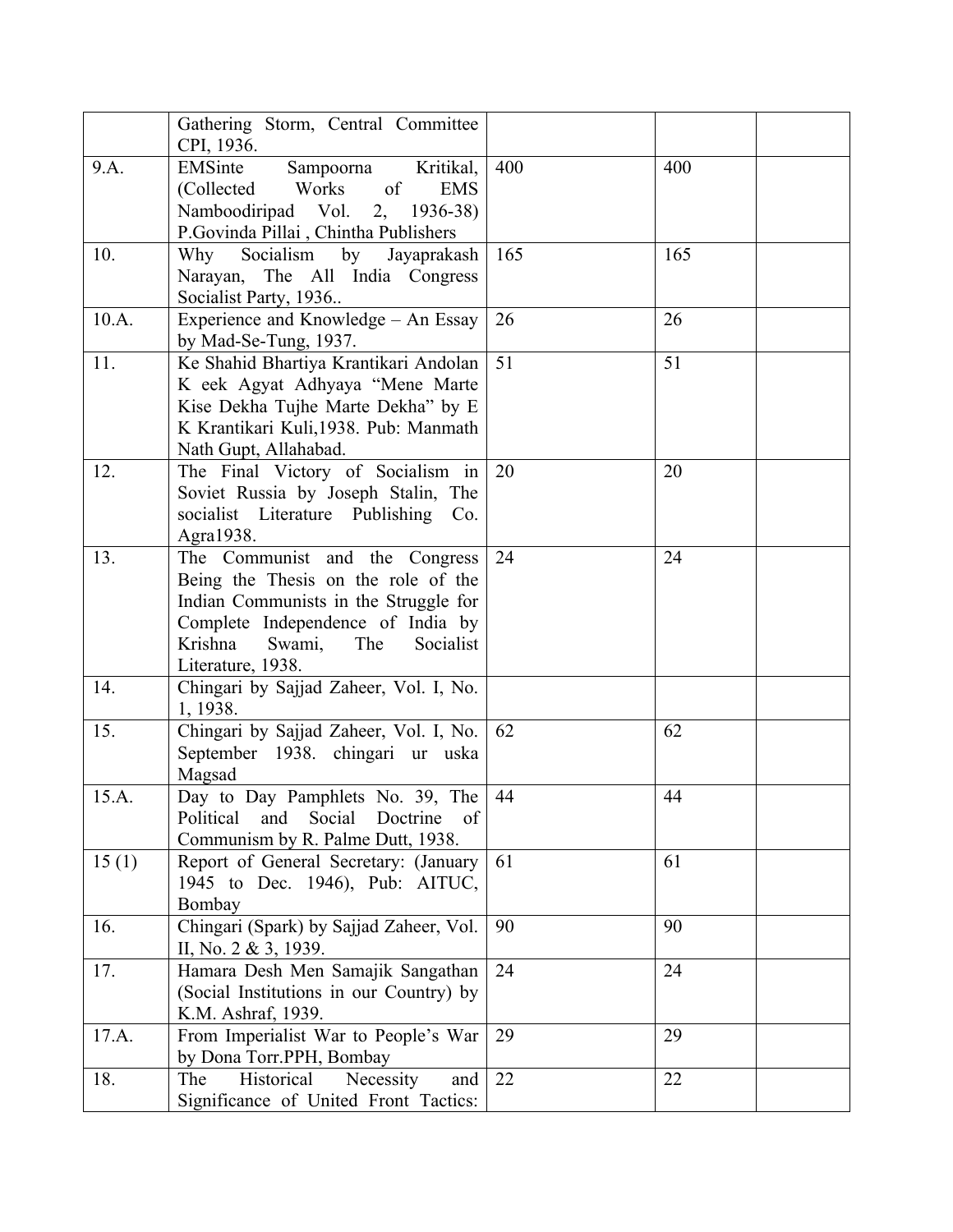|       | Being a Preliminary introduction to the               |     |     |  |
|-------|-------------------------------------------------------|-----|-----|--|
|       | study of Dimitroff's United Front. "                  |     |     |  |
|       | Pamphelet Service" Pub.                               |     |     |  |
| 18.A. | EMSinte Sampoorna Kritikal(collected                  | 414 | 414 |  |
|       | Works of EMS Namboodiripad Vol. 3,                    |     |     |  |
|       |                                                       |     |     |  |
|       | 1938-42), P. Govinda Pillai, Chintha                  |     |     |  |
|       | Publishers                                            |     |     |  |
| 19.   | State & War: Being the Statement                      | 6   | 6   |  |
|       | Issued by the Standing committee, All                 |     |     |  |
|       | India States Peoples' Conference on                   |     |     |  |
|       | $11th$ October 1939. Pub: Gen, Secy.,                 |     |     |  |
|       | All- India States Peoples' Conference                 |     |     |  |
|       | Bombay                                                |     |     |  |
| 19.A. | Bihar Men Communist Party Ka Vikas                    | 32  | 32  |  |
|       | by Inderdeep Singh, 1939.                             |     |     |  |
| 19.B. | Communist Party's Position in Indian                  | 8   | 8   |  |
|       | Politics - Acharaya Kripalini, 1939.                  |     |     |  |
| 19.C. | Imperialism and the Peoples – Frank                   | 45  | 45  |  |
|       | Verulam, 1940. PPH - duplicate                        |     |     |  |
| 19.D. | The Communist International, No. 3,                   | 394 | 394 |  |
|       | march 1940.                                           |     |     |  |
| 20.   | From Peace Front to People's War by                   | 105 | 105 |  |
|       | and Dimitrov, Communist<br>Stalin                     |     |     |  |
|       | International, Jan. 1934 to Nov. 1942.                |     |     |  |
|       | Introduction by : G. Adhikari, Pub:                   |     |     |  |
|       | PPH                                                   |     |     |  |
| 21.   | The Indian Communist Party – Its                      | 35  | 35  |  |
|       | Policy and Work in the War of                         |     |     |  |
|       | Liberation<br>P.C.<br>by<br>Joshi,                    |     |     |  |
|       | 1942. Published by the Communist party                |     |     |  |
|       | of great Britain.                                     |     |     |  |
| 22.   | Student<br>Supplement<br>A.I.S.F.<br>and              | 24  | 24  |  |
|       | National Crisis Unity, The Way Out,                   |     |     |  |
|       | 1942.                                                 |     |     |  |
| 23.   | War of Liberation – Speeches of Stalin,               | 57  | 57  |  |
|       | Kalinin &<br>Molotov,<br>Maisky                       |     |     |  |
|       | Introduction by G. Adhikari, 1942. Pub:               |     |     |  |
|       | PPH Bombay                                            |     |     |  |
| 24.   | Europe Against Hitler by R.Palme Dutt,                | 49  | 49  |  |
|       | "Why this is our War", Friends of the                 |     |     |  |
|       | Soviet Union, 1942.                                   |     |     |  |
| 24.A. | Hindu - Muslim, Differences, Create                   | 43  | 43  |  |
|       |                                                       |     |     |  |
|       | Division by British Colonist 1942. CPI<br>Publication |     |     |  |
|       |                                                       |     |     |  |
| 25.   | How the Soviet People Fight - A                       | 112 | 112 |  |
|       | Selection of Reports (Covering the                    |     |     |  |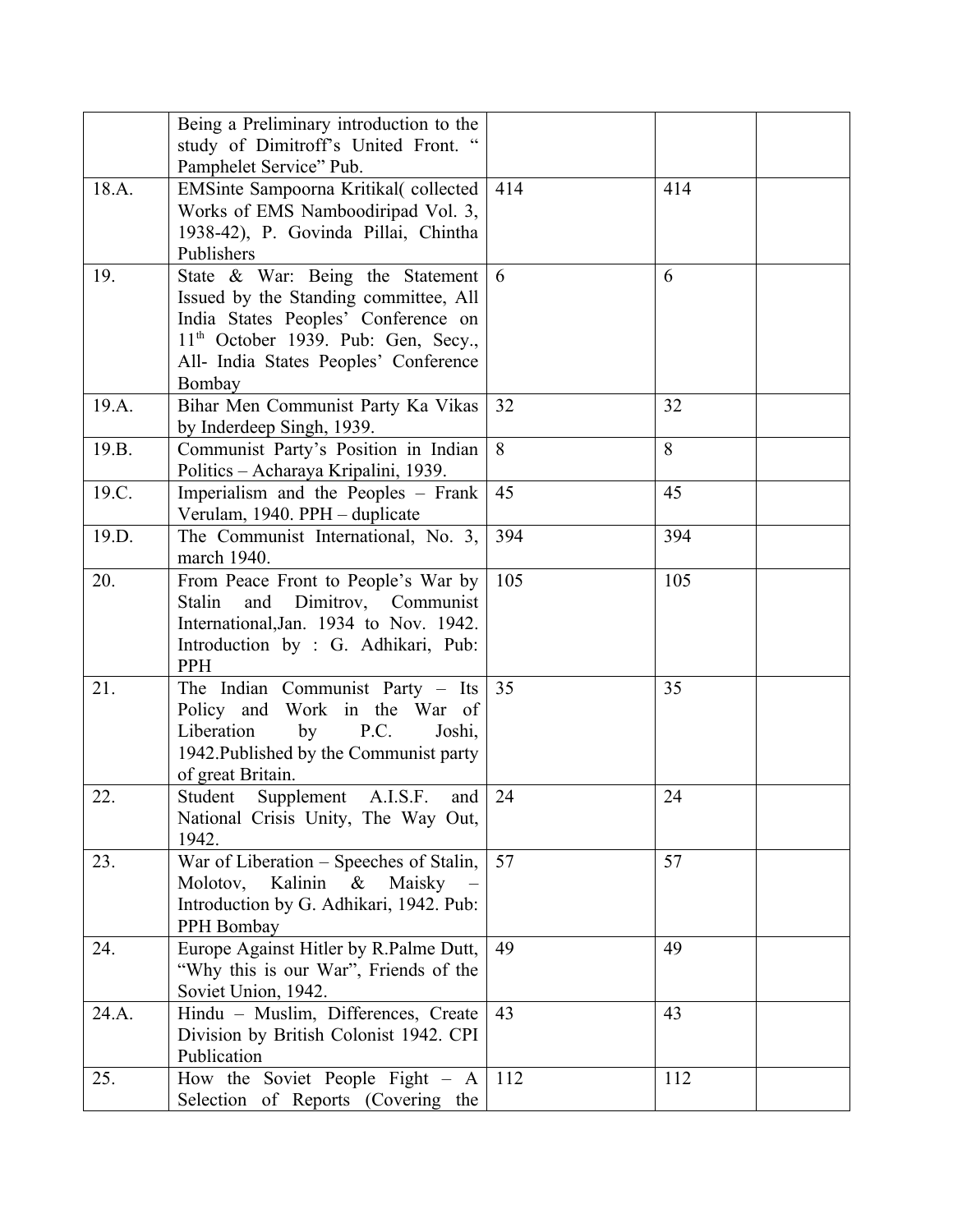|       | period from Dec. 1941 to April 1942).<br>by soviet writers, PPH                                                                                                |               |     |
|-------|----------------------------------------------------------------------------------------------------------------------------------------------------------------|---------------|-----|
| 26.   | From the Indian Communist Party's<br>Paper, People's War 'India's Problem'<br>by Bradley Ben, 1942.                                                            | 32            | 32  |
| 26.A. | 1942 August Struggle and by C.<br>Rajeswara Rao, 1942. Communist Party<br>Publication                                                                          | 40            | 40  |
| 27.   | Flaming Sword - Poems of Patriotism<br>and Freedom by Jashwant Thaker,<br>1942.                                                                                | 35            | 35  |
| 28.   | Some Facts About Disturbances from<br>1942-1943.                                                                                                               | <sup>11</sup> | 11  |
| 28.A. | Bhagal-purka Morcha<br>(Front<br>of<br>Bhagalpur) by<br>Sh.<br>Ramchandra<br>Sharma, 1942.                                                                     | 379           | 379 |
| 29.   | Released the Patriots - To Rally the<br>People by P.C. Joshi, 1942.                                                                                            | 26            | 26  |
| 30.   | National Unity for the Defence of the<br>Motherland-Resolutions of the Plenums<br>of the Central Committee of the CPI<br>held in 1942 by Krishnan N.K., 1942.  | 77            | 77  |
| 31.   | Pakistan and National Unity by<br>Adhikari G., 1942. PPH, Bombay                                                                                               | 58            | 58  |
| 31.A. | Principles of Party Organisation (CPI),<br>1921, CPI Section of the<br>third<br>International                                                                  | 32            | 32  |
| 32.   | People's Way to Food by S.G. Serdesai,<br>1943. PPH                                                                                                            | 51            | 51  |
| 33.   | Working Class and National Defence<br>Report on Production, 1943.PPH,<br>Bombay                                                                                | 38            | 38  |
| 34.   | For the Defence of the Motherland with<br>the Ploughshere and the Sickle Kisan<br>Sabha in the Campaign for more food<br>by EMS Namboodripad, 1943.Pub:<br>PPH | 33            | 33  |
| 35.   | People's Theatre Stars the People,<br>Indian-People's Theatre Association,<br>1943.                                                                            | 37            | 37  |
| 36.   | Unity in Action for National Defence<br>and National Government (Resolution<br>passed unanimously by the<br>first<br>Congress of the CPI, 1943. PPH            | 27            | 27  |
| 36.A. | Political<br>Provincial<br>Bengal<br>Organisational Report for the National                                                                                    | 72            | 72  |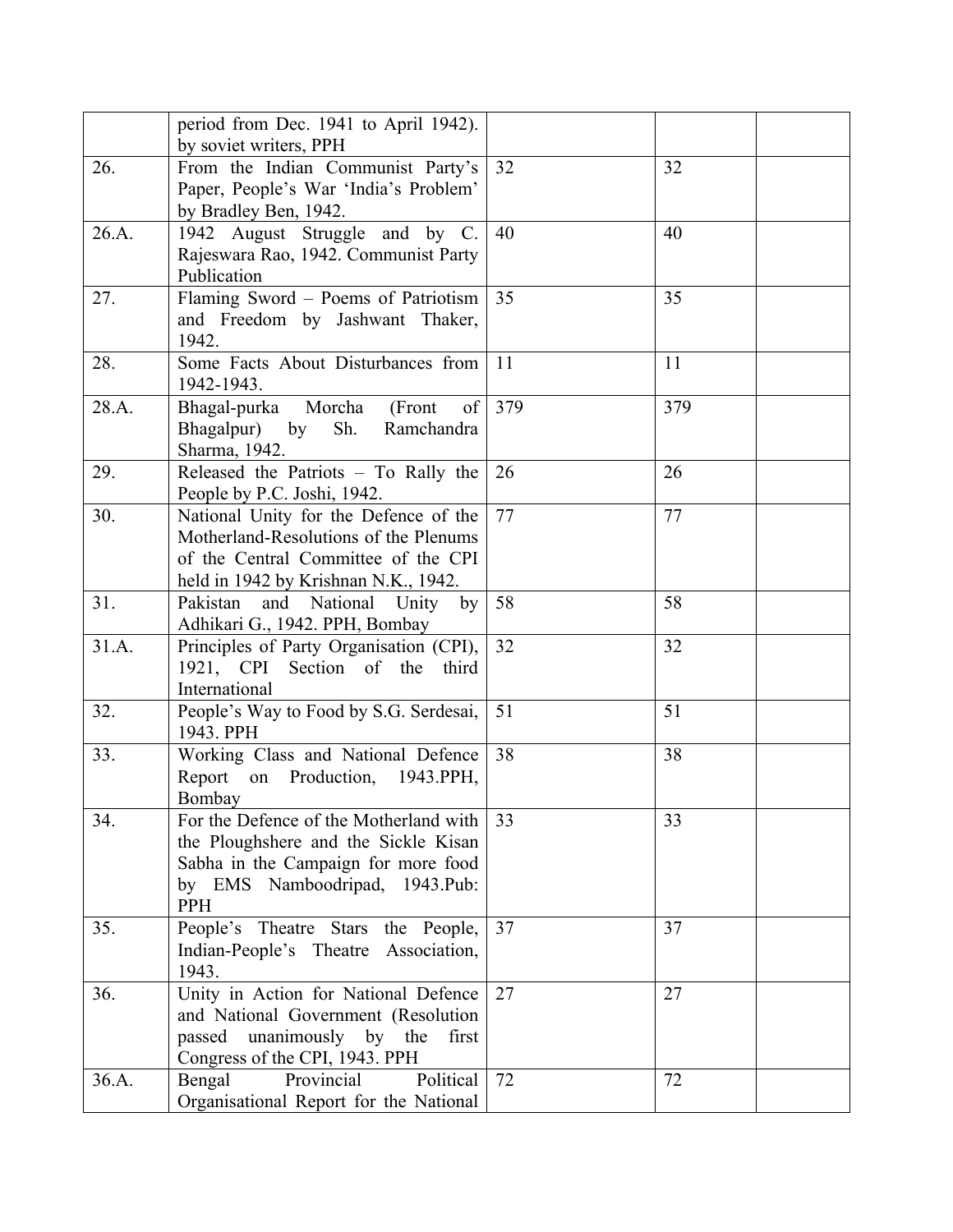|       | Convention of the CPI 1943.                                         |     |     |
|-------|---------------------------------------------------------------------|-----|-----|
| 37.   | Forgery Versus Facts: Communist Party                               | 52  | 52  |
|       | Exposes The Fifth Column., N.K.                                     |     |     |
|       | Krishnan, 1943. PPH                                                 |     |     |
| 38.   | Ithiheser Dhere by Amit Sen, 1943.                                  | 145 | 145 |
|       | Pub: NBA Calcutta.                                                  |     |     |
| 38.A. | EMSinte<br>Sampoorna<br>Kritikal,                                   | 399 | 399 |
|       | of<br>(Collected works)<br><b>EMS</b>                               |     |     |
|       | Namboodiripad Vol. 4, 1942-44)                                      |     |     |
| 39.   | Hindustani Communist Party Ka                                       | 18  | 18  |
|       | Vidhan, 1943. Pub: PPH                                              |     |     |
| 40.   | Forgery Versus Facts - Communist                                    | 57  | 57  |
|       | Party Exoses the Fifth Column by N.K.                               |     |     |
|       | Krishna, 1943.PPH                                                   |     |     |
| 41.   | Deshbhaktader Jagao: (Awaken the                                    | 32  | 32  |
|       | Patriots) – P.C. Joshi's Report to CC,                              |     |     |
|       | 1943. Pub: NBA Calcutta                                             |     |     |
| 41.A. | Communist Party Ke Ghoshanapatra -                                  | 92  | 92  |
|       | Karl Marx & F. Engels, 1952.PPH                                     |     |     |
| 42.   | Deshraksha Aur Swatantrata Ka Marg -                                | 30  | 30  |
|       | (National Defence<br>and Plot<br>for                                |     |     |
|       | Freedom) – Adopted in the first CPI                                 |     |     |
|       | Conference, 1943.                                                   |     |     |
| 42.A. | Kisans on the March for Food and                                    | 34  | 34  |
|       | Freedom by EMS Namboodripad, 1943.                                  |     |     |
| 43.   | The New Fascist Order by Prof. E.                                   | 47  | 47  |
|       | Varga - Member of the Academy of                                    |     |     |
|       | Science of the USSR, 1943. PPH                                      |     |     |
| 43.A. | On the National Question by J. Stalin,                              | 33  | 33  |
|       | 1943. Pub: NBA, Calcutta                                            |     |     |
| 44.   | A free happy India (Election Policy of                              | 24  | 24  |
|       | Indian Communists by P.C. Joshi),                                   |     |     |
|       | 1944. PPH                                                           |     |     |
| 44.A. |                                                                     | 448 | 448 |
|       | From Peace Front to People's War<br>Second Editiron by G. Adhikari, |     |     |
|       |                                                                     |     |     |
|       | Bombay, PPH, 1994.                                                  | 10  |     |
| 45.   | Churchill-Cripps Conspiracy for a New                               |     | 10  |
|       | Communal Award (The Imperalist                                      |     |     |
|       | Alternative) fourth edition by G.                                   |     |     |
|       | Adhikari, 1944.                                                     |     |     |
| 45.A. | The Heritage Ke Acclaim by D.N. Pritt,                              | 34  | 34  |
|       | 1944. Pub: 'Friends of the Soviet                                   |     |     |
|       | Union' PPH                                                          |     |     |
| 46.   | Congress and Communists by P.C.                                     | 24  | 24  |
|       | Joshi, 1944.                                                        |     |     |
| 47.   | Historical Development of Communist                                 | 72  | 72  |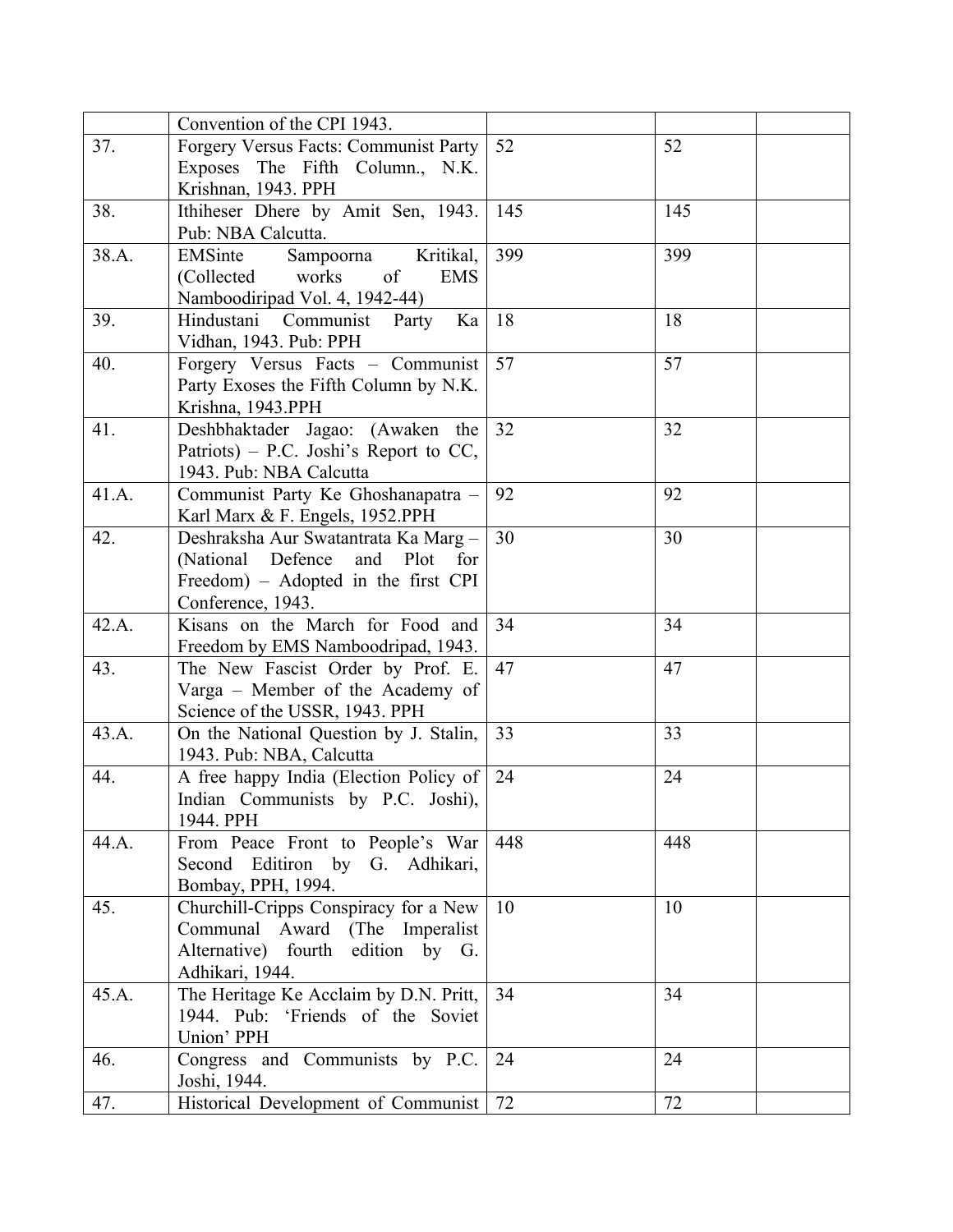|       | Movement in India, 1944. Edited &                                                                                                                                           |     |     |
|-------|-----------------------------------------------------------------------------------------------------------------------------------------------------------------------------|-----|-----|
|       | Pub. by Polit- Bureau cc Revolutionary                                                                                                                                      |     |     |
|       | Communist Party of India.                                                                                                                                                   |     |     |
| 48.   | Food in the Punjab by G Adhikari,<br>1944.PPH                                                                                                                               | 41  | 41  |
| 48.A. | $\sigma$<br>Manifesto<br>the<br>Communists                                                                                                                                  | 34  | 34  |
|       | Forward to a Free and Democratic<br>French India, 1944.                                                                                                                     |     |     |
| 49.   | They Must Meet Again by P.C. Joshi,<br>1944.                                                                                                                                | 51  | 51  |
| 50.   | Light on League-Uninist Conflict by<br>Sajjad Zaheer, 1944.PPH                                                                                                              | 42  | 42  |
| 51.   | Food in the United Provinces by S.G.<br>Sardesai, 1944.PPH                                                                                                                  | 56  | 56  |
| 51.A. | EMSinte Sampoorna Kritikal (Collected<br>Works of EMS Namboodiripad Vol. 5,<br>$1944 - 45$ ).                                                                               | 399 | 399 |
| 52.   | The Meaning of Teheran for World<br>Freedom & Peace by Earl Browder &<br>R.P. Dutt, 1944. PPH, Bombay                                                                       | 72  | 72  |
| 53.   | Enemies of the Peace: Profile of the<br>'Hato-Russia' Geng by Garlin Sender<br>1945. New Century Pub.                                                                       | 48  | 48  |
| 54.   | Victory-whose by P.C. Joshi, 1945.PPH                                                                                                                                       | 21  | 21  |
| 55.   | The New Sitaution and Our Tasks -<br>Resolution of the CC of the CPI passed<br>at its meeting in Dec. 1945.                                                                 | 18  | 18  |
| 56.   | Vir Garhwali Sipahion Se Hawaldar<br>Chander Singh "Garhwali Ki Duibat"<br>(A Short Discussion of Chandra Singh<br>"Garhwali" with Garhwali Soldiers),<br>1945. Pub: UP, CP | 26  | 26  |
| 57.   | India Today Series No. 4, History of the<br>National Movement by R.P. Dutt, 1945.                                                                                           | 81  | 81  |
| 58.   | No More Famine Food for All by G.<br>Adhikari, 1945. Pub: PPH                                                                                                               | 32  | 32  |
| 59.   | British Soldier Looks at India - Letter<br>of Clive Branson, 1945. PPH Bombay                                                                                               | 56  | 56  |
| 60.   | Communist Reply to Congress Working<br>Committee's Charges by P.C. Joshi,<br>1945.                                                                                          | 217 | 217 |
| 61.   | Sikh<br>Homeland:<br>Through<br>Hindu-<br>Muslim-Sikh Unity by G. Adhikari,<br>1945. Pub: PPH                                                                               | 22  | 22  |
| 62.   | Death Pits in Our Land: How 200,000<br>Indian Miners Live and Work by S.A.                                                                                                  | 28  | 28  |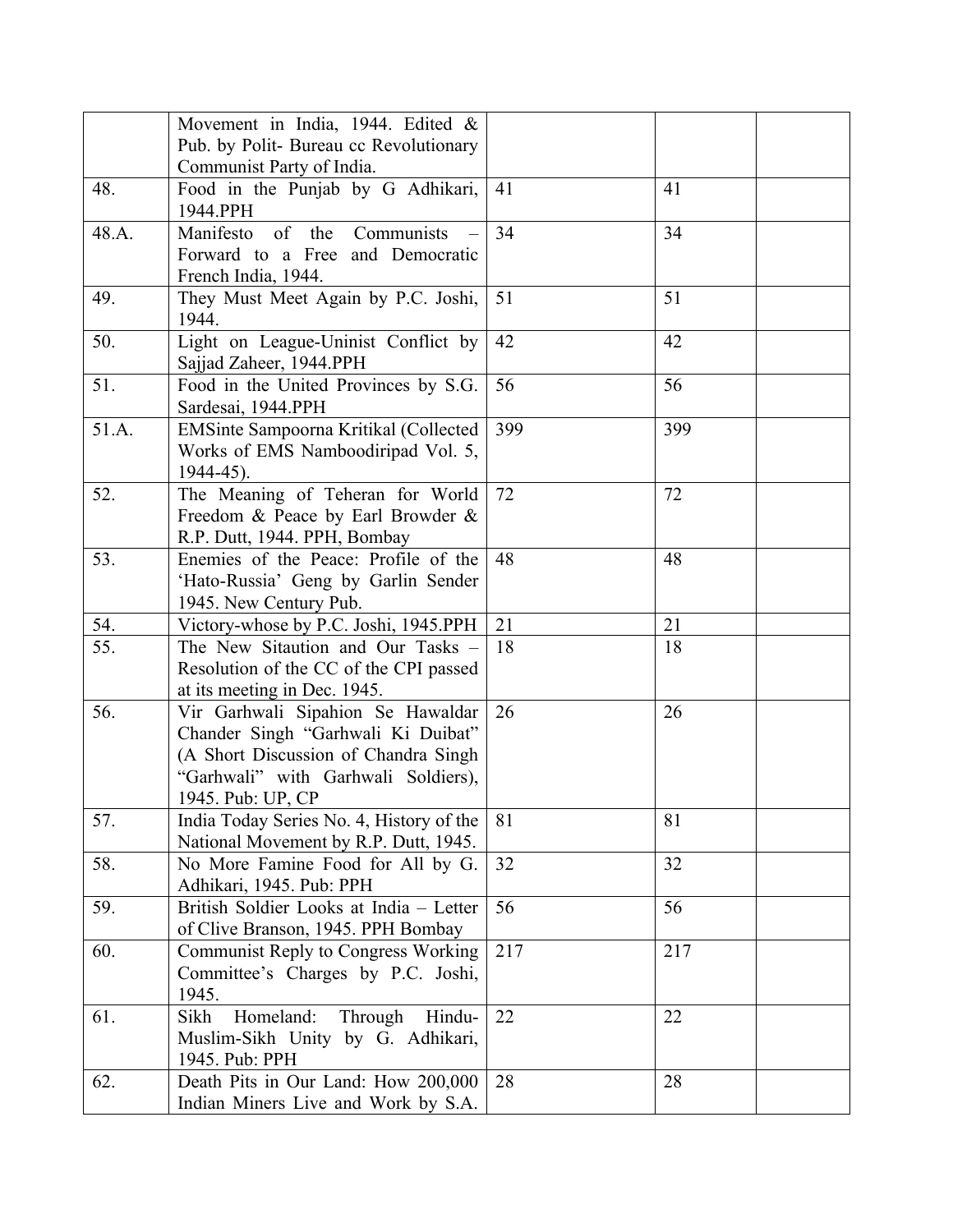|       | Dange, 1945.                                                               |     |     |  |
|-------|----------------------------------------------------------------------------|-----|-----|--|
| 63.   | A Dictionary of Terms and Quotations                                       | 58  | 58  |  |
|       | - Compiled from the Works of Lenin $&$                                     |     |     |  |
|       | Bell Thomas, 1945.                                                         |     |     |  |
| 64.   | Sakaler Swadhinata Chai - Issued by                                        | 30  | 30  |  |
|       | the CC of the CPI, 1945-46.                                                |     |     |  |
| 65.   | Communisty Reply to<br>Congress                                            | 98  | 98  |  |
|       | Working Committees Charges by P.C.                                         |     |     |  |
|       | Joshi, Part -II, 1945.                                                     |     |     |  |
| 66.   | Gandhi - Joshi Correspondence, 1945.                                       | 52  | 52  |  |
| 66.A. | Correspondence between Gandhi and                                          | 72  | 72  |  |
|       | P.C. Joshi, 1945.                                                          |     |     |  |
| 67.   | Communist Reply to the Working                                             | 412 | 412 |  |
|       | Committee by P.C. Joshi, 1945.                                             |     |     |  |
| 68.   | Karayasameeti<br>Congress<br>Ko                                            | 212 | 212 |  |
|       | Mommuniston Ka Javab (Communist                                            |     |     |  |
|       | Congress Working<br>Reply<br>to                                            |     |     |  |
|       | Committee) by P.C. Joshi, 1945.PPH,                                        |     |     |  |
|       | Bombay                                                                     |     |     |  |
| 69.   | Lid off Andhra Anti-Communism by                                           | 59  | 59  |  |
|       | A.S.R. Chari, 1945.Pub: PPH Bombay                                         |     |     |  |
| 70.   | <b>Communist Reply to Congress Working</b>                                 | 300 | 300 |  |
|       | Committee's Charge by P.C. Joshi,                                          |     |     |  |
|       | 1945.                                                                      |     |     |  |
| 71.   | Aftermath of Bengal Famine - Problem                                       | 64  | 64  |  |
|       | of Rehabilitation and Our Task by                                          |     |     |  |
|       | Panchugopal Bhaduri 1945, Pub: NBA                                         |     |     |  |
|       | Calcutta                                                                   |     |     |  |
| 72.   | The Tata-Birla Plan will it work $-$ by                                    | 24  | 24  |  |
|       | Ranadive<br><b>B.T.,</b><br>1945.Pub:<br>PPH                               |     |     |  |
| 73.   | Bombay-duplicate                                                           | 75  | 75  |  |
|       | Inside Bengal 1941-1944 - Forward<br>Block and its Allies Versus Communist |     |     |  |
|       | Party – by Bose Arun and Khoka Rai,                                        |     |     |  |
|       | 1945. Pub: PPH Bombay                                                      |     |     |  |
| 74.   | India and You – by S.A. Dange, Article                                     | 12  | 12  |  |
|       | reprinted from Daily worker, 1945.                                         |     |     |  |
| 75.   | Your Tagore for Today - Selections                                         | 58  | 58  |  |
|       | from the Writings of Poet Rabindranath                                     |     |     |  |
|       | Tagore - Translated by Hirendranath                                        |     |     |  |
|       | Mukherjee - by Sanyal Hirankumar,                                          |     |     |  |
|       | 1945. PPH Bombay                                                           |     |     |  |
| 75.A. | Russi Kranti Ka Etihas - 1905-1936                                         | 112 | 112 |  |
|       | (The History of Russian), 1945. by R.                                      |     |     |  |
|       | Page Arnot                                                                 |     |     |  |
| 75.B. | Introduction to Marxism, No. 5 -                                           | 48  | 48  |  |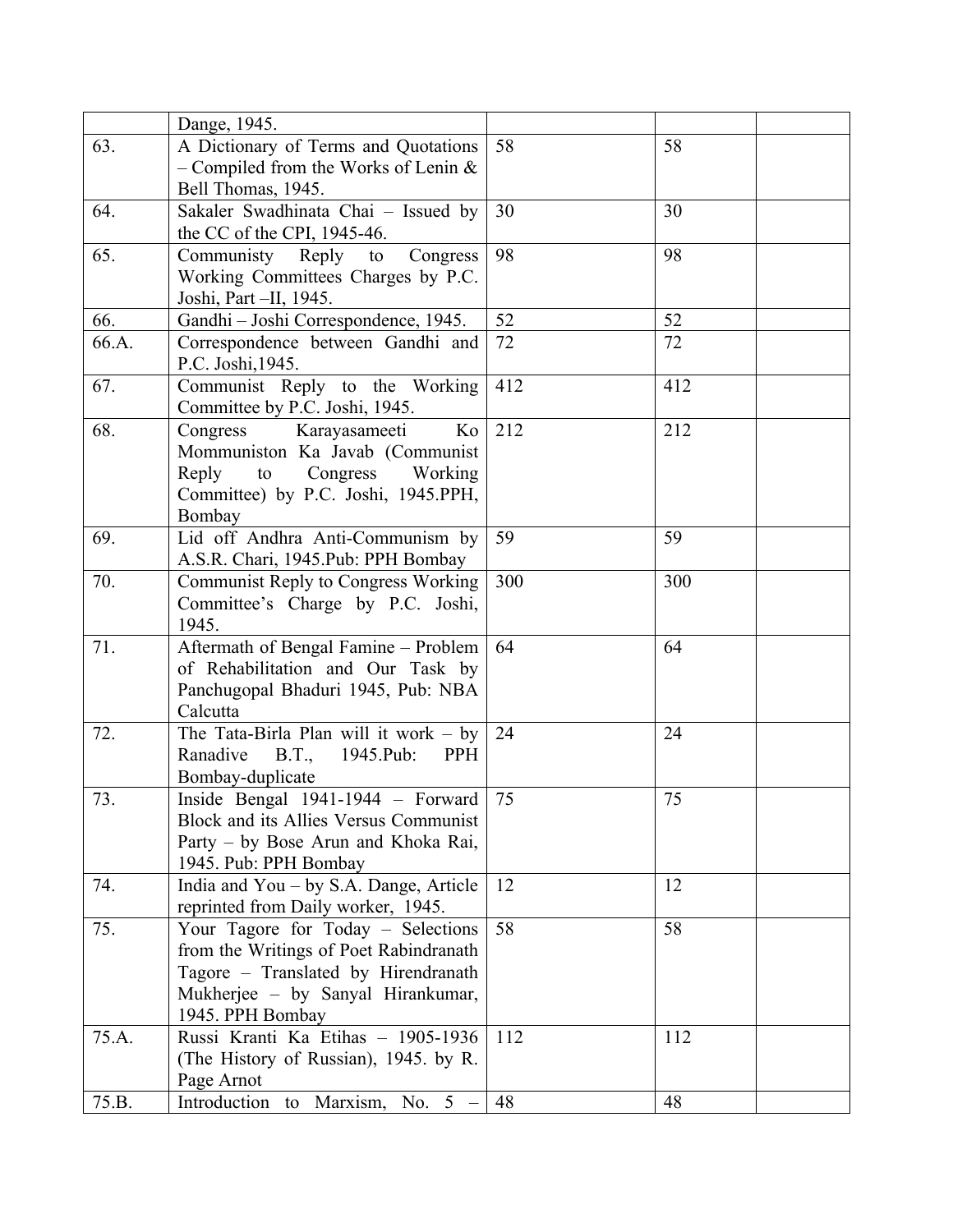|       | Nationalities in<br>Europe,<br>by<br>J.<br>Winternitz1945                                                                                                                         |     |     |
|-------|-----------------------------------------------------------------------------------------------------------------------------------------------------------------------------------|-----|-----|
| 75.C. | Why is Marxism – Emile Burms, 1945.<br>(N.T)                                                                                                                                      |     |     |
| 75.D. | Bow of Burning Gold $-$ A Study of<br>Subhas<br>Chandra Bose<br>$\overline{a}$<br>Hiren<br>Mukherjee. PPH                                                                         | 125 | 125 |
| 75.E. | Marxist Study Themes - 3, British<br>Road to Socialism - Part-II, National<br>Independence<br>and<br>Fraternal<br>Association, 1945.                                              | 8   | 8   |
| 75.F. | Marxist Study Themes - 3, British<br>Road to Socialism - Part-II, National<br>Independence<br>and<br>Fraternal<br>Association, 1945.                                              | 8   | 8   |
| 75.G. | Adivasis Revolt - The Story of Warli<br>Peasants in Struggle - Godavari,<br>Parulekar, 1945. National Book Agency<br>Private Ltd.                                                 | 198 | 198 |
| 75.H. | EMSinte Sampoorna Kritikal (Collected<br>Works of EMS Namboodiripad Vol. 6,<br>1945-46).                                                                                          | 392 | 392 |
| 76.   | Bharatiya Samaj Paddhati (Bharatiya<br>Samaj Vigyan) by Dr. Bhupendra Nath<br>Datta, 1946. Barman Publishing House                                                                | 210 | 210 |
| 77.   | Inspiring Story of the Historic R.I.N.<br>Uprising by A. Victimised RIN Striker,<br>1946.Pub: PPH                                                                                 | 16  | 16  |
| 78.   | Fascism and Social Revolution - A<br>Study of the Economics and Politics of<br>the last stages of Capitalism in Decay<br>by R.P. Dutt, 1946. Nationa Book<br>Agency Ltd. Calcutta | 420 | 420 |
| 79.   | A New Chapter in Divide and Rule:<br>Exposes Cabinet Mission's Plan by R.P.<br>Dutt, 1946. PPH                                                                                    | 36  | 36  |
| 80.   | Towards a People's Navy: CPI 1946,<br>Pub: PPH                                                                                                                                    | 24  | 24  |
| 81.   | Freedom for India - the Truth about the<br>Cabinet Mission's Visit by R.P. Dutt,<br>1946.                                                                                         | 36  | 36  |
| 82.   | For the Final Bid for Power: Freedom<br>Programme of Indian Communists -by<br>P.C. Joshi, 1946.PPH                                                                                | 125 | 125 |
| 83.   | Jagat Singh Aau Taur Sahanknimira by<br>Ajay Ghosh, 1946 (in Bengali)                                                                                                             | 56  | 56  |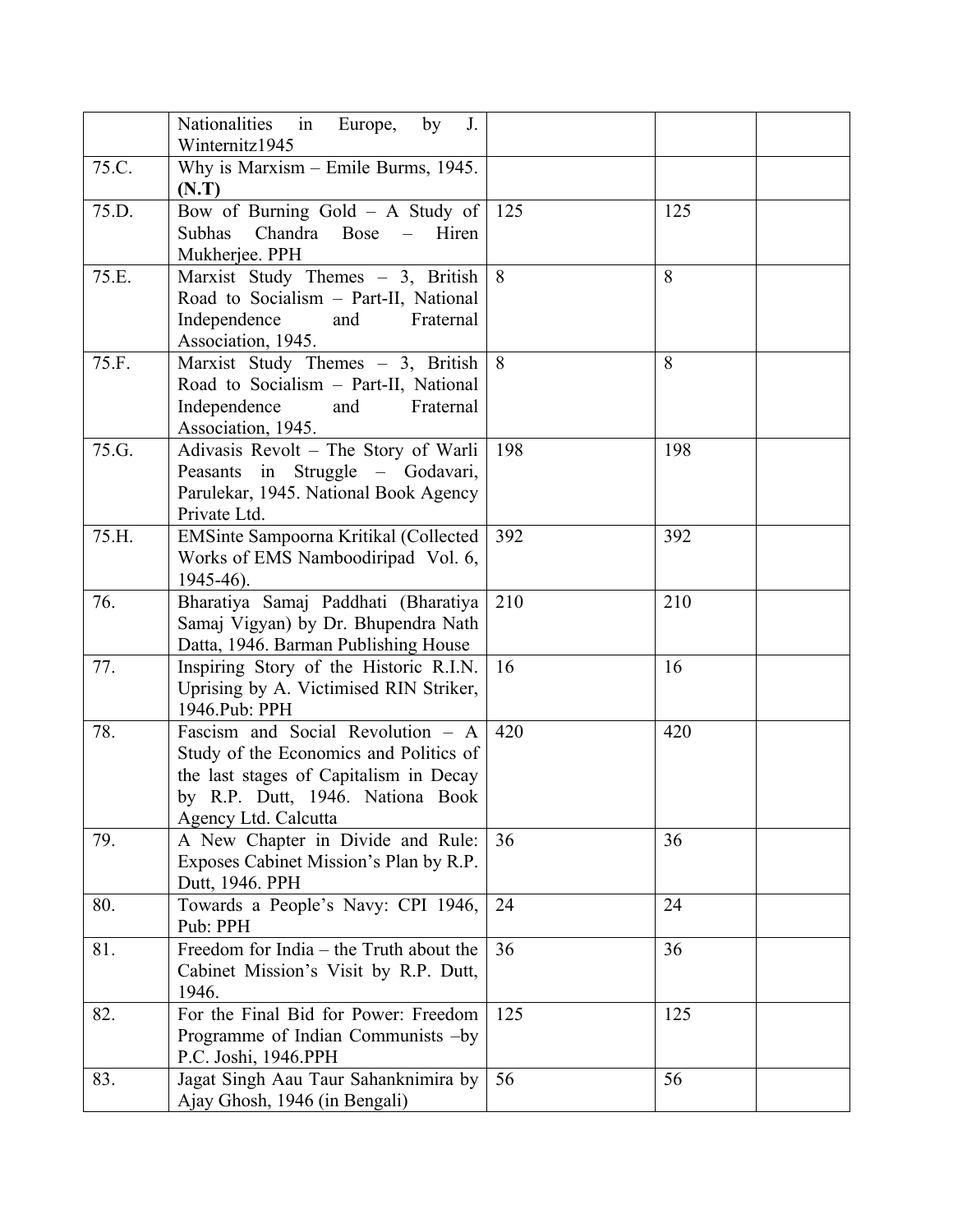| 84.   | The Aims of the Communist Party<br>Marxism an Introductory Course in       | 31  | 31  |
|-------|----------------------------------------------------------------------------|-----|-----|
|       | Five Parts, 1946.                                                          |     |     |
| 85.   | Bhagat Singh and his Comrades by one                                       | 41  | 41  |
|       | of their colleagues by Ajoy Ghosh,                                         |     |     |
|       | 1946.PPH, Bombay                                                           |     |     |
| 86.   | Declaration<br>of<br>Independence                                          | 16  | 16  |
|       | Communist Party Resolution for the                                         |     |     |
|       | Constituent Assembly by R.P. Dutt.                                         |     |     |
|       | Pub: PPH Bombay                                                            |     |     |
| 87.   | Salute to Kashmir by Romesh Chandra,                                       | 24  | 24  |
|       | 1946.Pub: PPH                                                              |     |     |
| 88.   | Dange Fights Anti-Strike Bill - Speech                                     | 70  | 70  |
|       | in the Bombay Legislative Assembly,                                        |     |     |
|       | 1946. Pub:PPH                                                              |     |     |
| 89.   | Under Congress Ministry Blood Bath at                                      | 24  | 24  |
|       | Amalner Dange Demanda Justice for                                          |     |     |
|       | Murdered Workers, 1946.Pub: PPH                                            |     |     |
| 90.   | Gadhar Viplabi by Randhir Singh,                                           | 51  | 51  |
|       | 1946. Pub: Bhartiya Communist Party                                        |     |     |
|       | Calcutta 1946                                                              |     |     |
| 91.   | Notes on the Bengal Renaissange by                                         | 72  | 72  |
|       | Amit Sen, 1946.PPH Bombay                                                  |     |     |
| 92.   | Vir Viplabi Suryasen by Niranjan Sen,                                      | 30  | 30  |
|       | 1946. Pub: CPI Calcutta                                                    |     |     |
| 93.   | A Short History of the Russian                                             | 135 | 135 |
|       | Revolution by R. Arnot<br>Page,                                            |     |     |
|       | 1946.Pub: PPH                                                              |     |     |
| 93.A. | S.I.R. Strike – For Security of Service,                                   | 61  | 61  |
|       | In Defence of their Union, 40,000                                          |     |     |
|       | Workers fight back Railway Board's                                         |     |     |
|       | Attack by N.K. Krishna & A.S. R.                                           |     |     |
|       | Chari, 1946. Pub:PPH                                                       | 133 |     |
| 93.B. | Tebhaga<br>Struggle<br>1946-47,<br>Silver<br>Jublee Memorial Vol., 1973.   |     | 133 |
| 93.C. | <b>EMS</b><br>Crores<br>$1 - 1/4$<br>Malyalees<br>$\overline{\phantom{m}}$ | 64  | 64  |
|       | Namboodripad, 1946.                                                        |     |     |
| 93.D. | Election Notification - Cochi State,                                       | 16  | 16  |
|       | Deenabandhu Press, Ernakulam, 1946.                                        |     |     |
| 93.E. | Marxist an Introductory Course in Five                                     | 31  | 31  |
|       | Parts - The Aims of the Communist                                          |     |     |
|       | Party, Pub: Adhunik, 1946.                                                 |     |     |
| 93.F. | Trivandrum Communist Party is Asking                                       | 50  | 50  |
|       | for What, CPI Memorandum, 1946.                                            |     |     |
| 94.   | Hindu & Muslim by Rabindranath                                             | 50  | 50  |
|       | Mukhopadhyaya, 1947.Pub: National                                          |     |     |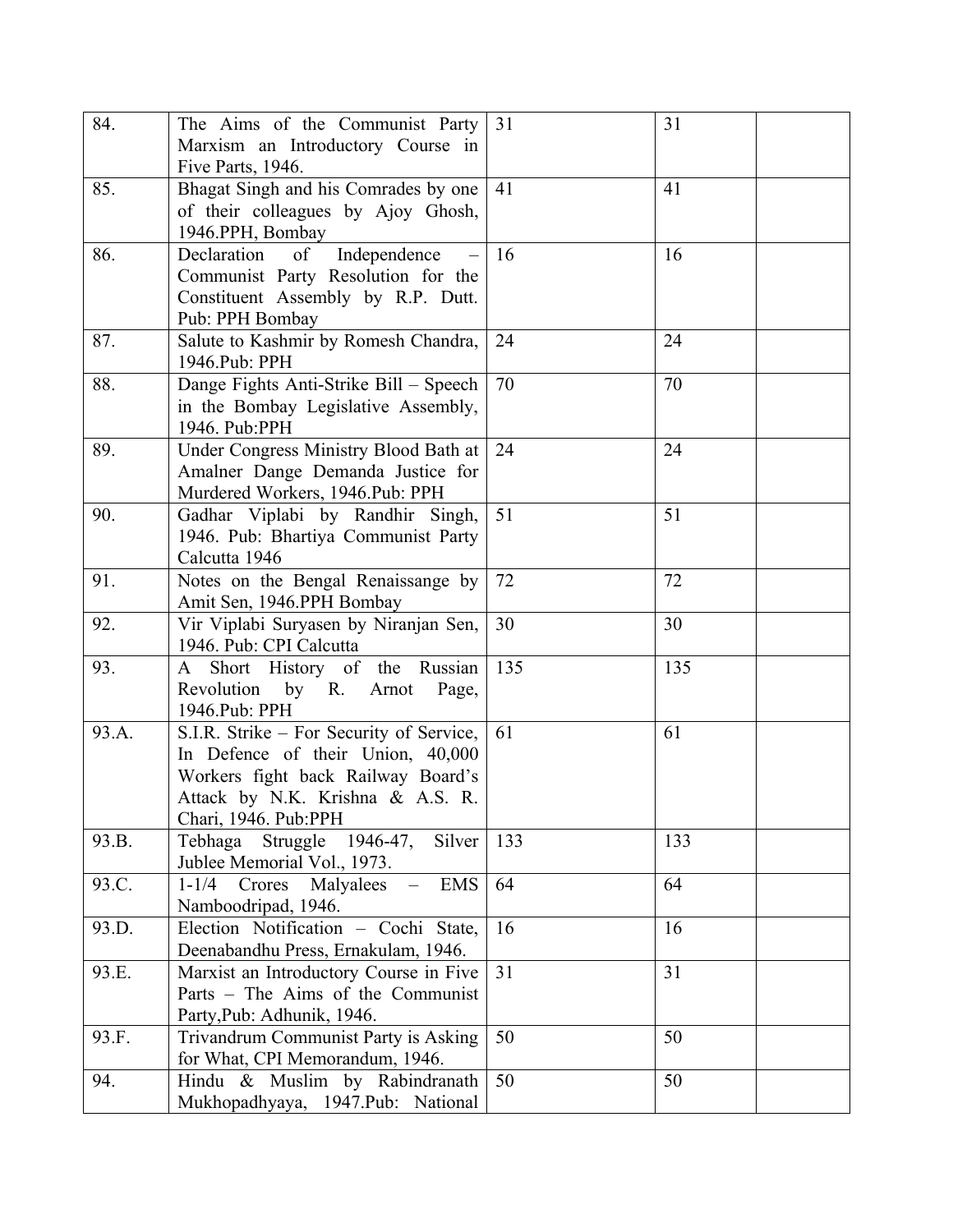|      | <b>Book Agency Calcutta</b>                                    |     |     |
|------|----------------------------------------------------------------|-----|-----|
| 95.  | Operation Asylum and you, 1947.PPH                             | 30  | 30  |
| 96.  | Indo-British Big Business Deals - New                          | 67  | 67  |
|      | forms of Imperalist Exploitation by                            |     |     |
|      | Arun Bose, 1947. Pub: PPH                                      |     |     |
| 97.  | Memorandum to the Congress Working                             | 20  | 20  |
|      | Committee from Andhra Committee of                             |     |     |
|      | the CPI Bijaywada, 1947. Pub: PPH                              |     |     |
| 98.  | India's Economic Crisis and its solution                       | 46  | 46  |
|      | by B.I. Ranadive, 1947. Pub: PPH,                              |     |     |
|      | Bombay                                                         |     |     |
| 99.  | Imperialism's Next<br>Princistan<br>for                        | 16  | 16  |
|      | by Romesh Chandra,<br>Tomorrow                                 |     |     |
|      | 1947.PPH Bombay                                                |     |     |
| 100. | The Goondas of Karnatak - Memo to                              | 16  | 16  |
|      | Congress Working committee from                                |     |     |
|      | Karanatak Communist Party Provincial                           |     |     |
|      | Committee, 1947. Pub: PPH                                      |     |     |
| 101. | United Provinces shall not go the                              | 31  | 31  |
|      | Punjab – Way in the Name of Freedom,                           |     |     |
|      | Honour and Bread, Resolution of the                            |     |     |
|      | Committee<br>of<br>Provincial<br>the                           |     |     |
|      | Communist Party on the Communal                                |     |     |
|      | Situation, 1947.                                               |     |     |
| 102. | Who Rules in Delhi - Memorandum to                             | 10  | 10  |
|      | the Congress Working Committee of                              |     |     |
| 103. | the CPI, 1947. Pub: PPH<br>Marxwad Aur Ram Raj: for Rahulji ki | 132 | 132 |
|      | Bharanti illusionment of Rahulji on                            |     |     |
|      | Marxism and Ramraj by Karpatriji                               |     |     |
|      | Shripujaya Swami Karpatrijee1947.                              |     |     |
| 104. | Tricolour Shall Fly Over Hyderabad by                          | 60  | 60  |
|      | Raj Bahadur Gour, 1947. Pub: PPH                               |     |     |
| 105. | Fragments<br>and<br>Farmer<br>Land<br>our                      | 49  | 49  |
|      | (Speech in the Bombay Assembly on                              |     |     |
|      | Bombay<br>the<br>Fragmentation                                 |     |     |
|      | (Prevention)<br>$\&$<br>Consolidation<br>of                    |     |     |
|      | Holding Act) by S.A. Dange, 1947.PPH                           |     |     |
| 106. | Revolt of the Varlis by S.V. Parulekar,                        | 104 | 104 |
|      | 1947. Pub: PPH Bombay                                          |     |     |
| 107. | A Guide to the Study of the History of                         | 36  | 36  |
|      | the CPSU $(B)$ – Syllabus for six                              |     |     |
|      | Lectures with notes on Reading, 1947,                          |     |     |
|      | Pub: PPH, Bombay                                               |     |     |
| 108. | Bleeding Punjab Warns by Dhanwantri                            | 40  | 40  |
|      | P.C. Joshi, 1947. Pub: PPH Bombay                              |     |     |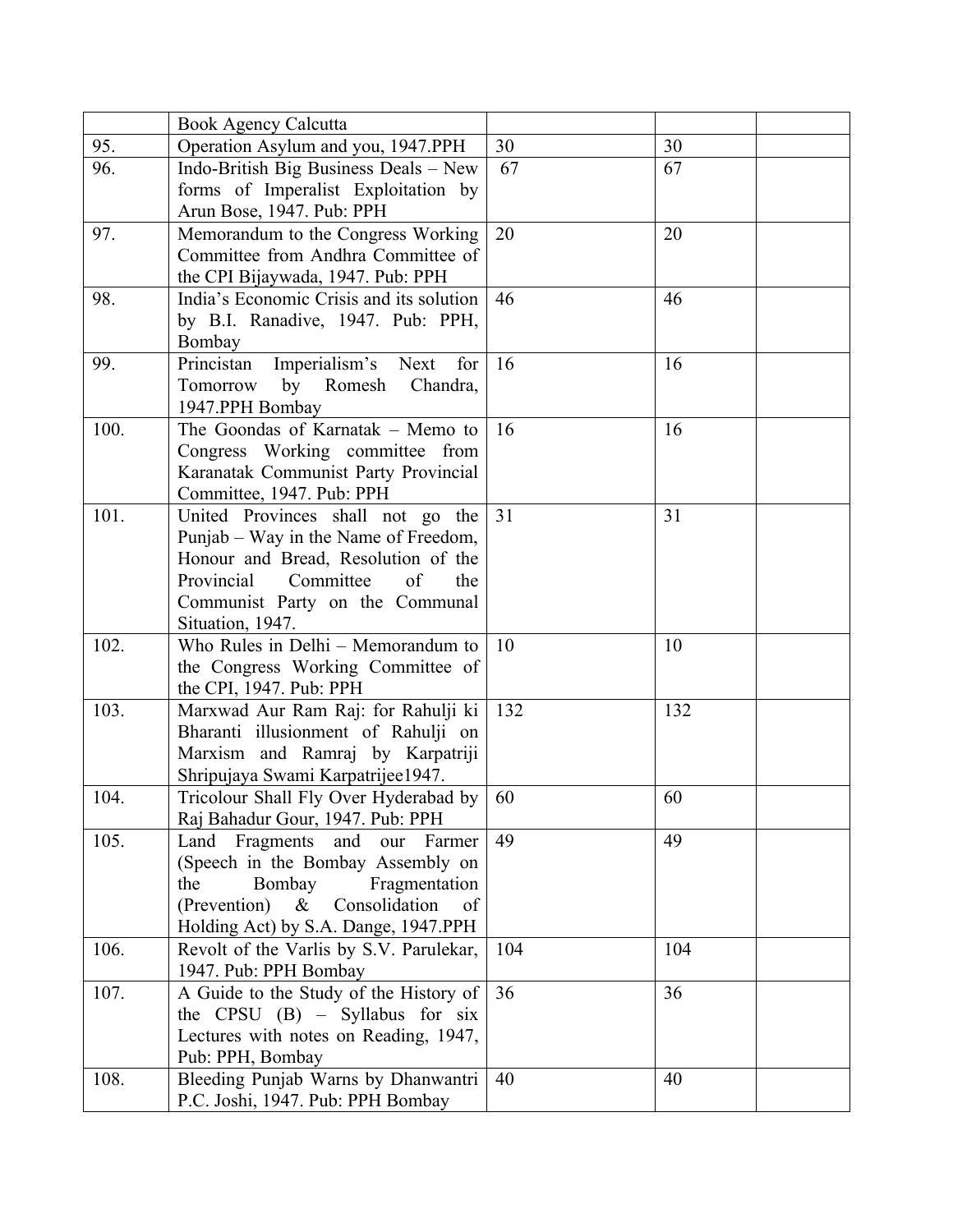| 109.   | Jail<br>Inside Vallore<br>Stop<br>This<br>Vindictivaness, P.C. Joshi's Memo to<br>Working<br>Congress<br>Committee<br>Regarding Communist<br>Detenus,<br>1947.Pub: PPH | 15 | 15 |
|--------|------------------------------------------------------------------------------------------------------------------------------------------------------------------------|----|----|
| 110.   | Jakhmi Punjab Ka Awaj by P.C. Joshi,<br>1947. Pub: Jan Prakash                                                                                                         | 36 | 36 |
| 111.   | Problems of International Development<br>- A Marxist Analysis by Kardelj<br>Edvard, 1947. Pub: PPH Bombay                                                              | 42 | 42 |
| 112.   | Zamindar-Police Terror in Andhra -<br>Memorandum to Congress Working<br>Committee from Andhra Committee of<br>the CPI, 1947. Pub: PPH Bombay                           | 22 | 22 |
| 113.   | Communist Statement of Policy for the<br>Struggle for Full Independence and<br>People's Democracy, 1947. Pub: PPH,<br>Bombay                                           | 14 | 14 |
| 114.   | Pacific Act Peace or War, 1947. CP<br>Publication                                                                                                                      | 32 | 32 |
| 115.   | Bhartiya Paristhiti (Indian Condition)<br>by E. Zukov, 1947, Janprakashan Grih,<br>Bombay                                                                              | 20 | 20 |
| 116.   | Mountbatton<br>Award and After<br>Political Resolution of the Central<br>Committee of the Communist Party of<br>India, 1947. Pub: PPH, Bombay                          | 15 | 15 |
| 117.   | On his $79th$ Birthday – Our Homage and<br>Our Pledge, 1947.CPI, Pub: PPH<br>Bombay                                                                                    | 16 | 16 |
| 118.   | A.A. Zhdanov on the International<br>Situation<br>Report<br>made<br>the<br>at<br>Conference of the Nine Communist<br>Parties held in Poland, 1947.                     | 28 | 28 |
| 119.   | India's Food Crisis - Memorandum on<br>the Food Situation submitted by the CPI<br>to the Government of Indian Union,<br>1947.PPH                                       | 58 | 58 |
| 120.   | Communist Vol. I, No.6<br>Monthly<br>Organ of the CPI by L. Eventov, 1947.                                                                                             | 52 | 52 |
| 120.A. | Aaj Ka Bharat by R.P. Dutt, Part - I,<br>1947.- PPH, Bombay                                                                                                            | 78 | 78 |
| 120.B. | Aaj Ka Bharat by R.P. Dutt, Part - II,<br>1947. PPH, Bombay                                                                                                            | 80 | 80 |
| 120.C. | Bhartiya Reenessan andolan: (Indian<br>Renaissance Movement) by M.N. Roy,                                                                                              | 18 | 18 |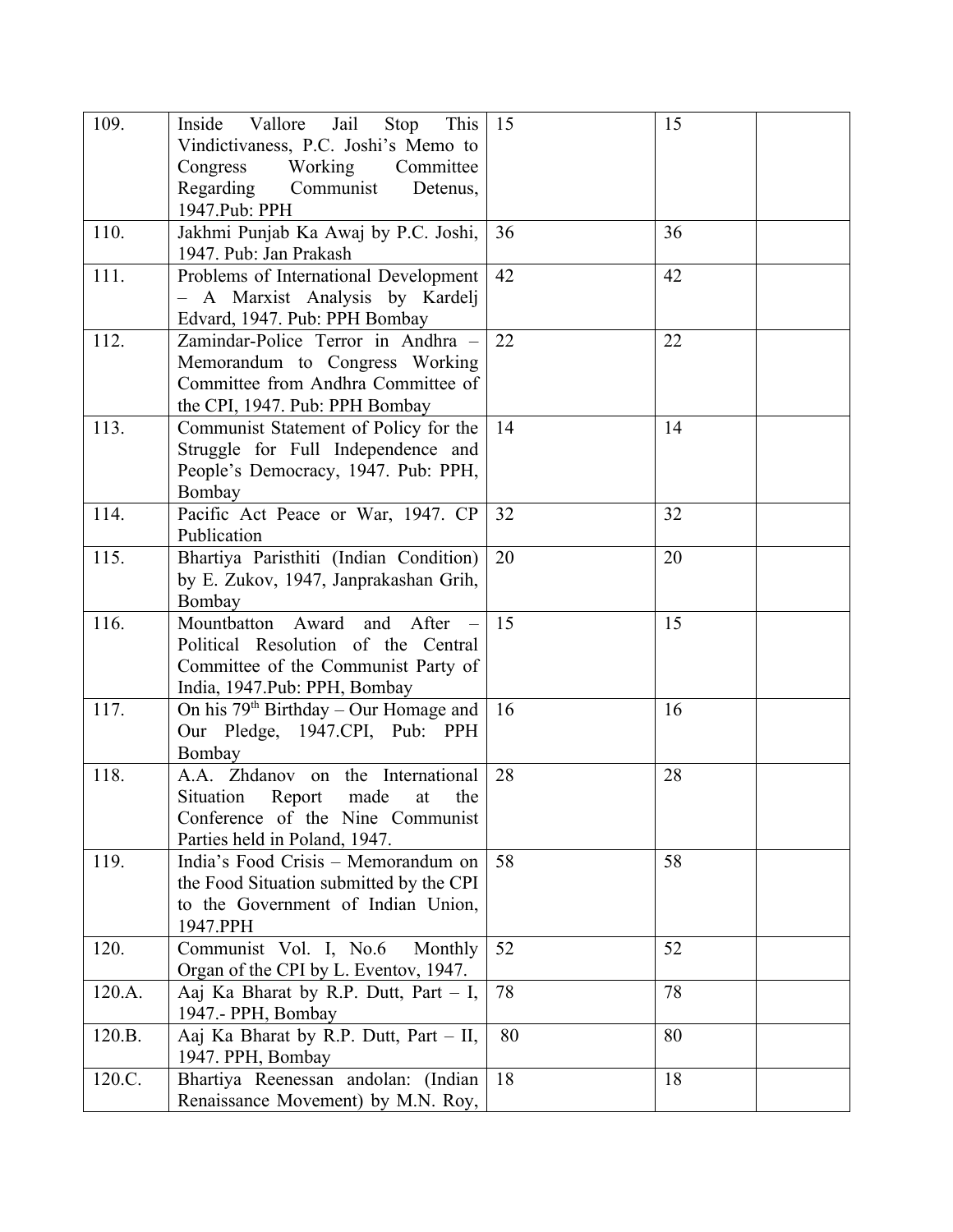|        | 1947.                                    |     |     |
|--------|------------------------------------------|-----|-----|
| 120.D. | Mahatma Gandhi Ki Bihar Yatra by         | 52  | 52  |
|        | V.S. Verma, 1947.                        |     |     |
| 120.E. | Election Manifesto - Democracy or        | 12  | 12  |
|        | King's Rule, All India Socialist Party.  |     |     |
| 120F.  | Election Manifesto - Indian Socialist    | 12  | 12  |
|        | Party.                                   |     |     |
| 120.G. | Struggle for Hegemony in India 1920-     | 403 | 403 |
|        | 47, Shashi Joshi, Sage Publications      |     |     |
|        | Culture Community and Power, Vol.        |     |     |
|        | III, 1941-47.                            |     |     |
| 120.H. | Sir C.P.'s Reply to Nehru - Withdraw     | 205 | 205 |
|        | the Black Bills, Communist Reply to      |     |     |
|        | Sree Prakasan's allegations, 1946.       |     |     |
| 121.   | Down with Autocracy - Tasks before       | 15  | 15  |
|        | the States' Peoples Movement, 1947,      |     |     |
|        | P.C. Joshi, Pub: PPH Bombay              |     |     |
| 122.   | Open Letter to Congressmen – Raject      | 22  | 22  |
|        | the<br>Policy of Repression<br>on        |     |     |
|        | Communists of Defending Vested           |     |     |
|        | Interests of Suppressing Toilers by B.T. |     |     |
|        | Ranadive, 1948. Pub: CPI                 |     |     |
| 123.   | May Day Manifesto of the Communist       | 6   | 6   |
|        | Party of India, 1948.                    |     |     |
| 124.   | Not People's Raj but Police Raj by S.A.  | 20  | 20  |
|        | Dange, 1948. Published by CPI            |     |     |
| 125.   | Strom over Hyderabad by Romesh           | 32  | 32  |
|        | Thapar, 1948. Kutub Publication          |     |     |
| 126.   | CPSU Problems of Party Ideological       | 23  | 23  |
|        | Work Editorials from "Bolsheviks",       |     |     |
|        | Theoretical Journal of the Soviet        |     |     |
|        | Communist Party, 1948.PPH, Bombay        |     |     |
| 127.   | Pakistan ke Report per Com. Bhawani      | 20  | 20  |
|        | Sen ke Bhashan, IInd Congress of CPI,    |     |     |
|        | 1948.                                    |     |     |
| 128.   | India's March of "Freedom", 1948.        | 20  | 20  |
|        | Pub: Indian Communists in Great          |     |     |
|        | <b>Britain</b>                           |     |     |
| 129.   | The Constitution of the Communist        | 16  | 16  |
|        | Party of India, Adopted by the Second    |     |     |
|        | Congress of the Communist Party of       |     |     |
|        | India, 1948. CP Publication              |     |     |
| 130.   | Samajtantra Dal Kahader Birodhi by       | 47  | 47  |
|        | Ashvi Sen, 1948. National<br><b>Book</b> |     |     |
|        | Agency, Calcutta                         |     |     |
| 131.   | The Sterling Balances Betrayal Sordid    | -41 | 41  |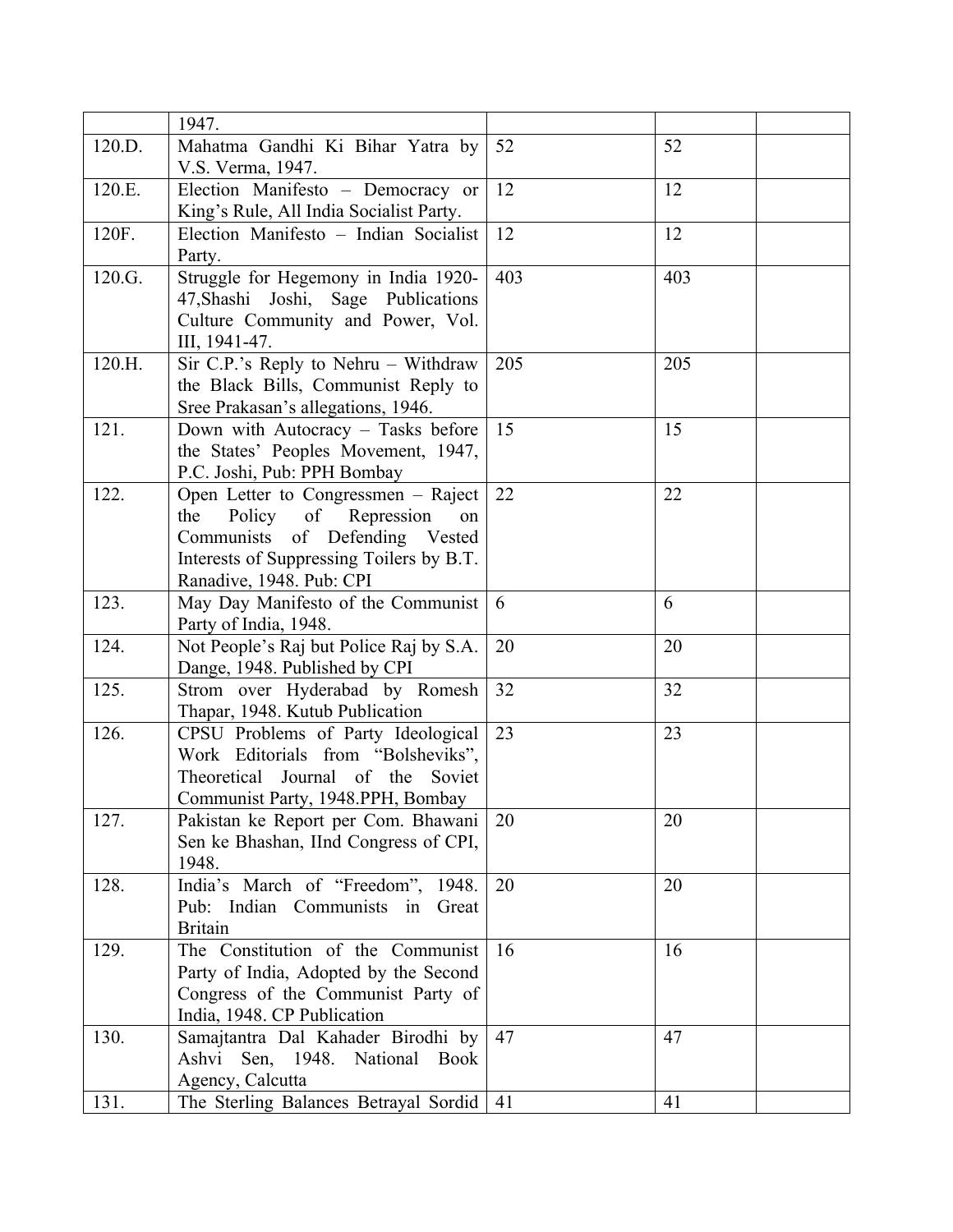|        | Story of their Accumulation Shameful           |     |     |  |
|--------|------------------------------------------------|-----|-----|--|
|        | Surrender of our Interests by the              |     |     |  |
|        | Chetty-Cripps Agreement by B.T.                |     |     |  |
|        | Ranadive, 1948.CP Publication                  |     |     |  |
| 132.   | Hyderabad's Battle for new Democracy           |     | 17  |  |
|        | is yours, 1948. Hyderabad State                | 17  |     |  |
|        | Communist Committee.                           |     |     |  |
| 133.   | One Year of Freedom, 1948. CP                  | 20  | 20  |  |
|        | Publication                                    |     |     |  |
| 134.   | Second Congress of the CPI – Opening           | 40  | 40  |  |
|        | Report by Comrade B.T. Ranadive on             |     |     |  |
|        | the Draft Political Thesis, 1948. CP           |     |     |  |
|        | Publication                                    |     |     |  |
| 135.   | Prastava<br>Hindustani<br>Rajnitik<br>$\equiv$ | 119 | 119 |  |
|        | Communist Party ka Doosari Congress            |     |     |  |
|        | main Swikrit, Calcutta 1948.                   |     |     |  |
| 136.   | Hindustani Communist Party<br>ka               | 20  | 20  |  |
|        | Vidhan, 1948. – Passed in the IInd             |     |     |  |
|        | Congress.                                      |     |     |  |
| 137.   | Hindustani<br>Ki<br>Communist<br>Party         | 32  | 32  |  |
|        | Doosari Congress, 1948.                        |     |     |  |
| 138.   | The Marshall Plan in the Light of              | 65  | 65  |  |
|        | Realities by A. Leontyev, 1948.PPH             |     |     |  |
| 138.A. | A Study Guide - The cooperative                | 31  | 31  |  |
|        | Movement, 1948.                                |     |     |  |
| 139.   | Chandra Singh Garhwali Sanskhipt               | 21  | 21  |  |
|        | Parichaya by Chandra Singh Garwali             |     |     |  |
|        | 1948.                                          |     |     |  |
| 140.   | Kaun<br>Pathe, 1948.<br><b>CPI</b><br>Netara   | 28  | 28  |  |
|        | <b>Publication Calcutta</b>                    |     |     |  |
| 140.A. | Marxism - An Introductory Course in            | 36  | 36  |  |
|        | Five Parts Capitalist Society, 1948.           |     |     |  |
| 141.   | Marxism and the General Crisis of              | 71  | 71  |  |
|        | Capitalism by E. Verga, Author of Two          |     |     |  |
|        | Systems and the Great Crisis by B.T.           |     |     |  |
|        | Ranadive, 1948. PPH                            |     |     |  |
| 142.   | Comrade B.T. Ranadive ka Bhashan -             | 32  | 32  |  |
|        | Secnd Congress of Communist Party              |     |     |  |
|        | Publication 1948.                              |     |     |  |
| 143.   | Marshall Plan for Asia - Prosperity or         | 16  | 16  |  |
|        | Pauperization – A Communist Analysis,          |     |     |  |
|        | 1948. CP Publication                           |     |     |  |
| 144.   | America & Tritiya Yudher Chakrant -            | 45  | 45  |  |
|        | American Plot for Third World War by           |     |     |  |
|        | Malutosh Mitra, 1948.                          |     |     |  |
| 145.   | Statement of CC Land to the Tillers -          | 16  | 16  |  |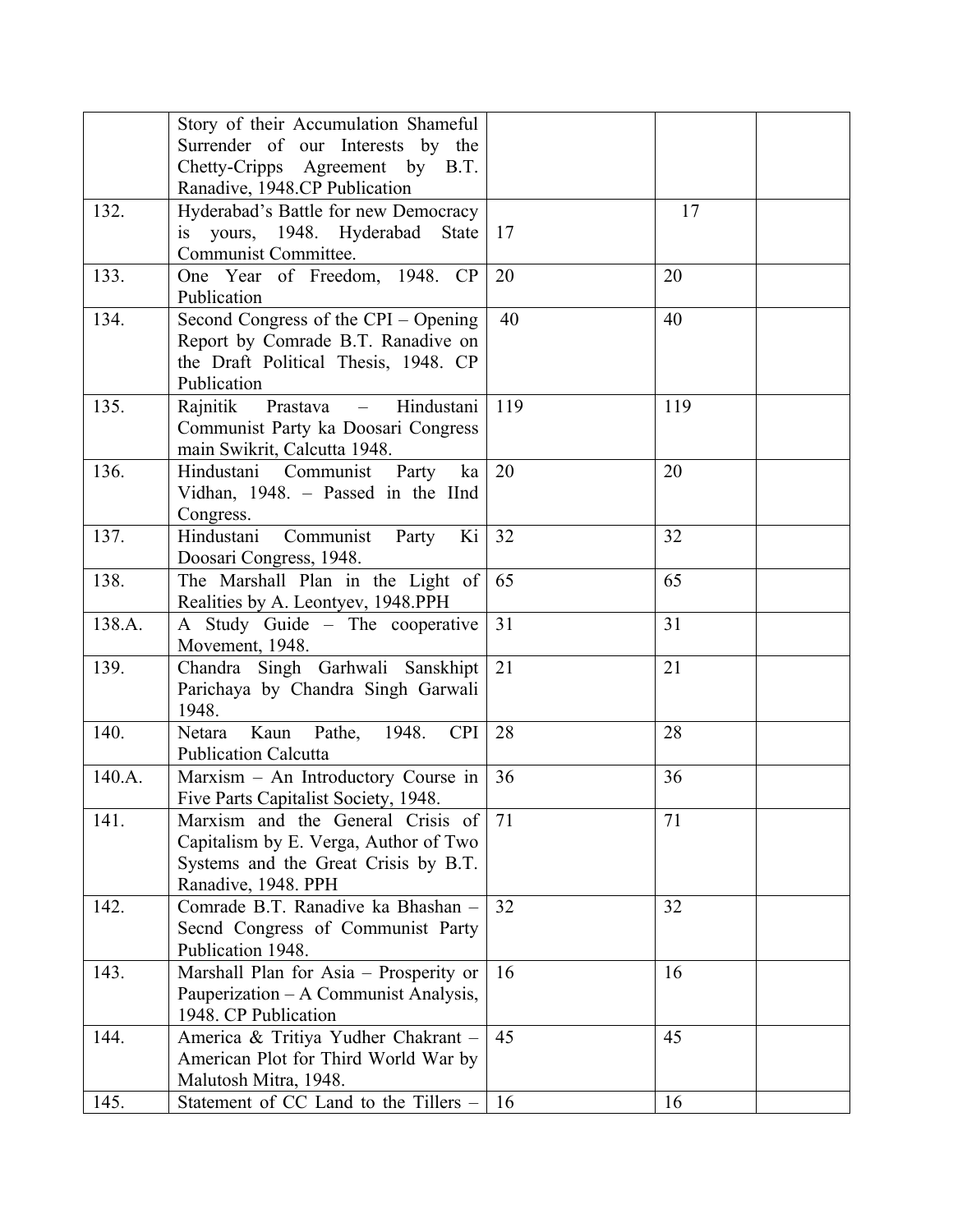|        | Power to the Toiling Masses -<br>Statement of CC based on Political<br>Resolution of 2 <sup>nd</sup> Congress for People's                                                                           |     |     |     |
|--------|------------------------------------------------------------------------------------------------------------------------------------------------------------------------------------------------------|-----|-----|-----|
|        | Front Under Working Class Leadership,<br>1948.                                                                                                                                                       |     |     |     |
| 146.   | Nationalisation<br>No.<br>Why<br>Government's Industrial<br>Policy<br>Examined by B.T. Ranadive, 1948.                                                                                               | 18  | 18  |     |
| 147.   | Pakistan,<br>1948.CP<br>Who<br>Rules<br>Publication                                                                                                                                                  | 19  | 19  |     |
| 147.A. | Notes from the Gallows - Julius<br>Fuchik, 1948.PPH                                                                                                                                                  | 101 | 101 |     |
| 148.   | Strikes and Production: - Reality and<br>Myth by Romesh, 1948. CP Publication                                                                                                                        | 12  | 12  |     |
| 148.A. | EMSinte Sampoorna Kritikal (Collected<br>Works of EMS Namboodiripad Vol. 9,<br>1948)                                                                                                                 | 428 | 428 |     |
| 149.   | After Partition: - Indian Union and<br>Pakistan by M.Alexeyev from the<br>Bolshevik, 1948.                                                                                                           | 21  | 21  |     |
| 150.   | India and the Unicef Conference by<br>B.T. Ranadive, 1948. CP Publication                                                                                                                            | 20  | 20  |     |
| 151.   | The Constitution of the Communist<br>Party of India - Adopted by the Second<br>Congress of the Communist Party of<br>India, 1948.                                                                    | 15  | 15  |     |
| 152.   | Kranti<br>Hindustani<br>Janavadi<br>$\equiv$<br>Communist Party ki Doosari Congress<br>ke Rajnitik Prastava ke Masavida,<br>1948. Published by M.B. Raofor the<br>Commnist Party of India, Bombay 4. | 112 | 112 |     |
| 153.   | On the Colonial Question by Lenin,<br>Stalin, Zhukov, 1948.Bombay People<br>Publishing House.                                                                                                        | 46  | 46  |     |
| 153.A. | The Yugoslav Road to Socialism - K.<br>Damodaran, 1948.                                                                                                                                              | 157 |     | 157 |
| 154.   | Communist Party's Open Letter to the<br>Member of the Working Committee of<br>all India Congress Committee and to all<br>Congressmen, 1948.                                                          | 20  | 20  |     |
| 155.   | Towards the Democratic Front to win<br>Independence<br>and People's<br>Real<br>Democracy – Statement of Policy<br>Central Committee, CPI, 1948.                                                      | 15  | 15  |     |
| 156.   | Communist Party Calls for $-$ A Fighting<br>Front of Toiling Millions; - Against                                                                                                                     | 30  | 30  |     |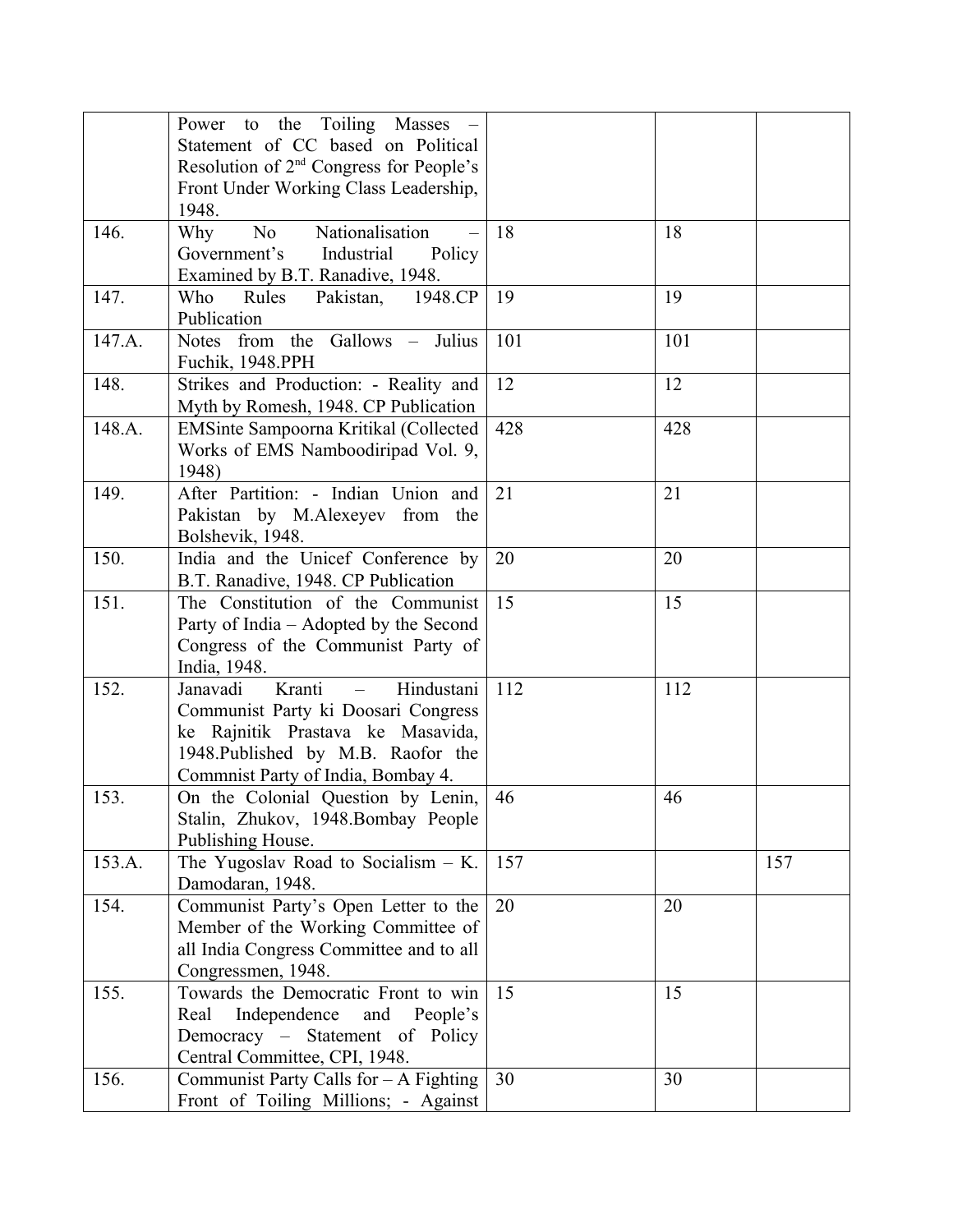|        | Imperialists and their Collaborators; -                      |      |      |
|--------|--------------------------------------------------------------|------|------|
|        | for Freedom and Democracy; - Review                          |      |      |
|        | of the Second Congress of the CPI,                           |      |      |
|        | 1948.CP Publication                                          |      |      |
| 157.   | Nehru Govt Declares War Against                              | 24   | 24   |
|        | Toilers – communist Party attacked as                        |      |      |
|        | People's Vanguard; - Defeat the                              |      |      |
|        | Capitalist-Landlord offensive by B.T.                        |      |      |
|        | Ranadive, 1948.CP Publication                                |      |      |
| 158.   | One Year of People's Struggles, 1948.                        | 16   | 16   |
|        | <b>CP</b> Publication                                        |      |      |
| 158.A. | Malanazi Menance<br>Issued<br>by<br>$\overline{\phantom{m}}$ | 16   | 16   |
|        | Johannesburg Distt. Committee of the                         |      |      |
|        | CPI, 1948.                                                   |      |      |
| 158.B. | (Historical<br>Falsifiers<br>of<br>History                   | 58   | 58   |
|        | Survey), 1948. Pub: Foreign Languages                        |      |      |
|        | Publishing House, Moscow                                     |      |      |
| 158.C. | Constitution of CPI.1948                                     | 21   | 21   |
| 158.D. | Malerialistic Interpretation of History                      | 44   | 44   |
|        | by K. Damodaran, 1948.                                       |      |      |
| 158.E. | An Introduction to Marxism - K.                              | 20   | 20   |
|        | Damodaran.                                                   |      |      |
| 158.F. | Election Notification - Cochin Peoples                       | 16   | 16   |
|        | Congress, 1948.                                              |      |      |
| 158.G. | Documents of the History of the                              | 1131 | 1131 |
|        | Communist Party of India by M.B. Rao,                        |      |      |
|        | Vol. VII, 1948.PPH                                           |      |      |
| 158.H. | Immortal Punnapravayalar - K.C.                              | 175  | 175  |
|        | George, 1948.CPI                                             |      |      |
| 158.I. | Why Kanan Resigned? Election Leaflet                         | 20   | 20   |
|        | by an Voter.                                                 |      |      |
| 158.J. | Election Pamphlet - What<br>State                            | 34   | 34   |
|        | Congress should do to create a free                          |      |      |
|        | Democratic Travancore, 1948.                                 |      |      |
| 158.K. | To held Communist Party in Municipal                         | 16   | 16   |
|        | Panchayat Election, 1948.                                    |      |      |
| 159.   | India from Primitive Communism to                            | 198  | 198  |
|        | Slavery $-$ A Marxist Study of Ancient                       |      |      |
|        | History in Outline by S.A. Dange,                            |      |      |
|        | 1949.PPH                                                     |      |      |
| 160.   | Ninth August Betrayed by Chandrandan                         | 44   | 44   |
|        | Shukla, 1949.Agekadam Prakashan                              |      |      |
| 161.   | Information<br>Communist<br>Bureau                           | 32   | 32   |
|        | Hungary<br>Sammelan<br>(Communist)                           |      |      |
|        | Information<br>Bureau's<br>Hungariar                         |      |      |
|        | Conference, 1949. News Publishers                            |      |      |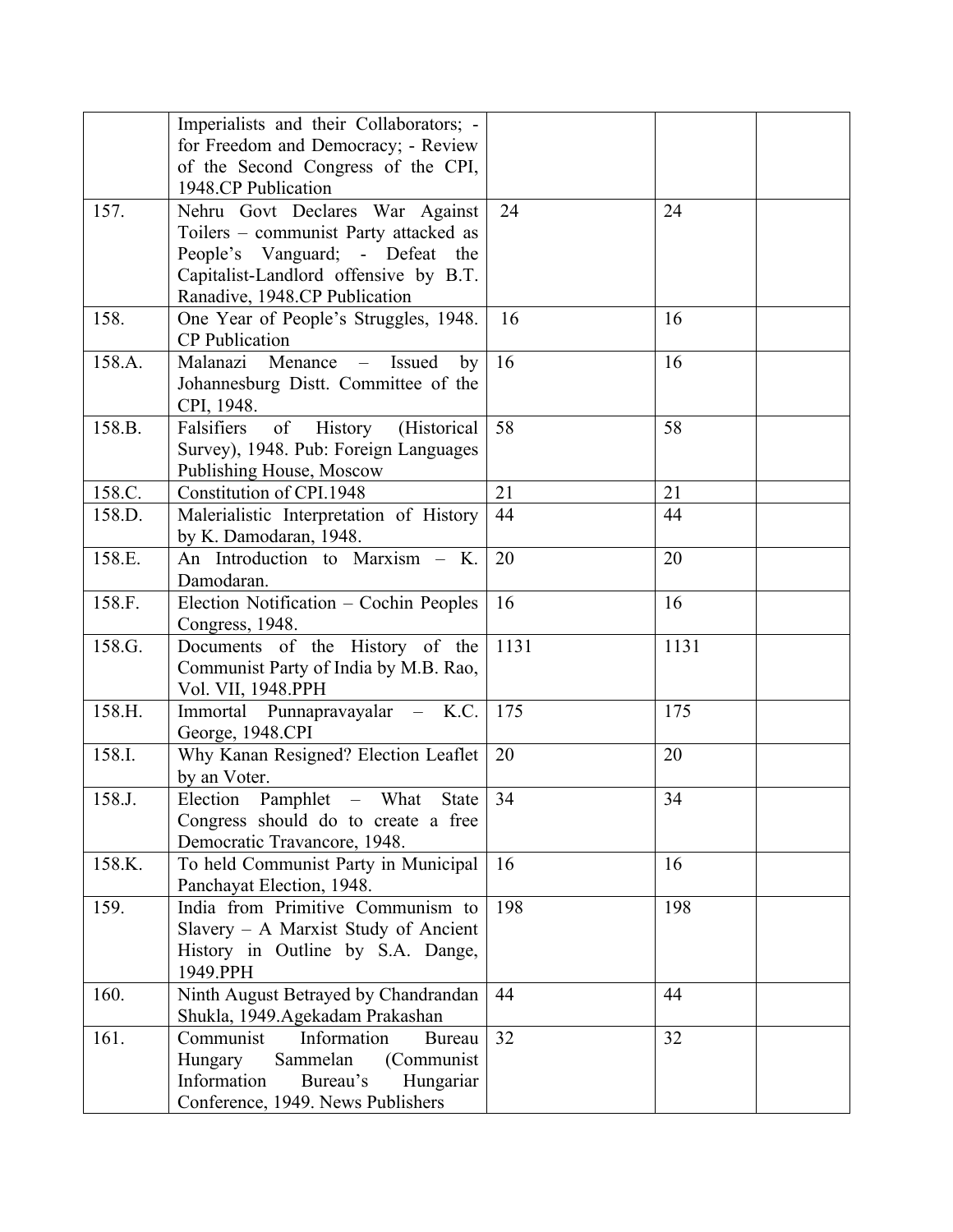| 162. | What is Happening in Hyderabad, 1949.<br><b>CP</b> Publication                                                                                                                                                                     | 27  | 27  |
|------|------------------------------------------------------------------------------------------------------------------------------------------------------------------------------------------------------------------------------------|-----|-----|
| 163. | Chaka Bandher Gaon, Chitto Mitra,<br>Oreintal People's Press Calcutta 1949.                                                                                                                                                        | 10  | 10  |
| 164. | Marx Vadi, CPI 1949.                                                                                                                                                                                                               | 145 | 145 |
| 165. | Rlymen Fight for Living Wage,<br>1949. Pub: V.M. Kaul for the CPI<br>Bombay.                                                                                                                                                       | 14  | 14  |
| 166. | Organisational Principles of CPSU(B)<br>Article Issued by the Tass News<br>Agency of USSR in India by G.<br>Brovarsky, 1949.PPH                                                                                                    | 24  | 24  |
| 167. | Will There be an Atomic War by S<br>Kesavan, 1949. PPH                                                                                                                                                                             | 97  | 97  |
| 168. | 30 Years of Komsomel - Fresh Round<br>of Student Struggle in India and<br>Pakistan, 1949.                                                                                                                                          | 44  | 44  |
| 169. | for Peace National<br>Struggle<br>The<br>Independence Working Class Unity -<br>Resolutions and Reports of the meeting<br>of Information Bureau of Communist<br>and Workers Parties held in Hungary in<br>Nov. 1949. CP Publication | 78  | 78  |
| 170. | Zamindari<br>Analysis of the U.P.<br>Abolution Report, 1949. Published by<br>V.M.Kaul for the CPI Bombay                                                                                                                           | 52  | 52  |
| 171. | Communist Violence in India, 1949.                                                                                                                                                                                                 | 71  | 71  |
| 172. | An Inevitable Review of Certain<br>Aspects of the Policies of the Indian<br>Communist Leadership<br>by<br>S.K.<br>1949. Pub:<br>Limaye,<br>Navajeevan<br>Sanghatana                                                                | 59  | 59  |
| 173. | U.P. Pragatisheel Lekhak Sammelen,<br>1949.                                                                                                                                                                                        | 16  | 16  |
| 174. | Review<br>of<br>Education<br>Policy<br>of<br>Government<br>Congress<br>Right<br>Reformist Deviation on the Student<br>Front, Young Guard, Vol. I, No. 2,<br>1949.                                                                  | 68  | 68  |
| 175. | Bombay Detenus' Hunger-Strike enters<br>3 <sup>rd</sup> week Condition of Dange Mirajkar<br>others<br>serious<br>:1949.<br>and<br>CP<br>Publication                                                                                | 8   | 8   |
| 176. | Student's<br>India<br>Federation<br>All<br>Resolutions (adopted by the 12 <sup>th</sup> Annual<br>Conference 23-27 July 1949).                                                                                                     | 52  | 52  |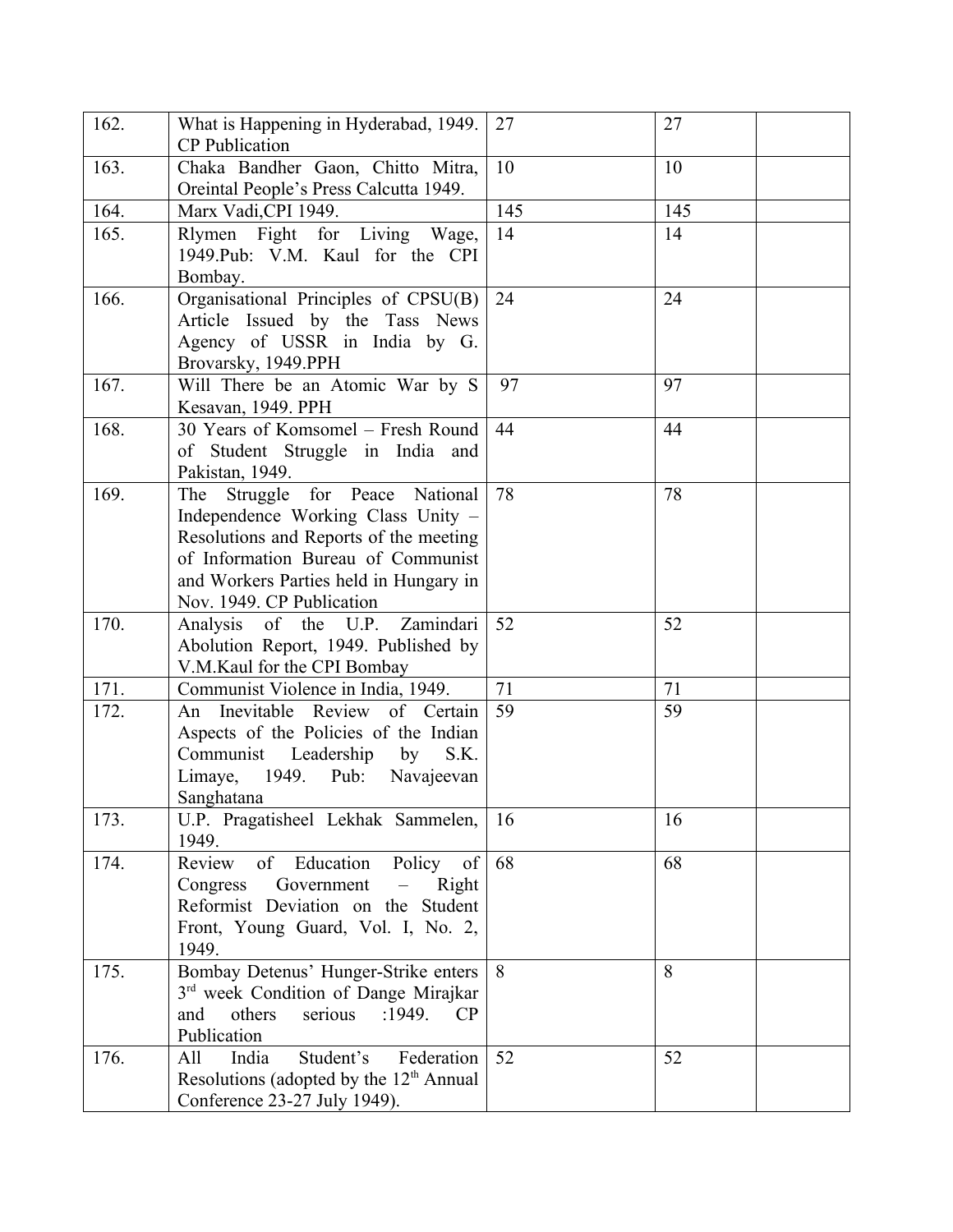| 177.   | Report of the AISF Secretariat –                                              | 40  | 40  |
|--------|-------------------------------------------------------------------------------|-----|-----|
|        | Presented to 12 <sup>th</sup> Annual Conference                               |     |     |
|        | Calcutta, 1949. Pub: AISF Bombay                                              |     |     |
| 178.   | N.U.S. the Student I.N.T.U.C., 1949.                                          | 16  | 16  |
|        | Published for AISF, Bombay                                                    |     |     |
| 179.   | Vidrohi Hyderabad (Rebel Hyderabad)                                           | 55  | 55  |
|        | by Romesh Thapar, 1949.                                                       |     |     |
| 180.   | August 15 onward to Tasks ahead: -                                            | 8   | 8   |
|        | Communist Party's appeal to the People                                        |     |     |
|        | of India, 1949. PPH Bombay                                                    |     |     |
| 181.   | Behind the Railway Enquiry Committee                                          | 30  | 30  |
|        | Report Conspiracy to attack Railway                                           |     |     |
|        | Workers by a Militant Railwayman,                                             |     |     |
|        | 1949.                                                                         |     |     |
| 182.   | Sishu<br>Telengana<br>Bangla<br>Lalganj,                                      | 74  | 74  |
|        | Chobbis Pargna Jela Communist Party,                                          |     |     |
|        | 1949.                                                                         |     |     |
| 183.   | Marx Vadi (Part - III), 1949.                                                 | 217 | 217 |
| 184.   | A Critique of CPI's Theses Leninism                                           | 61  | 61  |
|        | and Revisionism by Ajit Roy, 1949.                                            |     |     |
| 185.   | Pub: Sirajul Islam Dacca                                                      | 58  | 58  |
|        | Marxist Miscallany: Review of the<br>Draft Consitution of India, 1949.(N.T)   |     |     |
| 185.A. | Karl Marx - Mazoodri Aur Punji, 1949.                                         | 52  | 52  |
|        | (N.T)                                                                         |     |     |
| 185.B. | How to be a Good Communist - Liu                                              | 130 | 130 |
|        | Shad-Chi, 1949.(N.T)                                                          |     |     |
| 185.C. | Cochi-Travancore Merger, Cochi Distt.                                         | 32  | 32  |
|        | Congress, 1949. (N.T)                                                         |     |     |
| 185.D. | Ministry Rule Trivandrum - Forward to                                         | 140 | 140 |
|        | a Government; - Independent Kerala: A                                         |     |     |
|        | Slogan against Indian Democracy.                                              |     |     |
| 185.E. | EMSinte Sampoorna kritikal(Collected                                          | 392 | 392 |
|        | Works of EMS Namboodiripad Vol. 10,                                           |     |     |
|        | 1948-52)                                                                      |     |     |
| 185.F. | Communist Nos. 1,2&3, 1949.                                                   | 100 | 100 |
| 186.   | Imperialist Aggression in<br>Kashmir,                                         | 19  | 19  |
|        | 1950.<br>Mashal Publishing<br>House,                                          |     |     |
|        | Bombay                                                                        |     |     |
| 187.   | Foreign Capital in 'Free' India, 1950.                                        | 38  | 38  |
|        | Pub: V.M.Kaul for the CPI, Bombay                                             |     | 8   |
| 188.   | Manifesto of the Central Committee of                                         | 8   |     |
|        | the Communist Party of India on the<br>New Constitution, 1950. CP Publication |     |     |
| 189.   | Shanti Aur Swadhinta Keleye Hamara                                            | 23  | 23  |
|        | Sangharsh Aur Joshivadi Chele me                                              |     |     |
|        |                                                                               |     |     |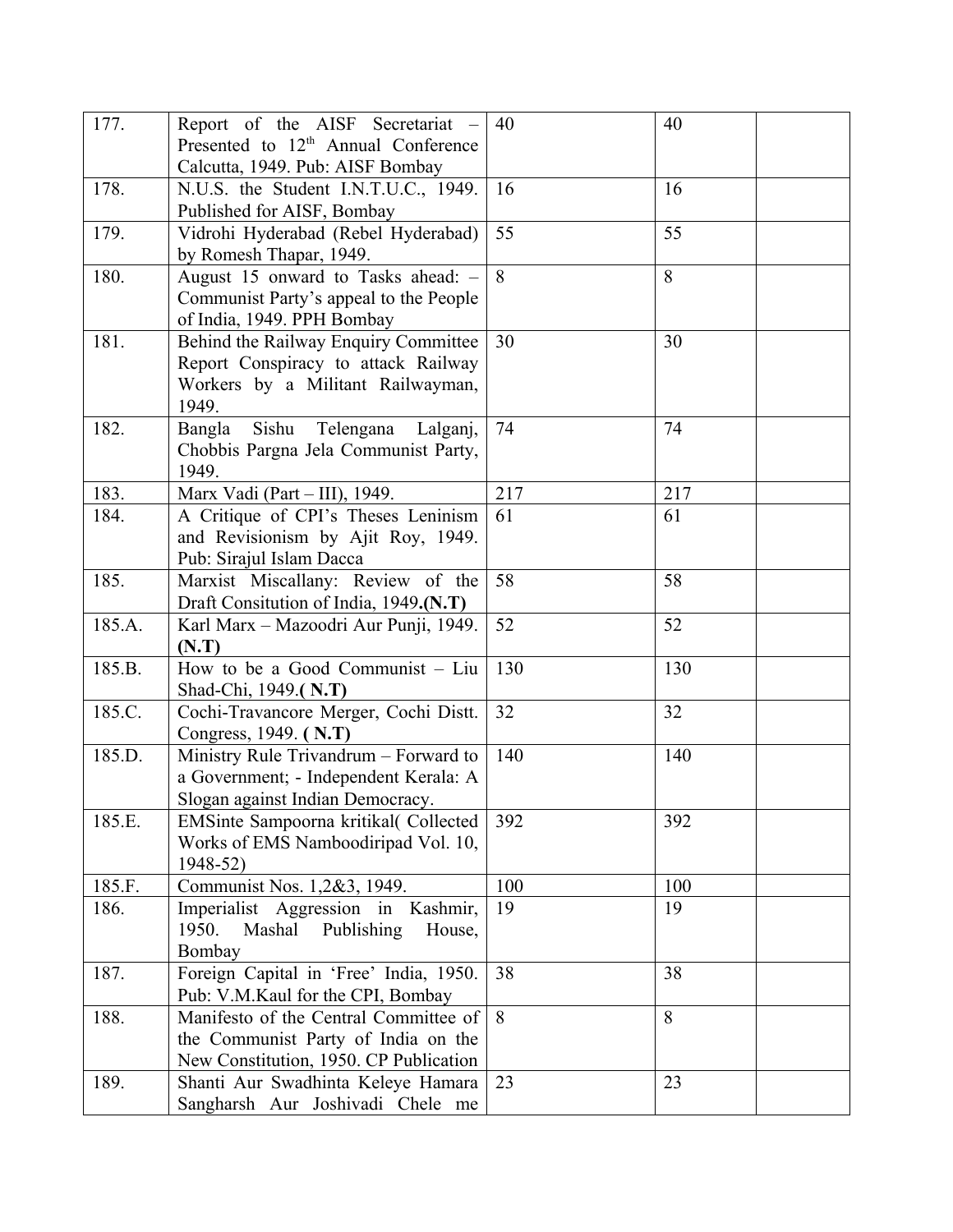|      | Titovad, 1950.                                                                                                                                                                                                                                         |     |     |  |
|------|--------------------------------------------------------------------------------------------------------------------------------------------------------------------------------------------------------------------------------------------------------|-----|-----|--|
| 190. | Imperialist Agression in Kashmir,<br>1950. Mashal Pub.                                                                                                                                                                                                 | 18  | 18  |  |
| 191. | Samrajyavadi Akraman,<br>Kashmire<br>Communist Party, 1950.                                                                                                                                                                                            | 36  | 36  |  |
| 192. | Situation in India by R.P. Dutt, 1950.A<br><b>Crossroads Publication</b>                                                                                                                                                                               | 8   | 8   |  |
| 193. | Colonial Peoples'<br>Struggle<br>for<br>Liberation – Report to Institute of<br>Economics and Pacific Institute of the<br>Academy of Science, USSR, 1950.                                                                                               | 102 | 102 |  |
| 194. | Forward Communist Party of India<br>Political Thesis - Adopted at the Party<br>Congress held at Kanpur, 1950.                                                                                                                                          | 67  | 67  |  |
| 195. | Indian<br>Movement<br>Communist<br>on<br>Turning Point, Lal Communist Party<br>Hind Union, 1950.                                                                                                                                                       | 25  | 25  |  |
| 196. | Waqut ke Aawaz by Amar Sheikh,<br>1950.                                                                                                                                                                                                                | 32  | 32  |  |
| 197. | Jantantra<br>ke<br>Panchvin<br>Bhartiya<br>Varsaganth per Pravada Aur Izavestiya<br>ke Sempadkia, 1950.(Editorial of the<br>Pravada and Izavestia on the 5 <sup>th</sup><br>Anniversary of the Indian Democracy<br>Republic) Pub: Jan Prakash, Lucknow | 10  | 10  |  |
| 198. | Sharpening Crisis of the Colonial<br>System After World War II by E.M.<br>Zhukov, 1950. PPH Bombay                                                                                                                                                     | 36  | 36  |  |
| 199. | Stage in India's Liberation<br>New<br>Struggle by A.M. Dyakov, 1950.PPH                                                                                                                                                                                | 52  | 52  |  |
| 199A | Views, No.1, Under Red Banner: Self<br>Criticism of Comrade P.C. Joshi,<br>Howrah (Calcutta), May 1950                                                                                                                                                 | 64  | 64  |  |
| 200. | Comrade Abroad and B.T. Ranadive:<br>Views I by P.C. Joshi, 1950.                                                                                                                                                                                      | 64  | 64  |  |
| 201. | Classical Work on the Principles of<br>Bolshevik Tactics by A. Kosulnikov,<br>1950.PPH                                                                                                                                                                 | 24  | 24  |  |
| 202. | Forward Communist Party of India -<br>Political Thesis Adopted at the Party<br>Congress held at Kanpur, Feb. 1950.                                                                                                                                     | 67  | 67  |  |
| 203. | Documents for Discussion by P.C. Joshi<br>- Peace Movement Mistakes and Tasks<br>by P.C. Joshi, 1950. Pub: 'Adhunik'                                                                                                                                   | 20  | 20  |  |
| 204. | Communist Party of India by P.C.<br>Joshi, 1950. Lal Communist Party                                                                                                                                                                                   | 16  | 16  |  |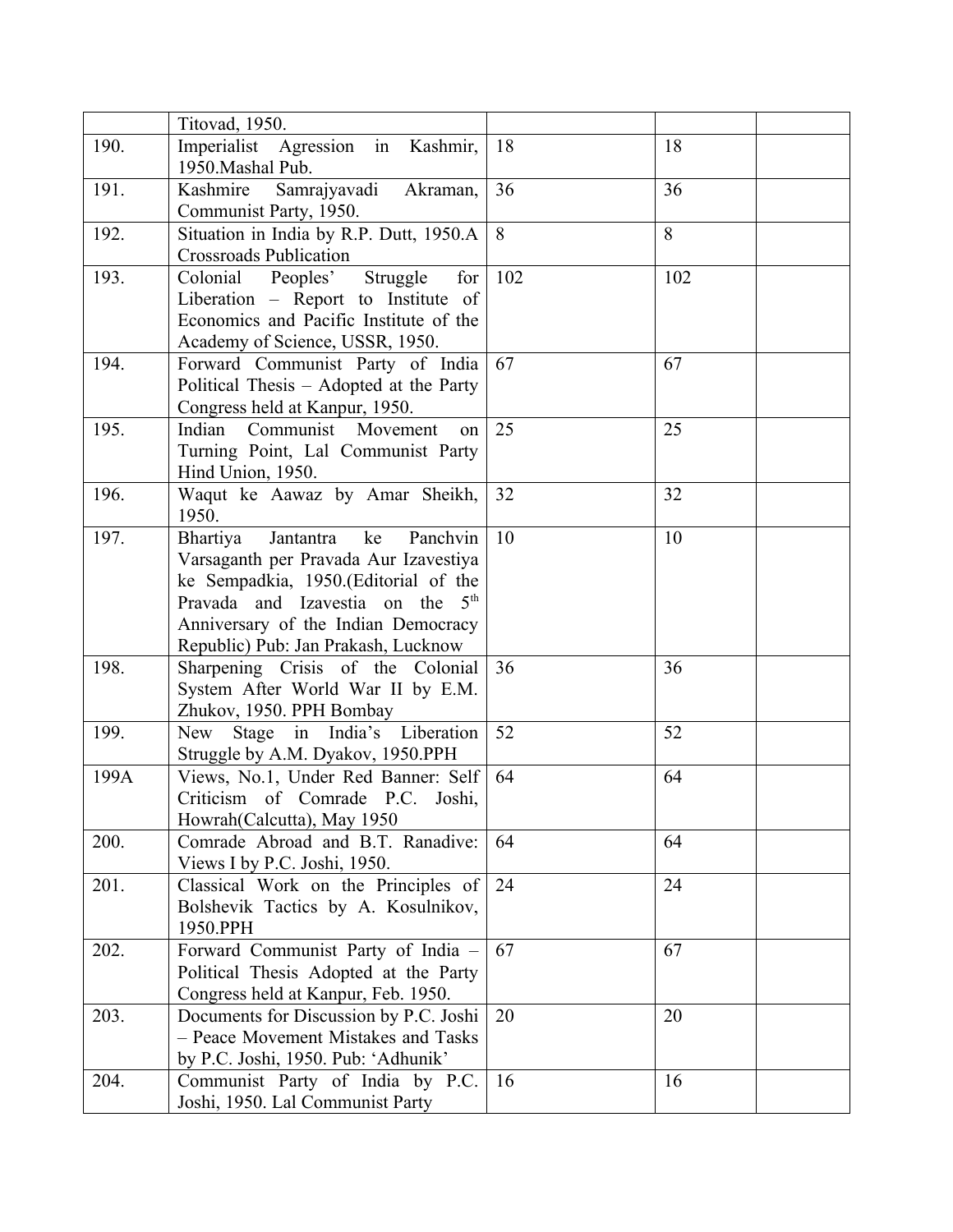| 205.   | Real Face of Democratic Socialism - A            | 48  | 48  |
|--------|--------------------------------------------------|-----|-----|
|        | Critique of the Policy and Programme             |     |     |
|        | of the Socialist Party of India by R.            |     |     |
|        | Gupta, 1950. GP Publication                      |     |     |
| 206.   | Committee<br>Howrah<br>Jeela                     | 45  | 45  |
|        | Atmasamalochna, 1950.<br>Pub:<br><b>CPI</b>      |     |     |
|        | Howrah Jeela Committee, Howrah                   |     |     |
| 207.   | Fight for Democratic Education, 1950.            | 16  | 16  |
|        | Pub: All India Students' Federation,             |     |     |
|        | Bombay.                                          |     |     |
| 208.   | Strength of a communist Party Lies in            | 24  | 24  |
|        | Unity and Iron Discipline by G. Gak -            |     |     |
|        | Criticism and Self Criticism by D.               |     |     |
|        | Troshin, 1950. Pub. Adhunik                      |     |     |
| 209.   | A Note on the Editorial of the                   | 54  | 54  |
|        | Communist from Dated 27 <sup>th</sup> Jan. 1950. |     |     |
| 210.   | The Working Class and its Allies by G.           | 12  | 12  |
|        | Brovarsky, 1950. PPH                             |     |     |
| 211.   | Documents for Discussion by P.C. Joshi           | 109 | 109 |
|        | - For a Mass Policy by P.C. Joshi,               |     |     |
|        | 1950.                                            |     |     |
| 211.A. | Korea After the Second World War by              | 57  | 57  |
|        | F.I. Shabshina, 1950. PPH                        |     |     |
| 211.B. | Naya Ganatantra Saman Samaj Tantra               | 16  | 16  |
|        | (New<br>Democracy vs.<br>Socialism),             |     |     |
|        | 1950.by Socialist Book Craft                     |     |     |
| 211.C. | Acts and Resolutions of the Congress             | 32  | 32  |
|        | Second<br>World<br>of the<br>Congress            |     |     |
|        | Defenders of Peace (The World Peace              |     |     |
|        | Council Elected by Congress), Warsaw,            |     |     |
|        | 1950.                                            |     |     |
| 211.D. | A Critique of Communist Movement in              | 32  | 32  |
|        | India by Shibdas Ghosh, 1950.                    |     |     |
| 211.E. | Sreeman C.V. Kuju Rama's Speech                  | 30  | 30  |
|        | (Travancore)<br>Rashtriya Conference),           |     |     |
|        | IVth yr Committee1950.                           |     |     |
| 211.F. | Oppression in India by D.N. Pritt, 1950.         | 12  | 12  |
| 211.G. | An Open Letter to Pandit J. Nehru by             | 274 | 274 |
|        | M.N. Govindan Nair, Sec. CPI, Kerala             |     |     |
|        | State                                            |     |     |
|        | - To Socialism; Manifesto to Panchayat           |     |     |
|        | Election; Speech by Com. Ajay Kumar              |     |     |
|        | Ghosh, Gen. Sec. CPI at Fort Cochi on            |     |     |
|        | Kerala Election;<br>Jaya Prakash<br>and          |     |     |
|        | Socialist<br>Communist<br>Org.;<br>and           |     |     |
|        | Pakistan. 1950.                                  |     |     |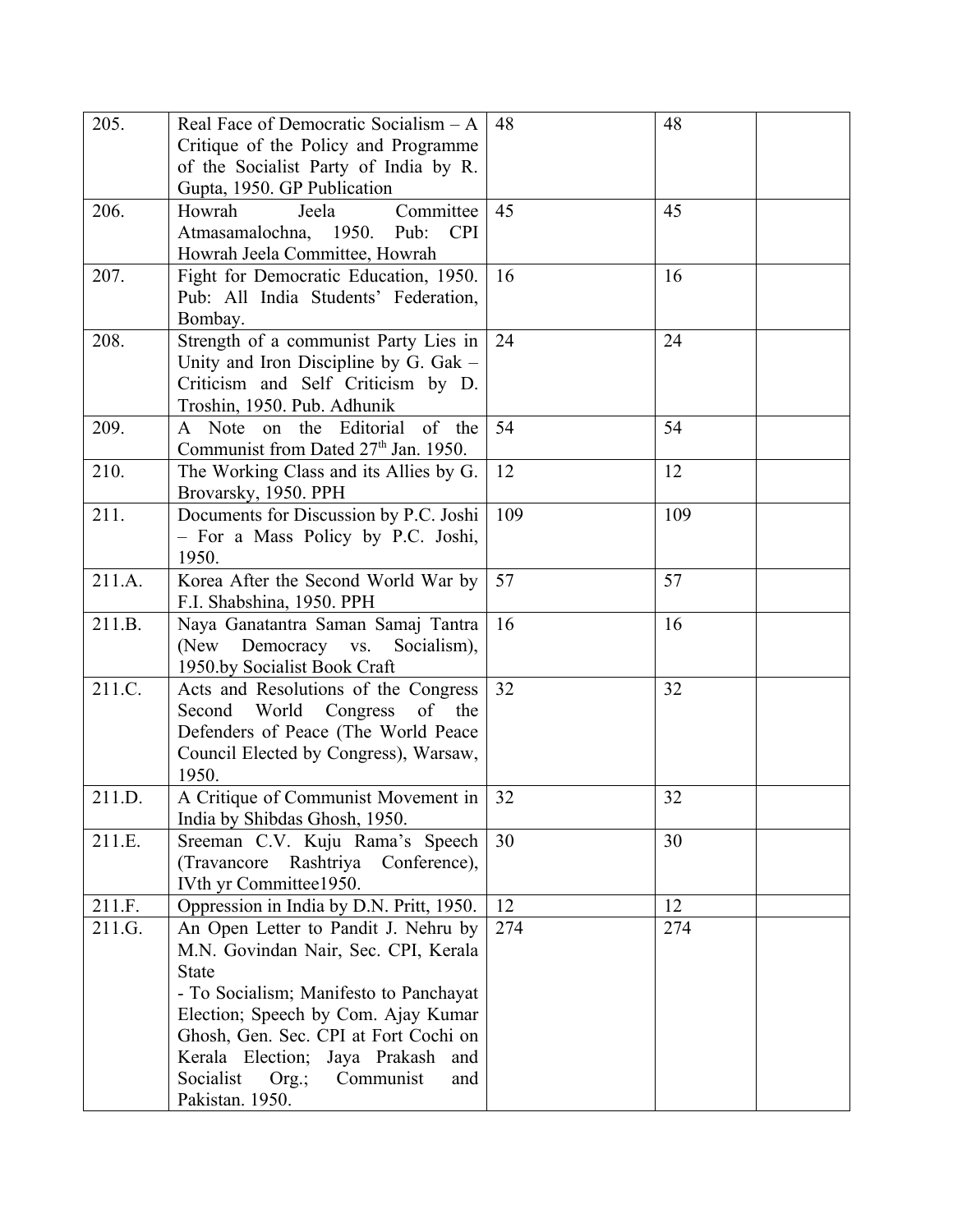| 212.   | On the All India Party Conference -                                         | 15 | 15 |
|--------|-----------------------------------------------------------------------------|----|----|
|        | of Greetings to<br>Resolution<br>the<br>Communist Parties of the World, etc |    |    |
|        | etc Party Letter, No. 4, 1951.                                              |    |    |
| 212.A. | Election Mainfesto of the Communist                                         | 31 | 31 |
|        | Party Of India, 6 <sup>th</sup> August 1951.                                |    |    |
| 213.   | Statement of Policy of the Communist                                        | 13 | 13 |
|        | Party of India, 1951. CP Publication                                        |    |    |
| 213.A. | Progamme of the Communist Party of                                          | 24 | 24 |
|        | India, adopted by the All India Party                                       |    |    |
|        | Conference, October 1951.                                                   |    |    |
| 214.   | Communist Kiya Chahte Hain (What do<br>communist want), Shio Verma Marxist  | 32 | 32 |
|        | Study Series No. 1, 1951. Prabhat                                           |    |    |
|        | Publishers, Lucknow                                                         |    |    |
| 215.   | Manoeuvres of British Imperialism in                                        | 18 | 18 |
|        | Ceylon. 1951.S.V. Pokrovsky, PPH                                            |    |    |
| 216.   | Documents for Discussion - Telengana                                        | 67 | 67 |
|        | and the Rajeshwar Rao Leadership by                                         |    |    |
|        | O.P. Sangal, 1951. Published by N.C.                                        |    |    |
|        | Jain, Allahabad                                                             |    |    |
| 217.   | Economic Data Relating to<br>some                                           | 61 | 61 |
|        | Statement in the Draft Programme                                            |    |    |
|        | issued by CPI, 1951. Published by him                                       |    |    |
|        | for the Communist Party of India,                                           |    |    |
| 218.   | Bombay<br>Inner Party Discussion Pamphlet No.1 -                            | 28 | 28 |
|        | Suggestion and Criticisms on Draft                                          |    |    |
|        | and Policy<br>Programme<br>Statement,                                       |    |    |
|        | 1951.                                                                       |    |    |
| 219.   | Janvadi Morcha aur Sarahara Netritva -                                      | 16 | 16 |
|        | and<br>Democratic Front<br>Proletarian                                      |    |    |
|        | Leadership by Ajay Kumar Ghosh,                                             |    |    |
|        | 1951. Pub: Janyug UP                                                        |    |    |
| 220.   | Draft Programme of the Communist                                            | 16 | 16 |
|        | Party of India, 1951.CP Publication                                         |    |    |
| 221.   | The Nehru Five Year Plan by S.G.                                            | 48 | 48 |
| 222.   | Sardesai, 1951.Pub: PPH, Bombay<br>The Peasant Question in Kerala by S.     | 62 | 62 |
|        | Parameshwaram, 1951.PPH                                                     |    |    |
| 223.   | The Communist Culture Front by Rohit                                        | 33 | 33 |
|        | Dave, Pub: Democractic Research                                             |    |    |
|        | Service                                                                     |    |    |
| 223.A. | British Road to Socialism, 1951. Pub:                                       | 70 | 70 |
| 224.   | Economic Data Relating to<br>some                                           | 66 | 66 |
|        | Statement in the Draft Programme,                                           |    |    |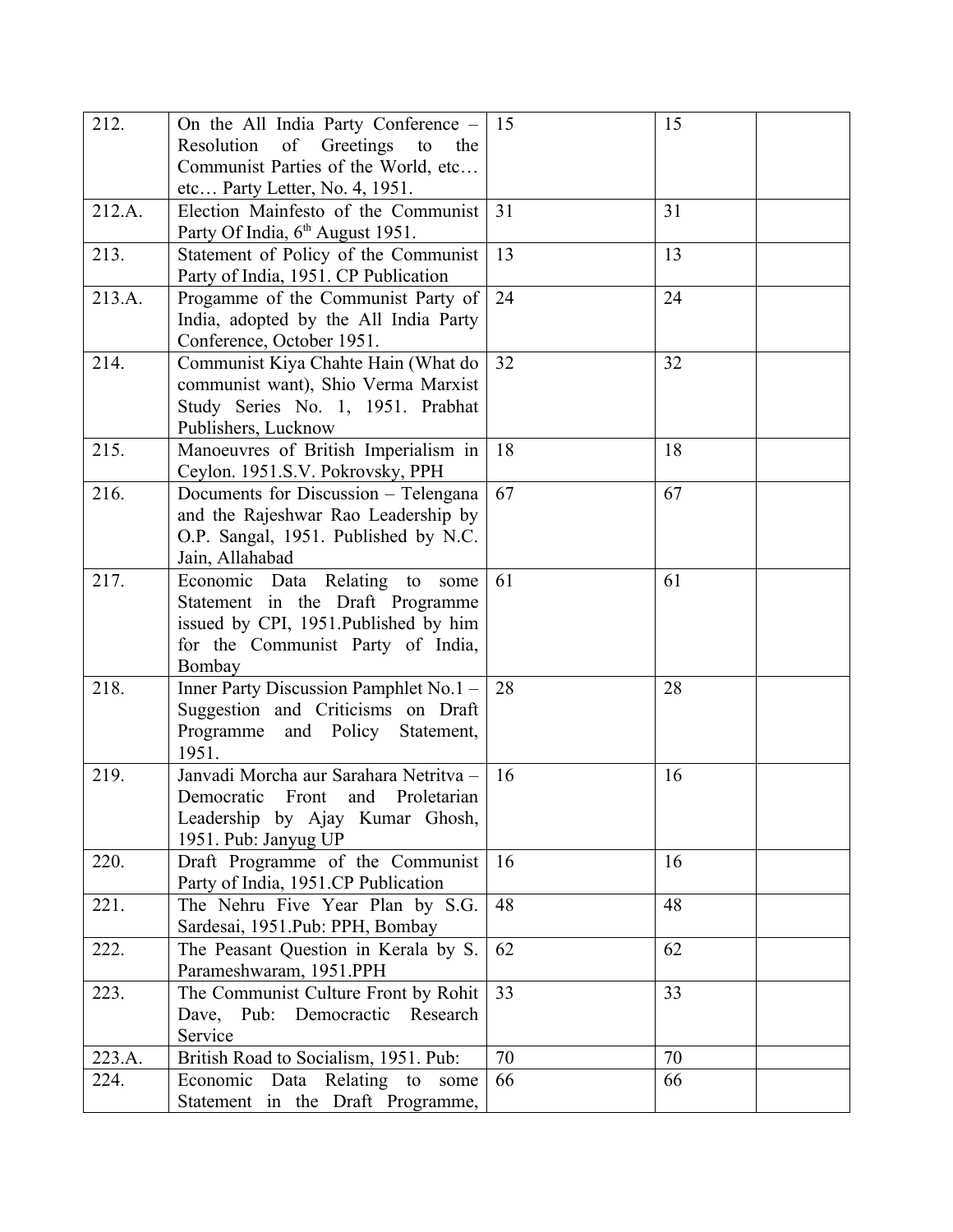|                  | 1951.                                                                  |           |           |    |
|------------------|------------------------------------------------------------------------|-----------|-----------|----|
| 225.             | Programme of the Communist Party of                                    | 22        | 22        |    |
|                  | India – Adopted by the All India Party                                 |           |           |    |
|                  | Conference, 1951. CP Publication                                       |           |           |    |
| 226.             | Party Letter No. $1 -$ For Members of                                  | 12        | 12        |    |
|                  | the Communist Party only issued by the                                 |           |           |    |
|                  | Secretariat of the CPI, 1951.                                          |           |           |    |
| 227.             | Forward to the Election Campaign                                       | 16        | 16        |    |
|                  | Party Letter – for the Party Members                                   |           |           |    |
|                  | only, No. 2, 1951.PPH, Bombay                                          |           |           |    |
| 228.             | We are Lagging Behind - Rawalpindi                                     | 16        | 16        |    |
|                  | Conspiracy Case; - Correspondents for                                  |           |           |    |
|                  | Crossroads; - Death Anniversary of                                     |           |           |    |
|                  | Com. Krishna Pillai, Party Letter No. 3,                               |           |           |    |
|                  | 1951.                                                                  |           |           |    |
| 229.             | Problems of the Mass Movement by                                       | 90        | 90        |    |
|                  | P.C. Joshi, 1951.Pub: N.C. Jain,                                       |           |           |    |
|                  | Allahabad                                                              |           |           |    |
| 230.             | Draft Programme of the Communist                                       | 26        | 26        |    |
|                  | Party of India – Isued by the P.B., CPI,                               |           |           |    |
|                  | 1951.                                                                  |           |           |    |
| 231.             | Arajkatavad Ya Samajbad by Stalin,                                     | 93        | 93        |    |
|                  | 1951.Adhunik Pub.                                                      |           |           |    |
| 231.A.           | Masani, Communist Party in India,                                      | 23        |           | 23 |
|                  | 1951.                                                                  |           |           |    |
| 231.B.           | Kashmir and the Conspiracy Against                                     | 118       | 118       |    |
|                  | Peace - Rajbans Krishen, 1951.PPH                                      |           |           |    |
| 231.C.           | On Inner Party Struggle - LIU SHAO-                                    | 66        | 66        |    |
|                  | CHI, 1951.PPH, Bombay                                                  |           |           |    |
| 231.D.           | Religious Freedom in Russia - Tr. By                                   |           |           |    |
|                  |                                                                        | 34        | 34        |    |
|                  | C. Unniraja, 1951. Marxist Book Stall                                  |           |           |    |
|                  | Kozhicode.                                                             |           |           |    |
| 231.E.           | Any Time We Can Unite - Can't                                          | 44        | 44        |    |
|                  | Party's Reply to Pravaham.                                             |           |           |    |
| 231.F.           | Cultivators' Problem in Kerala.                                        | 74        | 74        |    |
| 231.G.           | Land to the Cultivator $-$ C.J. Thomes.                                | 16        | 16        |    |
| 231.H.           | Communist Party the Inheritant of the                                  | 16        | 16        |    |
|                  | Struggle Wegecy of Malayalies, 1951.                                   |           |           |    |
| 231.I.           | Principles of Indian Communist Party,                                  | 20        | 20        |    |
|                  | July 1951.                                                             |           |           |    |
| 231.J.           | Programme of Indian Communist Party,                                   | 25        | 25        |    |
|                  | 1951.                                                                  |           |           |    |
| 231.K.           | Communist Party Members only Party                                     | 12        | 12        |    |
|                  | Letter on Election, October 1951.                                      |           |           |    |
| 231.L.<br>231.M. | Election Manifesto, AICC, 1951.<br>Election Manifesto of the CPI - the | 23<br>248 | 23<br>248 |    |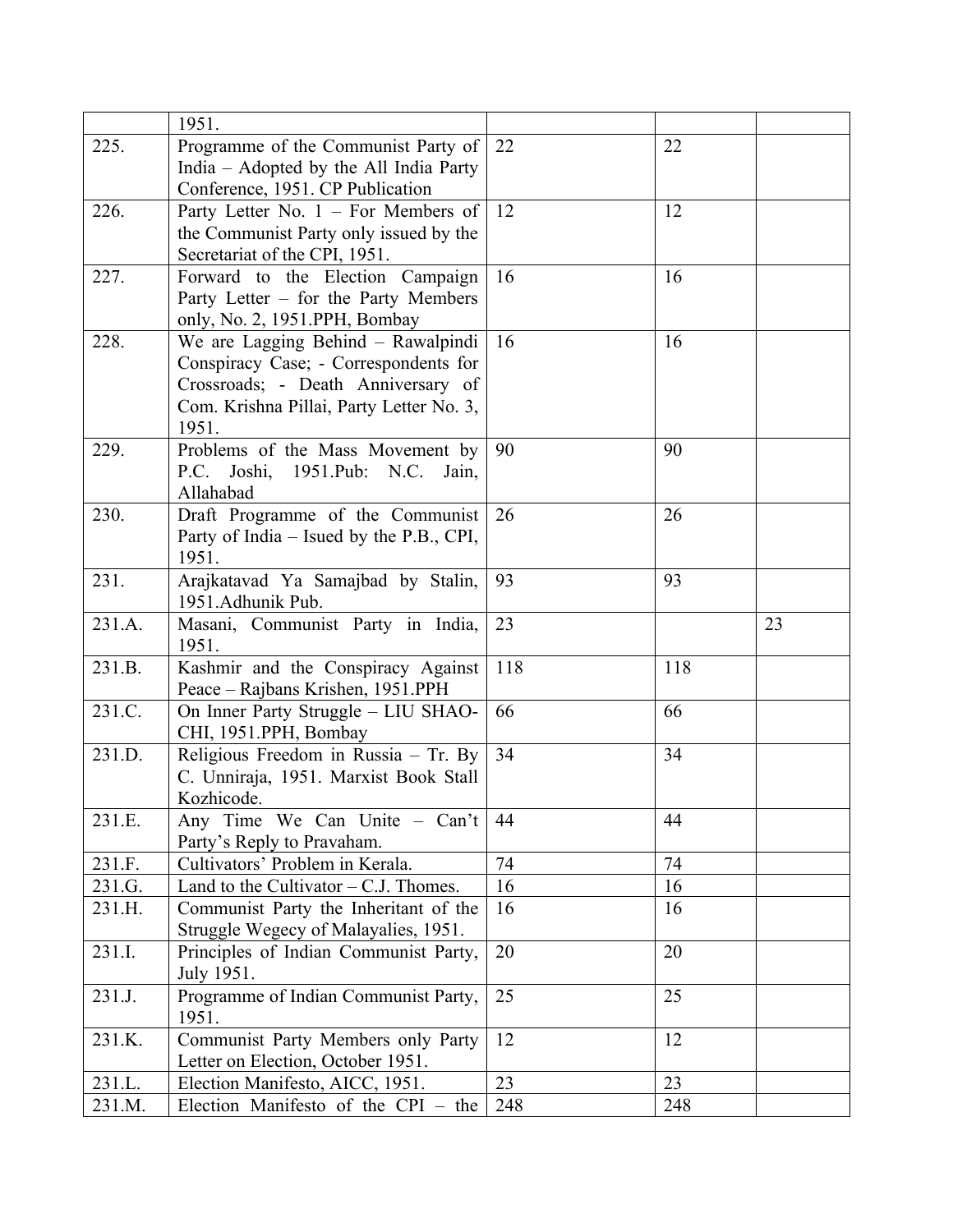|          | Case for the Telengana Twelve A.K.      |     |    |           |
|----------|-----------------------------------------|-----|----|-----------|
|          | Gopalan's Appeal on behalf of the       |     |    |           |
|          | Communist Party to accede the need of   |     |    |           |
|          | Workers, communist Party's Election     |     |    |           |
|          | Manifesto.                              |     |    |           |
| 231.N.   | Reolution in Telengana 1946-1951.       | 52  | 52 |           |
| 231.(O). | The Communist Party in India $-$ M.R.   | 22  | 22 |           |
|          | Masani, The Pacific Affairs, Vol.       |     |    |           |
|          | XXIV, No.1, March 1951.                 |     |    |           |
| 231.(P). | BTR's Self Critical Report.             | 126 |    | $126-F/S$ |
| 232.     | Party Letter Party Chithi, No. 2, May,  | 16  | 16 |           |
|          | 1952.CPI                                |     |    |           |
| 233.     | PB Note on Party Letters, Party Letter  | 16  | 16 |           |
|          | No. 6, 1952.                            |     |    |           |
| 234.     | Marxwadi, Aaj Ki Duniya Me by           | 58  | 58 |           |
|          | Jayaprakash Narayan, Patna Socialist    |     |    |           |
|          | Party1952.                              |     |    |           |
| 235.     | Balia Ke Viron Ko Phanai Se Bachao      | 18  | 18 |           |
|          | by Shanti Tyagi, 1952.                  |     |    |           |
| 236.     | Left Socialist Group, Policy Statement, | 24  | 24 |           |
|          | 1952.                                   |     |    |           |
| 237.     | The New Ideology of 'Democratic         | 26  | 26 |           |
|          | Socialism' by Ajoy Kumar Ghosh,         |     |    |           |
|          | 1952.PPH                                |     |    |           |
| 237.A.   | Today's India (Innathe India), Part II, | 97  | 97 |           |
|          | A.M. Dayakov, 1952.                     |     |    |           |
| 237.B.   | Manifesto of the Communist Party $-K$ . | 96  | 96 |           |
|          | Marx & F. Engels, 1952. Progress        |     |    |           |
|          | Publishers                              |     |    |           |
| 238.     | Politico-<br>Unmulan:<br>Zamindari      | 41  | 41 |           |
|          | Economic Study Series No. 2 by          |     |    |           |
|          | Shankardyal Tiwari. Hindustani CP Ki    |     |    |           |
|          | Uttar Pradeshiya Committee, 1952.       |     |    |           |
| 239.     | Eikeyer Shakti Jayee Haibei by Jyoti    | 15  | 15 |           |
|          | Bose, 1952., NBA Calcutta               |     |    |           |
| 240.     | U.P. Zamindari Abolition by P.C. Joshi, | 63  | 63 |           |
|          | Political Economic Study Series No.     |     |    |           |
|          | 4. Pub: UP State Committee CPI          |     |    |           |
| 240.A.   | Discussion<br>Peace<br>for<br>Document  | 20  | 20 |           |
|          | Movement – Mistakes and Tasks – $P.C.$  |     |    |           |
|          | Joshi, Adhunik Prakashan                |     |    |           |
| 241.     | Theories and Practice of the Socialist  | 69  | 69 |           |
|          | Party of India by Ajoy Kumar Ghosh,     |     |    |           |
|          | 1952. PPH                               |     |    |           |
| 241.A.   | Marxism - Leninism on Basis and         | 63  | 63 |           |
|          |                                         |     |    |           |
|          | Superstructure, 1952, D.I. Chesnokov,   |     |    |           |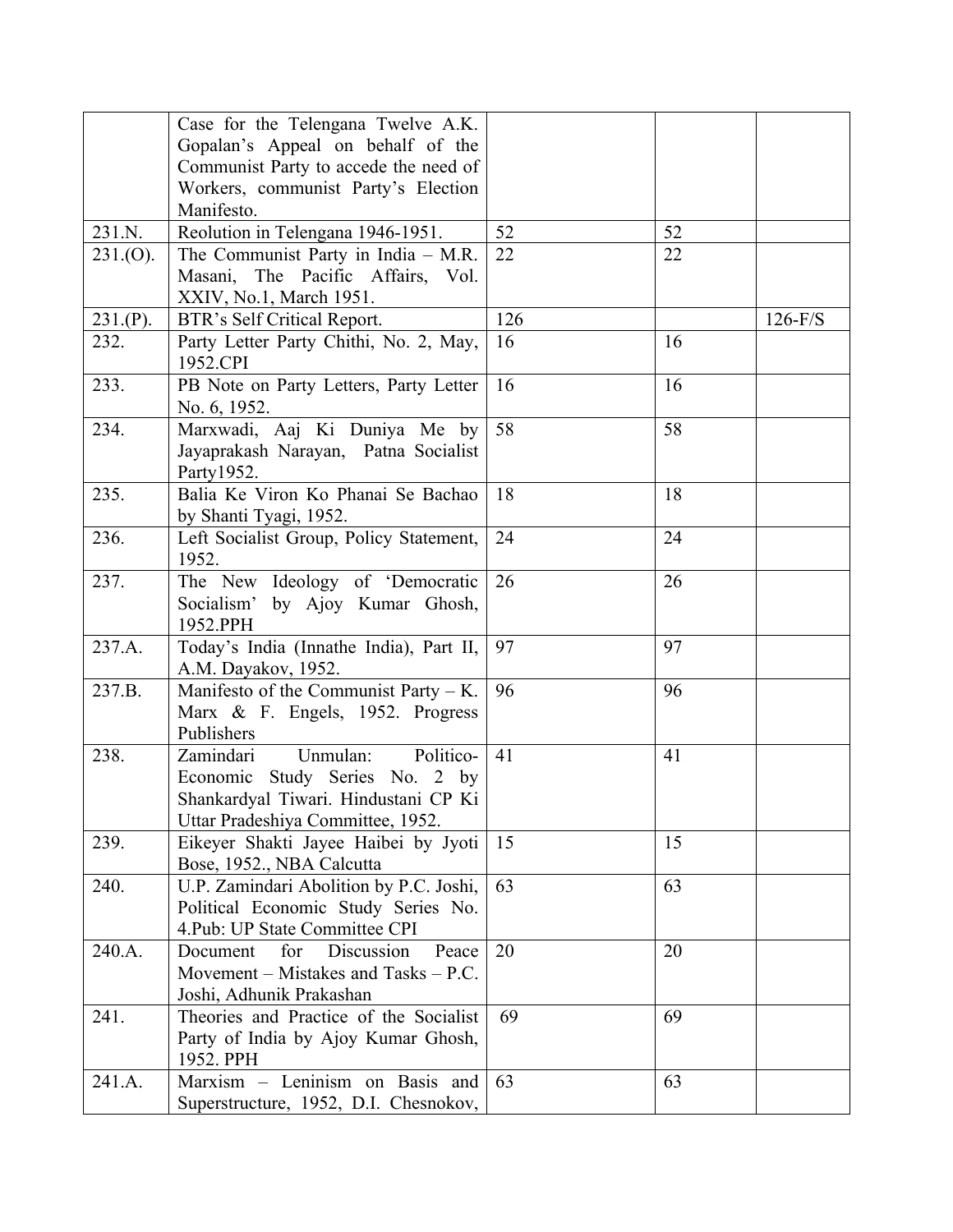|        | PPH                                                                      |     |     |    |
|--------|--------------------------------------------------------------------------|-----|-----|----|
| 242.   | Let us Work Together by EMS                                              | 18  | 18  |    |
|        | Namboodripad, 1952.                                                      |     |     |    |
| 243.   | Yah Hai Punchayati Raj by Shiv Kumar                                     | 32  | 32  |    |
|        | Mishra, 1952.UP, PC of CPI                                               |     |     |    |
| 243.A. | Marxvad Parchiyamala - Shiv Verma,                                       | 43  | 43  |    |
|        | 1952, Samajvadi Sahitya<br>Sadan,                                        |     |     |    |
|        | Lucknow                                                                  |     |     |    |
| 244.   | The Question of an Obligatory State                                      | 33  | 33  |    |
|        | Language in India by Dr. Rambilas                                        |     |     |    |
|        | Sharma, 1952.PPH                                                         |     |     |    |
| 245.   | Foreign Capital in India by Prem Sagar                                   | 43  | 43  |    |
|        | Gupta, 1952. PPH                                                         |     |     |    |
| 246.   | Praja Socialism, Monopoly's Pawn by                                      | 80  | 80  |    |
|        | Edatata Narayanan, 1952.PPH                                              |     |     |    |
| 247.   | Socialism<br>Vishesh<br>Party                                            | 20  | 20  |    |
|        | up<br>Adhiveshan, (Socialist Party,<br>Special                           |     |     |    |
|        | Conference: Hardoi)1952.                                                 |     |     |    |
| 247.A. | Hathkargha Udhyog and Bunkaron Ke                                        |     |     |    |
|        | Samasyayon by A.B. Bardhan, 1952.                                        |     |     |    |
|        |                                                                          |     |     |    |
| 248.   | (N.T)<br>Nehru Sarkar Swarup by Bhupesh                                  | 32  | 32  |    |
|        | Gupta, CPI1952.                                                          |     |     |    |
| 249.   | The NationalQuestion in Kerala by                                        | 192 | 178 | 14 |
|        | EMS Namboodripad, 1952.                                                  |     |     |    |
| 249.A. | Marxvad Parchiyamala Aur Samajvad                                        | 47  | 47  |    |
|        | Janvad - Shiv Verma, 1952.                                               |     |     |    |
| 250.   | The Nehru $5 - Year$ Plan by S.G.                                        | 57  | 57  |    |
|        | Sardesai, 1952.Pub: PPH Bombay                                           |     |     |    |
| 250.A. | EMSinte Sampoorna Kritikal (Collected                                    | 400 | 400 |    |
|        | Works of EMS Namboodiripad Vol 11-                                       |     |     |    |
|        | 1952)                                                                    |     |     |    |
| 251.   | Agrarian Crisis in India and the                                         | 104 | 104 |    |
|        | Reactionary Plans: by Bhowani Sen,                                       |     |     |    |
|        | 1952. PPH                                                                |     |     |    |
| 252.   | On the Results of the General Elections                                  | 55  | 55  |    |
|        | and Tasks before the Party by Ajoy                                       |     |     |    |
|        | Ghosh, Party Letter No. 5, 1952.                                         |     |     |    |
| 253.   | On the Indian Trade Union Movement                                       | 67  | 67  |    |
|        | by S.A. Dange, 1952.CP Publication.                                      |     |     |    |
| 254.   | On the Agrarian Question in India by                                     | 69  | 69  |    |
|        |                                                                          |     |     |    |
|        |                                                                          |     |     |    |
|        | EMS Namboodripad, 1952.PPH                                               | 45  | 45  |    |
| 255.   | For a People's Food Policy – Issued by                                   |     |     |    |
|        | the Sub-committee, People's United<br>Committee<br>Bombay<br>Food<br>and |     |     |    |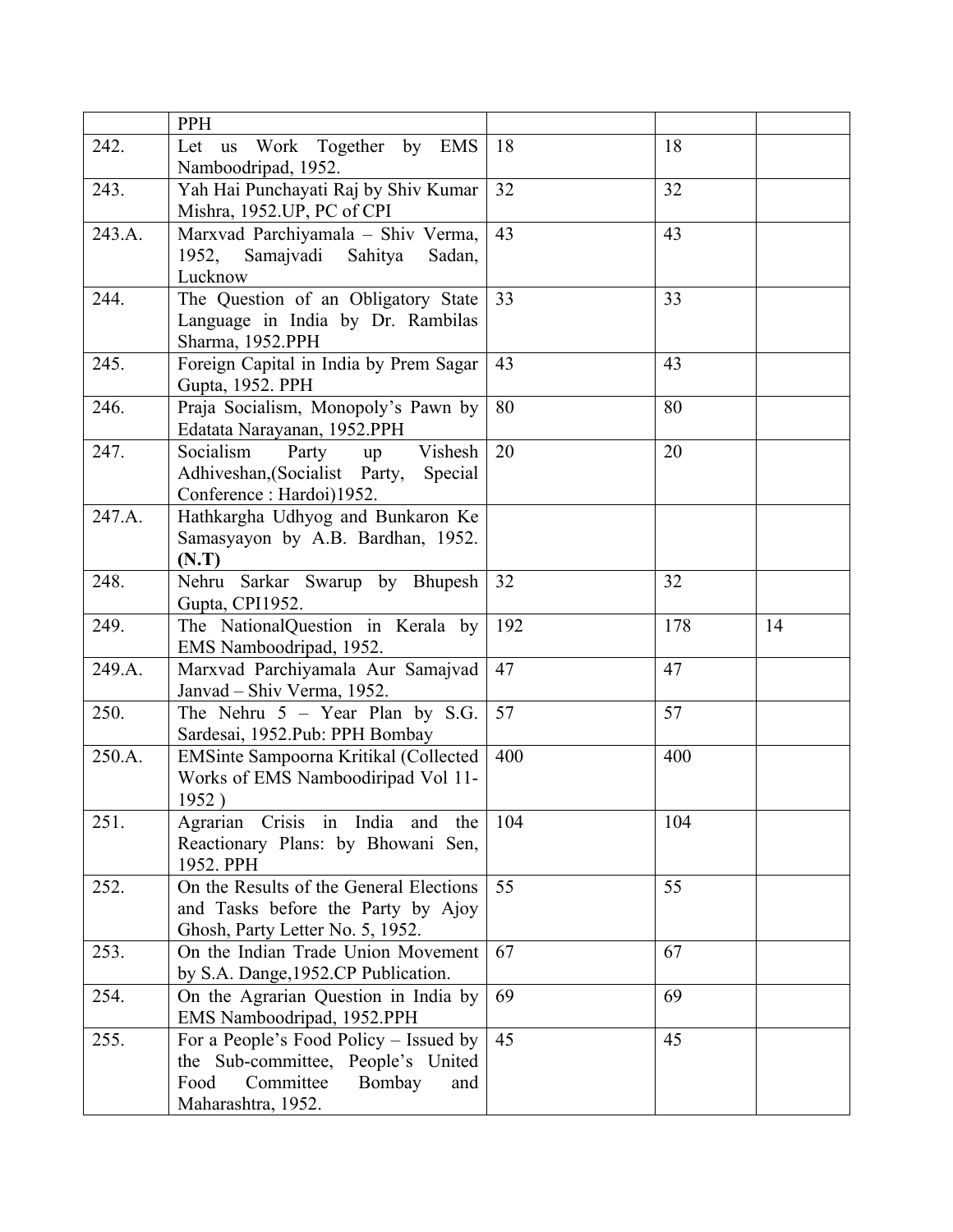| 255.A. | Communism Ajay Hai - Acharya<br>Dipankar, 1952.                                                                                                                                                                                                                                                                                                                                                                                                       | 47  | 47  |
|--------|-------------------------------------------------------------------------------------------------------------------------------------------------------------------------------------------------------------------------------------------------------------------------------------------------------------------------------------------------------------------------------------------------------------------------------------------------------|-----|-----|
| 256.   | The Indian Elections by R.P. Dutt,<br>1952.PPH                                                                                                                                                                                                                                                                                                                                                                                                        | 10  | 10  |
| 257.   | For Third Party Congress - Research<br>Unit of the WBPC, CPI, 1952.                                                                                                                                                                                                                                                                                                                                                                                   | 36  | 36  |
| 258.   | History of May Day - Trachtenberg<br>Alexender, 1952.PPH                                                                                                                                                                                                                                                                                                                                                                                              | 28  | 28  |
| 259.   | Food Achilies' Heel of Indian Economy<br>by EMs Namboodripad, 1952.PPH                                                                                                                                                                                                                                                                                                                                                                                | 65  | 65  |
| 259.A. | Samajvikas yojanenech Vestraharan by<br>N.D. Patil, 1952.                                                                                                                                                                                                                                                                                                                                                                                             | 34  | 34  |
| 259.B. | Communism: The According to Marx<br>Stalin<br>Lenin<br>Mao-Tse-Tung,<br>Democratic Research Service, 1952.                                                                                                                                                                                                                                                                                                                                            | 23  | 23  |
| 259.C. | Ravisionism Against Revisionalism -<br>Moni Guha, Organ of Modern Revision<br>Series No.2, 1952.                                                                                                                                                                                                                                                                                                                                                      | 63  | 63  |
| 259.D. | Lassions from Chinese Revolution by<br>Mao Se Tung.                                                                                                                                                                                                                                                                                                                                                                                                   | 36  | 36  |
| 259.E. | Today's India, Part - I - A.M. Dyakov,<br>Tr. K. Damodaran, 1952.                                                                                                                                                                                                                                                                                                                                                                                     | 92  | 92  |
| 259.F. | Today's India, Part- II - A.M. Dyakov,<br>Tr. K. Damodaran, 1952. Navayugan<br>Pub. Oct. 1952 (Malyalam)                                                                                                                                                                                                                                                                                                                                              | 99  | 99  |
| 259.G. | Hundred Years gains of Working Cass<br>- S.A. Dange, Dec. 1952.                                                                                                                                                                                                                                                                                                                                                                                       | 20  | 20  |
| 259.H. | Labour and Capital - Karl Marx,<br>Progressive Liberation, Kollam, Jan.<br>1952.                                                                                                                                                                                                                                                                                                                                                                      | 76  | 76  |
| 259.I. | Father Vadakan's Pamphlet to Joseph<br>Mundasseery<br>Is Socialist Unity Good for the<br>Nation?<br>AKG's speech in the Parliament<br>against Laws and Unlaws.<br>Communist<br>D.C.<br>Party's<br>-<br>Planum Main Point.<br>Board<br>Penjayat<br>Election<br>Notification<br>Is Praja-Socialist Unity Good<br>for the Country?<br>Documents and works of Indian<br>Socialist Party<br>Against Administrative<br>Rule<br>and for Democratic<br>United | 337 | 337 |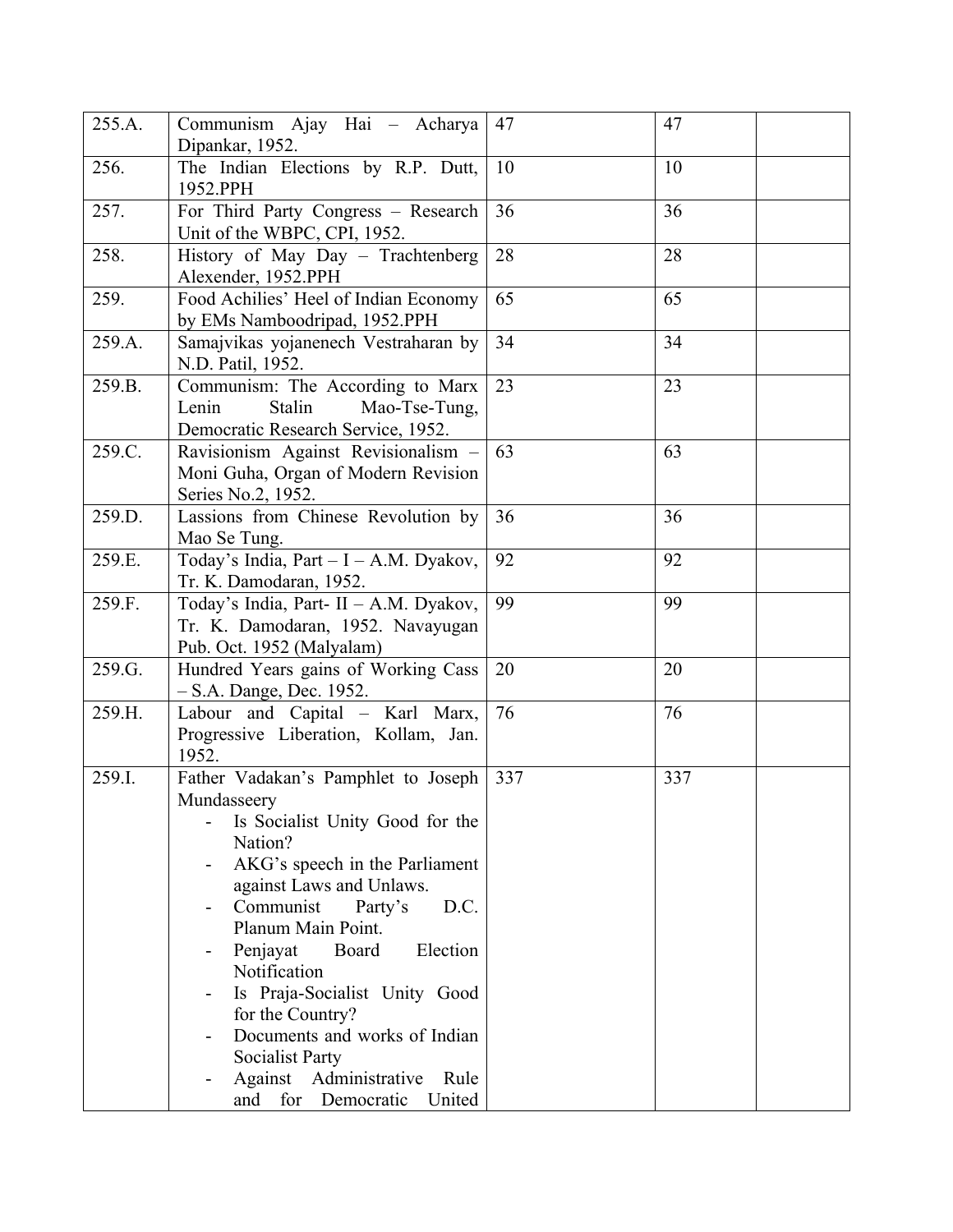|        | Ministry                                     |     |     |
|--------|----------------------------------------------|-----|-----|
|        | Praja Socialism: Monopoly's                  |     |     |
|        | Pawn                                         |     |     |
|        | For a Democratic Government                  |     |     |
|        | in Madras State                              |     |     |
|        | New Rice Procurement Plan in                 |     |     |
|        | Thru-Kochi                                   |     |     |
|        | Elimiante<br>the<br>Current<br>To            |     |     |
|        | Problems of Thiru-Kochi.                     |     |     |
| 259.J. | Stalin's Thesis and CPSU Congress:           | 19  | 19  |
|        | by CPI, Kerala<br>Resolution<br><b>State</b> |     |     |
|        | Committee, 1952. (Malayalam)                 |     |     |
| 260.   | Resolutions of the Central Committee         | 58  | 58  |
|        | of the Communist Party of India -            |     |     |
|        | Adopted at its meeting in Bombay,            |     |     |
|        | 1953.CPI                                     |     |     |
| 261.   | Some Problems of T.U. Unity, Party           | 19  | 19  |
|        | Letter No. 7, 1953.                          |     |     |
| 262.   | Alternative Proposal of the CC's Draft       | 12  | 12  |
|        | Amendments to the Constitution of the        |     |     |
|        | CPI – Submitted by the Education Unit,       |     |     |
|        | 1953.                                        |     |     |
| 263.   | Mao Ke China Me (in Mao's China) by          | 244 | 244 |
|        | Devwrat, 1953.                               |     |     |
| 264.   | Indian Monopoly Capital and People's         | 12  | 12  |
|        | Democratic<br>Revolution<br>by<br><b>P.</b>  |     |     |
|        | Ramamurty, Research Unit. W.B.P.C,           |     |     |
|        | CPI, 1953.                                   |     |     |
| 264.A. | Resolutions of the Central Committee         | 57  | 57  |
|        | of the CPI adopted at its meeting in         |     |     |
|        | Bombay, March 1953.CPI                       |     |     |
| 265.   | The New<br>American<br>Meance                | 20  | 20  |
|        | Communist Party Publication on the US        |     |     |
|        | Pakistan War Pact by Ajoy Ghosh,             |     |     |
|        | 1953. CPI Publication                        |     |     |
| 266.   | On Collective Functioning - 1953.            | 24  | 24  |
|        | Editorials from the Journal;                 |     |     |
|        | For a Lasting Peace;                         |     |     |
|        | For a People's Democratic, A                 |     |     |
|        | <b>CP</b> Publication                        |     |     |
| 267.   | The Present Organisational Position in       | 16  | 16  |
|        | the Provinces, Party Letter No. 1,           |     |     |
|        | 1953.CP Publication                          |     |     |
| 267.A. | A Note on Party Education in West            | 84  | 84  |
|        | Bengal, Party Letter No. 8 1953.             |     |     |
| 268.   | The Extended Plenum of the Central           | 16  | 16  |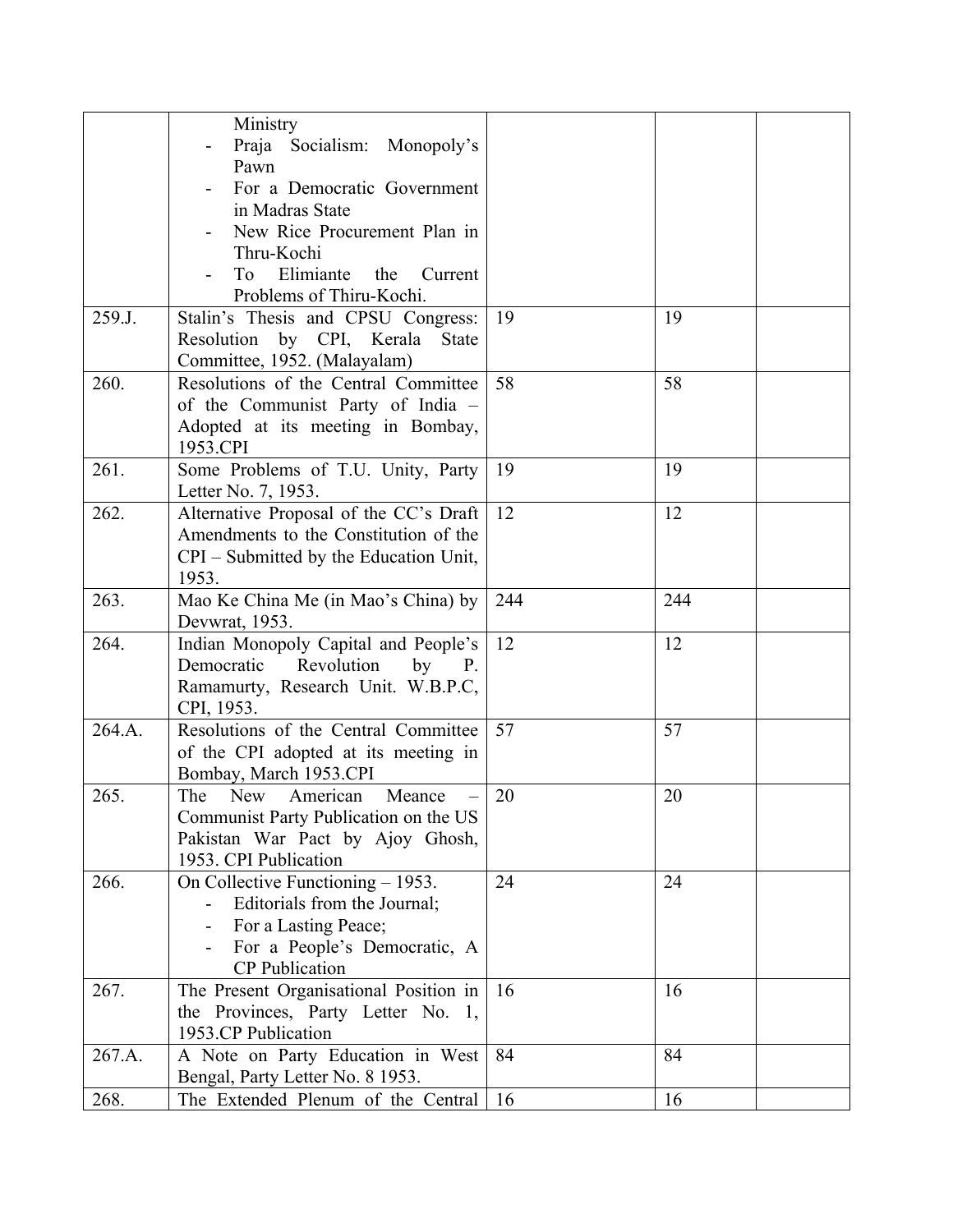|        | Committee, Party Letter No. 2, Jan.<br>1953.                                                                                                                                      |     |     |
|--------|-----------------------------------------------------------------------------------------------------------------------------------------------------------------------------------|-----|-----|
| 269.   | Report of the Work of the Central<br>Control Commission (From Oct. 1951<br>to Jan. 1953) by S.V. Ghate, Party<br>Letter No. 3, March 1953.CPI                                     | 16  | 16  |
| 270.   | Party Fund Collections in Krishna<br>District (Andhra), Party Letter No. 4,<br>April 1953. CP Publication                                                                         | 20  | 20  |
| 271.   | On the Urdu Daily 'Naya Zamana'<br>Published by Communist Party of India,<br>Party Letter No. 6, June 1953.                                                                       | 16  | 16  |
| 271.A. | Marxism and Family Life - K.<br>(Malayalam).Prabhatam<br>Damodaran<br>Book House, Kollam                                                                                          | 27  | 27  |
| 272.   | Resolution of the National Council of<br>the Communist Party of India: March<br>1953, CP Publication                                                                              | 48  | 48  |
| 273.   | New Age (Monthly Political) by Ajoy<br>Ghosh, Vol. II, No. 9, 1953.                                                                                                               | 68  | 68  |
| 274.   | Indian Monopoly Capital: A Brief<br>Outline by Ajit Roy, 1953.                                                                                                                    | 145 | 145 |
| 275.   | Party Organisation - Adopted by the<br>Committee<br>of the CPI,<br>Central<br>Lucknow, 1953. Janyug Publication.                                                                  | 28  | 28  |
| 276.   | Peasant Uprising in India by L.<br>Natarajan, Bombay, 1953.PPH                                                                                                                    | 85  | 85  |
| 277.   | The Defect of two Manoeuvres $-$ A<br>Note by S.A. Dange, for Party Members<br>only, 1953.                                                                                        | 36  | 36  |
| 277.A. | What is Marxvad – Emil Berns, 1953.                                                                                                                                               | 100 | 100 |
| 277.B. | The Crisis of Indian Economy, B.T.<br>Ranadive, 1953.PPH                                                                                                                          | 232 | 232 |
| 278.   | Alternative Proposal to the CC's Draft<br>Amendments to the Constitution of the<br>CPI (proposed by education unit, West<br>Bengal P.C.) 1953.                                    | 30  | 30  |
| 279.   | A Review of the Struggle Against<br>Increase in Tramfares in Calcutta -<br>Adopted in the P.C. Meeting held on 4 <sup>th</sup><br>$-5$ <sup>th</sup> Sept. 1953.CPI WB Committee. | 30  | 30  |
| 279.A. | Born of the People by Luis Trauc with a<br>forward by Paul Robeson, 1953.PPH                                                                                                      | 272 | 272 |
| 279.B. | Draft Programme of the Communist<br>Party of India, 1952.                                                                                                                         | 63  | 63  |
| 279.C. | Panchayath Bylla<br>(Malayalam)<br>C.                                                                                                                                             | 37  | 37  |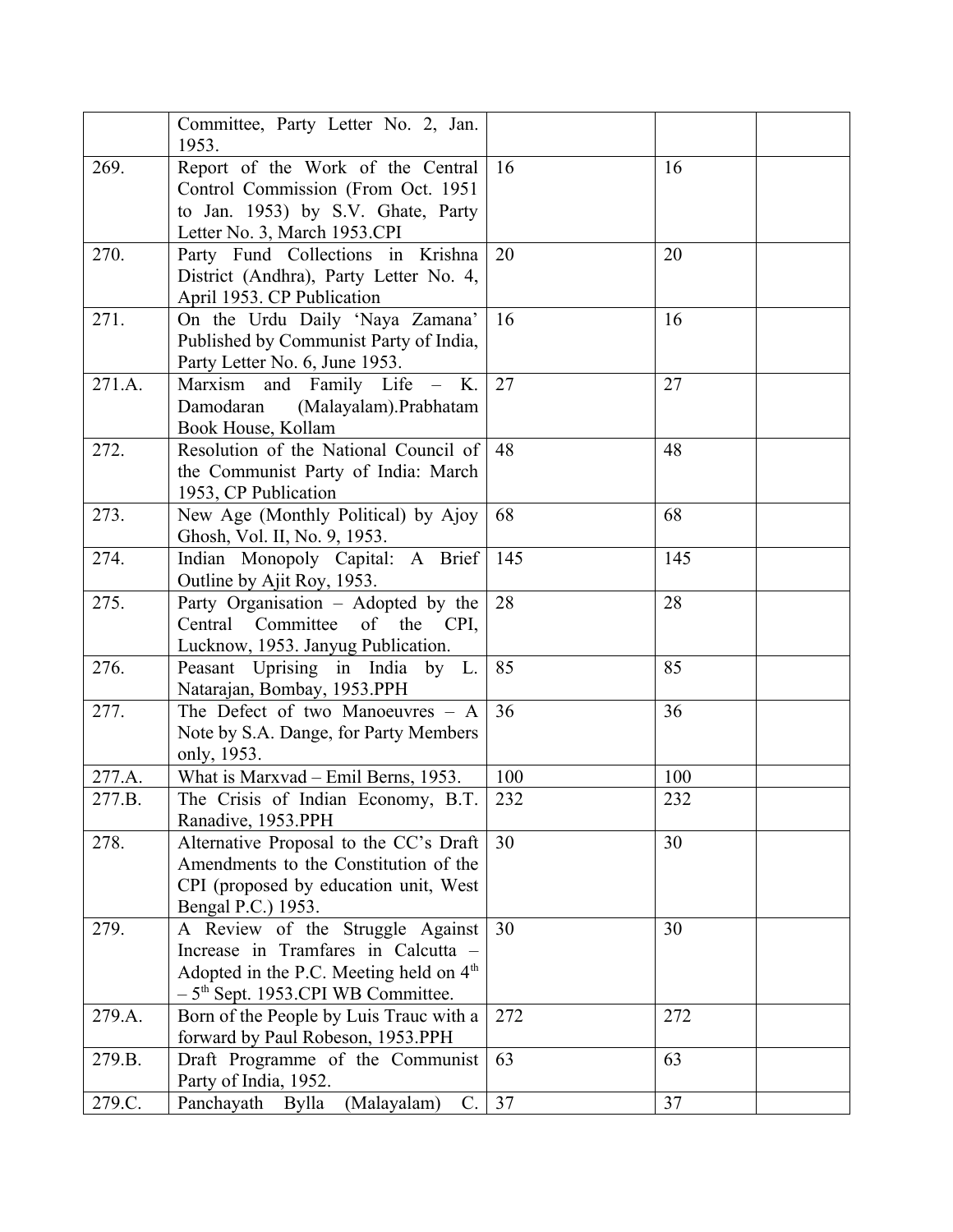|                                                                    | Achuthamenon's<br>Preface,                                                                                                                                                                                                                                                                                                                                                                                                                                                                                                                                                                                                                                                                                                                                   |                                           |                                           |
|--------------------------------------------------------------------|--------------------------------------------------------------------------------------------------------------------------------------------------------------------------------------------------------------------------------------------------------------------------------------------------------------------------------------------------------------------------------------------------------------------------------------------------------------------------------------------------------------------------------------------------------------------------------------------------------------------------------------------------------------------------------------------------------------------------------------------------------------|-------------------------------------------|-------------------------------------------|
|                                                                    | 1953. Prabhathan Printing & Publishing                                                                                                                                                                                                                                                                                                                                                                                                                                                                                                                                                                                                                                                                                                                       |                                           |                                           |
|                                                                    | Co. Ltd. Kollam                                                                                                                                                                                                                                                                                                                                                                                                                                                                                                                                                                                                                                                                                                                                              |                                           |                                           |
| 279.D.                                                             | Communist Murder Mechinery from                                                                                                                                                                                                                                                                                                                                                                                                                                                                                                                                                                                                                                                                                                                              | 31                                        | 31                                        |
|                                                                    | Trasky toBariya - P. Keshav Dev,                                                                                                                                                                                                                                                                                                                                                                                                                                                                                                                                                                                                                                                                                                                             |                                           |                                           |
|                                                                    | 1953.                                                                                                                                                                                                                                                                                                                                                                                                                                                                                                                                                                                                                                                                                                                                                        |                                           |                                           |
| 279.E.                                                             | Readers' Guide to the Marxist Classics                                                                                                                                                                                                                                                                                                                                                                                                                                                                                                                                                                                                                                                                                                                       | 131                                       | 131                                       |
|                                                                    | - Prepared and Edited by Maurice<br>Cornforth.                                                                                                                                                                                                                                                                                                                                                                                                                                                                                                                                                                                                                                                                                                               |                                           |                                           |
| 279.F.                                                             | Kashmir Lessons – CC Resolutions of                                                                                                                                                                                                                                                                                                                                                                                                                                                                                                                                                                                                                                                                                                                          | 34                                        | 34                                        |
|                                                                    | CPI Fight for New Kashmir Programme                                                                                                                                                                                                                                                                                                                                                                                                                                                                                                                                                                                                                                                                                                                          |                                           |                                           |
|                                                                    | - EMS Namboodripad (Malayalam).                                                                                                                                                                                                                                                                                                                                                                                                                                                                                                                                                                                                                                                                                                                              |                                           |                                           |
| 279.G.                                                             | An Open Letter to Pandit Nehru - M.N.                                                                                                                                                                                                                                                                                                                                                                                                                                                                                                                                                                                                                                                                                                                        | 16                                        | 16                                        |
|                                                                    | Govindan Nair, 1953.                                                                                                                                                                                                                                                                                                                                                                                                                                                                                                                                                                                                                                                                                                                                         |                                           |                                           |
| 279.H.                                                             | Congress Yesterday and Today - EMS                                                                                                                                                                                                                                                                                                                                                                                                                                                                                                                                                                                                                                                                                                                           | 26                                        | 26                                        |
|                                                                    | Namboodripad, April 1953.                                                                                                                                                                                                                                                                                                                                                                                                                                                                                                                                                                                                                                                                                                                                    |                                           |                                           |
| 279.I.                                                             | Patriotism and Globalism<br>by<br>S.                                                                                                                                                                                                                                                                                                                                                                                                                                                                                                                                                                                                                                                                                                                         | 27                                        | 27                                        |
|                                                                    | Tr. K.P.G.<br>Namboodri,<br>Titareco,                                                                                                                                                                                                                                                                                                                                                                                                                                                                                                                                                                                                                                                                                                                        |                                           |                                           |
|                                                                    | 1953. Prabhathan Pub.                                                                                                                                                                                                                                                                                                                                                                                                                                                                                                                                                                                                                                                                                                                                        |                                           |                                           |
| 279.J.                                                             | Political Resolution of CPI, Bombay,                                                                                                                                                                                                                                                                                                                                                                                                                                                                                                                                                                                                                                                                                                                         | 36                                        | 36                                        |
|                                                                    |                                                                                                                                                                                                                                                                                                                                                                                                                                                                                                                                                                                                                                                                                                                                                              |                                           |                                           |
|                                                                    |                                                                                                                                                                                                                                                                                                                                                                                                                                                                                                                                                                                                                                                                                                                                                              |                                           |                                           |
|                                                                    |                                                                                                                                                                                                                                                                                                                                                                                                                                                                                                                                                                                                                                                                                                                                                              |                                           |                                           |
|                                                                    |                                                                                                                                                                                                                                                                                                                                                                                                                                                                                                                                                                                                                                                                                                                                                              |                                           |                                           |
|                                                                    |                                                                                                                                                                                                                                                                                                                                                                                                                                                                                                                                                                                                                                                                                                                                                              |                                           |                                           |
|                                                                    |                                                                                                                                                                                                                                                                                                                                                                                                                                                                                                                                                                                                                                                                                                                                                              |                                           |                                           |
|                                                                    |                                                                                                                                                                                                                                                                                                                                                                                                                                                                                                                                                                                                                                                                                                                                                              |                                           |                                           |
|                                                                    |                                                                                                                                                                                                                                                                                                                                                                                                                                                                                                                                                                                                                                                                                                                                                              |                                           |                                           |
|                                                                    |                                                                                                                                                                                                                                                                                                                                                                                                                                                                                                                                                                                                                                                                                                                                                              |                                           |                                           |
|                                                                    |                                                                                                                                                                                                                                                                                                                                                                                                                                                                                                                                                                                                                                                                                                                                                              |                                           |                                           |
|                                                                    |                                                                                                                                                                                                                                                                                                                                                                                                                                                                                                                                                                                                                                                                                                                                                              |                                           |                                           |
|                                                                    |                                                                                                                                                                                                                                                                                                                                                                                                                                                                                                                                                                                                                                                                                                                                                              |                                           |                                           |
| 279.P.                                                             |                                                                                                                                                                                                                                                                                                                                                                                                                                                                                                                                                                                                                                                                                                                                                              | 164                                       | 164                                       |
|                                                                    | Justice Wanchoo - 1953.                                                                                                                                                                                                                                                                                                                                                                                                                                                                                                                                                                                                                                                                                                                                      |                                           |                                           |
|                                                                    | Programme of CPI Accepted by                                                                                                                                                                                                                                                                                                                                                                                                                                                                                                                                                                                                                                                                                                                                 |                                           |                                           |
|                                                                    | the Third Party Congress;                                                                                                                                                                                                                                                                                                                                                                                                                                                                                                                                                                                                                                                                                                                                    |                                           |                                           |
|                                                                    | Mandrothuruth<br>Democratic                                                                                                                                                                                                                                                                                                                                                                                                                                                                                                                                                                                                                                                                                                                                  |                                           |                                           |
|                                                                    | Front;                                                                                                                                                                                                                                                                                                                                                                                                                                                                                                                                                                                                                                                                                                                                                       |                                           |                                           |
|                                                                    |                                                                                                                                                                                                                                                                                                                                                                                                                                                                                                                                                                                                                                                                                                                                                              |                                           |                                           |
|                                                                    |                                                                                                                                                                                                                                                                                                                                                                                                                                                                                                                                                                                                                                                                                                                                                              |                                           |                                           |
|                                                                    |                                                                                                                                                                                                                                                                                                                                                                                                                                                                                                                                                                                                                                                                                                                                                              |                                           |                                           |
|                                                                    |                                                                                                                                                                                                                                                                                                                                                                                                                                                                                                                                                                                                                                                                                                                                                              |                                           |                                           |
|                                                                    |                                                                                                                                                                                                                                                                                                                                                                                                                                                                                                                                                                                                                                                                                                                                                              |                                           |                                           |
|                                                                    |                                                                                                                                                                                                                                                                                                                                                                                                                                                                                                                                                                                                                                                                                                                                                              |                                           |                                           |
| 279.K.<br>279.L.<br>279.M.<br>279.N.<br>279.O.<br>279.Q.<br>279.R. | Kerala State Committee, 1953.<br>Communist Murder Machine<br>from<br>Trosky to Baria - P. Kesavadev, 1953.<br>Organisational Report of CPI, Pub:<br>Kerala State Committee, 1953.<br>Strengthen the Communist Party for<br>Country's Freedom and Presperity $-$ K.<br>Damodaran, Jan. 1953.<br>Aprakashite Rajnitik Itihas<br>Dr.<br>Bhupendra<br>Nath<br>1953.<br>Dutta,<br>Navbharat Publishers.<br>Biplaber Padachinna, Bhupendra Nath<br>Dutta, 1953. Sarassati Library, Calcutta<br>Communist Party's Memorandum to<br>Rights and Responsibilities of<br>Panchayat Unity;<br>Communist Party's Panchayat<br>Election Manifesto.<br>My Experience in Soviet Union -<br>A.K.G.'s Personal Diary Part-I, 1953.<br>Religion<br>Soviet<br>Union<br>in<br>and | 29<br>26<br>10<br>366<br>403<br>79<br>263 | 29<br>26<br>10<br>366<br>403<br>79<br>263 |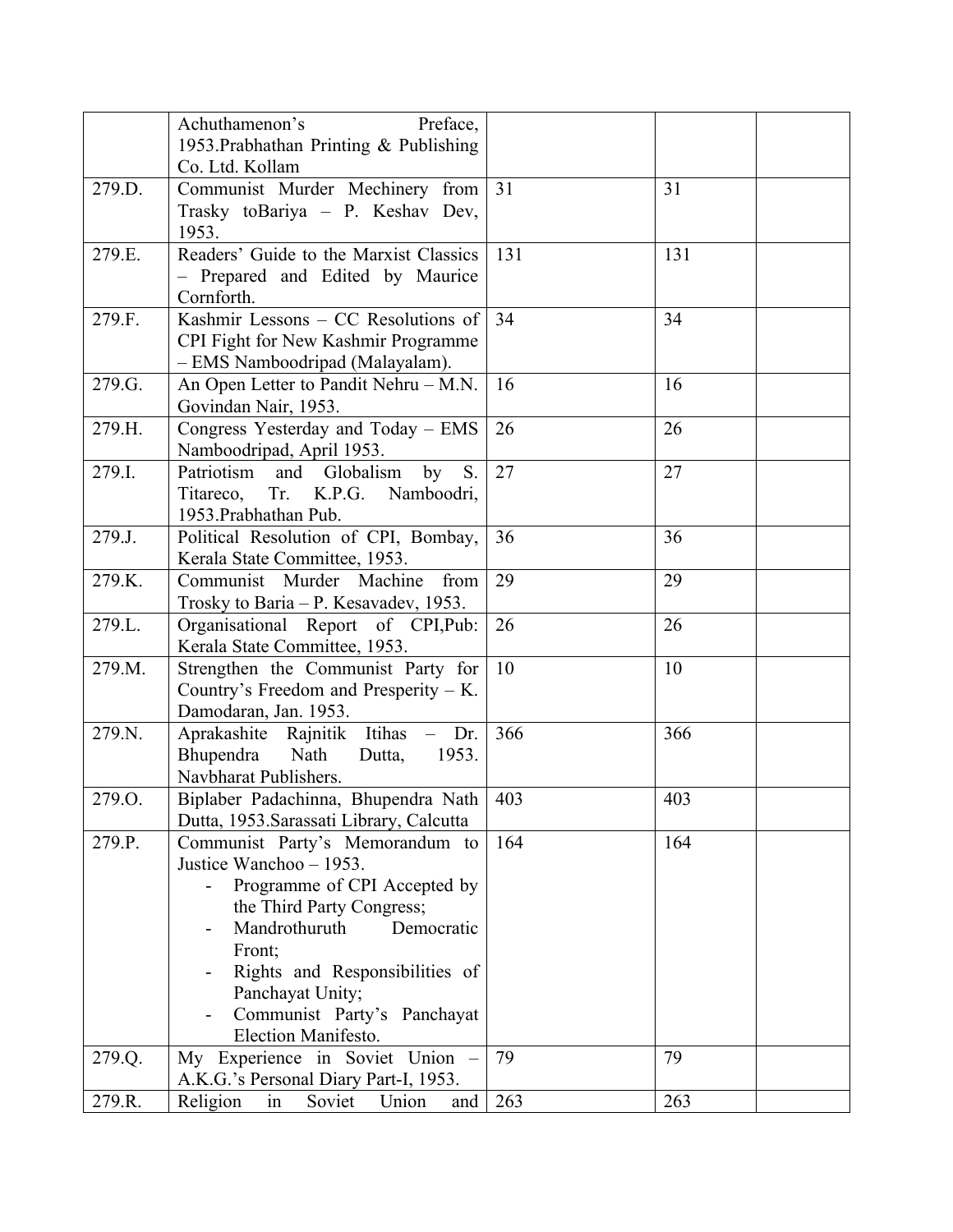|      | Democratic China.                           |     |     |  |
|------|---------------------------------------------|-----|-----|--|
|      | Draft Report to 6 <sup>th</sup> Session All |     |     |  |
|      | India<br>Progressive<br>Writers             |     |     |  |
|      | Association;                                |     |     |  |
|      | Review Report, CPI<br>Third                 |     |     |  |
|      | Malabar Conference;                         |     |     |  |
|      | Panchayat<br>Board<br>Should                |     |     |  |
|      | Democratised;                               |     |     |  |
|      | Resolutions of the<br>Central               |     |     |  |
|      | Committee of the CPI;                       |     |     |  |
|      | United Kerala;                              |     |     |  |
|      | Why are Party rule in Soviet                |     |     |  |
|      | Russia?                                     |     |     |  |
| 280. | Communist conspiracy at Madurai with        | 161 | 161 |  |
|      | full text of Secret Documents, Bombay,      |     |     |  |
|      | for the Democratic Research Service,        |     |     |  |
|      | 1954.                                       |     |     |  |
| 281. | Resolutions on Party Organisation:          | 34  | 34  |  |
|      | Delhi Community Party of India, 1954.       |     |     |  |
| 282. | National Economic Construction and          | 92  | 92  |  |
|      | Peasants: by EMS Namboodripad,              |     |     |  |
|      | 1954.PPH                                    |     |     |  |
| 282A | Memorandum to be submitted by the           | 14  | 14  |  |
|      | kerela state council of the communist       |     |     |  |
|      | party of India 1961.                        |     |     |  |
| 283. | Organisation<br>by<br><b>EMS</b><br>On      | 102 | 102 |  |
|      | Namboodripad, Delhi Communist Party         |     |     |  |
|      | of India, 1954. Pub: CPI                    |     |     |  |
| 284. | the<br>Decision<br>of<br>theCentral<br>On   | 31  | 31  |  |
|      | Committee of the CPI by Ajoy Ghosh,         |     |     |  |
|      | Delhi, CPI, 1954. CP Publication            |     |     |  |
| 285. | Fight for Swedeshi by Indulal Yajnik,       | 44  | 44  |  |
|      | 1954.PPH                                    |     |     |  |
| 286. | The Indian Plan (A Critical Survey) by      | 112 | 112 |  |
|      | BT Anadive, 1954. Pub: Current Book         |     |     |  |
|      | House.                                      |     |     |  |
| 286A | Travancore- Kochin-A Bill Presented         | 47  | 47  |  |
|      | Nerumpalta<br>Kkudyan<br>1954               |     |     |  |
|      | (Malayalam)                                 |     |     |  |
| 287. | Some Problems of Indian History by          | 15  | 15  |  |
|      | S.A. Dange, Reprinted from New Age          |     |     |  |
|      | Monthly, No. 9, Sept. 1954.                 |     |     |  |
| 288. | On the Law of Maximum Profits and           | 70  | 70  |  |
|      | the Economic Outlook in the USA by          |     |     |  |
|      | Catharine Welland Marry Noris 1954.         |     |     |  |
|      | <b>PPH</b>                                  |     |     |  |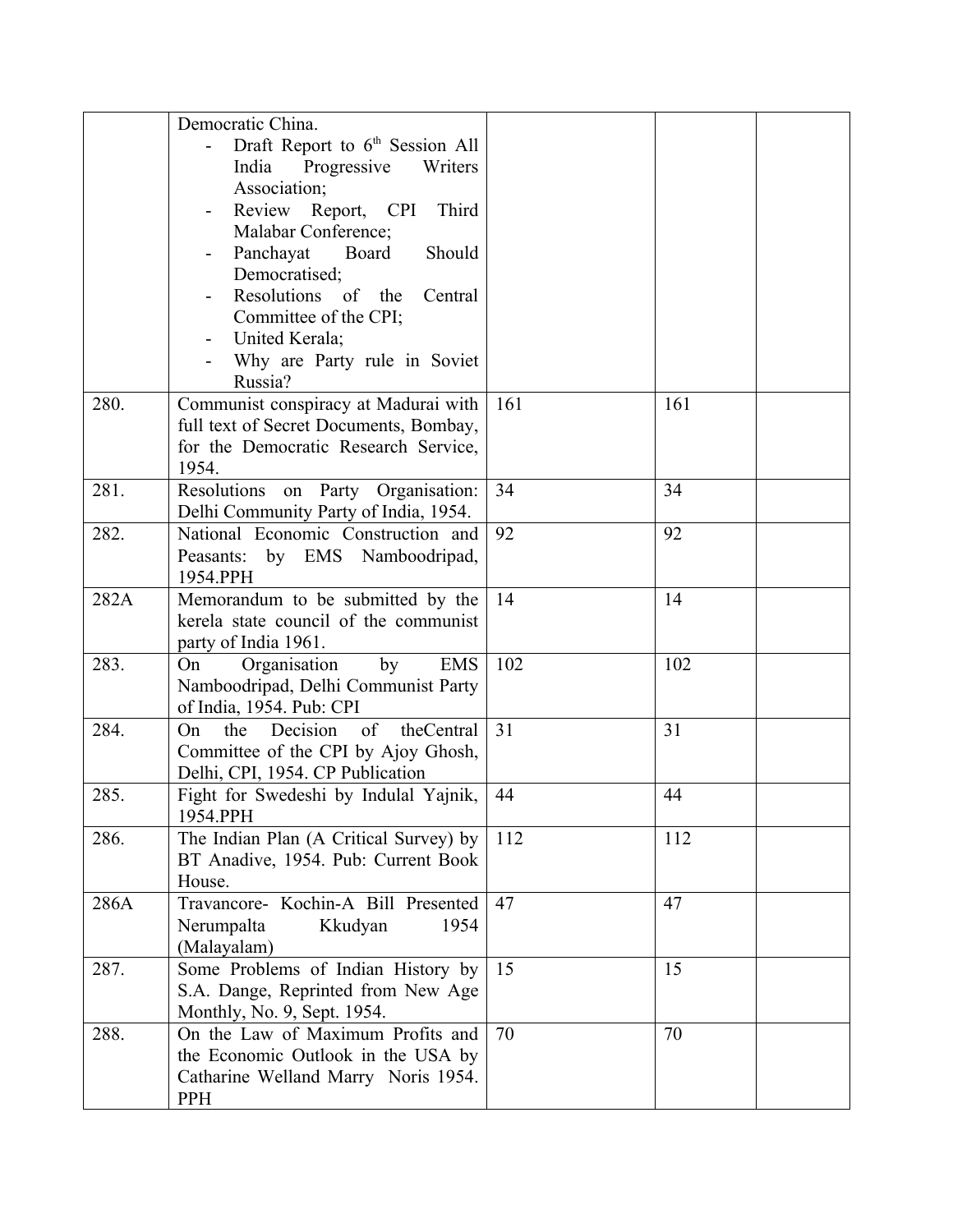| 288.A. | EMSinte Sampoorna Kritikal Sanchika     | 400 | 400 |
|--------|-----------------------------------------|-----|-----|
|        | 15 January-December 1954 - P.           |     |     |
|        | Govinda Pillai, 1954.<br>Publishers:    |     |     |
|        | Chintha<br>Publishers                   |     |     |
|        | Thiruvananthapuram for AKG Centre       |     |     |
|        | for Research and Studies                |     |     |
| 289.   | Economic Developmentin India and        | 53  | 53  |
|        | China (1950-53) by P.K. Gupta,          |     |     |
|        | 1954.Pub: PPH                           |     |     |
| 290.   | Government Labour Policy and the        | 20  | 20  |
|        | Bank Case by S.A. Dange, 1954.PPH       |     |     |
| 290.A. | On the Work of the Third Congress of    | 34  | 34  |
|        | the CPI – Ajoy Ghosh, 1954.             |     |     |
| 290.B. | British Guinea & Tranencore - Cochin    | 22  | 22  |
|        | Election – C. Unniraju, 1954. Prabhath  |     |     |
|        | Book House, Kollam, 1954.               |     |     |
| 291.   | Main Communist Kyon Nahi Huon by        | 40  | 40  |
|        | Nirupam Bhattacharya &<br>others,       |     |     |
|        | 1954. Prachi Prakashan, Calcutta        |     |     |
| 292.   | Quest for Life by S. Mahmuduzzafar,     | 163 | 163 |
|        | Bombay, 1954.PPH                        |     |     |
| 292.A. | Stalin, 1954.                           | 30  | 30  |
| 292.B. | Land for Tillera - Against Eviation,    | 28  | 28  |
|        | 1954.                                   |     |     |
| 292.C. | The Self Criticism which Hides the      | 14  | 14  |
|        | Mistakes, CPI, E.M.S. Namboodiripad.    |     |     |
| 293.   | Programmes of the Communist Party of    | 21  | 21  |
|        | India, Adopted by the Third Party       |     |     |
|        | Congress, Madurai, Dec. 17, 1953 to     |     |     |
|        | Jan. 4, 1954.                           |     |     |
| 293.A. | The Communist Party of India, A Short   | 302 | 302 |
|        | History by M.R. Masani, 1954. Derek     |     |     |
|        | Vershoyle Ltd, London                   |     |     |
| 293.B. | The Crisis of Indian Economy $- B.T.$   | 281 | 281 |
|        | Ranadive, 1954.PPH                      |     |     |
| 293.C. | Varganetritwavum<br>Thozhilali          | 53  | 53  |
|        | Jnnadhipathya<br>Prsthanavu $-$ Ajay    |     |     |
|        | Ghosh, 1954.                            |     |     |
| 293.D. | Thoukochi<br><b>State</b><br>Committee, | 20  | 20  |
|        | Communist Party, Nov. 27, Dec, 2,       |     |     |
|        | 1954. Navaloka Press, Kollam            |     |     |
| 293.E. | Third<br>PoliticalResolution<br>of CPI  | 52  | 52  |
|        | Madura Congress, Ja. 1954.              |     | 8   |
| 293.F. | Oppenent's Love for Baziya - K.         | 8   |     |
|        | Damodaran, Jan. 1954. Prabhathan        |     |     |
| 293.G. | Thru-Cochi – Election Manifesto of      | 25  | 25  |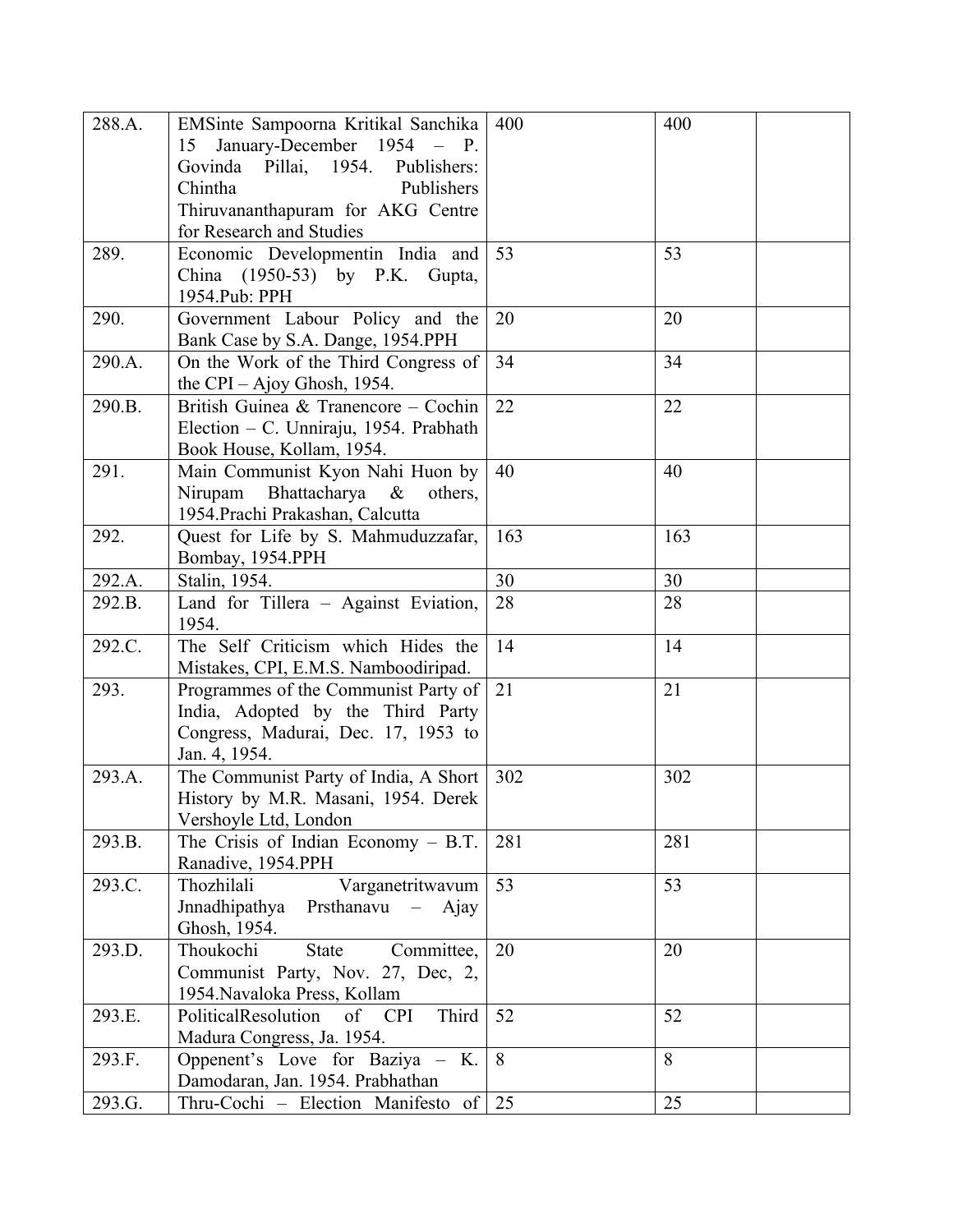|        | Communist Party – C. Achutha Menon,<br>1954.Prabhathan.                                                                                                                                                                                                                                                                                                                                                                                                                                                                          |     |     |  |
|--------|----------------------------------------------------------------------------------------------------------------------------------------------------------------------------------------------------------------------------------------------------------------------------------------------------------------------------------------------------------------------------------------------------------------------------------------------------------------------------------------------------------------------------------|-----|-----|--|
| 293.H. | United Front and United Democratic<br>Government - EMS Namboodripad,<br>Jan. 1954. Prabhath, Kollam.                                                                                                                                                                                                                                                                                                                                                                                                                             | 28  | 28  |  |
| 293.I. | Communist Party and India's Foreign<br>Policy - EMS Namboodripad, 1954.<br>Prabhathan                                                                                                                                                                                                                                                                                                                                                                                                                                            | 12  | 12  |  |
| 293.J. | Marxism<br>Family<br>Life.<br>the<br>and<br>(Malayam) 1954.                                                                                                                                                                                                                                                                                                                                                                                                                                                                      | 28  | 28  |  |
| 293.K. | Working Class Leadership and the<br>Democratic Movement – Ajoy Ghosh.                                                                                                                                                                                                                                                                                                                                                                                                                                                            | 53  | 53  |  |
| 293.L. | It United front get the Mahority - EMS<br>Namboodripad, 1954. Prabhat Pub.                                                                                                                                                                                                                                                                                                                                                                                                                                                       | 12  | 12  |  |
| 293.M. | Preface<br>Marxism<br>K.<br>$\mathbf{A}$<br>to<br>by<br>Damodaran, 1954. National Book Stall.<br>(Malyalam)                                                                                                                                                                                                                                                                                                                                                                                                                      | 64  | 64  |  |
| 293.N. | Bill on Thiruvithankoor-Kochi Tenancy<br>- Land for the Tenant.<br>A Study on the Past Congress<br>Rule;<br>United Front's United Govt. go<br>ahead!;<br>into<br>Enquiry<br>the<br>Student<br>Struggle<br>in<br>Indore<br>and<br>Subsequent Events Leading to<br>firing;<br>Religion and God of Muslim<br>League;<br>Is Opposition in Soviet Russia?<br>An Open Letter to Pandit<br>Jawaharlal Nehru;<br>in<br>National<br>The<br>Peasant<br>Economic Construction, EMS<br>Namboodripad;<br>Unity win People will rule,<br>1954. | 282 | 282 |  |
| 293.O. | Regarding the People's Democratic<br>Front in Hyderabad, Party Letter No. 1,<br>Feb. 1954.                                                                                                                                                                                                                                                                                                                                                                                                                                       | 45  | 45  |  |
| 293.P. | India<br>Communist<br>Movement in<br>Communist Ideology in Action, the<br>Communist Movement in Independent<br>India, 1954.                                                                                                                                                                                                                                                                                                                                                                                                      | 278 | 278 |  |
| 293.Q. | Kritikal<br>EMSinte<br>Sampoorna<br>(Collection<br>Works<br><b>EMS</b><br>of                                                                                                                                                                                                                                                                                                                                                                                                                                                     | 352 | 352 |  |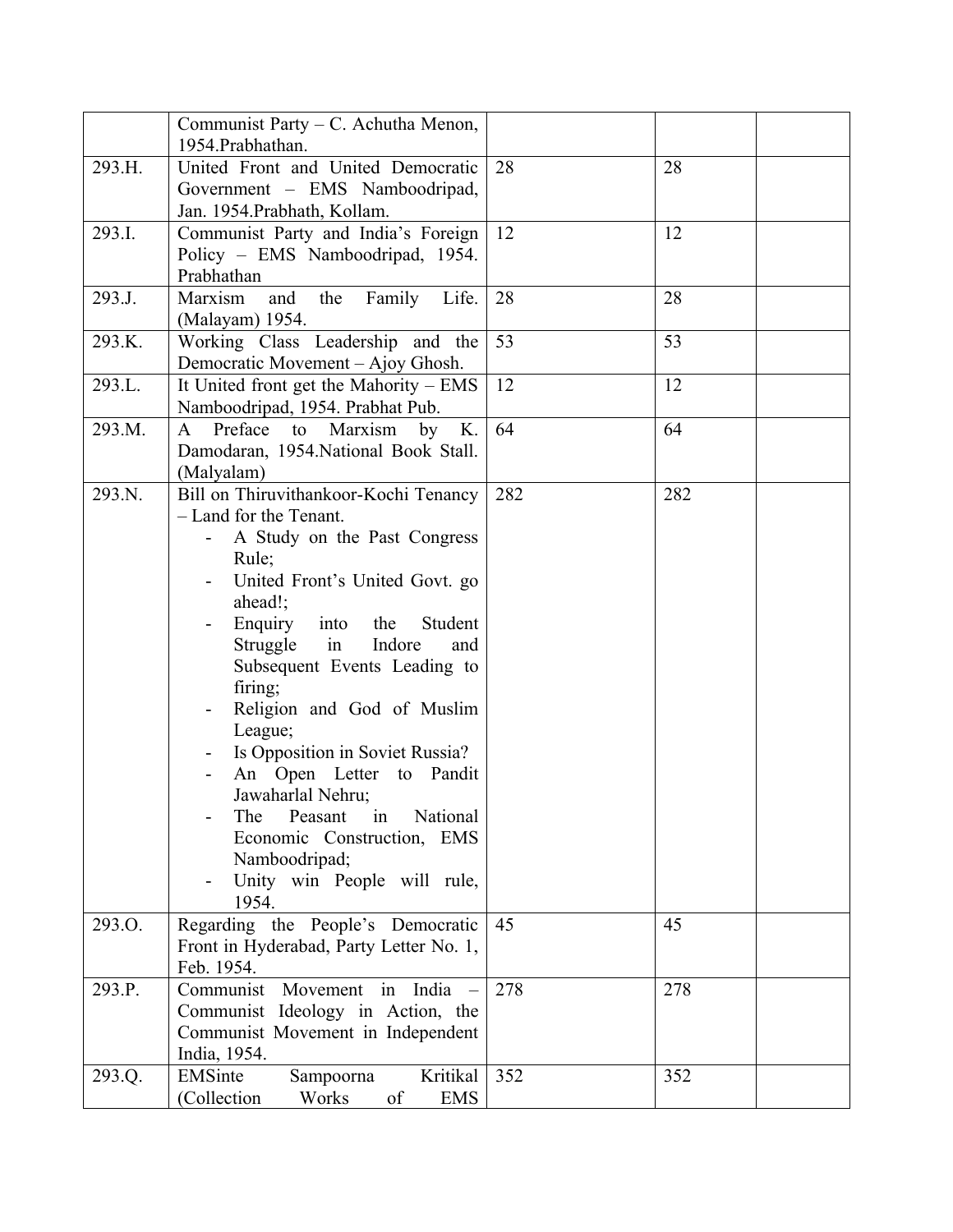|        | Namboodiripad Vol. 24, (March 1953                                           |     |     |  |
|--------|------------------------------------------------------------------------------|-----|-----|--|
|        | to August 1955).                                                             |     |     |  |
| 294.   | Goa What Next by S.A. Dange, 1959.                                           | 25  | 25  |  |
|        | <b>CP</b> Publication                                                        |     |     |  |
| 294.A. | Communist Party in the Struggle for                                          | 34  | 34  |  |
|        | Democracy and<br>Peace<br>National                                           |     |     |  |
|        | Advance, CPI, Publication 1955.                                              |     |     |  |
| 295.   | Communist Party in the Struggle for                                          | 33  | 33  |  |
|        | Peace<br>Democracy<br>and<br>National                                        |     |     |  |
|        | Advance, 1955. A CPI Publication                                             |     |     |  |
| 295.A. | Opening Speech at the Extended                                               | 84  | 84  |  |
|        | Meeting of the West Bengal State                                             |     |     |  |
|        | Committee of the Communist Party of                                          |     |     |  |
|        | the India, Nov. 3, 1955.                                                     |     |     |  |
| 296.   | The Way Forward (for the Countries                                           | 66  | 66  |  |
|        | within the sphere of British Imperalism                                      |     |     |  |
|        | by R.Palme Dutt), 1955. Pub: NBA                                             |     |     |  |
| 296.A. | For Party Members Only – Forum – 7,                                          | 32  | 32  |  |
|        | Fourth Party Congress Document No.                                           |     |     |  |
|        | 10, Notes on Foreign and Internal                                            |     |     |  |
|        | Policies of the Congress and our                                             |     |     |  |
|        | attitude towards them, S.A. Dange.                                           |     |     |  |
|        | Communist Party Publication. 1955.                                           |     |     |  |
| 297.   | Peoples Democratic Front (Programme                                          | 46  | 46  |  |
|        | and Constitution) Hyderabad: Adopted<br>at the Convention held on 11-13 Oct. |     |     |  |
|        | 1955 at Hyderabad.                                                           |     |     |  |
| 297.A. | Communist Party and Problems of                                              | 72  | 72  |  |
|        | National Reconstruction, CPI, 1955.                                          |     |     |  |
| 298.   | Amendments to the Party Programme -                                          | 15  | 15  |  |
|        | Adopted by the Central Committee for                                         |     |     |  |
|        | placing before the Fourth Party                                              |     |     |  |
|        | Congress, 1955.CP Publication                                                |     |     |  |
| 298.A. | Nehru's Socialism - A Hoax - Ajoy                                            | 19  | 19  |  |
|        | Ghosh, CPI, 1955.                                                            |     |     |  |
| 299.   | An Outline for a Party Policy by Ravi                                        | 31  | 31  |  |
|        | Narayan Reddy, 1955.CPI                                                      |     |     |  |
| 300.   | Communist Party and Problems of                                              | 72  | 72  |  |
|        | National Reconstruction, CPI, 1955. CP                                       |     |     |  |
|        | Publication.                                                                 |     |     |  |
| 301.   | Communist Party and Problems of                                              | 72  | 72  |  |
|        | National Reconstruction, CPI, July,                                          |     |     |  |
|        | 1955. Pub: D.P. Sinha for CPI                                                |     |     |  |
| 302.   | Indian Land System and Land Reforms                                          | 140 | 140 |  |
|        | by Bhowani Sen, 1955.PPH, Delhi.                                             |     |     |  |
| 303.   | Nehru's Socialism $-$ A Hoax by Ajoy                                         | 19  | 19  |  |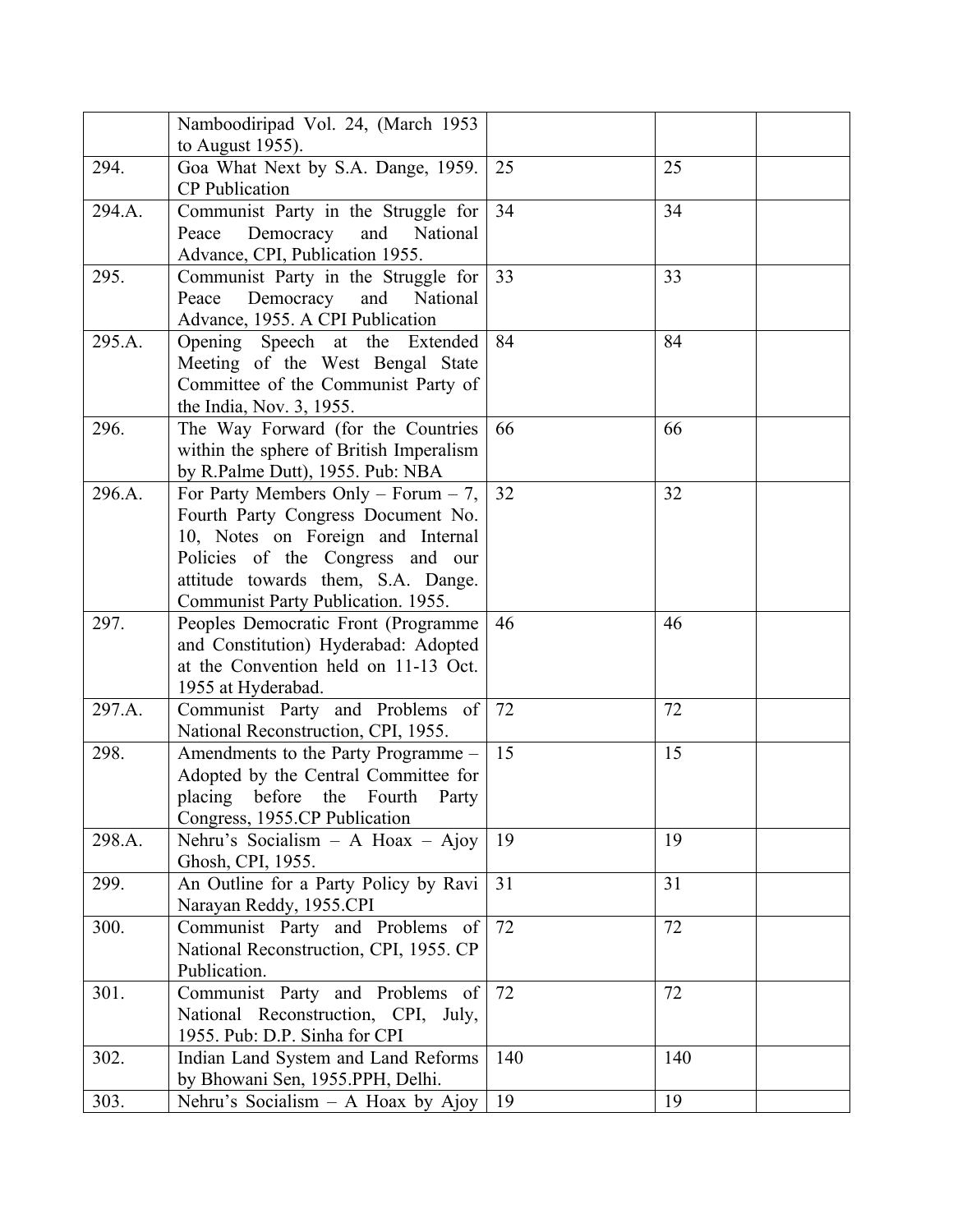|        | Ghosh, 1955. CP Publication                                         |    |                       |
|--------|---------------------------------------------------------------------|----|-----------------------|
| 304.   | For Victory in Andhra<br>by<br>P.                                   | 50 | 50                    |
|        | Sundarayya, 1955. CP Publication                                    |    |                       |
| 305.   | Forward to the Liberation of Goa by                                 | 26 | 26                    |
|        | S.G. Sardesai, 1955. CP Publication                                 |    |                       |
| 305.A. | Central Committee Resolution - Indian                               | 45 | 45                    |
|        | Communist Party, 1955. Prabhath Book                                |    |                       |
|        | House, Eranakulam                                                   |    |                       |
| 306.   | Shanti Janvad aur Rastriya Pragati Ke                               | 20 | 20                    |
|        | Sangharsh Me PI (CPI in the Struggle                                |    |                       |
|        | in the Struggle for peace Democracy                                 |    |                       |
|        | National<br>Progress)<br>$\equiv$<br>and<br>CC                      |    |                       |
|        | Resolution, 1955. Pub: Jan Prakash                                  |    |                       |
|        | Lucknow.                                                            |    |                       |
| 307.   | Communist Party in the Struggle for                                 | 33 | 33                    |
|        | Peace<br>Democracy<br>and<br>National                               |    |                       |
|        | Advance, 1955. A CPI Publication                                    |    |                       |
| 308.   | Party Chithee, West Bengal Committee,                               | 20 | 20                    |
|        | CPI, 1955.                                                          |    |                       |
| 309.   | Party Letter, CC of the CPI, 1955.                                  | 52 | 52<br>$\overline{51}$ |
| 310.   | Nehru and Indian Communism by Ajoy                                  | 51 |                       |
|        | Ghosh Friends in Telengana by D.N.                                  |    |                       |
|        | Pritt, Q.C. Labour Monthly,<br>A<br>Magazine of Labour Unity, 1955. |    |                       |
| 310.A. | Kashmir and its Future - Harkishan                                  | 95 | 95                    |
|        | Singh Surject, 1955.PPH                                             |    |                       |
| 311.   | Some Questions of Party Policy by                                   | 88 | 88                    |
|        | Ajoy Ghosh, 1955. CP Publication.                                   |    |                       |
| 312.   | On the Slogan of a "New Path" -                                     | 16 | 16                    |
|        | Fourth Party Congress Document No. 7                                |    |                       |
|        | by Ajoy Ghosh, 1955. CP Publication.                                |    |                       |
| 313.   | Fourth<br>Forum<br>Party<br>Congress                                | 86 | 86                    |
|        | Document No. 2, - Issued by the                                     |    |                       |
|        | Central Committee of the CPI, 1955.                                 |    |                       |
|        | CP Publication                                                      |    |                       |
| 314.   | Fourth<br>Party<br>Congress<br>Forum                                | 55 | 55                    |
|        | Document No. 2, - Issued by the                                     |    |                       |
|        | Central Committee of the CPI, 1955.                                 |    |                       |
| 315.   | Forum No. 3, Fourth Party Congress                                  | 42 | 42                    |
|        | Document No. 5, 1955. CP Publication                                |    |                       |
| 316.   | Forum No. 4, Fourth Party Congress                                  | 37 | 37                    |
|        | Document No. 6, 1955. Communist                                     |    |                       |
|        | <b>Party Publication</b>                                            |    |                       |
| 317.   | Forum No. 5, Fourth Party Congress                                  | 87 | 87                    |
|        | Document No. 8, 1955. CP Publication                                |    |                       |
| 318.   | Forum No. 6, Fourth Party Congress                                  | 57 | 57                    |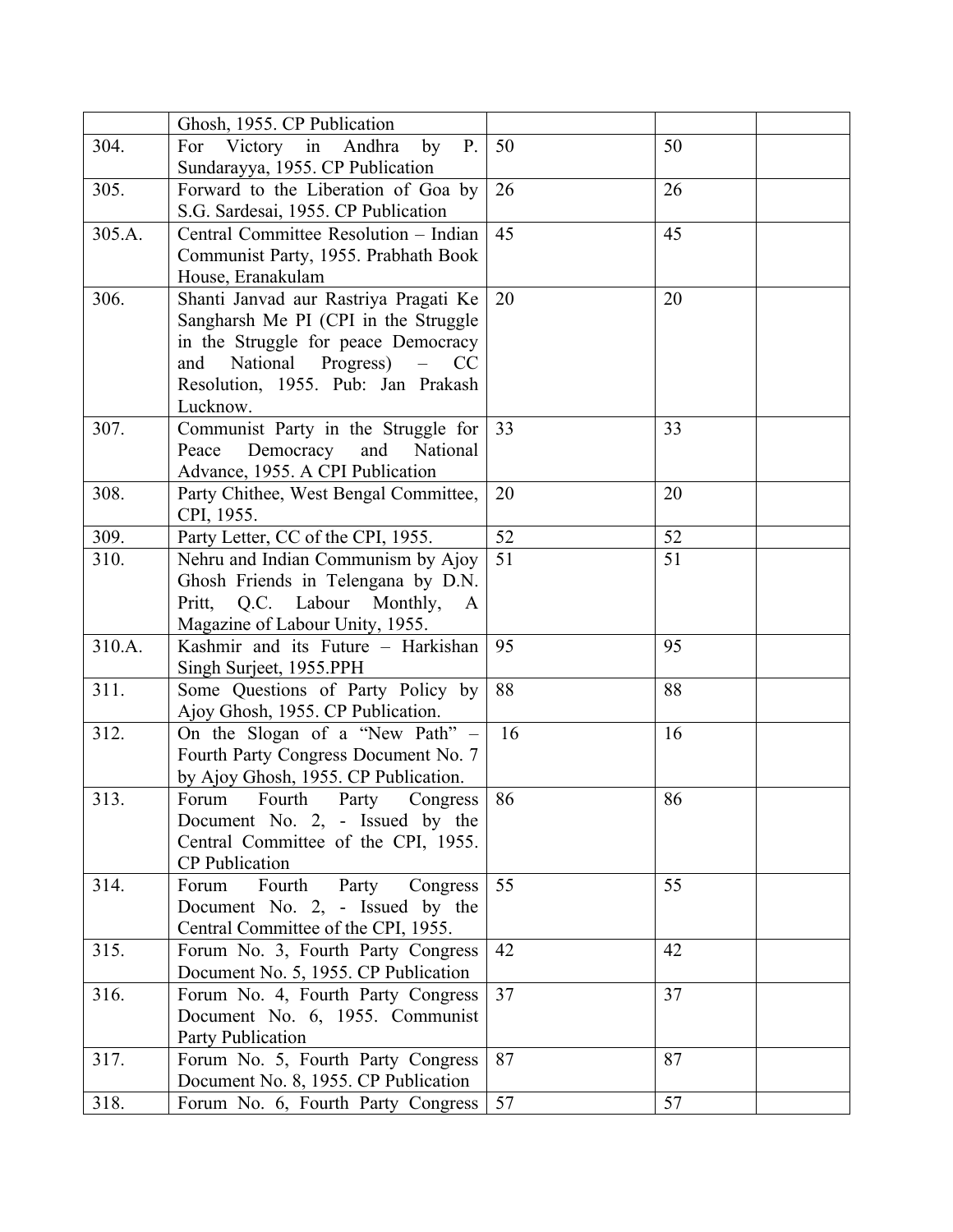|          | Document No. 9, 1955. CP Publication    |     |     |
|----------|-----------------------------------------|-----|-----|
| 319.     | Forum No. 7, Fourth Party Congress      | 32  | 32  |
|          | Document No. 10, 1955.                  |     |     |
| 319.A.   | Ka Kisan Adolan<br>Telengana<br>by      | 115 | 115 |
|          | Satyadev Shastri, 1955.PPH, N.Delhi     |     |     |
| 319.B.   | India's Industrialism (How)? - Ajoy     |     |     |
|          | Ghosh, 1955. (N.T)                      |     |     |
| 319.C.   | Communism-What for What, and How?       | 19  | 19  |
|          | $-K.$ Damodaran, 1955.                  |     |     |
| 319.D.   | Communist Party and the Problems of     | 93  | 93  |
|          | National re-Construction, 1955.CPI      |     |     |
|          | Publication.                            |     |     |
| 319.E.   | Resolution of the Central Committee     | 42  | 42  |
|          | (CPI), 1955.                            |     |     |
| 319.F.   | An Era Victory of Socialism and         |     |     |
|          | Communalism, 1955. (N.T)                |     |     |
| 319.G.   | Communists Changing their Principles    | 32  | 32  |
|          | - K. Damodaran, 1955. Prabhathan        |     |     |
|          | Kezhikede.                              |     |     |
| 319.H.   | Central Committee Resolution - Ajoy     | 34  | 34  |
|          | Ghosh, 1955.                            |     |     |
| 319.I.   | Some of our Important Programmer -      | 16  | 16  |
|          | Ajoy Ghosh, Marxist Bookstall, Gen.     |     |     |
|          | Secy1955.                               |     |     |
| 319.J.   | India's Foreign Policy - A Way to       | 50  | 50  |
|          | People's Democracy - K. Damodaran,      |     |     |
|          | Forum No. 1, 1955.                      |     |     |
| 319.K.   | Programme of CPI to discussion the All  | 124 | 124 |
|          | India Party Conference.                 |     |     |
|          | of Thirukochi<br>Land<br>Govt.          |     |     |
|          | Reforms Bill;                           |     |     |
|          | Memorandum submitted<br>to              |     |     |
|          | Hon'ble<br>Minister for Home            |     |     |
|          | Affairs, Govt. of India;                |     |     |
|          | Thiru-Kochi<br>Tenancy<br>Act.,         |     |     |
|          | 1955.                                   |     |     |
| 319.L.   | Blowing up India by Phlip Spratt, 1955. | 120 | 120 |
| 319.(M). | EMSinte Sampoorna Kritikal (Collected   | 392 | 392 |
|          | Works of EMS Namboodiripad Vol. 16,     |     |     |
|          | 1954-56), P. Govinda Pillai, Chintha    |     |     |
|          | Publishers.                             |     |     |
| 320.     | Political Resolution, Adopted at the    | 49  | 49  |
|          | Fourth Congress of the CPI, 1956.CP     |     |     |
|          | Publication                             |     |     |
| 321.     | Two Systems: A Balance Sheet by Ajoy    | 83  | 83  |
|          | Ghosh, 1956. CP Publication             |     |     |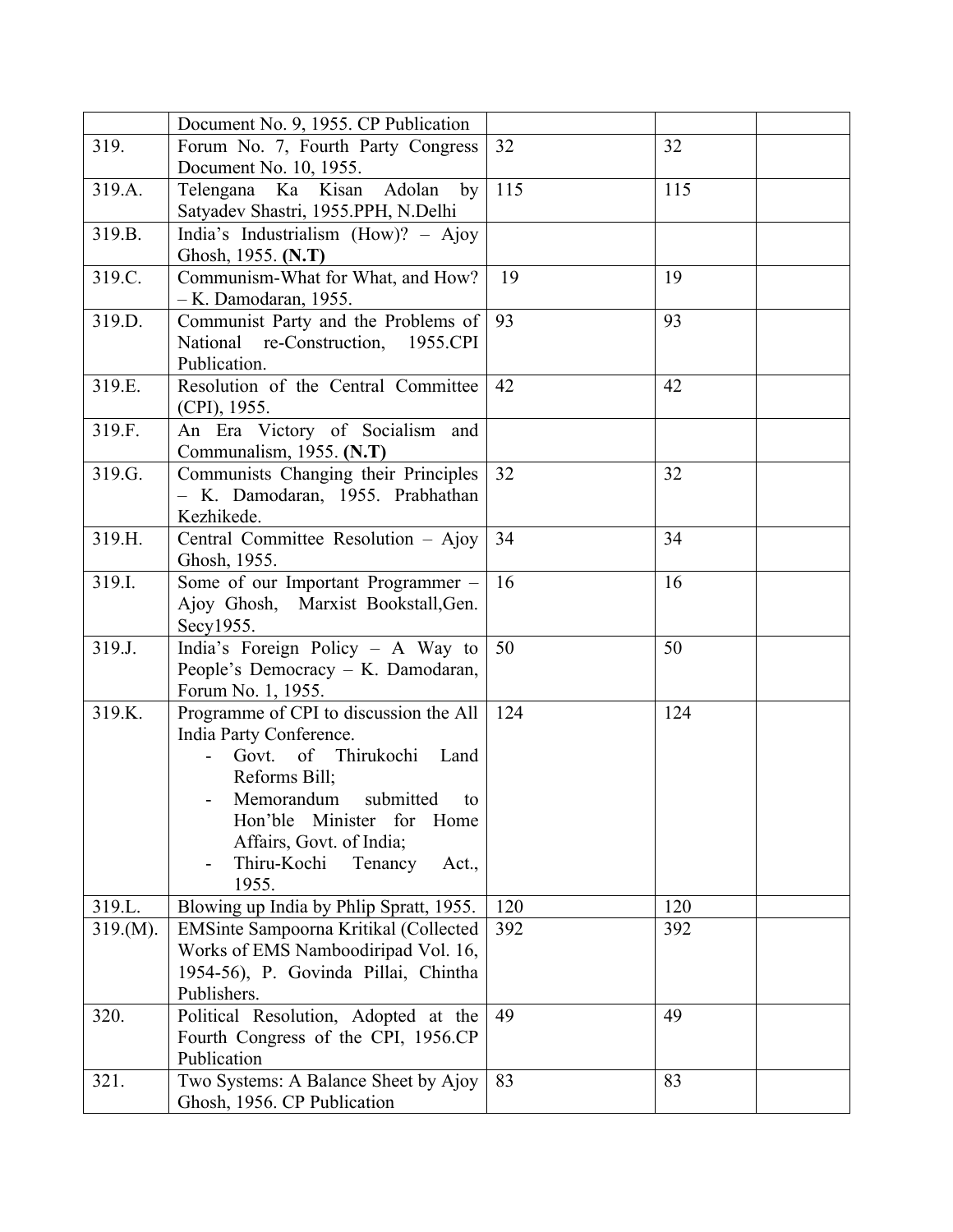| 321.A. | Forum, Fourth Party Congress<br>Document no. 9, 1955. CPI Publication                                                                                                                                | 57  | 57  |
|--------|------------------------------------------------------------------------------------------------------------------------------------------------------------------------------------------------------|-----|-----|
| 322.   | Labour<br>Monthly,<br>Reprinted<br>Jan.<br>1956.Pub: NBA.                                                                                                                                            | 21  | 21  |
| 322.A. | End Five Year Plan & Farmers $-\overline{N.E.}$<br>Balram, 1956. Prabhat Book House.                                                                                                                 | 27  | 27  |
| 323.   | Perspectives:<br>Jayprakash<br>New<br>Narayan's Letter to Communist Friends<br>with Ajoy Ghosh's Observations, 1956.<br><b>CP</b> Publication                                                        | 34  | 34  |
| 323.A. | Kerala State Committee of the CPI,<br>1956.                                                                                                                                                          | 11  | 11  |
| 324.   | Bihar Diary: The Glourious August<br>Days by Girija Kumar Sinha, 1956.PPH                                                                                                                            | 42  | 42  |
| 324.A. | About Hungry, Jayaprakas' Ex-Party<br>Decision - N.E. Balram, 1956.                                                                                                                                  | 31  | 31  |
| 325.   | Agrarian Reforms: A Study of the<br>Congress and Communist Approach by<br>EMS Namboodripad, 1956.                                                                                                    | 54  | 54  |
| 326.   | A Socialist Summer by David Cohen,<br>1956.PPH                                                                                                                                                       | 56  | 56  |
| 326.A. | Notes on Foreign and Internal Policies<br>of the Congress and our Attitude<br>towards them:<br>Fourth<br>Party<br>Congress<br>document No. 10;<br>Forum No. 7; issued by the CC<br>of the CPI, 1956. | 31  | 31  |
| 326.B. | Age (Political Monthly<br>New<br>of<br>Communist Party) by Ajoy Ghosh, Vol.<br>V, No. 1, Jan. 1956.                                                                                                  | 68  | 68  |
| 326.C. | Communist (Bhartiya Communist Party<br>Ka Monthly Patra) Vol. 11, No. 4, Jan.<br>1956.                                                                                                               | 70  | 70  |
| 326.D. | of Transition<br>Some<br>Forms<br>from<br>Capitalism to Socialism by A. Sovolev<br>with an Introduction by Ajoy Ghosh,<br>1956.CPI                                                                   | 48  | 48  |
| 326.E. | Communism and Social democracy - Is<br>the Gulf Really Wide; Revised and<br>Enlarged by EMS Namboodripad,<br>1956.CPI                                                                                | 29  | 29  |
| 326.F. | Kerala<br><b>State</b><br>Committee<br><b>CPI</b><br>to<br>Implement Kerala State Committee<br>decisions.<br>Review<br><b>CPI</b><br>Report,<br>Third                                                | 292 | 292 |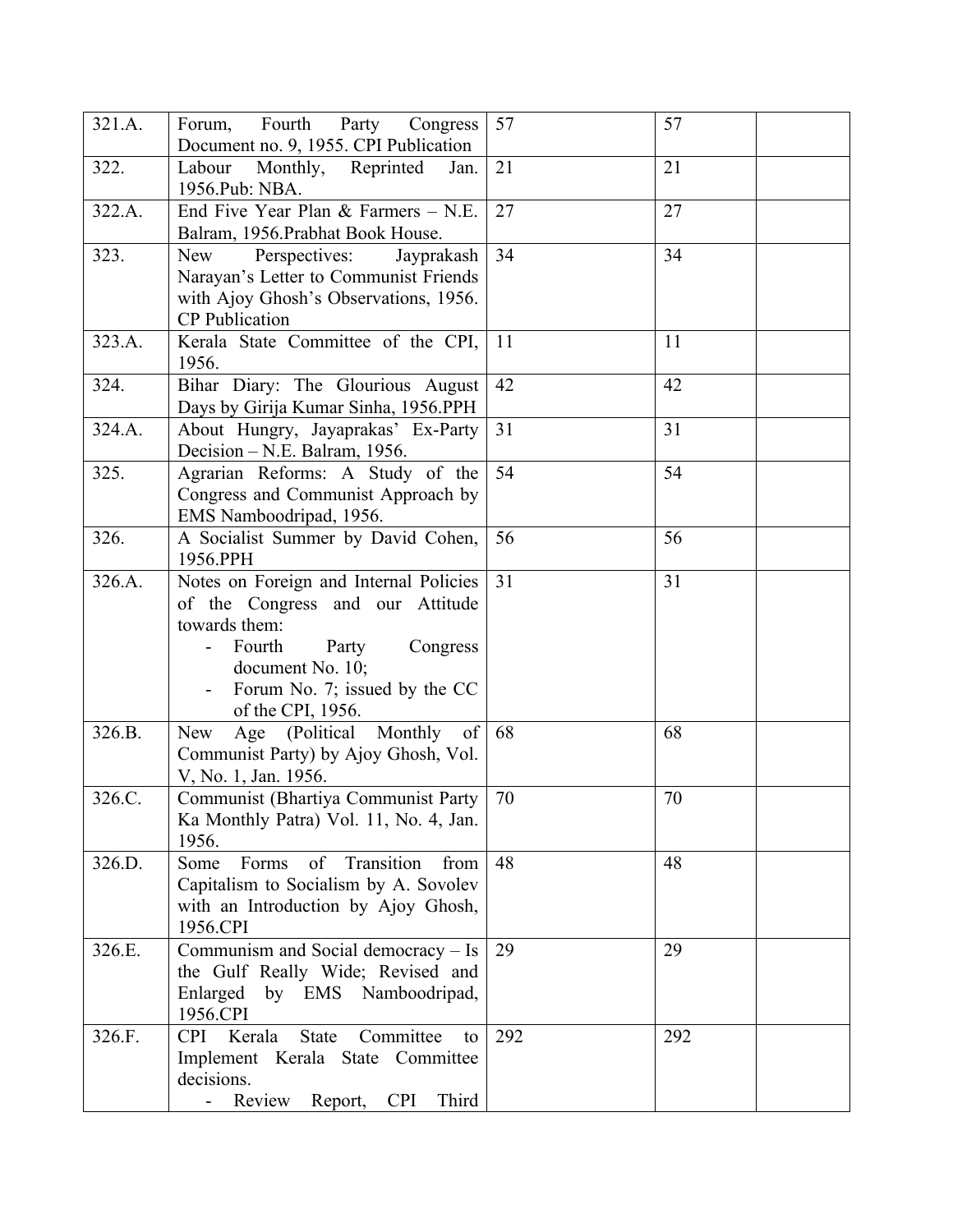|        | Kochi State Committee;                     |     |     |
|--------|--------------------------------------------|-----|-----|
|        | Communists in Parliament;                  |     |     |
|        | To get Ready for election on the           |     |     |
|        | basis of Problems;                         |     |     |
|        | Nagas the real Story, 1956.                |     |     |
| 326G   | Programme of the United Leftists'          | 28  | 28  |
|        |                                            |     |     |
|        | Committee, Februrary 1950, NBA             |     |     |
|        | Calcutta.CPI (in Bengali)                  |     |     |
| 327.   | Report of the General Selection in         | 24  | 24  |
|        | Bombay Published by S.A. Dange, for        |     |     |
|        | Samyukta Maharastra Election Samiti,       |     |     |
|        | Bombay 4 1957.                             |     |     |
| 327.A. | Amritsar Congress of the Communist         | 21  | 21  |
|        | Party by Ajoy Ghosh – A Review of the      |     |     |
|        | Special Congress, April 6-13, 1958.        |     |     |
|        | Published by CPI, N. Delhi                 |     |     |
| 328.   | Election Manifesto of the Communist        | 49  | 49  |
|        | Party of India, 1957. CP Publication       |     |     |
| 328.A. | Review of<br>the<br>Second<br>General      | 44  | 44  |
|        | Central<br>Committee<br>Elections          |     |     |
|        |                                            |     |     |
|        | Communist Party of India.PPH, N.           |     |     |
|        | Delhi                                      |     |     |
| 329.   | Reeview of the Second<br>General           | 43  | 43  |
|        | Elections CC, CPI, 1957.<br>CP             |     |     |
|        | Publication                                |     |     |
| 330.   | Focus on Agriculture by N. Prasad Rao,     | 21  | 21  |
|        | 1957.                                      |     |     |
| 330.A. | The First Communist Ministry in            | 274 | 274 |
|        | Kerala, 1957-59. - Georges Kristoffel      |     |     |
|        | Listen.                                    |     |     |
| 331.   | Kerala Men Communist Shasan: Chhe          | 36  | 36  |
|        | Mahine Ki Pragti, (Communist Ministry      |     |     |
|        | of Kerala Six Months Achivements), K.      |     |     |
|        | Gopalan, Janshakti Prakashan 1957.         |     |     |
| 331.A. | First Communist Ministry in Kerala 6th     | 52  | 52  |
|        | Months Communist Rule - Ani Joseph,        |     |     |
|        | Scholar Press, Ennakulam1957.              |     |     |
|        |                                            | 58  | 58  |
| 332.   | Communist in Parliament by A.K.            |     |     |
|        | Gopalan and Hiren Mukherjee, 1957.         |     |     |
|        | <b>CP</b> Publication                      |     |     |
| 333.   | Kerala: Problem and Possibilities by       | 74  | 74  |
|        | Namboodripad,<br><b>EMS</b><br>1957.<br>CP |     |     |
|        | Publication                                |     |     |
| 334.   | Bharatiya Communist Party Ka Chunav        | 41  | 41  |
|        | Ghoshna<br>(CPI)<br>Election<br>Patra,     |     |     |
|        | Manifesto), 1957.                          |     |     |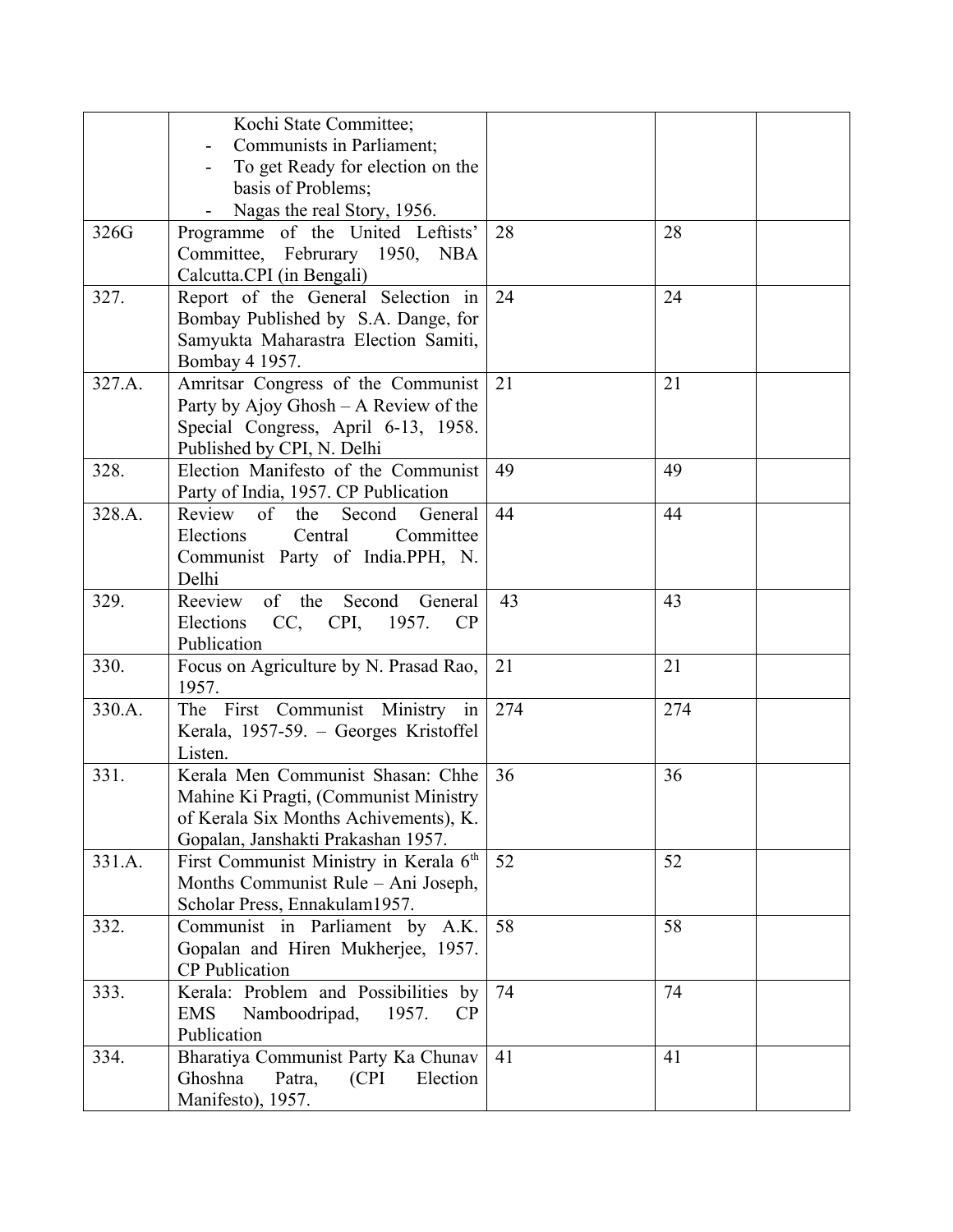| 335.   | Do ends Justify Means by Howard<br>Selsam, 1957.PPH                                                                                              | 33  | 33  |
|--------|--------------------------------------------------------------------------------------------------------------------------------------------------|-----|-----|
| 335.A. | Communist's of Socialist Countries -<br>Declaration<br>of<br>Workers<br>Parties,<br>Dashabhimani Press, Kozhikode 1957.                          | 22  | 22  |
| 336.   | Tisari Party Congress Ke Sabak<br>(Lesson of the third party congress) by<br>Ajoy Ghosh.CPI, Janyug Prakashan                                    | 16  | 16  |
| 336.A. | Central Resolution of Communist Party<br>- Ernakulam1957.CPI                                                                                     | 27  | 27  |
| 337.   | Focus on Monopoly by Amar Sen,<br>1957. CP Publication                                                                                           | 30  | 30  |
| 338.   | Focus on the Public Sector by Sailen<br>Ghosh, 1957. CP Publication                                                                              | 50  | 50  |
| 338.A. | Dialectatical Materialism, Vol. I, by<br>Maurice Corforth, 1957.NBA, Calcutta                                                                    | 192 | 192 |
| 339.   | On Taxation by Amit Das Gupta, 1957.<br><b>CP</b> Publication                                                                                    | 42  | 42  |
| 339.A. | Selected Publications of the Communist<br>Party Restoring congress Rule - EMS<br>Namboodripad.                                                   | 11  | 11  |
| 340.   | Second Five Year Plan: A Critique by<br>Bhupesh Gupta, 1957. CP Publication                                                                      | 115 | 115 |
| 340.A. | An Evalaution of Election Manifesto -<br>Congress, P.S.P. League – C. Unniraja,<br>1957.                                                         | 38  | 38  |
| 341.   | Communist Party Ka Chunav Ghoshna<br>Patra (CPI Election Manifesto), 1957.                                                                       | 32  | 32  |
| 341.A. | Cooperative<br>Movements<br>and<br>Communists - E. Gopalkrishna Menon,<br>1957. Prabhath Publication.                                            | 30  | 30  |
| 342.   | Focus on Unemployment by K.P.<br>Subramanya<br>Menon,<br>CP<br>1957.<br>Publication                                                              | 26  | 26  |
| 342.A. | Communist Party Central Committee,<br>(SamkhdanaPremeyam)<br><b>CPI</b><br>Publication<br>Prabhath<br><b>Book</b><br>House1957. (Malayalam).     | 28  | 28  |
| 342.B. | Resolution of the Central Committee of<br>Communist<br>1957.<br><b>CPI</b><br>Party,<br>Publication, Prabhath Book House                         | 25  | 25  |
| 342.C. | Our Activities in Indian Parliament:<br>Ministry rule of Trivandrum;<br>Anti-Bill strike what is next?;<br>Communists<br>Ministry's<br>ideology; | 271 | 271 |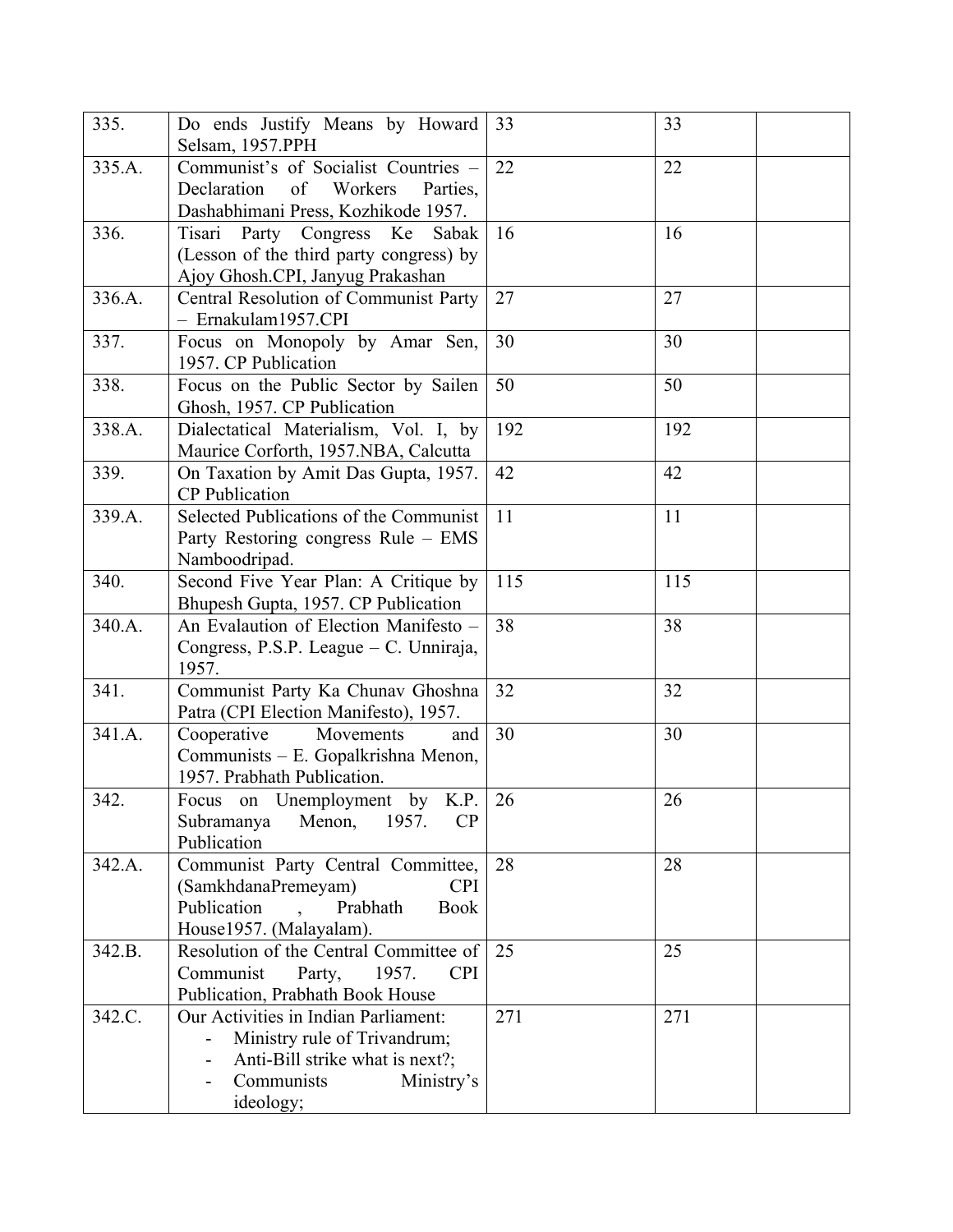|           | Violence against Bill: What is           |                |                |           |
|-----------|------------------------------------------|----------------|----------------|-----------|
|           | next?                                    |                |                |           |
|           | Communism<br>Social<br>and               |                |                |           |
|           | Democracy;                               |                |                |           |
|           | Memorandum submitted by the              |                |                |           |
|           | Palghet district Kandholders             |                |                |           |
|           | Association, 1957.                       |                |                |           |
| 342.D.    | Focus on the Public Sector:              | 239            | 239            |           |
|           | A Development plan for the               |                |                |           |
|           | People                                   |                |                |           |
|           | Election Manifesto;                      |                |                |           |
|           | CPI-Kerala<br><b>State</b><br>Committee  |                |                |           |
|           | Election Manifesto;                      |                |                |           |
|           | CPI's Election Notification;             |                |                |           |
|           | Election Review, 1957.                   |                |                |           |
| 342.E.    | An Open Letter to the Christian Voter,   |                |                |           |
|           | 157.(N.T)                                |                |                |           |
| 342.F.    | Rebellion, 1857 (A Symposium)            | 360            | 360            | $180-F/S$ |
|           | K.M. Ashraf                              |                |                |           |
|           | James Bryne                              |                |                |           |
|           | P.C. Joshi                               |                |                |           |
|           | Gopal Halder                             |                |                |           |
|           | Chang<br>Chen-Kun,<br>etc.,              |                |                |           |
|           | 1957.PPH                                 |                |                |           |
| 342.G.    | Communist in Kerala, Charges against     | $\overline{7}$ | $\overline{7}$ |           |
|           | Government by J.B. Kripalani, 1957.      |                |                |           |
| 342.G(i). | EMSinte Sampoorna Kritikal (Collected    | 400            | 400            |           |
|           | Works of EMS Namboodiripad Vol. 17,      |                |                |           |
|           | (Nov. 1956- Jan. 1957), P. Govinda       |                |                |           |
|           | Pillai, Chintha Publishers.              |                |                |           |
| 342.H.    | Kerala Problems and Possibilities -      | 74             | 74             |           |
|           | EMS Namboodripad, 1957.CPI               |                |                |           |
| 342.I.    | Memorandum<br>submitted<br>the<br>to     | 41             | 41             |           |
|           | President, Indian Republic on behalf of  |                |                |           |
|           | Kerala<br>Pradesh<br>the<br>Congress     |                |                |           |
|           | Committee, 1957.                         |                |                |           |
| 342.J.    | Memorandum<br>Presented<br>the<br>to     | 55             | 55             |           |
|           | President of the Indian Republic by the  |                |                |           |
|           | Kerala Pradesh Congress Committee,       |                |                |           |
|           | 1957.                                    |                |                |           |
| 342.K.    | What is Happening in Kerala - CVK        | 87             | 87             |           |
|           | Panikkar, Revolutionary Socialist Party, |                |                |           |
|           | 1957. Published for the RSP Central      |                |                |           |
|           | Office, by Sushil Bhattacharya Delhi.    |                |                |           |
| 343.      | (Political)<br>New<br>Age<br>of          | 68             | 68             |           |
|           | Monthly                                  |                |                |           |
|           | Communist Party by Ajoy Ghosh, CI,       |                |                |           |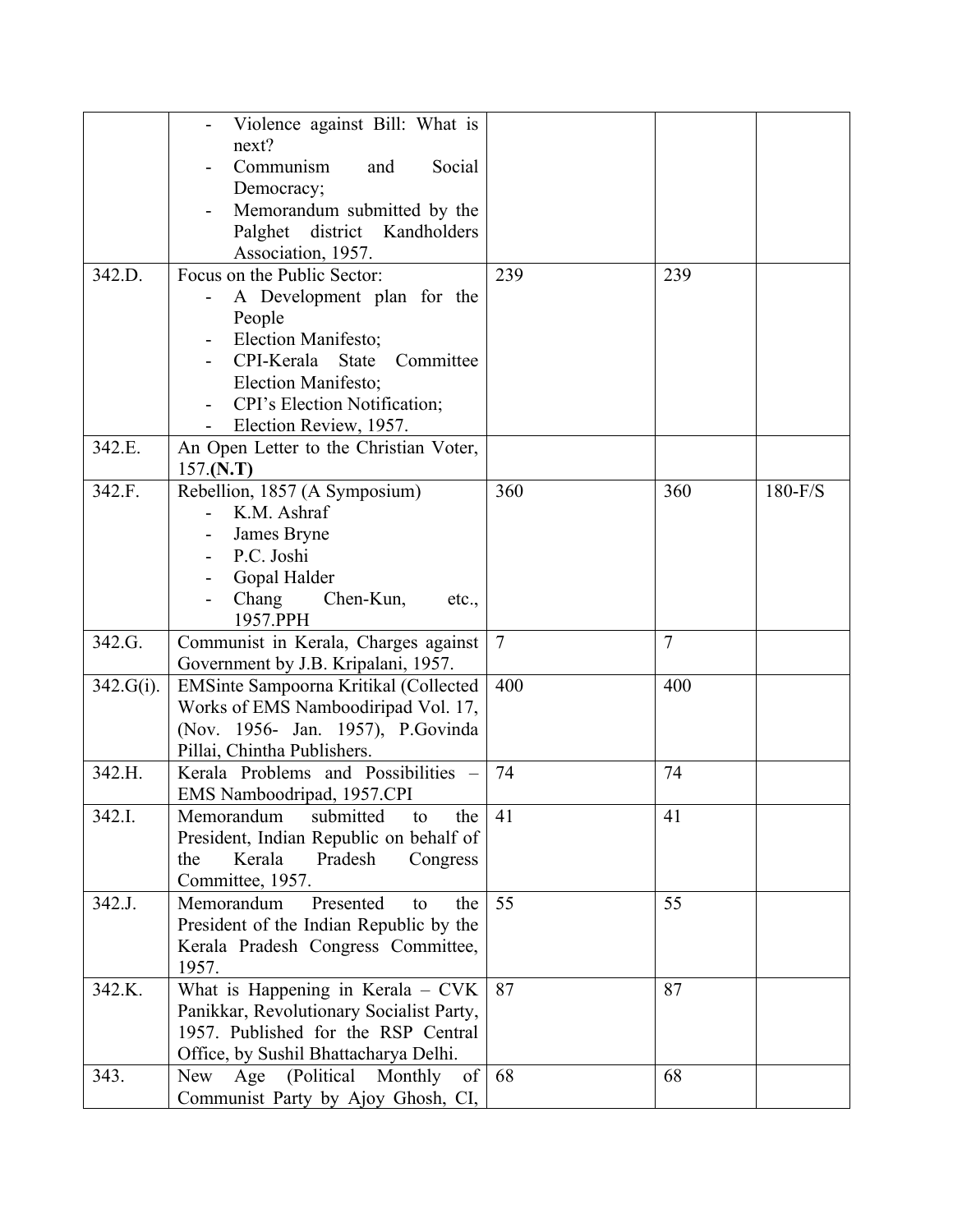|        | Vol., VII, No. 1, 1958.                                                |     |     |  |
|--------|------------------------------------------------------------------------|-----|-----|--|
| 344.   | Towards A Mass Communist Party by                                      | 16  | 16  |  |
|        | Ajoy Ghosh, 1958.CP Publication                                        |     |     |  |
| 344.A. | Resolutions of the Communist Party of                                  | 48  | 48  |  |
|        | India Adopted at the Extraordinary                                     |     |     |  |
|        | Party Congress, Amritsar, April 1958.                                  |     |     |  |
| 345.   | Resolutions of the Communist Party of                                  | 46  | 46  |  |
|        | India - Adopted at the Extraordinary                                   |     |     |  |
|        | Party Congress, Amritsar, 1958.CP                                      |     |     |  |
|        | Publication                                                            |     |     |  |
| 345.A. | On the Decisions of the National                                       | 22  | 22  |  |
|        | council CPP by Ajoy Ghosh.CPI                                          |     |     |  |
| 346.   | Rajnitik Paristhity Par<br>Prasatav:                                   | 26  | 26  |  |
|        | (Resolution on Political Situation),                                   |     |     |  |
|        | Amritsar, Special Congress, 1958.                                      |     |     |  |
| 346.A. | Constitution of the Communist Party of                                 | 40  | 40  |  |
|        | India adopted at the Extraordinary Party                               |     |     |  |
|        |                                                                        |     |     |  |
| 347.   | Congress, Amritsar, 1958.CPI<br>Constitution of the Communist Party of | 36  | 36  |  |
|        | India, Adopted at the Extraordinary                                    |     |     |  |
|        |                                                                        |     |     |  |
| 348.   | Party Congress, Amritsar, 1958.CPI                                     | 21  | 21  |  |
|        | Amritsar Congress of the Communist                                     |     |     |  |
|        | Party by Ajoy Ghosh, A Review of                                       |     |     |  |
|        | Special Congress, April 6-13, 1958.CP                                  |     |     |  |
|        | Publication                                                            |     |     |  |
| 349.   | Truth About Kerala (Statement issued                                   | 24  | 24  |  |
|        | by the Central Executive, CPI and the                                  |     |     |  |
|        | of<br>Chief<br>Minister<br>Statement                                   |     |     |  |
|        | Namboodripad<br>P.M.<br>on<br>Nehru's                                  |     |     |  |
|        | Reference to Kerala, 1958.CPI                                          |     |     |  |
| 350.   | Bunivadi Dirstikon kya ho Nehruvad ya                                  | 46  | 46  |  |
|        | Maxvad, 1958.CPI                                                       |     |     |  |
| 351.   | Why this Foreign Exchange Crisis by                                    | 34  | 34  |  |
|        | Hem Pal, 1958.PPH                                                      |     |     |  |
| 351.A. | Kerala: A Report to the Nation by H.D.                                 | 151 | 151 |  |
|        | Malaviya - A Verdict on the Eighteen                                   |     |     |  |
|        | Month old Communist Rule in Kerala,                                    |     |     |  |
|        | 1958.PPH                                                               |     |     |  |
| 352.   | Portent by Ajoy Ghosh,<br>Pakistan                                     | 26  | 26  |  |
|        | 1958.CP Publication                                                    |     |     |  |
| 352.A. | Council<br>Resolutions<br>National<br>of                               | 42  | 42  |  |
|        | Communist Party, October 8-13, 1958.                                   |     |     |  |
|        | Prabhatam Printing & Publishing (p)                                    |     |     |  |
|        | Ltd. Ernakulam, 1958.                                                  |     |     |  |
| 352.B. | Kerala<br>Communist<br><b>State</b><br>Party                           | 26  | 26  |  |
|        | Committee                                                              |     |     |  |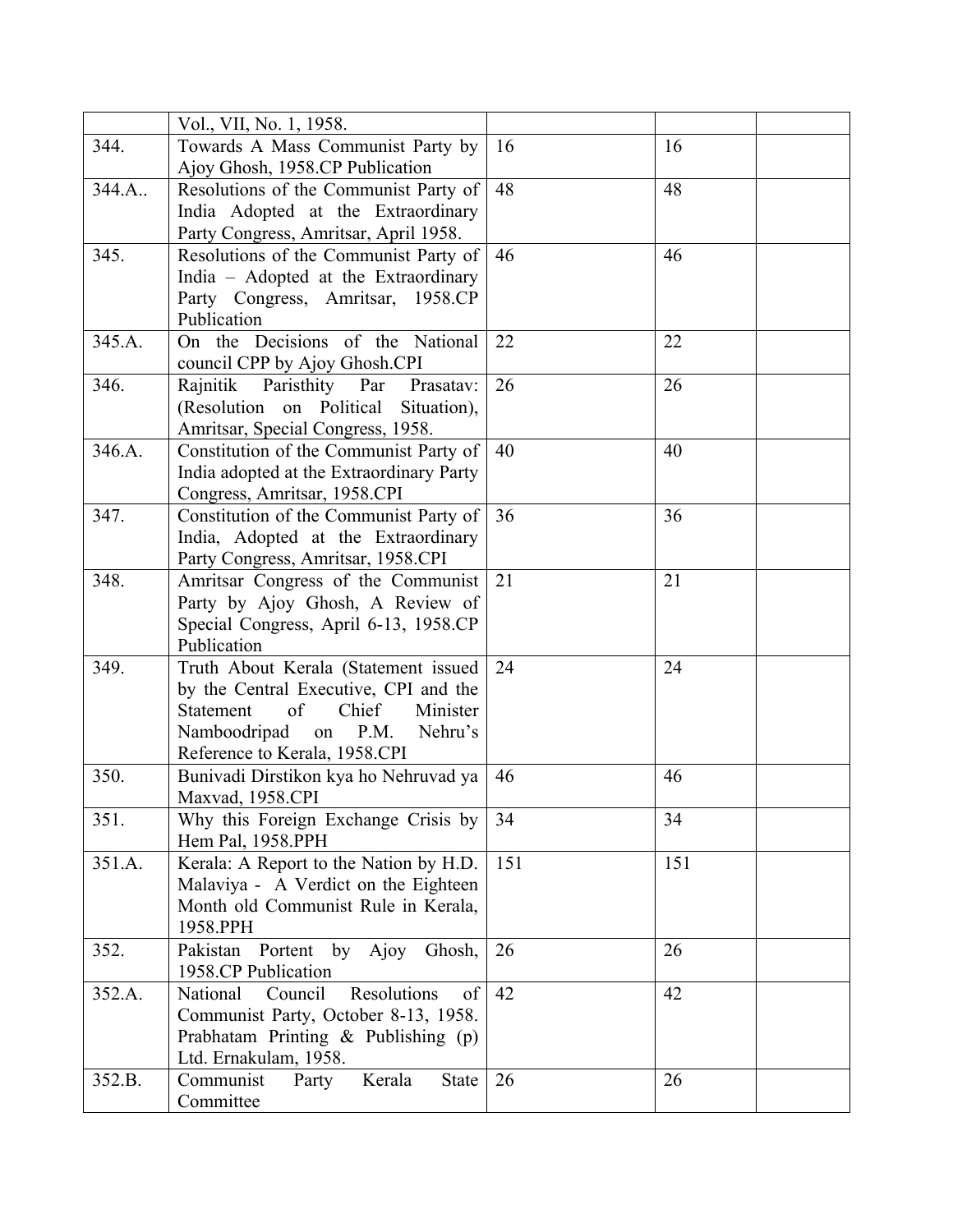|        | Party Class                                                                                                                                                                                                                     |     |     |
|--------|---------------------------------------------------------------------------------------------------------------------------------------------------------------------------------------------------------------------------------|-----|-----|
|        | Sylabus, July 1958.                                                                                                                                                                                                             |     |     |
| 352.C. | Kerala: A Report to the Nation by H.D.<br>Malaviya, 1958.PPH                                                                                                                                                                    | 150 | 150 |
| 352.D. | Sixteen Months of Communist Rule in<br>Kerala – A General Review, 1958.                                                                                                                                                         | 56  | 56  |
| 352.E. | Statements on Kerala by Prime Minister<br>Chief<br>Minister<br>Nehru<br>and<br>Namboodripad – Communist Group in<br>Parliament, 1958. Published by Bhupesh<br>Gupta, M.P for the Communist Group<br>in Parliament, N.Delhi.     | 17  | 17  |
| 352.F. | What is behind the Congress Attack on<br>Kerala – Chief Minister Replies<br>Congress President, 1958. Published by<br>the Director of Public Relations,<br>Trivandrum-1958.                                                     | 40  | 40  |
| 352.G. | True Picture of the Situation in Kerala,<br>1958.                                                                                                                                                                               | 33  | 33  |
| 353.   | On the Basic Approach - Academician<br>Yudin by Jawaharlal Nehru, 1958.CP<br>Publication                                                                                                                                        | 38  | 38  |
| 354.   | The Problems of Sociology - A Critical<br>Study of the Social Theories of the<br>Plato Aristole, Karl Marx and Harbert<br>Spencer by Ayodhyaya Prasad, 1958.                                                                    | 51  | 51  |
| 354.A. | Pakistan Portent by Ajoy Ghosh, CPI,<br>Dec. 1958.CPI                                                                                                                                                                           | 24  | 24  |
| 354.B. | India & Socialism - by K. Damodaran,<br>1958. Prabhatam Printing & Publishers,<br>Ernakulam, 1958.                                                                                                                              | 103 | 103 |
| 354.C. | Resolutions of the National Council of<br>Communist Party, October 8-13, 1958.                                                                                                                                                  | 43  | 43  |
| 354.D. | A Master Plan of Kerala by C.<br>Unniraja, 1958. Prabhath Book House,<br>Alleopey.                                                                                                                                              | 39  | 39  |
| 354.E. | The Kerala Agrarian Relations Bill by<br>C. Achutha Menon, 1958.CPI                                                                                                                                                             | 55  | 55  |
| 354.F. | Statement on Kerala<br>Report on Kerala Governments<br><b>Reform Committee</b><br>The Real Meaning of Congress<br>Attack on Kerala<br>Welcome Address of Com.<br>Harkishan Singh Surjeet on<br>behalf<br>the<br>Reception<br>of | 244 | 244 |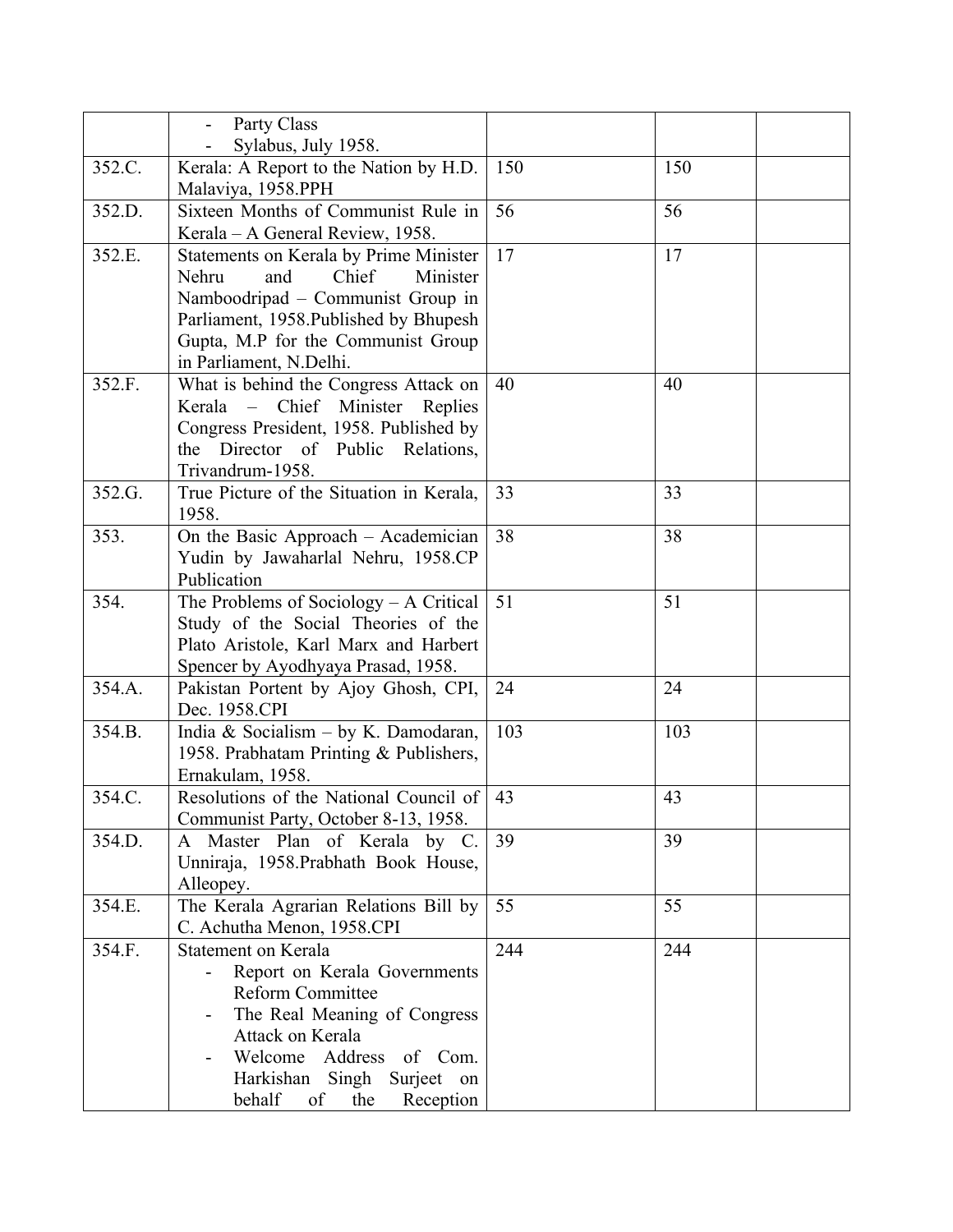|         | Committee special Congress of                                               |     |     |  |
|---------|-----------------------------------------------------------------------------|-----|-----|--|
|         | the CPI.<br>The Situation in Kerala: True                                   |     |     |  |
|         | Picture, 1958.                                                              |     |     |  |
| 355.    | Forward to the defence of Kerala and                                        | 33  | 33  |  |
|         | Indian Democracy by Ajoy Ghosh,                                             |     |     |  |
|         | 1959.CP Publication                                                         |     |     |  |
| 355.A.  | Communist Party<br>and<br>Indo-China                                        | 16  | 16  |  |
|         | EMS Namboodripad,<br>by<br>Border                                           |     |     |  |
|         | Communist Party Election Publication                                        |     |     |  |
| 356.    | No. 18, 1959.<br>On the Dicisions of the<br>National                        | 22  | 22  |  |
|         | Council by Ajoy Ghosh,<br>1959.CP                                           |     |     |  |
|         | Publication                                                                 |     |     |  |
| 356.A.  | Janathayute Adiyanthira<br>Keralya                                          | 16  | 16  |  |
|         | Kadama - Comunist Party Kerala State                                        |     |     |  |
|         | Committee's Rashtriya Preium, 1959.                                         |     |     |  |
|         | Prabhatam Book House, Ernakulam,                                            |     |     |  |
| 356.AB. | 1959.                                                                       | 51  | 51  |  |
|         | Opposition Preparations for Violence<br>Overthrow of the Government – Facts |     |     |  |
|         | place before the Prime Minister, July                                       |     |     |  |
|         | 1959. Published by the Department of                                        |     |     |  |
|         | <b>Public Relations</b>                                                     |     |     |  |
| 356.B.  | Kerala Government Reply to KPCC                                             | 105 | 105 |  |
|         | Memorandum issued by the Department                                         |     |     |  |
|         | of Public Relations, Kerala, 1959.                                          |     |     |  |
| 357.    | Shetkari Kamgar Paksha<br>Bhartiya                                          | 30  | 30  |  |
|         | Ghatna dated 24, 25 $&$ 26 January<br>1959.CP Publication                   |     |     |  |
| 357.A.  | Chief<br>Schooladappu Preshapanam,                                          | 33  | 33  |  |
|         | Minister EMS Namboodripad Press                                             |     |     |  |
|         | Conference, New Delhi 20.5.1959.Pub:                                        |     |     |  |
|         | S.G.P. at the Govt.Press, TVM, May                                          |     |     |  |
|         | 1959.                                                                       |     |     |  |
| 358.    | Bhartiya<br>Shetkari<br>Kamgar<br>Paksh                                     | 44  | 44  |  |
|         | Mehteva Dated 24, 25 & 26 January,<br>1959.                                 |     |     |  |
| 358.A.  | Shapping into Economic Democracy by                                         | 18  | 18  |  |
|         | Joseph Mundassery, CPI, 1959.                                               |     |     |  |
| 359.    | Stalin and his Work an Assessment by                                        | 20  | 20  |  |
|         | 'Soviet Encyclopaedia, 1959.                                                |     |     |  |
| 359.A.  | Who<br>is out of Tune<br><b>EMS</b><br>by                                   | 17  | 17  |  |
|         | Namboodripad, 1959. CPI Trivandrum                                          |     |     |  |
| 359.B.  | Provincial<br>Self-rule<br>The<br>Some                                      | 26  | 26  |  |
|         | Problems by C. Achuthamenon, 1959.                                          |     |     |  |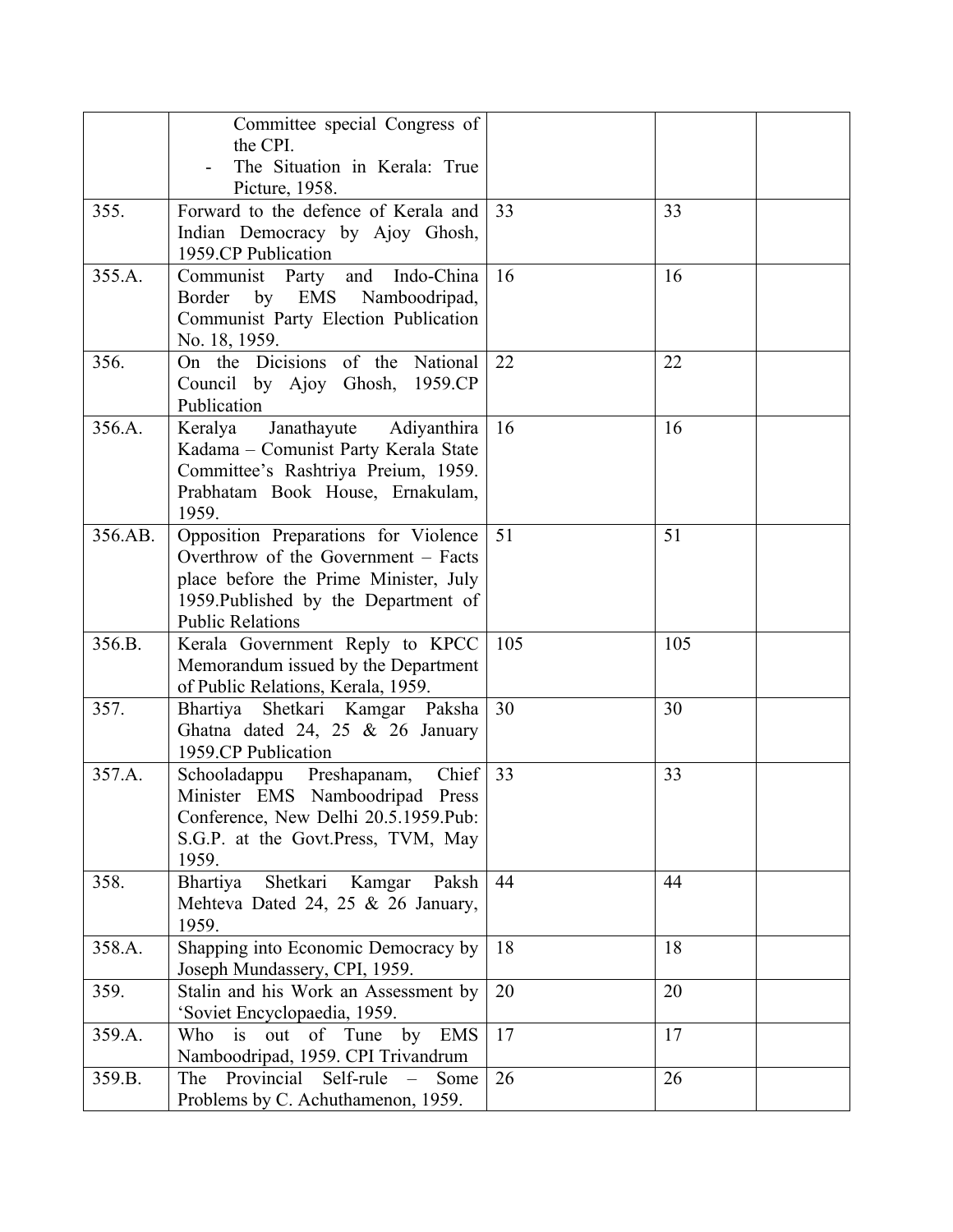| 359.C. | Communist Party of India Years of<br>Formation 1921-33 by<br>Muzaffar<br>Ahmed, 1959.NBA, Calcutta                                                                                                                                                                                                                                                                                            | $\vert 45 \vert$ | 45  |
|--------|-----------------------------------------------------------------------------------------------------------------------------------------------------------------------------------------------------------------------------------------------------------------------------------------------------------------------------------------------------------------------------------------------|------------------|-----|
| 360.   | Vadhati Mehgangai ani Grahakanchi<br>Seseholpat by N.P. Patil, 1959.                                                                                                                                                                                                                                                                                                                          | 32               | 32  |
| 360.A. | Three Months Presidential Rule - A<br>Resolution against Congress - V. T.<br>Induchoodan, Kerala State Council<br>Publication 1959. (Malayalam)                                                                                                                                                                                                                                               | 42               | 42  |
| 361.   | Jayaprakash Ki Vicharadhara by B.T.<br>Ranadeve, 1959. CP Publication                                                                                                                                                                                                                                                                                                                         | 27               | 27  |
| 361.A. | Bharater Communist Partyr<br>Gadar<br>Pratham Yuga 1921-1933 by Muzaffar<br>Ahmad. First Stage of the Formation of<br>CPI 1921-33, April 1958.                                                                                                                                                                                                                                                | 45               | 45  |
| 361.B. | On Kerala Intervention: S.A. Dange,<br>Indicts the Congress government $(17th)$<br>August 1959).                                                                                                                                                                                                                                                                                              | 23               | 23  |
| 361.C. | Rashtriya Report & Communist Party's<br>Kerala, State 5 <sup>th</sup> Sammelan, Trisur,<br>Nov. 24-29, 1959).<br>State Council Meeting, March 16-17,<br>Election<br>1960<br>and<br>Review.<br>(Malayalam) CP kerela state council<br>Pub.                                                                                                                                                     | 114              | 114 |
| 361.D. | <b>CPI</b><br>Sherthala<br>Thaluk Conference<br>Report, March 27, 28, and 29, 1959.<br>(Malayalam).                                                                                                                                                                                                                                                                                           | 44               | 44  |
| 361.E. | Oppression of SC will have feedback –<br>An Open Letter to the Governor.                                                                                                                                                                                                                                                                                                                      | 34               | 34  |
| 361.F. | Communist Party of India Years of<br>Formation 1921-33.<br>Distt. Committee Report fourth<br>Triandrum Distt. Committee of<br>CPI.<br>Who to be resigned<br>Election Manifesto of the Kerala<br>State Council of the CPI<br>The Agitation in Kerala<br>CP's Election Pub. No. 8<br>West Bengal Accusses.<br>Report Submitted in the First<br>Karnur Distt Communist Party<br>Committee, 1959. | 501              | 501 |
| 361.G. | Educational<br>Mannath<br>Law<br>and<br>Padmanabhan                                                                                                                                                                                                                                                                                                                                           | 305              | 305 |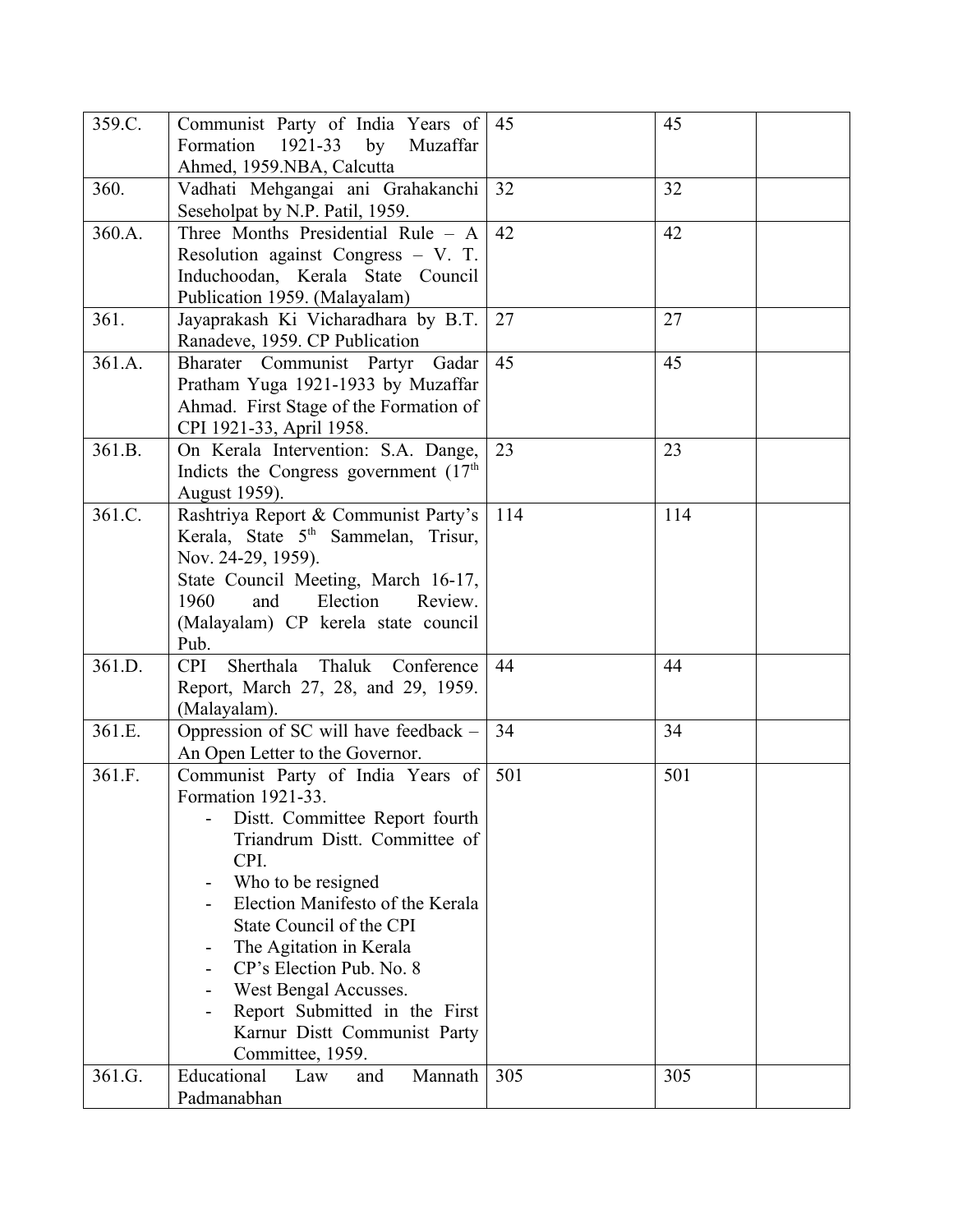|        | PSP the Parasite of Indian                      |     |     |
|--------|-------------------------------------------------|-----|-----|
|        | Politics                                        |     |     |
|        | CPI 5 <sup>th</sup> Kerala State Conference     |     |     |
|        | Trissur No. 24-29, 1959                         |     |     |
|        |                                                 |     |     |
|        | <b>Rice Enquiry Report</b>                      |     |     |
|        | Kerala Govt.'s Reply to KPCC                    |     |     |
|        | Memorandum                                      |     |     |
|        | Revolt against Educational Law                  |     |     |
|        | or Political Gambling                           |     |     |
|        | 28 Months Communist Rule                        |     |     |
|        | Revolt Against Education and                    |     |     |
|        | Parties behind it, 1959.                        |     |     |
| 361.H. | Chief Minister Shri EMS's Speech at             | 33  | 33  |
|        | New Delhi Press Conference, 1959.               |     |     |
| 361.I. | EMSinte Sampoorna Kritikal (Collected           | 344 | 344 |
|        | Works of EMS NamboodiripadVol. 22,              |     |     |
|        | 1959, Feb.-Dec. 1959). By P. Govinda            |     |     |
|        | Pillai, Chintha Publishers                      |     |     |
| 361.J. | EMSinte Sampoorna kritikal (Collected           | 357 | 357 |
|        | Works of Namboodiripad Vol. 23,                 |     |     |
|        | 1959). By P. Govinda Pillai, Chintha            |     |     |
|        | Publishers                                      |     |     |
| 361.K. | EMSinte Sampoorna Kritikal (Collected           | 366 | 366 |
|        | Works of Namboodiripad Vol. 21,                 |     |     |
|        | 1959). By P. Govinda Pillai, Chintha            |     |     |
|        | Publishers                                      |     |     |
| 361.L. | Democratic Opinion on the Kerala                | 16  | 16  |
|        | Agitation by N.V Gadgil & Others,               |     |     |
|        | 1959. Published by The Department of            |     |     |
|        | <b>Public Relations</b>                         |     |     |
| 361.M. | Kerala Government's Reply to K.P.C.C            | 104 | 104 |
|        | Memorandum $-$ issued by the Dept.              |     |     |
|        | Public Relations, 1959., Kerela.                |     |     |
| 361.N. | Opposition Preparations for Violent             | 51  | 51  |
|        | Overthrow of the Government: A Facts            |     |     |
|        | Placed before the Prime Minister,               |     |     |
|        | Published by Dept. of Public Relations,         |     |     |
|        | 1959.                                           |     |     |
| 361.O. | Upsurge or Hooliganism? Published by            | 14  | 14  |
|        | Dept. of Public Relations, 1959.                |     |     |
| 361.P. | Indian Constitution and the Central             | 19  | 19  |
|        |                                                 |     |     |
|        | Intervention by Danial Latifi & Others,         |     |     |
|        | 1959. CPI, Trivandrum.                          |     |     |
| 361.Q. | <b>EMS</b><br>Who<br>is<br>by<br>out<br>of tune | 17  | 17  |
|        | Namboodripad, 1959.                             |     |     |
| 361.R. | Kerala Under Communism: A Report,               | 184 | 184 |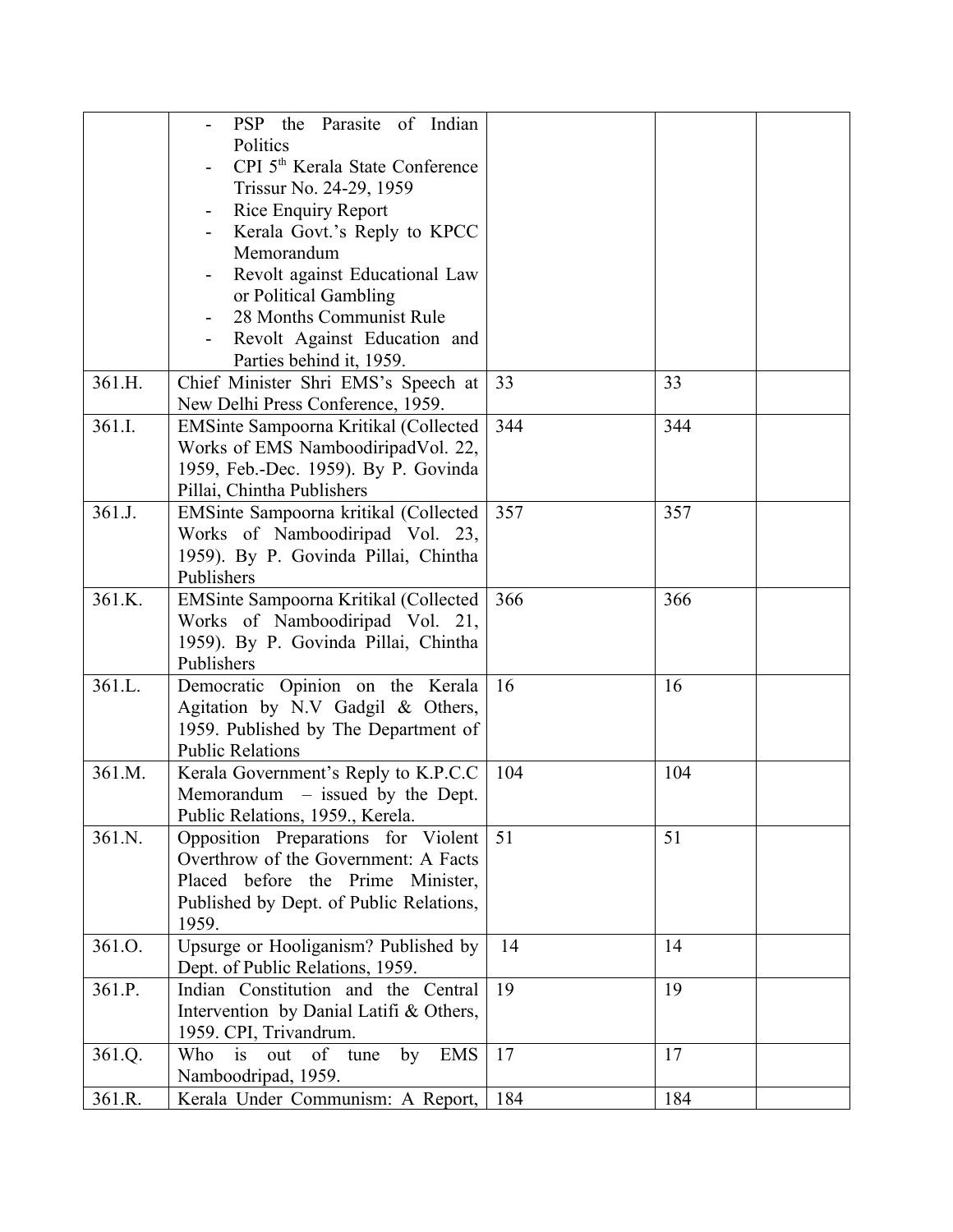|        | 1959. Published by B.K. Desai for the                   |     |     |
|--------|---------------------------------------------------------|-----|-----|
|        | Democratic Research Service, Bombay.                    |     |     |
| 361.S. | Twenty-Eight Months in Kerala by                        | 64  | 64  |
|        | EMS Namboodripad - A Retrospect,                        |     |     |
|        | 1959.PPH                                                |     |     |
| 361.T. | Fusillade in Kerala by Angamali &                       | 29  | 29  |
|        | Others, 1959. Published by The Voice                    |     |     |
|        | of Kerala                                               |     |     |
| 361.U. | Forward to the Defence of Kerala and                    | 32  | 32  |
|        | Indian Democracy by Ajoy Ghosh,                         |     |     |
|        | 1959.CPI                                                |     |     |
| 361.V. | Situation,<br>The Kerala<br>All<br>India                | 17  | 17  |
|        | Congress Committee, 1959.N.Delhi                        |     |     |
| 361.W. | The Malayalam Press on the Kerala                       | 45  | 45  |
|        | Kerala<br>Pradesh<br>Crisis,<br>Congress                |     |     |
|        | Committee, 1959.Trivandrum                              |     |     |
| 361.X. | The Red Interlude in Kerala                             | 212 | 212 |
|        | Kainikkara Padmanabha Pillai, Kerala                    |     |     |
|        | Pradesh Congress committee, 1959.                       |     |     |
| 361.Y. | Daniel Come to Judgement by V.R.                        | 127 | 127 |
|        | Krishna Iyer, 1959, Prabhath Book                       |     |     |
|        | House.                                                  |     |     |
| 362.   | Philosophy for Socialists by Maurice                    | 71  | 71  |
|        | Conforth, 1960.PPH                                      |     |     |
| 362.A. | Manifesto<br>Election<br>$\circ$ f<br>the<br><b>CPI</b> | 44  | 44  |
|        | Supplement to New Age, Vol. XIV, No.                    |     |     |
|        | 51, Dec. 18, 1960.                                      |     |     |
| 362.B. | Many Problems facing All India                          | 27  | 27  |
|        | Congress Movement, 1960.                                |     |     |
| 362.C. | Communist Party – Meeting<br>sat                        |     |     |
|        | Constituency Level 1960 – State                         |     |     |
|        | Council Secretariat Prepared.(N.T)                      |     |     |
| 362.D. | Party:<br>Communist<br>Kerala<br><b>State</b>           | 10  | 10  |
|        | Council, Trivandrum on 15 <sup>th</sup> July, 1960.     |     |     |
| 362.E. | Declaration of the Meeting of the                       | 62  | 62  |
|        | Communist and Workers' Parties of                       |     |     |
|        | Socialist<br>Countries<br>(1957)<br>and                 |     |     |
|        | Statement of the Conference of the 81                   |     |     |
|        | Communist and Workers' Parties, 1960.                   |     |     |
| 362.F. | Soviet History Falsified: Why? Thirty                   | 70  | 70  |
|        | Questions<br>Answered<br>by<br>Ennest                   |     |     |
|        | German, 1960.                                           |     |     |
| 362.G. | of<br>the<br>Documents<br>Meeting<br>of                 | 61  | 61  |
|        | Representatives of the Communist and                    |     |     |
|        | Workers' Parties, Moscow, Nov. - Dec.                   |     |     |
|        | 1960.CPI                                                |     |     |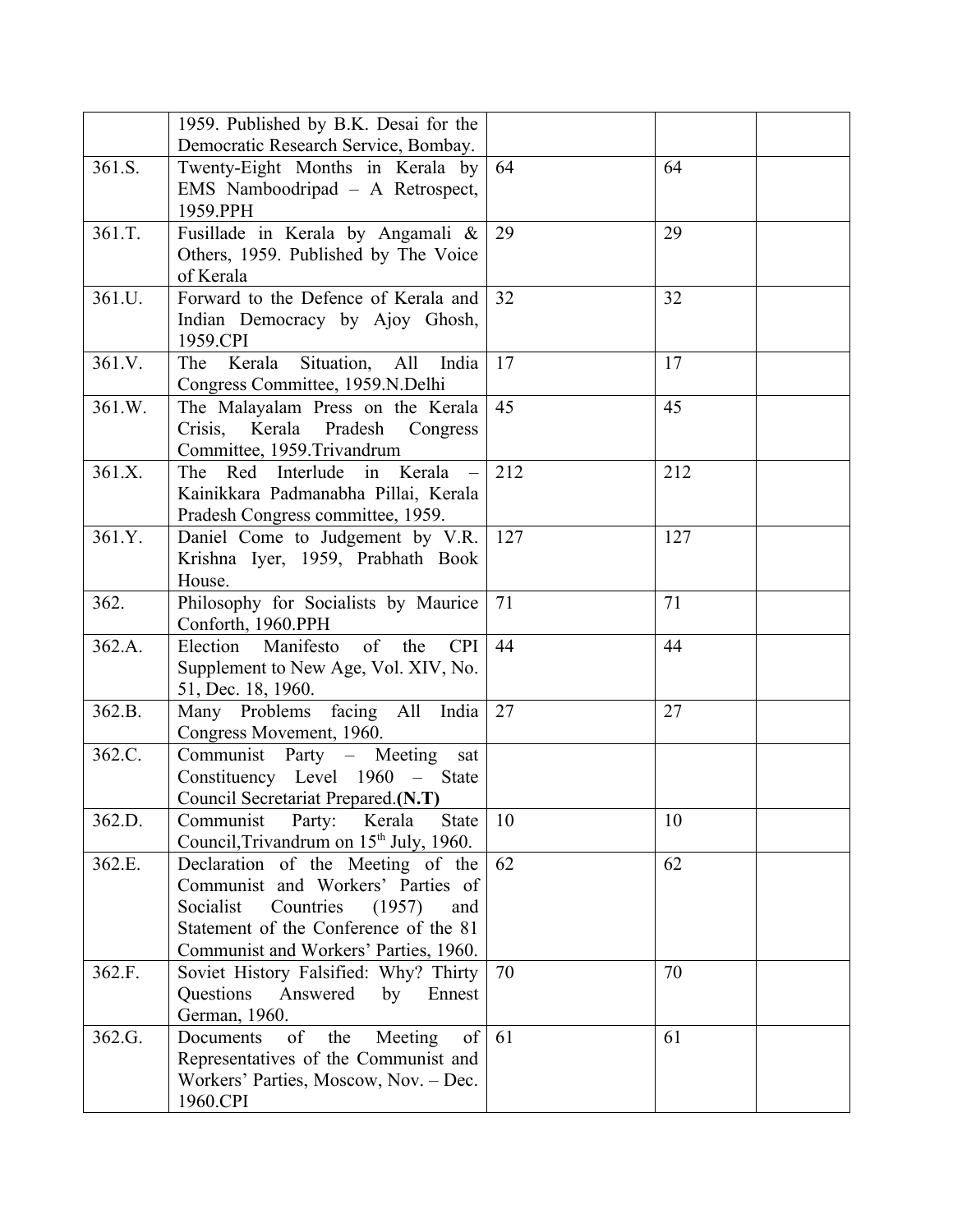| 362.H. | PSC C/O N.E. Balaram -                     | 117 | 117 |
|--------|--------------------------------------------|-----|-----|
|        | Election Manifesto of CPI                  |     |     |
|        | Neglating Kerala in Five Year              |     |     |
|        | Plan                                       |     |     |
|        | Youth Welfare Programme and                |     |     |
|        | the third five year plan                   |     |     |
|        | This economic line<br>should               |     |     |
|        | change                                     |     |     |
|        | Rule of Terror in Central                  |     |     |
|        | Travancore, 1960.                          |     |     |
| 362.I. | the<br>Communist<br><b>Students</b><br>and | 20  | 20  |
|        | Government, N. C. Mammooty, Kannur         |     |     |
|        | Gilla Students Federation, 1960.           |     |     |
| 362.J. | Kerala should Live and Die, N.E.           | 11  | 11  |
|        | Balram, CP Publication.                    |     |     |
| 362.K. | Kritikal<br>EMSinte<br>Sampoorna           | 361 | 361 |
|        | (Collected<br>Works<br>of<br><b>EMS</b>    |     |     |
|        | Namboodiripad Vol. 25, January -           |     |     |
|        | February 1960).                            |     |     |
| 362.L. | Kritikal<br>EMSinte<br>Sampoorna           | 356 | 356 |
|        | Works<br>of<br>(Collected<br><b>EMS</b>    |     |     |
|        | Namboodiripad Vol. 26, March - Oct.        |     |     |
|        | 1960)                                      |     |     |
| 362.M. | of the Kerala<br>Report<br>Enquiry         | 151 | 151 |
|        | Committee, January 1960.                   |     |     |
| 362.N. | Rule of Terror in Central Tranvancore      | 25  | 25  |
|        | Memorandum submitted to the                |     |     |
|        | Governor of Kerala by A.K. Gopalan,        |     |     |
|        | 1960.CPI                                   |     |     |
| 362.O. | Church, Society and Sate in Kerala - A     | 89  | 89  |
|        | Christian Evaluation: The Christian        |     |     |
|        | Institute for the Study of Religion and    |     |     |
|        | Society, Banglore1960.                     |     |     |
| 363.   | Resolution on the Present Political        | 63  | 63  |
|        | Situation, CPI, 1961.                      |     |     |
| 363.A. | New Situations and our Tasks - Speech      | 70  | 70  |
|        | by Ajoy Ghosh as amended and               |     |     |
|        | adopted by the Sixth Congress of the       |     |     |
|        | Communist Party of India, 7-16 April       |     |     |
|        | 1961.CPI                                   |     |     |
| 364.   | How Communist Destroy Democracy            | 44  | 44  |
|        | by A Lesson from Czechoslovakia,           |     |     |
|        | Pub:Democratic<br>Research<br>Service,     |     |     |
|        | 1961.                                      |     |     |
| 365.   | The Problems of Non-Capitalist Path of     | -14 | 14  |
|        | Development in India and the State of      |     |     |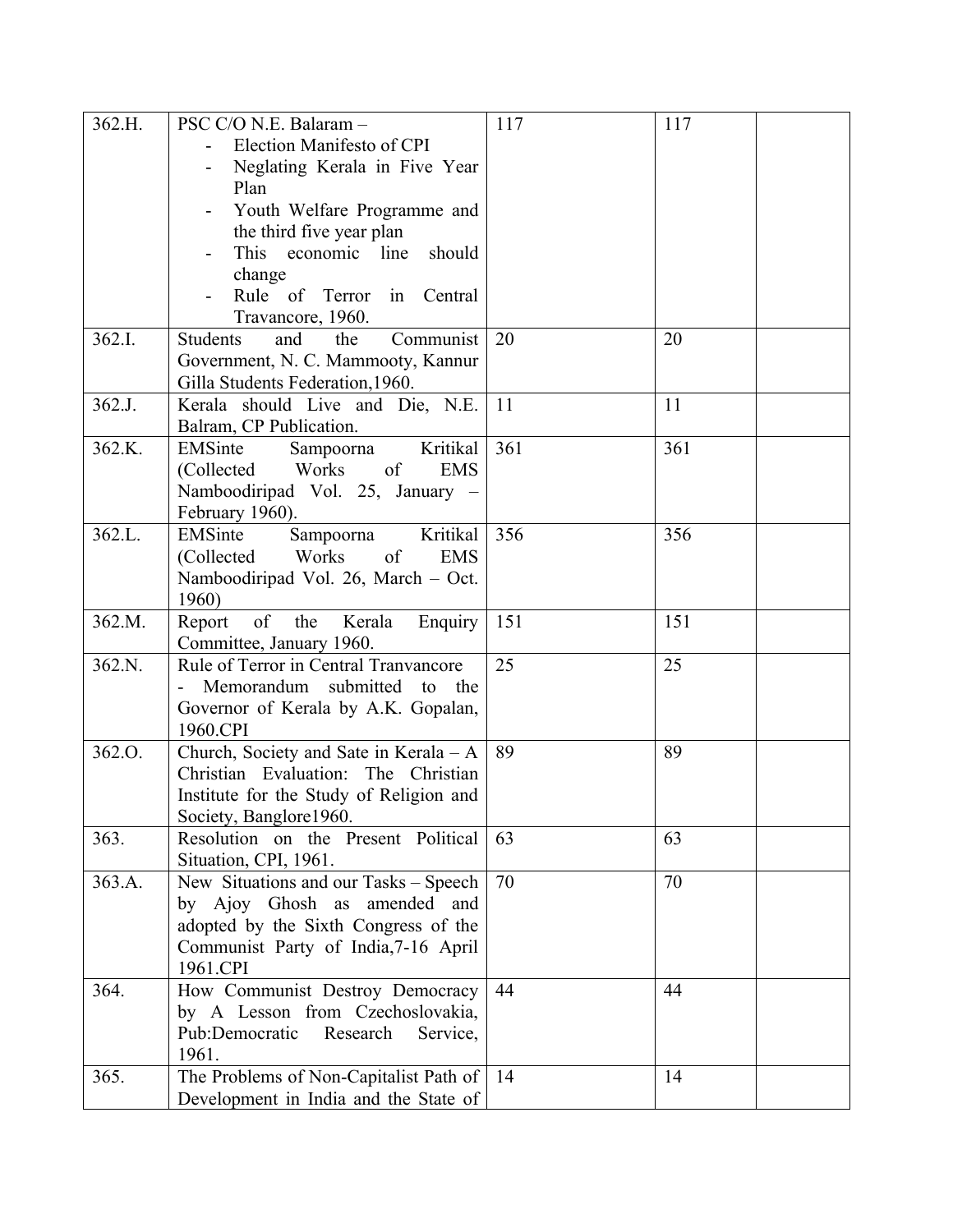|      | National Democracy by G. Adhikari,<br>CPI, 1961.CP Publication                                                                                                                             |    |    |
|------|--------------------------------------------------------------------------------------------------------------------------------------------------------------------------------------------|----|----|
| 366. | Communist and Social Democracy by<br>EMS Namboodripad, 1961.Published<br>by D.P Singh, New Age Printing Press<br>for CPI, N. Delhi                                                         | 22 | 22 |
| 367. | Desh Ki Rajniti Ka Kayapalat Badi<br>Samajik Tabdiloyon Ke Teen Saalon ki<br>Chanbin, Meerut, CPI, 1961.Published<br>by Archarya Deepankar, Communist<br>Party Office, U.P                 | 24 | 24 |
| 368. | The Shame of Free India $-$ A Study of<br>the Social and Economic Disabilities of<br>Scheduled Castes and Scheduled Tribes<br>by K.P. Subramanya Menon, CPI,<br>1961.CP Publication        | 18 | 18 |
| 369. | Setkari-Kamgar<br>Paksh,<br>Bhartiya<br>Rajkiya Therav Dated: 26, 27 and 28<br>1961.                                                                                                       | 41 | 41 |
| 370. | Political resolution - Draft by 21<br>members of the NC with Congress of<br>the CPI, Vijayawada, April 7-16, 1961.                                                                         | 66 | 66 |
| 371. | Sixth Party Congress Document - Draft<br>Programme of the Communist Party of<br>India by S.A. Dange & Others, New<br>Age, Vol. X No. 4, 1961.                                              | 41 | 41 |
| 372. | New Situation and our Tasks – Speech<br>by Ajoy Ghosh as Amended and<br>Adopted by the $6th$ Congress of the CPI,<br>Vijaywada, April 7-16, 1961. CP<br>Publication                        | 70 | 70 |
| 373. | National Democratic Front for National<br><b>Tasks</b><br>Democratic<br>Political<br>Resolution adopted by the 6thCongress<br>of the CPI, Vijayawada, April. 7-16,<br>1961. CP Publication | 49 | 49 |
| 374. | NAI Paristhiti Aur Hamare Kartabya -<br>6 <sup>th</sup> Congress of the CPI, Vijayawada,<br>April, 7-16, 1961, A. Ghosh Report, CPI                                                        | 95 | 95 |
| 375. | Draft Programme of the Communist<br>Party of India by Bhupesh Gupta and P.<br>Ramamurti, Vijayawada, 6 <sup>th</sup> Congress<br>of the CPI, 1961.CPI                                      | 38 | 38 |
| 376. | Rising Tide of Labour Movements in<br>Capitalist Countries, CPI Publication<br>1961.                                                                                                       | 23 | 23 |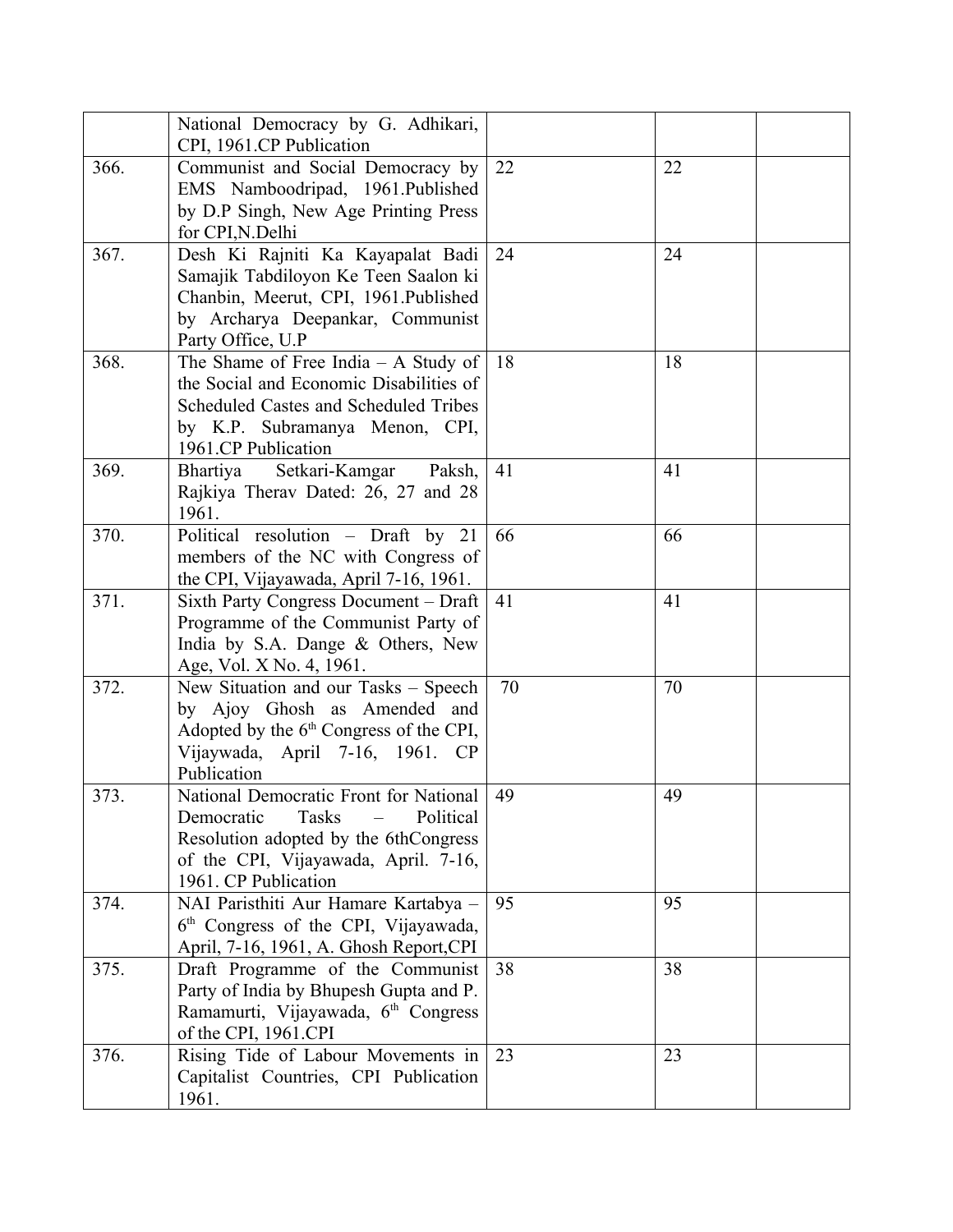| 377.   | Release Long-term Political Prisoners,<br>National Council, CPI, September, 17,<br>1961.                                                                                                                                   | 14  | 14  |
|--------|----------------------------------------------------------------------------------------------------------------------------------------------------------------------------------------------------------------------------|-----|-----|
| 377.A. | Swadhinta<br>Rashtriya<br>Ki<br>Andolan<br>Samaswayan<br>Ek Marxvadi Vislleshan<br>Marxvadi Leninwadi,<br>Pathya<br>ek<br>Ansh<br>Granth<br>ka<br>1961.Janshakti, Pub. Patna                                               | 60  | 60  |
| 378.   | The Big Loot $-$ A Brief Study of<br>Foreign Exploitation of India, by<br>Bhupesh<br>Gupta,<br>CPI,<br>1961.CP<br>Publication                                                                                              | 41  | 41  |
| 379.   | Who Pays for our Plans - An Analysis<br>of Congress Taxation Policy by Ajit<br>Roy, CPI, 1961. CP Publication                                                                                                              | 26  | 26  |
| 380.   | Working Class under Congress Raj by<br>Raj Bhadur Gour, CPI, 1961. CP<br>Publication                                                                                                                                       | 36  | 36  |
| 381.   | National Income Distribution and Rate<br>of Growth by K.P. Subramanya Menon,<br>CPI, 1961. CP Publication                                                                                                                  | 34  | 34  |
| 382.   | Kerala and the Ugly Face of the<br>Congress by E.M.S Namboodripad,<br>CPI, 1961.                                                                                                                                           | 26  | 26  |
| 382.A. | Memorandum to be Submitted bythe<br>Kerala State Council of the CPI to the<br>government of Kerala, 1961.(N.T)                                                                                                             |     |     |
| 383.   | Big Business under Congress Raj by<br>Ajit Roy, CPI, 1961. . CP Publication                                                                                                                                                | 34  | 34  |
| 384.   | Third Election - Communist Challenge<br>by Ajoy Ghosh, CPI, 1961.<br>CP<br>Publication                                                                                                                                     | 37  | 37  |
| 385.   | For New Victories for the World<br>Communist Movement – Report on the<br>of<br>the<br>Meeting<br>Results<br>of<br>representatives of the Comunist and<br>Workers' Parties by N.S. Khrushchov,<br>CPI, 1961. CP Publication | 57  | 57  |
| 386.   | Dharanavarael<br>Kamaal<br>Shetzameen<br>Maryada Auni Maharashtra Sarkarche<br>Pratigami Kayada by N.D. Patil,<br>Sethbari Kamgar Paksh, 1961.                                                                             | 23  | 23  |
| 387.   | India from Primitive Communism to<br>Slavery by S.A. Dange, PPH, 1961.                                                                                                                                                     | 113 | 113 |
| 387.A. | Party Congress Document - Draft                                                                                                                                                                                            | 41  | 41  |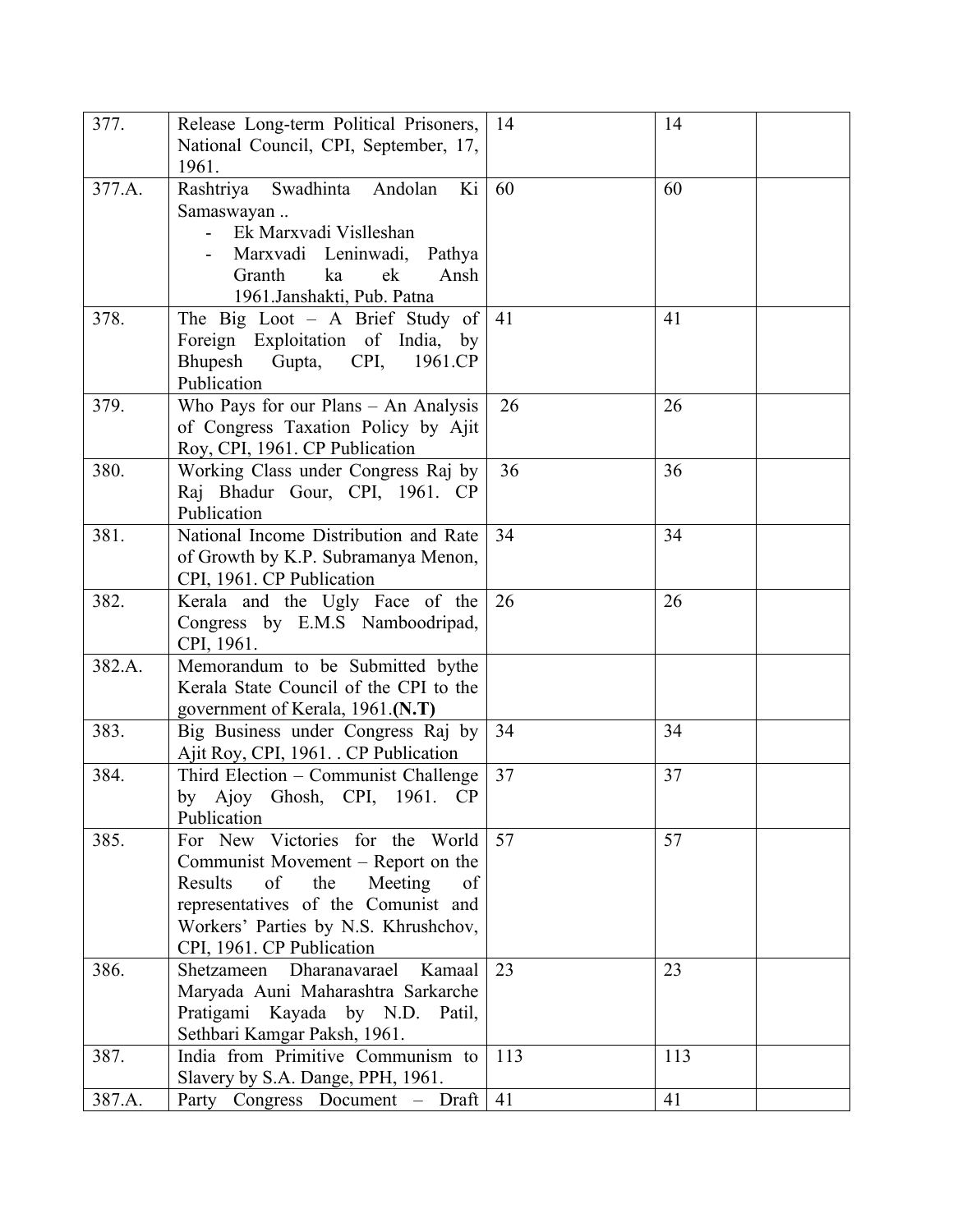|        | Programme of the CPI by S.A. Dange,                |    |    |
|--------|----------------------------------------------------|----|----|
|        | Vijayawada Sixth Congress of the CPI,              |    |    |
|        | April 7 to 16, 1961.                               |    |    |
| 387.B. | Constitution of the All India Trade                | 17 | 17 |
|        | Union Congress $-$ As Mended by the                |    |    |
|        | 26 <sup>th</sup> Session of the AITUC, Coimbatore, |    |    |
|        | 1961.                                              |    |    |
| 387.C. | Report at Coimbatore $-26$ <sup>th</sup> Session,  | 75 | 75 |
|        | January 6-12, 1961 Coimbatore by S.A.              |    |    |
|        | Dange, All India Trade UnionCongress,              |    |    |
|        | 1961. CPI                                          |    |    |
| 387.D. | Bhartiya Communist Party Ke Itihash                | 40 | 40 |
|        | Ke Teesh Warsh: (Thirty Years History              |    |    |
|        | of Indian Communist Party) by Madhu                |    |    |
|        | Dandwate, 1961.Narender Prakashan                  |    |    |
| 387.E. | Its Sharp edge of Resolution by C.                 | 16 | 16 |
|        | Rajeswara Rao, CPI, 1961.                          |    |    |
| 387.F. | Oppse the Treacherous Politics of                  | 29 | 29 |
|        | Congress Govt. CPI State Council, CPI              |    |    |
|        | Publication,<br>Calcutta<br>1961.                  |    |    |
|        | (Malayalam).                                       |    |    |
| 387.G. | CPI Kerala State Council - Party                   | 78 | 78 |
|        | Letter; Report on World Communist                  |    |    |
|        | Party's; Report on World Communist                 |    |    |
|        | Party's Moscow Sammelan; Malayalam                 |    |    |
|        | Folk Songs by Rama Chandran.                       |    |    |
| 388.   | Wages since Independence by M.K.                   | 29 | 29 |
|        | Pandhe, CPI, 1962. CP Publication                  |    |    |
| 388.A. | Forward to Defence of Motherland                   | 56 | 56 |
|        | under the Banner of Jawaharlal Nehru-              |    |    |
|        | Speeches by Communist Member in                    |    |    |
|        | Parliament, 1962.CPI                               |    |    |
| 389.   | The Big Loot $-$ A Brief Study of                  | 38 | 38 |
|        | Foreign Exploitation in India<br>by                |    |    |
|        | Bhupesh Gupta, CPI, 1962.<br>CP                    |    |    |
|        | Publication                                        |    |    |
| 390.   | Public Health under Congress Rule by               | 22 | 22 |
|        | Dr. Samar Rai chaudhury, CPI, 1962.                |    |    |
|        | <b>CP</b> Publication                              |    |    |
| 391.   | Election Manifesto of the Communist                | 38 | 38 |
|        | Party of India, CPI, 1962.<br>CP                   |    |    |
|        | Publication                                        |    |    |
| 392.   |                                                    |    | 31 |
|        | Communist Party ko hi Vote Kyon by 31              |    |    |
|        | Ajay Ghosh, CPI Publication1962.                   |    |    |
| 393.   | Eighty one Parties Statement and                   | 46 | 46 |
|        | Difference<br>in<br>the<br>International           |    |    |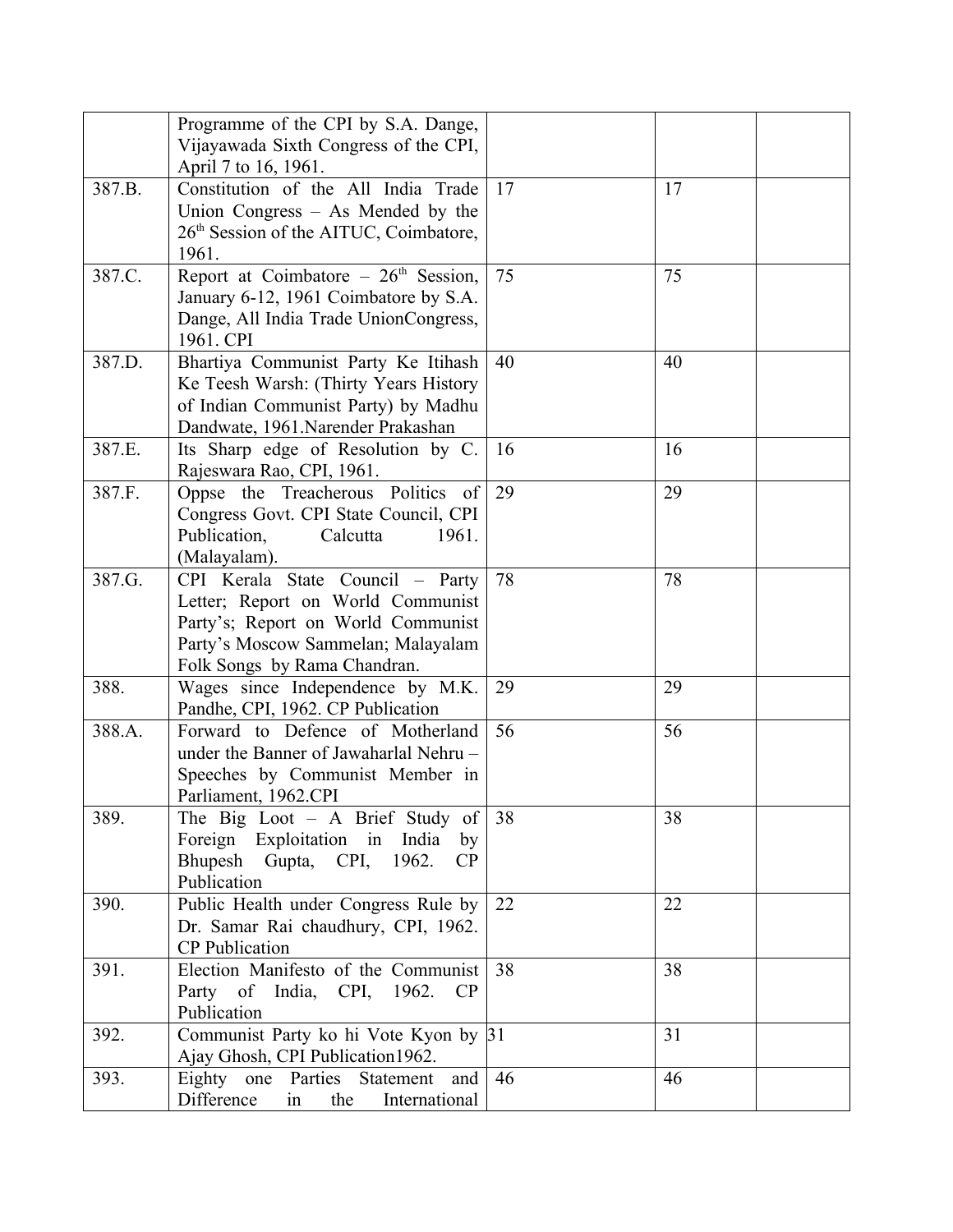|        | Communist Movement<br>by<br>S.G.                                             |     |     |
|--------|------------------------------------------------------------------------------|-----|-----|
|        | Sardesai, CPI, Maharashtra Committee,<br>1962.                               |     |     |
| 394.   | Kendria Control Comission ki Report -                                        | 61  | 61  |
|        | Bhartiya Communist Party Ko Torane                                           |     |     |
|        | Gup-Chup, Karyavahion<br>ki<br>ke                                            |     |     |
| 395.   | Sambandh Men, 1962.<br>Bharat Ke Communist Party Ka Chunav                   | 38  | 38  |
|        | Ghoshna Patra, CPI election Manifesro,                                       |     |     |
|        | 1962.                                                                        |     |     |
| 396.   | National International and Communist                                         | 48  | 48  |
|        | Party and Critical Note on Programme                                         |     |     |
|        | by<br>Draft<br>EMS<br>Namboodripad,                                          |     |     |
|        | CPI,1962.CP Publication                                                      |     |     |
| 397.   | Resolutions of the National Conuncil of                                      | 40  | 40  |
|        | Communist<br>Party<br>of<br>the<br>India,                                    |     |     |
|        | Hyderabad, CPI, 1962. CP Publication                                         |     |     |
| 397.A. | Communist: No. 3, Vol. 5, May 1962,                                          |     |     |
|        | By<br>EMS<br>Namboodripad.<br>Ed.                                            |     |     |
| 398.   | (Malayalam).(N.T)<br>International Socialist Miscellany by                   | 151 | 151 |
|        | S.A. Dange & G. Adhikari, PPH, 1962.                                         |     |     |
| 399.   | Election Manifesto, CPI, 1962.                                               | 33  | 33  |
| 400.   | Forward to the Defence of Motherland                                         | 56  | 56  |
|        | under the Banner of Jawaharlal Nehru-                                        |     |     |
|        | Speeches made in Rajya Sabha and Lok                                         |     |     |
|        | Sabha by Communist members in                                                |     |     |
|        | Parliament, CPI, 1962. CP Publication                                        |     |     |
| 401.   | Speaker – Issued by the<br>Party                                             | 84  | 84  |
|        | Secretariat of the National Council of                                       |     |     |
|        | the Communist Party of India, No. 1 to                                       |     |     |
|        | 11, 1962.                                                                    |     |     |
| 402.   | Antrastriya Paristhiti Aur<br>Vartman                                        | 46  | 46  |
|        | Videsh<br>Niti<br>Soviet<br>(Present)                                        |     |     |
|        | Situation<br>International<br>and<br>Soviet                                  |     |     |
|        | foreign Policy) by Khrushchev's Report<br>in the Supreme Soviet of the USSR, |     |     |
|        | Soviet Land Booklet, 1962.CPI                                                |     |     |
| 402.A. | Two Years Achievements in Kerala -                                           | 100 | 100 |
|        | Issued by the Dept of Public Relations,                                      |     |     |
|        | Kerala, 1962.                                                                |     |     |
| 403.   | Why Women should vote<br>the<br>to                                           | 18  | 18  |
|        | by<br>Communist<br>Hajrah<br>Begum,                                          |     |     |
|        | CPI, 1962. CP Publication                                                    |     |     |
| 403.A. | Party Letter - Communist Party's State                                       | 23  | 23  |
|        | Council, Trivandrum, July 1962.                                              |     |     |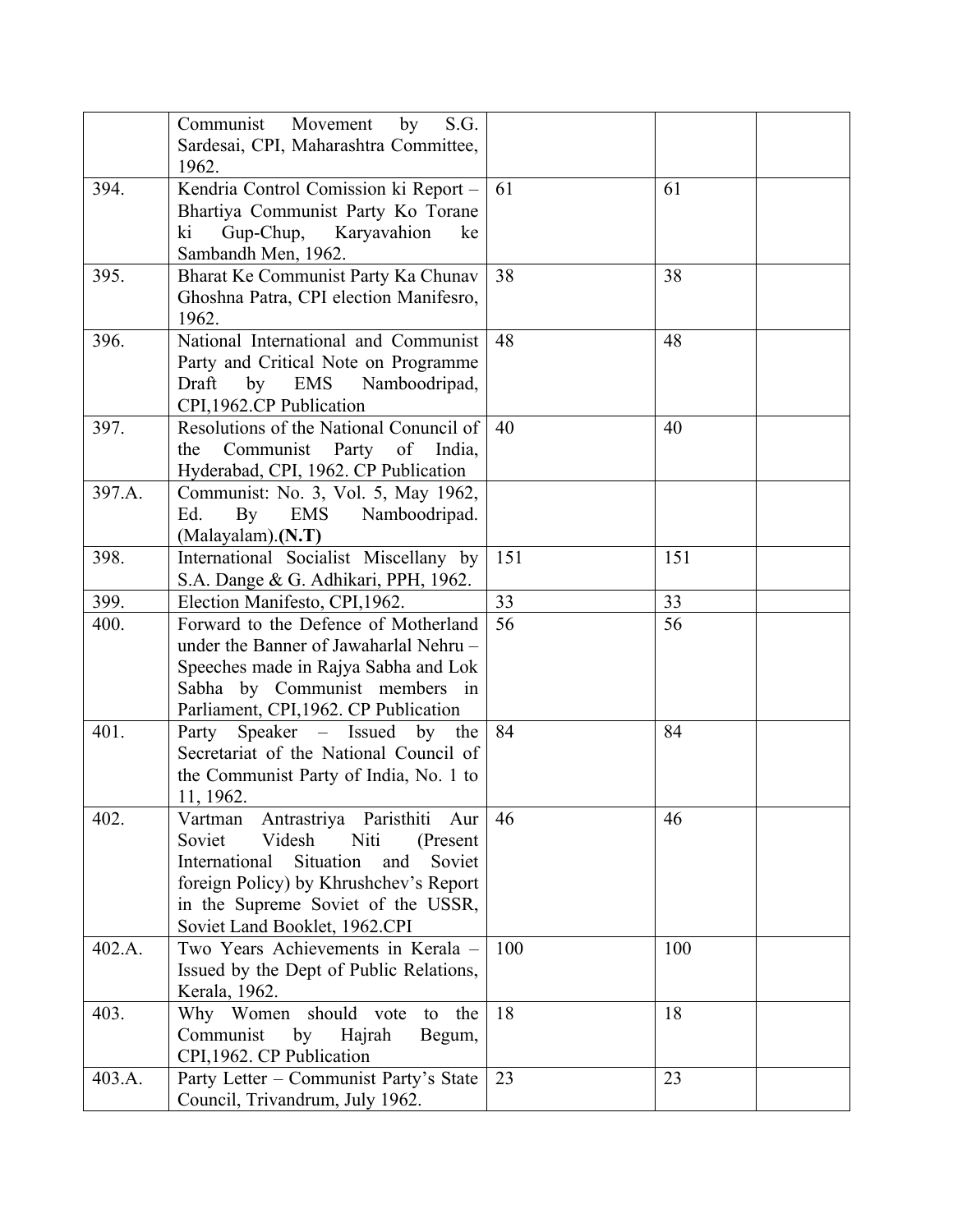| 403.B. | Indian Communists Condemn Chinese<br>Aggression - Ministry of External<br>Affairs, Govt. of India, 1962.                                                                                                        | 17  | 17  |
|--------|-----------------------------------------------------------------------------------------------------------------------------------------------------------------------------------------------------------------|-----|-----|
| 403.C. | India's Struggle for Freedom - Hiren<br>Mukherji, 1962. Published by Suren<br>Dutt, National Book Agency (P) Ltd,<br>Calcutta                                                                                   | 319 | 319 |
| 403.D. | On Steps Taken by CPSU Against<br>Stalin - Shibdas Ghosh, Socialist Unity<br>Centre of India, 1962.                                                                                                             | 44  | 44  |
| 403.E. | Report on Branch Committee Meeting<br>6/5/1962, Kozhikode, 1962.                                                                                                                                                | 12  | 12  |
| 403.F. | Informed<br>Criticism<br>All<br>against<br>Communist Govt. Refuted - How it<br>Socialism?; CP<br>Election<br>became<br>Notification, 1962.                                                                      | 67  | 67  |
| 403.G. | EMSinte Sampoorna Kritikal<br>(Collected Works)<br>of<br><b>EMS</b><br>Namboodiripad Vol. 29, 1961-1962), P.<br>Govinda Pillai, Chinta Publishers 2003.                                                         | 356 | 356 |
| 404.   | Appeal to all Congressmen, Patriots and<br>Democrats Unite by S.G. Sardesai,<br>Secretary Maharashtra State Council,<br>CPI, 1963. CP Publication                                                               | 12  | 12  |
| 405.   | Resolutions of the National Council of<br>the CPI, Feb. 5-12, 1963.CP<br>Publication                                                                                                                            | 32  | 32  |
| 405.A. | Desh Ki Rajniti ka Kayapalat (in<br>Hindi), Badi Samajik Tabdiliyo ke teen<br>salo ki Chanbin                                                                                                                   | 24  | 24  |
| 406.   | in<br>Ideology<br>Questions<br>of<br>the<br>International Communist Movement:<br>No. 5, CPI, 1963. CP Publication                                                                                               | 24  | 24  |
| 407.   | <b>Communist Party Calls</b><br>Mobilise and Sign in Millions<br>the Gt. Petition to Parliament<br>Scrap the Laws that heap misery<br>on the People<br>Prepared for March to Delhi<br>United and win, CPI 1963. | 10  | 10  |
| 408.   | Note on Revisionism and Dogamatism<br>in the CPI (Document of Comrade<br>EMS Namboodripad) – by G. Adhikari<br>Basis Questions of Controversy over<br>Party Programme at Vijayawada Vol. I,<br>1963.            | 79  | 79  |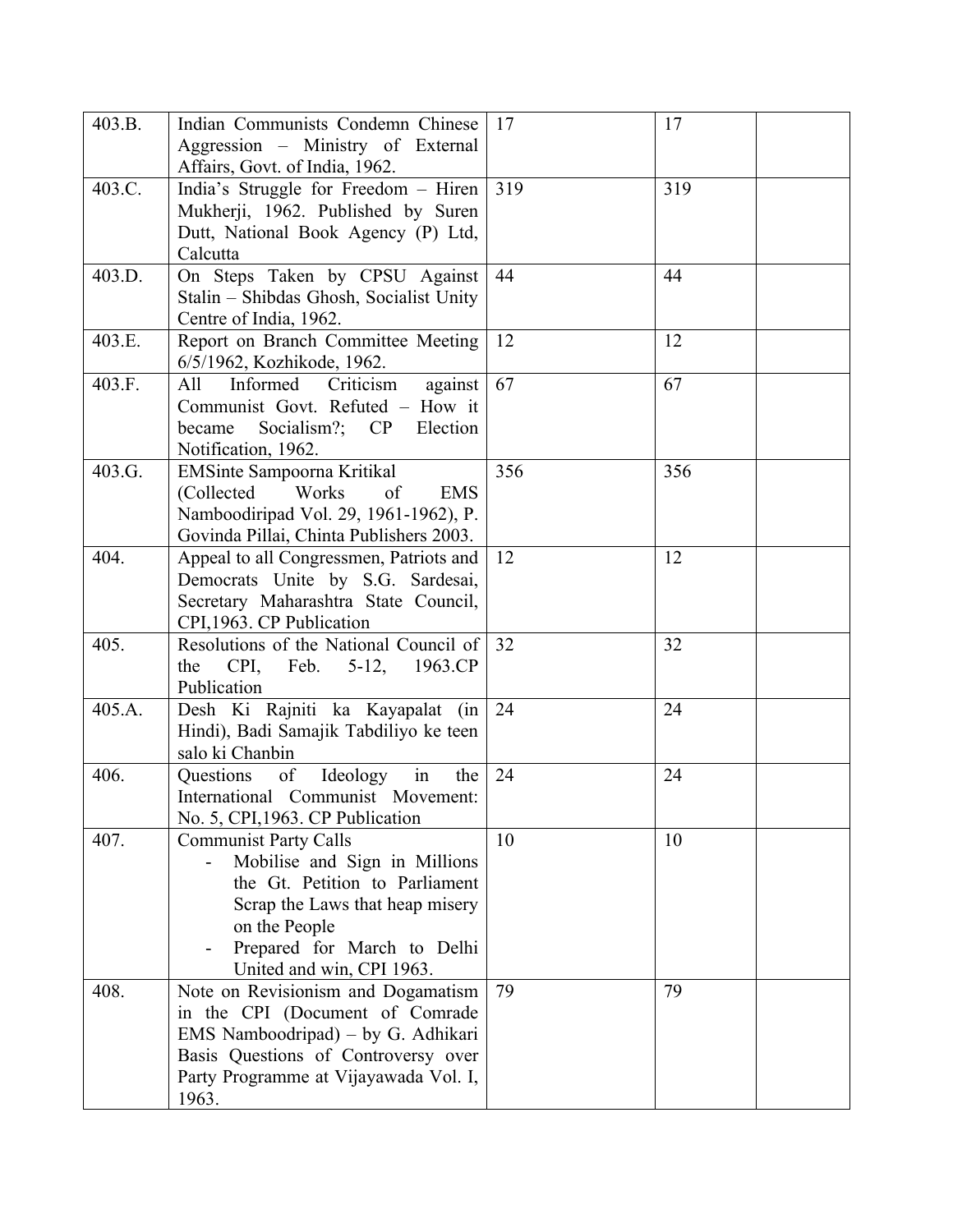| 408.A. | Revisionism and Dogmatism in the CPI<br>- EMS Namboodripad, 1963. CPI                                                                                                                                                                                                                                  | 20  | 20  |
|--------|--------------------------------------------------------------------------------------------------------------------------------------------------------------------------------------------------------------------------------------------------------------------------------------------------------|-----|-----|
| 409.   | "Revisionism<br>Note<br>$\mathbf{A}$<br>on<br>and<br>Dogmatism in the CPI (Document of<br>Com. EMS Namboodripad by<br>G.<br>Adhikari<br>of<br>- Basic<br>Questions<br>Controversy over Party Programme at<br>Vijayawada, Vol. II, 1963.                                                                | 121 | 121 |
| 410.   | The India-China Border Dispute and the<br>Communist<br>Party<br>of<br>India<br>Resolutions, Statements and Speeches,<br>1959-63, CPI, 1963. CP Publication                                                                                                                                             | 135 | 135 |
| 411.   | Resolutions of the National Council of<br>the CPI, Oct. 14-19, 1963, CPI, 1963.<br><b>CP</b> Publication                                                                                                                                                                                               | 44  | 44  |
| 411.A. | Kerala Unique Experiment – The<br>Communist Ministry in Kerala, April<br>1957 through July 1959 Published by<br>Carol Goldstein, Englewood, New<br>Jersey, U.S.A and Printed at National<br>Printing Works, 10, Daryaganj, Delhi<br>(India)                                                            | 92  | 92  |
| 412.   | Resolutions of the Central Executive<br>Committee of the National Council of<br>the Communist Party of India, Sept. 14-<br>17, 1963, CPI, 1963.CP Publication                                                                                                                                          | 17  | 17  |
| 413.   | Resolutions of the National Council of<br>the CPI, $26th$ June-3 <sup>rd</sup> July, 1963. CP<br>Publication                                                                                                                                                                                           | 29  | 29  |
| 414.   | Threat to Party Unity - How to Avert it,<br>CPI, 1963. CP Publication                                                                                                                                                                                                                                  | 31  | 31  |
| 415.   | Shotimalchya<br>Kifayatsheer<br>Hami<br>Keemanitichi<br>Anni<br>Ghauk<br>Vyaparchen Rashtryakaran by N.D.<br>Patil, 1963. Gramin Jeevan Abhiyas<br>Sanstha, Kaap Satara.                                                                                                                               | 25  | 25  |
| 416.   | Ideology<br>Questions<br>of<br>in<br>the<br>International Communist Movement,<br>No.1<br>Workers of All Countries Unite,<br>Oppose Our Common Enemy.<br>Strengthen Unity<br>of<br>the<br>Communist Movement, For the<br>Triumph<br>of<br>Peace<br>and<br>Socialism.<br>CP<br>CPI, 1963.<br>Publication | 48  | 48  |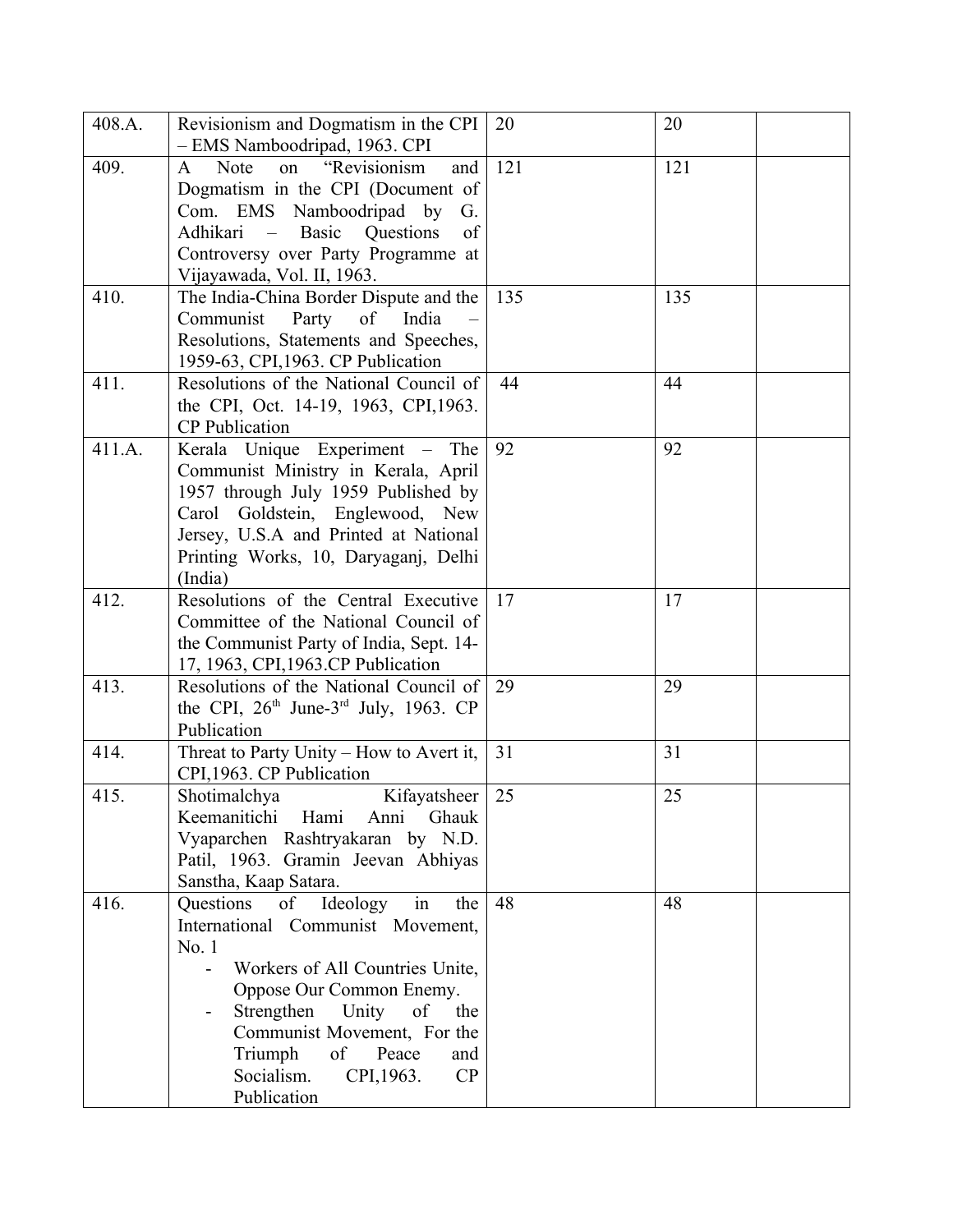| 417. | Questions of Ideology in<br>the<br>International Communist Movement,<br>No. 2<br><b>Differences</b><br>between<br>Com.<br>Togliatti and us.<br>Let us bring the discussion back<br>to its real terms.<br>Struggle for Structural Reforms,<br>CPI, 1963.                    | 66 | 66 |
|------|----------------------------------------------------------------------------------------------------------------------------------------------------------------------------------------------------------------------------------------------------------------------------|----|----|
| 418. | in<br>Questions<br>of<br>Ideology<br>the<br>International Communist Movement,<br>No. 3<br>Let us unite on the basis of<br>Moscow<br>declaration<br>and<br>statement.<br>For Marxist-Leninist unity of<br>Communist Movement, CPI,<br>1963.                                 | 45 | 45 |
| 419. | Questions<br>of Ideology<br>in<br>the<br>International Communist Movement,<br>No. 4<br>Exchange of messages between<br>CC, CPSU and CC, CPC.<br>Cementing unity of Communist<br>Movement, CPI, 1963. CP<br>Publication                                                     | 29 | 29 |
| 420. | Questions of Ideology in<br>the<br>International Communist Movement,<br>No. 5<br>Cuba crisis and struggle for<br>world peace, comment on the<br>CPUSA statement, CPI, 1963.                                                                                                | 24 | 24 |
| 421. | Questions<br>of<br>Ideology<br>in<br>the<br>International Communist Movement,<br>No. $6$<br>Frunch Party Documents on<br>$\overline{\phantom{0}}$<br>Problems of<br>International<br>Communist Movement.<br>Whence the differences<br>A Reply to Com. Thorez, CPI,<br>1963 | 90 | 90 |
| 422. | Questions<br>of Ideology<br>in<br>the<br>International Communist Movement,<br>No. 7. CPI 1963. CP Publication<br>People's Daily: a mirror for<br>Neither<br>revisionists Dange:                                                                                            | 93 | 93 |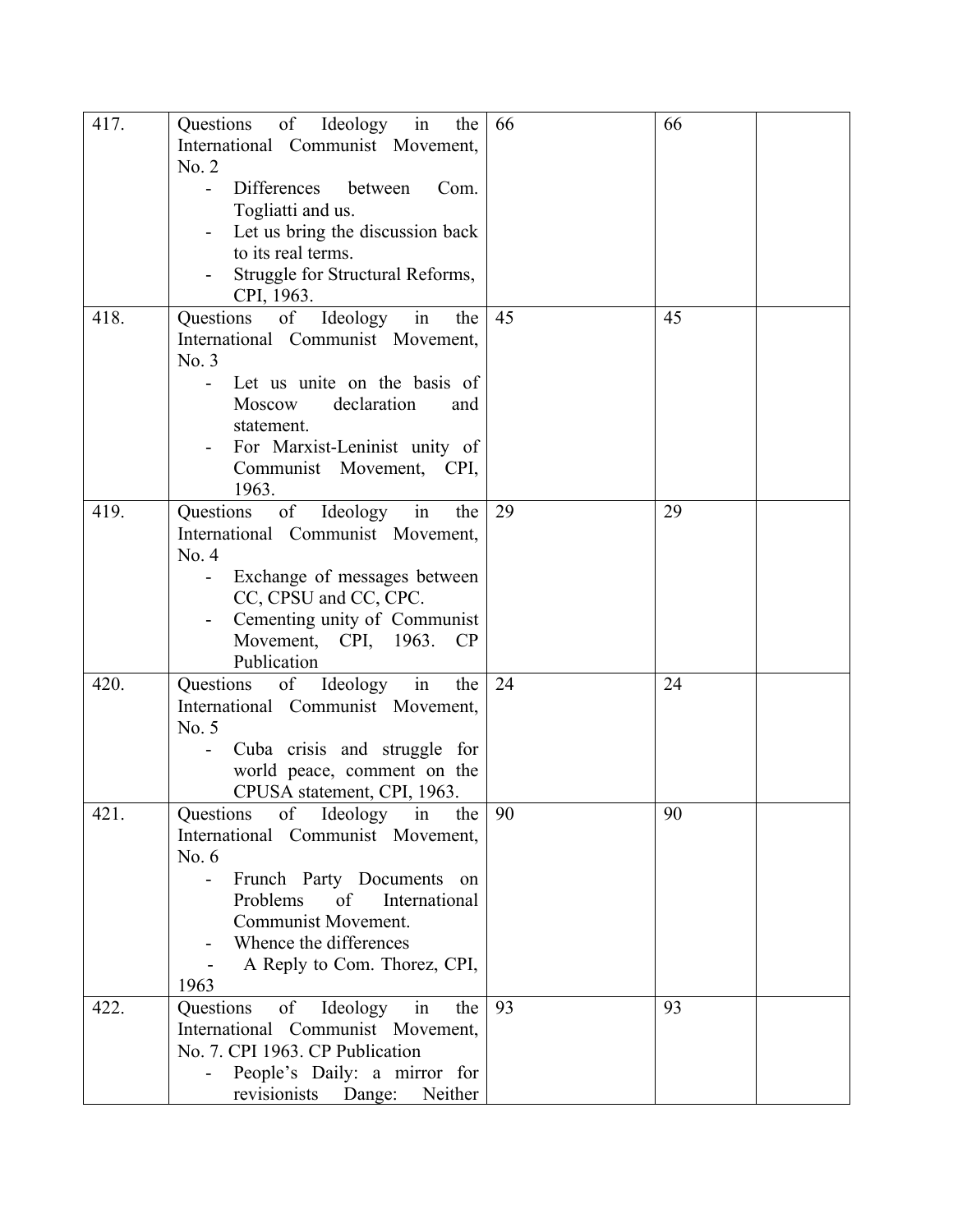|        | Revisionism nor Dogmatism by<br>S.A. Dange, CPI, 1963.                                                                                                                                                       |     |     |
|--------|--------------------------------------------------------------------------------------------------------------------------------------------------------------------------------------------------------------|-----|-----|
| 423.   | Questions<br>of<br>Ideology in<br>the<br>International Communist Movement,<br>No. 8<br>A Proposal Concerning Generla<br>Line of Comunist Movement<br>Statement of CPSU, CPI, 1963.                           | 51  | 51  |
| 424.   | of<br>Neo-colonialism<br>Apologists<br>Comment on the Open Letter of the<br>CPSU by the Editorial Departments of<br>the People's Daily and Red Flag,<br>Calcutta, 1963. Vanguard Publishers                  | 32  | 32  |
| 425.   | The Proletarian Revolution and the<br>Revisionist, Khrushchov, by Editorial<br>Departments of the People's Daily &<br>the Red Flag, Vanguard Publishers<br>Calcutta, 1963.                                   | 58  | 58  |
| 426.   | Antrarastriya Communist Andolan Ki<br>Aam Niti, Kendria Samitee, Soviet<br>Communist Party 1963.                                                                                                             | 48  | 48  |
| 427.   | Antar Rashtria Communist Andolan<br>Men Com. Stalin Ka Sahi Mulyankan: -<br>Jan Dainik, Lal Jhanda ke Sampadkia<br>Bibhagon ki Dusari Trippani.1963.<br>Vichar Prakashan.                                    | 34  | 34  |
| 427.A. | Under the Shadow of Gallows by Gulab<br>Singh. Published by Roop Chand,<br>Delhi                                                                                                                             | 397 | 397 |
| 427 B  | Revisionism and Dogmatism in the<br>Communist Party of India, E.M.S.<br>Namboodiripad, CP Publication                                                                                                        | 133 | 133 |
| 428.   | Whither Yogoslavia ? (Comment on the<br>Open Letter of the CC, CPSU by the<br><b>Editorial Departments of People's Daily</b><br>and Red Flag, Vanguard Publishers<br>Calcutta, 1963.                         | 38  | 38  |
| 428.A. | Index Fraud<br>(The<br>Story<br>The<br>of<br>Manipulations, Malpractice Arbitrary<br>Methods Revealed in the Computation<br>of Consumer price index numbers for<br>working class, AITUC Publication<br>1963. | 69  | 69  |
| 429.   | <b>Against Dogmatism and Splittism</b><br>For the Unity of the World<br><b>Communist Movement</b>                                                                                                            | 110 | 110 |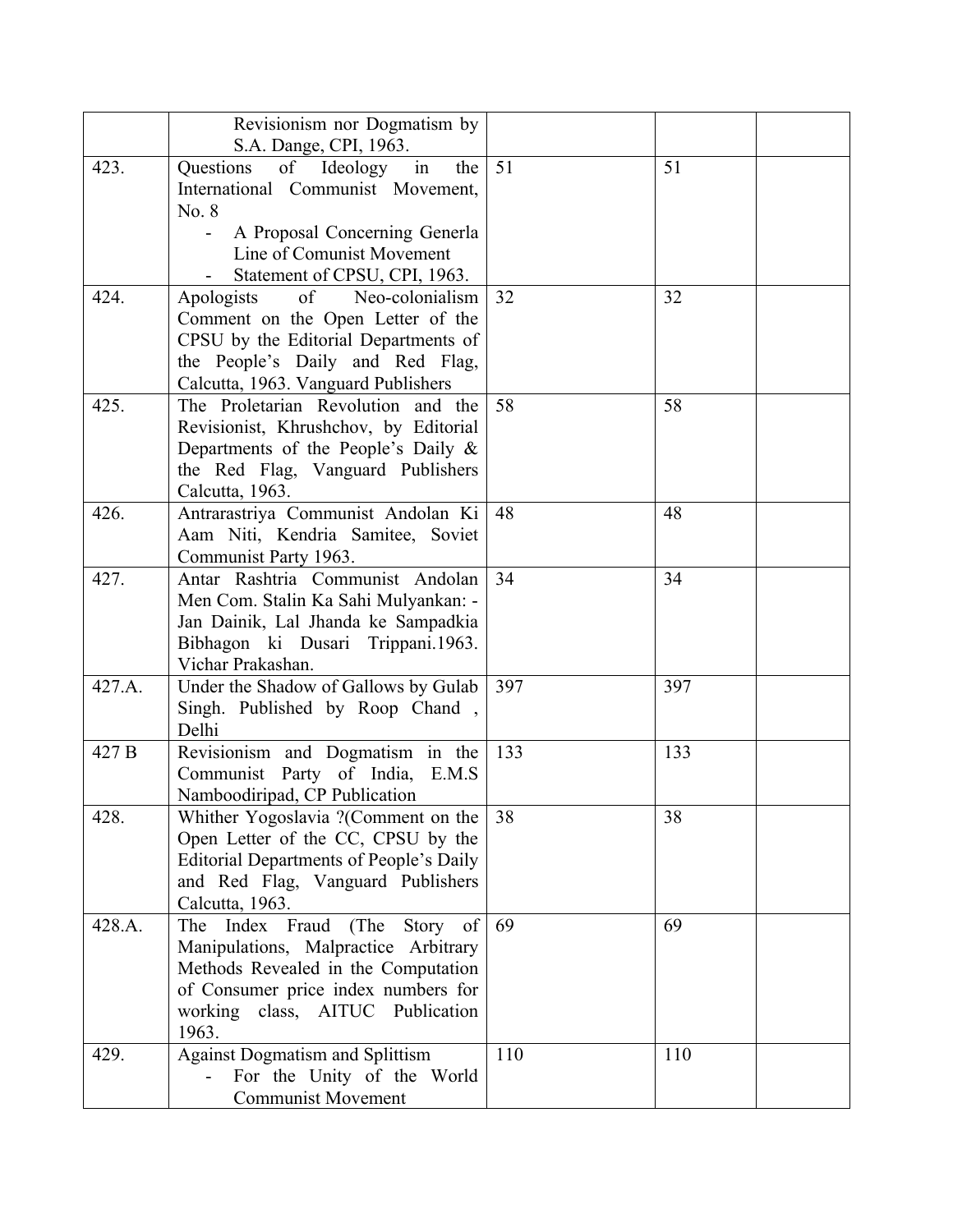|        | Draft Report on the Ideological                    |     |     |
|--------|----------------------------------------------------|-----|-----|
|        | Controversy in the International                   |     |     |
|        | Communist Movement by S.G.                         |     |     |
|        | CPI,<br>Sardesai,<br>1964.<br>CP                   |     |     |
|        | Publication                                        |     |     |
| 429.A. | Fight Against Revisionism - Political              | 102 | 102 |
|        | Organisational Report, Oct. 31 – Nov.              |     |     |
|        | 7, 1964, CPI Publication, Calcutta.                |     |     |
| 430.   | Resolutions of the Centrla Executive               | 33  | 33  |
|        | Committee of the National Council of               |     |     |
|        | the Communist Party of India, CPI,                 |     |     |
|        | 1964.CP Publication.                               |     |     |
| 431.   | Vishwa Communist<br>Anndolan<br>Ki                 | 94  | 94  |
|        | Yekjutata ke Leya Soviet Sangh Ki                  |     |     |
|        | Communist<br>Party ka<br>Sanghrash:                |     |     |
|        | (Efforts of CPI of the USSR for Unity              |     |     |
|        | of International Communist Movement)               |     |     |
|        | adopted by the CC, 14 <sup>th</sup> Feb. 1964. CPI |     |     |
| 432.   | The New Line and the Dogmatists:                   | 68  | 68  |
|        | - A Critique of the Chinese Position in            |     |     |
|        | the World Communist Debate<br><sub>on</sub>        |     |     |
|        | Problems of Marxism -Leninism by                   |     |     |
|        | Mohit Sen, CPI, 1964. CP Publication               |     |     |
| 433.   | Party and Trade Unions - Some                      | 36  | 36  |
|        | Problem, CPI, 1964. CP Publication                 |     |     |
| 434.   | Draft Programme of the Communist                   | 65  | 65  |
|        | Party of India for Discussion, 1964.               |     |     |
| 435.   | Whither                                            | 16  | 16  |
|        | Tanzania                                           |     |     |
|        | Somalia                                            |     |     |
|        | Afghanistan                                        |     |     |
|        | Aleria                                             |     |     |
|        | Iraq                                               |     |     |
|        | Published by Institute of Public                   |     |     |
|        | Opinion 50 (3), Kakrail, Dacca 1964.               |     |     |
| 436.   | Fight Against Revisionism - Political              | 102 | 102 |
|        | Organisational Report adopted at the $7th$         |     |     |
|        | Congress of the CPI, Oct. $31 - \text{Nov. } 7$ ,  |     |     |
|        | CPM 1964, Calcutta, CP Publication.                |     |     |
| 437.   | Significance of the State Farming for              | 30  | 30  |
|        | Agricultural Development<br>and<br>its             |     |     |
|        | Practical Possibilities in India, CPI,             |     |     |
|        | 1964. CP Publication                               |     |     |
| 438.   | Vishwa Communist Andolan Ke Teen                   | 78  | 78  |
|        | Dastavez - Elean, Vigyapati, Vaktiye               |     |     |
|        | CPI, 1964. CP Publication                          |     |     |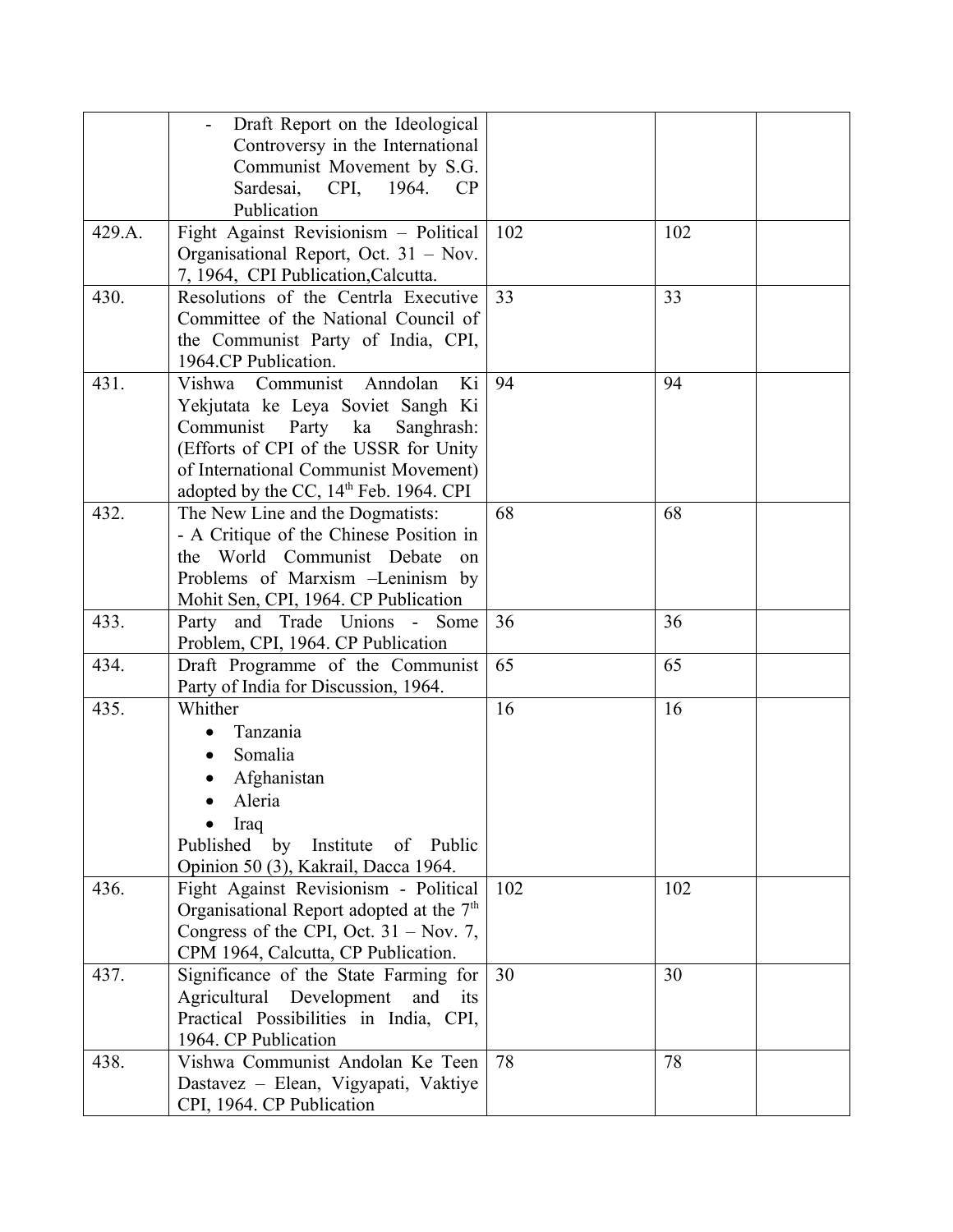| 439. | Communist Party and India's Path to<br>National Regeneration and Socialism -<br>A Review and Comment on Com. EMS<br>Namboodripad's<br>Revisionism<br>and<br>Dogmatism in the CPI by G. Adhikari,<br>CPI, 1964. CP Publication  | 210 | 210 |
|------|--------------------------------------------------------------------------------------------------------------------------------------------------------------------------------------------------------------------------------|-----|-----|
| 440. | Resolution on<br><b>Splitters</b><br>and<br>other<br>Documents of the National Council of<br>the CPI, April 10-15, 1964. CP Pub.                                                                                               | 92  | 92  |
| 441. | Resolution<br>Decisions<br>of<br>and<br>the<br>National Council of the Communist<br>Party of India, 7-14 June, CPI1964. CP<br>Publication                                                                                      | 48  | 48  |
| 442. | Draft Programme of the Communist<br>Party of India, July, 1964, CPI, 1964.<br><b>CP</b> Publication                                                                                                                            | 54  | 54  |
| 443. | For the Unity of the Party and the<br>International Communist Movement:<br>Report on the Ideological Controversy<br>International<br>Communist<br>the<br>in<br>Movement approved by the NC of the<br>CPI, 1964. CP Publication | 130 | 130 |
| 444. | Comments on two Draft Programmes<br>by Bhupesh Gupta, CPI, 1964. CP<br>Publication                                                                                                                                             | 65  | 65  |
| 445. | Resolutions of the Central Executive<br>Committee, Communist Party of India<br>September 10-15, 1964. CP Publication                                                                                                           | 31  | 31  |
| 446. | Critical note on the Programme Draft<br>E.M.S<br>Namboodiripad<br>by<br>and<br>Comments on Namboodripad's Critical<br>Note by Bhupesh Gupta, CPI, 1964.                                                                        | 33  | 33  |
| 447. | The Tripura Problem: - Memorandum<br>submitted to the Home Minister of<br>India by Communist Party delegation<br>which visited Tripura, CPI, 1964. CP<br>Publication                                                           | 37  | 37  |
| 448. | Resolutions of the Tanali Convention of<br>the Communist Party of India held on<br>July $7-11$ ,<br>1964.CPI 1964.<br><b>CP</b><br>Publication                                                                                 | 39  | 39  |
| 449. | United Struggle of the Masses and<br>National Democracy in India $-$ A note<br>the Draft Programme of the<br>on<br>communist Party of India by Raman<br>Sibulal Bardhan CPI 1964.<br>Mitra,                                    | 58  | 58  |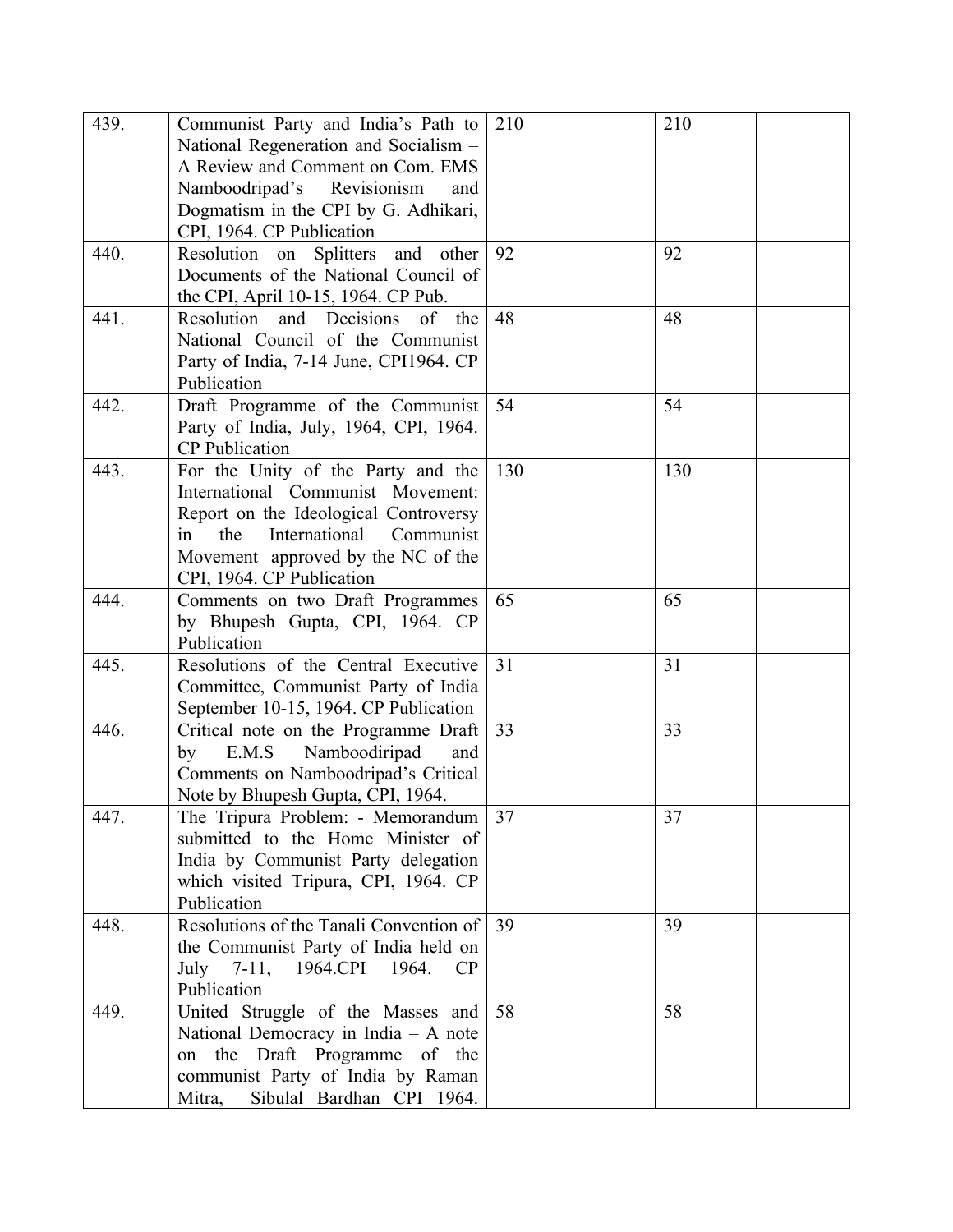|        | WBSC, CPI                                                                  |     |     |
|--------|----------------------------------------------------------------------------|-----|-----|
| 450.   | Desh Ki Rajniti Ka Kayapalat: Badhi                                        | 24  | 24  |
|        | Samajik Tabdilion ke Teen Salon Ki                                         |     |     |
|        | Chhanbin,<br>Merrut:Published<br>by                                        |     |     |
|        | Acharya, Dipankar Communist Party,                                         |     |     |
|        | 1964.                                                                      |     |     |
| 450.A. | Forward to a Non-Congress Democratic                                       | 45  | 45  |
|        | Government in Kerala, 8 <sup>th</sup> Congress of                          |     |     |
|        | CPI(M), Ideology Crisis, 1964.                                             |     |     |
| 450.B. | New Age Political Monthly of the CPI                                       | 109 | 109 |
|        | by P.C. Joshi, 1964. Published by D.P                                      |     |     |
|        | Sinha at New Age Printing Press, N.                                        |     |     |
|        | Delhi CPI                                                                  |     |     |
| 451.   | Proceedings of the $7th$ Congress of the                                   | 167 | 167 |
|        | CPI, Vol. 2, Greetings, CPI, 1964.                                         |     |     |
| 452.   | Communist<br>Bhartiya<br>Party<br>Ka                                       | 63  | 63  |
|        | Karyakram, Bombay, CPI, 1964.CP                                            |     |     |
|        | Publication                                                                |     |     |
| 453.   | The Programme of the Communsit                                             | 63  | 63  |
|        | Party of India, 13-23, December,                                           |     |     |
|        | 1964. Bombay, CP Publication                                               |     |     |
| 454.   | Communist Party of India Resolution:                                       | 40  | 40  |
|        | Adopted at the VIIth Congress, Oct. 31                                     |     |     |
|        | to Nov. 7, 1964. CP Publication                                            |     |     |
| 455.   | Constitution of the Indian Communist                                       | 38  | 38  |
|        | Party, 13 to 23 Dec. 1964 Bombay.CPI                                       |     |     |
|        | 1964. CP Publication                                                       |     |     |
| 456.   | Rajnitik Prasatav (Political Resolution)                                   | 23  | 23  |
|        | 7 <sup>th</sup> Congress, Bombay 13-23 December,                           |     |     |
|        | 1964.<br>Rajya Communist<br>Party                                          |     |     |
|        | Prakashan                                                                  |     |     |
| 457.   | Bhartiya Communist Party Ka Rajnitik                                       | 23  | 23  |
|        | Prastawa: $-7th$ Congress, Bombay, 13-                                     |     |     |
| 458.   | 23, December, CPI, 1964.                                                   | 218 | 218 |
|        | Documents - Proceedings of the 7 <sup>th</sup>                             |     |     |
|        | Congress of the Communist Party of                                         |     |     |
| 459.   | India, December, 1964. CP Publication                                      | 63  | 63  |
|        | The Programme of the Communist<br>Party of India – as adopted by the $7th$ |     |     |
|        | Congress of the CPI, Bombay, 13-23                                         |     |     |
|        | December, 1964. CP Publication                                             |     |     |
| 460.   | Speech by B.N. Ponomarav at 7 <sup>th</sup>                                | 13  | 13  |
|        | Congress of CPI, News and Views from                                       |     |     |
|        | the Soviet Union, Vol. XXIII, NO. 83,                                      |     |     |
|        | Dec. 1964.CPI                                                              |     |     |
| 461.   | Programme of the Communist Party of   74                                   |     | 74  |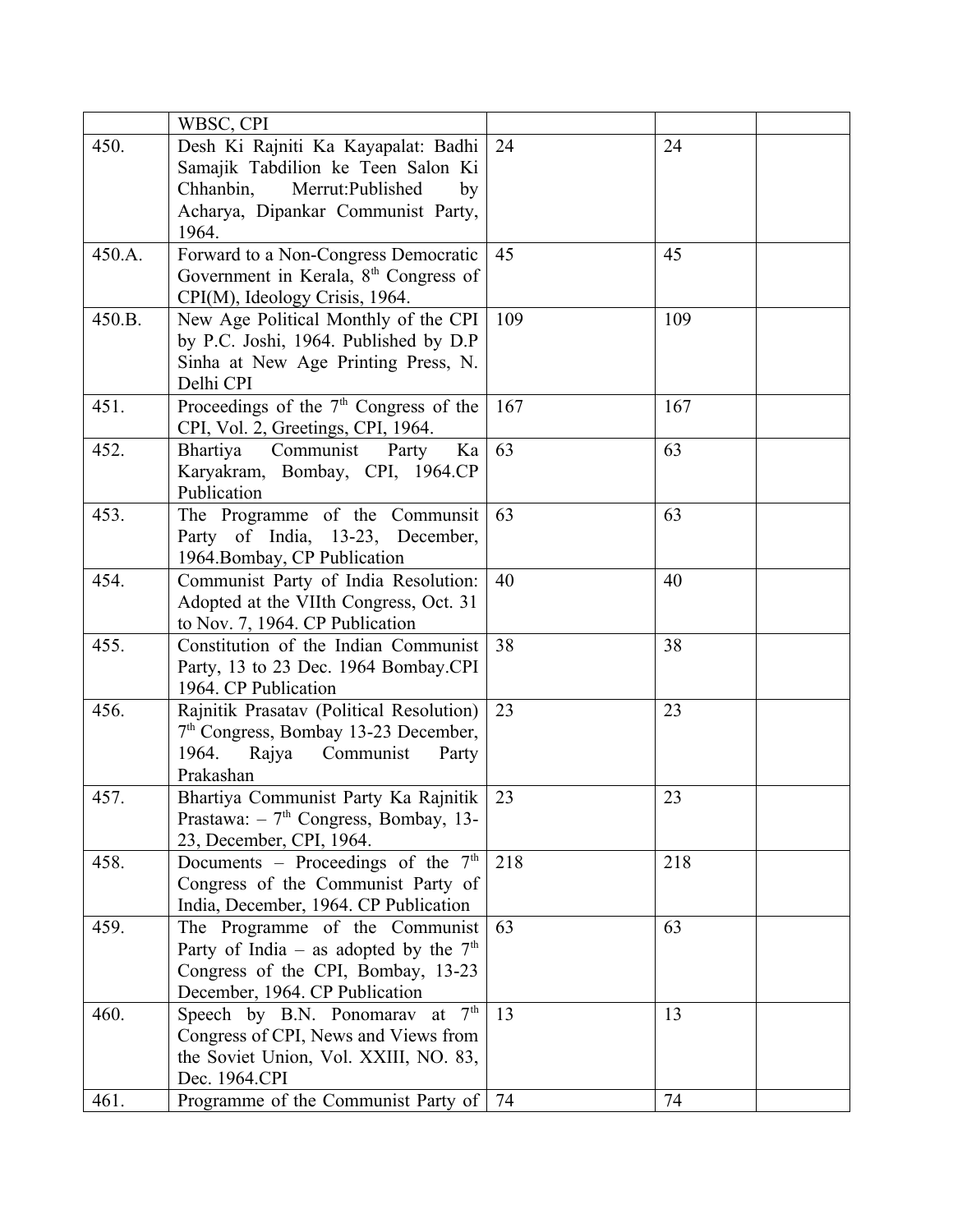|      | India – Adopted by the $7th$ Congress of                             |     |     |
|------|----------------------------------------------------------------------|-----|-----|
|      | CPI, Oct. 31 - No. 7, 1964. CP                                       |     |     |
|      | Publication                                                          |     |     |
| 462. | Programme of the Communist Party of                                  | 74  | 74  |
|      | India – Adopted by the $7th$ Congress of                             |     |     |
|      | CPI, Calcutta, Oct. 31 – No. 7, 1964.                                |     |     |
|      | <b>NBA CP Publication</b>                                            |     |     |
| 463. | The Programme of the Communist                                       | 63  | 63  |
|      | Party of India – as adopted by the $7th$                             |     |     |
|      | Congress of the CPI, Bombay, 13-23<br>December, 1964. CP Publication |     |     |
| 464. | The Programme of the Communist                                       | 63  | 63  |
|      | Party of India – as adopted by the $7th$                             |     |     |
|      | Congress of the CPI, 13-23 December,                                 |     |     |
|      | 1964. Bombay, CP Publication                                         |     |     |
| 465. | Resolutions and Decisions of the                                     | 48  | 48  |
|      | National Council of CPI, 7-17 June,                                  |     |     |
|      | 1964, CPI, 1964. CP Publication                                      |     |     |
| 466. | S.A. Dange and the National Archives –                               | 39  | 39  |
|      | Muzaffar Ahmad Vanguard Publishers,                                  |     |     |
|      | 1964.                                                                |     |     |
| 467. | Suviseshvum<br>Communisavum                                          | 101 | 101 |
|      | (Reminiscences) George Kakkandadan,                                  |     |     |
|      | (Malayalam) by<br>1964.<br>George                                    |     |     |
|      | Kakkanadan, Pub: Prahbatham Printing                                 |     |     |
|      | & Publishing Co. (P) Ltd. Trivandrum                                 |     |     |
| 468. | Comrade Bhogale Zindabad by G.                                       | 32  | 32  |
|      | Pathkar, Jan. 1964.CPI.                                              |     |     |
| 469. | A Review of Communist Party Policy                                   | 67  | 67  |
|      | from 1947 – Mohan Kumaramangalam.<br><b>CPI</b>                      |     |     |
| 470. | Pilarop Engineryndayee? - Pavanan                                    | 16  | 16  |
|      | about the Split of CPI and its reasons                               |     |     |
|      | etc. Travandrum, 1964. (Malayalam).                                  |     |     |
|      | <b>CP</b> Publication                                                |     |     |
| 471. | Vathyasangalude<br>Abhipraya                                         | 14  | 14  |
|      | Kathukritha by C. Achutha Menon,                                     |     |     |
|      | CPI, April 1964. (Malayalam). CP                                     |     |     |
|      | Publication                                                          |     |     |
| 472. | Karadu Paripadi, CPI, July 1964. CP                                  | 50  | 50  |
|      | Publication                                                          |     |     |
| 473. | Pakistan Ghure Alaam - Sukantala Sen,                                | 57  | 57  |
|      | Campus Publication Ltd. 1964.                                        |     |     |
| 474. | Viva 18 <sup>th</sup> June Movement by Gerald                        | 57  | 57  |
|      | Pereira, Goa State Committee, CPI(M),                                |     |     |
|      | 1964.                                                                |     |     |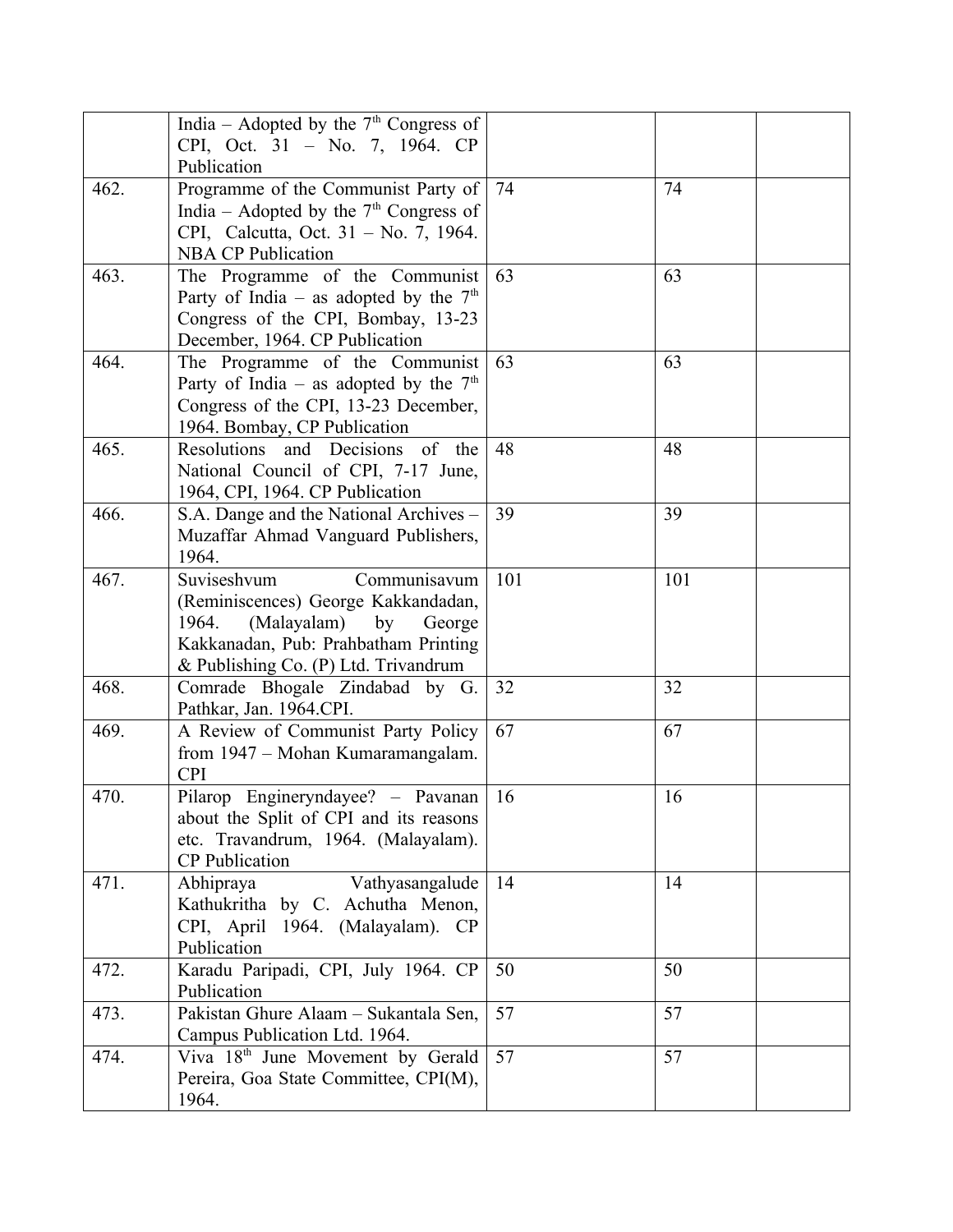| 474.A. | Note for the Programme of the CPI -<br>EMS Namboodripad, 4 Windsor Place,<br>1964.N.Delhi.                                                                                             | 96  | 96  |
|--------|----------------------------------------------------------------------------------------------------------------------------------------------------------------------------------------|-----|-----|
| 475.   | On the United Action $-8^{th}$ Congress<br>Committee, CPI(M), 1964.                                                                                                                    | 29  | 29  |
| 476.   | Union<br>Tasks<br>Trade<br>on<br>Front-<br>Resolution of the CC, CPI(M), 1964.                                                                                                         | 58  | 58  |
| 477.   | On Communal Problem - Comrade<br>Shibdas Ghosh, Socialist Unity Centre<br>of India, 1964.                                                                                              | 20  | 20  |
| 478.   | India's Economic<br>Crisis<br>its<br>and<br>Solution by B.T. Ranadive, pph, 1947.                                                                                                      | 46  | 46  |
| 479.   | CP Resolution – adopted at the $7th$<br>Congress, Oct. 31.-November 7, 1964.<br><b>CP</b> Publication                                                                                  | 42  | 42  |
| 480.   | Constitution of the CPI – Adopted at<br>the $7th$ Congress, Oct. 31-Nov. 7, 1964.<br>Calcutta. CPM 1964. NBA                                                                           | 24  | 24  |
| 481.   | Fut Ke Jimmedar Dange Aur unke Sathi<br>(Crisis in the CPI, Dange and his<br>Company Responsible for the split).<br>CPI(M) 1964. Rahul Pub. Jaipur                                     | 58  | 58  |
| 481.A. | EMSinte Sampoorna Kritikal (Collected<br>Works of E M S Namboodiripad Vol.<br>30, 1962-1964) by P Govinda Pillai,<br>Chintha Publishers.                                               | 360 | 360 |
| 481.B. | EMSinte Sampoorna Kritikal (Collected<br>Works of E M S Namboodiripad Vol.<br>$31, 1964 - 66.$                                                                                         | 368 | 368 |
| 482.   | Communist Party's Statements<br>of<br>Policy on Education - Adopted by the<br>National Council of CPI, 31 July $-4$<br>August, CPI 1964. CP Publication                                | 56  | 56  |
| 483.   | Dange unmasked – Repudiate<br>the<br>Revisionists, CPI 1964.                                                                                                                           | 87  | 87  |
| 484.   | What Dange-Programme Reveals - A<br>Real face of Revisionists $- A$ Criticism<br>by M. Basavapunniah, CPM, 1964. CP<br>Publication                                                     | 46  | 46  |
| 485.   | Fight Against Revisionism - Political-<br>Organisational Report adopted at the $7th$<br>Congress of the CPI, 31 Oct. to $7th$<br>November 1964. Calcutta, Communist<br>Party of India. | 100 | 100 |
| 486.   | Proceedings of the $7th$ Congress of the<br>CPI, Vol. 3, Discussions, 13-23                                                                                                            | 86  | 86  |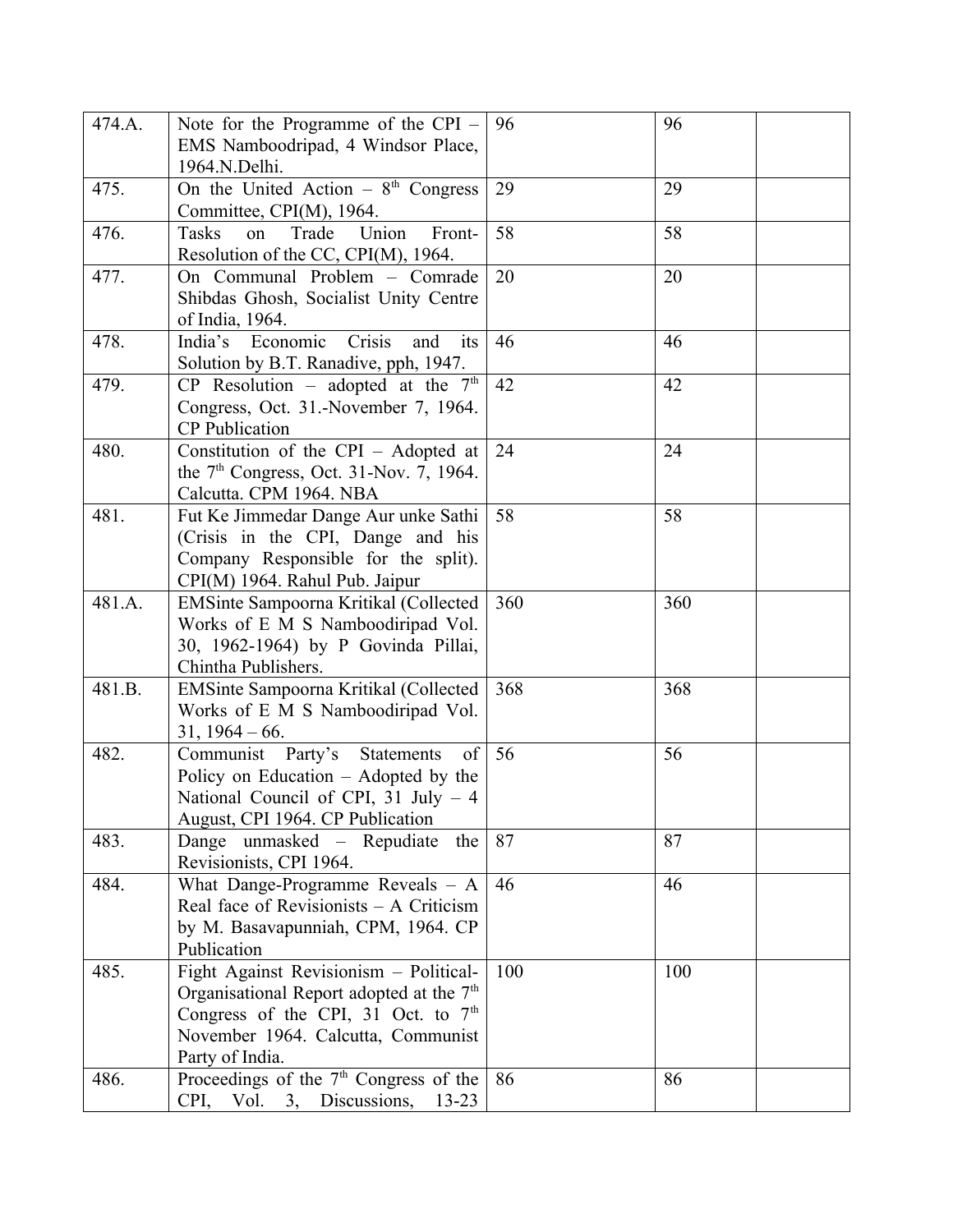|        | December, 1964. CP Publication                                        |     |     |
|--------|-----------------------------------------------------------------------|-----|-----|
| 486.A. | National Council Meeting, Jan. to June                                | 479 | 479 |
|        | 1964.                                                                 |     |     |
| 487.   | Memorandum of theCommunist Party                                      | 15  | 15  |
|        | of India to Prime Minister Lal Bahadur                                |     |     |
|        | Shastri, CPI, Feb. 9, 1965. CP                                        |     |     |
|        | Publication                                                           |     |     |
| 488.   | Reply from Prison – P. Sundarayya &                                   | 23  | 23  |
|        | Others Members of the Polit Bureau of                                 |     |     |
|        | the CPI Detained without trial under the                              |     |     |
|        | Defence of India Rules, CPI, 1965. CP                                 |     |     |
|        | Publication                                                           |     |     |
| 489.   | Resolutions of the National Council of                                | 65  | 65  |
|        | the CPI, 5-11, April, 1965. CP                                        |     |     |
|        | Publication                                                           |     |     |
| 490.   | Bhartiya Shetkari Kamgar Prakash,                                     | 48  | 48  |
|        | Adhiveshan, 8 <sup>th</sup> Congress of CPI,                          |     |     |
|        | Bombay, 1965.                                                         |     |     |
| 491.   | Naktaya Ghara Ani Shivsena<br>by                                      | 12  | 12  |
|        | Umakant Mokashi, Bombay, Yeknath                                      |     |     |
|        | Bhabat, 1965.                                                         |     |     |
| 492.   | Bhartiya Shetkari Kamgar Prakash,                                     | 28  | 28  |
|        | Adhiveshan, 8 <sup>th</sup> Congress of CPI,                          |     |     |
|        | Bombay, 1965.                                                         |     |     |
| 493.   | 7 <sup>th</sup> Congress of the Comintern and                         | 32  | 32  |
|        | India's Struggle for Democracy and                                    |     |     |
|        | Freedom by S.G. Sardesai, CPI, 1965.                                  |     |     |
| 494.   | Dwandwatmak<br>Yetihasik<br>Aur                                       | 50  | 50  |
|        | Bhautikvad (Dialectical and Historical                                |     |     |
|        | Materialism) by J.v. Stalin.                                          |     |     |
| 495.   | Dialectical Materialism, Materialism                                  | 192 | 192 |
|        | and Dialectical Methods - Maurice                                     |     |     |
|        | Cornforth, Vol. 1, 1965. NBA                                          |     |     |
| 496.   | Resolutions adopted by the Central                                    | 40  | 40  |
|        | Executive Committee of the CPI, 6 to                                  |     |     |
| 497.   | 11 July 1965.CP Publication<br>Resolutions of the National Council of | 26  | 26  |
|        | the Communist Party of India, 19-24                                   |     |     |
|        | August 1965. CP Publication                                           |     |     |
| 498.   | Why this Food Crisis by Bhupesh                                       | 30  | 30  |
|        | Gupta, CPI, 1965. CP Publication                                      |     |     |
| 499.   | Resolutions adopted by the Central                                    | 48  | 48  |
|        | Executive Committee of CPI, 24-27                                     |     |     |
|        | September 1965. CP Publication                                        |     |     |
| 500.   | Defence Democracy Secularism                                          | 57  | 57  |
|        | Kashmir by S.G. Sardesai, CPI, 1965.                                  |     |     |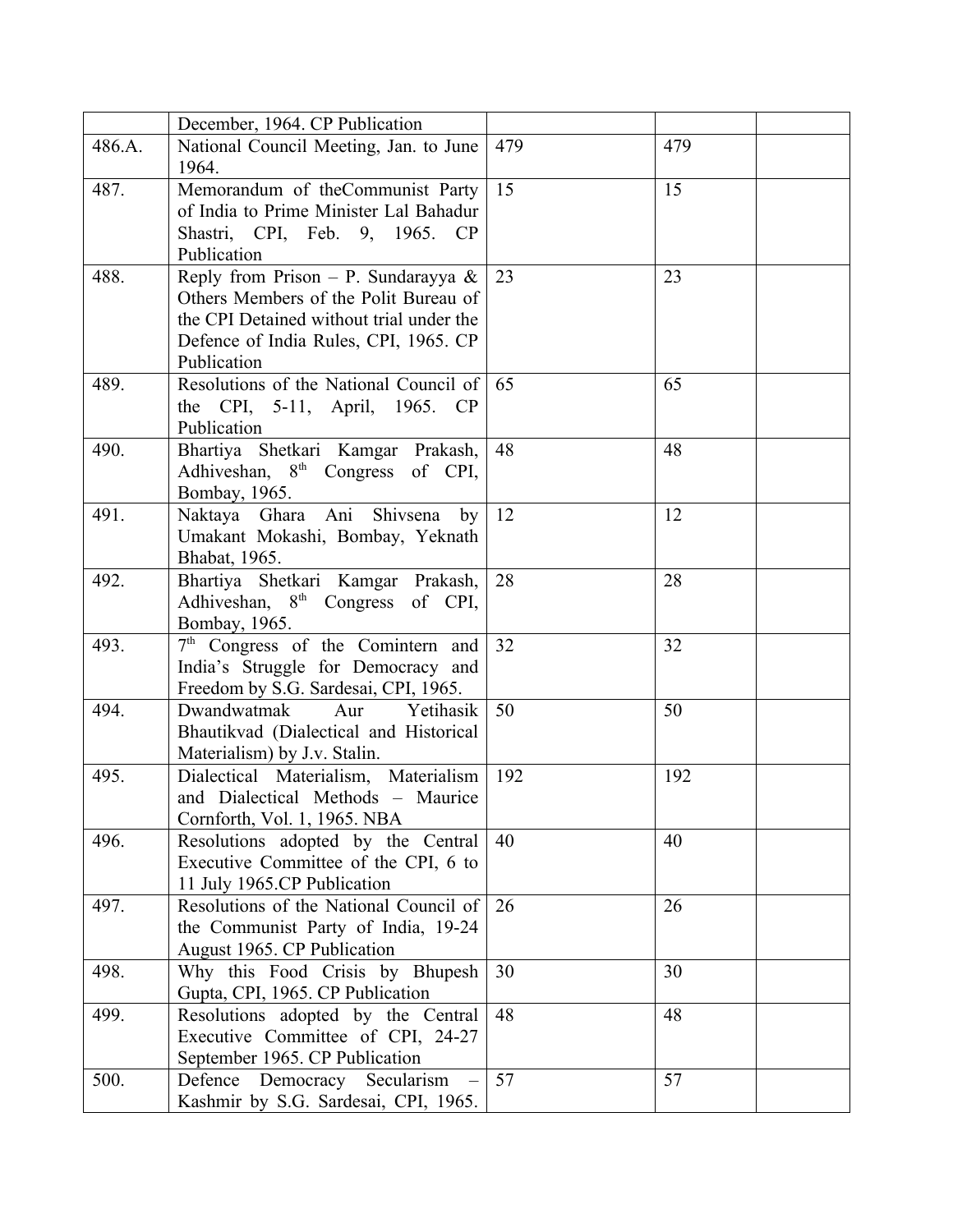|        | <b>CP</b> Publication                                |     |     |
|--------|------------------------------------------------------|-----|-----|
| 501.   | Quit Commenwealth by Bhupesh                         | 52  | 52  |
|        | Gupta, CPI, 1965. CP Publication                     |     |     |
| 502.   | Far Self-Reliance in National Defence                | 38  | 38  |
|        | by Inderjit Gupta, CPI, 1965. CP                     |     |     |
|        | Publication                                          |     |     |
| 503.   | of the Left<br>Proceedings<br>Parties                | 22  | 22  |
|        | $Meetings -$                                         |     |     |
|        | First Meeting Sept. 16, 1965;                        |     |     |
|        | Second Meeting November, -4,                         |     |     |
|        | 1965;                                                |     |     |
|        | Third Meeting December 9-11,                         |     |     |
|        | 1965. CPI 1965. N. Delhi, CP                         |     |     |
|        | Publication                                          |     |     |
| 504.   | Oil and Self Reliance - Breaking the                 | 37  | 37  |
|        | Grip of Foreign Monopolies by B.                     |     |     |
|        | Mehta, CPI, 1965. CP Publication                     |     |     |
| 505.   | Dialectical Materialism - The Theory                 | 271 | 271 |
|        | of Knowledge by Maurice Cornforth,                   |     |     |
|        | 1965. NBA, Calcutta                                  |     |     |
| 506.   | 7 <sup>th</sup> Congress of the Comintern and        | 32  | 32  |
|        | India's Struggle for Democracy and                   |     |     |
|        | Freedom by S.G. Sardesai, CPI, 1966.                 |     |     |
|        | <b>CP</b> Publication                                |     |     |
| 507.   | Bihar Man Gramdan Tufan ke Barte                     | 98  | 98  |
|        | <b>Bihar</b><br>Gramdan<br>Charan:<br>Prapti         |     |     |
|        | Sanyojan Samiti Ka Prativelan, 4 <sup>th</sup> June, |     |     |
|        | 1965.                                                |     |     |
| 508.   | Our Statement on Imperialism and                     | 21  | 21  |
|        | Indo-Pak War Speech by S.A. Dange,                   |     |     |
|        | <b>AITUC Publication 1965.</b>                       |     |     |
| 509.   | Anti-National Activities of Pro-Peking               | 49  | 49  |
|        | Communists and their Preparations for                |     |     |
|        | Subversion and Violence, CPM 1965.                   |     |     |
| 510.   | The Indian Communists - Abid Ali,                    | 43  | 43  |
|        | Indian National Trade Union Congress,                |     |     |
|        | 1965.                                                |     |     |
| 510.A. | O. Yakoth - Dwandaatamak Bhotikvad                   | 252 | 252 |
|        | Kya Hai, PPH, 1965.                                  |     |     |
| 510.B. | Dharmika<br>Moolyangal<br>K.D.<br>by                 | 81  | 81  |
|        | Damodaran, 1965. Prabhatam Printing                  |     |     |
|        | & Publishing Co. (pvt) Ltd.                          |     |     |
| 510.C. | To Step Bed-rule of Congress and for a               | 101 | 101 |
|        | firm Democratic Govt. in Kerala -                    |     |     |
|        | Quit Commonwealth                                    |     |     |
|        | Memorandum of the CPI to                             |     |     |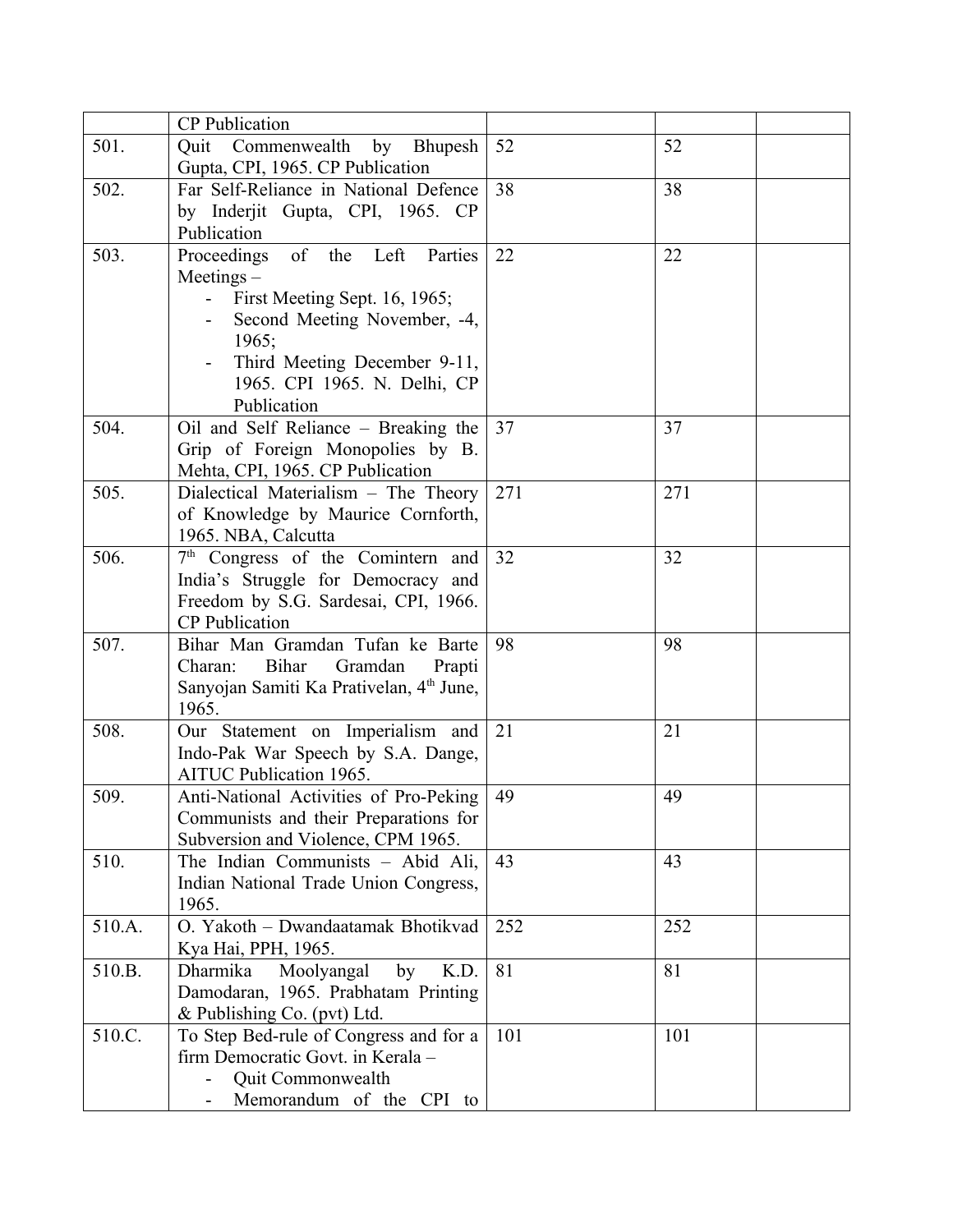|        | Prime Minister Lal Bahadur                                |     |     |  |
|--------|-----------------------------------------------------------|-----|-----|--|
|        | Shastri                                                   |     |     |  |
|        | Left or Right A Study of the                              |     |     |  |
|        | Programme of Communist                                    |     |     |  |
|        | <b>Marxist Parties</b>                                    |     |     |  |
|        | Election Review, 1965.                                    |     |     |  |
| 510.D. | Communist Role on Literary -                              | 126 | 126 |  |
|        | The Memorandum sent by Com.                               |     |     |  |
|        | A.K.G. from Viyur Central Jail                            |     |     |  |
|        | the Kerala Consultative<br>to                             |     |     |  |
|        | Committee                                                 |     |     |  |
|        | Who Destroyed Unity?                                      |     |     |  |
|        | Election Manifesto of CPI                                 |     |     |  |
|        | What is Muslim League, 1965.                              |     |     |  |
| 510.E. | EMSinte Sampoorna Kritikal (Collected                     | 357 | 357 |  |
|        | Works of EMS Namboodiripad Vol.                           |     |     |  |
|        | 34, (Sept. 1962- Sept 1965), E.K.<br>Chinta<br>Publishers |     |     |  |
|        | Nayanar<br>(Malayalam).                                   |     |     |  |
| 511.   | The Tashkent Spirit: India's Banner for                   | 29  | 29  |  |
|        | Today Mankind's New Chapter by                            |     |     |  |
|        | Romesh Chandra, CPI, 1966. CP                             |     |     |  |
|        | Publication                                               |     |     |  |
| 511.A. | What do they want to Achives by this                      | 44  | 44  |  |
|        | Cultural Revolutions in China by G.                       |     |     |  |
|        | Adhikari, 1966. CP Publication                            |     |     |  |
| 512.   | Selected Writings by B.T. Ranadive on                     | 237 | 237 |  |
|        | Right Revisionism, Vol. II, 1966.                         |     |     |  |
|        | National Book Centre, N. Delhi                            |     |     |  |
| 512.A. | 8 <sup>th</sup> Congress, Political Resolution -          | 136 | 136 |  |
|        | Congress and Planning, Communsit                          |     |     |  |
|        | Party and Social Revolution, 1966.                        |     |     |  |
|        | (Malayalam).                                              |     |     |  |
| 513.   | Aspects of CPI Programme by Mohit                         | 59  | 59  |  |
|        | Sen, Februrary, 1966. CP Publication                      |     |     |  |
| 513.A. | Resolutions Adopted by the National                       | 30  | 30  |  |
|        | Council of the CPI, Hyderabad, June 9                     |     |     |  |
|        | to 15, 1966. CP Publication                               |     |     |  |
| 514.   | Constitutional<br>National<br>Verdict:                    | 17  | 17  |  |
|        | Dictatorship No. 1, Restore Citizen's                     |     |     |  |
|        | Fundamental<br>Rights:<br>Emergency                       |     |     |  |
|        | Indefensible, CPI, 1966. CP Publication                   |     |     |  |
| 514 A  | Malayalam Litrary Survey, N. K.                           | 86  | 86  |  |
|        | Seshan, A kerala<br>Sahitya Akadmi                        |     |     |  |
|        | Publication                                               |     |     |  |
| 515.   | President and Prime Minister Must 9                       |     | 9   |  |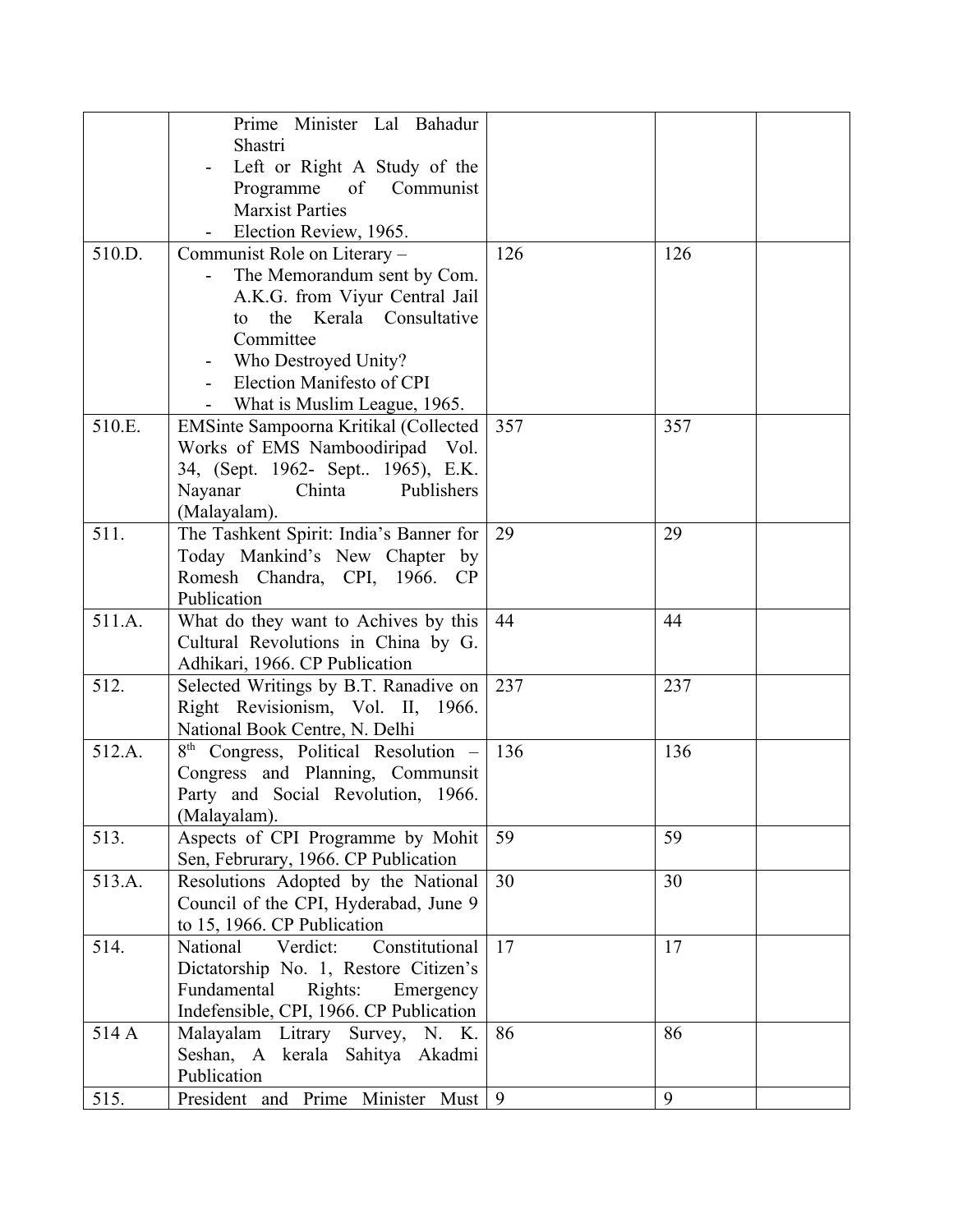|        | Revoke Emergency – Restore                                                                                              |                |     |
|--------|-------------------------------------------------------------------------------------------------------------------------|----------------|-----|
|        | Fundamental Rights, March, 1966.                                                                                        |                |     |
|        | <b>Communist Party Parliamentary Group</b>                                                                              |                |     |
| 516.   | Bombay Textile General Strike by S.G.<br>Sardesai, March, 1966. CP Publication                                          | 30             | 30  |
| 517.   | The Two Programmes - Marxist and<br>Revisionist by B.T. Ranadive, CPI,<br>December, 1966.                               | 149            | 149 |
| 518.   | India and the German Problem - A<br>Case for Recognition of the GDR by<br>Sarada Mitra, CPI, 1966.<br>CP<br>Publication | 49             | 49  |
| 519.   | Settle with China, CPI, April, 1966. CP<br>Publication                                                                  | 17             | 17  |
| 520.   | Resolutions Adopted by the National<br>Council of the CPI, 7-15, 1965. CP<br>Publication                                | 34             | 34  |
| 521.   | The Present Political Situation<br>Resolution of the National Council of<br>the CPI, 1966. CP Publication               | 32             | 32  |
| 522.   | Resolution adopted by the National<br>Council of the CPI, 1966.<br><b>CP</b><br>Publication                             | 30             | 30  |
| 523.   | Resolutions of the Central Committee<br>of the CPI, June 12-19, 1966. CP<br>Publication                                 | 60             | 60  |
| 524.   | Devaluation the Great Betrayal by S.G.<br>Sardesai, CPI, 1966. CP Publication                                           | 75             | 75  |
| 525.   | A Dialogue with Marxist Communist<br>Party, CPI, 1966. CP Publication                                                   | 54             | 54  |
| 526.   | India's Path to Socialism by S.G.<br>Sardesai, CPI, 1966. CP Publication                                                | 58             | 58  |
| 527.   | What do they want to Achieve by this<br>Cultural Revolution in China by G.<br>Addhikari, CPI, 1966. CP Publication      | 45             | 45  |
| 527.A. | The Devaluation Surrender by B.T.<br>CPI,<br>Ranadive,<br>1966.<br>CP<br>(M)<br>Publication                             | 70             | 70  |
| 527.B. | M.N. Govindan Nair's Letter to Kerala<br>Governor from Hunger Strike Bed,<br>Kollan, 1966.                              | $\overline{5}$ | 5   |
| 528.   | Samajwad Ke Badto Charan (Marching<br>for word steps of Socialism) by<br>Sachidanand Sinha, 1966.                       | 241            | 241 |
| 529.   | Party Education Publication No. $2 - A$<br>Short History of Indian Communist                                            | 74             | 74  |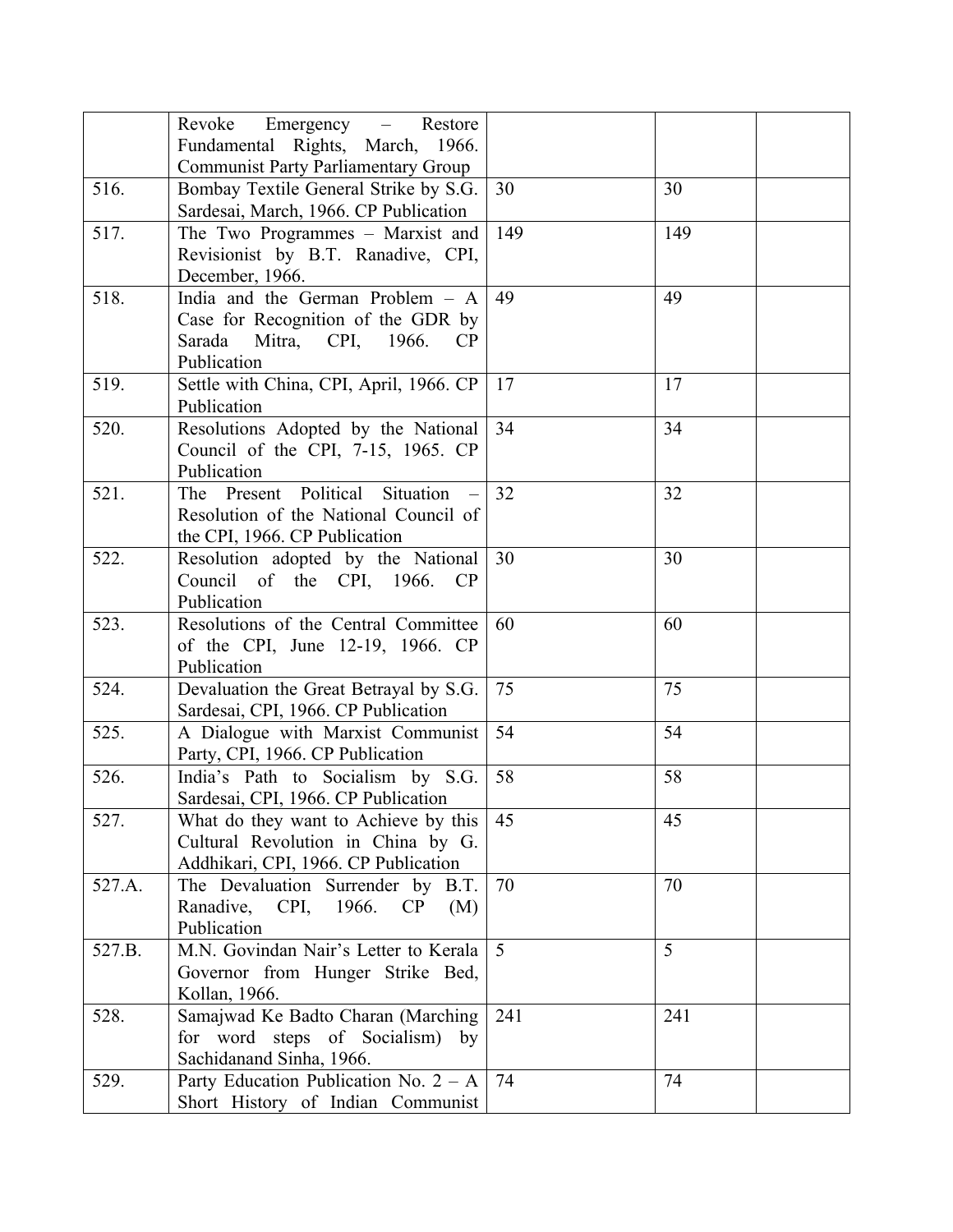|        | Party by N.E. Balram, Kerala State                 |     |     |
|--------|----------------------------------------------------|-----|-----|
|        | Council Education Dept., 1966.                     |     |     |
| 530.   | The Programme Explained by EMS                     | 130 | 130 |
|        | Namboodripad,<br>CPM, 1966.<br><b>CPI</b>          |     |     |
|        | Publication                                        |     |     |
| 531.   | What Really Happened in Kerala – The               | 75  | 75  |
|        | Story of the disruptive game played by             |     |     |
|        | Right Wing Communists, NBT, 1966.                  |     |     |
| 531.A. | EMSinte Sampoorna Kritikal (Collected              | 357 | 357 |
|        | Works of E.M.S Namboodiripad Vol.                  |     |     |
|        | 35, (June 1965 – Dec. 1966), E.K.                  |     |     |
|        | Publishers<br>Nayanar<br>Chinta                    |     |     |
|        | (Malayalam).                                       |     |     |
| 531.B. | EMSinte Sampoorna Kritikal (Colleted               | 326 | 326 |
|        | Works, Vol. 36, (1965)<br>1966<br>$\equiv$         |     |     |
|        | December),<br>Chinta                               |     |     |
|        | Publishers(Malayalam)                              |     |     |
| 531.C. | EMSinte Sampoorna Kritikal Colleted                | 355 | 355 |
|        | Works, Vol. 37, (August 1966), Chinta              |     |     |
|        | Publishers (Malayalam).                            |     |     |
| 531.D. | EMSinte Sampoorna Kritikal Colleted                | 335 | 335 |
|        | Works, Vol. 38, (August 1966), Chinta              |     |     |
|        | Publishers (Malayalam).                            |     |     |
| 532.   | Election Manifesto, CPI, 1966.CPI (M)              | 50  | 50  |
| 533.   | Russian Revolution and India by N.E.               | 39  | 39  |
|        | Balaram, 1967. Pub: ' Prabhat' Tvm.                |     |     |
| 534.   | Karl Marxinay Patti (about Karl Marx)              | 57  | 57  |
|        | by Ramakrishna Pillai, Trivandrum,                 |     |     |
|        | Prabhatham Printing & Pub. 1967.                   |     |     |
| 535.   | Independent Thought or Anti-Sovietism              | 67  | 67  |
|        | by N.E. Balaram (A Criticism of CPM                |     |     |
|        | Policy), Kerala State Council, 1967.<br><b>CPI</b> |     |     |
| 535.A. | Election<br>Tasks<br>Post<br>and                   | 53  | 53  |
|        | our<br>Resolutions adopted bythe National          |     |     |
|        | Council of the CPI, Calcutta, 23 april,            |     |     |
|        | 1967.CP Publication                                |     |     |
| 536.   | Madurai Ideological Stand of the CPM               | 25  | 25  |
|        | - Resolution adopted by the CEC of the             |     |     |
|        | CPI, 1967. CP Publication                          |     |     |
| 536.A. | Election Manifesto of the CPI, 1967.               | 48  | 48  |
|        | Published by D.P Sinha, for Communist              |     |     |
|        | Party of India, N. Delhi                           |     |     |
| 537.   | Communist Today - 1 Remembering                    | 94  | 94  |
|        | Marx by Hiren Mukherjee, CPI, 1967.                |     |     |
| 538.   | Law and Order - Whose and for                      | 16  | 16  |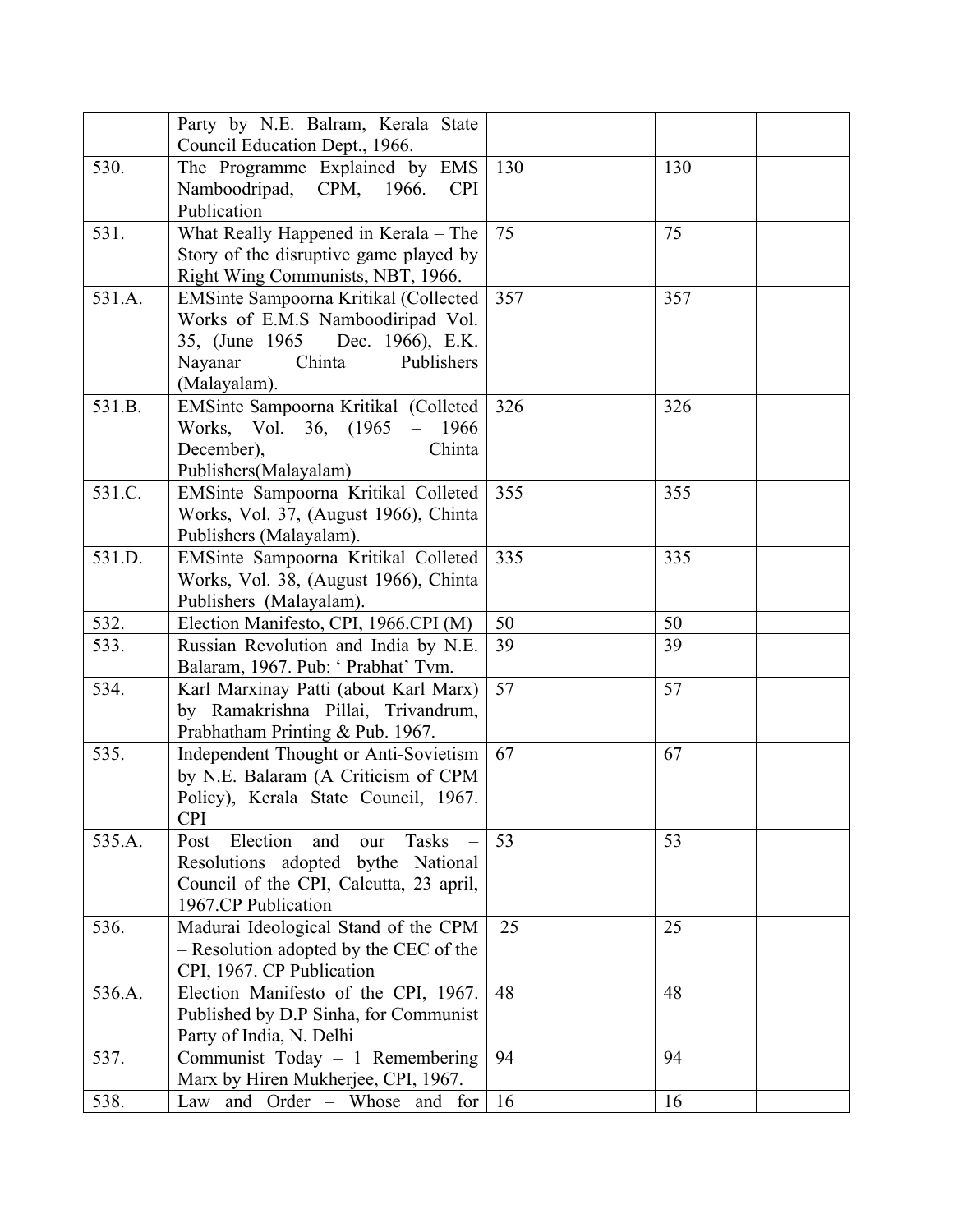|        | Whom? By S.A. Dange, speech in                                                                                                                                                     |     |     |
|--------|------------------------------------------------------------------------------------------------------------------------------------------------------------------------------------|-----|-----|
|        | Parliament Delivered on 4 <sup>th</sup> July, 1967                                                                                                                                 |     |     |
|        | on Home Ministry Demands.                                                                                                                                                          |     |     |
| 539.   | I was CIA Agent in India by John D.<br>Smith, CPI, 1967. CP Publication                                                                                                            | 40  | 40  |
| 539.A. | Soviet<br>Independent Thinking<br><b>or</b><br>Opposition - Kerala Students Letter on<br>their Rights by P. Marwell, 1967.                                                         | 108 | 108 |
| 540.   | Party Life - Inner-Party Journal of the<br>Organisation Department, Vol. III, No.<br>12,<br>December, CPI1967.<br>CP.<br>Publication                                               | 32  | 32  |
| 541.   | Election Manifesto of the CPI, 1967.<br><b>CP</b> Publication                                                                                                                      | 48  | 48  |
| 542.   | Yuva Samaj Ke Prati by Shivdas<br>Ghosh, CPI 1967.                                                                                                                                 | 30  | 30  |
| 543.   | India under Congress Rule by EMS<br>Namboodripad, 1967.                                                                                                                            | 235 | 235 |
| 543.A. | Election Review and Party's Tasks,<br>1967.CPI                                                                                                                                     | 33  | 33  |
| 544.   | India and the Russian Revolution by<br>S.G. Sardesai, CPI, 1967.                                                                                                                   | 112 | 112 |
| 545.   | Review of Fourth General Election<br>adopted by the NC of CPI, 1967.CP<br>Publication                                                                                              | 71  | 71  |
| 546.   | Bhartiya Shetkari Kamgar Paksha by<br>Aamdar Udevrav Patil, dt. 26.6.1967.                                                                                                         | 25  | 25  |
| 547.   | Shri Bal Takure Anni Tayyarchay<br>Anndhate, CPI, Nov. 1967.                                                                                                                       | 57  | 57  |
| 548.   | Central Committee's Draft<br>for<br>the<br>Ideological Discussion adopted by the<br>Central Committee of the CPI(M), 18-<br>27, 1967.                                              | 55  | 55  |
| 549.   | Chunav Samiksha Aur Party Ke Kam:<br>(Election Review and Party Work) -<br>Bharat Ki Communist Party<br>Ki<br>Kendriya<br>Committee<br>Ka Prastav,<br>Calcutta, 10-16 April, 1967. | 49  | 49  |
| 550.   | Tasks on the Kisan Front - Resolution<br>of the Central Committee, CPI(M),<br>1967.                                                                                                | 33  | 33  |
| 550.A. | Kerala Students Letter of Rights by P.<br>Matwell, Secretary, Kerala Students<br>Federation, 1967. (Malayalam). (N.T)                                                              |     |     |
| 551.   | Central Committee Resolutions adopted<br>by the CC of the CPI(M), Aug. $18-27$ ,                                                                                                   | 42  | 42  |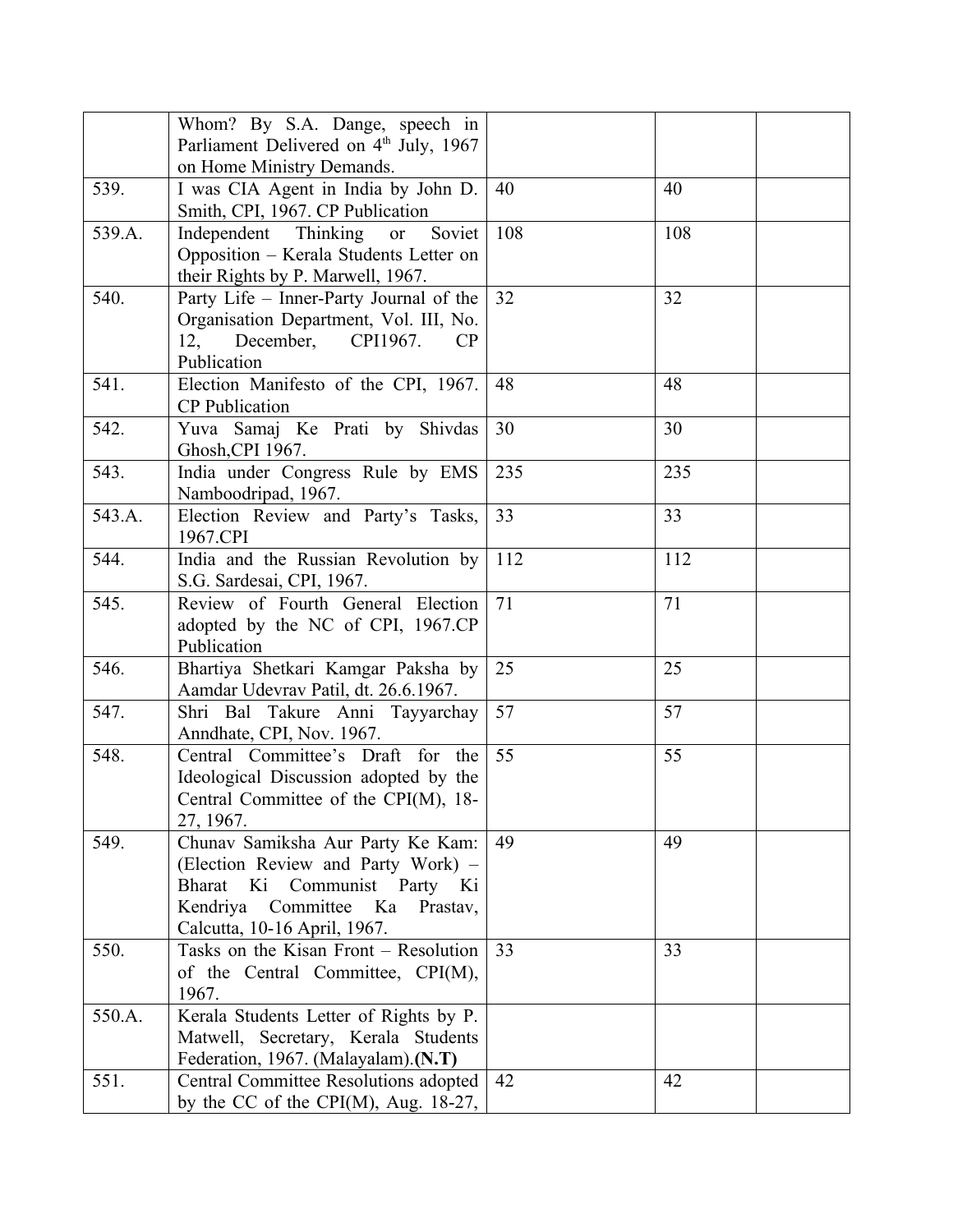|        | 1967.CPI(M) Publication                |     |     |
|--------|----------------------------------------|-----|-----|
| 552.   | Tasks on Party Organisation, CPM,      | 148 | 148 |
|        | Publication 1967.                      |     |     |
| 553.   | Our Tasks on Party Organisation        | 98  | 98  |
|        | adopted by the CC of CPI(M) Calicut    |     |     |
|        | Session, Oct. 28 to Nov. 2, 1967.      |     |     |
| 554.   | Why Communists? By S.G. Saradesai,     | 93  | 93  |
|        | 1967. Published by G.R. Bhatkal for    |     |     |
|        | Popular Prakashan, Bombay - 34 WB.     |     |     |
| 555.   | Letter to Andhra Comrade: CPI(M)       | 44  | 44  |
|        | Publications, 1967.                    |     |     |
| 556.   | On Left Deviation - Resolution of the  | 46  | 46  |
|        |                                        |     |     |
|        | CC, CPI(M), Madurai, Aug. 18-27,       |     |     |
|        | 1967.<br>and<br>other Information      |     |     |
|        | Documents.                             |     |     |
| 557.   | Principles of Party Organisation -     | 50  | 50  |
|        | Organisation and Structure of the      |     |     |
|        | Communist Parties, adopted at the 3rd  |     |     |
|        | Congress<br>of<br>the<br>Communist     |     |     |
|        | International in 1921, NBA, 1967.      |     |     |
| 558.   | The Tasks of Communists in Present     | 13  | 13  |
|        | Situation - Association of Communist   |     |     |
|        | Tendencies.                            |     |     |
| 559.   | Reason Revolution and Political Theory | 286 | 286 |
|        | by Randhir Singh, 1967. PPH            |     |     |
| 559.A. | Kizhaku Germaniyil Chila Divasangal    | 146 | 146 |
|        | by H.R. Aiyer,<br>Krishna<br>Raja      |     |     |
|        | Publications.Prabhath Book<br>House,   |     |     |
|        | 1967.                                  |     |     |
| 559.B. | Chattopadhyay - Rus Biplab O Bangler   | 93  | 93  |
|        | Mukti Andolan, Manisha Granthaiayu,    |     |     |
|        | Calcutta, 1967.                        |     |     |
| 559.C. | The Story Behind 'Moscow-Tashkent      | 47  | 47  |
|        | Conspiracy Case by S.M. Mehdi, Label   |     |     |
|        | Art Press, 1967.                       |     |     |
| 560.   | Party Life - Organisational Problems   | 32  | 32  |
|        | posed before the Party Congress, Vol.  |     |     |
|        | IV, No. 1, January, 1968.              |     |     |
| 560.A. | Why the Ultra-Left Deviation? CPI(M),  | 54  | 54  |
|        | 1968.                                  |     |     |
| 561.   | Shiv Sena (The Fascist Menance behind  | 32  | 32  |
|        | the Pseude-Maharashtrian Mask by       |     |     |
|        | Prabhakar Waidya, Pub: Maharashtra     |     |     |
|        | State Committee, CPI, 1968.            |     |     |
| 561.A. | Central Committee's Draft for Eighth   | 51  | 51  |
|        |                                        |     |     |
|        | Party Congress, Political Resolution,  |     |     |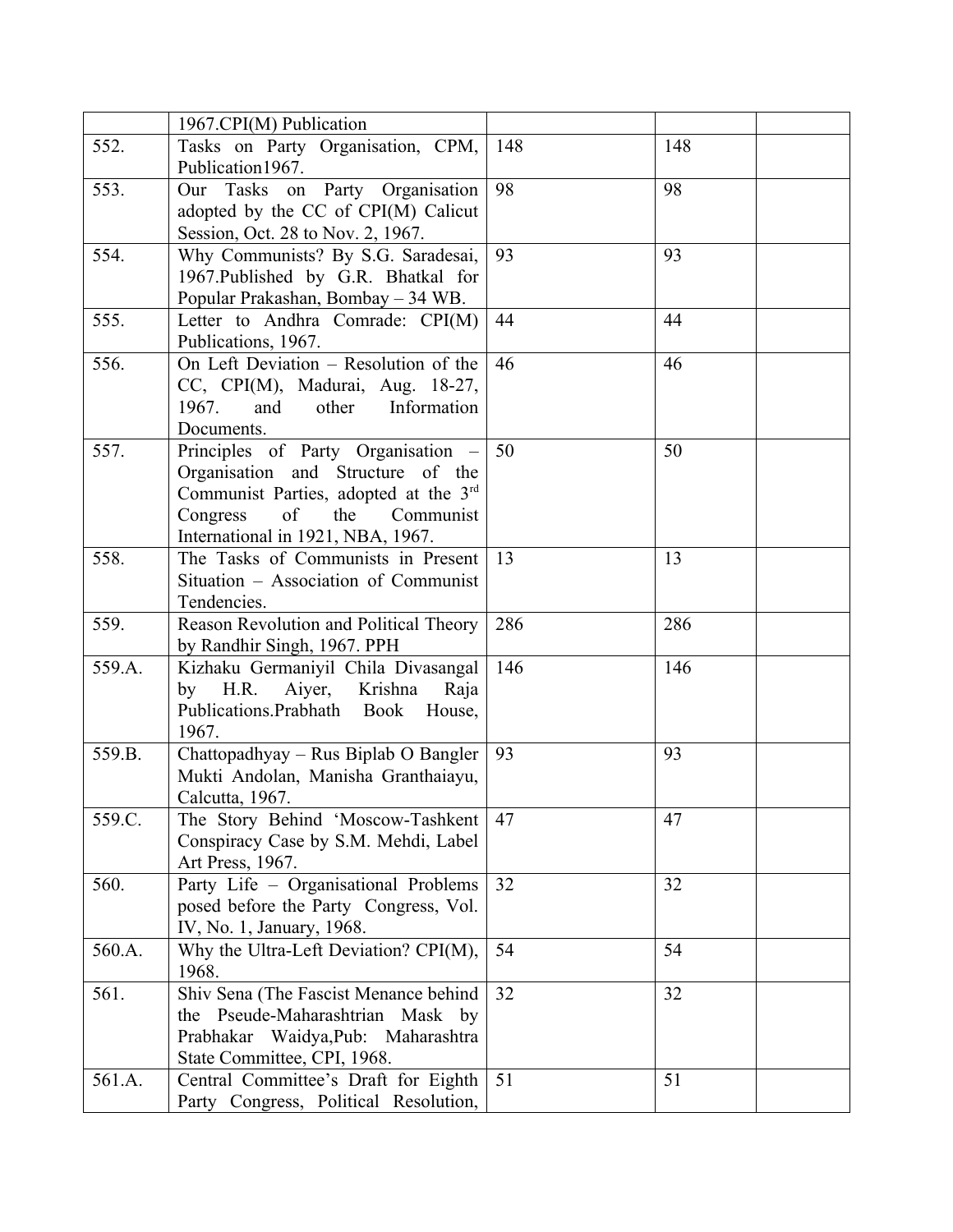|                                               | 32                                                                                                                                                                                                                                                                                                                                                                                                                                                                                                                                                                                                                                                                                                                                                                                                                                                                                                                                                                                                                                                                                                                                                                                                                                                                                                                                                                                                                                                                                                                                                                                                                        | 32                                                                                                               |
|-----------------------------------------------|---------------------------------------------------------------------------------------------------------------------------------------------------------------------------------------------------------------------------------------------------------------------------------------------------------------------------------------------------------------------------------------------------------------------------------------------------------------------------------------------------------------------------------------------------------------------------------------------------------------------------------------------------------------------------------------------------------------------------------------------------------------------------------------------------------------------------------------------------------------------------------------------------------------------------------------------------------------------------------------------------------------------------------------------------------------------------------------------------------------------------------------------------------------------------------------------------------------------------------------------------------------------------------------------------------------------------------------------------------------------------------------------------------------------------------------------------------------------------------------------------------------------------------------------------------------------------------------------------------------------------|------------------------------------------------------------------------------------------------------------------|
|                                               |                                                                                                                                                                                                                                                                                                                                                                                                                                                                                                                                                                                                                                                                                                                                                                                                                                                                                                                                                                                                                                                                                                                                                                                                                                                                                                                                                                                                                                                                                                                                                                                                                           |                                                                                                                  |
|                                               |                                                                                                                                                                                                                                                                                                                                                                                                                                                                                                                                                                                                                                                                                                                                                                                                                                                                                                                                                                                                                                                                                                                                                                                                                                                                                                                                                                                                                                                                                                                                                                                                                           |                                                                                                                  |
|                                               |                                                                                                                                                                                                                                                                                                                                                                                                                                                                                                                                                                                                                                                                                                                                                                                                                                                                                                                                                                                                                                                                                                                                                                                                                                                                                                                                                                                                                                                                                                                                                                                                                           |                                                                                                                  |
|                                               |                                                                                                                                                                                                                                                                                                                                                                                                                                                                                                                                                                                                                                                                                                                                                                                                                                                                                                                                                                                                                                                                                                                                                                                                                                                                                                                                                                                                                                                                                                                                                                                                                           | 56                                                                                                               |
|                                               |                                                                                                                                                                                                                                                                                                                                                                                                                                                                                                                                                                                                                                                                                                                                                                                                                                                                                                                                                                                                                                                                                                                                                                                                                                                                                                                                                                                                                                                                                                                                                                                                                           |                                                                                                                  |
|                                               |                                                                                                                                                                                                                                                                                                                                                                                                                                                                                                                                                                                                                                                                                                                                                                                                                                                                                                                                                                                                                                                                                                                                                                                                                                                                                                                                                                                                                                                                                                                                                                                                                           |                                                                                                                  |
|                                               |                                                                                                                                                                                                                                                                                                                                                                                                                                                                                                                                                                                                                                                                                                                                                                                                                                                                                                                                                                                                                                                                                                                                                                                                                                                                                                                                                                                                                                                                                                                                                                                                                           | 65                                                                                                               |
|                                               |                                                                                                                                                                                                                                                                                                                                                                                                                                                                                                                                                                                                                                                                                                                                                                                                                                                                                                                                                                                                                                                                                                                                                                                                                                                                                                                                                                                                                                                                                                                                                                                                                           |                                                                                                                  |
|                                               |                                                                                                                                                                                                                                                                                                                                                                                                                                                                                                                                                                                                                                                                                                                                                                                                                                                                                                                                                                                                                                                                                                                                                                                                                                                                                                                                                                                                                                                                                                                                                                                                                           |                                                                                                                  |
|                                               |                                                                                                                                                                                                                                                                                                                                                                                                                                                                                                                                                                                                                                                                                                                                                                                                                                                                                                                                                                                                                                                                                                                                                                                                                                                                                                                                                                                                                                                                                                                                                                                                                           | 36                                                                                                               |
|                                               |                                                                                                                                                                                                                                                                                                                                                                                                                                                                                                                                                                                                                                                                                                                                                                                                                                                                                                                                                                                                                                                                                                                                                                                                                                                                                                                                                                                                                                                                                                                                                                                                                           |                                                                                                                  |
|                                               |                                                                                                                                                                                                                                                                                                                                                                                                                                                                                                                                                                                                                                                                                                                                                                                                                                                                                                                                                                                                                                                                                                                                                                                                                                                                                                                                                                                                                                                                                                                                                                                                                           |                                                                                                                  |
|                                               |                                                                                                                                                                                                                                                                                                                                                                                                                                                                                                                                                                                                                                                                                                                                                                                                                                                                                                                                                                                                                                                                                                                                                                                                                                                                                                                                                                                                                                                                                                                                                                                                                           | 31                                                                                                               |
|                                               |                                                                                                                                                                                                                                                                                                                                                                                                                                                                                                                                                                                                                                                                                                                                                                                                                                                                                                                                                                                                                                                                                                                                                                                                                                                                                                                                                                                                                                                                                                                                                                                                                           |                                                                                                                  |
|                                               |                                                                                                                                                                                                                                                                                                                                                                                                                                                                                                                                                                                                                                                                                                                                                                                                                                                                                                                                                                                                                                                                                                                                                                                                                                                                                                                                                                                                                                                                                                                                                                                                                           |                                                                                                                  |
|                                               |                                                                                                                                                                                                                                                                                                                                                                                                                                                                                                                                                                                                                                                                                                                                                                                                                                                                                                                                                                                                                                                                                                                                                                                                                                                                                                                                                                                                                                                                                                                                                                                                                           | 257                                                                                                              |
|                                               |                                                                                                                                                                                                                                                                                                                                                                                                                                                                                                                                                                                                                                                                                                                                                                                                                                                                                                                                                                                                                                                                                                                                                                                                                                                                                                                                                                                                                                                                                                                                                                                                                           |                                                                                                                  |
|                                               |                                                                                                                                                                                                                                                                                                                                                                                                                                                                                                                                                                                                                                                                                                                                                                                                                                                                                                                                                                                                                                                                                                                                                                                                                                                                                                                                                                                                                                                                                                                                                                                                                           |                                                                                                                  |
|                                               |                                                                                                                                                                                                                                                                                                                                                                                                                                                                                                                                                                                                                                                                                                                                                                                                                                                                                                                                                                                                                                                                                                                                                                                                                                                                                                                                                                                                                                                                                                                                                                                                                           | 61                                                                                                               |
|                                               |                                                                                                                                                                                                                                                                                                                                                                                                                                                                                                                                                                                                                                                                                                                                                                                                                                                                                                                                                                                                                                                                                                                                                                                                                                                                                                                                                                                                                                                                                                                                                                                                                           |                                                                                                                  |
|                                               |                                                                                                                                                                                                                                                                                                                                                                                                                                                                                                                                                                                                                                                                                                                                                                                                                                                                                                                                                                                                                                                                                                                                                                                                                                                                                                                                                                                                                                                                                                                                                                                                                           | 25                                                                                                               |
|                                               |                                                                                                                                                                                                                                                                                                                                                                                                                                                                                                                                                                                                                                                                                                                                                                                                                                                                                                                                                                                                                                                                                                                                                                                                                                                                                                                                                                                                                                                                                                                                                                                                                           |                                                                                                                  |
|                                               |                                                                                                                                                                                                                                                                                                                                                                                                                                                                                                                                                                                                                                                                                                                                                                                                                                                                                                                                                                                                                                                                                                                                                                                                                                                                                                                                                                                                                                                                                                                                                                                                                           |                                                                                                                  |
|                                               |                                                                                                                                                                                                                                                                                                                                                                                                                                                                                                                                                                                                                                                                                                                                                                                                                                                                                                                                                                                                                                                                                                                                                                                                                                                                                                                                                                                                                                                                                                                                                                                                                           | 101                                                                                                              |
|                                               |                                                                                                                                                                                                                                                                                                                                                                                                                                                                                                                                                                                                                                                                                                                                                                                                                                                                                                                                                                                                                                                                                                                                                                                                                                                                                                                                                                                                                                                                                                                                                                                                                           |                                                                                                                  |
|                                               |                                                                                                                                                                                                                                                                                                                                                                                                                                                                                                                                                                                                                                                                                                                                                                                                                                                                                                                                                                                                                                                                                                                                                                                                                                                                                                                                                                                                                                                                                                                                                                                                                           |                                                                                                                  |
|                                               |                                                                                                                                                                                                                                                                                                                                                                                                                                                                                                                                                                                                                                                                                                                                                                                                                                                                                                                                                                                                                                                                                                                                                                                                                                                                                                                                                                                                                                                                                                                                                                                                                           |                                                                                                                  |
|                                               |                                                                                                                                                                                                                                                                                                                                                                                                                                                                                                                                                                                                                                                                                                                                                                                                                                                                                                                                                                                                                                                                                                                                                                                                                                                                                                                                                                                                                                                                                                                                                                                                                           | 117                                                                                                              |
|                                               |                                                                                                                                                                                                                                                                                                                                                                                                                                                                                                                                                                                                                                                                                                                                                                                                                                                                                                                                                                                                                                                                                                                                                                                                                                                                                                                                                                                                                                                                                                                                                                                                                           |                                                                                                                  |
|                                               |                                                                                                                                                                                                                                                                                                                                                                                                                                                                                                                                                                                                                                                                                                                                                                                                                                                                                                                                                                                                                                                                                                                                                                                                                                                                                                                                                                                                                                                                                                                                                                                                                           | 24                                                                                                               |
|                                               |                                                                                                                                                                                                                                                                                                                                                                                                                                                                                                                                                                                                                                                                                                                                                                                                                                                                                                                                                                                                                                                                                                                                                                                                                                                                                                                                                                                                                                                                                                                                                                                                                           |                                                                                                                  |
|                                               | 370                                                                                                                                                                                                                                                                                                                                                                                                                                                                                                                                                                                                                                                                                                                                                                                                                                                                                                                                                                                                                                                                                                                                                                                                                                                                                                                                                                                                                                                                                                                                                                                                                       | 370                                                                                                              |
|                                               |                                                                                                                                                                                                                                                                                                                                                                                                                                                                                                                                                                                                                                                                                                                                                                                                                                                                                                                                                                                                                                                                                                                                                                                                                                                                                                                                                                                                                                                                                                                                                                                                                           |                                                                                                                  |
| Publication                                   |                                                                                                                                                                                                                                                                                                                                                                                                                                                                                                                                                                                                                                                                                                                                                                                                                                                                                                                                                                                                                                                                                                                                                                                                                                                                                                                                                                                                                                                                                                                                                                                                                           |                                                                                                                  |
| 8 <sup>th</sup>                               | 24                                                                                                                                                                                                                                                                                                                                                                                                                                                                                                                                                                                                                                                                                                                                                                                                                                                                                                                                                                                                                                                                                                                                                                                                                                                                                                                                                                                                                                                                                                                                                                                                                        | 24                                                                                                               |
|                                               |                                                                                                                                                                                                                                                                                                                                                                                                                                                                                                                                                                                                                                                                                                                                                                                                                                                                                                                                                                                                                                                                                                                                                                                                                                                                                                                                                                                                                                                                                                                                                                                                                           |                                                                                                                  |
|                                               | 50                                                                                                                                                                                                                                                                                                                                                                                                                                                                                                                                                                                                                                                                                                                                                                                                                                                                                                                                                                                                                                                                                                                                                                                                                                                                                                                                                                                                                                                                                                                                                                                                                        | 50                                                                                                               |
| on                                            |                                                                                                                                                                                                                                                                                                                                                                                                                                                                                                                                                                                                                                                                                                                                                                                                                                                                                                                                                                                                                                                                                                                                                                                                                                                                                                                                                                                                                                                                                                                                                                                                                           |                                                                                                                  |
|                                               |                                                                                                                                                                                                                                                                                                                                                                                                                                                                                                                                                                                                                                                                                                                                                                                                                                                                                                                                                                                                                                                                                                                                                                                                                                                                                                                                                                                                                                                                                                                                                                                                                           |                                                                                                                  |
| 8 <sup>th</sup>                               | 16                                                                                                                                                                                                                                                                                                                                                                                                                                                                                                                                                                                                                                                                                                                                                                                                                                                                                                                                                                                                                                                                                                                                                                                                                                                                                                                                                                                                                                                                                                                                                                                                                        | 16                                                                                                               |
|                                               |                                                                                                                                                                                                                                                                                                                                                                                                                                                                                                                                                                                                                                                                                                                                                                                                                                                                                                                                                                                                                                                                                                                                                                                                                                                                                                                                                                                                                                                                                                                                                                                                                           |                                                                                                                  |
|                                               | 121                                                                                                                                                                                                                                                                                                                                                                                                                                                                                                                                                                                                                                                                                                                                                                                                                                                                                                                                                                                                                                                                                                                                                                                                                                                                                                                                                                                                                                                                                                                                                                                                                       | 121                                                                                                              |
| Strike on Sept. 19, 1968.                     |                                                                                                                                                                                                                                                                                                                                                                                                                                                                                                                                                                                                                                                                                                                                                                                                                                                                                                                                                                                                                                                                                                                                                                                                                                                                                                                                                                                                                                                                                                                                                                                                                           |                                                                                                                  |
| $CPI \quad 8^{th} \quad Congress$<br>approved |                                                                                                                                                                                                                                                                                                                                                                                                                                                                                                                                                                                                                                                                                                                                                                                                                                                                                                                                                                                                                                                                                                                                                                                                                                                                                                                                                                                                                                                                                                                                                                                                                           |                                                                                                                  |
|                                               | CPI(M), 1968.<br>National Integration - Note submitted<br>by the $\text{CPI}(M)$<br>to the<br>National<br>Integration Council Meeting in Srinagar<br>from June 20, 1968.<br>Ideological Resolution adopted by the<br>Central Plenum, CPI(M), Burdwan,<br>April 5-12, 1968.<br>Programme of the CPI adopted by 8 <sup>th</sup><br>Congress of the CPI, Karyanand Nagar,<br>Patna, 1968. CP Publication<br>Political Noting of Branch Secretaries -<br>United Path-Revolutionary Flag, Kerala<br>Youth Federation, CPI 1968.<br>Marxism<br>Ideological<br>and<br>Struggle<br>Today – Soviet Review, Vol. V, No.41,<br>June 11, 1968.<br>Kerala Yesterday Today and Tomorrow<br>EMS Namboodripad, 1967.Pub:<br>NBA, Calcutta.<br>Programme of the $CPI$ – adopted by the<br>8 <sup>th</sup> Congress of the CPI, 1968.<br>Political Resolution adopted by the 8 <sup>th</sup><br>Congress of the CPI, Karyanandnagar<br>Patna 1968. CP Publication<br>Socialist Digest a Quarterly anthology<br>of Socialist Literature, 1968. Published<br>by M.N.V Nair at the New Age Printing<br>Press, Bombay 4.<br>Political Report of the CPI adopted by<br>the 8 <sup>th</sup> Congress, Patna, CPI, 1968.<br>Political Resolution: The CPI adopted<br>by the 8 <sup>th</sup> congress, Patna 1968.<br>the CPI, Feb. 7-15, 1968.CP<br>adopted<br>by<br>Constitution<br>the<br>Congress, Chochin, Dec. 23-29, 1968.<br>Party Shiksha Ke Pathya Krama<br>(Sylabus)<br>Party<br>Education<br>Preliminary courses), CPI, 1968.<br>Constitution adopted by the<br>Congress, Chchin, Dec. 23-29, 1968.<br>All India Central Govt. Employee | 56<br>65<br>36<br>31<br>257<br>61<br>25<br>101<br>117<br>24<br>Documents: adopted by 8 <sup>th</sup> Congress of |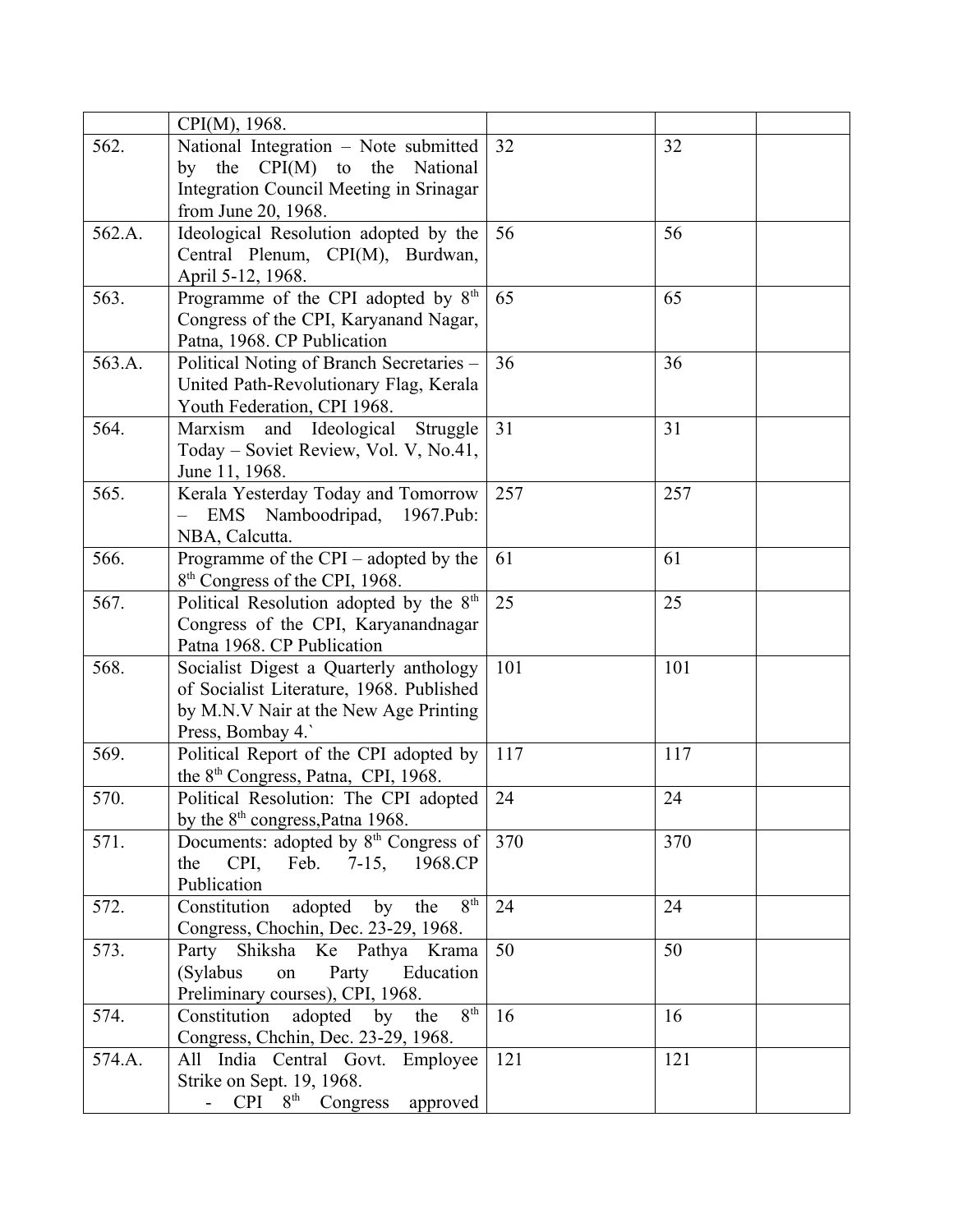|      | Programme<br>Who is Enemy? Who is friend<br>Programme of the CPI adopted<br>by 8 <sup>th</sup> Congress of the CPI<br>Political report of the National<br>Council, 1967. (Malayalam). |     |     |
|------|---------------------------------------------------------------------------------------------------------------------------------------------------------------------------------------|-----|-----|
| 575. | United and Developing Countries by<br>Paulty V. Parakal, No. 9, May, 1968.CP<br>Publication                                                                                           | 46  | 46  |
| 576. | Dollar's Downfall and gold Rush by<br>Mohit Sen, CPI, 1968. CP Publication                                                                                                            | 38  | 38  |
| 577. | A Course of Party Education (Second<br>Stage) for Branch Secretariats), CPI,<br>1968. CP Publication                                                                                  | 174 | 174 |
| 578. | Fight Back communalism (Stand of the<br>CP at the National Integration council<br>Meeting), CPI, 1968. CP Publication                                                                 | 26  | 26  |
| 579. | Beef in Ancient India<br>Raja<br>$\equiv$<br>Rajendralala<br>Mitra,<br>Minisha<br>Granthalaya, 1968.                                                                                  | 45  | 45  |
| 580. | Marx and India - communism Today<br>by K.G. Adhikari, CPI, 1968.                                                                                                                      | 30  | 30  |
| 581. | Forward under the Glorious banner of<br>the October Resolution by Le Duan,<br>Calcutta, 1968.NBA                                                                                      | 50  | 50  |
| 582. | Report and Resolution adopted by<br>National Council of the CPI, 1968. CP<br>Publication                                                                                              | 92  | 92  |
| 583. | Pradhama Sammelan Ki Rajnitik Aur<br>Sangathanik Report - First Conference<br>of Political and Organisational Report,<br>CPI, September 21-22, 1968. Patna<br>District Committee.     | 61  | 61  |
| 584. | In Defence of the Military Intervention<br>the<br>Warsaw Pact<br><b>States</b><br>of<br>in<br>Czechoslovakia by N.K. Krishnan, CPI,<br>1968.                                          | 64  | 64  |
| 585. | Developments in Czechoslovakia on the<br>Events in Czechoslovakia by Gus Hall,<br>CPI, 1968.                                                                                          | 37  | 37  |
| 586. | Communism Today $-2$ – What is<br>Communism?<br>Chinmohan<br>By<br>Sehanobis, CPI, 1968.                                                                                              | 48  | 48  |
| 587. | CPI Ka Athavan - Vishesh Bihar<br>Sammelan (8 <sup>th</sup> Special Conference of<br>Bihar State Unit) Patna, CPI, 14-18                                                              | 61  | 61  |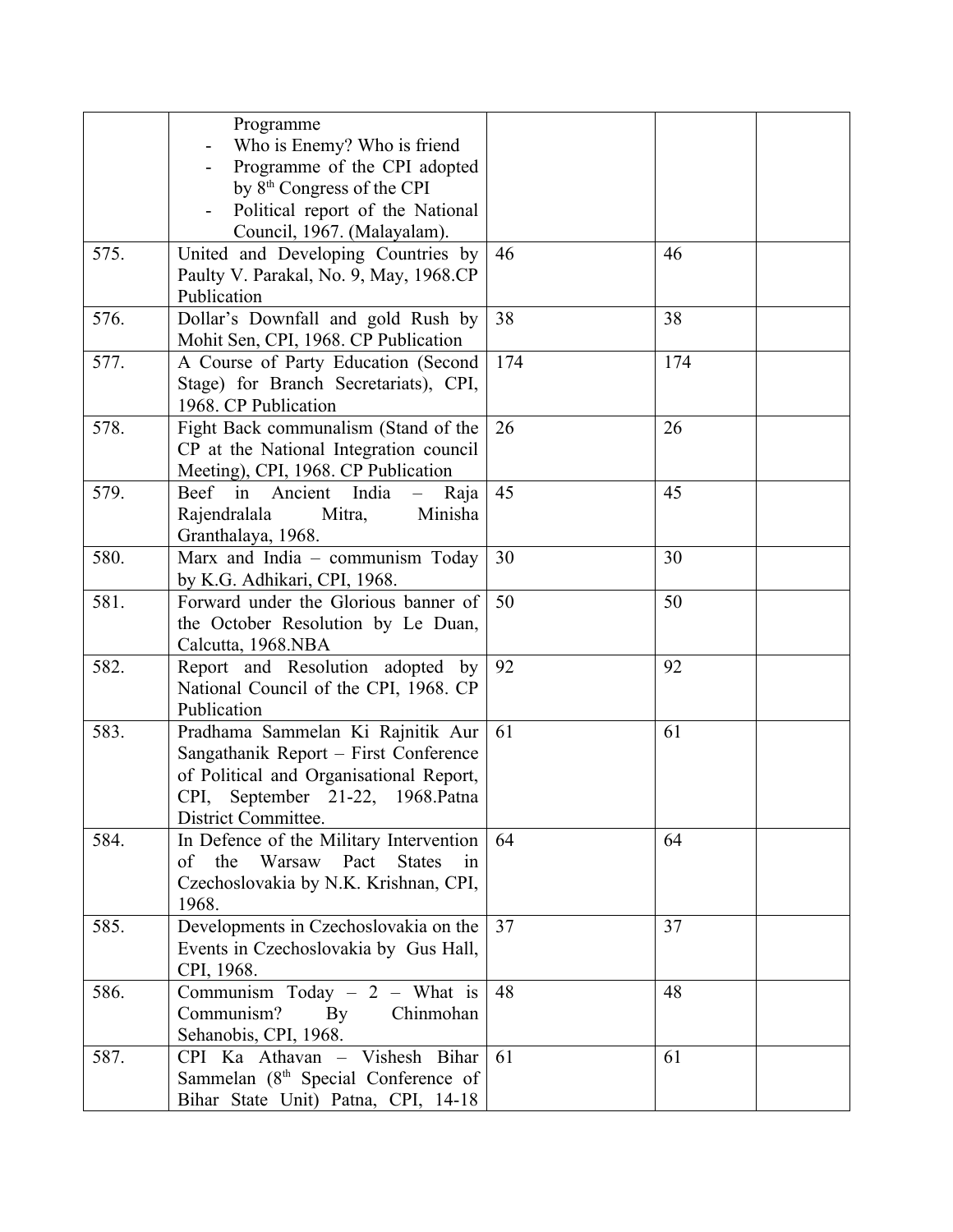|      | October, 1968.                                      |     |     |
|------|-----------------------------------------------------|-----|-----|
| 588. | The Need Based by S.A. Dange from                   | 25  | 25  |
|      | the Speech in Lok Sabha on 11 Nov.                  |     |     |
|      | 1968.CPI. CP Publication                            |     |     |
| 589. | Our Doc Tributes to<br>Gangadhar                    | 69  | 69  |
|      | Adhikari on his Seventieth Birthday,                |     |     |
|      | CPI, 1968.CP Publication                            |     |     |
| 590. | The People and the Crisis of Capitalist             | 24  | 24  |
|      | Planning by S.G. Sardesai, CPI, 1968.               |     |     |
|      | <b>CP</b> Publication                               |     |     |
| 591. | Congress Claims X'Rays - Bhowani                    | 26  | 26  |
|      | Sen, CPI, 1968. CP Publication                      |     |     |
| 592. | Party Life (Inner-Party Journal of the              | 60  | 60  |
|      | Organisation Department), Vol. IV,                  |     |     |
|      | NO. 12, Dec. 1968.                                  |     |     |
| 593. | Resolution of the Planery Meeting of                | 25  | 25  |
|      | the CC of the Communist Party of                    |     |     |
|      | 1968.<br>Czechoslovakia,<br>CPI,<br><b>CP</b>       |     |     |
|      | Publication                                         |     |     |
| 594. | The Navy Revolt - by A Victimised                   | 12  | 12  |
|      | Rin Striker People's Path, 1968.                    |     |     |
| 595. | Bharat Aur Russi Kranti by S.G.                     | 99  | 99  |
|      | Sardesai, CPI, 1968. CP Publication                 |     |     |
| 596. | Programme of the CPI $8th$ Congress of              | 64  | 64  |
|      | the Communist Party of India, CPI, 7-               |     |     |
|      | 15 February 1968. CP Publication                    |     |     |
| 597. | Tasks on the Kisan Front: Resolution of             | 30  | 30  |
|      | the<br>CC,<br>CPI(M),<br>1968.CPI(M)                |     |     |
|      | Publication                                         |     |     |
| 598. | Constitution of the CPI 8 <sup>th</sup> Congress of | 33  | 33  |
|      | the CPI, 7-15 February, 1968. CP                    |     |     |
|      | Publication                                         |     |     |
| 599. | Rajnitik Prastav (Political Resolution)             | 64  | 64  |
|      | 8 <sup>th</sup> Congress, 1968. CPI                 |     |     |
| 600. | Why the Ultra-Left Deviation? CPI (M)               | 54  | 54  |
|      | Publication, October 1968.                          |     |     |
| 601. | Pages from Revolutionary History,                   | 5   | 5   |
|      | Midnapore, 1942. by Bejoy Kumar                     |     |     |
|      | Sinha, CPI 1968. People Path July                   |     |     |
|      | 1968.                                               |     |     |
| 602. | Introduction - International Situation,             | 121 | 121 |
|      | The State of National Economy, 1968.                |     |     |
| 603. | Resolutions: Eighth Congress of the                 | 36  | 36  |
|      | CPI, Patna, 7-15 February, 1968. CP                 |     |     |
|      | Publication                                         |     |     |
| 604. | Organisational Report, 8 <sup>th</sup> Congress of  | 80  | 80  |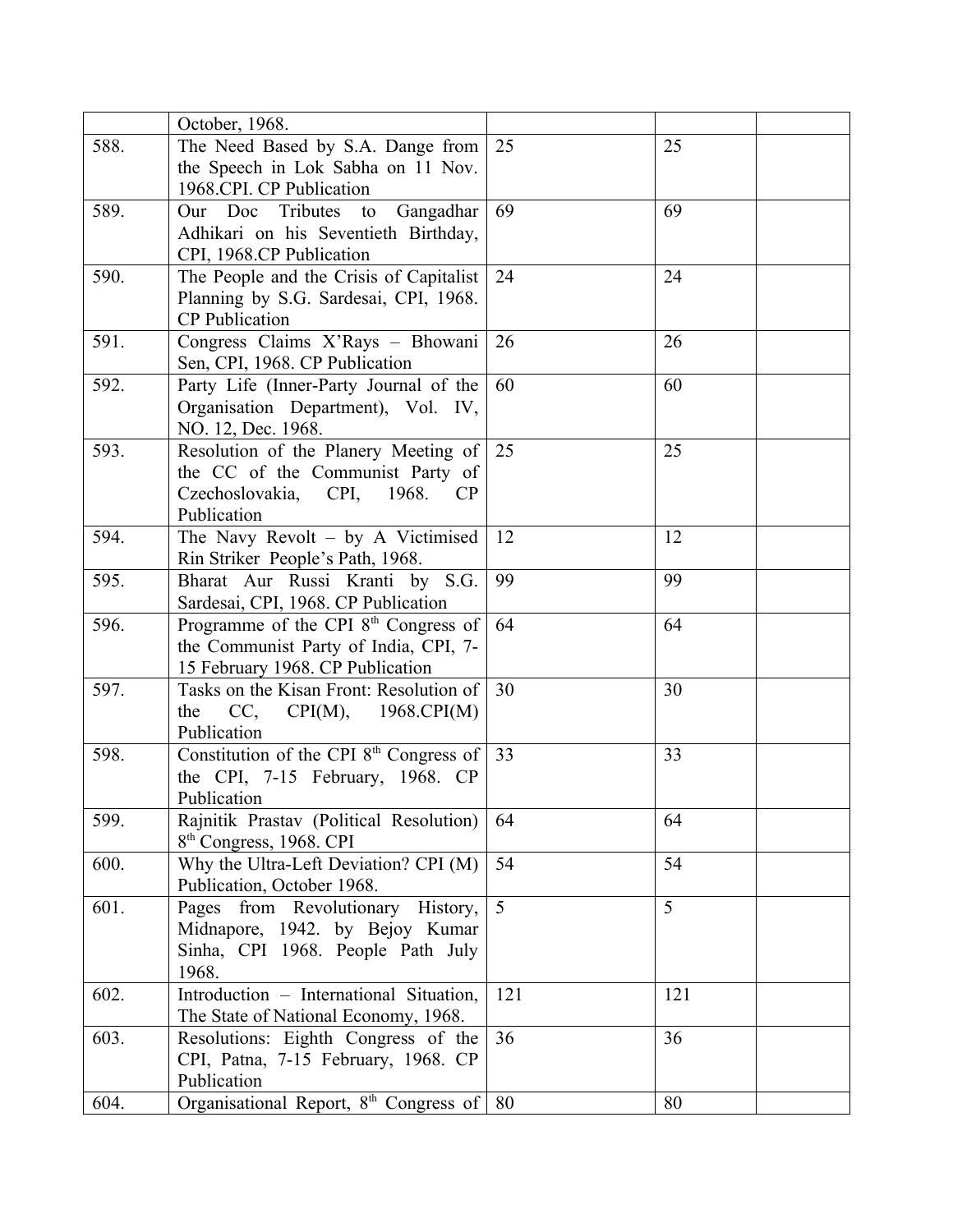|        | the CPI, Patna 7-15, Februry, 1968. CP                                            |     |     |
|--------|-----------------------------------------------------------------------------------|-----|-----|
| 605.   | Publication<br>$8th$ Congress of the CPI – International                          | 47  | 47  |
|        | Situation and Problems of World                                                   |     |     |
|        | Communist Movement, Draft Report                                                  |     |     |
|        | adopted by the National Council, 1968.                                            |     |     |
| 606.   | $8th$ Congress of the CPI – Political                                             | 105 | 105 |
|        | Resolution, 1968, Deshabhimani Book                                               |     |     |
|        | House, 1969.                                                                      |     |     |
| 607.   | West Bengal: Lessons of the First Phase                                           | 8   | 88  |
|        | by Biren Roy, Marxist Review,                                                     |     |     |
|        | January, 1968.                                                                    |     |     |
| 608.   | Tasks on the Trade Union Front -                                                  | 65  | 65  |
|        | Resolution of the Central Committee,                                              |     |     |
|        | CPI(M) Publication, 1968.                                                         |     |     |
| 609.   | National Integration Note submitted by                                            | 33  | 33  |
|        | the CPI(M) to the National Integration                                            |     |     |
|        | Council Meeting in Srinagar from June                                             |     |     |
|        | 20, 1968.                                                                         |     |     |
| 610.   | Central Committee's Draft for 8 <sup>th</sup> Party                               | 52  | 52  |
|        | Congress, Political Resolution, People's                                          |     |     |
|        | Democracy, Vol. 4, No. 43, Oct. 27,                                               |     |     |
|        | 1968.CPI(M) Publication                                                           |     |     |
| 611.   | Resolutions<br>Central<br>Committee<br>$\frac{1}{2}$ and $\frac{1}{2}$            | 33  | 33  |
|        | Session at Jaipur, CPI (M) Publication,                                           |     |     |
| 612.   | August 7 to 11, 1968.                                                             | 324 | 324 |
|        | Political Organisational Report of the<br>CC to the $8th$ congress of the CPI(M), |     |     |
|        | Cochin, December 23-29, 1968.                                                     |     |     |
| 613.   | Raise your Voice against Landlord -                                               | 45  | 45  |
|        | Police Terror in Andhra Pradesh,                                                  |     |     |
|        | CPI(M) Publication 1968.                                                          |     |     |
| 614.   | of<br>Freedom<br>Concept<br>under                                                 | 197 | 197 |
|        | Communism<br>Hari<br>Swarup,<br>by                                                |     |     |
|        | Lokbharti Publication, Allahabad 1968.                                            |     |     |
| 614.A. | Ideological Resolution CPI(M) adopted                                             | 56  | 56  |
|        | by the Central Plenum, 1968.                                                      |     |     |
| 614.B. | Janheeya Raksha Simithi - United                                                  | 25  | 25  |
|        | Front Administration<br>Rule<br>of<br>$\equiv$                                    |     |     |
|        | Lawlessness and Chaos in Kerala, 1968.                                            |     |     |
| 614.C. | EMSinte Sampoorna Kritikal(Collected                                              | 355 | 355 |
|        | of E.M.S<br>Namboodiripad,<br>Works                                               |     |     |
|        | Chintha<br>Publishers Vol. 40, 1968                                               |     |     |
|        | October to 1969 July) (in Malayalam).                                             |     |     |
| 614.D. | EMSinte Sampoorna Kritikal(Collected                                              | 363 | 363 |
|        | Works, Vol. 39, 1968 June to 1968                                                 |     |     |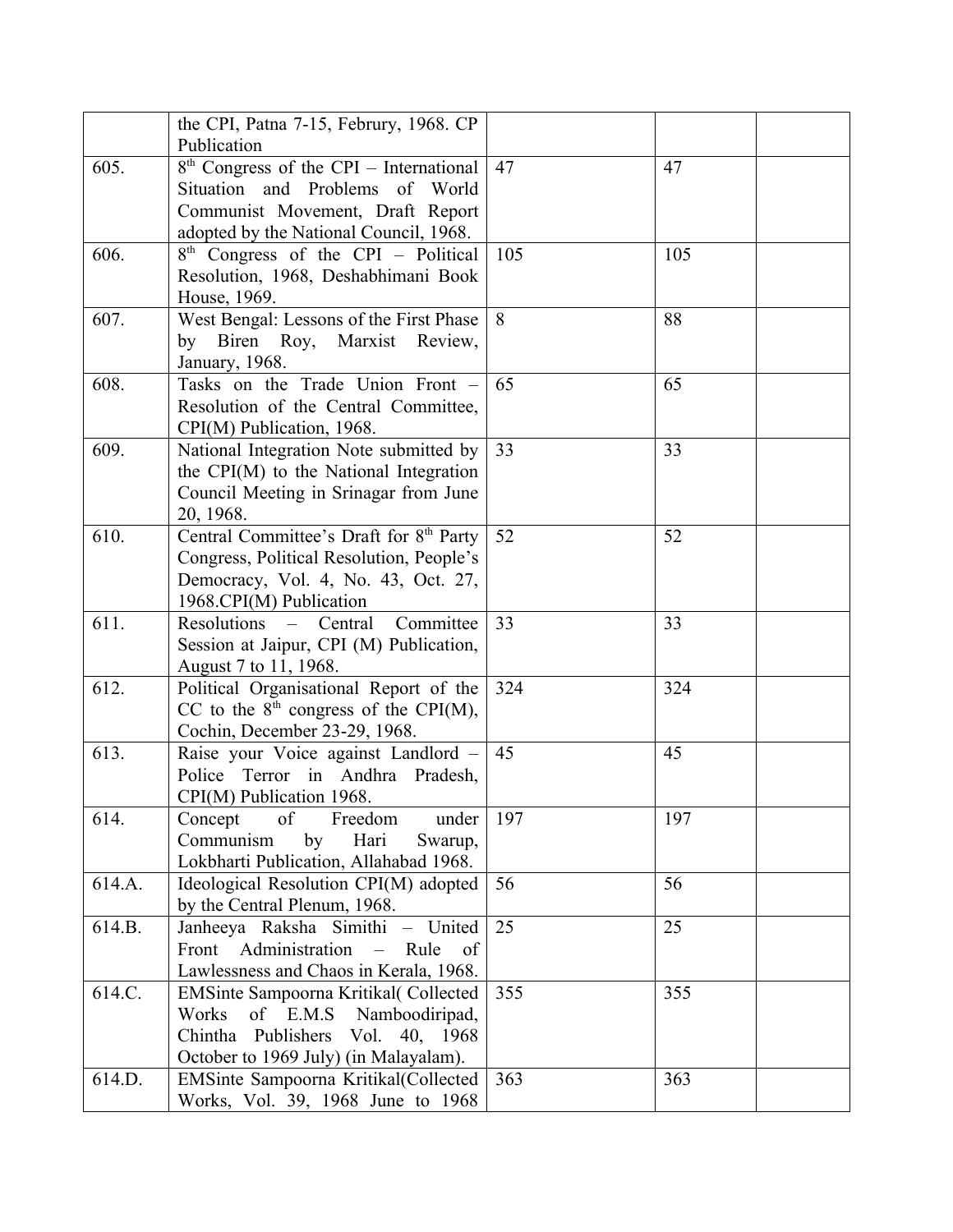|                  | December) (in Malayalam).                                                                                                                                                                                                             |            |            |
|------------------|---------------------------------------------------------------------------------------------------------------------------------------------------------------------------------------------------------------------------------------|------------|------------|
| 614.E.<br>614.F. | EMSinte<br>Sampoorna<br>Kritikal<br>of<br>Works<br>(Collected<br>E.M.S<br>Namboodiripad, Vol.<br>52,<br>Chodyotharam-12 1968 June to 1968<br>December) (in Malayalam). Chintha<br>Publishers<br>EMSinte Sampoorna Kritikal (Collected | 365<br>364 | 365<br>364 |
|                  | Works of E.M.S Namboodiripad Vol.<br>53, 1968 June to 1968 December) (in<br>Malayalam).                                                                                                                                               |            |            |
| 614.G.           | EMSinte Sampoorna Kritikal (Collected<br>Works, Vol. 54- Chodyotharam-14) (in<br>Malayalam).                                                                                                                                          | 365        | 365        |
| 614.H.           | EMSinte Sampoorna Kritikal (Collected<br>Works, Vol. 55- Chodyotharam-15) (in<br>Malayalam).by T Sivadasa Menon,<br>Chintha Publishers.                                                                                               | 363        | 363        |
| 614.I.           | EMSinte Sampoorna Kritikal (Collected<br>Works of E.M.S Namboodiripad Vol.<br>56- Chodyotharam-16 ) (in Malayalam).<br>T Sivadasa Menon, Chintha Publishers.                                                                          | 363        | 363        |
| 615.             | Polit Bureau Statement on the Ninth<br>National Congress of the Communist<br>Party of China, May 20-22, 1969.<br>CPI(M) Publications                                                                                                  | 70         | 70         |
| 616.             | Statement of the Polit-Bureau of the<br>$CPI(M)$ on the Ninth Congress of the<br>CP of China Supplement to People's,<br>Democracy, 1, 1969.                                                                                           | 69         | 69         |
| 616.A.           | Basic Documents of the<br>Moscow<br>Meetings of Communist and Workers<br>Parties, 1957-60, CPI, 1969.                                                                                                                                 | 106        | 106        |
| 617.             | Communist Party and the Problems of<br>Muslim Minority by M. Farooqi, CPI,<br>1969. CP Publication                                                                                                                                    | 26         | 26         |
| 618.             | Incendiary Hand of the RSS and Jana<br>Sangh behind Communal Riots by H.K.<br>Vyas, CPI, 1969. CP Publiction                                                                                                                          | 20         | 20         |
| 619.             | Sanyukta Morcha Vanam Marxvadi<br>Communist Party by Bhawani Sen,<br>CPI, 1969.                                                                                                                                                       | 23         | 23         |
| 620.             | RSS and Jana Sangh $- A$ Manace to the<br>Unity, Integrity, Secular Democratic<br>Set-up and Progress of our Motherland<br>by C. Rajeswara Rao, CPI1969.CP Pub.                                                                       | 20         | 20         |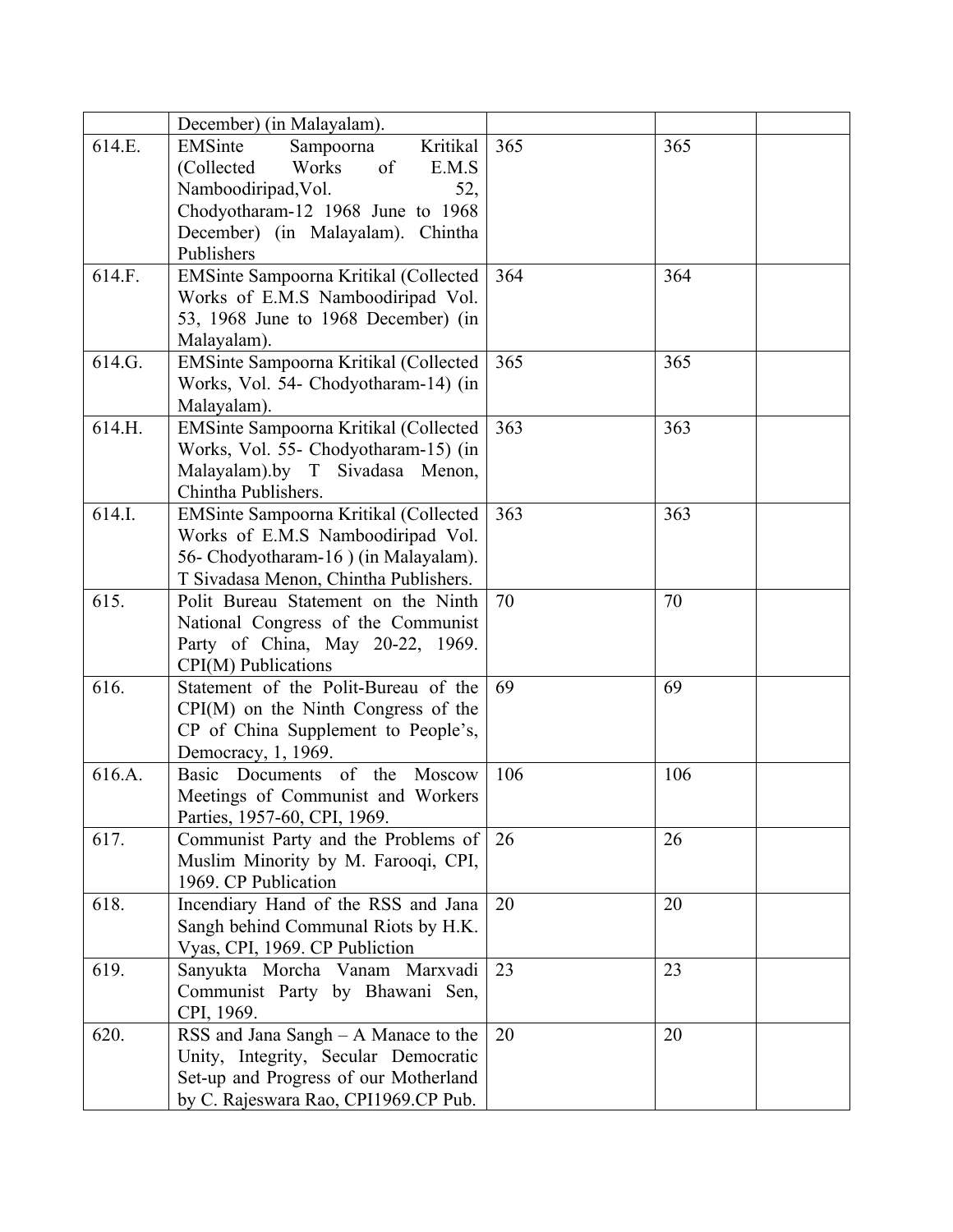| 621.   | Shiv Sena and the Bombay Riots -<br>Statement by S.A. Dange, CPI, 1969.<br>CP Pub.                                                                                                                                                     | -18 | 18  |
|--------|----------------------------------------------------------------------------------------------------------------------------------------------------------------------------------------------------------------------------------------|-----|-----|
| 622.   | Communism and the New Left by<br>Mohit Sen, CPI, 1969. CP Publication                                                                                                                                                                  | 64  | 64  |
| 623.   | A Layman's Guide to Indian Budgets<br>by R.C. Gupta, CPI, 1969. CP<br>Publication                                                                                                                                                      | 22  | 22  |
| 624.   | Socialism in India: Challenges and<br>Responses by L.P. Sinha, Indian<br>Political Science Association, 1969.                                                                                                                          | 24  | 24  |
| 625.   | Right Communist Betrayal of Kerala,<br>UP and Government $- A$ Collection of<br>Documents, CPI(M) Publication 1969.                                                                                                                    | 136 | 136 |
| 626.   | A Peep Into Birla House by Chandra<br>Sekhar, April 23, 1969. Published by<br>Shashi Bhusan, MP, 7, North Avenue,<br>N. Delhi.                                                                                                         | 60  | 60  |
| 627.   | Ballet Se Bullet Tak Published by<br>Mahavir Prasad Akela, 1969.                                                                                                                                                                       | 25  | 25  |
| 628.   | Review of Midterm Elections and our<br>Tasks and Resolutions adopted by the<br>NC of the CPI, 5-12 April, 1969. CP<br>Publication                                                                                                      | 74  | 74  |
| 629.   | Tasks of the Communist<br>Urgent<br>Movement in Indonesia, CPI, 1969. CP<br>Publication                                                                                                                                                | 30  | 30  |
| 630.   | Party Life (Inner Party Journal of the<br>Organisation Department) Kerala has a<br>Parmanent Party School, CPI, Vol. V,<br>No. 6, 1969.                                                                                                | 36  | 36  |
| 631.   | Party Life (Inner Party Journal of the<br>Organisation Department) Communist<br>in Elected Bodies, CPI, Vol. V, No. 7,<br>1969.                                                                                                        | 44  | 44  |
| 631.A. | Bank Nationalisation what next? -<br>Political Situation and Kerala Indian<br>Communist<br>Party<br><b>State</b><br>Council<br>Political Report by Com. Sundaryya's<br>Letter to Secy. Kerala State Council.                           | 80  | 80  |
| 632.   | Tasks at the Present State of the<br>Struggle Against Imperialism<br>and<br>United action of the Communist and<br>workers'<br>Parties<br>and<br>all<br>Anti-<br>Imperialist Forces, New<br>Age,<br>Supplement, July, 6, 1969. Pub. D.P | 48  | 48  |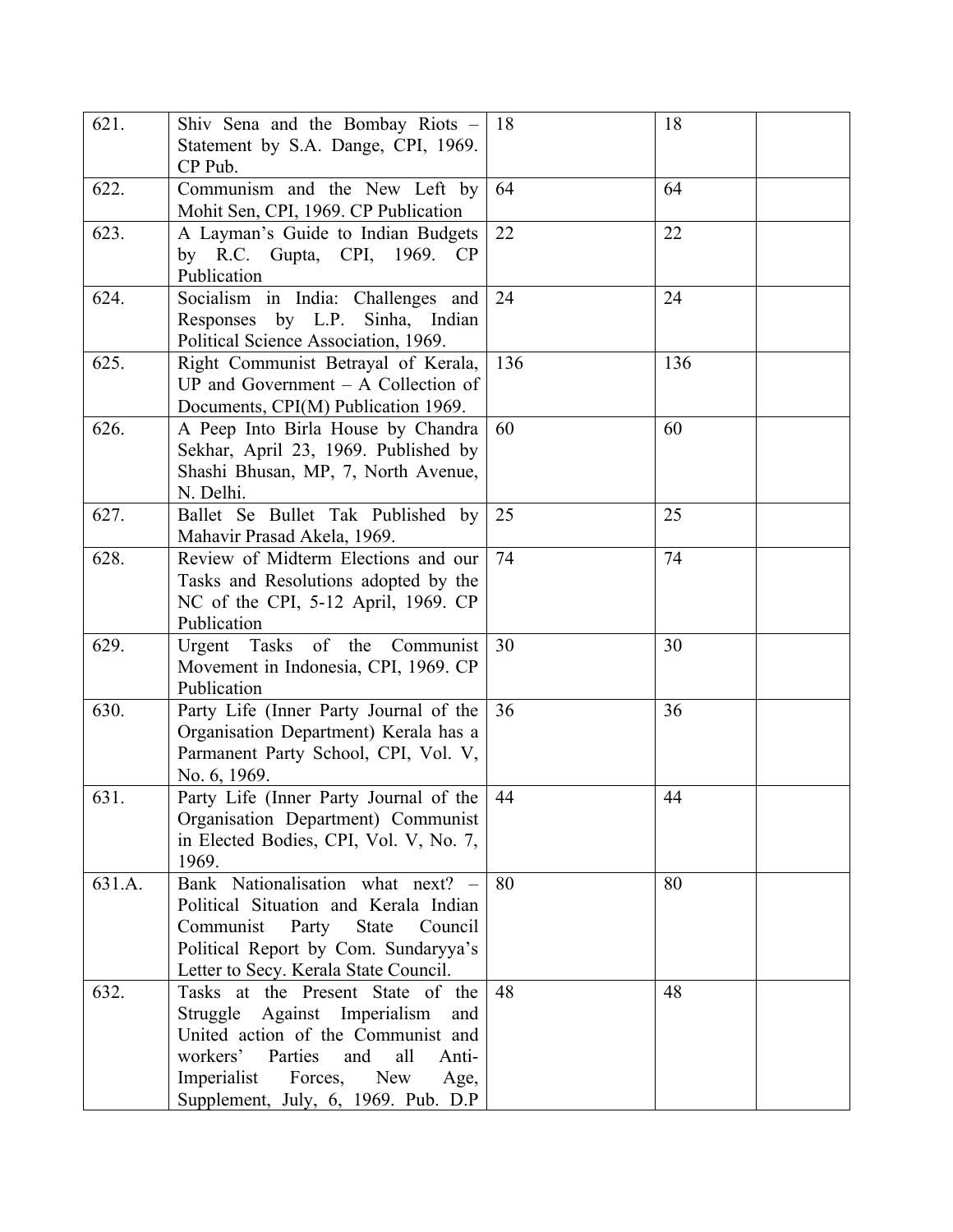|        | Sinha                                    |     |     |
|--------|------------------------------------------|-----|-----|
| 633.   | A Critique<br>of<br>Sri<br>Aurobindo's   | 39  | 39  |
|        | Philosophy by Bhowani Sen, CPI,          |     |     |
|        | 1969.                                    |     |     |
| 634.   | A Collection on the Agrarian Question,   | 50  | 50  |
|        | NBA, 1969.                               |     |     |
| 635.   | Telangana Affair from Vishalandhra to    | 34  | 34  |
|        | Telengana, Konda Lakshman Bapuji,        |     |     |
|        | 1969.                                    |     |     |
| 636.   | Economics for Trade Unionists by M.      | 78  | 78  |
|        | Achuthan, CPI, 1969. CP Publication      |     |     |
| 637.   | Atrocities in Telangana dedicated to all | 41  | 41  |
|        | these who laid down their precious Live  |     |     |
|        | in the Telangana Movement, 1969.         |     |     |
| 638.   | Telengana<br>Tangle the<br>Communist     | 49  | 49  |
|        | approach by Raj Bhadur Gour, CPI,        |     |     |
|        | 1969.                                    |     |     |
| 639.   | What Happened in Kerala - Review of      | 66  | 66  |
|        | the 30 Months of Namboodripad            |     |     |
|        | Government by C. Achutha Menon,          |     |     |
|        | CPI, 1969. CP Publication                |     |     |
| 640.   | Pakistan Politics by Tapan<br>Das,       | 78  | 78  |
|        | 1969.PPH                                 |     |     |
| 641.   | Mahatma Gandhi and History by S.A.       | 31  | 31  |
|        | Dange, CPI, 1969.                        |     |     |
| 641.A. | The Communist Approach by Raj            | 51  | 51  |
|        | Bahadur Gour, CPI, 1969.                 |     |     |
| 642.   | Comrade (Biography of P. Krishna         | 328 | 328 |
|        | Pillai)<br>T.V.<br>Krishnan,<br>by       |     |     |
|        | (Trivandrum:CPI, 1969. (Malayalam).      |     |     |
| 643.   | CPM's Fight Against United Front in      | 22  | 22  |
|        | West Bengal, Bhowani Sen, CPI, 1969.     |     |     |
| 644.   | Driving Forces of History – Heroes and   | 40  | 40  |
|        | Masses by S.A. Dange, PPH, 1969.         |     |     |
| 645.   | Stand on Ideological Issues Communist    | 43  | 43  |
|        | Party of India, Marxist, 1969.           |     |     |
| 645.A. | Homage to Karl Marx: A Symposium         | 300 | 300 |
|        | by P.C. Joshi, PPH, 1969.                |     |     |
| 645.B. | Why and How Marxists against United      | 50  | 50  |
|        | Front? (Malayalam).                      |     |     |
| 646.   | Janasangh Ki Kahani Karpatri ji Ki       | 17  | 17  |
|        | Jubani, Grish Mishra, 1970.              |     |     |
| 646.A. | Anti Communist Gang-up in Kerala         | 77  | 77  |
|        | Betrayers of UF set up Anti People       |     |     |
|        | Government by EMS Namboodripad,          |     |     |
|        | CPI, 1970.                               |     |     |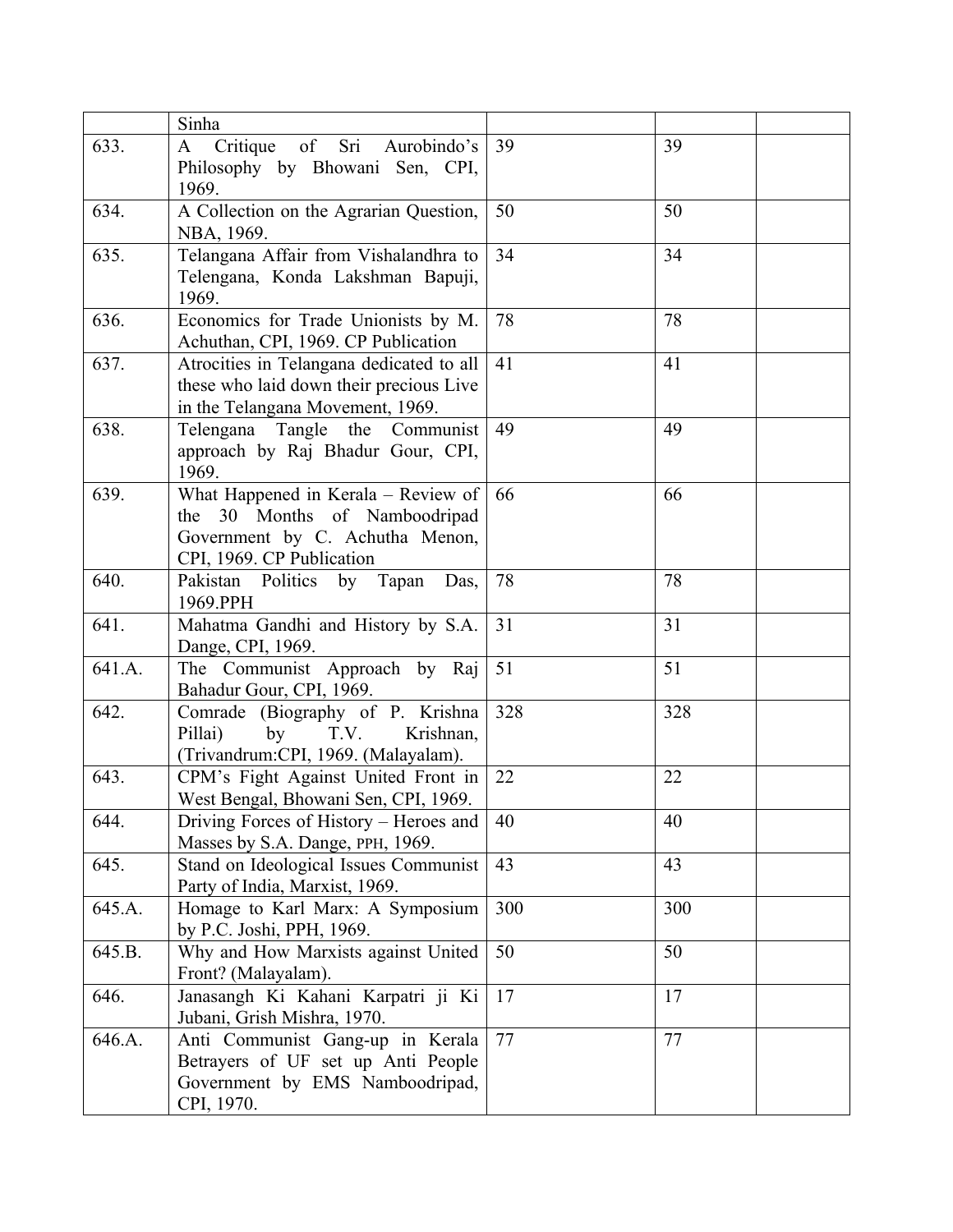| 647.   | Tiller Gets Land in Kerala by K.T.<br>Jacob, CPI, 1970.                                                                                                                | 29  | 29  |
|--------|------------------------------------------------------------------------------------------------------------------------------------------------------------------------|-----|-----|
| 648.   | Jyoti Basu's Letters to Ajoy Mukherjee,<br>CPI, 1970.                                                                                                                  | 30  | 30  |
| 648.A. | Prpperty not a Fundamental Right - A<br>Debate, PPH, 1970.                                                                                                             | 132 | 132 |
| 649.   | Fascist Menace and Democratic Unity<br>by S.G. Sardesai, PPH, August 1970.                                                                                             | 76  | 76  |
| 650.   | United States Aggression in Indochina<br>by Zia-Ul-Haq, CPI, 1970.                                                                                                     | 94  | 94  |
| 651.   | Resolutions of the Natioinal Council of<br>the CPI, 1-5 October, 1970. CP<br>Publication                                                                               | 100 | 100 |
| 652.   | International Bulletin - I, CPI, 1970.                                                                                                                                 | 91  | 91  |
| 653.   | Communism Today $-4$ , What is the<br>Communist Party? By Avtar Singh<br>Malhotra, CPI, 1970.                                                                          | 76  | 76  |
| 654.   | Fact Book on Wages by M. Atchuthan,<br>PPH, 1970.                                                                                                                      | 57  | 57  |
| 654.A. | Marxist Leaders<br>stand<br>towards<br>Party Line –<br>Congress<br>Kerala<br>Leadership to India, Election Pamphlet<br>No. 2, Who is Enemy who is Fee.<br>(Malayalam). | 65  | 65  |
| 655.   | Vietnam Yuddham, by P.K. Rajan,<br>Prabhatham Printing and Publishing<br>Co. Ltd Trivandrum, 1970.                                                                     | 76  | 76  |
| 656.   | Sanoopa ka Samaj Wad by Indradip<br>Singh, CPI, 1970.                                                                                                                  | 82  | 82  |
| 657.   | Some days in the East Germany by<br>H.R. Iyer, Krishnan Raja Publication,<br>1970.                                                                                     | 156 | 156 |
| 658.   | CPM Terror in West Bengal by<br>Bhupesh Gupta, Ranen Sen & Prabhat<br>Das Gupta, CPI, 1970.                                                                            | 56  | 56  |
| 659.   | Makhdoom: A Memoir by Raj Bahadur<br>Gour, CPI, 1970.                                                                                                                  | 34  | 34  |
| 660.   | Shapurji Saklatvala: A Short Biography<br>by Panchanan Saha, PPH, 1970.                                                                                                | 115 | 115 |
| 661.   | Communism Kya Kyon Kaise by<br>Acharya Dipankar, Samta Prakashan,<br>1970.                                                                                             | 72  | 72  |
| 662.   | Marxist Miscellany - A Collection of<br>Essays by G. Adhikari, PPH, 1970.                                                                                              | 145 | 145 |
| 662.A. | United Front Election Manifesto Why<br>United Front Should come back to                                                                                                | 20  | 20  |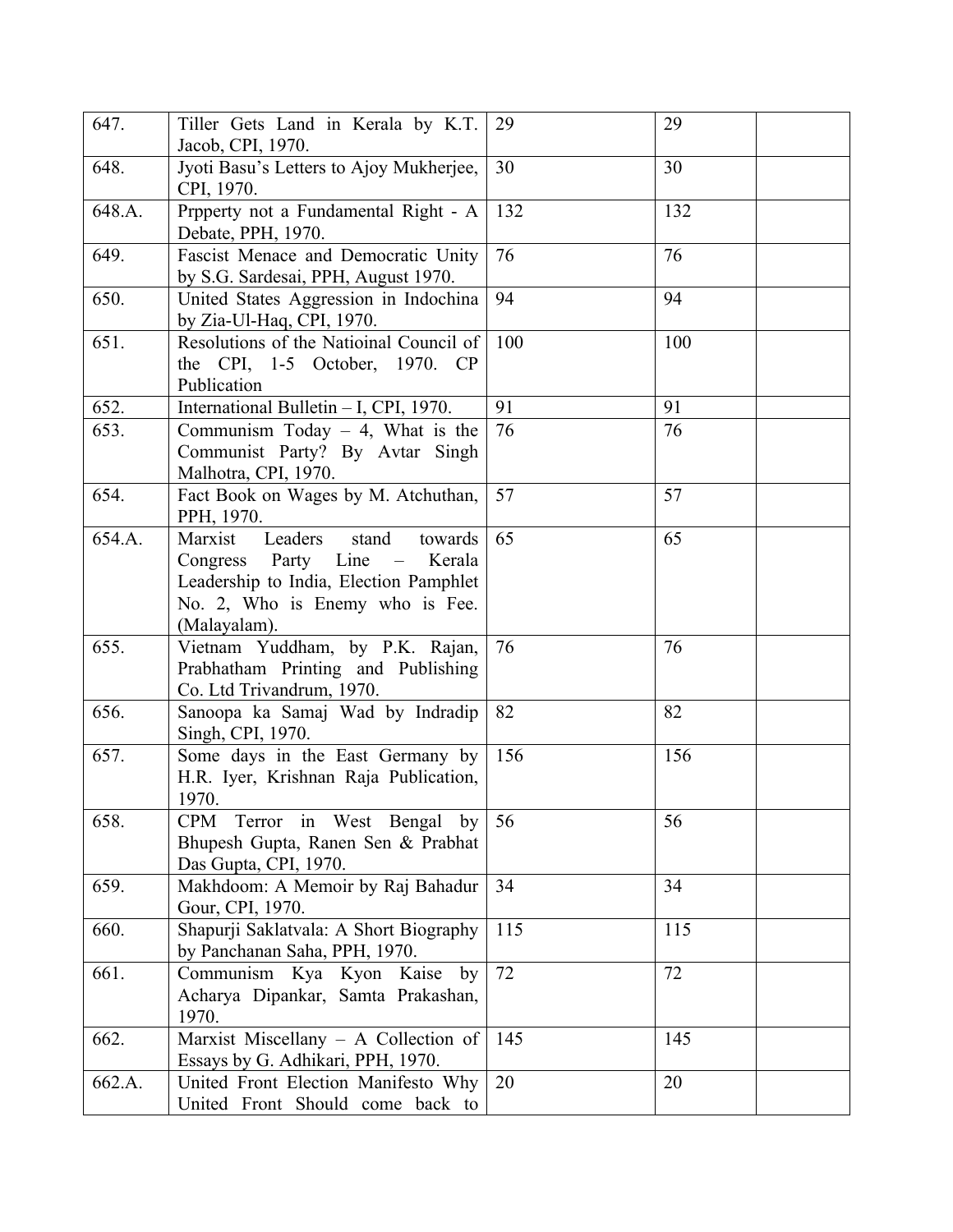|        | Power?                                                               |     |     |          |
|--------|----------------------------------------------------------------------|-----|-----|----------|
| 663.   | The United States in Crisis – The                                    | 92  | 92  |          |
|        | Communist Solution, CPI, 1970.                                       |     |     |          |
| 664.   | The Indian Revolution - Review and                                   | 89  | 89  |          |
|        | Perspective by Mohit Sen, PPH, 1970.                                 |     |     |          |
| 665.   | Anti communist Gang-up in Kerala -                                   | 77  | 77  |          |
|        | Betrayers of UF Set Up Anti People                                   |     |     |          |
|        | Govt., CPI, 1970.                                                    |     |     |          |
| 666.   | Problems of India's Agrarian Sector by                               | 90  | 90  |          |
|        | M.C. Rajeswara Rao, CPI, 1970.                                       |     |     |          |
| 667.   | Krantikariyan<br>Ke<br>Sansmaran<br>by                               | 94  | 94  |          |
| 668.   | Zharkhande Rai, PPH, 1970.<br>United Front could Back to Power, CPI, | 17  | 17  |          |
|        | August, 1970.                                                        |     |     |          |
| 669.   | Resolutions and Report of the NC of the                              | 97  | 97  |          |
|        | Communist Party of India CPI, 8-13                                   |     |     |          |
|        | May, 1970.                                                           |     |     |          |
| 670.   | Italian Road to Socialism – Report of                                | 65  | 65  |          |
|        | LUIGI LONGO, CPI, 1970.                                              |     |     |          |
| 671.   | Review of Kerala Elections by Central                                | 66  | 66  |          |
|        | Committee, CPM, 1970.                                                |     |     |          |
| 671.A. | Studies in Indian Monopolies by Kripa                                |     |     |          |
|        | Shankar, Pauly V. Parakal, May 1970.                                 |     |     |          |
|        | (N.T)                                                                |     |     |          |
| 672.   | Present Political Situation – report                                 | 48  | 48  |          |
|        | adopted by $CC$ of the $CPI(M)$ at its                               |     |     |          |
|        | meeting in Calcutta from Feb. 2-7,                                   |     |     |          |
|        | 1970.                                                                |     |     |          |
| 673.   | Previous Splits in the AITUC CPM,<br>1970.                           | 19  | 19  |          |
| 674.   | Dange & Co. Disrupt AITUC, CPM,                                      | 31  | 31  |          |
|        | 1970.                                                                |     |     |          |
| 675.   | On the Revisionist Disruption of the                                 | 69  | 69  |          |
|        | AITUC – Correspondence between                                       |     |     |          |
|        | CPI(M) and Right Communist Party,                                    |     |     |          |
|        | CPM 1970.                                                            |     |     |          |
| 676.   | Conspiracy to Wrack W. Bengal United                                 | 38  | 38  |          |
|        | Front, CPM, 1970.                                                    |     |     |          |
| 677.   | Bengal Renaissance and other Essays                                  | 292 | 292 |          |
|        | by Susobhan Sarkar, PPH 1970.                                        |     |     |          |
| 678.   | Marxism and the Language Problem in                                  | 154 | 154 |          |
|        | India by Satyendra Narayan Muzumdar,                                 |     |     |          |
|        | PPH, 1970.                                                           |     |     |          |
| 678.A. | Report on the Functioning of the                                     | 12  |     | $12-F/S$ |
|        | Central Approachs of Our Party, CPI                                  |     |     |          |
|        | National Council Meeting, May $8 - 13$ ,                             |     |     |          |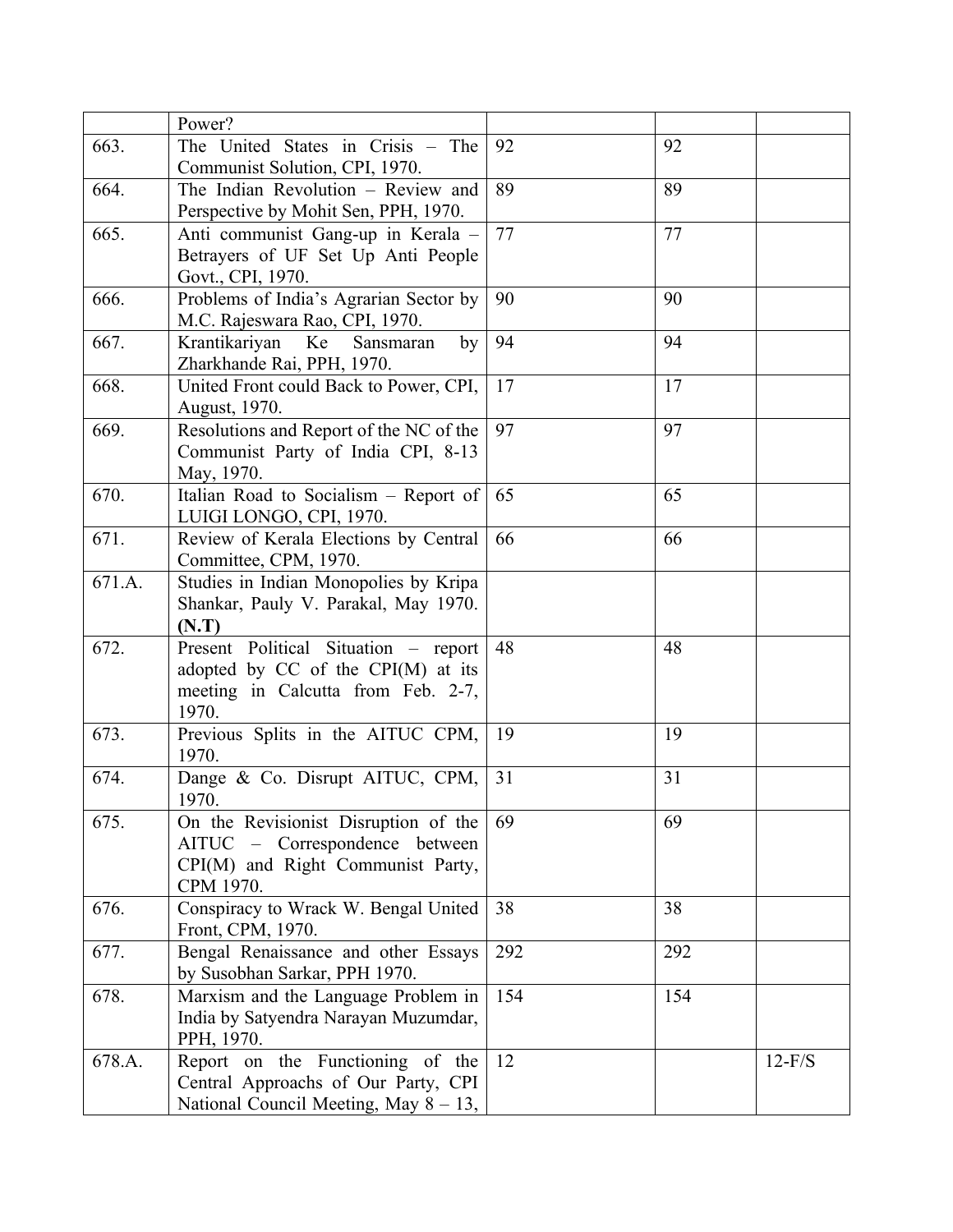|        | 1970.                                                                        |     |     |
|--------|------------------------------------------------------------------------------|-----|-----|
| 679.   | Fascist Menace and Democratic Unity                                          | 75  | 75  |
|        | by S.G. Sardesai, PPH. 1970.                                                 |     |     |
| 679.A. | Some Documents Relating to Early                                             | 139 | 139 |
|        | Indian Communists and Controversies                                          |     |     |
|        | around them – Collected Compiled and                                         |     |     |
|        | with a Forward by Dwijendra Nandi,                                           |     |     |
|        | 1970.                                                                        |     |     |
| 680.   | Election Manifesto of the CPI, 1971.                                         | 16  | 16  |
| 681.   | Election Manifesto of the CPI, No. 4,                                        | 16  | 16  |
|        | 1971.CP Publication                                                          |     |     |
| 682.   | Right Reaction Bids for Power by                                             | 48  | 48  |
|        | Bhupesh Gupta, New Age, Election                                             |     |     |
|        | Supplement No. 3, January 17, 1971.                                          |     |     |
| 683.   | Speaker's Handbook (New<br>Age)                                              | 80  | 80  |
|        | Election Supplement, Vol. XIX, No. 4,                                        |     |     |
|        | January 24, 1971.                                                            |     |     |
| 684.   | Mahan Zeven (Laghu Parichay) Com.                                            | 12  | 12  |
|        | Sachidanand Vishnu Ghate, Bihar,                                             |     |     |
|        | 1971.                                                                        |     |     |
| 685.   | Singh<br>Veyaktitav<br>Aur<br>Bhagat                                         | 43  | 43  |
|        | Vichardhara by Gopal Thakur, PPH,                                            |     |     |
|        | 1971.                                                                        |     |     |
| 686.   | Lok Sabha Ka Madhyavadhi Chunav                                              | 18  | 18  |
|        | Ek Samiksha by Kishori Prasanna                                              |     |     |
|        | Singh, Hazipur1971.                                                          |     |     |
| 687.   | Some Impressions of the Soviet Union                                         | 93  | 93  |
|        | by C. Rajeswara Rao, CPI, 1971.                                              | 35  |     |
| 688.   | Bharatiya Communist Party Ki Bihar                                           |     | 35  |
|        | Rajya Parishad Dwara Swikarity Bihar<br>Parishad Dwara<br>Rajya<br>Swikarity |     |     |
|        |                                                                              |     |     |
|        | Report.(Report adopted by the State<br>Council CPI Bihar)                    |     |     |
| 689.   | Rajnitik Report, CPI 9th Bihar State                                         | 59  | 59  |
|        | Conference,<br>Darbhanga<br>$14-19$                                          |     |     |
|        | September, 1971.                                                             |     |     |
| 690.   | First Communist Party Conference:                                            | 42  | 42  |
|        | Constitutional<br>Political<br>and<br>Draft                                  |     |     |
|        | amended on September 3,4,5, 1971,                                            |     |     |
|        | CPI, 1971. Ongole (Prakasam) District                                        |     |     |
|        | Committee, CPI                                                               |     |     |
| 691.   | United States Perfidy exposed Secret                                         | 61  | 61  |
|        | Pentagen Papers as Published in the                                          |     |     |
|        | New York Times, Party -I, PPH, 1971.                                         |     |     |
| 692.   | Bhartiya Communist Party (Marxvadi)                                          | 75  | 75  |
|        | by Karma Suchi, CPI(M)<br>1971.                                              |     |     |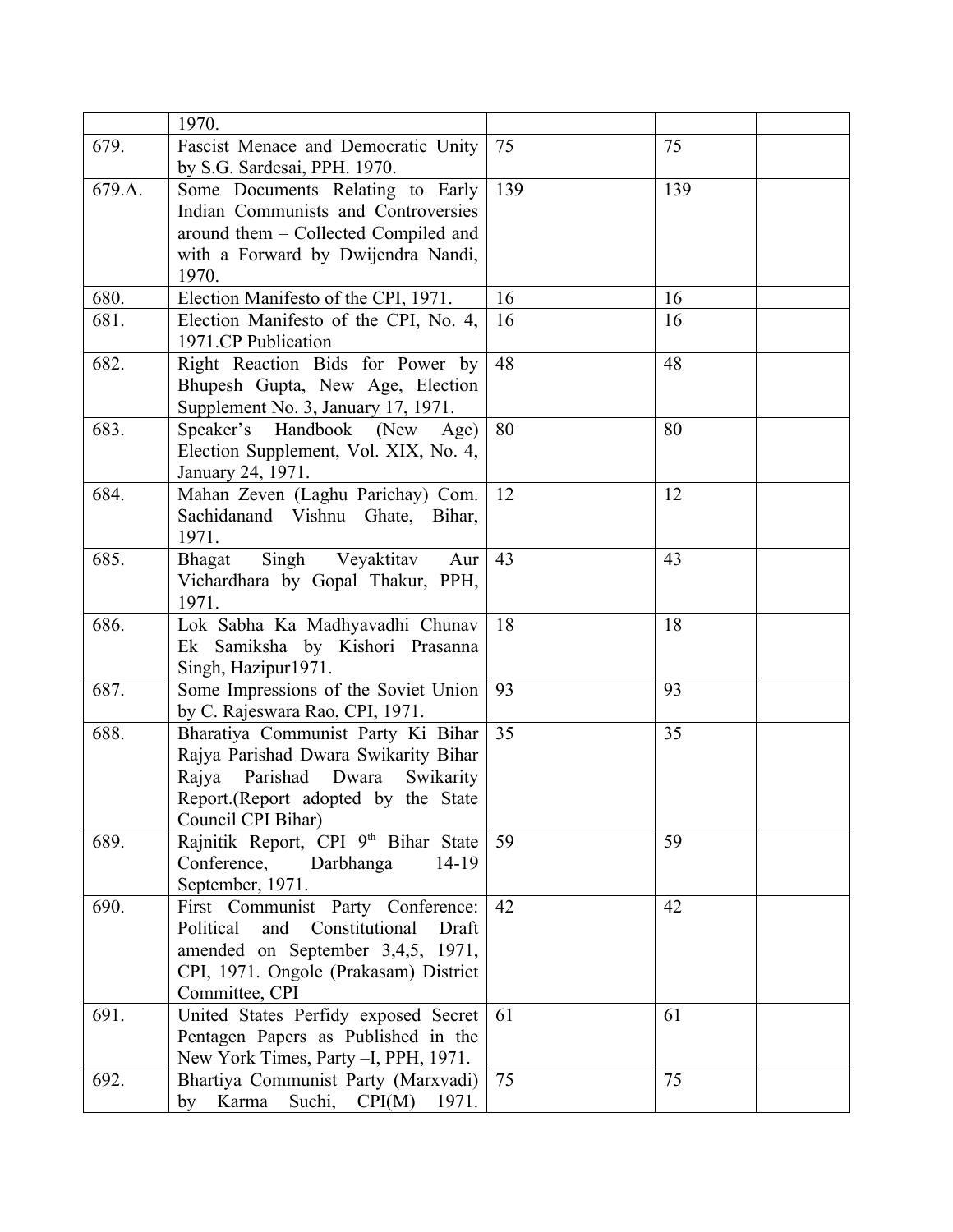|        | Madurai                                           |     |     |
|--------|---------------------------------------------------|-----|-----|
| 693.   | United States Perfidy exposed Secret              | 58  | 58  |
|        | Pentagon Papers as Published in the               |     |     |
|        | New York Times, Part - II, PPH, 1971.             |     |     |
| 694.   | United States Perfidy Exposed - Secret            | 65  | 65  |
|        | Pantagon Papers as Published in Part-             |     |     |
|        | III, PPH, 1971.                                   |     |     |
| 695.   | On the General Election of March 1971             | 108 | 108 |
|        | Resolution and Review Report of the               |     |     |
|        | NC of the CPI, 23-28 April, 1971.                 |     |     |
| 696.   | $24th$ Congress of CPSU – An Event of             | 60  | 60  |
|        | World Importance by C. Rajeswara                  |     |     |
|        | Rao, CPI, 1971.                                   |     |     |
| 697.   | Kerala's First Communist Life<br>of               | 146 | 146 |
|        | 'Sakhavu' Krishna Pillai by T.V.                  |     |     |
|        | Krishnan, CPI, 1971.                              |     |     |
| 698.   | Bihar Men Rashtria Janvadi Morcha Ke              | 70  | 70  |
|        | Leye Sengharsh (Struggle for National             |     |     |
|        | Democratic from in Bihar) Darbhanga               |     |     |
|        | 14-19, CPI1971.                                   |     |     |
| 699.   | Party (Bharatia Communist Party Ki <sup>9th</sup> | 42  | 42  |
|        | Congress me Swikriti) CPI, 3-10                   |     |     |
|        | October, 1971.                                    |     |     |
| 700.   | Documents of the Ninth Congress of                | 421 | 421 |
|        | the Communist Party of India, CPI,                |     |     |
|        | Ghatenagar, Cochin, $3 - 10$ October,             |     |     |
|        | 1971.                                             |     |     |
| 701.   | The Marxist Veekshanam, Vol. 11, No.              | 55  | 55  |
|        | 2, October, 1971.                                 |     |     |
| 702.   | Communist Party and Naxalites by                  | 128 | 128 |
|        | Pratap Mitra & Mohit Sen, CPI, 1971.              |     |     |
| 703.   | The Marxist Veekshanam, Vol. 11, No.              | 79  | 79  |
|        | 3, November, 1971.                                |     |     |
| 703.A. | Two Congress are the same $- A$                   | 64  | 64  |
|        | Criticism on Marxist Party's Election             |     |     |
|        | Manifesto, 1971.                                  |     |     |
| 704.   | Resolution<br>Draft<br>Political<br>to<br>be      | 24  | 24  |
|        | Presented to the IX Congress of the CPI           |     |     |
|        | at Cochin, 3-10, October, 1971.                   |     |     |
| 705.   | Resolution<br>Report<br>and<br>the<br>on          | 61  | 61  |
|        | International<br>Situation<br>the<br>World        |     |     |
|        | Communist Movement and the Tasks of               |     |     |
|        | the CPI, 1971.                                    |     |     |
| 706.   | Constitution of the CPI - Incorporating           | 39  | 39  |
|        | the Amendments and Including the                  |     |     |
|        | Rules on Bylaws adopted bythe Ninth               |     |     |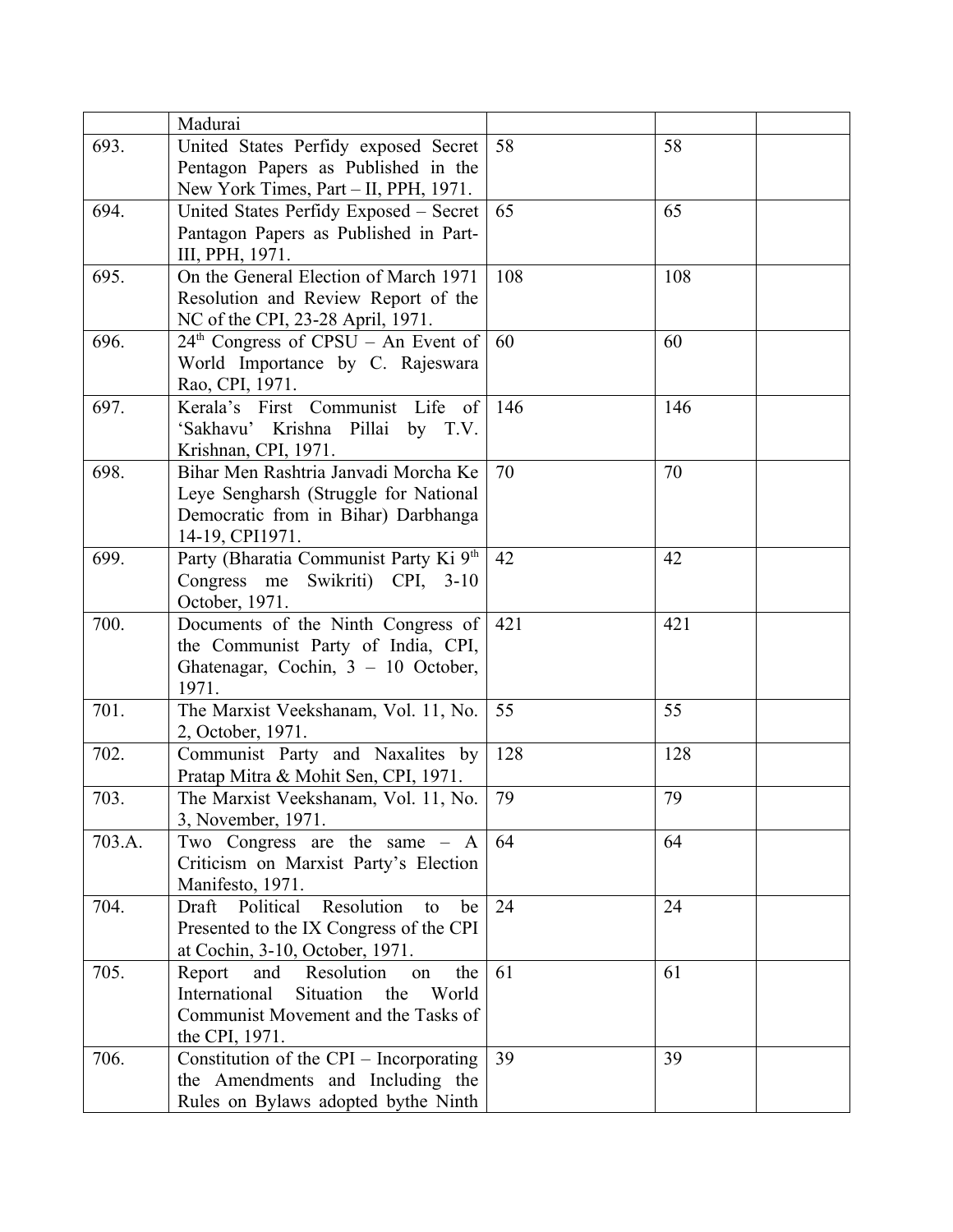|      | Congress of the CPI, Cochin, 3 to 10<br>October, 1971.                                                                                                                                                                                                  |     |     |
|------|---------------------------------------------------------------------------------------------------------------------------------------------------------------------------------------------------------------------------------------------------------|-----|-----|
| 707. | Once more on Chile: Its Lessons and<br>Nonlessons, by N.K. Krishnan                                                                                                                                                                                     | 70  | 70  |
| 708. | Political<br>Political<br>Report<br>and<br>Resolution adopted by Ninth Congress<br>of the CPI, Cochin, 3-10, October,<br>1971.                                                                                                                          | 163 | 163 |
| 709. | Smaranayutay Yedukal by C. Achutha<br>Menon, Pub: Prabhatham Printing,<br>Trivandrum 1971.                                                                                                                                                              | 156 | 156 |
| 710. | Organisational Report and Resolution<br>on Party Organisation adopted by 8 <sup>th</sup><br>Congress of the CPI, Cochin, 3-10,<br>October, 1971.                                                                                                        | 127 | 127 |
| 711. | Resolutions Political Resolution on<br>Party Ogranisation on the International<br>Situation<br>World<br>the<br>Communist<br>Movement and the Tasks of the CPI,<br>1971.                                                                                 | 40  | 40  |
| 712. | Communist Party of India 9 <sup>th</sup> Congress,<br>Souvenir, Cochin, 1971.                                                                                                                                                                           | 200 | 200 |
| 713. | Our First General Secretry a Memorial<br>Volume, S.V. Ghate, CPI, 1971.                                                                                                                                                                                 | 129 | 129 |
| 714. | Communist Party<br>Ka<br>Bhartiya<br>Samvidhan, CPI, 1971.                                                                                                                                                                                              | 76  | 76  |
| 715. | Cry Halt to this Region of Terror by<br>Jyoti Basu, CPI, 1971.                                                                                                                                                                                          | 36  | 36  |
| 716. | Statement of Policy adopted by the All<br>India Conference of the CPI, October,<br>1951, CPI, 1971.                                                                                                                                                     | 16  | 16  |
| 717. | Programme Adopted at the 7 <sup>th</sup> Congress<br>of the Communist Party of India at<br>Calcutta, Oct. 31 to Nov. 7, 1971, with<br>the amendment by the 9 <sup>th</sup> Congress in<br>Madurai June 27 - July 2, 1972,<br>Statement of Policy, 1971. | 78  | 78  |
| 718. | CPI(M)'s Policies<br>Planning,<br>and<br>Proposals – Memorandum submitted to<br>Planning Commission, June 25, 1971,<br>CPI, 1971.                                                                                                                       | 18  | 18  |
| 719. | Election Manifesto of the CPI(M),<br>CPM, 1971.                                                                                                                                                                                                         | 32  | 32  |
| 720. | Sangbadiker<br>Chokha<br>Bhangladeher<br>Mukhityudhya<br>Shakti<br>Chattopadhyaya, Vishwabani, Calcutta,                                                                                                                                                | 335 | 335 |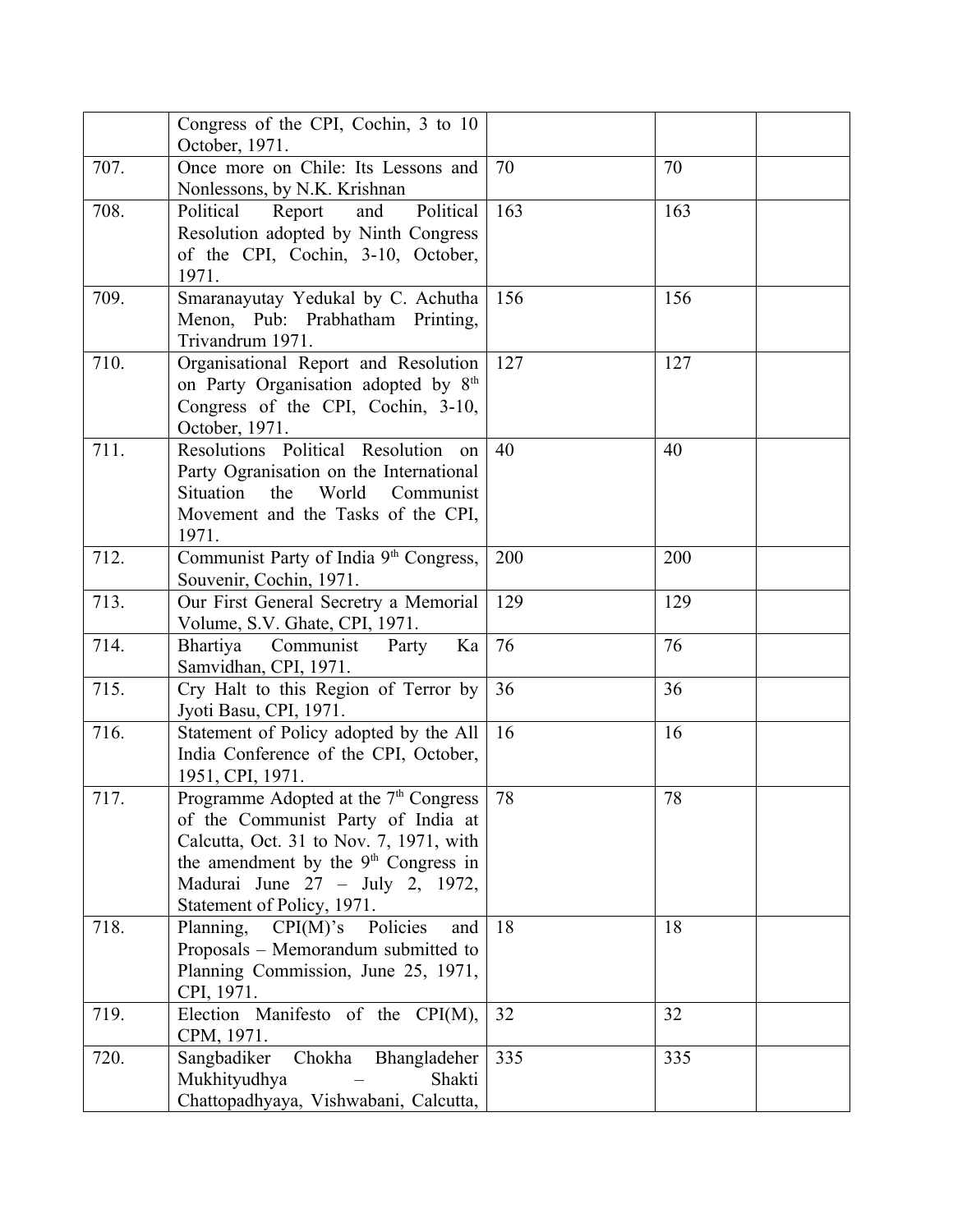|        | 1971.                                                      |     |     |
|--------|------------------------------------------------------------|-----|-----|
| 721.   | Bhartiya Communist Party ka Chunav                         | 16  | 16  |
|        | Ghoshna<br>Patra<br>Election<br><b>CPI</b><br>$\equiv$ $-$ |     |     |
|        | Manifesto, 1970.                                           |     |     |
| 722.   | United States Prefidy Exposed - Secret                     | 61  | 61  |
|        | Pentagan Papers as Published in the                        |     |     |
|        | New York, Part - II, PPH, 1971.                            |     |     |
| 722.A. | CPI(M) Kerala State Committee - EMS                        | 485 | 485 |
|        | Namboodripad.                                              |     |     |
|        | Communist Party of Kerala                                  |     |     |
|        | <b>State Conference</b>                                    |     |     |
|        | Indian Way to Socialism                                    |     |     |
|        | CPI Kerala State Conference                                |     |     |
|        | 9 <sup>th</sup> Congress, Review<br><b>CPI</b>             |     |     |
|        | Report                                                     |     |     |
|        | 9th Party Congress, CPI-TVM-                               |     |     |
|        | Gill Sammelan                                              |     |     |
|        | <b>Resolutions Political Resolution</b>                    |     |     |
|        | on Party Organisation                                      |     |     |
|        | $CPI-9th$ Congress Passed by<br>Political                  |     |     |
|        | Organisation<br>and<br>Resolution                          |     |     |
|        | Mid-term Election of India                                 |     |     |
|        | 9 <sup>th</sup> Party Congress                             |     |     |
|        | CPI Kerala<br><b>State</b><br>Today                        |     |     |
|        | 6 <sup>th</sup><br>Federation<br>Workers                   |     |     |
|        | Conference Report.                                         |     |     |
| 723.   | Party Life (Inner Party) Journal of the                    | 36  | 36  |
|        | Organisation Department, CPI, Vol.                         |     |     |
|        | VIII, No. 1, January 1972.                                 |     |     |
| 724.   | Mohan Jivan: Laghu Parchay by Com.                         | 17  | 17  |
|        | Ajoy Ghosh, Gyangeh Publication                            |     |     |
|        | 1972.                                                      |     |     |
| 725.   | Mohan Jivan: Laghu Parchay by Com.                         | 10  | 10  |
|        | Rudradutt<br>Bhardwaj, Pub:<br>Gyangoh,                    |     |     |
|        | 1972.CPI                                                   |     |     |
| 726.   | The Truth About $CPM - A$ Critique of                      | 39  | 39  |
|        | the Ideological-Political Line of the                      |     |     |
|        | CPI(M), Bhowani Sen, CPI, 1972.                            |     |     |
| 727.   | Who Really Aids India USA or USSR?                         | 80  | 80  |
|        | - Sadhan Mukherjee, CPI, 1972.                             |     |     |
| 728.   | Resolutions of the<br>9 <sup>th</sup><br>Congress          | 40  | 40  |
|        | (Madurai, June 27 – July 2, 1971, CPI,                     |     |     |
|        | 1972.                                                      |     |     |
| 729.   | Pakistan Policies that led to Breakup by                   | 109 | 109 |
|        | M. Farooqi, CPI, 1972.                                     |     |     |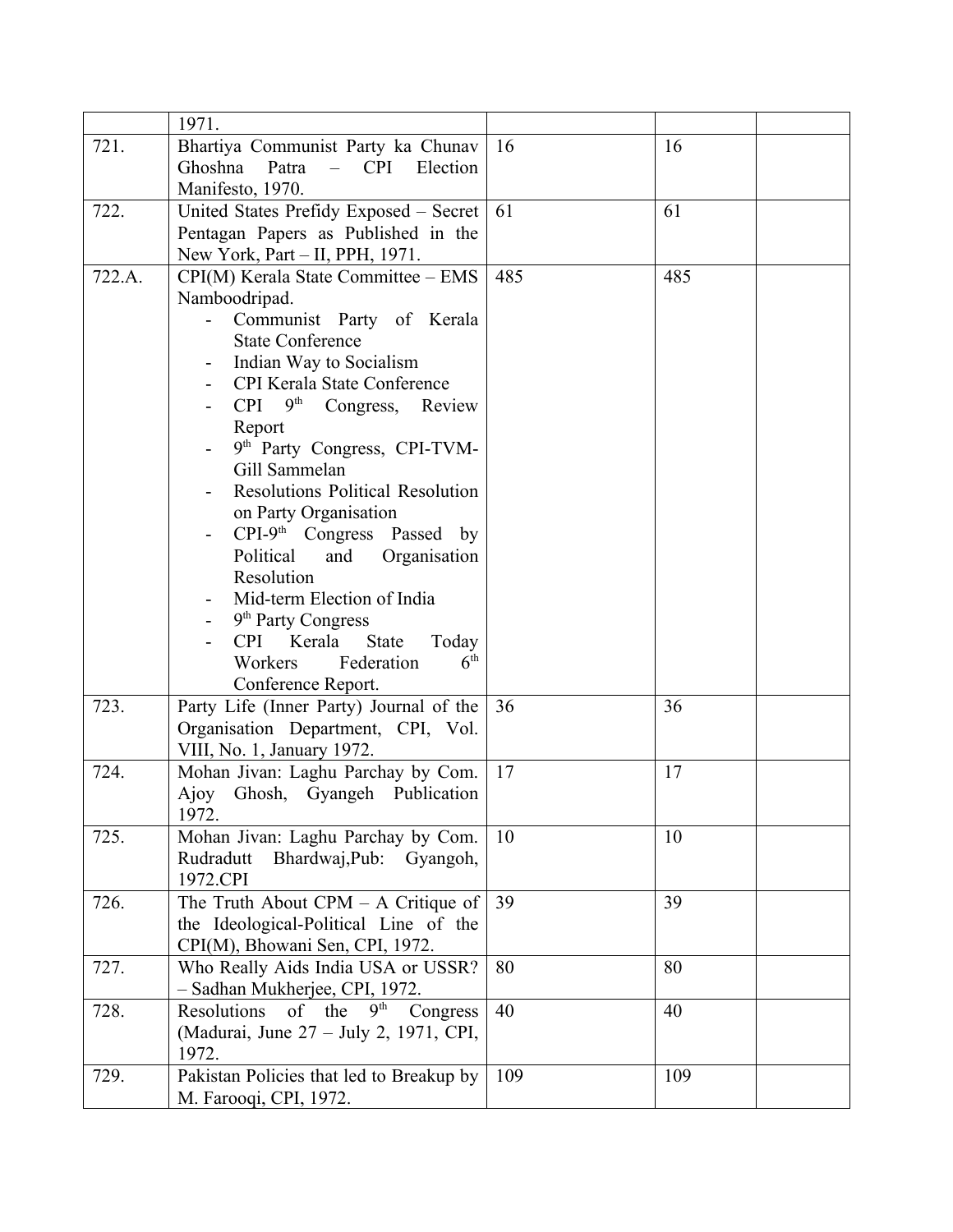| 730.   | Party Life (Inner Party Journal of the                                     | 40  | 40  |
|--------|----------------------------------------------------------------------------|-----|-----|
|        | Organisation Department), CPI, Vol.                                        |     |     |
|        | VIII, No. 3, March, 1972.                                                  |     |     |
| 731.   | Review<br>$\circ$ f<br>Elections<br><b>State</b><br>to                     | 91  | 91  |
|        | Assemblies (1972) and Resolutions                                          |     |     |
|        | adopted by the National Council, CPI,                                      |     |     |
| 732.   | New Delhi 14-18 April, 1972.                                               | 33  | 33  |
|        | Masterpiece of Left Opportunism -<br>of CPM draft<br>critique<br>Poltiical |     |     |
|        | Resolution by Bhupesh Gupta, CPI,                                          |     |     |
|        | 1972.                                                                      |     |     |
| 732.A. | CPI(M) Programme: Some Questions                                           | 28  | 28  |
|        | People's Power, Vol. 1, No. 2,                                             |     |     |
|        | December 1972.                                                             |     |     |
| 732.B. | Resolution of Communist Unity Centre                                       | 12  | 12  |
|        | by KPR Gopalan, Trissur, 1972.                                             |     |     |
| 733.   | Party Education Series - Preliminary                                       | 40  | 40  |
|        | Course, CPI, 1972.                                                         |     |     |
| 734.   | Telangana People's Struggle and its                                        | 600 | 600 |
|        | Lessons by P. Sundarayya, CPM,                                             |     |     |
|        | Calcutta, 1972.                                                            |     |     |
| 735.   | National Democracy and People's                                            | 53  | 53  |
|        | Democracy-                                                                 |     |     |
|        | - Essays in Honour of 9th Birthday of                                      |     |     |
|        | Comrade Georgi Dimitrov by Bhowani                                         |     |     |
|        | Sen & Mohit Sen, CPI, 1972.                                                |     |     |
| 736.   | Party Education Series - Grade I                                           | 63  | 63  |
|        | Course, CPI, 1972.                                                         |     |     |
| 737.   | Bhartiya Communist Party Ki Rastriya                                       | 48  | 48  |
|        | Parishad Ke Mahatwapurna Dastawej                                          |     |     |
|        | aur Prastav, 24-28 August, 1972, CPI,                                      |     |     |
|        | 1972.                                                                      |     |     |
| 738.   | Party Education Series - Grade II                                          | 143 | 143 |
| 739.   | Course, CPI, 1972.<br>Jan Karya Niti (People's Action Policy)              | 44  | 44  |
|        | - Resolution of the NC of CPI, 1972.                                       |     |     |
| 740.   | Resolutions of the National Council of                                     | 45  | 45  |
|        | the CPI, New Age Supplement, New                                           |     |     |
|        | Delhi 24-28 August, 1972, CPI, 1972.                                       |     |     |
| 741.   | Ceiling on Agricultural Land by Z.A.                                       | 78  | 78  |
|        | Ahmad, CPI, 1972.                                                          |     |     |
| 742.   | Prices, Monopolies and Government                                          | 33  | 33  |
|        | Policies by Pauly V. Prakal, CPI, 1972.                                    |     |     |
| 743.   | Communist<br>Reply<br>Tata<br>to                                           | 41  | 41  |
|        | Memorandum by H.K. Vyas,<br>CPI,                                           |     |     |
|        | 1972.                                                                      |     |     |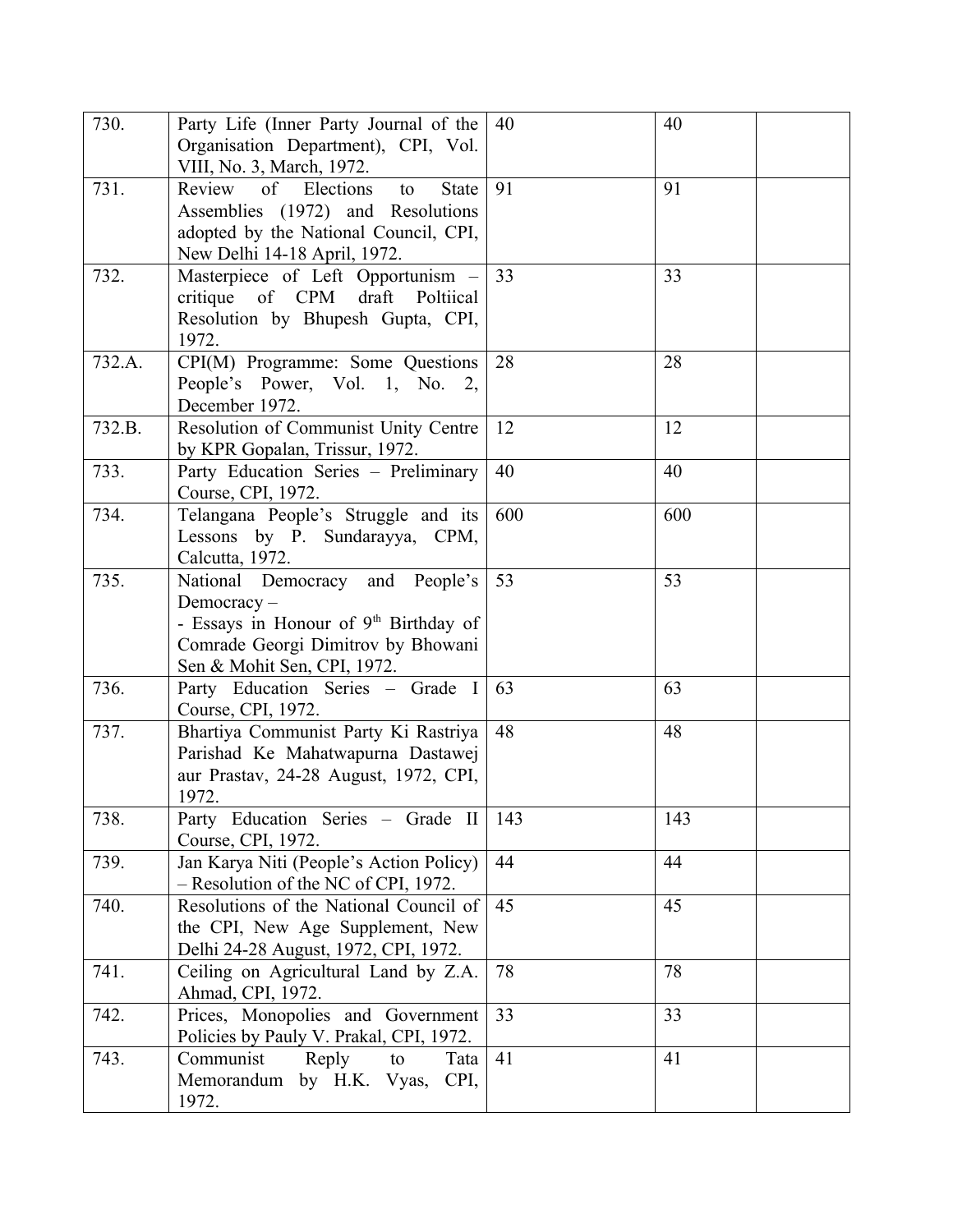| 744. | Indian Muslim Problems and Trends by<br>M. Farooqi, CPI, 1972.                                                                                                                                                                                                   | 25  | 25  |
|------|------------------------------------------------------------------------------------------------------------------------------------------------------------------------------------------------------------------------------------------------------------------|-----|-----|
| 745. | The Historic Telengana Struggle -<br>Some Useful Lessons from its Rich<br>Experience by C. Rajeswara Rao, CPI,<br>1972.                                                                                                                                          | 45  | 45  |
| 746. | Basic Documents of the Moscow<br>Meetings of Communist and Workers'<br>Parties, 1957-60-69, CPI, 1972.                                                                                                                                                           | 106 | 106 |
| 747. | Mulki Tangle in Andhra Pradesh – The<br>Communist Approach by Bahadur<br>Gour, CPI, 1972.                                                                                                                                                                        | 34  | 34  |
| 748. | Bhowani Sen Tributes, CPI, 1972.                                                                                                                                                                                                                                 | 119 | 119 |
| 749. | Glimpses of Revolutionary Cuba by<br>Yogindra Sharma, CPI, 1972.                                                                                                                                                                                                 | 26  | 26  |
| 750. | Veer Telangana by Ravi Narayan Redy,<br>1972.                                                                                                                                                                                                                    | 163 | 163 |
| 751. | Central Committee Statement - The<br>Party and the<br>Struggle of<br>the<br>Bangladesh People, CPI(M), 1972.                                                                                                                                                     | 38  | 38  |
| 752. | Work Report (Political) of the CC to the<br>$9th Congress -$<br>- Organisational Position of the Party<br>(Tables) Note on National Question and<br>Amendment to<br>Party Programme<br>adopted by the 9 <sup>th</sup> Congress Madurai,<br>June 27-July 2, 1972. | 112 | 112 |
| 753. | Political Resolution adopted by the 9 <sup>th</sup><br>Congress, June 27 – July 2, 1972.CPM                                                                                                                                                                      | 70  | 70  |
| 754. | 25 Years of Independence and the<br>Challenge of the Path by Bhupesh<br>Gupta, CPI, 1972.                                                                                                                                                                        | 33  | 33  |
| 755. | Navam<br>Congress Grihita<br>Rajnitik<br>Prastav (Political Resolution) adopted<br>9 <sup>th</sup><br>the<br>Congress,<br>Madurai,<br>at<br>CPI(M)1972.                                                                                                          | 58  | 58  |
| 756. | 9 <sup>th</sup><br>Resolution,<br>Political<br>Congress<br>Document, CPI(M), 1972.                                                                                                                                                                               | 92  | 92  |
| 757. | Communism Today $-4$ , What is the<br>Communist Party? By Avtar Singh<br>Malhotra, CPI, 1972.                                                                                                                                                                    | 72  | 72  |
| 758. | Gathantantre: (Constitution)<br>CPM,<br>Madurai, 1972.                                                                                                                                                                                                           | 18  | 18  |
| 759. | Central Committee's Draft Political<br>Resolution for $9th$ Congress of the CPM<br>- People's Democracy Supplement,                                                                                                                                              | 71  | 71  |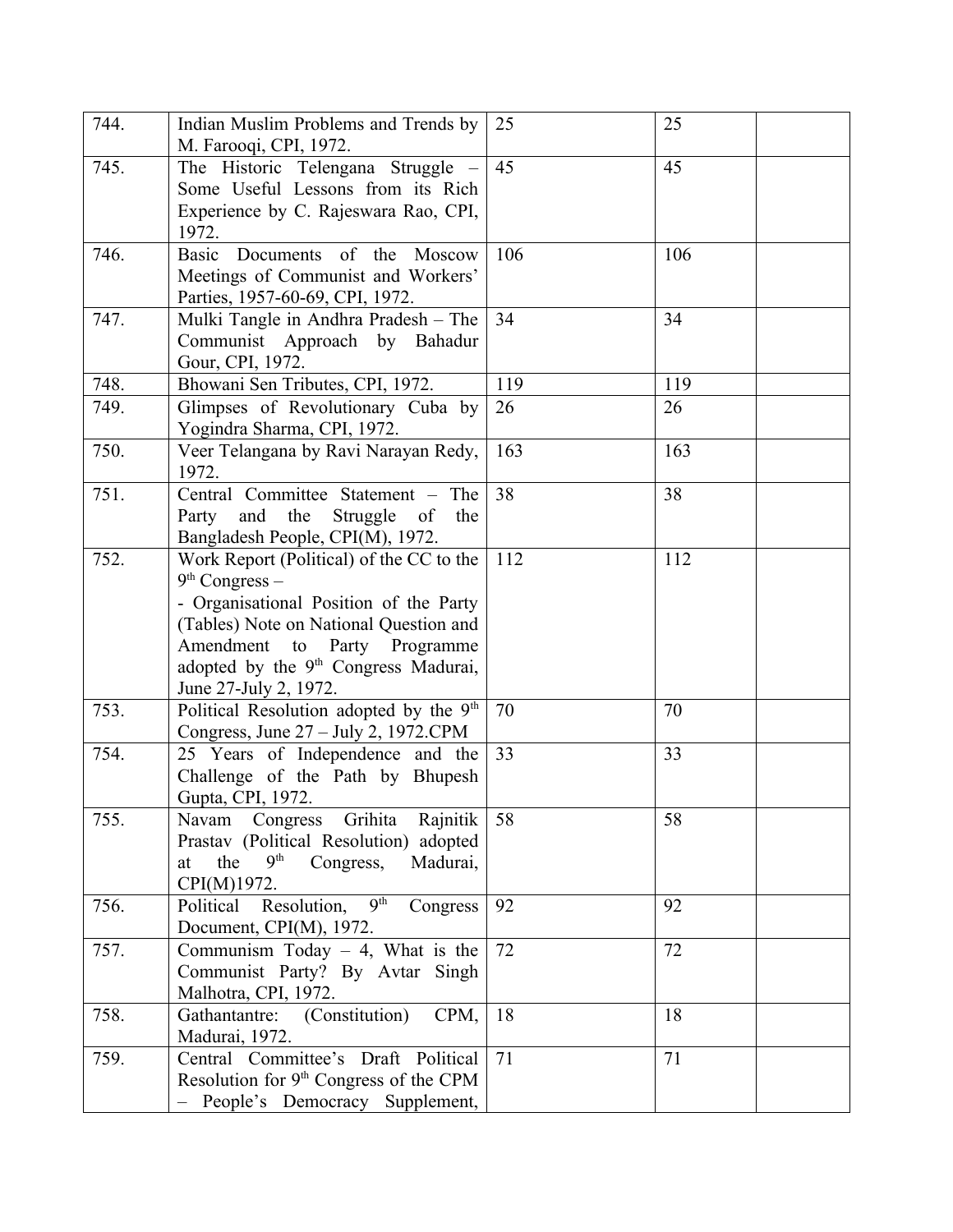|        | April 30, 1972.                                         |     |     |
|--------|---------------------------------------------------------|-----|-----|
| 760.   | Paschim Bange Sansadiya Gantantra                       | 43  | 43  |
|        | Dhwanse<br>Tantro<br>(Distruction)<br>of                |     |     |
|        | Parliamentary Democracy in West                         |     |     |
|        | Bengal) by Jyoti Basu, CPI(M), June,                    |     |     |
|        | 1972.                                                   |     |     |
| 761.   | On the Latest Stand of CPI(M) Central                   | 31  | 31  |
|        | Committee, Socialist Unity Centre of                    |     |     |
|        | India, 1973.                                            |     |     |
| 761.A. | Remedies for Democratic Revolution -                    | 146 | 146 |
|        | <b>CPI</b><br>$9th$ Congress<br>Political               |     |     |
|        | <b>Resolution Report</b>                                |     |     |
|        | Strike against Prize rise                               |     |     |
|        | Working Report - All India                              |     |     |
|        | Youth Federation 5 <sup>th</sup><br><b>State</b>        |     |     |
|        | Council                                                 |     |     |
|        | What is the Reason for fighting                         |     |     |
|        | with Pakistan?                                          |     |     |
|        | Coir<br>Travancore<br>Factory                           |     |     |
|        | Workers Union, 14th Annual                              |     |     |
|        | Report                                                  |     |     |
|        | Coconut Price Control.                                  |     |     |
| 762.   | Heroic Telangana – Reminiscences and                    | 97  | 97  |
|        | Experiences by Ravi Narayan Reddy,                      |     |     |
|        | CPM, 1973.                                              |     |     |
| 762.A. | Resolution<br>Committee<br>Central<br>on                | 55  | 55  |
|        | Agrarian<br>Certain<br>Issues<br>and                    |     |     |
|        | Explanatory Note by P.Sundarayya,                       |     |     |
|        | $CPI(M)$ .                                              |     |     |
| 763.   | Historic Telangana Struggle - Heroic                    | 99  | 99  |
|        | Peasant Revolt for the abolition of                     |     |     |
|        | Feudalism<br>by Rajeshwar<br>Rao,                       |     |     |
|        | Ramachandra<br>Arutla Reddy,<br>A.P.                    |     |     |
|        | Communist Samithi, 1951.CPI.                            |     |     |
| 764.   | The People's March to Delhi by Mohit<br>Sen, CPI, 1973. | 26  | 26  |
| 765.   |                                                         | 72  | 72  |
|        | CIA Danger against India by Pauly V.                    |     |     |
| 766.   | Parakal, CPI, 1973.                                     | 132 | 132 |
|        | Reader in Marxist-Leninist Philosophy                   |     |     |
|        | Issued by Central Party Education<br>Dept., CPI, 1973.  |     |     |
| 766.A. | For Now India for a New Line -                          | 70  | 70  |
|        | Examination 'or' Murdor? Thiruvalla                     |     |     |
|        | Distt Conference, 1973. (Malayalam).                    |     |     |
| 767.   | Defeat Separatist Conspiracy in Andhra                  | 42  | 42  |
|        | by C. Rajeswara Rao, CPI, 1973.                         |     |     |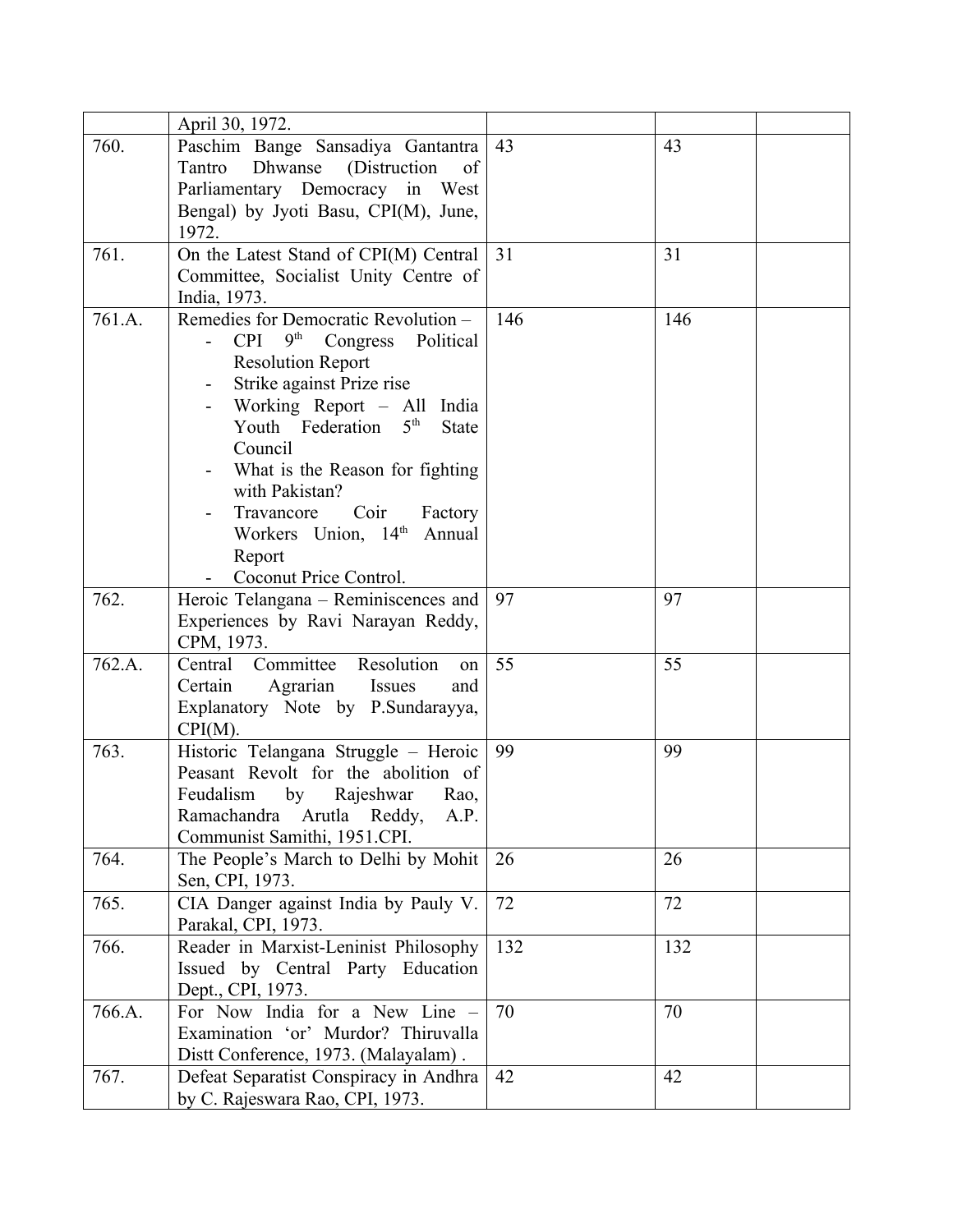| 768. | Kerala Three Years of UF Government<br>Headed by C. Achutha Menon, CPI,<br>1973.                                                                                                                                               | 61  | 61  |  |
|------|--------------------------------------------------------------------------------------------------------------------------------------------------------------------------------------------------------------------------------|-----|-----|--|
| 769. | Mahan Jivan Laghu Parichay - 6 by<br>Mahapandit<br>Rahul<br>Sankritiyan,<br>Giangeh, 1973.                                                                                                                                     | 22  | 22  |  |
| 770. | Mahan Jivan: Laghu Parchihya-5 by<br>Com. Teja Singh Swantra, Giangeh,<br>1973.                                                                                                                                                | 8   | 8   |  |
| 771. | Mahan Jivan: Laghu Parchihya-5 by<br>Swami Sehajanand Saraswati Giangeh,<br>1973.                                                                                                                                              | 16  | 16  |  |
| 772. | Bekarir Virudhe<br>CPI(M)<br>(Against)<br>Unemployment) by Rajan Chaudhuri,<br>Feb. 1973.                                                                                                                                      | 22  | 22  |  |
| 773. | Keralathilay Communsit Prasthanam by<br>N.E. Balram, Prabhatham, 1973.                                                                                                                                                         | 168 | 168 |  |
| 774. | Videshiloot<br>(Indian<br><b>CPM</b><br>Bharte<br>Capital Drained to Foreign Country) by<br>Ashok Basu, February, 1973.                                                                                                        | 15  | 15  |  |
| 775. | Chile: Anatomy of a U.S. Imperialist<br>Coup CPI, 1973.                                                                                                                                                                        | 55  | 55  |  |
| 776. | Report and Resolutions of the National<br>Council of the Communist Party of<br>India, 29 March - 1 April, 1973, CPI,<br>1973.                                                                                                  | 45  | 45  |  |
| 777. | Chandra Bose<br>Indian<br>Subhas<br>and<br>Communist Movement<br>by<br>Gautam<br>Chattopadhyay, PPH, 1973.                                                                                                                     | 41  | 41  |  |
| 778. | Chile: Popular Unity against Fascism,<br>CPI, 1973.                                                                                                                                                                            | 80  | 80  |  |
| 779. | Life and Work of Dr. K.M. Ashraf by<br>M. Farooqi and N.L. Gupta, CPI, 1973.                                                                                                                                                   | 35  | 35  |  |
| 780. | Resolutions of the Central Committee<br>Meeting in Calcutta from Nov. 22 to 27,<br>Homage<br>1973<br>to<br>Martyrs,<br>Condolences, Political and Economic<br>Situation, Centre in Agrarian Issues,<br>Chile, West Asia, 1973. | 33  | 33  |  |
| 781. | Resolutions of the National Council of<br>the CPI, New Delhi 2-5, Dec. 1973,<br>CPI, 1973.                                                                                                                                     | 30  | 30  |  |
| 782. | Defeat the RSS Fascist Designs by K.L.<br>Mahendra, CPI, 1973.                                                                                                                                                                 | 80  | 80  |  |
| 783. | Statistical Handbook, 1973, Issued by<br>Central Party Education Deptt., CPI,                                                                                                                                                  | 142 | 142 |  |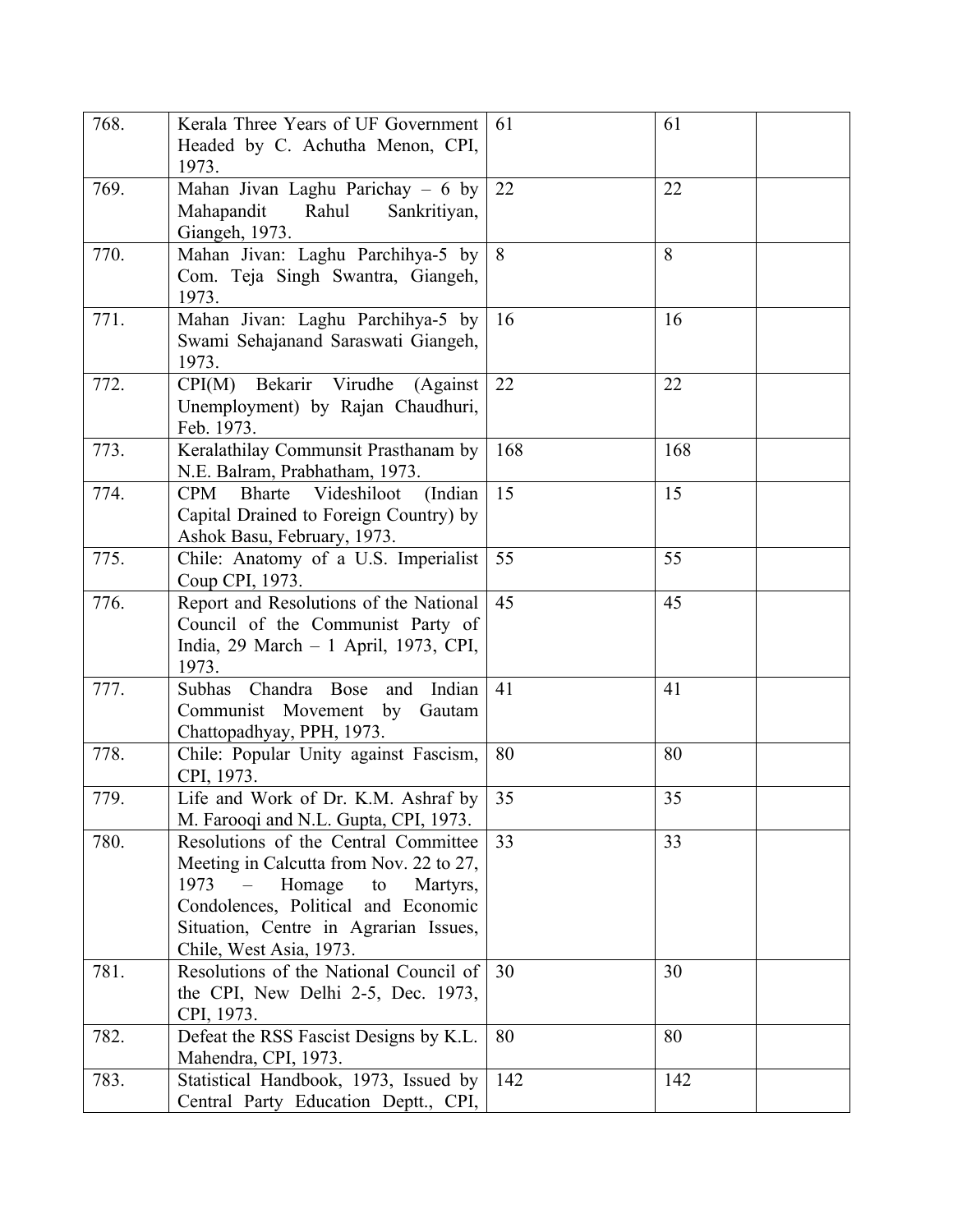|        | 1973.                                                                                                                                                              |     |     |
|--------|--------------------------------------------------------------------------------------------------------------------------------------------------------------------|-----|-----|
| 784.   | 25 years of Education in India by<br>Syamal Chakrabarty, PPH, 1973.                                                                                                | 70  | 70  |
| 785.   | Documents of the Second Congress of<br>the Communist Party of Bangladesh -<br>Dacca, 4-9 December, 1973, CPI, 1974.                                                | 135 | 135 |
| 786.   | Political Resolution adopted by the 5 <sup>th</sup><br>Congress of the Communist Party of<br>Philippines, CPI, 1973.                                               | 46  | 46  |
| 787.   | Glorious Telangana Arms Struggle by<br>Raj Bhadur Gour, CPI, 1973.                                                                                                 | 172 | 172 |
| 788.   | Committee Resolution<br>Central<br>on<br>Certain Agrarian Issues<br>and<br>an<br>Explanatory by P. Sundarayya, CPI,<br>1973.                                       | 70  | 70  |
| 789.   | National Integration - A Critique of<br>government Policies note submitted to<br>the National Integration Council,<br>October 1973 by P. Sundarayya, CPM,<br>1973. | 50  | 50  |
| 790.   | Report on Economic and Political<br>Situation adopted by the CC of the<br>$CPI(M)$ meeting in Calcutta from July<br>15 to 20, 1973.                                | 40  | 40  |
| 790.A. | Central Committee's Rastriya Report<br>CPM 9 <sup>th</sup> Congress, 1973.                                                                                         | 85  | 85  |
| 790.B. | People:<br>the<br>Cause<br>of<br>the<br>In<br>Reminisconces by A.K.<br>Gopalan,<br>Orient Longman, Madras, 1973.                                                   | 305 | 305 |
| 791.   | Report of the CC on Current National<br>and International Situation adopted at<br>the meeting in New Delhi, September<br>3-9, 1974. CPI (Marxist)                  | 38  | 38  |
| 792.   | Amendment to the Constitution of India<br>moved by CPI(M) by P. Sundarayya,<br>CPM, 1974.                                                                          | 60  | 60  |
| 793.   | A Marxist view of Indian Politics 1967-<br>1972 - Selections from the Marxist<br>Review a Monthly Journal of Poltiics<br>and Economics, 1974.                      | 193 | 193 |
| 794.   | Jan-Virodhi<br>Kranti<br>Sampurn<br>Aur<br>Navadi Shaktiyon Ke Eakata by Jagnath<br>Sarkar, Patna, 1974.                                                           | 29  | 29  |
| 794.A. | Inaugural Address to S.F.I Conference,<br>by P. Sundarayya SFI, 1974.                                                                                              | 45  | 45  |
| 794.B. | Jay Prakashji Ka Rajnitik Seershsan,                                                                                                                               | 27  | 27  |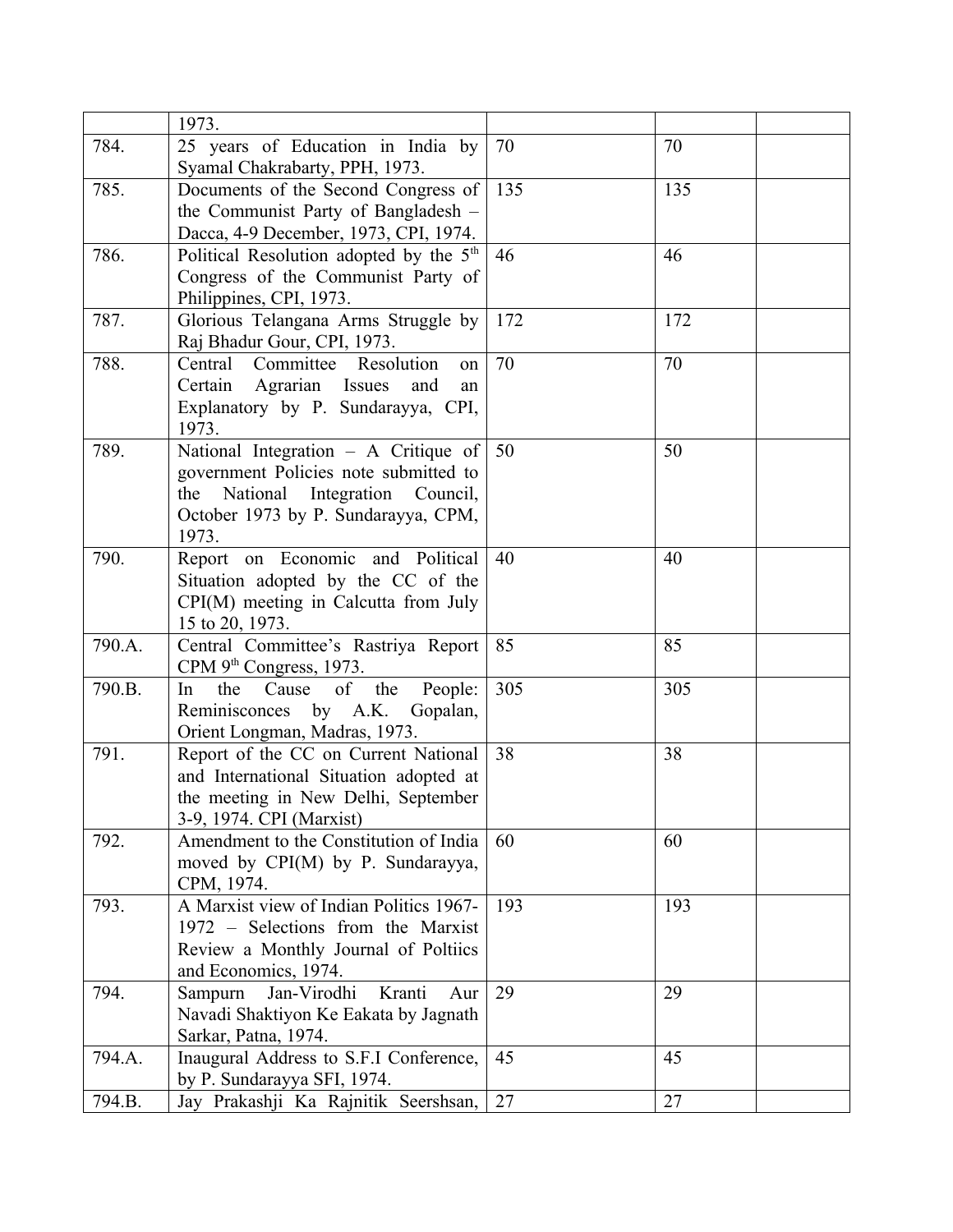|        | CPI, 1974.                                                                |     |     |
|--------|---------------------------------------------------------------------------|-----|-----|
| 795.   | Inflation Curb - Yes! Wage-Preeze -                                       | 51  | 51  |
|        | No by N.K. Krishnan, Pauly V. Parakal,                                    |     |     |
|        | CPM, 1974.                                                                |     |     |
| 796.   | History of Kayyoor Struggle by V.V.                                       | 146 | 146 |
|        | Kunhambu, Chinta Pub. Tvm 1974.                                           |     |     |
| 797.   | Specialists<br>Generalists,<br>and<br>the                                 | 44  | 44  |
|        | Workings Class by A.B. Bardhan, CPI,                                      |     |     |
|        | 1974.                                                                     |     |     |
| 798.   | Resolutions and Documents adopted by                                      | 114 | 114 |
|        | the NC, CPI, 31 July to 4 August, 1974,                                   |     |     |
|        | CPI, 1974.                                                                |     |     |
| 799.   | Guidelines of the History of the CPI                                      | 140 | 140 |
|        | (Issued by Central Party Education                                        |     |     |
|        | Deptt.), CPI, 1974.                                                       |     |     |
| 800.   | India's Freedom Struggle and the CPI                                      | 58  | 58  |
|        | by M. Farooqi, CPI, 1974.                                                 |     |     |
| 801.   | India's Freedom Struggle and the CPI                                      | 56  | 56  |
|        | by M. Farooqi, CPI, 1974.                                                 |     |     |
| 802.   | Maoism Unmasked by N.K. Krishnan                                          | 38  | 38  |
|        | and Mohit Sen, CPI, 1974.                                                 |     |     |
| 803.   | Political<br>of the<br>Role<br>Army<br>in                                 | 54  | 54  |
|        | Developing Countries, CPI, 1974.                                          |     |     |
| 804.   | Lenin's Teachings and our Tactice by                                      | 40  | 40  |
|        | C. Rajeswara Rao, CPI, 1974.                                              |     |     |
| 804.A. | Ramesh<br>Communist Discipline by                                         | 68  | 68  |
|        | Upadhyay.<br>Janbasha<br>Prakashan,                                       |     |     |
|        | Jodhpur                                                                   |     |     |
| 805.   | 10 <sup>th</sup> Party Congress Ke Liye Party                             | 45  | 45  |
|        | Sanghathan Ke Bare Mein Report Ka                                         |     |     |
|        | Masvida aur Party Samvidhan Mein                                          |     |     |
|        | Sansodhan Ke Liye Suzhav, (Report on<br>Political<br>Amendements<br>Party |     |     |
|        | to<br>Situation), CPI, 1974.                                              |     |     |
| 806.   | Real Face of BP's Total Revolution by                                     | 48  | 48  |
|        | Indradeep Sinha, CPI, 1974.                                               |     |     |
| 807.   | Draft Report on Party Organisation to                                     | 45  | 45  |
|        | the 10 <sup>th</sup> PartyCongress and Proposals                          |     |     |
|        | for Amendments to Party Constitution                                      |     |     |
|        | adopted by the National Council, 21-25                                    |     |     |
|        | November, 1974, CPI, 1974.                                                |     |     |
| 808.   | Strike Struggle in India 1921-1974,                                       | 5   | 5   |
|        | Indian Labour Journal, Dec. 1974.                                         |     |     |
| 809.   | Communist Party Ka Ghosanapatra by                                        | 90  | 90  |
|        | Karl Marx, PPH, 1974.                                                     |     |     |
| 810.   | Pratikriya Ka Alambardar-Jaiarakash by                                    | 19  | 19  |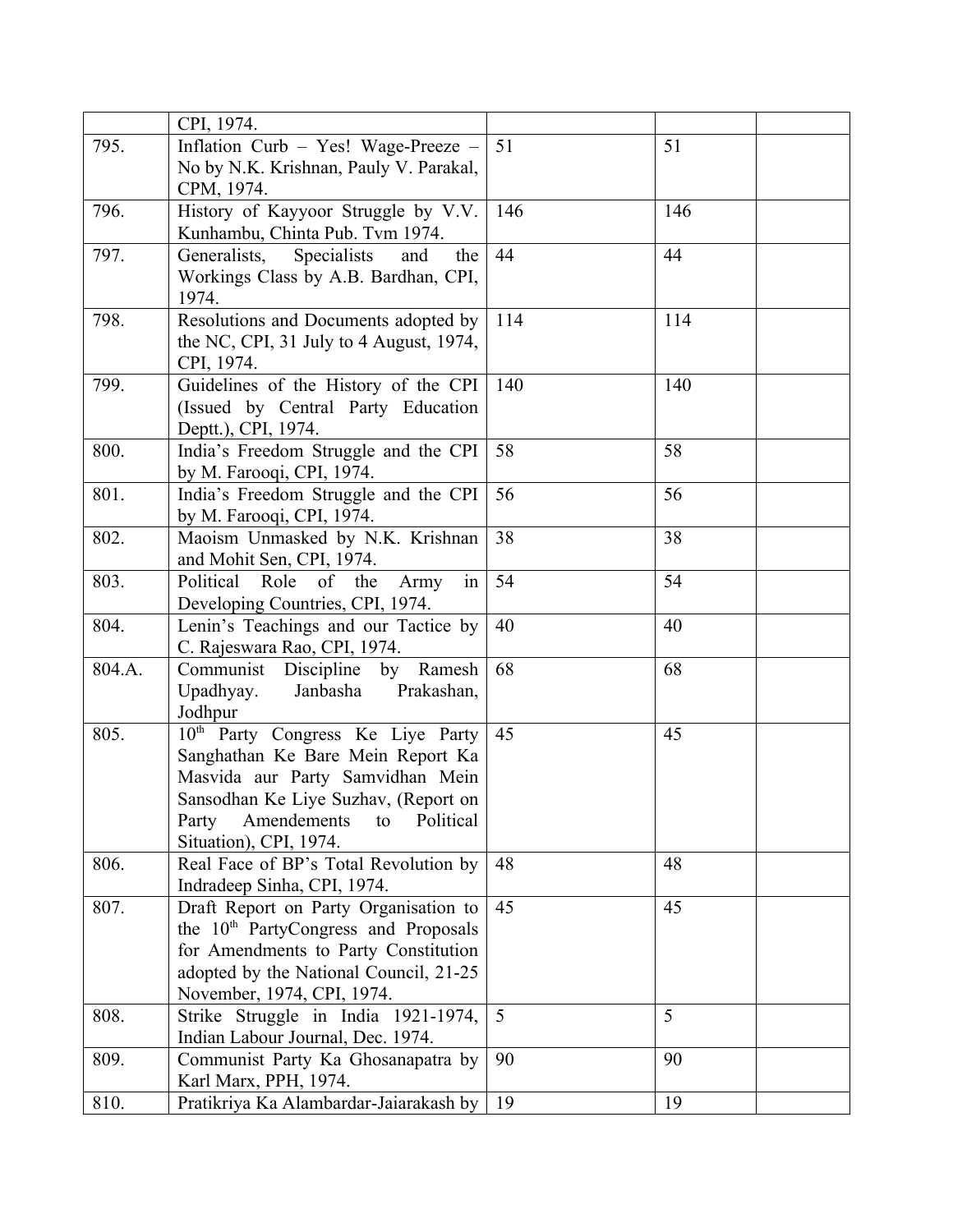|      | Inderdeep Singh, CPI, 1974.                                                |     |     |
|------|----------------------------------------------------------------------------|-----|-----|
| 811. | Draft Political Resolution of 10th                                         | 108 | 108 |
|      | Congress of the CPI, Trivandrum:                                           |     |     |
|      | District Council, 1974.                                                    |     |     |
| 812. | Shivaji: Contours of a Historical                                          | 36  | 36  |
|      | by<br>Evaluation<br>S.G.<br>Sardesai,                                      |     |     |
|      | Perspective Publication, 1974.                                             |     |     |
| 813. | Draft Political Resolution of 10th                                         | 52  | 52  |
|      | Congress of the CPI, Trivandrum:                                           |     |     |
|      | Kerala State Council, Dec., 1974.                                          |     |     |
| 814. | World Communist Movement 1847-                                             | 25  | 25  |
|      | 1876 by Anil Rajimwale, CPI, 1974.                                         |     |     |
| 815. | Politics of Namaat-e-Islami-e-Hind by                                      | 45  | 45  |
|      | Ghulam Hyder, CPI, 1974.                                                   |     |     |
| 816. | 2 <sup>nd</sup><br>Communist Party<br>Conference                           | 55  | 55  |
|      | Executive<br>Committee<br>Ongole:                                          |     |     |
|      | Prakasam Dist. August 16 to 18, 1974.                                      |     |     |
|      | (Telegu).                                                                  |     |     |
| 817. | $3^{\text{rd}}$<br>May<br><b>EMS</b><br>and<br>After,                      | 30  | 30  |
|      | Namboodripad, Chinta Publishers May,                                       |     |     |
|      | 1974.                                                                      |     |     |
| 818. | Organisation (Nirman) of the CPI by                                        | 121 | 121 |
|      | Yellamanda Reddy, CPI, 1974.                                               |     |     |
| 819. | Jai Andhra Dumaram (on the Separatist                                      | 211 | 211 |
|      | Andhra Movement) – The Novel is                                            |     |     |
|      | based the eye-witness reports of some                                      |     |     |
|      | of the incidents. by Kosaraju Seshayya,                                    |     |     |
|      | 1974.                                                                      |     |     |
| 820. | Draft Political Report to 10 <sup>th</sup> Party                           | 66  | 66  |
|      | Congress adopted by the NC of the CPI,                                     |     |     |
| 821. | 21-24, November, 1974.<br>Draft Political Report to 10 <sup>th</sup> Party | 72  | 72  |
|      | Congress adopted by the NC of the CPI,                                     |     |     |
|      | 21-25, November, 1974.                                                     |     |     |
| 822. | Draft Political Report to 10 <sup>th</sup> Party                           | 33  | 33  |
|      | Congress adopted by the NC of the CPI,                                     |     |     |
|      | 21-24, November, 1974.                                                     |     |     |
| 823. | Draft Political Resolution for 10 <sup>th</sup> Party                      | 36  | 36  |
|      | Congress adopted by the NC of the CPI,                                     |     |     |
|      | 21-24, November, 1974.                                                     |     |     |
| 824. | Report of the Central Committee on                                         | 58  | 58  |
|      | National<br>Current<br>and<br>Interntional                                 |     |     |
|      | Situation adopted at its meeting in New                                    |     |     |
|      | Delhi, September, 3-9, 1974.                                               |     |     |
| 825. | Draft Report on Party Organisation to                                      | 44  | 44  |
|      | the 10 <sup>th</sup> Party Congress and proposals                          |     |     |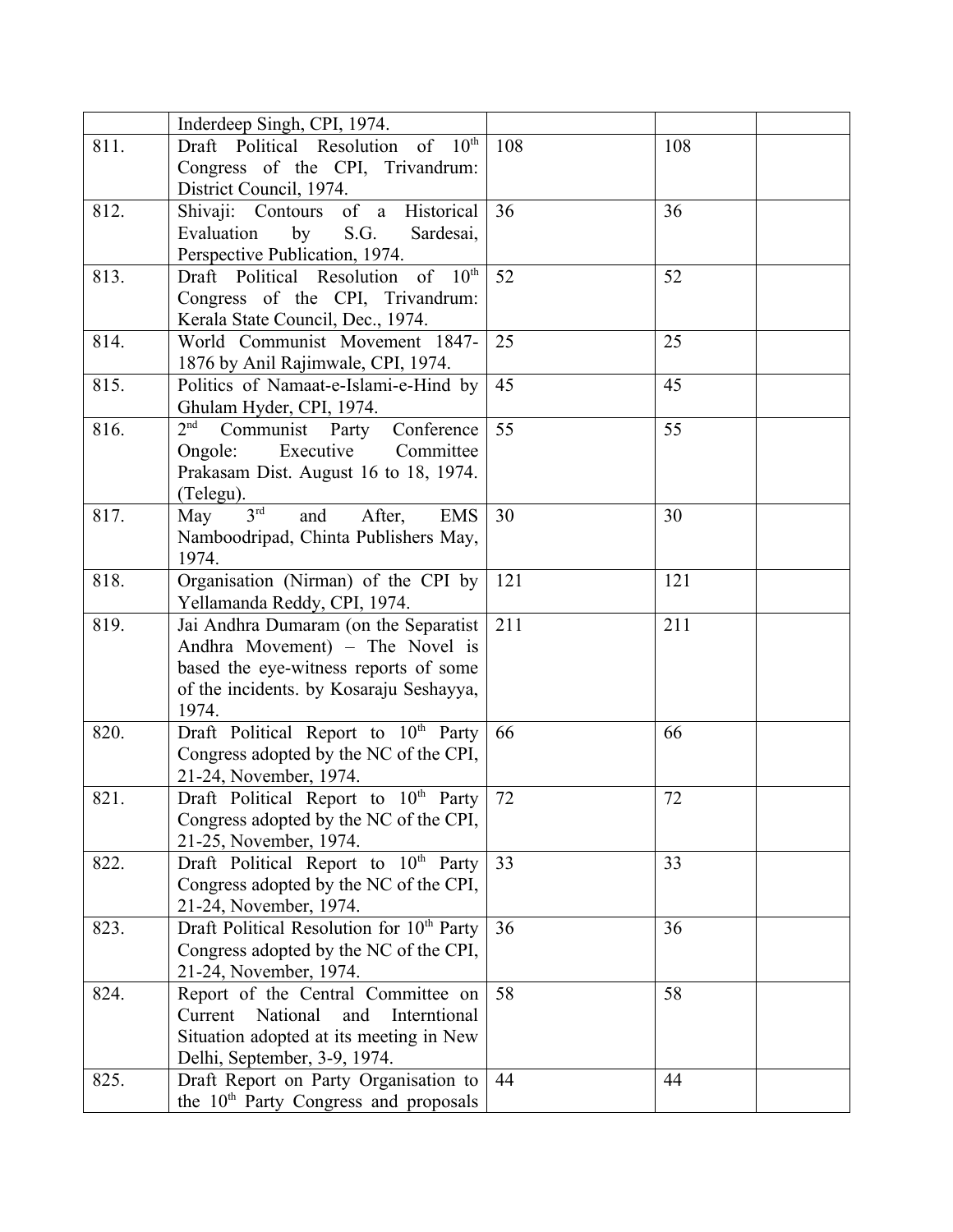|        | for amendents to Party Constitution                 |     |     |
|--------|-----------------------------------------------------|-----|-----|
|        | adopted by the NC of the CPI, 21-24,                |     |     |
|        | November, 21-25, 1974.                              |     |     |
| 826.   | Report of the<br>Central<br>Control                 | 23  | 23  |
|        | Commission to the 10 <sup>th</sup> Party Congress,  |     |     |
|        | CPI, 1974.                                          |     |     |
| 827.   | Draft Report on Party Organisation to               | 44  | 44  |
|        | the 10 <sup>th</sup> Party Congress and proposals   |     |     |
|        | for amendents to Party Constitution                 |     |     |
|        | adopted by the NC of the CPI, 21-24,                |     |     |
|        | November, 21-25, 1974.                              |     |     |
| 828.   | Dange Selected Writings, Vol. 1, by                 | 427 | 427 |
|        | S.A., Lok Vangmaya Griha, 1974.                     |     |     |
| 829.   | 8 <sup>th</sup> Congress of CPI, Programmes of the  | 75  | 75  |
|        | Party, 1974.                                        |     |     |
| 830.   | K.S.U's Cultural Revolution,<br>EMS                 | 82  | 82  |
|        | Namboodripad - A Chinta Pub. 1974.                  |     |     |
| 830.A. | Student Upsurge and Indian Revolution               | 33  | 33  |
|        | S.G.<br>Sardesai,<br>Youth<br>by<br>Life            |     |     |
|        | Publication 1974.                                   |     |     |
| 830.B. | EMS - Indian Millarat by A.V. Aryan.                | 73  | 73  |
| 830.C. | Party Jivan, Vol. 5, No. 20, Dec. 1974.             | 8   | 8   |
| 830.D. | <b>United Front</b>                                 | 291 | 291 |
|        | Indian Communist Party's Line                       |     |     |
|        | Political Report approved by                        |     |     |
|        | theCPI's Committee held on                          |     |     |
|        | May 22-25, 1974.                                    |     |     |
|        | <b>CPI Political Report</b>                         |     |     |
|        | Aims<br>of<br>Peace-Friendly                        |     |     |
|        | Organisation                                        |     |     |
|        | <b>Against Marxist Rule</b>                         |     |     |
|        | <b>Poltiical Report</b><br>Kollam Distt. Conference |     |     |
|        | CPI 10 <sup>th</sup> Congress Kollam Distt.         |     |     |
|        | Conference                                          |     |     |
|        | $10^{\rm th}$<br>Congress of CPI                    |     |     |
|        | Allapuzha distt. Conference                         |     |     |
|        | $10^{\text{th}}$<br><b>CPI</b><br>Congress,<br>Work |     |     |
|        | Report.                                             |     |     |
| 830.E. | Conference<br>Distt<br><b>CPI</b><br>Palghat        | 190 | 190 |
|        | <b>International Report</b>                         |     |     |
|        | CPI-Kozhicode<br>Distt.                             |     |     |
|        | Conference                                          |     |     |
|        | Palghat Distt. Conference<br>-                      |     |     |
|        | <b>Bort-National Situation</b>                      |     |     |
|        | CPI Plaghat Distt. Conference                       |     |     |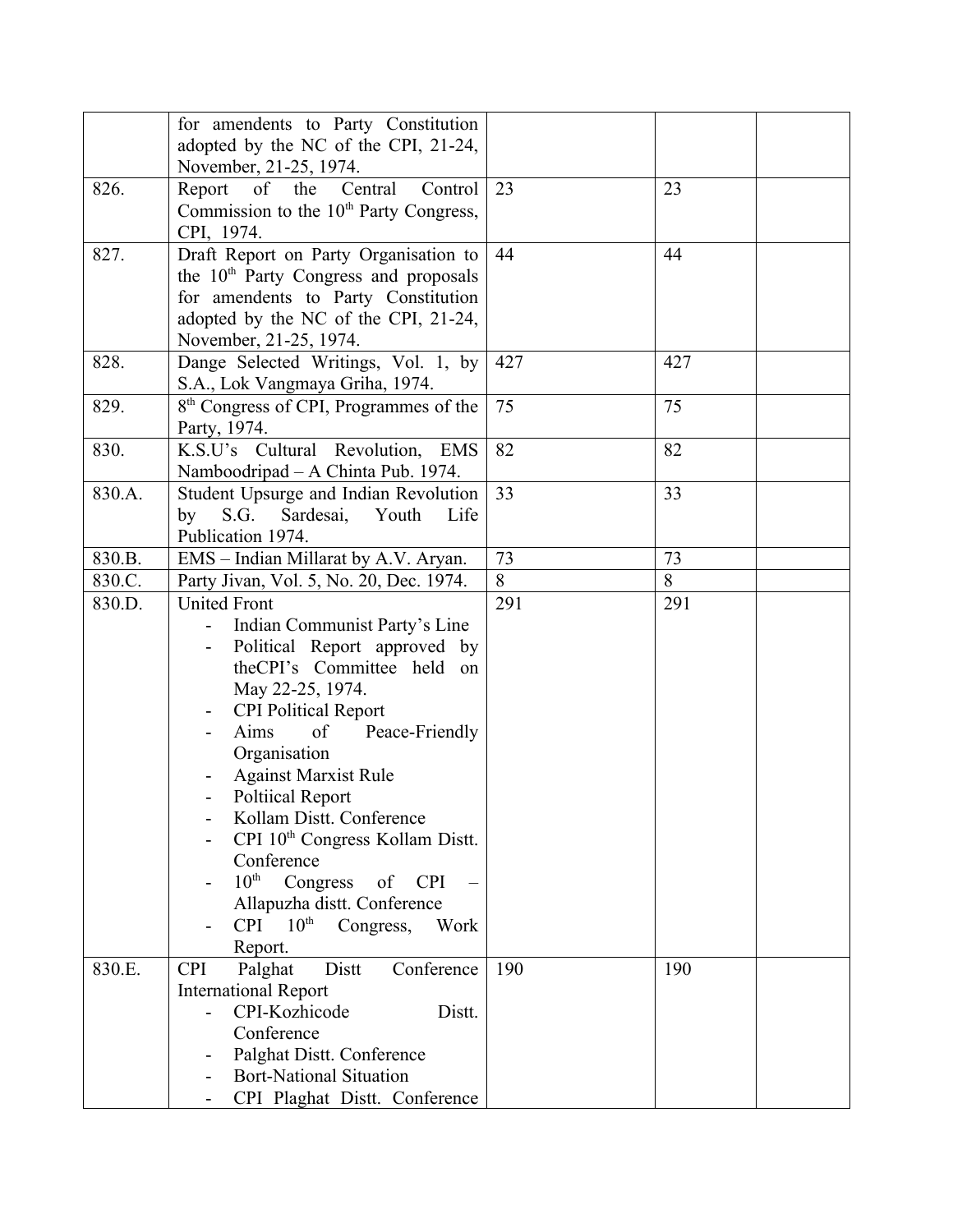|        | Work Report                                                            |     |     |
|--------|------------------------------------------------------------------------|-----|-----|
|        | Change brought<br>by<br>Oct.                                           |     |     |
|        | Revolution                                                             |     |     |
|        | Ernakulam<br><b>CPI</b><br>Distt.<br>-                                 |     |     |
|        | Conference                                                             |     |     |
|        | <b>CPI</b><br>Kozhicode<br>Distt.                                      |     |     |
|        | Conference Work Report                                                 |     |     |
|        | Malapuram<br><b>CPI</b><br>Distt.                                      |     |     |
|        | Conference work report                                                 |     |     |
|        | World Communist Organization                                           |     |     |
|        | Revolt<br>Against<br>Marxist<br>-                                      |     |     |
|        | Goondaism appeal by CPI.                                               |     |     |
|        | CPI – 10 Party Congress                                                |     |     |
|        | Trivandrum distt. Conference                                           |     |     |
|        | Against Murderous Politics.                                            |     |     |
| 830.F. | The first Communist Conference by G.                                   | 121 | 121 |
|        | Adhikari, Marxist Miscellany, January,                                 |     |     |
|        | 1974.PPH                                                               |     |     |
| 831.   | Working Report of Kerala<br><b>State</b>                               | 50  | 50  |
|        | Council for Kerala State Conference,                                   |     |     |
|        | CPI, 1975.                                                             |     |     |
| 831.A. | Fifty Years of Communist Press by                                      | 17  | 17  |
|        | Chinmohan Sehanavis, CPI, 1974.                                        |     |     |
| 832.   | Political Report (10 <sup>th</sup> Conference of UP                    | 18  | 18  |
|        | State, CPI, Lucknow, 14-18, January                                    |     |     |
|        | 1975.                                                                  |     |     |
| 832.A. | Documents of the 10 <sup>th</sup> Congress of the                      | 457 | 457 |
|        | Communist Party of India, CPI, 1975.                                   |     |     |
| 833.   | Codes of Conduct for National Council                                  | 31  | 31  |
|        | Members - Legislators, Wholetimers,                                    |     |     |
|        | CPI, 1975.                                                             |     |     |
| 834.   | Political Report (10 <sup>th</sup> conference of UP                    | 44  | 44  |
|        | State, CPI), Lucknow, 14-18, January,                                  |     |     |
|        | 1975.                                                                  |     |     |
| 835.   | Documents of the $10th$ Congress of the                                | 455 | 455 |
|        | CPI, Bhowanisennagar, Vijayawada, 27                                   |     |     |
|        | January to 2 February, 1975.                                           |     |     |
| 836.   | Report on Party Organisation and                                       | 55  | 55  |
|        | Amendments to Party Constitution,                                      |     |     |
|        | CPI, 1975.                                                             | 68  | 68  |
| 837.   | Socialism and Development – Recent<br>Experience by Kamal Nayan Kabra, |     |     |
|        | PPH, 1975.                                                             |     |     |
| 838.   | Political Resolution adopted by the 10 <sup>th</sup>                   | 44  | 44  |
|        | Congress of the CPI, Bhowanisen                                        |     |     |
|        | Nagar, Vijayawada, CPI, 27 Jan. to 2                                   |     |     |
|        |                                                                        |     |     |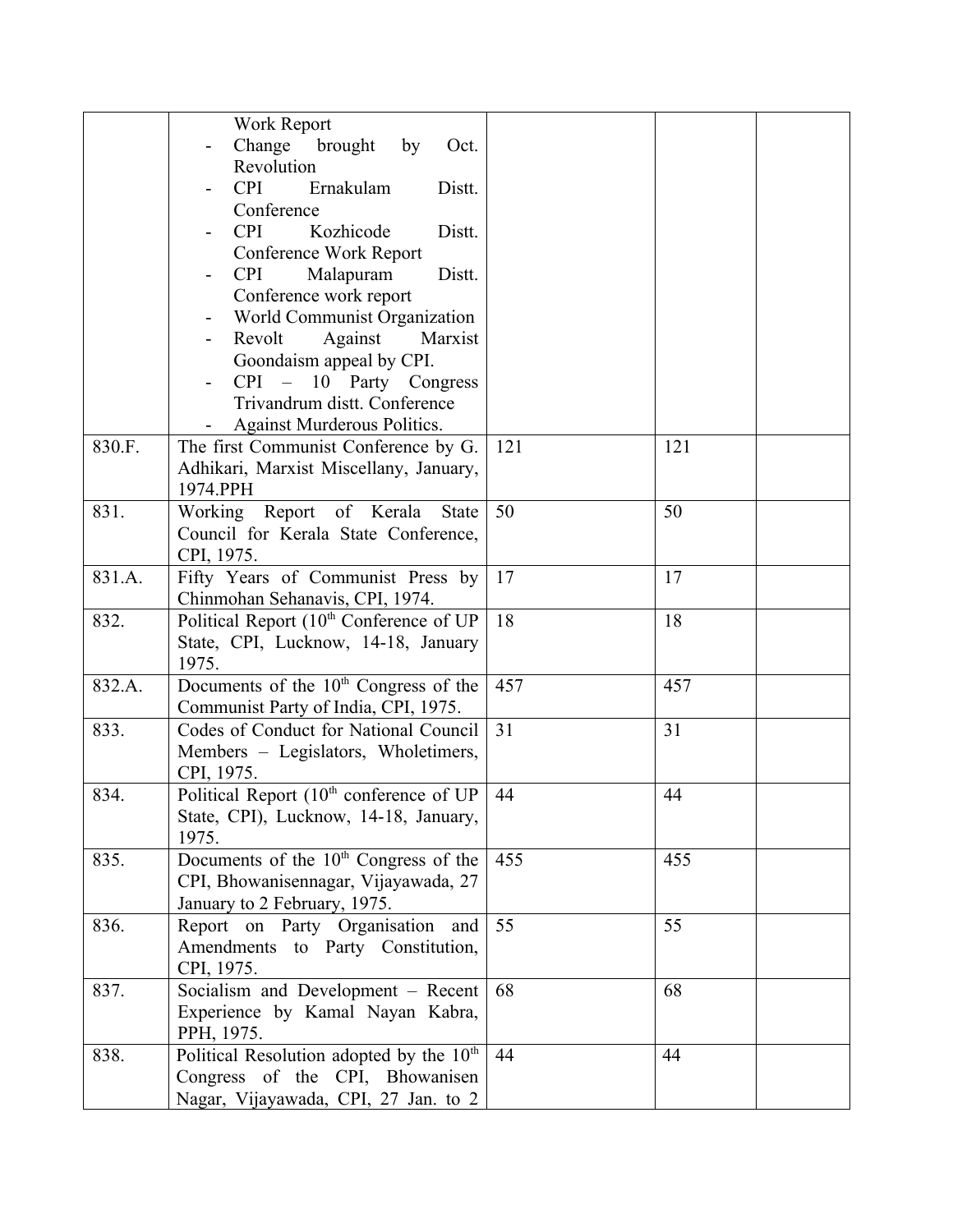|        | Feb., 1975.                                          |     |     |          |
|--------|------------------------------------------------------|-----|-----|----------|
| 839.   | Political Resolution adopted by the 10 <sup>th</sup> | 40  | 40  |          |
|        | Congress of the CPI, Bhowani Nagar,                  |     |     |          |
|        | Vijayawada, CPI, 27 Jan. to 2 Feb.,                  |     |     |          |
|        | 1975.                                                |     |     |          |
| 840.   | Draft Report on the International                    | 40  | 40  |          |
|        | Situation, CPI, 1975.                                |     |     |          |
| 841.   | The Real Face of the Right Communists                | 56  | 56  |          |
|        | by M. Basavapunnaiah, 1975.                          |     |     |          |
| 842.   | Singaravelu - First Communist in South               | 245 | 245 |          |
|        | India by K. Murugesah & C.S.                         |     |     |          |
|        | Subramanayam, PPH, 1975.                             |     |     |          |
| 843.   | Communist Party of India<br>$10^{\text{th}}$         | 35  |     | $35-F/S$ |
|        | Congress, Jan. 27 - Feb. 2, 1975,                    |     |     |          |
|        | Bhowani Sen Nagar, Vijayawada, P.C.                  |     |     |          |
|        | NO.58                                                |     |     |          |
| 844.   | What is CPI's Programme? By N.                       | 35  | 35  |          |
|        | Rajsekhar Reddy, CPI, 1975.                          |     |     |          |
| 845.   | Budget and the Crisis of Indian                      | 47  | 47  |          |
|        | Economy by Pauly V. Parakal &                        |     |     |          |
|        | Others, PPH, 1975.                                   |     |     |          |
| 846.   | The Chinese Revolution and Maoism by                 | 72  | 72  |          |
|        | Mohit Sen, CPI, 1975.                                |     |     |          |
| 846.A. | Memoir of an Indian Communist by K.                  | 26  | 26  |          |
|        | Damodaran, New Left Review, May,                     |     |     |          |
|        | 1975.                                                |     |     |          |
| 847.   | Famine-Hunger-Growth - A Study of                    | 50  | 50  |          |
|        | Situation in India by Sunil<br>Food                  |     |     |          |
|        | Sengupta, CPI, 1975.                                 |     |     |          |
| 848.   | Concerning<br>Some<br>Problems<br>the                | 32  | 32  |          |
|        | Agrarian Moement and our Tasks                       |     |     |          |
|        | adopted by the NC of the CPI, 1-5 april,             |     |     |          |
|        | 1975.                                                |     |     |          |
| 849.   | Resolution and Documents adopted by                  | 87  | 87  |          |
|        | the NC of the CPI, 1-5 April, 1975.                  |     |     |          |
| 850.   | Proposals of the CPI for Electoral                   | 19  | 19  |          |
|        | Reform adopted by the NC of the CPI,                 |     |     |          |
|        | 1-5 April 1975.                                      |     |     |          |
| 851    | Communist Party of India Fifty Years                 | 30  | 30  |          |
|        | of Struggle and Advance 1925-1975,                   |     |     |          |
|        | CPI 1975                                             |     |     |          |
| 851.A. | Marxist Miscellary, A Collection of                  | 130 | 130 |          |
|        | Essay 6, January 1975. PPH                           |     |     |          |
| 852.   | National Emergency and our Tasks                     | 12  | 12  |          |
|        | Resolutuion adopted by the Central                   |     |     |          |
|        | Executive Committee, CPI, 30 June to 2               |     |     |          |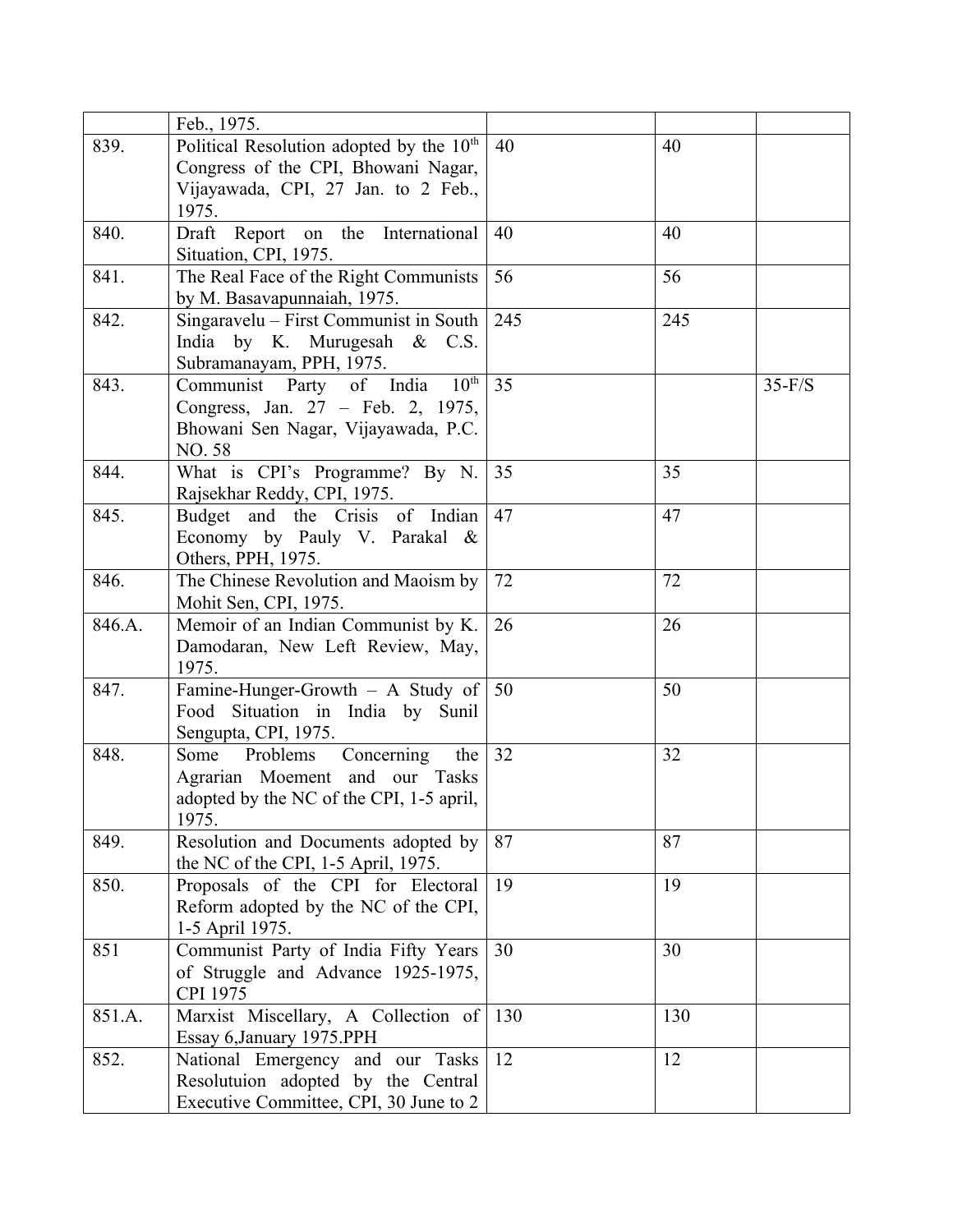|        | July 1975.                              |     |     |           |
|--------|-----------------------------------------|-----|-----|-----------|
| 853.   | Resolutions and Report adopted by the   | 61  | 61  |           |
|        | National Council of the Communist       |     |     |           |
|        | Party of India, 25-28 August, 1975.     |     |     |           |
| 854.   | Women's Movement and Communist          | 20  | 20  |           |
|        | Party adopted by the NC of the CPI, 25- |     |     |           |
|        | 28 August, 1975.                        |     |     |           |
| 855.   | Working Class and the Emergency by      | 40  | 40  |           |
|        | N.K. Krishnan & T.N. Siddhanta, CPI,    |     |     |           |
|        | 1975.                                   |     |     |           |
| 856.   | Emergency and the Communist Party       | 41  | 41  |           |
|        | by C. Rajeswara Rao, Bhopesh Gupta,     |     |     |           |
|        | CPI, 1975.                              |     |     |           |
| 857.   | Parties of Righ reaction by C.Rajeswara | 31  | 31  |           |
|        | Rao, CPI, 1975.                         |     |     |           |
| 858.   | Tragedy of Komagata Maru by Sohan       | 132 | 132 |           |
|        | Singh Josh, PPH, 1975.                  |     |     |           |
| 859.   | Fascism and the Politics of Power by    | 36  | 36  |           |
|        | Sadhan Mukherjee, CPI, 1975.            |     |     |           |
| 860.   | Martyar's Memorial Sonvenir, 1975,      | 75  | 75  |           |
|        | Memorial<br>Martyar's<br>Souvinir       |     |     |           |
|        | Committee, Cannannore, 1975.            |     |     |           |
| 861.   | Oil Politics and India by<br>Nitya      | 30  | 30  |           |
|        | Chakraborty, CPI, 1975.                 |     |     |           |
| 862.   | Reaction Strikes in Bangladesh, CPI,    | 71  | 71  |           |
|        | 1975.                                   |     |     |           |
| 863.   | Rural Poor and the New Programme by     | 40  | 40  |           |
|        | Sunil Sengupta & Others, CPI, 1975.     |     |     |           |
| 864.   | of<br>Memories<br>unrepentant<br>an     | 178 | 178 |           |
|        | Communist by A.S.R. Chari, Orient       |     |     |           |
|        | Longman, 1975.                          |     |     |           |
| 865.   | K.<br>Memorial<br>Volume,<br>Damodaran  | 233 | 233 |           |
|        | Punalur Paper Mills Ltd., 1975.         |     |     |           |
| 865.A. | Central News Service (Circulars) No.    | 151 |     | $151-F/S$ |
|        | 230-255, Janaury 1975), CPI, 1975.      |     |     |           |
| 866.   | 50 years of Communist Press by          | 18  | 18  |           |
|        | Chinmohan Sehanavis, CPI, 1975.         |     |     |           |
| 866.A. | Central News Service (Circulars) No.    | 128 | 128 |           |
|        | 256-279, February, 1975), CPI, 1975.    |     |     |           |
| 866.B. | Central News Service (Circulars) No.    | 177 | 177 |           |
|        | 303-327, April, 1975), CPI, 1975.       |     |     |           |
| 867.   | Vishav Communist Aandolan 1847-         | 26  | 26  |           |
|        | 1876 by Anil Rajimwale, CPI, 1975.      |     |     |           |
| 868.   | World Communist Movement 1876-          | 37  | 37  |           |
|        | 1914 by Anil Rajimwale, CPI, 1975.      |     |     |           |
| 868.A. | Central News Service (Circulars) No.    | 144 | 144 |           |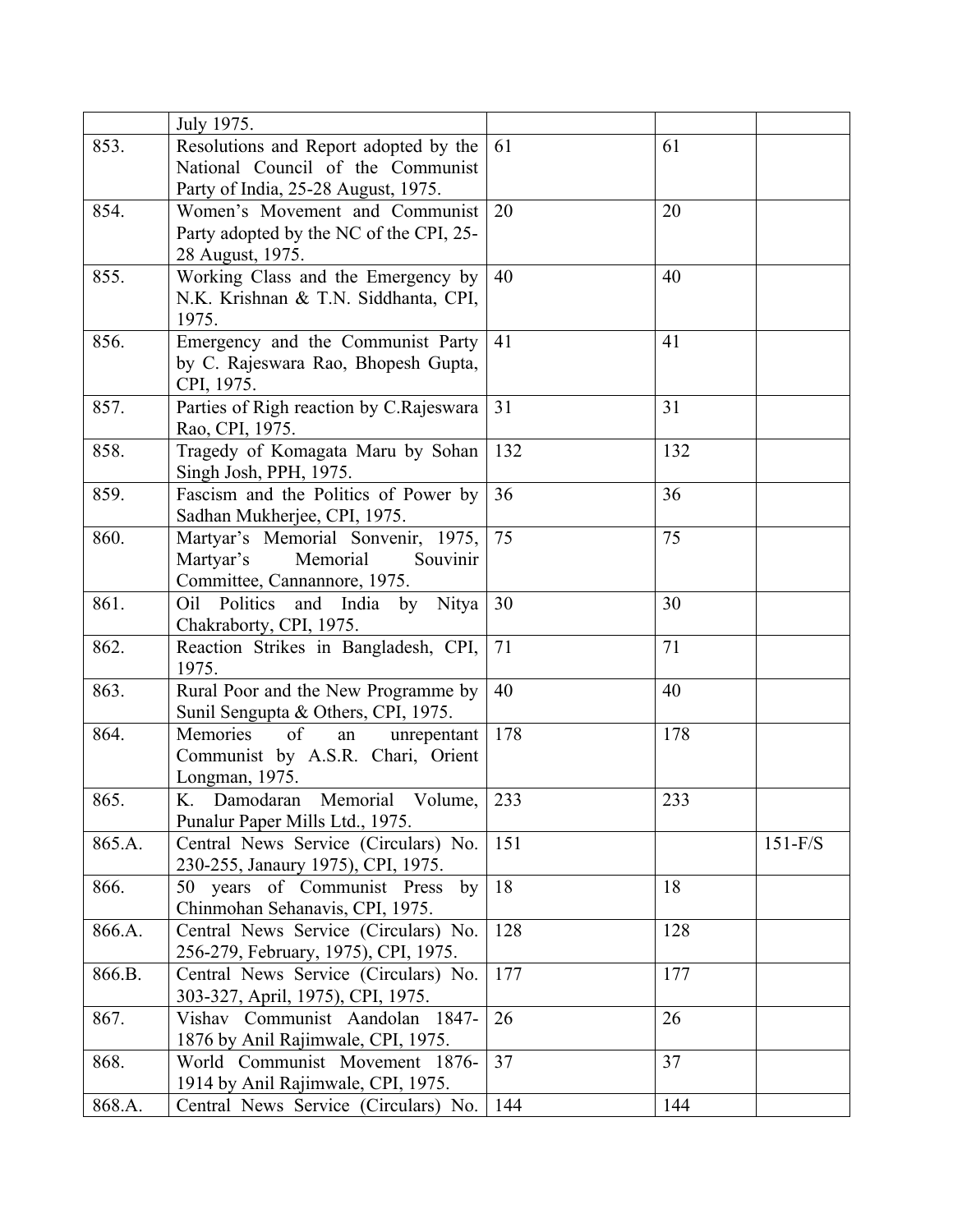|        | 328-353, May, 1975), CPI, 1975.                   |     |     |         |
|--------|---------------------------------------------------|-----|-----|---------|
| 869.   | Urban Land and Housing Policies                   | 64  | 64  |         |
|        | Ceiling and Socialisation by Kamal                |     |     |         |
|        | Nayan Kabra, PPH, 1975.                           |     |     |         |
| 869.A. | Central News Service (Circulars) No.              | 114 | 114 |         |
|        | 354-378, June, 1975), CPI, 1975.                  |     |     |         |
| 870.   | Cmmunist - Bhartiya Communist Party               | 52  | 52  |         |
|        | Ka Monthly Patra, Vol. 1, No. 1,                  |     |     |         |
|        | October, 1975.                                    |     |     |         |
| 871.   | Ho Chi Minh Selected Writings and                 | 80  | 80  |         |
|        | Speeches by C. Rajeswara Rao, CPI,                |     |     |         |
|        | 1975.                                             |     |     |         |
| 871.A. | Emergency: Voice of the Opposition in             | 36  | 36  |         |
|        | Parliament by AKG.                                |     |     |         |
| 872.   | Draft Political Report for 10th Party             | 71  | 71  |         |
|        | Congress adopted by the NC of the CPI,            |     |     |         |
|        | 21-25, November 1974.                             |     |     |         |
| 873.   | Draft Report on Party Organisation to             | 43  | 43  |         |
|        | the 10 <sup>th</sup> Party Congress and Proposals |     |     |         |
|        | for amendments to Party Constitution              |     |     |         |
|        | adopted by the NC, CPI, 1974, CPI,                |     |     |         |
|        | 1975.                                             |     |     |         |
| 874.   | Draft Report on Party Organisation to             | 36  | 36  |         |
|        | the 10 <sup>th</sup> Party Congress and Proposals |     |     |         |
|        | for amendments to Party Constitution              |     |     |         |
|        | adopted by the NC, CPI, 21-25                     |     |     |         |
|        | November, 1974, CPI, 1975.                        |     |     |         |
| 875.   | Draft Report on Party Organisation to             | 44  | 44  |         |
|        | the 10 <sup>th</sup> Party Congress and Proposals |     |     |         |
|        | for amendments to Party Constitution              |     |     |         |
|        | adopted by the NC, CPI, 21-25                     |     |     |         |
|        | November, 1974, CPI, 1975.                        |     |     |         |
| 876.   | Draft Political Resolution for Tenth              | 32  | 32  |         |
|        | Party Congress adopted by the NC, CPI,            |     |     |         |
|        | 1975.                                             |     |     |         |
| 876.A  | An Interview withSharaf Akhtar Ali by             | 8   |     | $8-F/S$ |
|        | K. Damodaran on 16.12.1975.                       |     |     |         |
| 877.   | Draft Political Report to Tenth Party             | 66  | 66  |         |
|        | Congress adopted by the NC, CPI, 21-              |     |     |         |
|        | 25 November, 1974, CPI, 1975.                     |     |     |         |
| 878.   | Towards Stability $-4$ years Record of            | 25  | 25  |         |
|        | Kerala Alliance Ministry by C. Achutha            |     |     |         |
|        | Menon, December 1974.                             |     |     |         |
| 879.   | Mazdoori, Daam Aur Munafa by Karl                 | 80  | 80  |         |
|        | Marx, PPH, 1975.                                  |     |     |         |
| 879.A. | A Marxsian Glimpse of History by                  | 158 | 158 |         |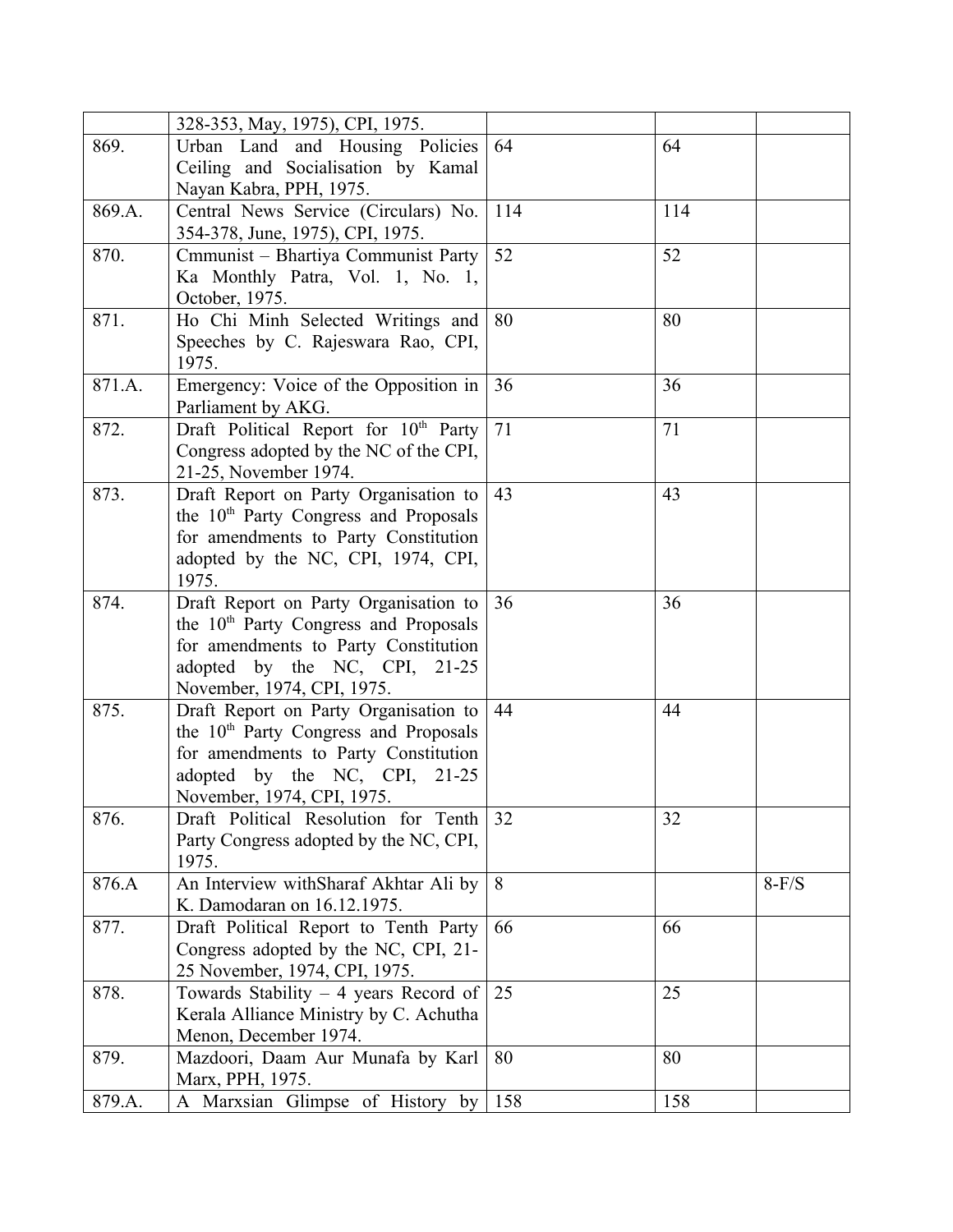|        | Susobhan Sarkar, PPH, 1975.                          |     |     |           |
|--------|------------------------------------------------------|-----|-----|-----------|
| 879.B. | CPI 10 <sup>th</sup> Congress: A General Report      | 183 | 183 |           |
|        | Indian Communist Party 10th                          |     |     |           |
|        | Congress                                             |     |     |           |
|        | Behaviour<br>Laws<br><b>NC</b><br>for                |     |     |           |
|        | <b>Members</b>                                       |     |     |           |
|        | Legislators<br>and other<br>Party                    |     |     |           |
|        | members                                              |     |     |           |
|        | <b>Political Resolution</b>                          |     |     |           |
|        | Problems<br>Some<br>and                              |     |     |           |
|        | Responsibilities about Kerala                        |     |     |           |
|        | Karshaka Prasthan                                    |     |     |           |
|        | What is the Programme of                             |     |     |           |
|        | Indian Communist Party.                              |     |     |           |
| 879.C. | <b>Culprit Revolution's Sharp edge</b>               | 199 | 199 |           |
|        | Marxist Party siding with Right-                     |     |     |           |
|        | Wing<br><b>CPI</b> Programme                         |     |     |           |
|        | CPI - Kerala State Coference                         |     |     |           |
|        | Indian Communist Party $-10th$                       |     |     |           |
|        | Congress. (Malayalam).                               |     |     |           |
| 879.D. | Central News Service - Ajay Bhavan                   | 137 |     | $137-F/S$ |
|        | Kotla Road, New Delhi, Nos. 280-302,                 |     |     |           |
|        | March 1975.                                          |     |     |           |
| 879.E. | Central News Service - Ajay Bhavan                   | 135 |     | $135-F/S$ |
|        | Kotla Road, New Delhi, Nos. 379-405,                 |     |     |           |
|        | July, 1975.                                          |     |     |           |
| 879.F. | Central News Service - Ajay Bhavan                   | 117 |     | $117-F/S$ |
|        | Kotla Road, New Delhi, Nos. 406-429,                 |     |     |           |
|        | August, 1975.                                        |     |     |           |
| 879.G. | Central News Service - Ajay Bhavan                   | 148 |     | $148-F/S$ |
|        | Kotla Road, New Delhi, Nos. 430-455,                 |     |     |           |
|        | September, 1975.                                     |     |     |           |
| 879.H. | Central News Service - Ajay Bhavan                   | 119 |     | $119-F/S$ |
|        | Kotla Road, New Delhi, Nos456-478,<br>October, 1975. |     |     |           |
| 879.I. | Central News Service - Ajay Bhavan                   | 120 |     | $120-F/S$ |
|        | Kotla Road, New Delhi, Nos. 479-501,                 |     |     |           |
|        | November, 1975.                                      |     |     |           |
| 879.J. | Central News Service - Ajay Bhavan                   | 159 |     | $159-F/S$ |
|        | Kotla Road, New Delhi, Nos. 502-528,                 |     |     |           |
|        | December, 1975.                                      |     |     |           |
| 880.   | Report and Resolutions adopted by the                | 71  | 71  |           |
|        | NC of the CPI, Trivandrum, 7 to 11                   |     |     |           |
|        | February, 1976.                                      |     |     |           |
| 881.   | Report and Resolutions adopted by the $\vert$ 59     |     | 59  |           |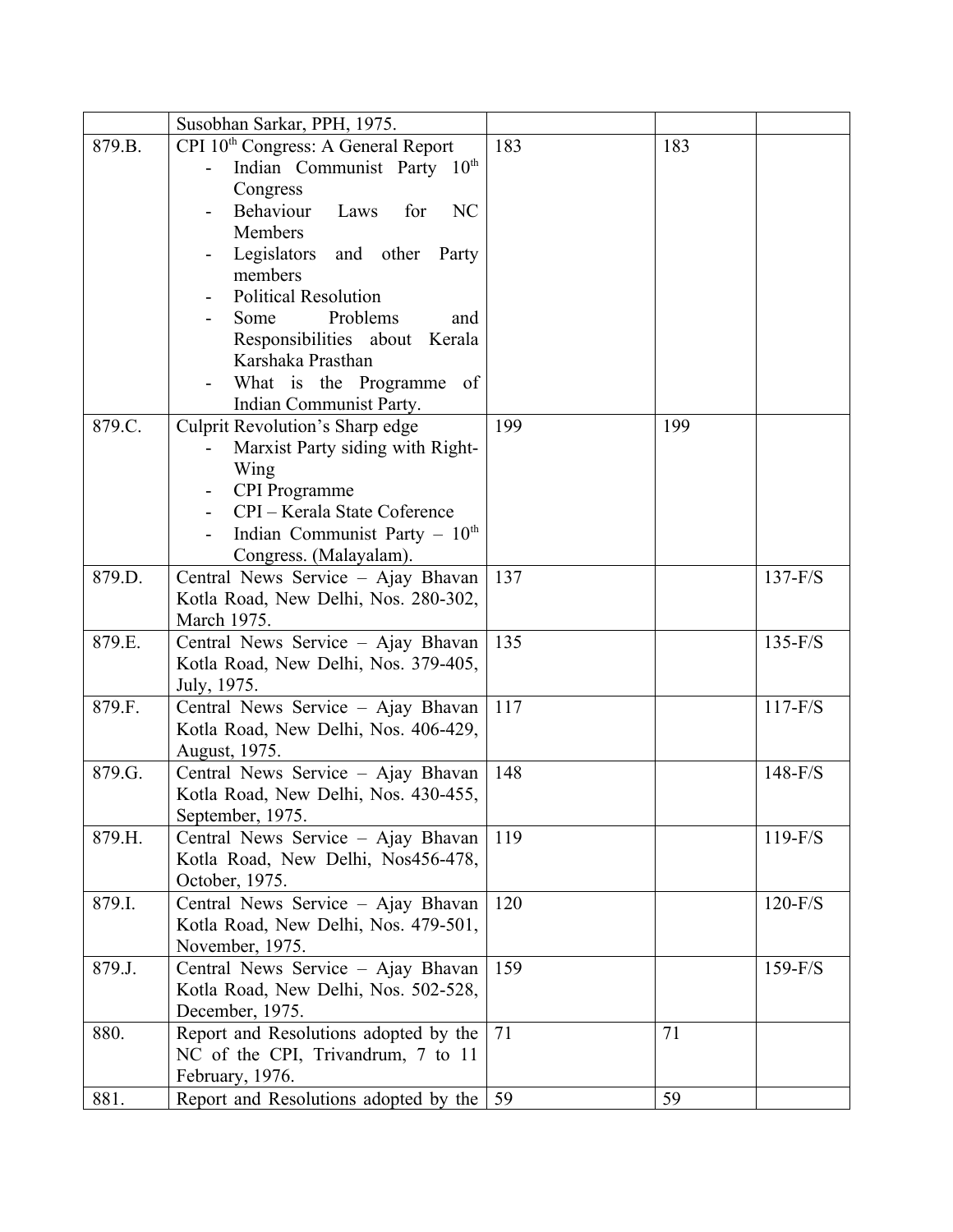|        | NC of the CPI, Trivandrum, 4 to 8         |     |     |             |
|--------|-------------------------------------------|-----|-----|-------------|
|        | August, 1976.                             |     |     |             |
| 882.   | Report on the All India Padayatra         | 79  | 79  |             |
|        | Campaign and Other<br>Resolutions         |     |     |             |
|        | adopted by the Central Executive          |     |     |             |
|        | Committee of the CPI in its meeting       |     |     |             |
|        | held in Madras 18-21 June, 1976.          |     |     |             |
| 883.   | CPM's Opportunism in Crisis by N.K.       | 23  | 23  |             |
|        | Krishnan & Others, CPI, 1976.             |     |     |             |
| 884.   | Murder of Truth - Anti CPI Barrage        | 20  | 20  |             |
|        | Exposed, CPI, 1976.                       |     |     |             |
| 884.A. | Opportunism<br>in<br>Crisis<br><b>CPM</b> | 158 | 158 |             |
|        | International National Reports and        |     |     |             |
|        | Party's Crucial Duties, About Party       |     |     |             |
|        | Organization N.C. approved notes,         |     |     |             |
|        | Organizational Report.                    |     |     |             |
| 885.   | Consembly Move an Democratic Fight-       | 40  | 40  |             |
|        | Back, CPI, 1976.                          |     |     |             |
| 886.   | Communist Party programme on the          | 32  | 32  |             |
|        | Agrarian Front - A Historical Review      |     |     |             |
|        | by Sunil Sengupta, CPI, 1976.             |     |     |             |
| 887.   | CPM on Constitutional Changes, 1976.      | 24  | 24  |             |
| 888.   | My Meetings with Bhagat Singh and on      | 88  | 88  |             |
|        | other Early Revolutionaries by Sohan      |     |     |             |
|        | Singh Josh, CPI, 1976.                    |     |     |             |
| 889.   | Ideology and Emergency, CPI, 1976.        | 31  | 31  |             |
| 890.   | What is Marxism? By N.E. Balaram,         | 40  | 40  |             |
|        | CPI, 1976.                                |     |     |             |
| 891.   | Socialism appraisal<br>Congress<br>and    | 52  | 52  |             |
|        | Appeal by Mohit Sen, CPI, 1976.           |     |     |             |
| 892.   | Report and Resolutuions of the Meeting    | 40  | 40  |             |
|        | of the Central Executive Committee of     |     |     |             |
|        | the CPI, 24-27 October 1976, CPI,         |     |     |             |
|        | 1976.                                     |     |     |             |
| 892.A. | Central News Service, Nos. 1-25, Vol.     | 114 |     | $114-F/S$   |
|        | III, January 1976.                        |     |     |             |
| 892.B. | Central News Service, Nos. 26-49, Vol.    | 126 |     | $126-F/S$   |
|        | III, February, 1976.                      |     |     |             |
| 892.C. | Central News Service, Nos. 50-75, Vol.    | 121 |     | $121 - F/S$ |
|        | III, March, 1976.                         |     |     |             |
| 892.D. | Central News Service, Nos. 76-99, Vol.    | 117 |     | $117-F/S$   |
|        | III, April 1976.                          |     |     |             |
| 892.E. | Central News Service, Nos. 100-123,       | 119 |     | $119-F/S$   |
|        | Vol. III, May 1976.                       |     |     |             |
| 892.F. | Central News Service, Nos. 124-201,       | 240 |     | $240-F/S$   |
|        | Vol. III, June, July, August, 1976.       |     |     |             |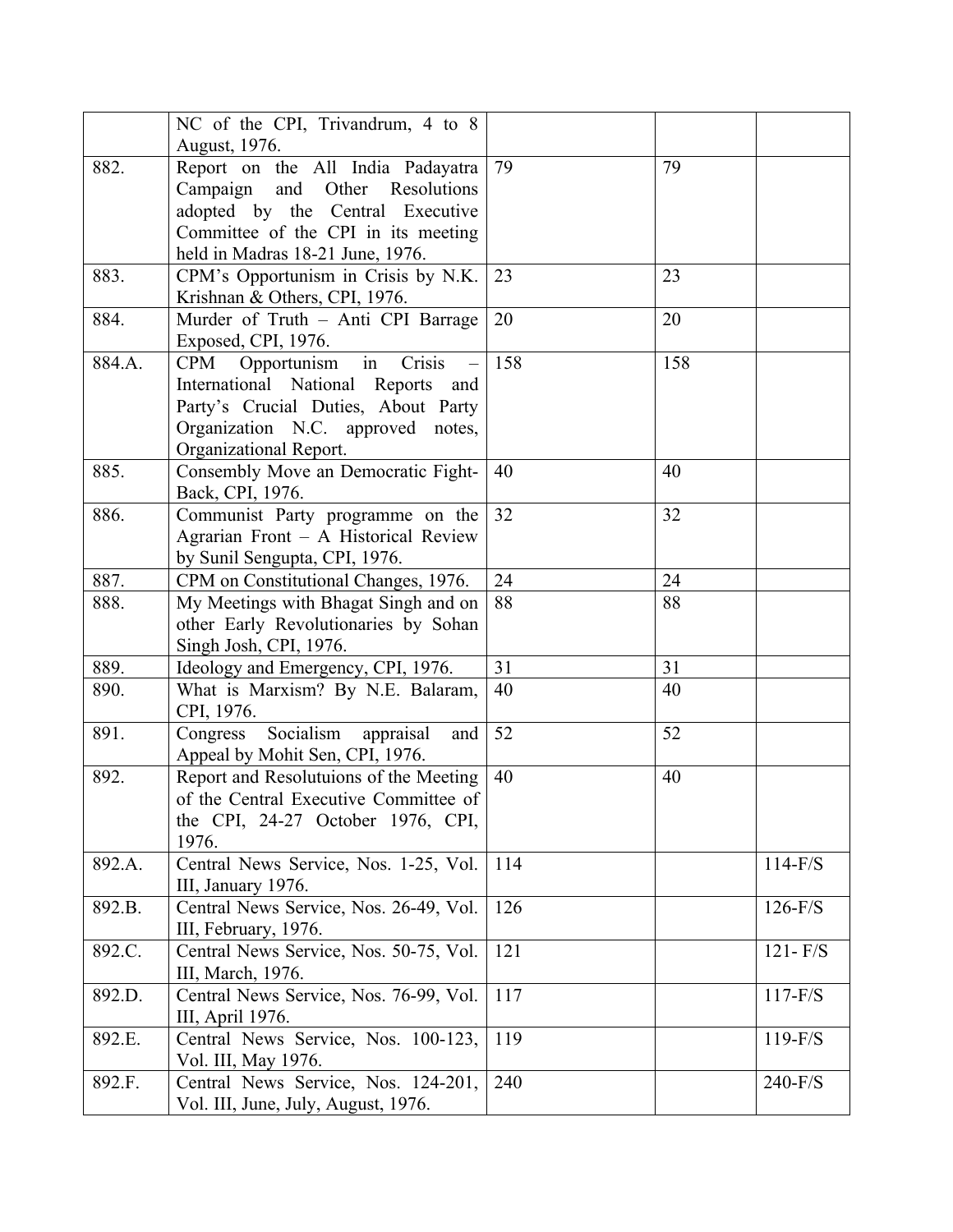| 892.G. | Central News Service, Nos. 202-300,<br>Vol. III, September, December, 1976.                                                                                                             | 405            |                | $405-F/S$ |
|--------|-----------------------------------------------------------------------------------------------------------------------------------------------------------------------------------------|----------------|----------------|-----------|
| 893.   | Draft Political Review Report for the<br>Eleventh Party Congress adopted by the<br>NC of the CPI, 24-28, December, 1977.                                                                | 34             | 34             |           |
| 894.   | Draft Organisation Report for the<br>Eleventh Party Congress adopted by the<br>NC of the CPI, 24-28 December, 1977.                                                                     | 24             | 24             |           |
| 895.   | Documents of the History of the CPI by<br>Mohit Sen, Vol. VIII, 1951-1956, PPH,<br>1977.                                                                                                | 677            | 677            |           |
| 896.   | Santiago Carrillo's Eurocommunism,<br>PPH, 1977.                                                                                                                                        | 32             | 32             |           |
| 897.   | Bow of Burning Gold - A Study of<br>Subhas<br>Chandra Bose<br>by<br>Hiren<br>Mukherjee, PPH, 1977.                                                                                      | 125            | 125            |           |
| 897.A. | Election Manifesto of the CPI forward<br>to a New Lok Sabha with a Decisive<br>Majority for Democratic Forces, 1977.                                                                    | $\overline{4}$ | $\overline{4}$ |           |
| 898.   | These for the Eighth Congress of the<br>Portuguese Communist Party, CPI,<br>1977.                                                                                                       | 114            | 114            |           |
| 899.   | Hindustan Gadar Party - A Short<br>History by Sohan Singh Josh, PPH,<br>1977,                                                                                                           | 317            | 317            |           |
| 900.   | Idealist Views of the SUC People by<br><b>EMS</b><br>Namboodripad,<br>Chinta,<br>September 2, 1977.                                                                                     | 36             | 36             |           |
| 901.   | Lok Sabha Election – Resolution of the<br>National Council of the CPI, held in<br>Delhi from 3 to 6 April, 1977,                                                                        | 16             | 16             |           |
| 902.   | The Left Front and West Bengal,<br>Government of West Bengal, 1977.                                                                                                                     | 28             | 28             |           |
| 903.   | Programme adopted at the 7 <sup>th</sup> Congress<br>of the CPI at Calcutta, October 31 to<br>November 7, 1964, Madurai June 27 to<br>July 2, 1972 – Statement of Policy,<br>CPM, 1977. | 69             | 69             |           |
| 903.A. | Bulletin of the Communsit Platform,<br>No. 1, Oct. 1977.                                                                                                                                | 87             |                | $87-F/S$  |
| 904.   | Manifesto on Elections to Lok Sabha,<br>March 1977 adopted by the CC at its<br>Meeting in New Delhi, Jan. 27-29,<br>1977.                                                               | 16             | 16             |           |
| 905.   | Resolutions of the National Council of<br>CPI, 9-12 July 1977, CPI, 1977.                                                                                                               | 50             | 50             |           |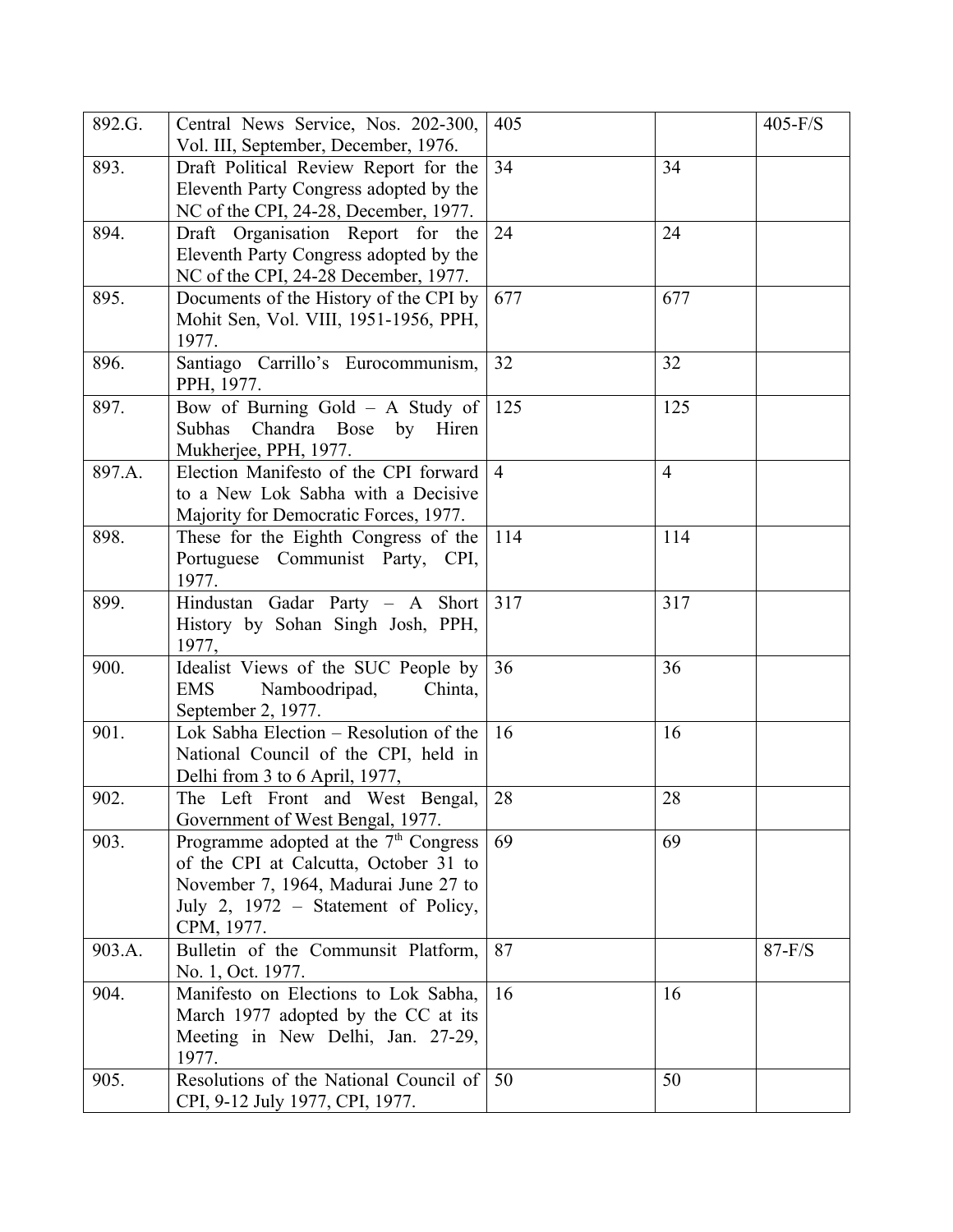| 906.                                                   | $CPI(M)$ and the Right C.P.                                                                                                                                                                                                                                                                                                                                                                                                                                                                                                                                                                                                                                                                                                                                                            | 55                                  | 55 |                                                             |
|--------------------------------------------------------|----------------------------------------------------------------------------------------------------------------------------------------------------------------------------------------------------------------------------------------------------------------------------------------------------------------------------------------------------------------------------------------------------------------------------------------------------------------------------------------------------------------------------------------------------------------------------------------------------------------------------------------------------------------------------------------------------------------------------------------------------------------------------------------|-------------------------------------|----|-------------------------------------------------------------|
|                                                        | Right<br>Communist<br>Party                                                                                                                                                                                                                                                                                                                                                                                                                                                                                                                                                                                                                                                                                                                                                            |                                     |    |                                                             |
|                                                        | Continues its old Bankrupt Line                                                                                                                                                                                                                                                                                                                                                                                                                                                                                                                                                                                                                                                                                                                                                        |                                     |    |                                                             |
|                                                        | Question of Communist Unity                                                                                                                                                                                                                                                                                                                                                                                                                                                                                                                                                                                                                                                                                                                                                            |                                     |    |                                                             |
|                                                        | and Unity of Action                                                                                                                                                                                                                                                                                                                                                                                                                                                                                                                                                                                                                                                                                                                                                                    |                                     |    |                                                             |
|                                                        | CPM, 1977.                                                                                                                                                                                                                                                                                                                                                                                                                                                                                                                                                                                                                                                                                                                                                                             |                                     |    |                                                             |
| 907.                                                   | Menace of Multinationals by Sadhan                                                                                                                                                                                                                                                                                                                                                                                                                                                                                                                                                                                                                                                                                                                                                     | 80                                  | 80 |                                                             |
|                                                        | Mukherjee & others, PPH, 1977.                                                                                                                                                                                                                                                                                                                                                                                                                                                                                                                                                                                                                                                                                                                                                         |                                     |    |                                                             |
| 908.                                                   | Draft Political Resolution for 10th                                                                                                                                                                                                                                                                                                                                                                                                                                                                                                                                                                                                                                                                                                                                                    | 64                                  | 64 |                                                             |
|                                                        | Congress of Communist Party of India                                                                                                                                                                                                                                                                                                                                                                                                                                                                                                                                                                                                                                                                                                                                                   |                                     |    |                                                             |
|                                                        | (M), 1977.                                                                                                                                                                                                                                                                                                                                                                                                                                                                                                                                                                                                                                                                                                                                                                             |                                     |    |                                                             |
| 909.                                                   | On Bourgeois Democracy by Sachin                                                                                                                                                                                                                                                                                                                                                                                                                                                                                                                                                                                                                                                                                                                                                       | 77                                  | 77 |                                                             |
|                                                        | Banerji, Socialist Unity Centre of India,                                                                                                                                                                                                                                                                                                                                                                                                                                                                                                                                                                                                                                                                                                                                              |                                     |    |                                                             |
|                                                        | 1977.                                                                                                                                                                                                                                                                                                                                                                                                                                                                                                                                                                                                                                                                                                                                                                                  |                                     |    |                                                             |
| 909.A.                                                 | To Step Mass Murders                                                                                                                                                                                                                                                                                                                                                                                                                                                                                                                                                                                                                                                                                                                                                                   | 90                                  | 90 |                                                             |
|                                                        | Cooperative Organisation                                                                                                                                                                                                                                                                                                                                                                                                                                                                                                                                                                                                                                                                                                                                                               |                                     |    |                                                             |
|                                                        | Change made by the October                                                                                                                                                                                                                                                                                                                                                                                                                                                                                                                                                                                                                                                                                                                                                             |                                     |    |                                                             |
|                                                        | Revolution 60 <sup>th</sup> Year ofOct.                                                                                                                                                                                                                                                                                                                                                                                                                                                                                                                                                                                                                                                                                                                                                |                                     |    |                                                             |
|                                                        | Revolution                                                                                                                                                                                                                                                                                                                                                                                                                                                                                                                                                                                                                                                                                                                                                                             |                                     |    |                                                             |
|                                                        | Janatha Party old Poison in New                                                                                                                                                                                                                                                                                                                                                                                                                                                                                                                                                                                                                                                                                                                                                        |                                     |    |                                                             |
|                                                        | Battle                                                                                                                                                                                                                                                                                                                                                                                                                                                                                                                                                                                                                                                                                                                                                                                 |                                     |    |                                                             |
|                                                        | To Marxist Party $-$ is they are                                                                                                                                                                                                                                                                                                                                                                                                                                                                                                                                                                                                                                                                                                                                                       |                                     |    |                                                             |
|                                                        |                                                                                                                                                                                                                                                                                                                                                                                                                                                                                                                                                                                                                                                                                                                                                                                        |                                     |    |                                                             |
|                                                        |                                                                                                                                                                                                                                                                                                                                                                                                                                                                                                                                                                                                                                                                                                                                                                                        |                                     |    |                                                             |
|                                                        |                                                                                                                                                                                                                                                                                                                                                                                                                                                                                                                                                                                                                                                                                                                                                                                        |                                     |    |                                                             |
|                                                        |                                                                                                                                                                                                                                                                                                                                                                                                                                                                                                                                                                                                                                                                                                                                                                                        |                                     |    |                                                             |
|                                                        |                                                                                                                                                                                                                                                                                                                                                                                                                                                                                                                                                                                                                                                                                                                                                                                        |                                     |    |                                                             |
|                                                        |                                                                                                                                                                                                                                                                                                                                                                                                                                                                                                                                                                                                                                                                                                                                                                                        |                                     |    |                                                             |
|                                                        |                                                                                                                                                                                                                                                                                                                                                                                                                                                                                                                                                                                                                                                                                                                                                                                        |                                     |    |                                                             |
|                                                        |                                                                                                                                                                                                                                                                                                                                                                                                                                                                                                                                                                                                                                                                                                                                                                                        |                                     |    |                                                             |
|                                                        |                                                                                                                                                                                                                                                                                                                                                                                                                                                                                                                                                                                                                                                                                                                                                                                        |                                     |    |                                                             |
|                                                        |                                                                                                                                                                                                                                                                                                                                                                                                                                                                                                                                                                                                                                                                                                                                                                                        |                                     |    |                                                             |
|                                                        |                                                                                                                                                                                                                                                                                                                                                                                                                                                                                                                                                                                                                                                                                                                                                                                        |                                     |    |                                                             |
|                                                        |                                                                                                                                                                                                                                                                                                                                                                                                                                                                                                                                                                                                                                                                                                                                                                                        |                                     |    |                                                             |
|                                                        |                                                                                                                                                                                                                                                                                                                                                                                                                                                                                                                                                                                                                                                                                                                                                                                        |                                     |    |                                                             |
|                                                        |                                                                                                                                                                                                                                                                                                                                                                                                                                                                                                                                                                                                                                                                                                                                                                                        |                                     |    |                                                             |
|                                                        |                                                                                                                                                                                                                                                                                                                                                                                                                                                                                                                                                                                                                                                                                                                                                                                        |                                     |    |                                                             |
|                                                        |                                                                                                                                                                                                                                                                                                                                                                                                                                                                                                                                                                                                                                                                                                                                                                                        |                                     |    |                                                             |
|                                                        |                                                                                                                                                                                                                                                                                                                                                                                                                                                                                                                                                                                                                                                                                                                                                                                        |                                     |    |                                                             |
|                                                        |                                                                                                                                                                                                                                                                                                                                                                                                                                                                                                                                                                                                                                                                                                                                                                                        |                                     |    |                                                             |
|                                                        |                                                                                                                                                                                                                                                                                                                                                                                                                                                                                                                                                                                                                                                                                                                                                                                        |                                     |    |                                                             |
|                                                        |                                                                                                                                                                                                                                                                                                                                                                                                                                                                                                                                                                                                                                                                                                                                                                                        |                                     |    |                                                             |
|                                                        |                                                                                                                                                                                                                                                                                                                                                                                                                                                                                                                                                                                                                                                                                                                                                                                        |                                     |    |                                                             |
|                                                        |                                                                                                                                                                                                                                                                                                                                                                                                                                                                                                                                                                                                                                                                                                                                                                                        |                                     |    |                                                             |
|                                                        |                                                                                                                                                                                                                                                                                                                                                                                                                                                                                                                                                                                                                                                                                                                                                                                        |                                     |    |                                                             |
|                                                        | March to 7 April, 1978, CPI, 1977.                                                                                                                                                                                                                                                                                                                                                                                                                                                                                                                                                                                                                                                                                                                                                     |                                     |    |                                                             |
| 909.B.<br>909.C.<br>909.D.<br>909.E.<br>909.F.<br>910. | year Friends<br>CPI, Kerala State<br>Council<br>approved Election Review of<br>Kerala<br>Com. Belch incident Forget?<br>(Malayalam).<br>Paper Cutting relating to Communsim<br>in India, October 1977.<br>National Council Meeting for National<br>Council Members - Resolutionon Lok<br>Sabha Election, CPI, 1977.<br>on JNU Students'<br>Union<br>Circular<br>Election, April, 1977.<br>On the Misuse of Emergency, October,<br>27, 1976, Central Executive Committee<br>of the CPI which concluded its four-day<br>meeting in Bangalore adopted the<br>following resolution and released it to<br>the Press on January, 1977.<br>Central News Service, Nos. 2-24,<br>January, 1977.<br>Organisation Report adopted by the 11 <sup>th</sup><br>Congress of the CPI, Bhakna Nagar, 31 | 309<br>47<br>124<br>20<br>102<br>31 | 31 | $309-F/S$<br>$47-F/S$<br>$124-F/S$<br>$20-F/S$<br>$102-F/S$ |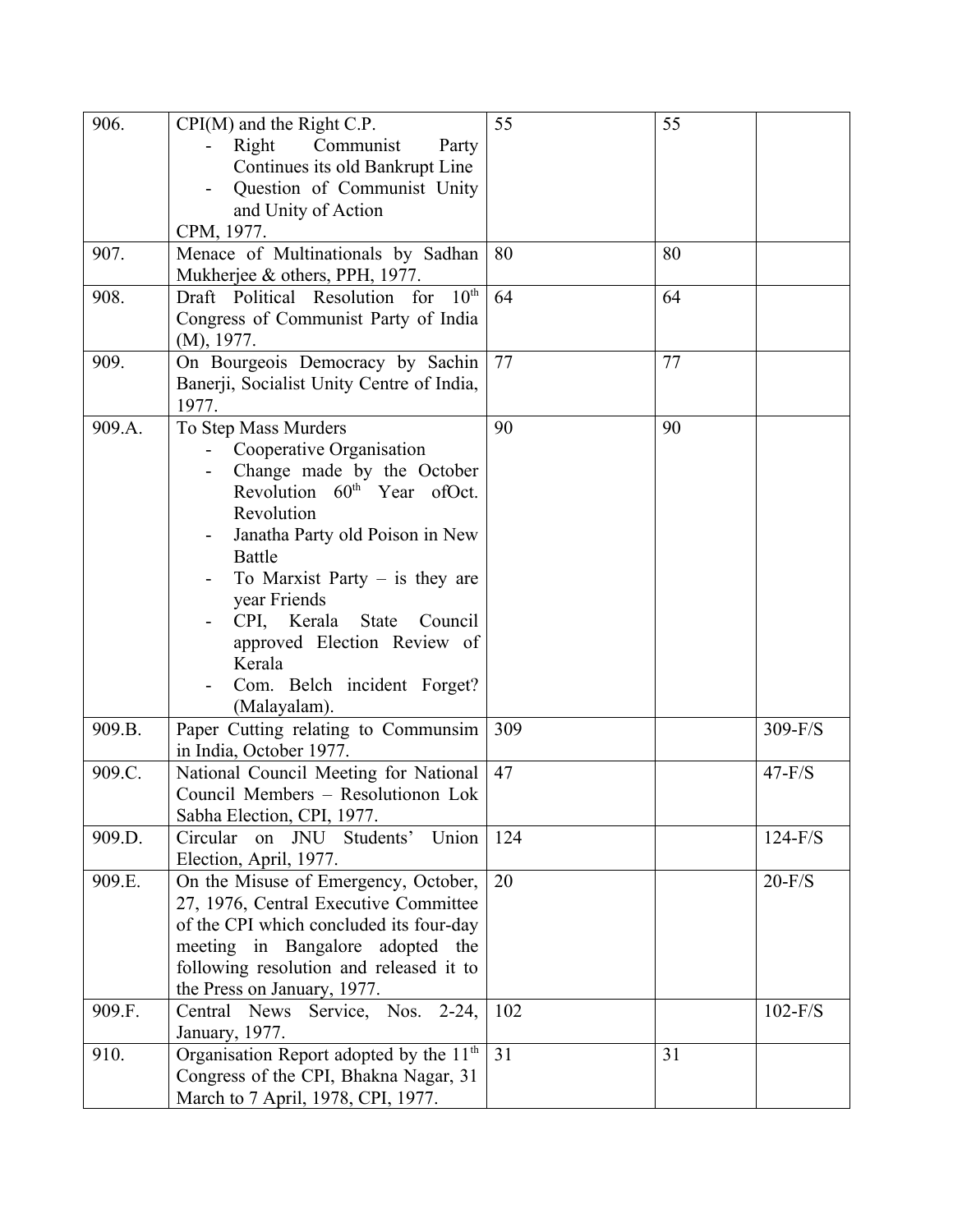| 911.   | Political Review Report adopted by the<br>11 <sup>th</sup> Congress of the CPI, Bhakna                                                                       | 37  | 37  |         |
|--------|--------------------------------------------------------------------------------------------------------------------------------------------------------------|-----|-----|---------|
|        | Nagar, 31 March - 7 April, 1978.                                                                                                                             |     |     |         |
| 912.   | Some Observations on the Political                                                                                                                           | 25  | 25  |         |
|        | Review Report by S.A. Dange, CPI,<br>1978.                                                                                                                   |     |     |         |
| 912.A. | Students, 1978 Leaflets of Students<br>Union, DU Students Union, 1977-78.                                                                                    | 27  | 18  | $9-F/S$ |
| 913.   | Critical Notes for Eleventh Party<br>Congress by Prakash Roy, CPI, 1978.                                                                                     | 32  | 32  |         |
| 914.   | Report<br>of<br>the Central<br>Control<br>Commission for the Eleventh Party<br>Congress of CPI from Feb. 1975 to<br>March, 1978.                             | 11  | 11  |         |
| 915.   | Critical Notes on the Draft Political<br>Review Report for the $11th$ Party<br>Congress by Ramanand Agarwal, 1978.                                           | 23  | 23  |         |
| 916.   | A Critical Note on the NC Draft Review<br>Report for the $11th$ Party Congress by<br>Biswanath Mukherjee, 1978.                                              | 17  | 17  |         |
| 917.   | Political Resolution adopted by the 11 <sup>th</sup><br>Congrss of the CPI, Bhakna Nagar, 31<br>March to 7 April 1978. CPI, 1978.                            | 33  | 33  |         |
| 918.   | CPI's Defence of Naxalite Prisoners,<br>CPI, 1978.                                                                                                           | 65  | 65  |         |
| 919.   | Resolutions adopted by the NC of the<br>CPI, 5-8 July, 1978.                                                                                                 | 32  | 32  |         |
| 920.   | Report and resolutions adopted by the<br>NC of the CPI, 29 Oct. to 2 November,<br>1978.                                                                      | 55  | 55  |         |
| 921.   | Documents of the Eleventh Congress of<br>the CPI, 31 March to 7 April, 1978.                                                                                 | 400 | 400 |         |
| 922.   | In Defence of Ancient India by R.S.<br>Sharma, PPH, 1978.                                                                                                    | 36  | 36  |         |
| 923.   | Draft Organ Report for the 11 <sup>th</sup> Party<br>Congress adopted by the NC of the CPI,<br>24-28 December, 1978.                                         | 24  | 24  |         |
| 924.   | Draft Political Resolution for 10th<br>Congress of CPI(M), 1978.                                                                                             | 65  | 65  |         |
| 925.   | The Shah Commission Report and After<br>put them in the Dock by EMS<br>Namboodripad, CPM, 1978.                                                              | 25  | 25  |         |
| 926.   | A Note on the Theoretical Roots of the<br>Mistakes in our Party's Line: Some<br>Comments on the Draft Review Report<br>of the NC of the CPI by Prof. Parimal | 15  | 15  |         |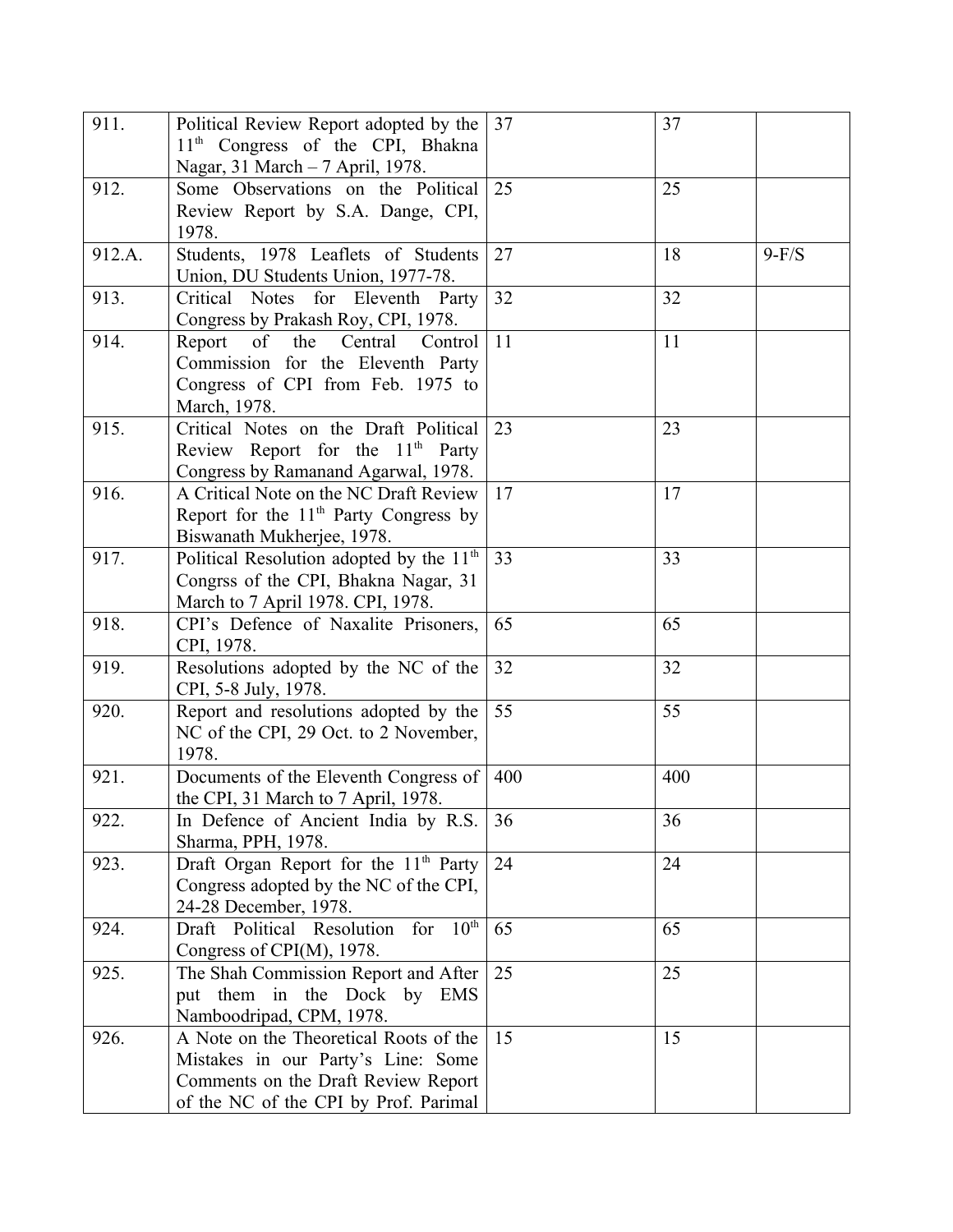|        | Chandra Ghosh, 1978.                                |     |     |           |
|--------|-----------------------------------------------------|-----|-----|-----------|
| 927.   | United Front –<br>Historical<br>Some                | 142 | 142 |           |
|        | Experiences and Problems by Anil                    |     |     |           |
|        | Rajimwale, PPH, 1978.                               |     |     |           |
| 928.   | CPM's Politics X-Rayed by Mohit Sen,                | 34  | 34  |           |
|        | CPI, 1978.                                          |     |     |           |
| 929.   | Political Resolution adopted at the $10th$          | 62  | 62  |           |
|        | Congress of the CPI(M) April 2 to April             |     |     |           |
|        | 8, 1978.                                            |     |     |           |
| 930.   | Report and Resolution on Organisation               | 78  | 78  |           |
|        | adopted by the Salkia Plenum,                       |     |     |           |
|        | December 27-31, 1978.                               |     |     |           |
| 931.   | Resolution on Organisation and other                | 35  | 35  |           |
|        | Resolutions of the Plenum of the CC,                |     |     |           |
|        | Dec. 27-31, 1978. CPI(M)                            |     |     |           |
| 932.   | Indian Economy and the Janata Party                 | 42  | 42  |           |
|        | Raj by Grish Mishra, CPI, 1978.                     |     |     |           |
| 933.   | Hindustan Gadar Party - A short                     | 362 | 362 |           |
|        | History by Sohan Singh Josh, Vol. II,               |     |     |           |
|        | 1978.                                               |     |     |           |
| 934.   | Democratic Decentralisation by EMS                  | 18  | 18  |           |
|        | Namboodripad, Note on the Report of                 |     |     |           |
|        | the Ashoka Mehta Committee on the                   |     |     |           |
|        | Panchayati Raj Institution, CPM, 1978.              |     |     |           |
| 935.   | XI Congress Communist Party of India,               | 53  |     | $53-F/S$  |
|        | $31st March - 7th April, 1978.$                     |     |     |           |
| 935.A. | Bulletin of the Communist Platform,                 | 210 |     | $210-F/S$ |
|        | June-Sept. 1978.                                    |     |     |           |
| 935.B. | Paper Cutting relating to Communism                 | 35  |     | $35-F/S$  |
|        | Abroad, Jan-Dec. 1978.                              |     |     |           |
| 935.C. | $10^{\text{th}}$<br>Congress Report<br>by<br>K.K.   | 64  |     | $64-F/S$  |
|        | Karyamkulam, CPI(M)                                 |     |     |           |
| 935.D. | Eight Years of Left Front Government                | 125 | 125 |           |
|        | inTripura, 1978.                                    |     |     |           |
| 935.E. | Communism in India, 1978.                           | 264 |     | $264-F/S$ |
| 935.F. | Communist Party of India (Marxist) 11 <sup>th</sup> | 35  | 35  |           |
|        | Congress, Report, 1978.                             |     |     |           |
| 935.G. | A Critical note on the NC's Draft                   | 20  | 20  |           |
|        | Review Report for the $11th$ Party                  |     |     |           |
|        | Congress- Biswanath Mukherjee, CPI                  |     |     |           |
|        | 1978.                                               |     |     |           |
| 935.H. | 11 <sup>th</sup> Congress of CPI Bhatinda, Critical | 23  | 23  |           |
|        | Notes on the Draft Political Review                 |     |     |           |
|        | Report for the 11 <sup>th</sup> Party Congress,     |     |     |           |
|        | Ramanand Agarwal.CPI 1978.                          |     |     |           |
| 935.I. | $11th$ Congress of CPI – Bhatinda Mar. 25           |     | 25  |           |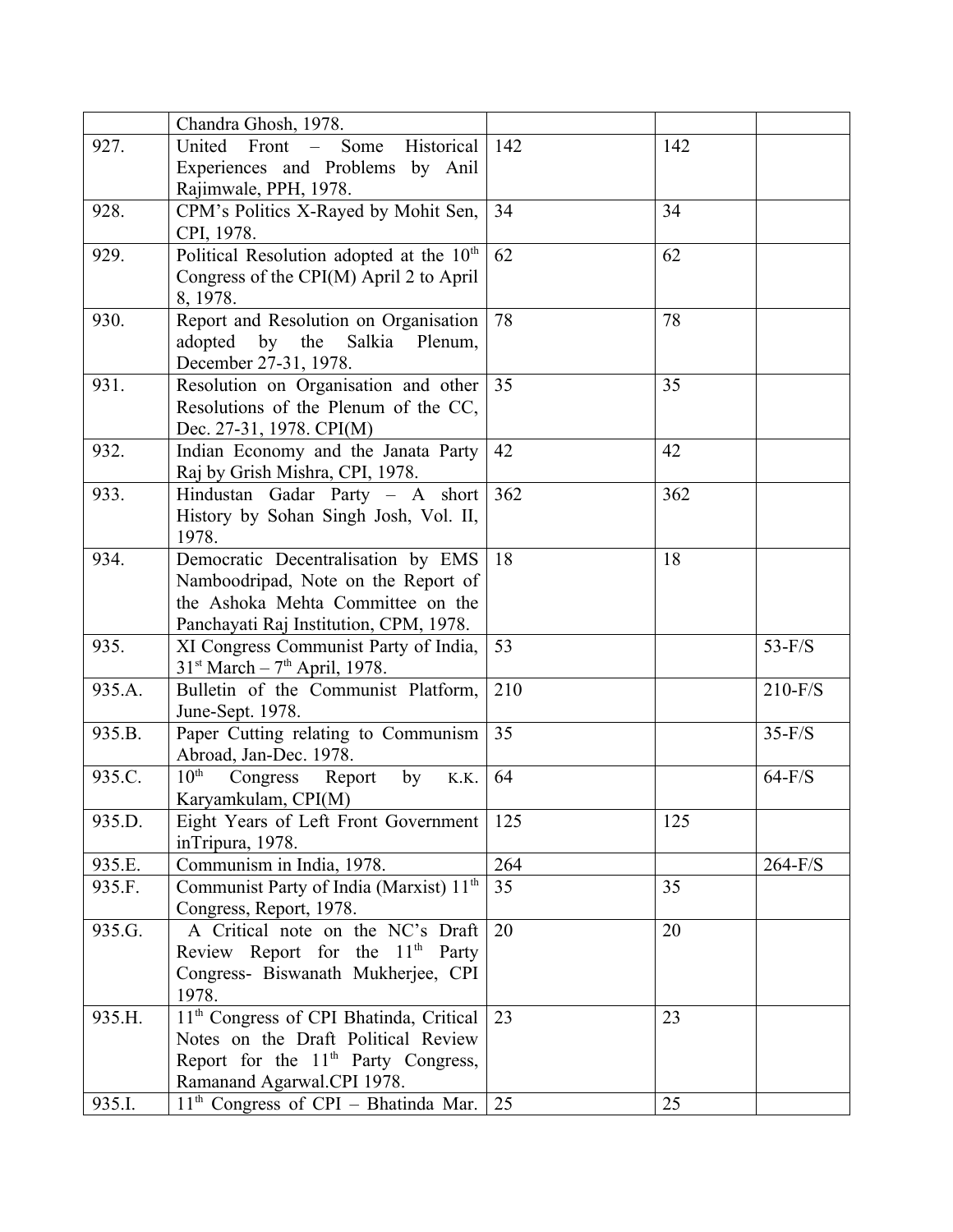|        | 31-7 April1978. Some Obsevation of                 |     |     |          |
|--------|----------------------------------------------------|-----|-----|----------|
|        | the Political Review Report, S.D                   |     |     |          |
|        | Dange. CPI 1978.                                   |     |     |          |
| 935.J. | $11th$ Congress of CPI – A note on the             | 15  |     | $15-F/S$ |
|        | Theoretical Roots of the Mistakes in our           |     |     |          |
|        |                                                    |     |     |          |
|        | Party's Lins: Some Comments on the                 |     |     |          |
|        | draft Review Report of the NC of the               |     |     |          |
|        | CPI, Prof. Parimal Chadra Ghosh.CPI                |     |     |          |
|        | 1978.                                              |     |     |          |
| 935.K. | CPI- 12 <sup>th</sup> Delhi State Conference, 10-  | 41  |     | $41-F/S$ |
|        | 11-12 March, 1978. State Council                   |     |     |          |
|        | Report, 1978.                                      |     |     |          |
| 935.L. | CPI Kundara Conference march 24-25,                | 331 | 331 |          |
|        | 1979. Com. T.V. Sugathan Nagar                     |     |     |          |
|        | Cherumood, Work Review Report.                     |     |     |          |
| 935.M. | CPI-11 <sup>th</sup> Congress Organisation- CPI    | 257 | 257 |          |
|        | 11 <sup>th</sup> Congress International- National  |     |     |          |
|        | Review Report.- Organisational Report-             |     |     |          |
|        | Disstt.Conference.City<br>Trissur                  |     |     |          |
|        | Conference- Kundara Conference                     |     |     |          |
| 935.N. | $11th$ Congress of CPI – A Note on the             |     |     |          |
|        | Theoretical Roots of the Mistakes in our           |     |     |          |
|        | Party's Line: Some Comments on the                 |     |     |          |
|        | Draft Review Report of the NC of the               |     |     |          |
|        | CPI by Dr. Sobhanlal Detta Gupta,                  |     |     |          |
|        | 1978. $(N.T)$                                      |     |     |          |
| 935.O. | CPI 12 <sup>th</sup> Delhi State Conference, 10-12 |     |     |          |
|        | March 1978. (N.T)                                  |     |     |          |
| 935.P. | Review Report 11 <sup>th</sup> Party Congress      |     |     |          |
|        | <b>Political Review Report</b>                     |     |     |          |
|        | Communist                                          |     |     |          |
|        | Development                                        |     |     |          |
|        | Programme and other Social                         |     |     |          |
|        | Work                                               |     |     |          |
|        | CPI $11th$ Congress                                |     |     |          |
|        | CPI Kanpur Distt. Conference                       |     |     |          |
|        | <b>CPI</b><br>Malappuram<br>Distt.                 |     |     |          |
|        | Conference (Malayalam) (N.T)                       |     |     |          |
| 935.Q. | CPI-1'1th Congress Organization                    |     |     |          |
|        | CPI 11thCongress International                     |     |     |          |
|        | - National Review Report                           |     |     |          |
|        | <b>Organisational Report</b>                       |     |     |          |
|        | $11^{\text{th}}$<br>Party<br>Congress              |     |     |          |
|        | <b>Organisational Report</b>                       |     |     |          |
|        | <b>Trissur Distt. Conference</b>                   |     |     |          |
|        | City Conference                                    |     |     |          |
|        | Kundara Conference.(N.T)                           |     |     |          |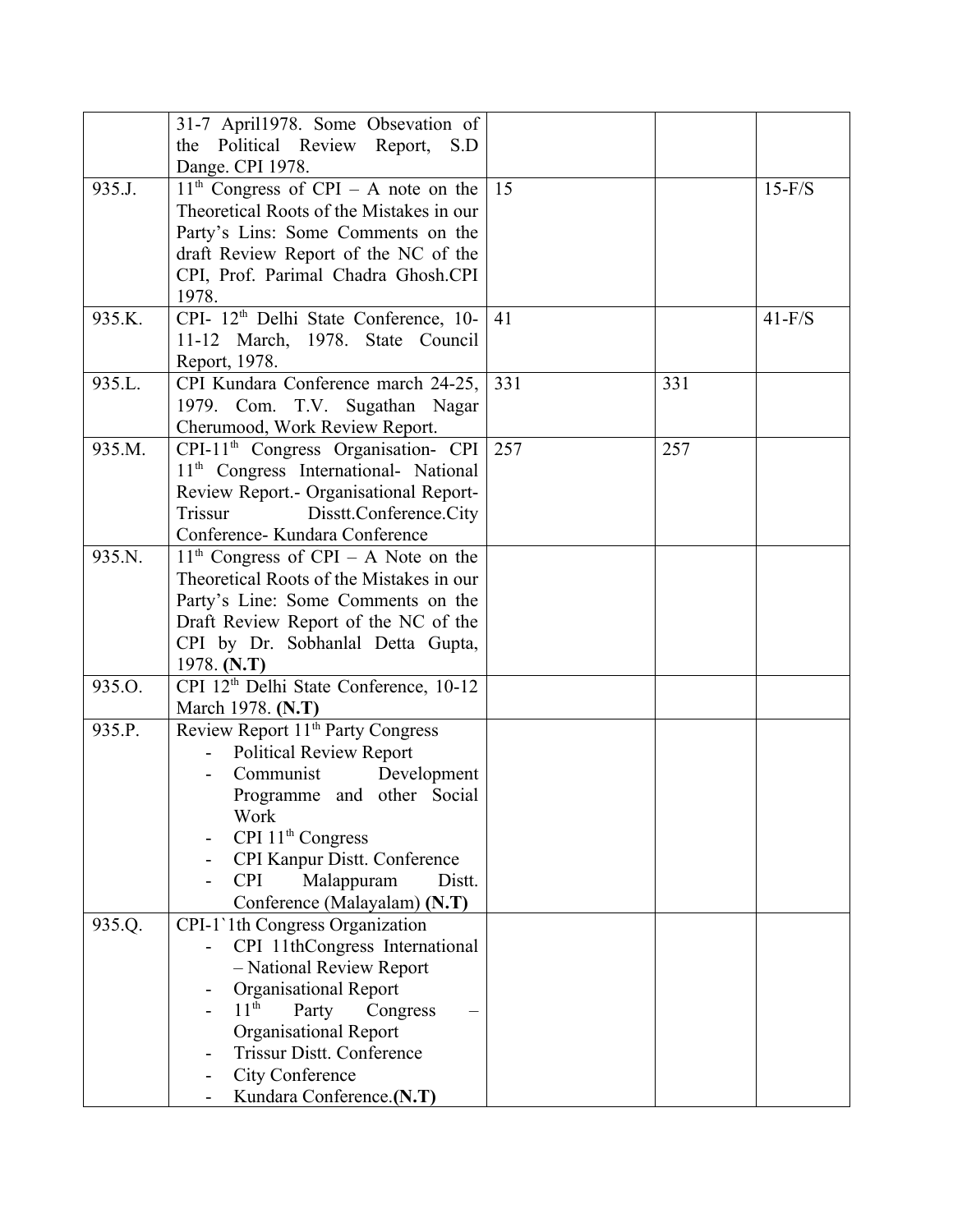| 935 R  | XIth Congress of CPI, Draft Organ.            | 24 | 24 |
|--------|-----------------------------------------------|----|----|
|        | Report for the Eleventh Party Congress-       |    |    |
|        | Adopted by the NC of the CPI. N.Delhi         |    |    |
|        | 24-28 Dec. 1977. CPI 1978.                    |    |    |
| 935 S  | XIth Congress of CPI, Critical Notes for      | 31 | 31 |
|        | XIth Party Congress- Prakash Roy.CPI          |    |    |
|        | 1978.                                         |    |    |
| 936.   | Focus - 1 Handbook of Statistics              | 52 | 52 |
|        | CPI(M), 1979.                                 |    |    |
| 936 B  | Relations,<br>B.T.<br>Centre-<br><b>State</b> | 18 | 18 |
|        | Ranadive.1978                                 |    |    |
| 937.   | Focus $-2$ India $-1966-79$ Balancesheet      | 20 | 20 |
|        | of Indira Regime and Janata Rule,             |    |    |
|        | CPI(M), 1979.                                 |    |    |
| 938.   | Focus – 3 Working Class under                 | 27 | 27 |
|        | Congress and Janata Rule, CPM, 1979.          |    |    |
| 939.   | Report and Resolution on Organisation         | 76 | 76 |
|        | adopted by the Salkia Plenum,                 |    |    |
|        | December 27-31, 1978.CPI(M)                   |    |    |
| 940.   | Scientific<br>Eurocommunism<br><sub>or</sub>  | 63 | 63 |
|        | Socialism by Mohit Sen, PPH 1979.             |    |    |
| 940.A. | Thozhilalivargam by K. Damodaran              | 40 | 40 |
|        | Memorial Special $-2$ Published by            |    |    |
|        | P.M. Padmanabhan Calicut, 1979.               |    |    |
| 941.   | Review Report adopted by the 10 <sup>th</sup> | 52 | 52 |
|        | Congress, Julunder, April 2-8, 1978,          |    |    |
|        | CPM.                                          |    |    |
| 942.   | Review of Party's Activities<br>and           | 84 | 84 |
|        | Political Developments and Resolutions        |    |    |
|        | adopted by the NC of the CPI Meeting          |    |    |
|        | held in Delhi from Feb. $22 - 26$ , 1979.     |    |    |
| 942A   | An Open Letter to the Christian Voter,        | 12 | 12 |
|        | Published by The Christian Institute for      |    |    |
|        | the study of society, Banglore-1              |    |    |
| 943.   | Why Pricerise? By Girish Mishra, CPI,         | 20 | 20 |
|        | 1979.                                         |    |    |
| 944.   | RSS Double-Talk Exposed by Pauly V.           | 20 | 20 |
|        | Parakal, CPI, 1979.                           |    |    |
| 945.   | Class Struggle and Case Conflict in           | 48 | 48 |
|        | Rural Areas by S.G. Sardesai, CPI,            |    |    |
|        | 1979.                                         |    |    |
| 946.   | Idol of False Promises by Bhupesh             | 48 | 48 |
|        | Gupta and M. Farooqi, CPI, 1979.              |    |    |
| 947.   | Cow Problems and Indian Economy,              | 44 | 44 |
|        | CPI, 1979.                                    |    |    |
| 948.   | On the Political Line of the CPM by M.        | 24 | 24 |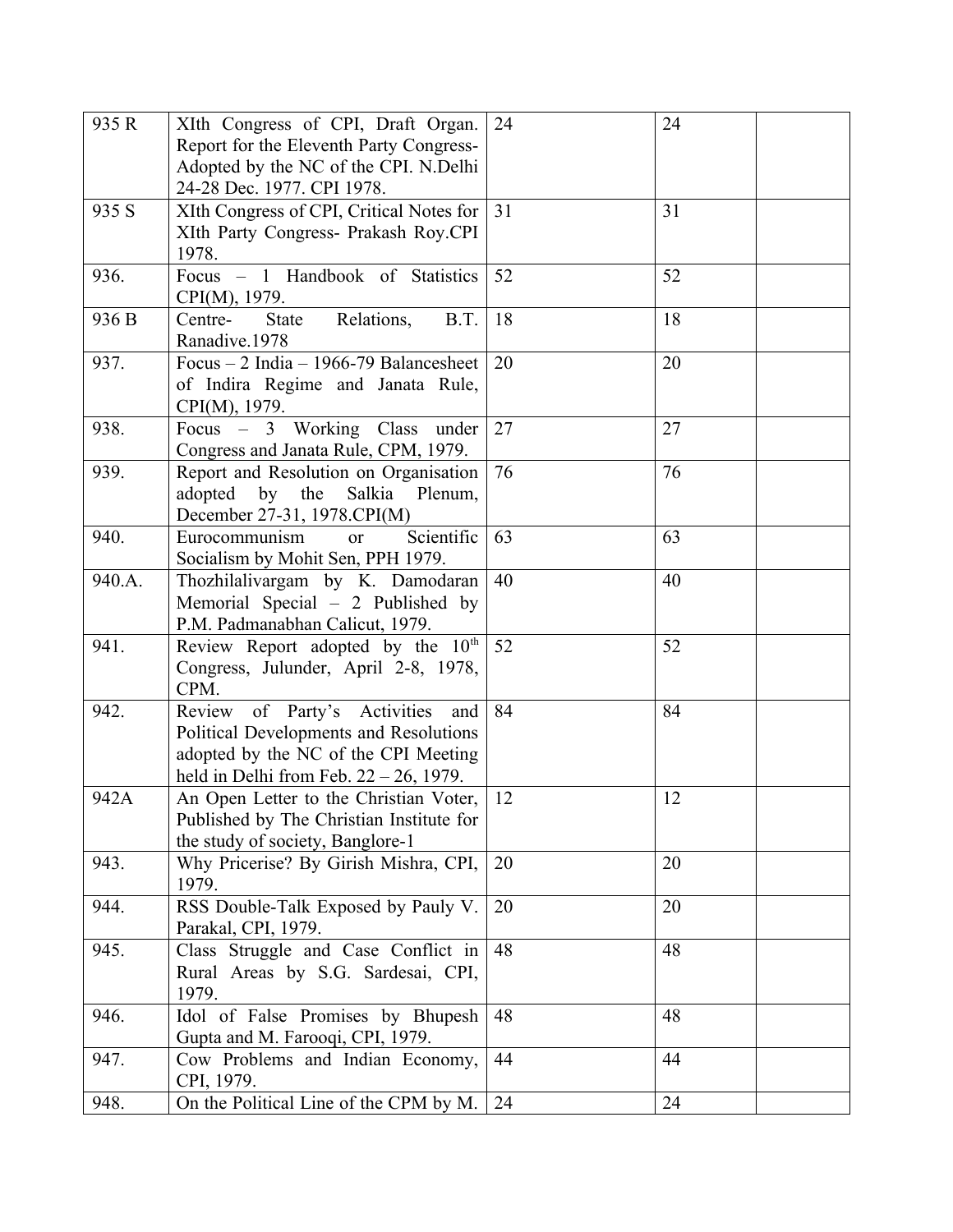|        | Basavapunnaiah, CPM, 1979.                         |     |     |
|--------|----------------------------------------------------|-----|-----|
| 949.   | Election Manifesto, CPM, 1979.                     | 34  | 34  |
| 950.   | Midterm Poll to 7 <sup>th</sup> Lok Sabha Speakers | 31  | 31  |
|        | Handbook                                           |     |     |
|        | Vote for CPI                                       |     |     |
|        | Vote for Left and Democratic                       |     |     |
|        | Unity,                                             |     |     |
|        | CPI, 1979.                                         |     |     |
| 951.   | Election Manifesto of CPI                          | 16  | 16  |
|        | Vote for CPI                                       |     |     |
|        | Vote for Left and Democratic                       |     |     |
|        | Unity,                                             |     |     |
|        | CPI, 1979.                                         |     |     |
| 952.   | Neither Janata nor Congress but a Left             | 30  | 30  |
|        | Democratic National Alternative by                 |     |     |
|        | Jagannath Sarkar, CPI, 1979.                       |     |     |
| 952.A. | Documents of the History of the CPI,               | 332 | 332 |
|        | by G. Adhikari, Vol. III, PPH 1979.                |     |     |
| 953.   | Resolutions adopted by the NC of the               | 81  | 81  |
|        | CPI, New Delhi 23-25 September,                    |     |     |
|        | 1979.                                              | 116 |     |
| 954.   | The Great Attack by Sohan Singh Josh,              |     | 116 |
|        | PPH, 1979, Meerut Conspiracy Case,<br>1979.        |     |     |
| 954.A. | Repression in Singhbhum Report of the              | 44  | 44  |
|        | Fact Finding Committee of the People's             |     |     |
|        | Civil<br>for<br>Liberties<br>Union<br>and          |     |     |
|        | Democratic Rights, Delhi in Bihar,                 |     |     |
|        | March, 1979 by Dalip S. Swamy &                    |     |     |
|        | Other.                                             |     |     |
| 954.B. | Marxist Veekshanam, Vol. VII, No. 1,               | 66  | 66  |
|        | 1979. (Malayalam).                                 |     |     |
| 954.C. | Marxist Veekshanam, Vol. VII, No. 3,               | 62  | 62  |
|        | 1979. (Malayalam).                                 |     |     |
| 954.D. | Marxist Veekshanam, Vol. VII, No. 4,               | 65  | 65  |
|        | 1979. (Malayalam).                                 |     |     |
| 954.E. | Marxist Veekshanam, Vol. VII, No. 6,               | 72  | 72  |
|        | 1979. (Malayalam).                                 |     |     |
| 954.F. | On Recent Developments in South East               | 34  | 34  |
|        | Asia an Appeal to the Communists all               |     |     |
|        | over the world Socialist Unity Centre of           |     |     |
|        | India, 1979.                                       |     |     |
| 955.   | Report and Resolutions adopted by the              | 89  | 89  |
|        | NC of the CPI, New Delhi, 12-15 July,              |     |     |
|        | 1980, CPI, 1980.                                   |     |     |
| 956.   | Ho Chi Minh, CPI, 1979.                            | 31  | 31  |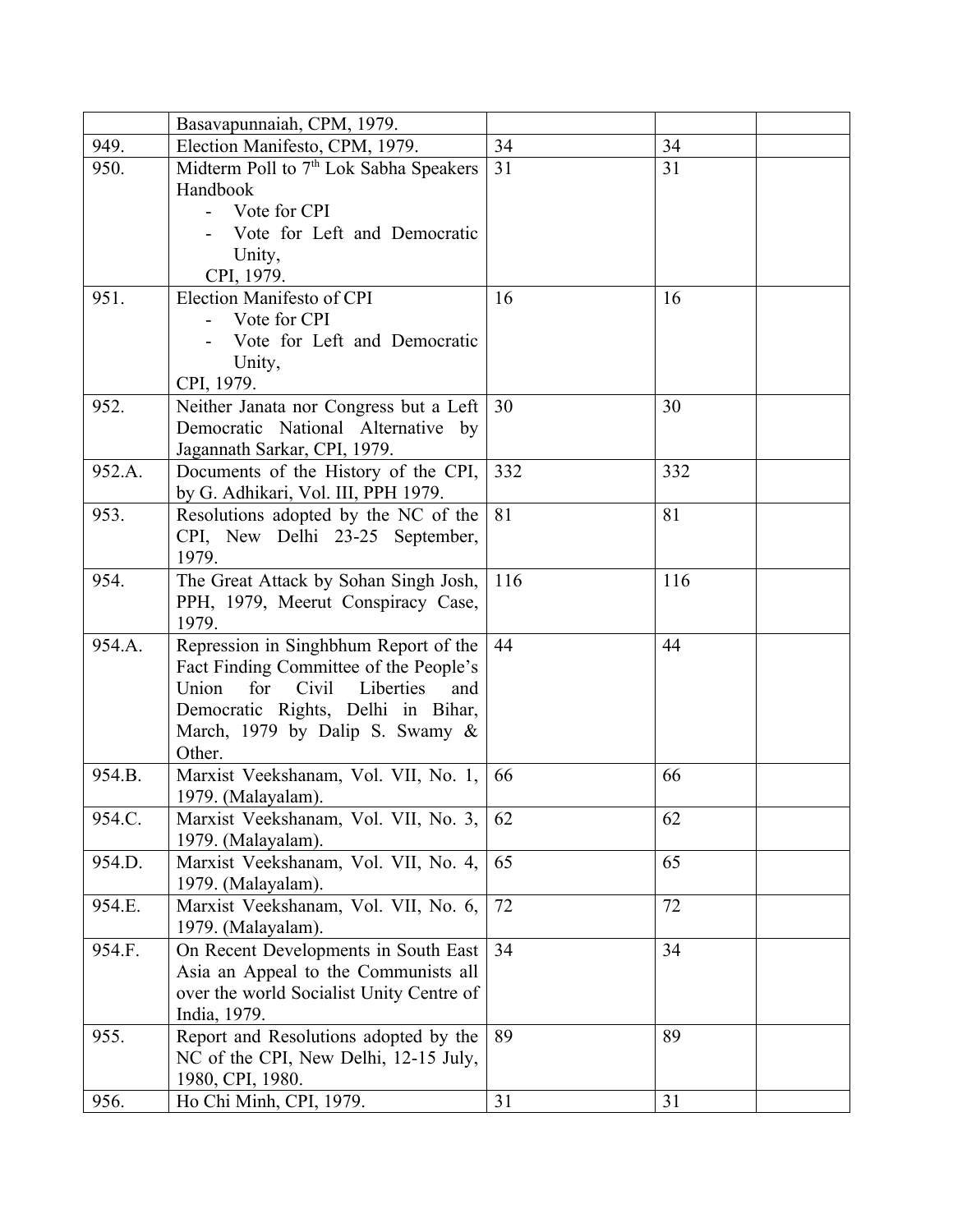| 957.   | in<br>Indian<br>Communists<br>Women's<br>Movement by Renu Chakravarty, PPH,<br>1979.                                                                     | 235 | 235 |
|--------|----------------------------------------------------------------------------------------------------------------------------------------------------------|-----|-----|
| 958.   | Collection<br>of<br>Articles<br>the<br>on<br>Communist<br>(Pusthaka)<br>Party<br>Sammeksha) Ayyappa Press, 1980.                                         | 57  | 57  |
| 959.   | Central Committee Document Election<br>Reviews, Lok Sabha, January 1980,<br>State Assemblies, May 1980, CPM,<br>1980.                                    | 90  | 90  |
| 960.   | Report and Resolutions NC of the CPI,<br>Vijayawada, October 23-25, 1980,<br>CPM, 1980.                                                                  | 35  | 35  |
| 961.   | Detractors of CPI Bank on Falsehood,<br>CPI, 1980.                                                                                                       | 31  | 31  |
| 962.   | Real Face of the Assam Agitation by P.<br>Ramamurti, CPM, 1980.                                                                                          | 35  | 35  |
| 963.   | Why this CPI(M) Pique Against CPI?<br>By Bhupesh Gupta and N.K. Krishnan,<br>CPI, 1980.                                                                  | 40  | 40  |
| 964.   | Review of 1980 mid term Lok Sabha<br>Elections and Resolutions adopted by<br>the NC of the CPI, New Delhi, 30<br>January to 3 February, 1980, CPI, 1980. | 81  | 81  |
| 965.   | Documents of the 8 <sup>th</sup> Congress of the<br>Communist Party of Philippines, Dec.<br>1980, CPI.                                                   | 97  | 97  |
| 965.A. | A Report on Kerala, CPI, 1980.                                                                                                                           | 22  | 22  |
| 966.   | Marxist Veekshanam, Vol. VII, No. 7,<br>1980.                                                                                                            | 69  | 69  |
| 967.   | Marxist Veekshanam, Vol. VII, No. 10,<br>1980.                                                                                                           | 66  | 66  |
| 968.   | Marxist Veekshanam, Vol. VIII, No.<br>11, 1980.                                                                                                          | 40  | 40  |
| 969.   | Elections:<br>Sabha<br>Lok<br>Communsit<br>Review by M. Kalyanasundram and<br>H.K. Vyas Gopal Banerji, 1980.                                             | 73  | 73  |
| 970.   | Jati aur Varg, B.T Randive, National<br>Book Centre, N.Delhi                                                                                             | 89  | 89  |
| 970 A  | Pathayum<br>Socialist<br>Muthalalitha<br>by Gopan,<br>Publishers:<br>Pathayam,<br>Ernakulam District Janakaeya                                           | 105 | 105 |
| 971.   | Resolution adopted by the National<br>Council of the Communist Party of<br>India, N.Delhi 24 to 27 Aug 1981.                                             | 64  | 64  |
| 972    | Trivandrum City Meeting March 28-30,                                                                                                                     | 45  | 45  |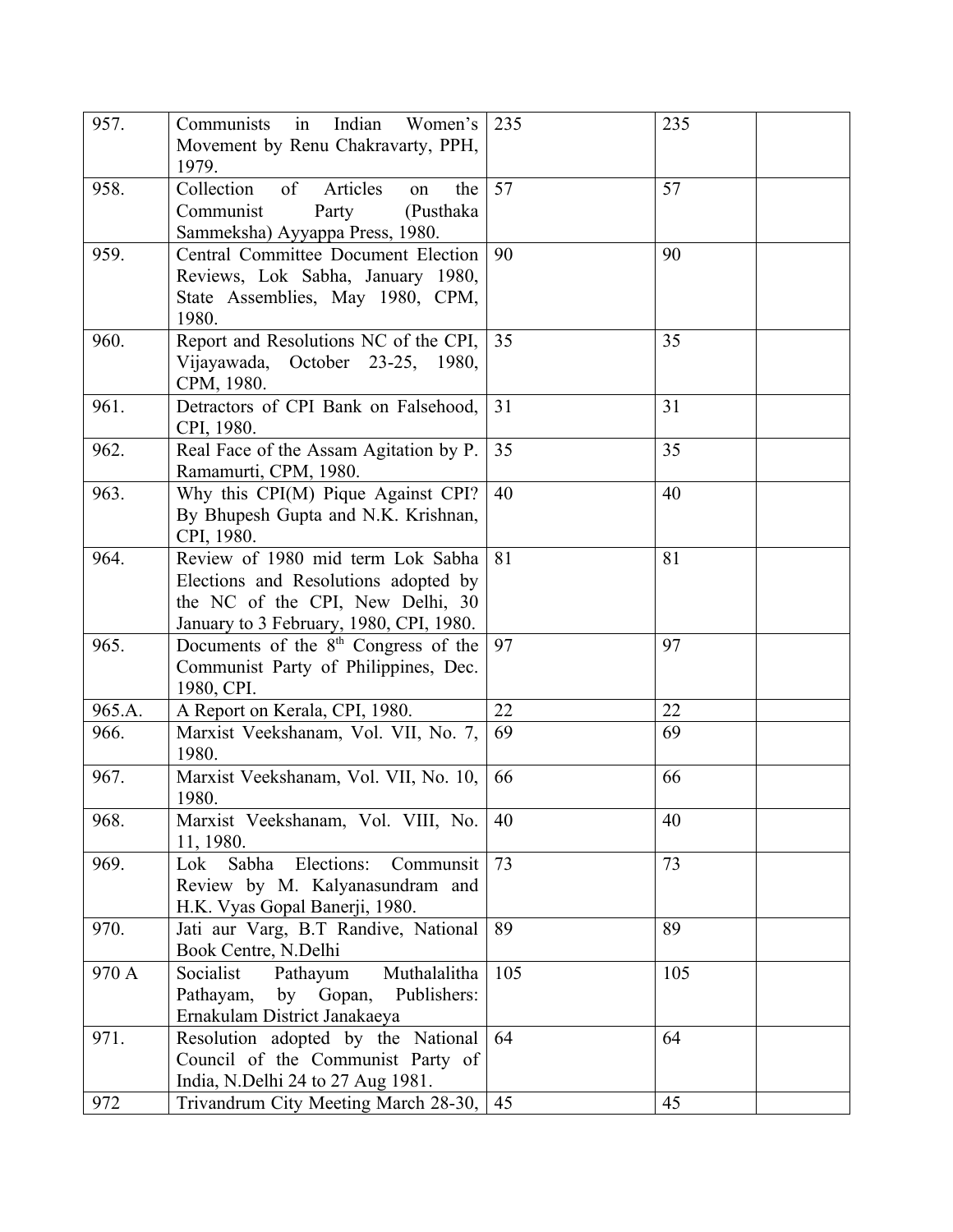|        | 1981. Review Report                                 |     |     |
|--------|-----------------------------------------------------|-----|-----|
| 973    | Polit Bureau Document on Major                      | 20  | 20  |
|        | Development CPI(M)                                  |     |     |
| 974    | Promises vs Prices Story of a Great                 | 16  | 16  |
|        | Betrayal, Paul v. Parakal, CPI 1981.                |     |     |
| 975    | National Integration for Democracy and              | 64  | 64  |
|        | Socialism, S.G. Sardesai, CPI 1981                  |     |     |
| 976.   | Central Committee's Report on Political             | 59  | 59  |
|        | Development, June 24-28,<br>1981,                   |     |     |
|        | Calcutta.                                           |     |     |
| 977.   | Marxism and the Role of the Working                 | 44  | 44  |
|        | Class in India by S.G. Sardesai, CPI,               |     |     |
|        | 1981.                                               |     |     |
| 978.   | Some Questions Concerning Marxism                   | 72  | 72  |
|        | and the Peasantry by Indradeep Sinha,               |     |     |
|        | CPI, 1982.                                          |     |     |
| 979.   | Marxist Veekshanam, Vol. VIII, No. 8-               | 130 | 130 |
|        | 9, 1981.                                            |     |     |
| 980.   | $11^{\text{th}}$<br>CPI(M)<br>Political<br>Congress | 72  | 72  |
|        | Resolution, 1981.                                   |     |     |
| 981.   | Proletarian Path, Vol. 1, No. 1, June-              | 86  | 86  |
|        | July 1981.                                          |     |     |
| 981.A. | Crisis into Chaos - Political India,                | 176 | 176 |
|        | E.M.S Namboodiripad,<br>1981.by                     |     |     |
|        | Published by Sujit Mukherjee, Orient                |     |     |
|        | Longman Ltd.                                        |     |     |
| 982.   | Marxist Veekshanam, Vol. VIII, No. 7,               | 74  | 74  |
|        | 1981.                                               |     |     |
| 983.   | Marxist Veekshanam, Vol. VIII, No. 2,               | 60  | 60  |
|        | 1981.                                               |     |     |
| 984.   | Central Committee Document - The                    | 14  | 14  |
|        | Peasant Upsurge and Remunerative                    |     |     |
|        | Price issue, 1981.                                  |     |     |
| 985.   | The Threat from Divisive Forces by                  | 34  | 34  |
|        | Harkishan Singh Surjeet, CPM, 1981.                 |     |     |
| 985.A. | Dialogue with the CPI(M) CPI, 1981.                 | 68  | 68  |
| 985.B. | Political Resolution adopted by 11 <sup>th</sup>    | 76  | 76  |
|        | Congress of the CPI, CPM, 1981.                     |     |     |
| 985.C. | Resolutions approved by CPI                         | 229 | 229 |
|        | Job or Jail                                         |     |     |
|        | November<br>which<br>Seven                          |     |     |
|        | proclaimed the birth of socialist                   |     |     |
|        | age.                                                |     |     |
|        | To safeguard Peoples Freedom,                       |     |     |
|        | Peace and Lives                                     |     |     |
|        | Work Report                                         |     |     |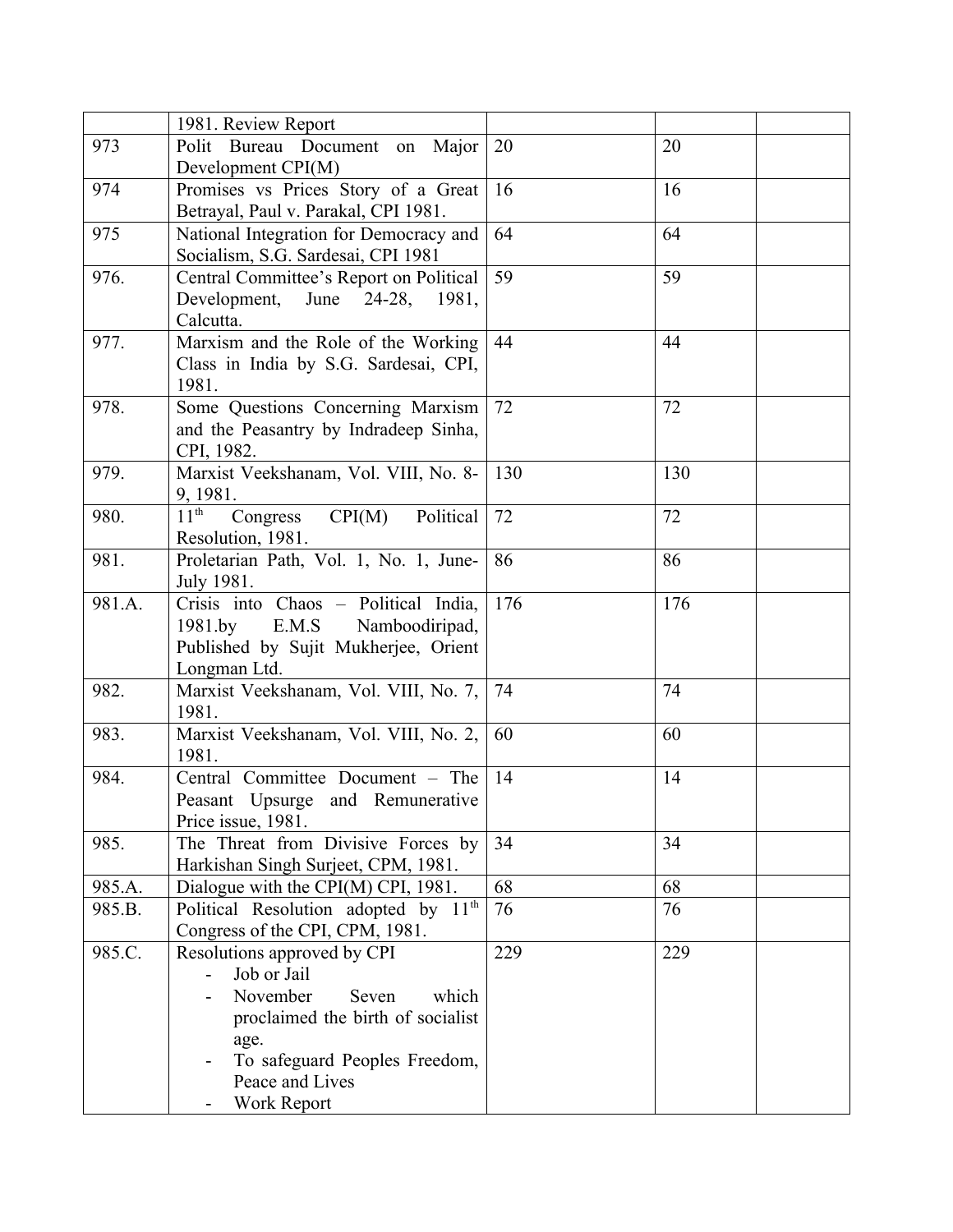|        | Why com. S.A. Dange Expelled                     |     |     |
|--------|--------------------------------------------------|-----|-----|
|        | from the Party?                                  |     |     |
|        | $CPI-CPI(M)$<br>thesis.                          |     |     |
|        | (Malayalam).                                     |     |     |
| 986.   | Central Committee Report on Major                | 27  | 27  |
|        | Developments since the 11 <sup>th</sup> Party    |     |     |
|        | Congress adopted at the meeting held in          |     |     |
|        | New Delhi on August 27-30, 1982,                 |     |     |
|        | CPM 1982.                                        |     |     |
| 986.A. | Documents of the Eleventh Congress of            | 414 | 414 |
|        | the Communist Party of India (Marxist),          |     |     |
|        | Vijayawada, January, 26-31, 1982.                |     |     |
| 987.   | Developments in Afghanistan<br>by                | 24  | 24  |
|        | Harkishan Singh Surjeet, CPM, 1982.              |     |     |
| 988.   | Israel's Proxy War for USA Pro-                  | 23  | 23  |
|        | Lebanese Fight Back by Sadhan                    |     |     |
|        | Mukherjee, CPI, 1982.                            |     |     |
| 989.   | Political Resolution adopted by 12 <sup>th</sup> | 32  | 32  |
|        | Congress of CPI, Adhikari Nagar,                 |     |     |
|        | Varanasi, March 22-28, 1982, CPI,                |     |     |
|        | 1982.                                            |     |     |
| 990.   | Stop Reagan: Save World From Nuclear             | 16  | 16  |
|        | Holocaust by Pauly V. Parakal, CPI,              |     |     |
|        | 1982.                                            |     |     |
| 991.   | Bhartiya Communist Party by Gaorav               | 26  | 26  |
|        | Puran 60 Years, CPI, 1982.                       |     |     |
| 992.   | Resolutions adopted by the NC of the             | 50  | 50  |
|        | Hyderabad, 29 Nov. to<br>CPI,<br>2               |     |     |
|        | December, 1982.                                  |     |     |
| 993.   | Report and Resolutions adopted by the            | 73  | 73  |
|        | NC of the CPI, New Delhi 22 to 26                |     |     |
|        | July, 1982.                                      |     |     |
| 994.   | Documents of the $11th$ Congress of the          | 413 | 413 |
|        | CPI(M), Vijayawada, Jan. 26-31, 1982,            |     |     |
|        | CPI, 1982.                                       |     |     |
| 995.   | Documents of the 12th Congress of the            | 406 | 406 |
|        | Communist Party of India, Adhikari               |     |     |
|        | Nagar, 22-28 March, 1982.                        |     |     |
| 996.   | Political Resolution adopted by $12th$           | 32  | 32  |
|        | Congress of CPI, Adhikari Nagar,                 |     |     |
|        | March 22-28, 1982.                               |     |     |
| 997.   | Under Communism's Crimson Colours                | 341 | 341 |
|        | - Reflections on Marxism, India and the          |     |     |
|        | world scene by Hiren Mukherjee, PPH,             |     |     |
|        | 1982.                                            |     |     |
| 998.   | Communism in Kerala $-$ A Study in               | 441 | 441 |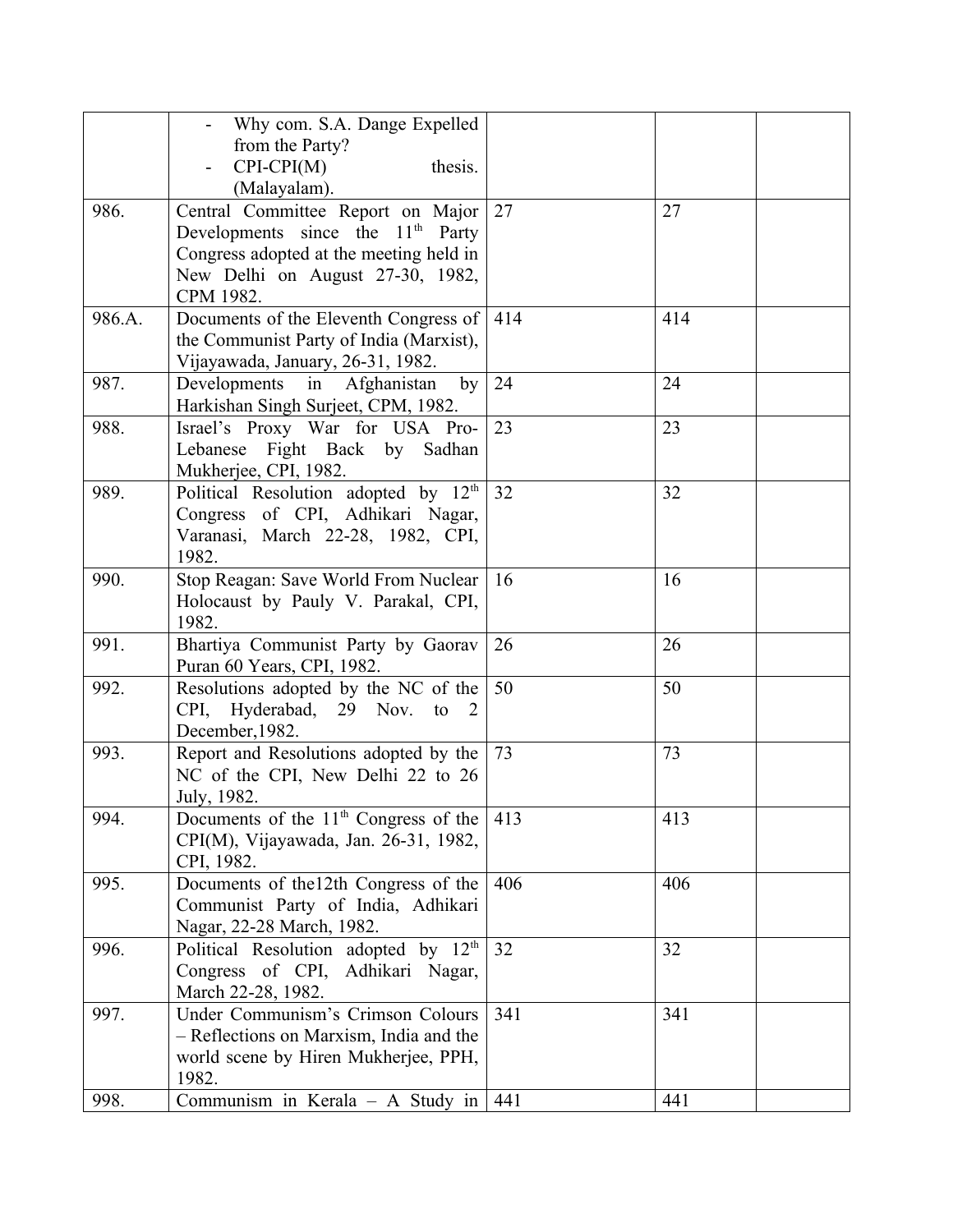|         | Political Adoptation by T.J. Nossiter,                                                 |     |     |  |
|---------|----------------------------------------------------------------------------------------|-----|-----|--|
| 998.A.  | Oxford University Press, 1982.<br>Documents of the History of the CPI of $ 813\rangle$ |     | 813 |  |
|         | India, by G. Adhikari, Vol. III C,                                                     |     |     |  |
|         | 1928.PPH                                                                               |     |     |  |
| 999.    | Political Resolution of the 11 <sup>th</sup> Congress                                  | 77  | 77  |  |
|         | of the CPI(M), Vijayawada, January 26-                                                 |     |     |  |
|         | 31, 1982.                                                                              |     |     |  |
| 1000.   | Political Organisational Report of the                                                 | 203 | 203 |  |
|         | $11^{\text{th}}$<br>Congress<br>of<br>the<br>CPI(M),                                   |     |     |  |
|         | Vijayawada, January 26-31, 1982.                                                       |     |     |  |
| 1001.   | Main Speeches at the $11th$ Congress of                                                | 92  | 92  |  |
|         | the CPI(M), Vijayawada, January 26-                                                    |     |     |  |
|         | 31, 1982.                                                                              |     |     |  |
| 1002.   | Writings<br>by<br><b>EMS</b><br>Selected                                               | 429 | 429 |  |
|         | Namboodripad, Vol. I, NBA, 1982.                                                       |     |     |  |
| 1003.   | Crisis of Capitalist Path in India - the                                               | 31  | 31  |  |
|         | Policy alternatives by Indradeep Sinha,                                                |     |     |  |
|         | CPI, 1982.                                                                             |     |     |  |
| 1004.   | The First Communist Ministry in Kerala                                                 | 200 | 200 |  |
|         | 1957-59 by Georges Kristoffel Lieten,                                                  |     |     |  |
|         | K.P. Bagchi and Company, 1982.                                                         |     |     |  |
| 1005.   | Indian Planning in Crisis by EMS                                                       | 133 | 133 |  |
| 1006.   | Namboodripad, 1982.<br>Review of Political Developments and                            | 50  | 50  |  |
|         | activities since $11th$<br>Party<br>Party                                              |     |     |  |
|         | Congress adopted by the Twelfth                                                        |     |     |  |
|         | Congress of the CPI, Adhikari Nagar,                                                   |     |     |  |
|         | March 22-28, 1982.                                                                     |     |     |  |
| 1007.   | Report on Organisation adopted by the                                                  | 28  | 28  |  |
|         | 12 <sup>th</sup> Congress of the CPI, March 22-28,                                     |     |     |  |
|         | 1982.                                                                                  |     |     |  |
| 1007.A. | Review of Political Developments and                                                   | 111 | 111 |  |
|         | since<br>activities<br>11 <sup>th</sup><br>Party<br>Party                              |     |     |  |
|         | Congress                                                                               |     |     |  |
|         | CPI, Kerala State Conference                                                           |     |     |  |
|         | <b>CPI Political Resolution</b>                                                        |     |     |  |
|         | Review Report approved by 12 <sup>th</sup>                                             |     |     |  |
|         | Congress<br>of<br>the<br>CPI.                                                          |     |     |  |
|         | (Malayalam).                                                                           |     |     |  |
| 1008    | Reports and Resolutions adopted by the                                                 | 82  | 82  |  |
|         | NC of the CPI, New Delhi, September                                                    |     |     |  |
|         | $17 - 20$ , 1983.                                                                      |     |     |  |
| 1009.   | Marxism and the Bhagvat Geeta by                                                       | 95  | 95  |  |
|         | S.G. Sardesai & DilipBose, PPH, 1983.                                                  |     |     |  |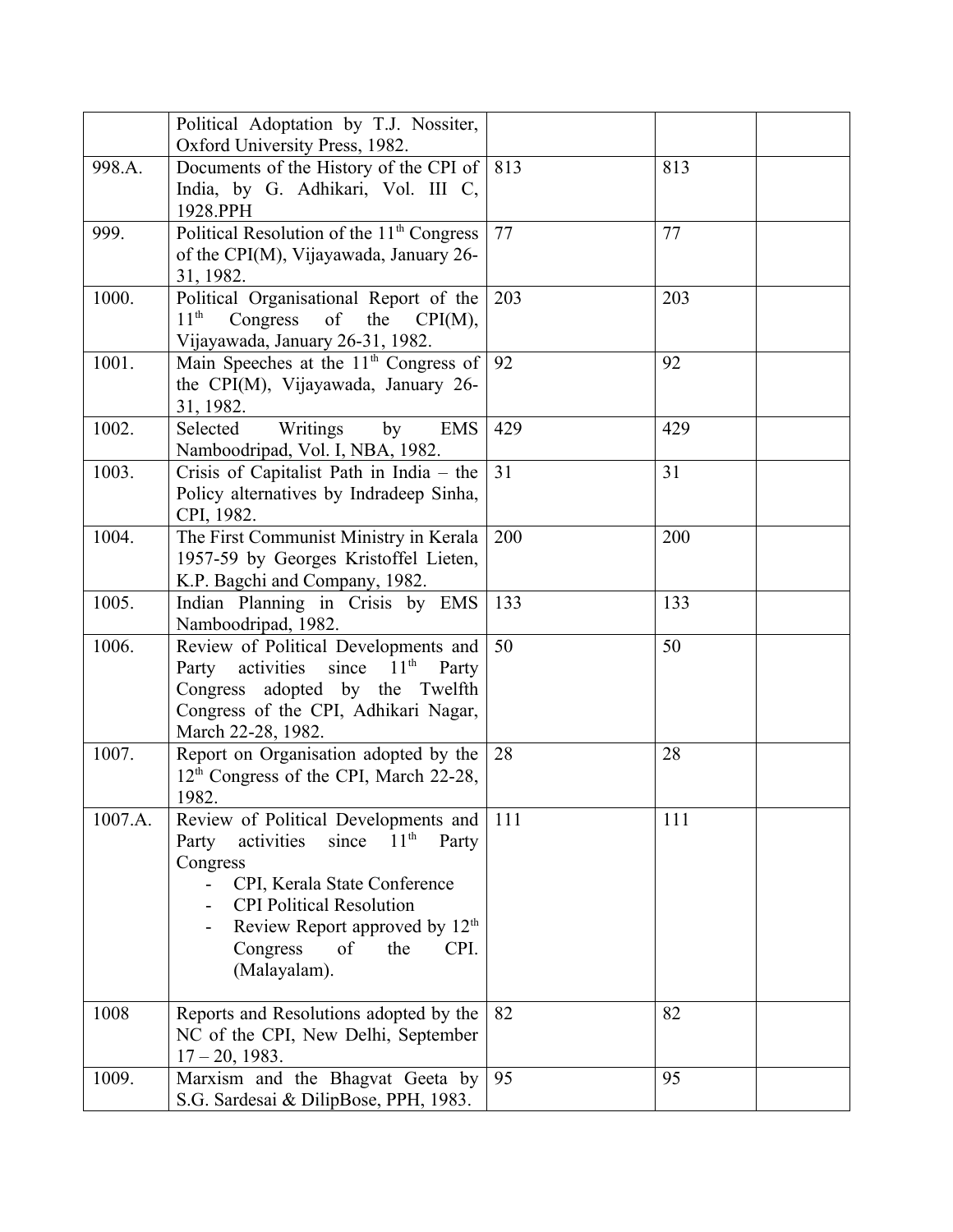| 1009A   | Manifesto of the left parties for lok<br>Sabha elections 1998. CPI(M) | 22  |     | 22 |
|---------|-----------------------------------------------------------------------|-----|-----|----|
| 1010.   | Review Report and Resolutions adopted                                 | 63  | 63  |    |
|         | bythe NC of the CPI, New Delhi, 1                                     |     |     |    |
|         | April to 5 April, 1983.                                               |     |     |    |
| 1011.   | What is Going to Happen in Assam? By                                  | 32  | 32  |    |
|         | H.S. Surjeet, NBC, 1983.                                              |     |     |    |
| 1012.   | Central Committee Report on Current                                   | 27  | 27  |    |
|         | Situation adopted at its meeting in New                               |     |     |    |
|         | Delhi from September 10-16, 1983.                                     |     |     |    |
| 1013.   | On Centre-State Relations, CPM, 1983.                                 | 37  | 37  |    |
| 1014.   | Non-Aligned Summit – An Assessment                                    | 26  | 26  |    |
|         | by H.S. Surjeet, NBC, 1983.                                           |     |     |    |
| 1015.   | CPI(M) in the Struggle for Peace and                                  | 15  | 15  |    |
|         | Socialism by EMS Namboodripad,                                        |     |     |    |
|         | NBC, 1983.                                                            |     |     |    |
| 1016.   | The Marxist: Theoretical Quarterly of                                 | 89  | 89  |    |
|         | the CPI(M), Vol. I, No. 2, October-                                   |     |     |    |
|         | December, 1983.                                                       |     |     |    |
| 1017.   | Marx's<br>Teachings<br>by<br>B.T.<br>On                               | 152 | 152 |    |
|         | Ranadive, NBC, 1983.                                                  |     |     |    |
| 1017.A. | Karl Marx death Centenary -                                           | 143 | 143 |    |
|         | CPI, Kerala<br>State<br>Council                                       |     |     |    |
|         | Organisational Report                                                 |     |     |    |
|         | CPI's Rights among the Workers                                        |     |     |    |
|         | Chief<br>Corrupt<br>Minister                                          |     |     |    |
|         | (Malayalam).                                                          |     |     |    |
| 1018.   | Trade Union Morcha per Hamare Kaam                                    | 68  | 68  |    |
|         | adopted at its meeting in New Delhi                                   |     |     |    |
|         | from September 10-16, 1983.                                           |     |     |    |
| 1019.   | Developments in Punjab by Harkishan                                   | 15  | 15  |    |
|         | Singh Surjeet, CPM, 1984.                                             |     |     |    |
| 1020.   | The Marxist: Theoretical Quarterly of                                 | 102 | 102 |    |
|         | the $\text{CPI}(M)$ , Vol. II, No. 3, July-                           |     |     |    |
|         | September, 1984.                                                      |     |     |    |
| 1021.   | The Marxist: Theoretical Quarterly of                                 | 101 | 101 |    |
|         | the CPI(M), Vol. II, No. 1, January-                                  |     |     |    |
|         | March, 1984.                                                          |     |     |    |
| 1022.   | The Marxist: Theoretical Quarterly of                                 | 120 | 120 |    |
|         | the CPI(M), Vol. II, No.4, Oct. – Dec.,                               |     |     |    |
|         | 1984.                                                                 |     |     |    |
| 1023.   | Report and Resolutions adopted by the                                 | 52  | 52  |    |
|         | NC of the Communist Party of India,                                   |     |     |    |
|         | New Delhi, April 22 to 25, 1984.                                      |     |     |    |
| 1024.   | Marx and Trade unions by B.T.                                         | 60  | 60  |    |
|         | Ranadive, NBC, 1984.                                                  |     |     |    |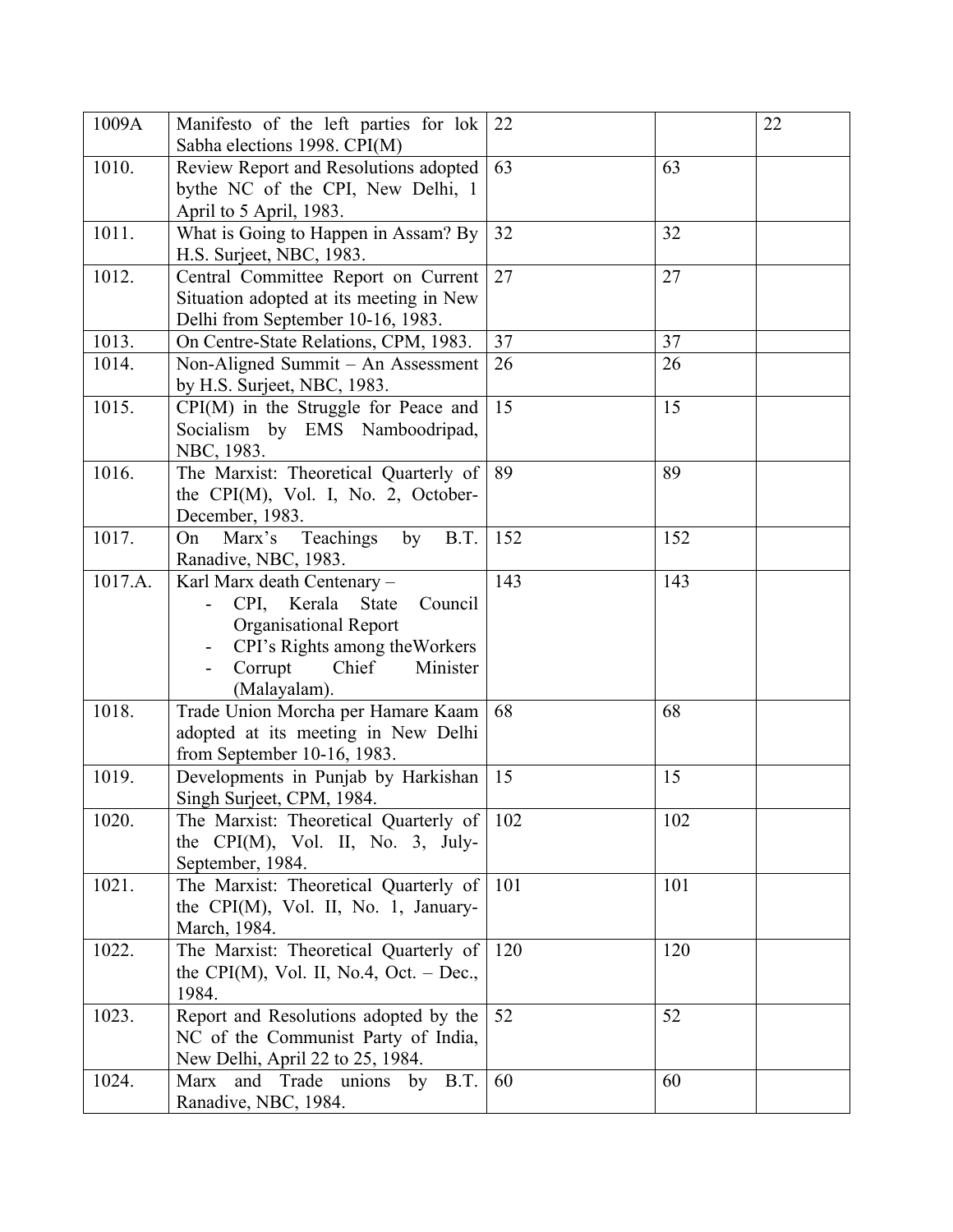| 1024A   | For Equality for a just Social Order,<br>NFIW Publication, N. Delhi                                                                                      | 106 | 106 |         |
|---------|----------------------------------------------------------------------------------------------------------------------------------------------------------|-----|-----|---------|
| 1025.   | CPI the task Ahead by S.G. Sardesai,<br>Rahul Smarak Lekhak Sahyog Samiti,<br>1984.                                                                      | 86  | 86  |         |
| 1026.   | Report and Resolutions adopted by the<br>NC of the CPI, New Delhi, October 10-<br>13, 1984.                                                              | 66  | 66  |         |
| 1027.   | The Heritage we Carry Forward and the<br>Heritage we Renounce<br>by<br>S.G.<br>Sardesai, CPI, 1984.                                                      | 33  | 33  |         |
| 1028.   | Kerala Society and Politics - An<br>by<br>Historical<br>Survey<br>E.M.S<br>Namboodripad, NBC 1984.                                                       | 247 | 247 |         |
| 1029.   | $60th$ Anniversary of CPI – CPI's Stand<br>on Major Issues, CPI, 1984.                                                                                   | 147 | 147 |         |
| 1029A   | The Marxist Review Occasional Notes<br>No. 3 Aug 27 1998.                                                                                                | 6   |     | $6-F/S$ |
| 1030.   | Ke<br>Sanghthan<br>Bare<br>Main<br>Prasatav.December, 27-31, 1978.                                                                                       | 20  | 20  |         |
| 1031.   | Left Experiment in West Bengal by<br>Profulla Roy Choudhury,<br>Patriot<br>Publishers N. Delhi1985.                                                      | 204 | 204 |         |
| 1031.A. | International-NationalDevelopments -<br>Congress, Socialism and Rajiv<br>Gandhi Rule for Whom?<br>- Where go our Country.                                | 63  | 63  |         |
| 1031.B. | Must We fight for<br>New<br>Why<br>International Economic Order by A.B.<br>Bardhan, AIPSO Publications, New<br>Delhi, 1984.                              | 28  | 28  |         |
| 1032.   | Draft Political Resolution for the 13 <sup>th</sup><br>Party Congress, Patna, March 12-17,<br>1986 adopted by the National Council<br>of CPI, Dec. 1985. | 32  | 32  |         |
| 1033.   | Resolutions adopted by the NC of the<br>CPI, New Delhi, April 8-11 1985.                                                                                 | 52  | 52  |         |
| 1034.   | On the Programme of the CPI(M) by M.<br>Basavapunniah, Party Line on Current<br>Tactics by EMS Namboodripad, 1985.                                       | 66  | 66  |         |
| 1035.   | Glory to 60 <sup>th</sup> Anniversary of CPI, Party<br>Life Monthly Journal of the CPI, Vol.<br>XXI, No. 12, Dec. 1985.                                  | 71  | 71  |         |
| 1036.   | CPI's Concept of Left and Democratic<br>Alternative, Pauly V. Parakal, CPI,<br>1985.                                                                     | 18  | 18  |         |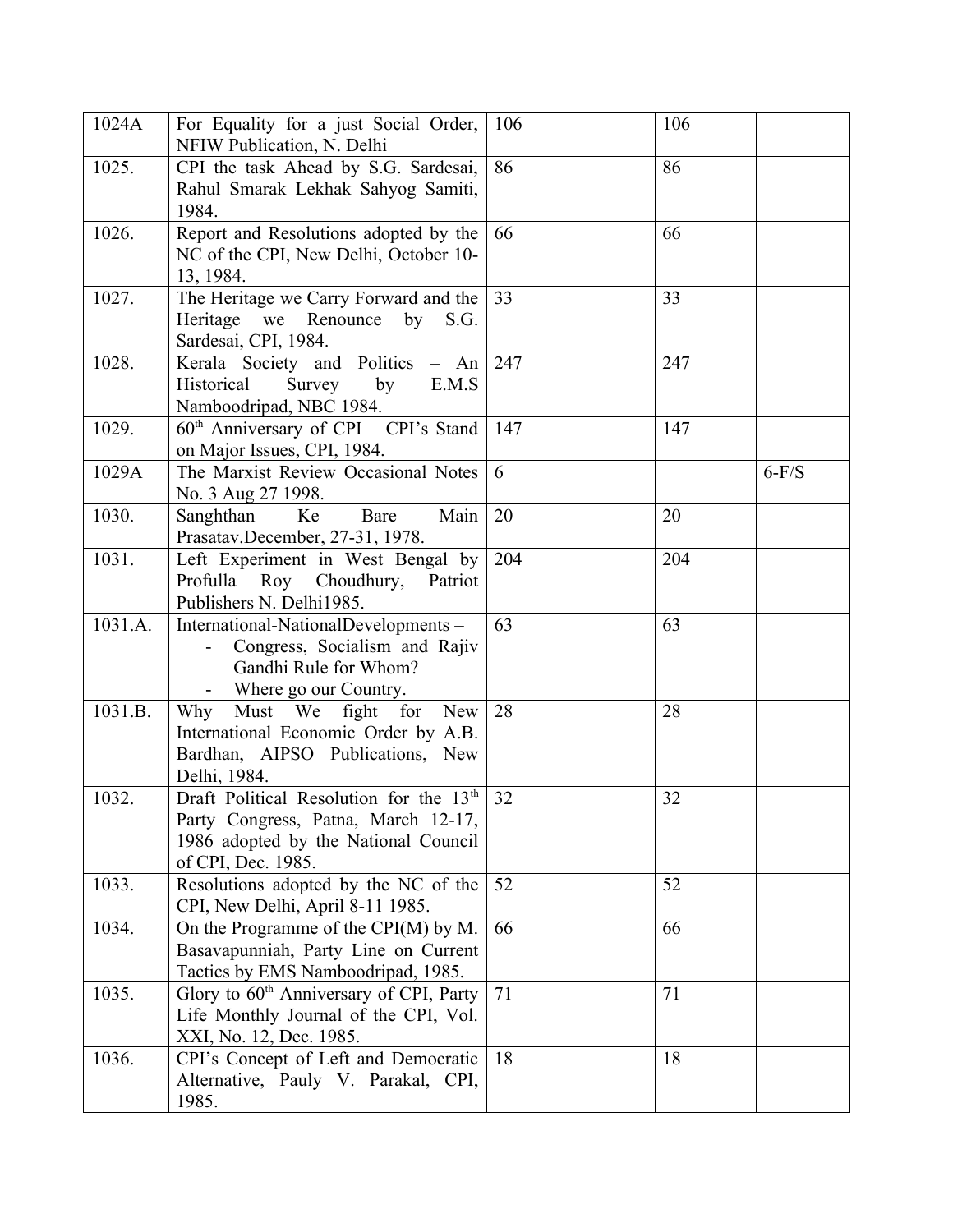| 1037.   | Why SUCI is the only Genuine<br>Communist Party of India by Shibdas                                                                                                                                                                                                                                                        | 117 | 117 |
|---------|----------------------------------------------------------------------------------------------------------------------------------------------------------------------------------------------------------------------------------------------------------------------------------------------------------------------------|-----|-----|
|         | Ghosh, December 1985.                                                                                                                                                                                                                                                                                                      |     |     |
| 1038.   | Selected Writings, Vol. 2, by EMS<br>Namboodiripad, NBA, 1985.                                                                                                                                                                                                                                                             | 298 | 298 |
| 1039.   | Role of Communists in the Struggle for                                                                                                                                                                                                                                                                                     | 35  | 35  |
|         | Linguistic States by Avtar Singh<br>Malhotra, CPI, 1985.                                                                                                                                                                                                                                                                   |     |     |
| 1040.   | Communist Party and Muslim Minority<br>by Shameem Faizee, CPI, 1985.                                                                                                                                                                                                                                                       | 18  | 18  |
| 1041.   | Telangana People's Armed Struggle<br>1946-1951 by P. Sundarayya, NBC,<br>1985.                                                                                                                                                                                                                                             | 138 | 138 |
| 1042.   | CPI's Contribution to Socio-Political<br>Ideas in Indian Politics by K. Seshadri,<br>CPI, 1985.                                                                                                                                                                                                                            | 46  | 46  |
| 1043.   | Political Resolution 12 <sup>th</sup> Congress, Dec.<br>25-30, 1985.                                                                                                                                                                                                                                                       | 103 | 103 |
| 1043.A. | Gujarat Burns - Save Gujarat!<br>National Unity and Communist<br>Party<br>$15^{\text{th}}$<br>Annual<br>Sammalan<br>Com.M.N. Govinden Nair<br>Against Facism and Peace and<br>Friendship<br>Communist Unity Problems - 1<br>Communist Unity Problems $-2$<br>$\qquad \qquad \blacksquare$<br>Communist Unity Problems $-3$ | 190 | 190 |
| 1043.B. | Why P.S. Resigned from G.S. and P.B.,<br>Marxism Today, Vol. 1, No. 2,<br>November 1985.                                                                                                                                                                                                                                   | 52  | 52  |
| 1044.   | They gave their lives for Communal<br>Amity and National Integrity by Avtar<br>Singh Malhotra, CPI, 1986.                                                                                                                                                                                                                  | 35  | 35  |
| 1045.   | Documents of the $13th$ Congress of the<br>CPI by Sohan Singh Josh Nagar, Patna,<br>12-17 March, 1986.                                                                                                                                                                                                                     | 352 | 352 |
| 1046.   | Political Organisational Report of the<br>12 <sup>th</sup> Congress of the CPI(M) Calcutta,<br>Dec. 25-30, 1985                                                                                                                                                                                                            | 228 | 228 |
| 1047.   | Progress and Conservatism in Ancient<br>India by S.G. Sardesai, PPH, 1986.                                                                                                                                                                                                                                                 | 346 | 346 |
| 1048.   | Communist Party in Kerala by EMS<br>Namboodiripad, Chinta, 1986.                                                                                                                                                                                                                                                           | 382 | 382 |
| 1049.   | Report on International and National<br>Situation, adopted by the Central                                                                                                                                                                                                                                                  | 42  | 42  |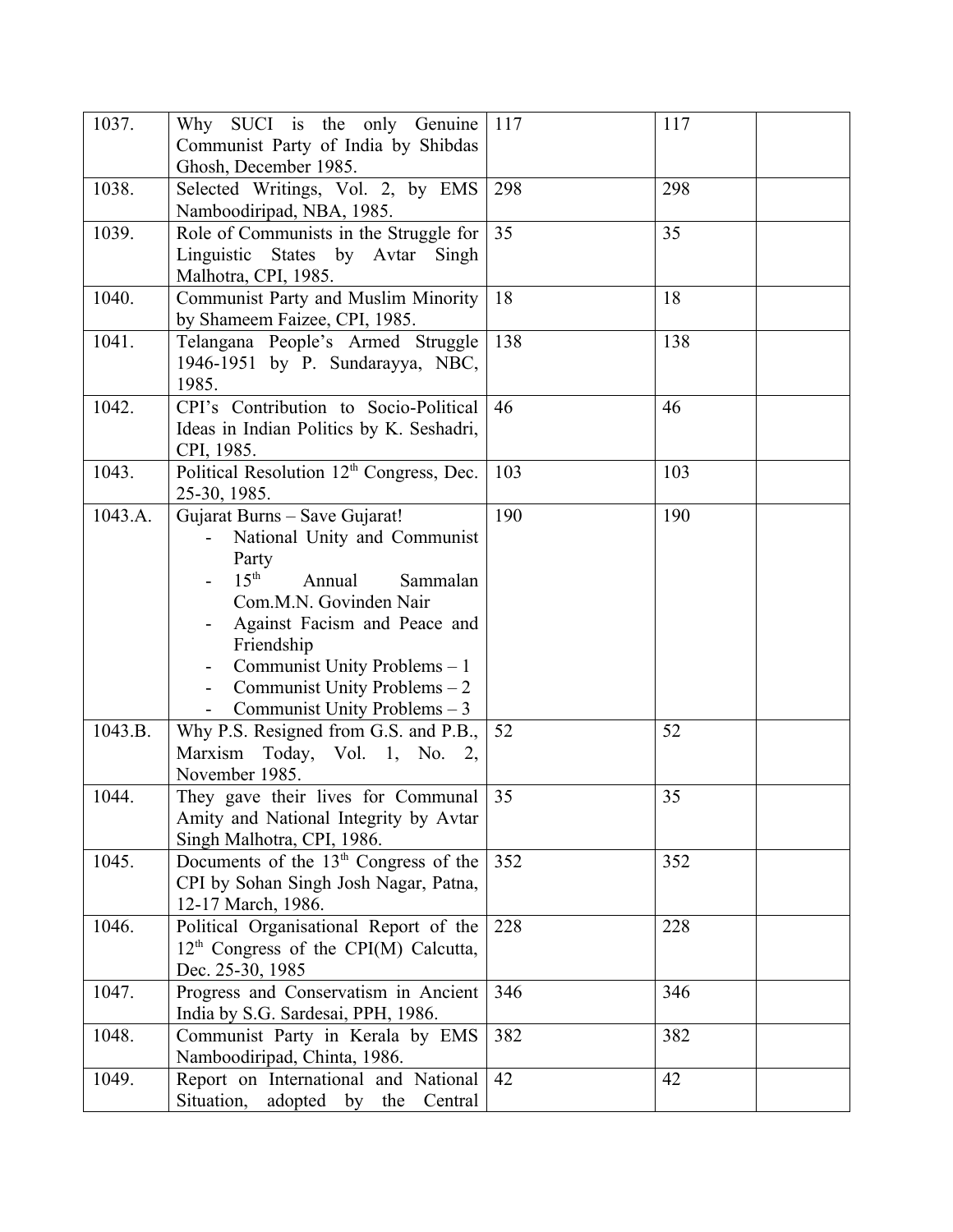|         | Committee meeting, Vol. II, July 4-6,<br>1986.                                                                                                                                                                                                                                                                                                                                                                                                                                                                                                                                                                                                                |     |     |         |
|---------|---------------------------------------------------------------------------------------------------------------------------------------------------------------------------------------------------------------------------------------------------------------------------------------------------------------------------------------------------------------------------------------------------------------------------------------------------------------------------------------------------------------------------------------------------------------------------------------------------------------------------------------------------------------|-----|-----|---------|
| 1050.   | Communist Party in Kerala by EMS<br>Namboodiripad, Chinta, 1984.                                                                                                                                                                                                                                                                                                                                                                                                                                                                                                                                                                                              | 416 | 416 |         |
| 1051.   | Political Resolution of the 12 <sup>th</sup> Congress<br>of the CPI(M), Calcutta, Dec. 25-30,<br>1985. CPM, 1986.                                                                                                                                                                                                                                                                                                                                                                                                                                                                                                                                             | 72  | 72  |         |
| 1052.   | Fight the Threat of Divisive Forces,<br>Defend National Unity by H.K. Singh<br>Surject, CPM, 1986.                                                                                                                                                                                                                                                                                                                                                                                                                                                                                                                                                            | 27  | 27  |         |
| 1053.   | Desheeyodgrathanathepatti,<br><b>CPM</b><br>Kerala State Committee, 1986.                                                                                                                                                                                                                                                                                                                                                                                                                                                                                                                                                                                     | 83  | 83  |         |
| 1054.   | Review of National and International<br>Developments since the Varanasi Party<br>Congress adopted by the XIII Congress<br>of the CPI at Patna, March 12-17, 1986.                                                                                                                                                                                                                                                                                                                                                                                                                                                                                             | 88  | 88  |         |
| 1055.   | The Statement of Policy Reviewed by<br>M. Basavapunnaiah, NBC, 1986.                                                                                                                                                                                                                                                                                                                                                                                                                                                                                                                                                                                          | 61  | 61  |         |
| 1056.   | Muslim Women's Act: Deathknell of<br>Secularism by Sunil Maitra, CPM,<br>1986.                                                                                                                                                                                                                                                                                                                                                                                                                                                                                                                                                                                | 77  | 77  |         |
| 1057.   | West Bengal, June 16, 1986, $125th$ Birth<br>Anniversary of Tagore Celebrated in<br>Madras.                                                                                                                                                                                                                                                                                                                                                                                                                                                                                                                                                                   | 18  | 18  |         |
| 1058.   | West Bengal, July 16, 1986 All Round<br>Development of North Bengal Sought.                                                                                                                                                                                                                                                                                                                                                                                                                                                                                                                                                                                   | 19  | 19  |         |
| 1059.   | West Bengal, July 1, 1986, Left Front<br>Government Steps into 10thYear, 1986.                                                                                                                                                                                                                                                                                                                                                                                                                                                                                                                                                                                | 19  | 19  |         |
| 1060.   | West Bengal, August 1, 1986, Forestry<br>Fortnight, 1986.                                                                                                                                                                                                                                                                                                                                                                                                                                                                                                                                                                                                     | 19  | 19  |         |
| 1060.A. | A Call by ten teacher organisations and<br>five students' organisation and some<br>teachers of college and University to<br>resist the anti-people New Education<br>Policy.<br>- Proposal against the New Education<br>Policy, adopted in the 24 <sup>th</sup> West Bengal<br>State Conference of SI held in the year<br>1986<br>All<br>Bengal<br>Students'<br>Union<br>$\overline{\phantom{0}}$<br>Convention demanding the election to<br>the Students Council of Viswabharati.<br>by the Presidents<br>Address<br><sub>of</sub><br>$\overline{a}$<br>Reception Committee, 13 <sup>th</sup> Conference<br>of SFI, Nadia district Committee, West<br>Bengal. | 8   | 5   | $F/S-3$ |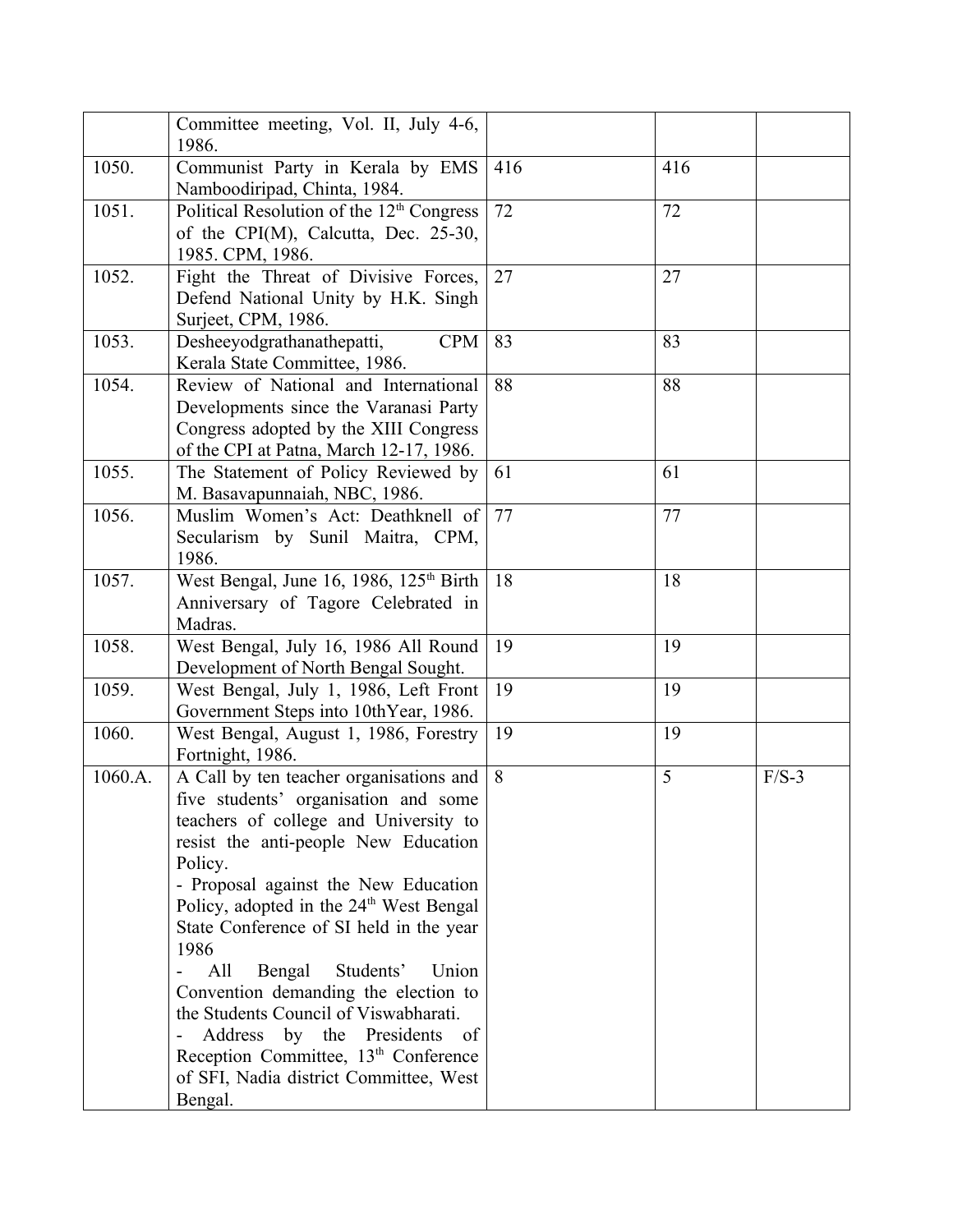|         | Relating to the $24th$ State Conference of      |                 |              |         |
|---------|-------------------------------------------------|-----------------|--------------|---------|
|         | SFI. (in Bangali)                               |                 |              |         |
| 1061.   | On CPI $(M)$ – CPI differences by H.K.          | 92              | 92           |         |
|         | Singh Surject, NBC, 1985.                       |                 |              |         |
| 1061.A. | Dismantling the Public Sector by Kartik         | 19              | 19           |         |
|         | Rai, NBC, 1986.                                 |                 |              |         |
| 1061.B. | P.C. Joshi on Problems of Culture in the        | 80              | 80           |         |
|         | age of Technology by Mohit Sen on               |                 |              |         |
|         | CPM's Calcutta Congress resolution,             |                 |              |         |
|         | Jaganath Sarkar's speech at the Patna           |                 |              |         |
|         | Congress, April 1986.                           |                 |              |         |
| 1062.   | Report and Resolutions adopted by the           | 55              | 55           |         |
|         | National Council of the CPI, New                |                 |              |         |
|         | Delhi, CPI, 26-29 July, 1987.                   |                 |              |         |
| 1063.   | Report and Resolutions adopted by the           | 47              | 47           |         |
|         | NC of the CPI, New Delhi, April 6-9,            |                 |              |         |
|         | 1987.                                           |                 |              |         |
| 1064.   | $CPI(M)$ in Punjab – The Martyrs of the         | 34              | 34           |         |
|         | Struggle for National Unity, CPM,               |                 |              |         |
|         | 1987.                                           |                 |              |         |
| 1065.   | Role of Stalin as the CPI(M) Views it           | 58              | 58           |         |
|         | (A Collection of Documents), NBC,               |                 |              |         |
|         | 1987.                                           |                 |              |         |
| 1065.A. | Election Manifesto of CPI, 1987.                | 11              | 11           |         |
| 1065.B. | An appeal by organisations, eminent             | 2               | $\mathbf{1}$ | $1-F/S$ |
|         | personalities on the eve of 9 <sup>th</sup> Lok |                 |              |         |
|         | Sabha election among others signed by           |                 |              |         |
|         |                                                 |                 |              |         |
|         | Nisithranjan Ray, Nepal Mazumdar,               |                 |              |         |
|         | Mrinal en, Utpal Dutt, Salil Choudhury;         |                 |              |         |
|         | Samya Journal of the Kalyani                    |                 |              |         |
|         | University Students Union and appeal            |                 |              |         |
|         | on the eve of Assembly Pol. 1987. (In           |                 |              |         |
|         | Bengali).                                       |                 |              |         |
| 1065.C. | $4 - 5$<br>July, 1987<br>all<br>Bengal<br>On    | $\vert 2 \vert$ | 1            | $1-F/S$ |
|         | Convention of College and University            |                 |              |         |
|         | Students' Union was held under the              |                 |              |         |
|         | banner of SFI. This is an appeal by the         |                 |              |         |
|         | Nadia District Committee of SFI to              |                 |              |         |
|         | make the Convention successful.                 |                 |              |         |
|         | - An appeal in favour of Making the             |                 |              |         |
|         | Convention, mentioned in $5(a)$ and             |                 |              |         |
|         | successful. This leaflet was published          |                 |              |         |
|         | by<br>circulated<br>the<br>Kalyani<br>and       |                 |              |         |
|         | University<br>Students'<br>Union.<br>(in        |                 |              |         |
| 1065.D. | Bengali).<br>Student – July, $1987$ .           | 36              | 36           |         |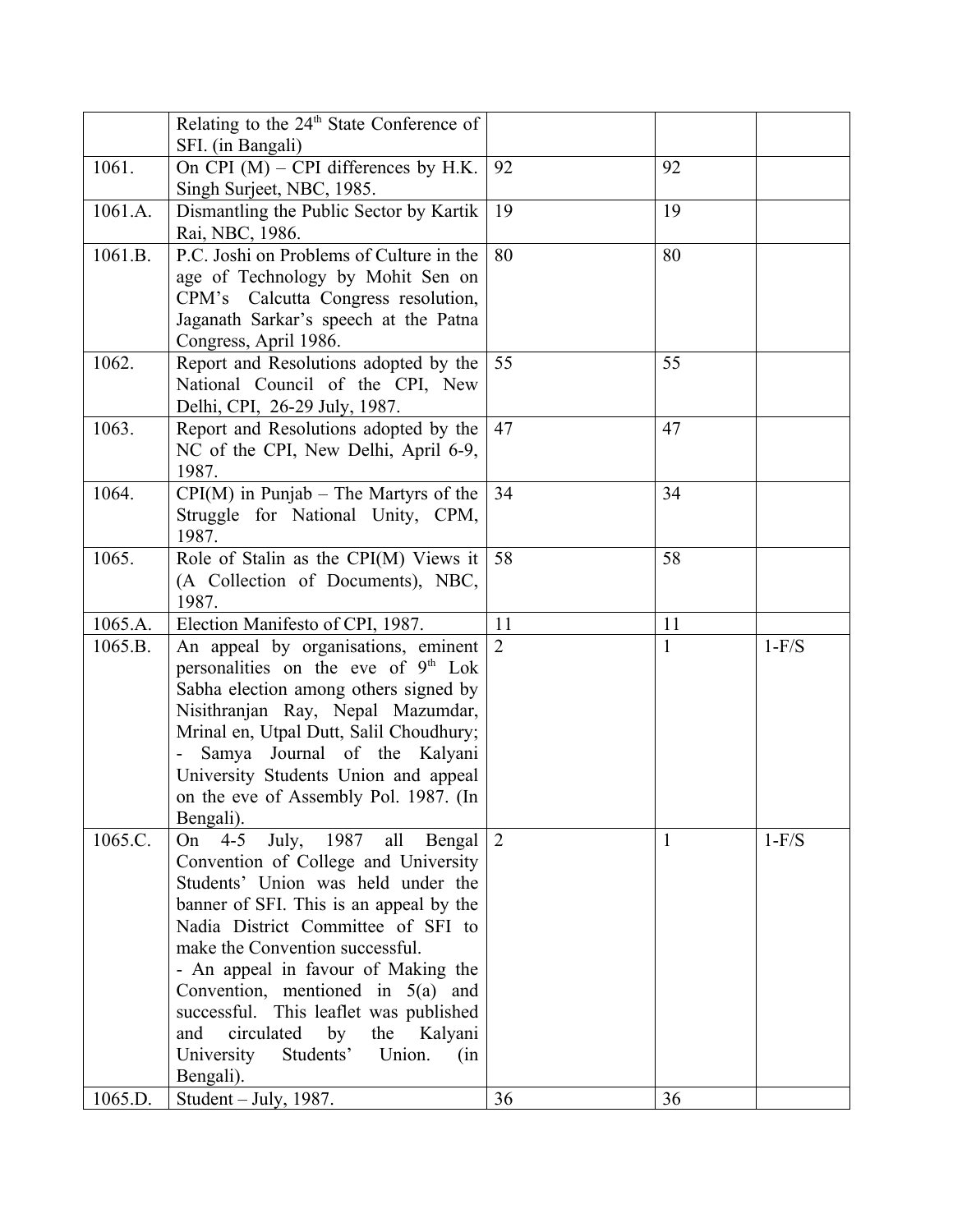| 1065.E. | Student – October 1987.                                                 | 40  | 40  |
|---------|-------------------------------------------------------------------------|-----|-----|
| 1066.   | The BJP-RSS, In the Service of Right-                                   | 29  | 29  |
|         | Reaction by EMS Namboodiripad,                                          |     |     |
|         | CPM, 1988.                                                              |     |     |
| 1067.   | Political Report adopted by the CC in                                   | 46  | 46  |
|         | its Calcutta meeting on January 4-7,                                    |     |     |
|         | 1988, CPM, 1988.                                                        |     |     |
| 1068.   | Draft Political Resolution for the 13 <sup>th</sup>                     | 56  | 56  |
|         | Party Congress, Trivandrum, Dec. 27,                                    |     |     |
|         | 1988 to January 1, 1989, CPM October                                    |     |     |
|         | 2-6, 1988.                                                              |     |     |
| 1069.   | Foreign Funding and the Philosophy of                                   | 92  | 92  |
|         | Voluntary Organisations by Prakash                                      |     |     |
|         | Karat, NBC, 1988.                                                       |     |     |
| 1070.   | Report and Resolutions adopted by the                                   | 83  | 83  |
|         | NC of the CPI, New Delhi, April 18-22,<br>1988.                         |     |     |
| 1071.   | Report and Resolutions adopted by the                                   | 40  | 40  |
|         | NC of the CPI, October 12-15,                                           |     |     |
|         | 1988.CPI.                                                               |     |     |
| 1072.   | On the Programme of the CPI (M) by                                      | 62  | 62  |
|         | M. Basavapunnaiah, Party Line on                                        |     |     |
|         | Tactics<br>Current<br>by<br><b>EMS</b>                                  |     |     |
|         | Namboodripad, CPM, 1988.                                                |     |     |
| 1073.   | National<br>Question<br>in<br>India<br><b>CPI</b>                       | 336 | 336 |
|         | Documents 1942-47 by T.G. Jacob,                                        |     |     |
|         | Odyssey Publication, 1988.                                              |     |     |
| 1074.   | Nehru Ideology and Practice by EMS                                      | 303 | 303 |
|         | Namboodripad, NBC, 1988.                                                |     |     |
| 1075.   | Party Life (Monthly Journal of CPI,                                     | 70  | 70  |
|         | Vol. XXIV, NO. 9, Sept. 1988.                                           |     |     |
| 1075.A. | Comrade and Kerala's Communist                                          | 21  | 21  |
|         | Organisation by C. Unniraja, 1988.                                      |     |     |
| 1075.B. | Held at Kalani Nadia an All Bengal                                      |     | 1   |
|         | Convention<br>Research<br>Scholar                                       |     |     |
|         | demanding the withdrawal of hospital                                    |     |     |
|         | and other institutions (Resolution of                                   |     |     |
|         | Disputes) Bill, along with centain other                                |     |     |
|         | Main speaker was Com.<br>demands.                                       |     |     |
|         | Chittabrata Mazumder, eminent CITU<br>Leader, 1988.                     |     |     |
| 1076.   |                                                                         | 77  | 77  |
|         | On Recent Developments in People's<br>Republic of China, CPM, 1989. NBC |     |     |
| 1077.   | Review of Lok Sabha Elections adopted                                   | 22  | 22  |
|         | in CC Meeting, December 5-7, 1989,                                      |     |     |
|         | CPM 1989.                                                               |     |     |
|         |                                                                         |     |     |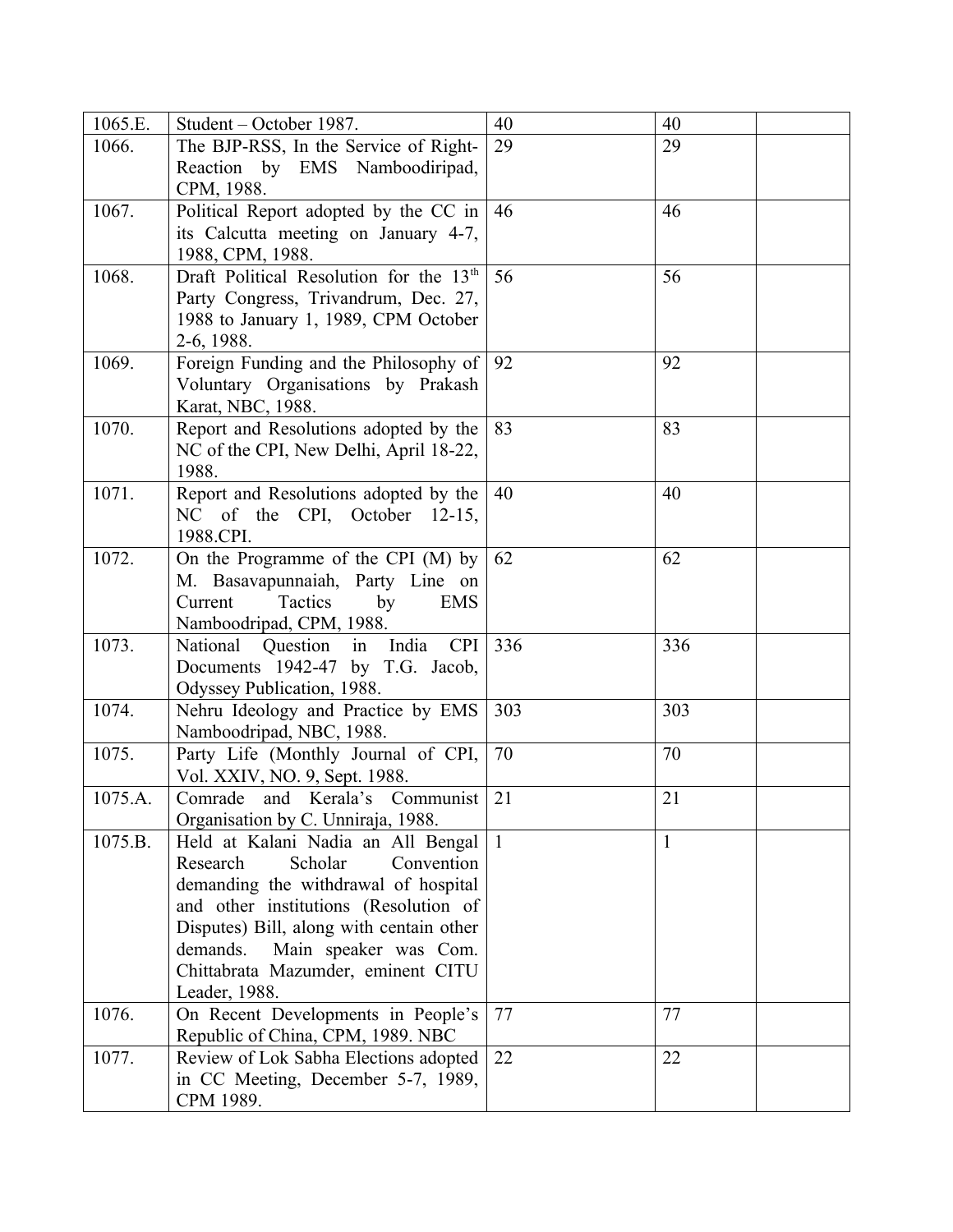| 1078.   | Political Resolution of the 13 <sup>th</sup> Party<br>Congress, Dec. 27, 1988 to Jan. 1, 1989,<br>CPM, 1989.                                                                                                                                                                                                                                        | 58  | 58  |         |
|---------|-----------------------------------------------------------------------------------------------------------------------------------------------------------------------------------------------------------------------------------------------------------------------------------------------------------------------------------------------------|-----|-----|---------|
| 1079.   | Election Manifesto of CPI(M)<br>Defeat Congress-I<br><b>Isolate Communal Forces</b><br>CPM, 1989.                                                                                                                                                                                                                                                   | 22  | 22  |         |
| 1080.   | Situation in Jammu & Kashmir by<br>Harkishan Singh Surjeet, NBC 1989.                                                                                                                                                                                                                                                                               | 10  | 10  |         |
| 1081.   | On Comrade Muzaffar Ahmad - A<br>Birth Centenary Publication, NBC,<br>1989.                                                                                                                                                                                                                                                                         | 72  | 72  |         |
| 1082.   | Women's Emancipation Movement in<br>India by Kanak Mukherjee, NBC, 1989.                                                                                                                                                                                                                                                                            | 120 | 120 |         |
| 1083.   | Shahid Bhagat Singh Aur Aaj Ka<br>Bharat, Bharat Youth Sangh, Delhi,<br>1989.                                                                                                                                                                                                                                                                       | 32  | 32  |         |
| 1084.   | Sampradayikta Ne Nai Dhang<br><b>Se</b><br>Danger Mode Le Liya, AIRSF, 1989.                                                                                                                                                                                                                                                                        | 43  | 43  |         |
| 1085.   | Ramarajyayevide (Ram Rajya Kahan?)<br>A.P. Udayabhanu, Prabhath<br><b>Book</b><br>House, 1989.                                                                                                                                                                                                                                                      | 138 | 138 |         |
| 1086.   | 14 <sup>th</sup><br>Communist Party of India,<br>Congress Documents, Calcutta, CPI,<br>1989.                                                                                                                                                                                                                                                        | 413 | 413 |         |
| 1087.   | 14 <sup>th</sup> Congress State Committee Meeting<br>Feb. 15-19, 1989, Kozhikode Political<br>Review Report, 1989.                                                                                                                                                                                                                                  | 97  | 97  |         |
| 1087.A. | Work Review Report 14 <sup>th</sup> Congress<br>Kerala State, CPI, 1989.(N.T)                                                                                                                                                                                                                                                                       |     |     |         |
| 1087.B. | Democractic Convention on C & A G'S<br>Report on Bofors Gun Deal and Public<br>Accontability of Central Government<br>1989. Calcutta.<br>An appeal by the '12 <sup>th</sup> July Committee'<br>to ensure the victory of left, democratic<br>and secular forces.<br>14 <sup>th</sup><br>Notings of Political Report<br>Congress of CPI Kerela State. | 13  | 12  | $1-F/S$ |
| 1087C   | Leaflet by kalyani University Local<br>Committee of SFI to make the All India<br>Students Strike, of 26 <sup>th</sup> September 1989<br>a success.<br>A Call by the "West Bengal I.C.D.S.<br>employees Union", The Second state<br>conference of the organisation we held                                                                           | 14  | 9   | $F/S-5$ |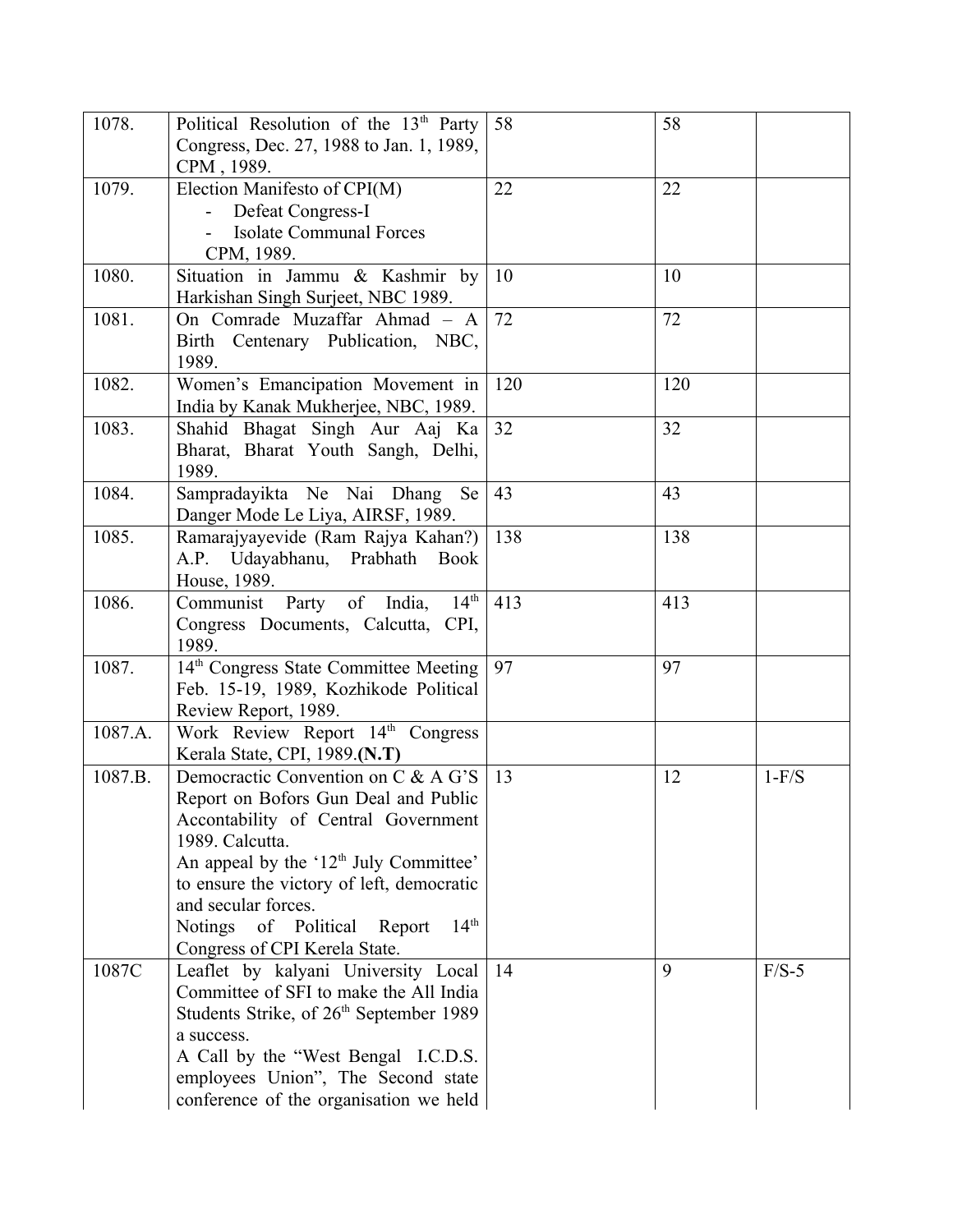|         | from $19th$ to $21st$ August, 1988 at              |     |     |         |
|---------|----------------------------------------------------|-----|-----|---------|
|         |                                                    |     |     |         |
|         | kalyani, West Bengal.                              |     |     |         |
|         | Bengal research scholars convention,               |     |     |         |
|         | (organised by research<br>scholar                  |     |     |         |
|         | association of seven University and                |     |     |         |
|         | research<br>autonomous<br>institutes)              |     |     |         |
|         | demanding the withdrawal of 'Hospital              |     |     |         |
|         | and other Institution Bill'.                       |     |     |         |
|         | Tenth of the Draft Resolution of the               |     |     |         |
|         | convention mentioned under (21). The               |     |     |         |
|         | resolution was dopterd unanimously.                |     |     |         |
|         | Material marked is an address by the               |     |     |         |
|         | president of receiption Committee of               |     |     |         |
|         | the 16 <sup>th</sup> Nadia district Conference of  |     |     |         |
|         | W.Bengal State Electricity Board                   |     |     |         |
|         | Worker's 1989.                                     |     |     |         |
| 1087.D. |                                                    |     |     |         |
|         | An appeal by ten leftist students youth            | 8   | 6   | $1-A4$  |
|         | organisations, DYFI-SFI, AISF, PSU,                |     |     | $F/S-1$ |
|         | AISB etc. to defeat Congress I noting              |     |     |         |
|         | the leftist candidates to victory.                 |     |     |         |
|         | A Leftist by the West Bengal                       |     |     |         |
|         | Unit of AIKS                                       |     |     |         |
|         | An appeal by the Barrackpur                        |     |     |         |
|         | Cultural forum for helping the                     |     |     |         |
|         | stricker people of West Bengal                     |     |     |         |
|         | Leaflet by the Joint action                        |     |     |         |
|         | Council<br>of<br>University                        |     |     |         |
|         | employees                                          |     |     |         |
|         | Leaflet of IPF.                                    |     |     |         |
| 1088.   | Report and Resolutions adopted by the              | 42  | 42  |         |
|         | NC of the CPI, New Delhi, April 17 to              |     |     |         |
|         | 20, 1990, CPI, 1990.                               |     |     |         |
| 1089.   | Testament of Faith  Memoirs of a                   | 564 | 564 |         |
|         | Communist by N.K. Krishnan, PPH,                   |     |     |         |
|         | 1990.                                              |     |     |         |
| 1090.   |                                                    | 25  | 25  |         |
|         | Appeal<br>Countrymen<br>all<br>to                  |     |     |         |
|         | Ramjanmabhoomi Mandir - Yes But                    |     |     |         |
|         | should the Masjid be demolished? Not,              |     |     |         |
|         | CPI, 1990.                                         |     |     |         |
| 1091.   | The Power of Ideology by Gus Hall -                | 33  | 33  |         |
|         | Keynote address at the first CPUSA                 |     |     |         |
|         | Ideological Conference at Chicago, July            |     |     |         |
|         | 14-16, 1989, NBC.                                  |     |     |         |
| 1092.   | on Political<br>Developments<br>Report             | 17  | 17  |         |
|         | adopted in the CC meeting held on 25 <sup>th</sup> |     |     |         |
|         | to $28th$ August 1990, CPI(M), 1990.               |     |     |         |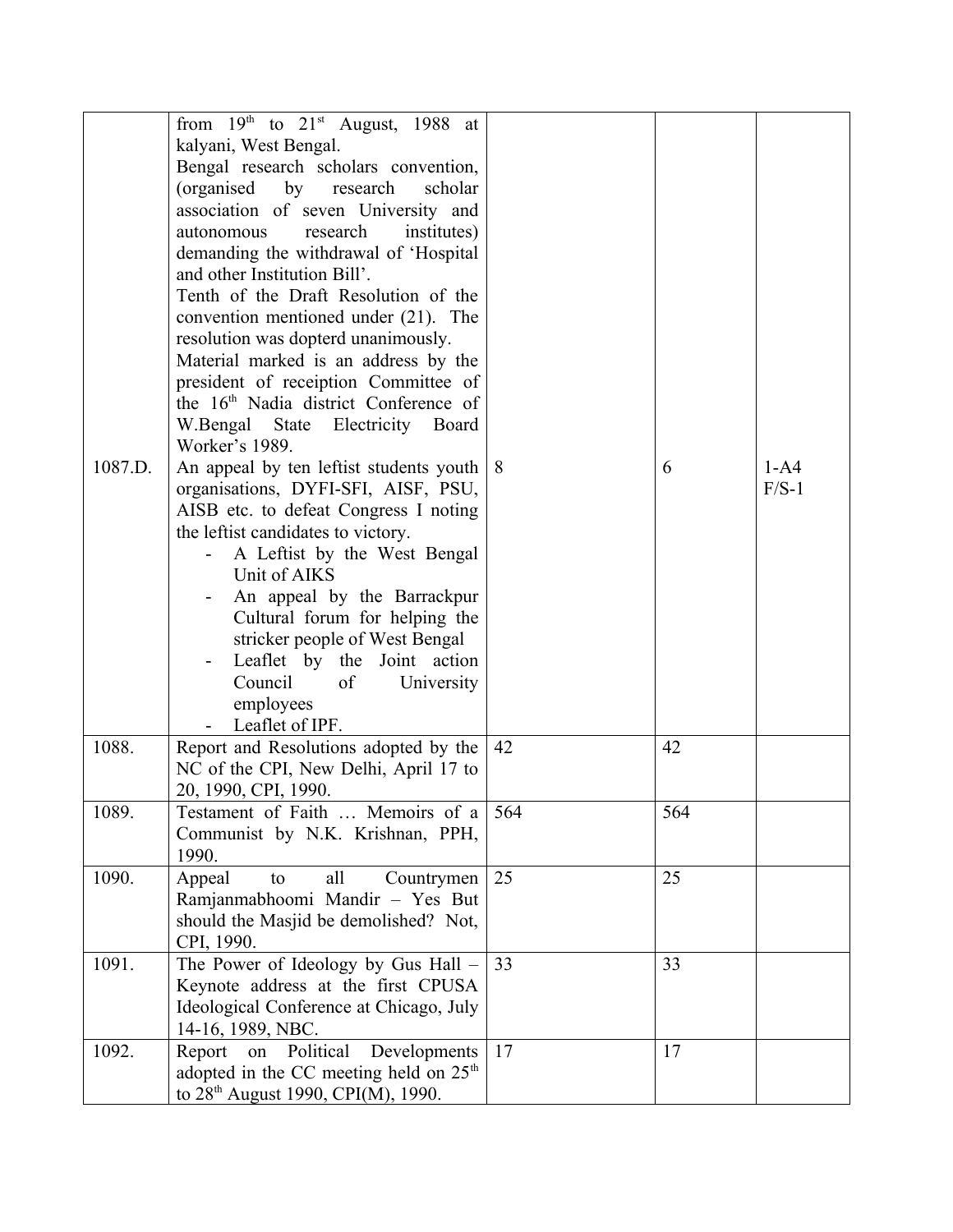| 1093.   | Political<br>Note<br>the<br>Current<br>on<br>Developments adopted at the Central<br>Committee Meeting 5-6 November,                                                                      | 18  | 18  |
|---------|------------------------------------------------------------------------------------------------------------------------------------------------------------------------------------------|-----|-----|
|         | 1990. CPI                                                                                                                                                                                |     |     |
| 1094.   | Save Kashmir to Defend Secularism &<br>National Unity by Harikishan Singh<br>Surject, NBC, 1990.                                                                                         | 25  | 25  |
| 1095.   | Reservation - why and how by EMS<br>Namboodiripad, NBC, 1990.                                                                                                                            | 28  | 28  |
| 1095.A. | Notings for Political Report Kerala<br>State Council, 5.6.1990.                                                                                                                          | 19  | 19  |
| 1096.   | Political Report adopted by the CC in<br>its meeting of May 28-31, 1990, CPM.                                                                                                            | 22  | 22  |
| 1097.   | Communal<br>History<br>and<br>Rama's<br>Ayodhya by R.S. Sharma, PPH, 1990.                                                                                                               | 36  | 36  |
| 1098.   | On Certain Political-Ideological Issues<br>related to Developments in some<br>socialist Countries, adopted by the CC<br>in its meeting of May 28-31, 1990,<br>CPM.                       | 34  | 34  |
| 1099.   | Peasant Protests and Revolts in Malabar<br>by K.N. Panikkar, PPH, 1990.                                                                                                                  | 600 | 600 |
| 1100.   | Perestroikayum Athinte Thudarchayum<br>- C. Achutha Menon, Prabhat Book<br>House, 1990.                                                                                                  | 168 | 168 |
| 1101.   | Kanneerinteyum<br>Chorayuteyum<br>Kathakal, Puthuppally Raghavan, 1990.<br>D.C. Books, Kottayam.                                                                                         | 84  | 84  |
| 1102.   | In the Battle for Liberation - Major<br>Jaipal Singh (Memoirs) NBC, 1990.                                                                                                                | 150 | 150 |
| 1103.   | Women and the Left Front Government<br>of West Bengal by Chhaya Bera, Nov.<br>1990.                                                                                                      | 34  | 34  |
| 1103.A. | Amar Smrithi on Promod Das Gupta<br>State Committee CPI West Bengal,<br>1990.                                                                                                            | 171 | 171 |
| 1104.   | My Resignation $- P$ . Sundarayya, India<br>Publisher & Distributors, 1991.                                                                                                              | 184 | 184 |
| 1105.   | Ayodhya Itihas Dharam Rajniti by Atar<br>Singh Yadav, 1991.                                                                                                                              | 94  | 94  |
| 1106.   | Draft Political Resolution for the 14th<br>Party Congress to be held at Madras,<br>January 3-9, 1992, adopted by the<br>Central Committee Meeting,<br>New<br>Delhi, October 19-22, 1991. | 46  | 46  |
| 1107.   | Report on Political Situation adopted by $\vert$ 26                                                                                                                                      |     | 26  |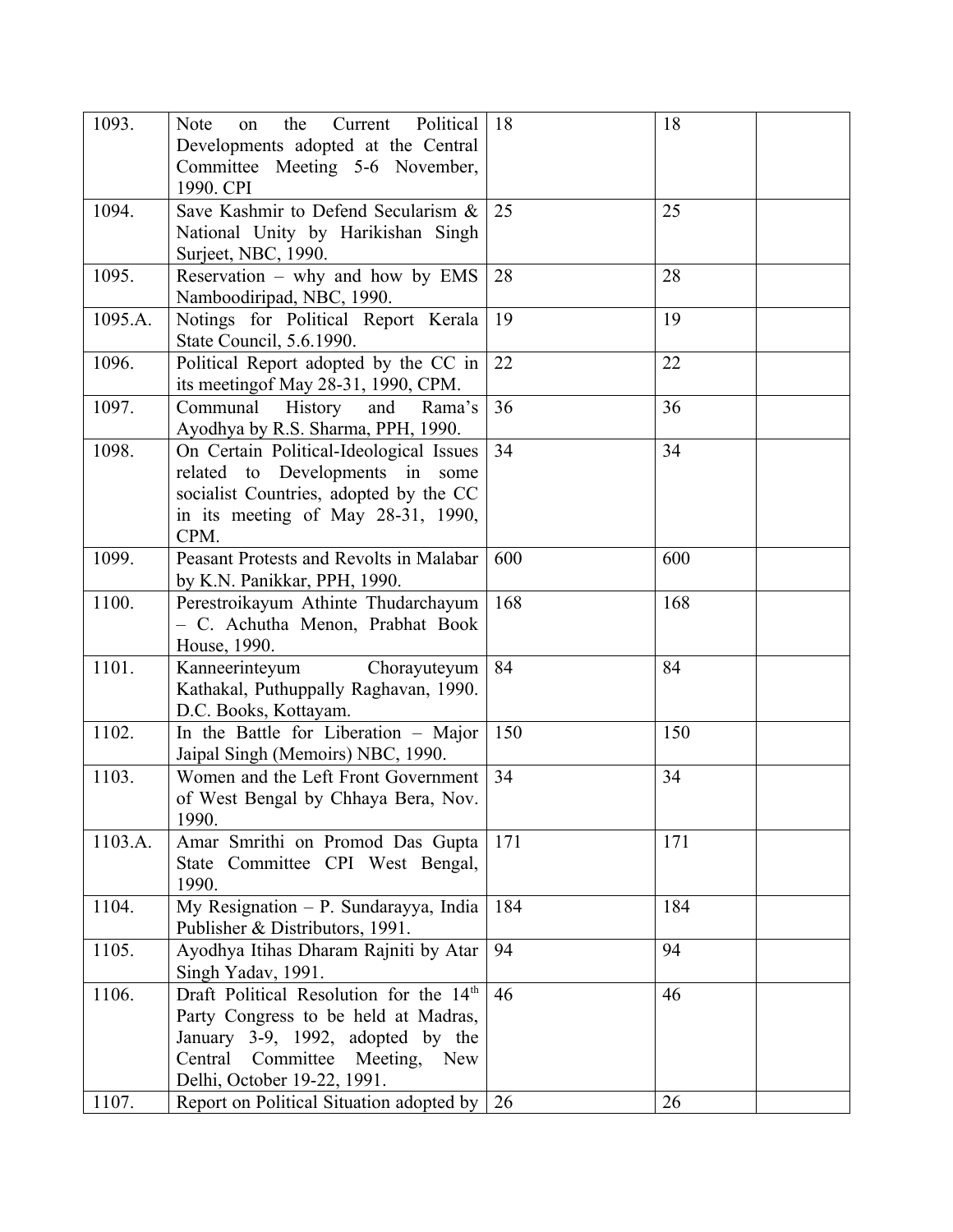|         | the Central Committee Meeting, March<br>7-9, 1991. CPI (M)                                                                                              |                |     |         |
|---------|---------------------------------------------------------------------------------------------------------------------------------------------------------|----------------|-----|---------|
| 1108.   | The 9 <sup>th</sup> Lok Sabha Elections and the<br>Realignment of Political Forces, 1991.                                                               | 13             | 13  |         |
| 1109.   | In Defence of Marxism-Leninism - A<br>Collection of CPI(M) Documents, May<br>1988 to August. 1991.                                                      | 124            | 124 |         |
| 1110.   | Election Manifesto of CPI(M)<br>Defeat Congress (I) and BJP<br>$\frac{1}{2}$<br>- Vote for CPI(M), Left and National<br>Front,<br>CPM, 1991.            | 22             | 22  |         |
| 1111.   | Caste, Class and Property Relation by<br>B.T. Ranadive, NBA, 1991.                                                                                      | 86             | 86  |         |
| 1111.A. | Koun They? - Govinda<br>Shivaji<br>Pansarey, PPH, 1991.                                                                                                 | 66             | 66  |         |
| 1111.B. | Communalism in India (A Perspective<br>for Intervention) by K.N. Panikkar,<br>PPH, 1991.                                                                | 24             | 24  |         |
| 1111.C. | Amendments to the Party Constitution<br>adopted by the Party Constitution<br>Commission.                                                                | $\overline{7}$ |     | $7-F/S$ |
| 1112.   | Certain<br>Ideological<br>Resolution<br>on<br>Issues adopted by the 14 <sup>th</sup> Party<br>Congress held at Madras, January 3-9,<br>1992, CPM, 1992. | 36             | 36  |         |
| 1113.   | Political Resolution adopted by the 14 <sup>th</sup><br>Party Congress held at Madras, January<br>3-9, 1992, CPM, 1992.                                 | 49             | 49  |         |
| 1114.   | Heritage of May Day by Kedarnath<br>Bhattacharya, NBA, 1992.                                                                                            | 139            | 139 |         |
| 1115.   | Deepening Punjab Crisis a Democratic<br>Solution by Harkishan Singh Surjeet,<br>Patriot Publishers, 1992.                                               | 447            | 447 |         |
| 1116.   | Report on Organisation and<br>Tasks<br>adopted by the 14 <sup>th</sup> Party Congress held<br>at Madras, Jan. 3-9, 1992, CPM, 1992.                     | 58             | 58  |         |
| 1117.   | 7 <sup>th</sup><br>Communist Party of Vietnam<br>National Congress Documents, NBA,<br>1992.                                                             | 201            | 201 |         |
| 1117.A. | Bharathiya Ithihas May Jathi aur Mudra<br>by Ifran Habib, 1992.                                                                                         | 54             | 54  |         |
| 1118.   | Sangh Parivar's Hindutva Versus the<br>Real Hindu Ethos by A.B. Bardhan,<br>CPI, 1992.                                                                  | 16             | 16  |         |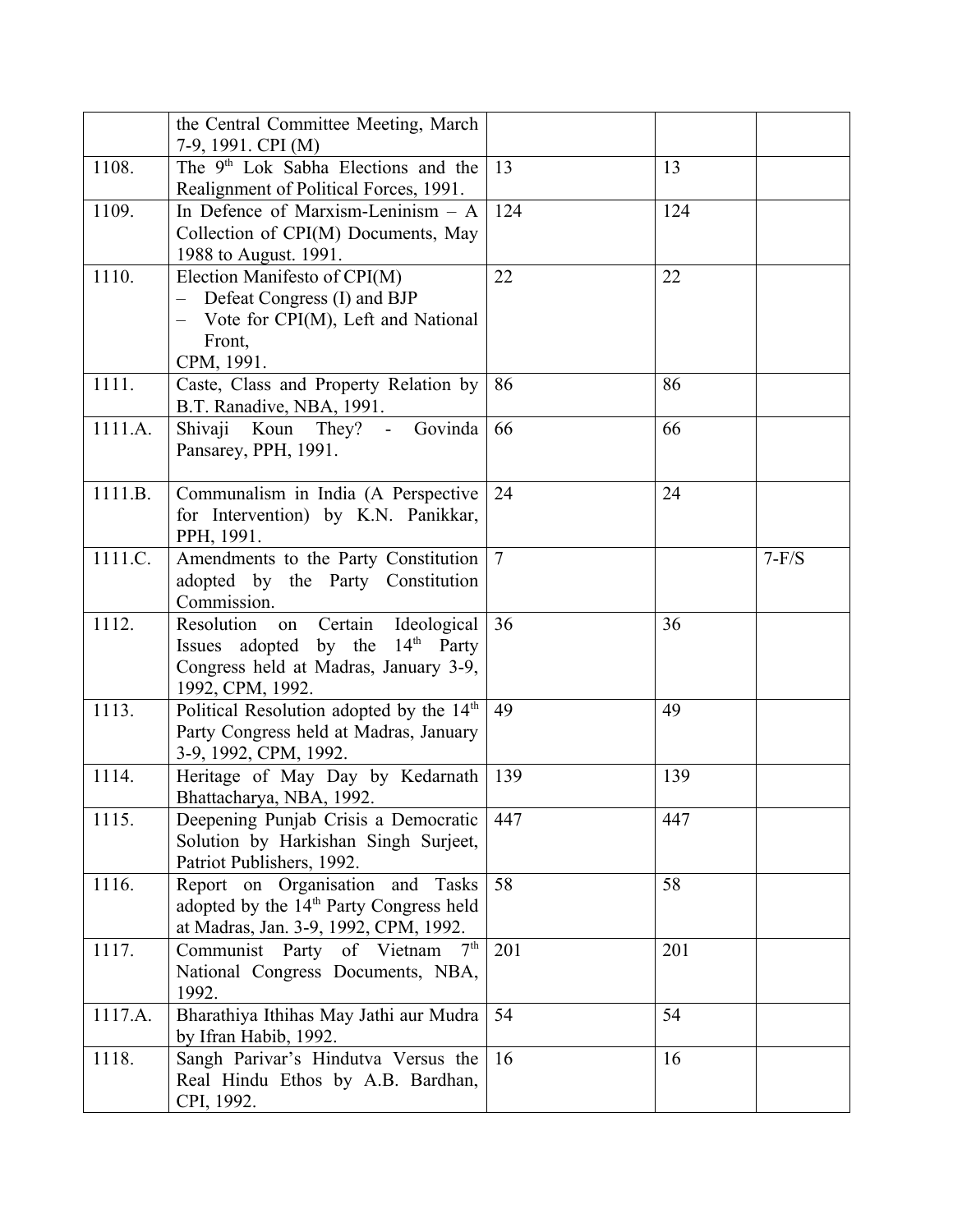| 1119. | Gandhi Ambedkar and the Extirpation<br>of Untouchability by Hirendra Nath<br>Mukherjee, PPH, 1992.                                                                                                                                    | 64  | 64  |
|-------|---------------------------------------------------------------------------------------------------------------------------------------------------------------------------------------------------------------------------------------|-----|-----|
| 1120. | On Political Developments since the<br>Last CC Meeting, October 28-31,<br>1992.CPI(M)                                                                                                                                                 | 25  | 25  |
| 1121. | Central Committee Document on Mass<br>Organisation, CPM, 1992.                                                                                                                                                                        | 10  | 10  |
| 1122. | Perestroika - The Complete Collapse of<br>by<br>Harpal Brar,<br>Revisionism<br>Introduction by Sita Ram Yechury,<br>CPM, 1992.                                                                                                        | 332 | 332 |
| 1123. | 6 <sup>th</sup><br>Republic Besmirched,<br>The<br>December 1992 ed. Anand K. Sahay,<br>Sahmat, 1992.                                                                                                                                  | 172 | 172 |
| 1124. | $15^{\text{th}}$<br>Rastriya Report - CPI's<br>Committee, Hyderabad April 10-16,<br>1992.                                                                                                                                             | 33  | 33  |
| 1125. | CPI, 15 <sup>th</sup> Congress Documents by Ravi<br>Narayana Reddy Nagar, Hyderabad,<br>April 10-16, 1992.                                                                                                                            | 248 | 248 |
| 1126. | Land Reforms in India - Promises and<br>Performance by Harkishan Singh<br>Surject, NBC, 1992.                                                                                                                                         | 286 | 286 |
| 1127. | Draft Programmatic Statement of CPI<br>adopted by the NC in its Coimbators<br>Meeting (1-6 January, 1992 to be<br>Circulated to all Party units for<br>discussion prior to consideration by the<br>Party Congress at Hyderabad, 1992. | 25  | 25  |
| 1128. | Delegates<br>Only<br>Draft<br>For<br>Organisational Report for XV Congress<br>of the CPI, Hyderabad, April 10-16,<br>1992.                                                                                                            | 16  | 16  |
| 1129. | For Delegates Only Draft Political<br>Review Report for XV Congress of the<br>CPI, Hyderabad, April 10-16, 1992.                                                                                                                      | 40  | 40  |
| 1130. | Political Review Report adopted by XV<br>Congress of the CPI, Hyderabad, April<br>10-16, 1992.                                                                                                                                        | 43  | 43  |
| 1131. | Organisational Report adopted by XV<br>Congress of the CPI, Hyderabad, April<br>10-16, 1992.                                                                                                                                          | 19  | 19  |
| 1132. | Political Resolution adopted by XV<br>Congress of the CPI, Hyderabad, April<br>10-16, 1992.                                                                                                                                           | 23  | 23  |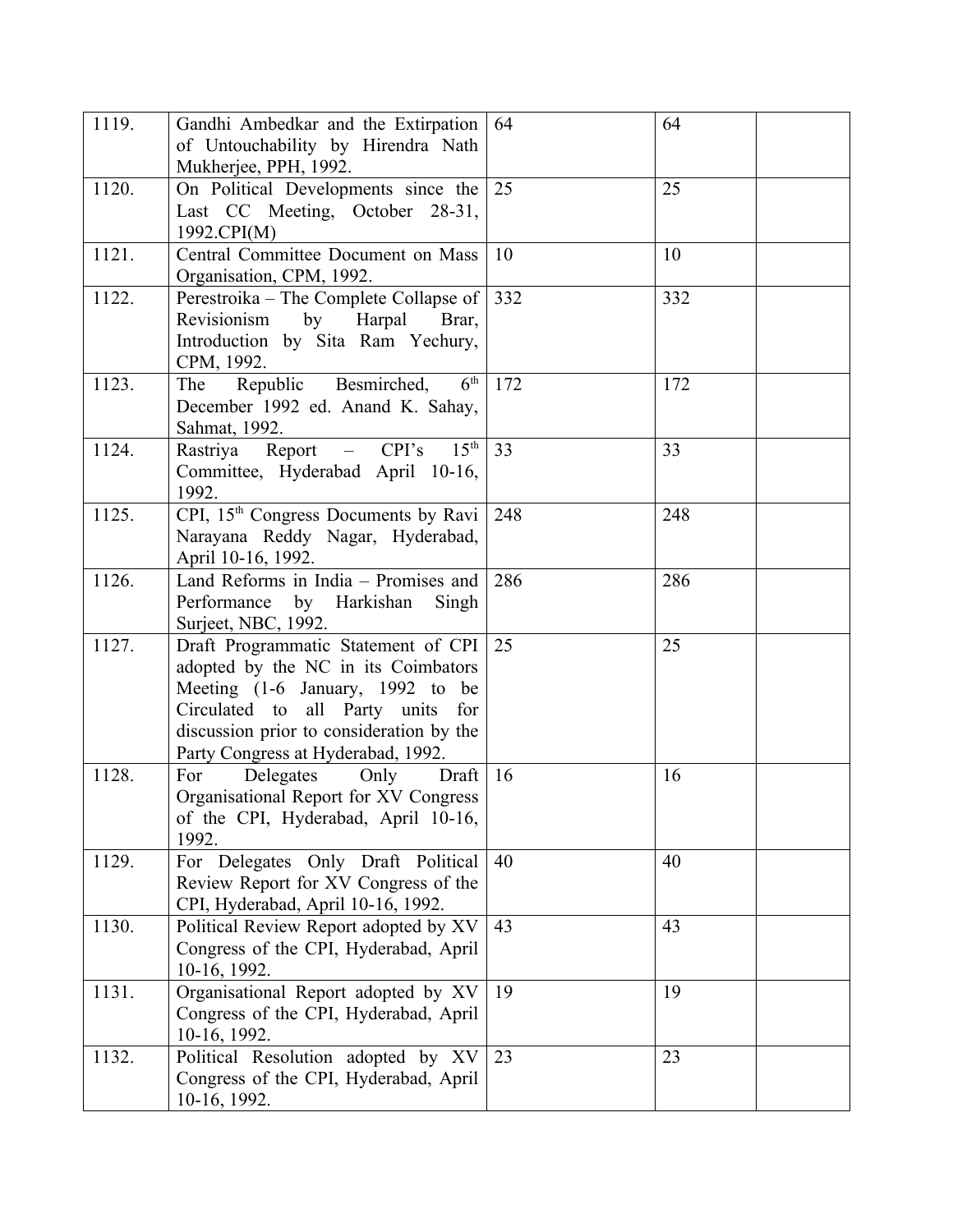| 1133. | Draft Political Resolution adopted by                | 20  | 20  |
|-------|------------------------------------------------------|-----|-----|
|       | XV Congress of the CPI, Hyderabad,                   |     |     |
|       | April 10-16, 1992.                                   |     |     |
| 1134. | For Delegates Only Development in the                | 28  | 28  |
|       | Soviet Union and Eastern Europe Draft                |     |     |
|       | Report for XV Congress of the CPI,                   |     |     |
|       | Hyderabad, April 10-16, 1992.                        |     |     |
| 1135. | For Delegates Only Draft Report of CC                | 8   | 8   |
|       | Commission, XV Congress of the CPI,                  |     |     |
|       | Hyderabad, April 10-16, 1992.                        |     |     |
| 1136. | Prejudices $\&$<br><b>Myths</b><br>Feed<br>that      | 26  | 26  |
|       | Communalism<br>X-Rayed<br>by<br>A.B.                 |     |     |
|       | Bardhan, CPI, 1993.                                  |     |     |
| 1137. | BJP-RSS and Distortion of History                    | 20  | 20  |
|       | (Myths & Realities of History) by Dr.                |     |     |
|       | Gargi Chakravarthy, CPI, 1993.                       |     |     |
| 1138. | Social Science Probings - Special Issue              | 119 | 119 |
|       | on State and Society in India, Vol. 10,              |     |     |
|       | No. 1-4, 1993, PPH, 1993.                            |     |     |
| 1139. | Struggle against the New Economic                    | 19  | 19  |
|       | Policies by A.B. Bardhan, CPI, 1993.                 |     |     |
| 1140. | Accelerating Reform and Opening up                   | 48  | 48  |
|       | by Jiang Zemin, CPI, 1993.                           |     |     |
| 1141. | Hindutva: Facts Behind the Façade by                 | 18  | 18  |
|       | N.E Balram, CPI, 1993.                               |     |     |
| 1142. | Constitution of the CPI, 1993.                       | 30  | 30  |
| 1143. | Maut Ke Saudagar, CPM, Dec. 6, 1993.                 | 24  | 24  |
| 1144. | CPI 15th Congress Documents by Ravi                  | 248 | 248 |
|       | Narayana Reddy Nagar, Hyderabad,                     |     |     |
|       | April 10-16, 1992.                                   |     |     |
| 1145. | Political Report adopted by the Central              | 33  | 33  |
|       | Committee in its meeting, April 16-18,               |     |     |
|       | 1993, CPM.                                           |     |     |
| 1146. | Political Resolution adopted by the 14 <sup>th</sup> | 49  | 49  |
|       | Party Congress held at Madras, January               |     |     |
|       | 3-9, 1992, CPM.                                      |     |     |
| 1147. | Pseudo Hinduism Exposed "Saffron                     | 24  | 24  |
|       | Brigade's Myths and Reality by Sitaram               |     |     |
|       | yechury, CPM, 1993.                                  |     |     |
| 1148. | What is this Hindu Rashtra by Sitaram                | 33  | 33  |
|       | Yechury, Frontline Publication 1993.                 |     |     |
| 1149. | Review of the Work on Kisan Front and                | 38  | 38  |
|       | Future Tasks adopted by the CC in its                |     |     |
|       | meeting 16-18 April, 1993, CPM.                      |     |     |
| 1150. | Defeat the Communal Challenge by                     | 32  | 32  |
|       | Harkishan Singh Surjeet, CPM, 1993.                  |     |     |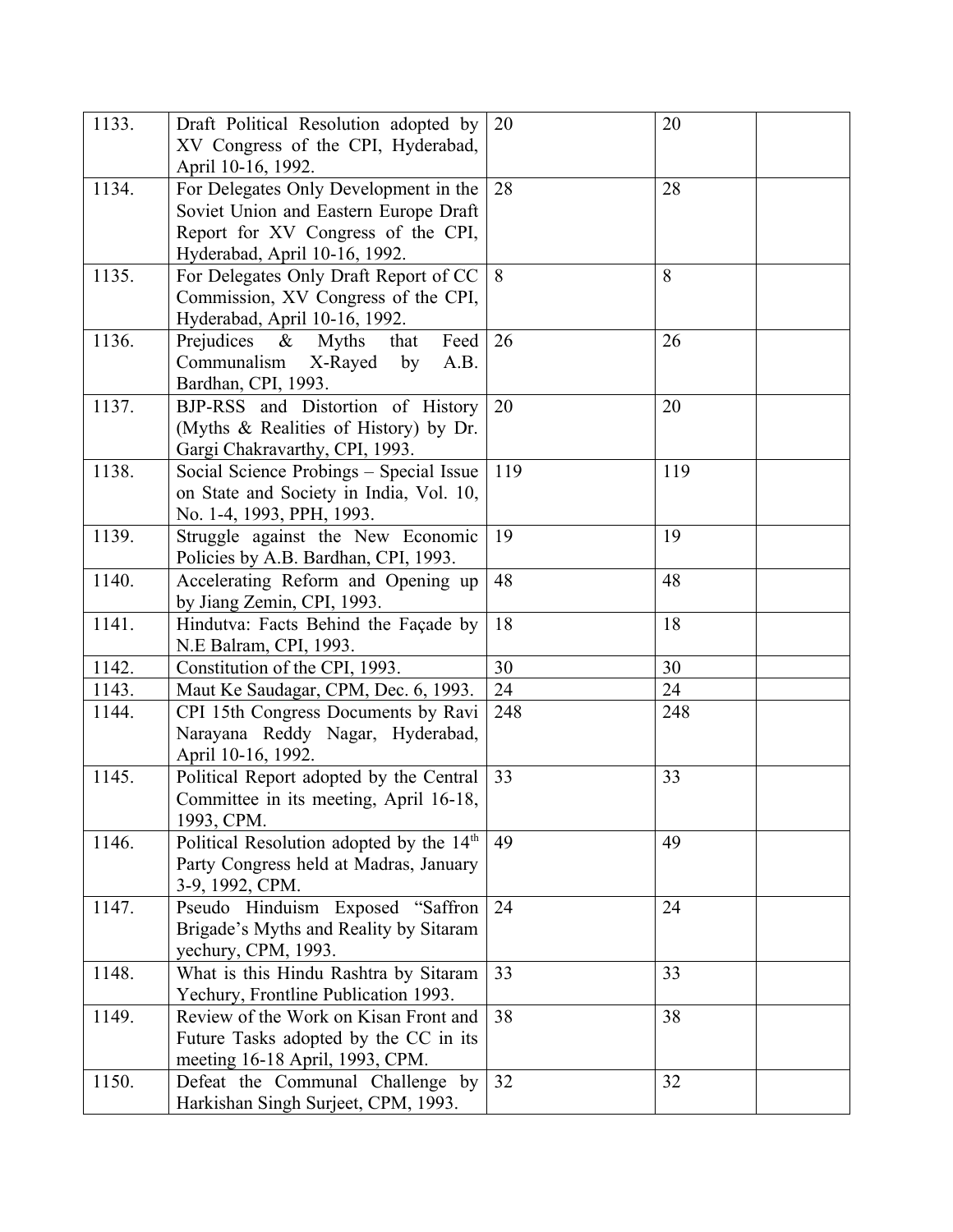| 1151.   | Patent Folly behind the Jargon on<br>Intellectual Property Rights by P.                                                                                                                                         | 31  |     | 31 |
|---------|-----------------------------------------------------------------------------------------------------------------------------------------------------------------------------------------------------------------|-----|-----|----|
| 1152.   | Sainath, CPM, 1993.<br>The Securities Scandal by Gurdas Das<br>Gupta – A Report to the Nation, PPH,                                                                                                             | 118 | 118 |    |
|         | 1993.                                                                                                                                                                                                           |     |     |    |
| 1153.   | Contemporary World Situation and<br>Validity of Marxism - Proceedings of<br>International Seminar of Communist<br>Parties Marking the 175 <sup>th</sup><br><b>Birth</b><br>Anniversary of Karl Marx, CPM, 1993. | 387 | 387 |    |
| 1154.   | Senghion Ka Hindu Rastra Hai Kya?<br>By Sitaram Yachury, CPM, 1993.                                                                                                                                             | 24  | 24  |    |
| 1155.   | Women Against Communalism Report<br>of the Joint Delegation of National<br>Women's Organisations, 1993.                                                                                                         | 44  | 44  |    |
| 1156.   | Political<br>Certain<br>Report<br>on<br>Developments adopted by the CC<br>Meeting held on August 21-23, 1993,<br>CPM.                                                                                           | 25  | 25  |    |
| 1157.   | Review of the Work on Kisan Front and<br>Future Tasks adopted by the CC in its<br>Meeting held 16-18 April, 1993, CPM.                                                                                          | 36  | 36  |    |
| 1158.   | The Marxist Theory of Socialism and<br>the Experience of Socialist Societies,<br>Irfan Habib, P.C. Joshi Memorial<br>Lecture 1 November 1993.                                                                   | 25  | 25  |    |
| 1159.   | A History of Indian Freedom Struggle<br>EMS Namboodiripad,<br>by<br>Social<br>Scientist Press, 1993.                                                                                                            | 549 | 549 |    |
| 1160.   | An Outline History of the Communist<br>Movements in India, Harkishan Singh<br>Surjeet, NBC                                                                                                                      | 157 | 157 |    |
| 1161.   | Alternative Agricultural Policy AIKS &<br>all India Agricultural Workers Union,<br>1993.                                                                                                                        | 11  | 11  |    |
| 1162.   | Socialist<br>(Quarterly)<br>Patha<br>July-<br>September, 1993.                                                                                                                                                  | 206 | 206 |    |
| 1163.   | Ram Mandir Yaa Raj Shinhasan by<br>Savyasachi, NBC, 1993.                                                                                                                                                       | 40  | 40  |    |
| 1164.   | Documents of the $14th$ Congress of<br>CPI(M) held at Madras 3-9 January,<br>1993, CPM.                                                                                                                         | 254 | 254 |    |
| 1164.A. | CPI Remembering on Revolutionaries<br>by Satyavrata Ghosh, Marxist Study<br>Forum, 1994.                                                                                                                        | 294 | 294 |    |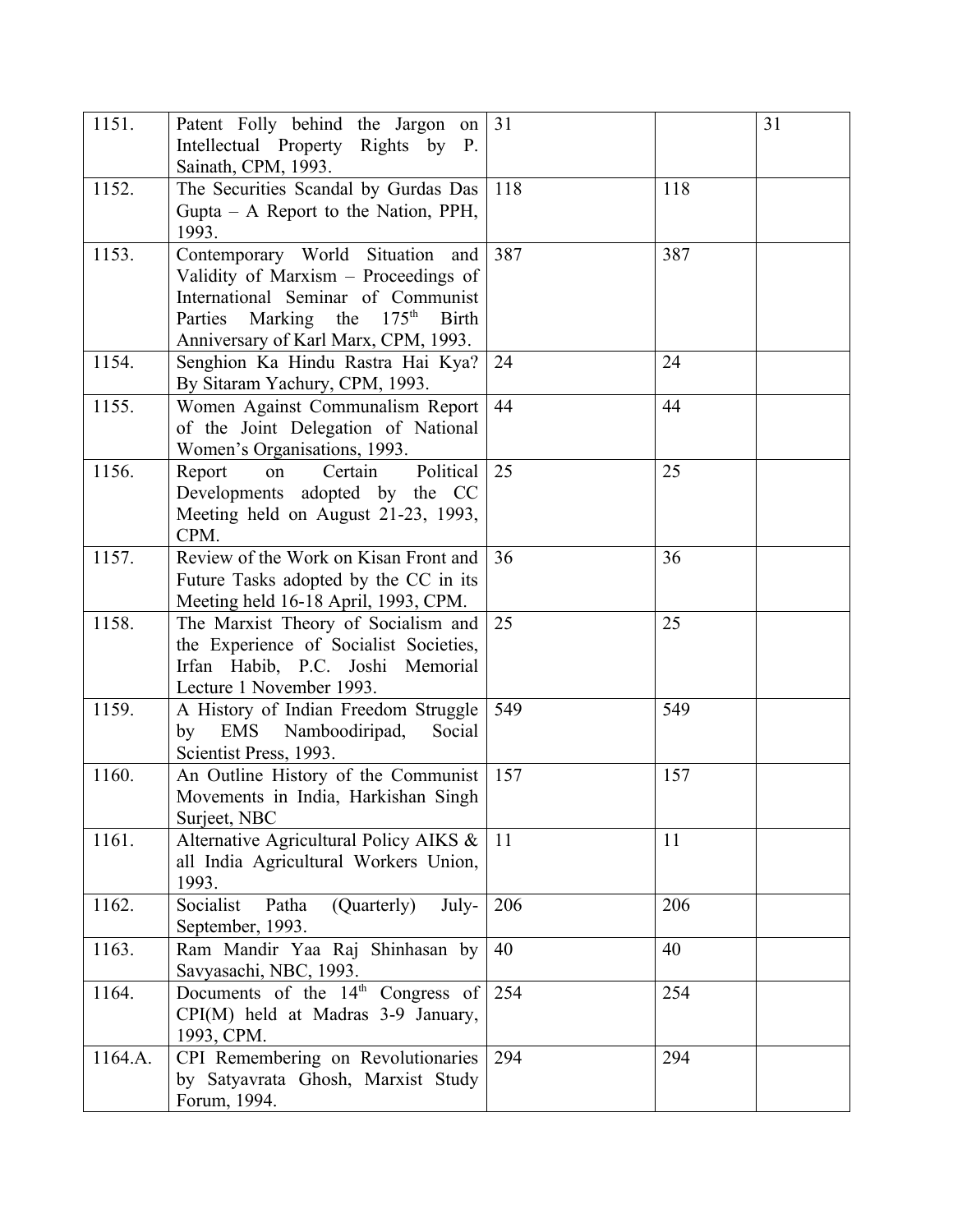| 1164.B. | Rebellion in<br>India:<br>The<br>Easter<br>Chittagong Uprising by I. Mallikarjuna<br>Sharma, Marxist Study Forum, 1993.                      | 555 | 55  |
|---------|----------------------------------------------------------------------------------------------------------------------------------------------|-----|-----|
| 1165.   | Indian<br>Communism<br>Opposition,<br>Collaboration and Institutionalization<br>by Ross<br>Mallick, Oxford<br>Sage<br>Publication, 1994.     | 290 | 290 |
| 1166.   | Viplava Samaranakal, Vol. I by<br>Raghavan<br>Puthuppally,<br>Kottayam,<br>1994.                                                             | 299 | 299 |
| 1167.   | Viplava Samarankal, Vol. II, Raghavan<br>Puthuppally, Kottayam, 1994.                                                                        | 323 | 323 |
| 1168.   | Selected Writings on Communalism,<br>PPH, 1994.                                                                                              | 204 | 204 |
| 1169.   | IISCO Modernisation What?<br>Why?<br>How? - Lid of Conspiracy to Grab<br>Valuable Public Property by Jibon Roy,<br>A SWFI Publication, 1994. | 56  | 56  |
| 1170.   | GATT-1994: A Blurprint for Economic<br>Recolonisation by Sitaram Yechury.CPI                                                                 | 26  | 26  |
| 1171.   | The Communist Party in Kerala Six<br>Decades of Struggle and Advance by<br>E.M.S Namboodiripad, NBC, 1994.                                   | 307 | 307 |
| 1172.   | Adyodhya - Some Question by Malini<br>Saranas Publications,<br>Bhattacharya,<br>1994.                                                        | 248 | 248 |
| 1173.   | Chintha May Day Special, 1994.                                                                                                               | 117 | 117 |
| 1174.   | Kerala Study Special Issue, 1994.                                                                                                            | 190 | 190 |
| 1175.   | Socialism: The Day After or the Day<br>Yet to be by Ashok Mitra, P.C. Joshi<br>Memorial Lecture $-2$ , Nov. 1994.                            | 18  | 18  |
| 1176.   | What is CPI(M) Doing in West Bengal?<br>By K.N. Ramachandran, Red Flag<br>Publications, 1994.                                                | 23  | 23  |
| 1177.   | Imperialism in the Present Epoch and<br>India by A.B. Bardhan, CPI Publication<br>1994.                                                      | 35  | 35  |
| 1178.   | Why I am an Atheist - Shahid-e-Azam<br>by Bhagat Singh, PPH, 1994.                                                                           | 31  | 31  |
| 1179.   | General Council Session, October 29-<br>31, 1994, 75 <sup>th</sup> Anniversary Year.                                                         | 55  | 55  |
| 1180.   | Marxism Leninism and Our Current<br>Problems by A.B. Bardhan, CPI, 1994.                                                                     | 39  | 39  |
| 1181.   | Struggle Against Communalism by<br>Harbans Singh, CPI, 1994.                                                                                 | 13  | 13  |
| 1182.   | Supreme Court on Demolition and                                                                                                              | 80  | 80  |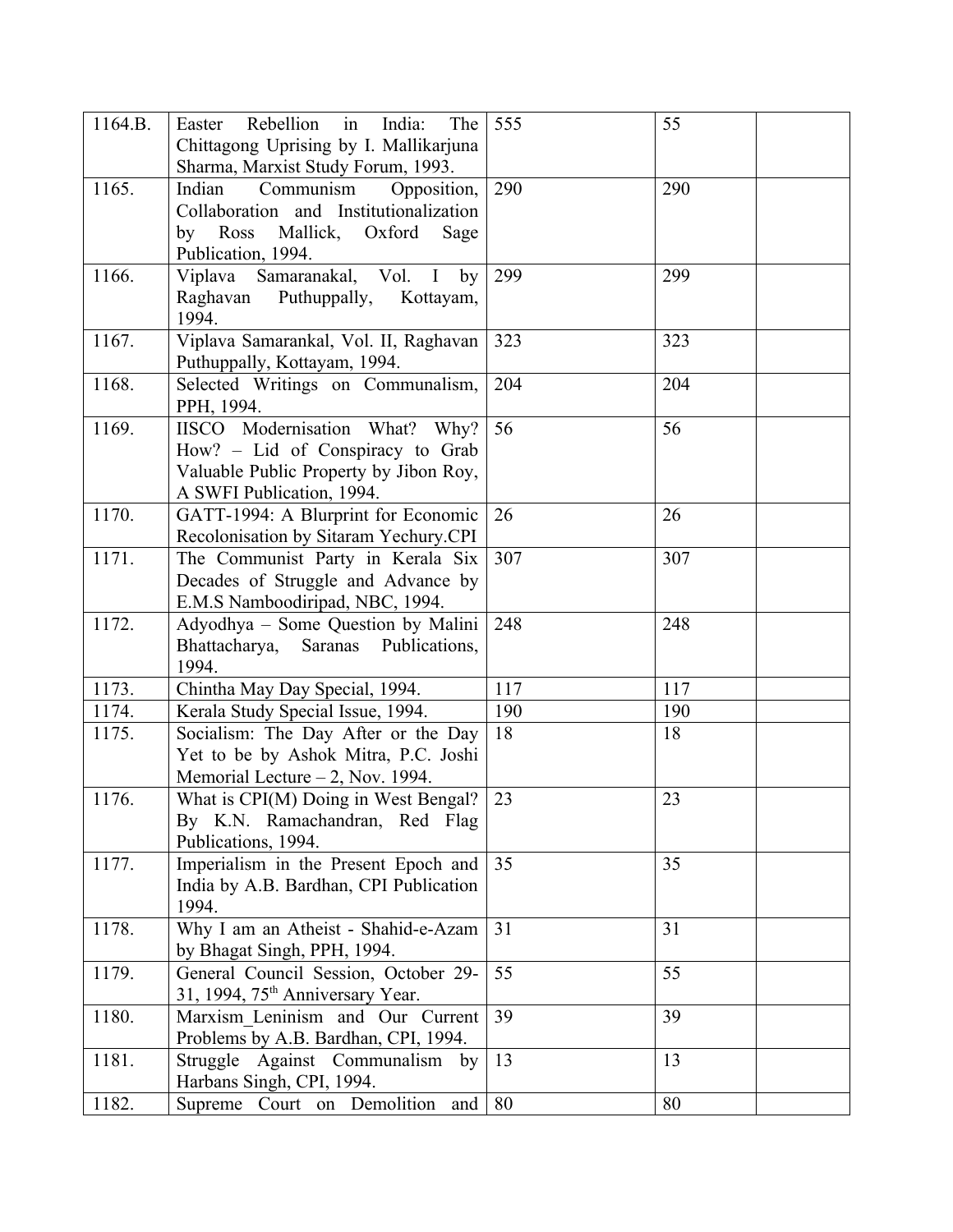|         | Dismissals, CPI, 1994.                               |     |     |
|---------|------------------------------------------------------|-----|-----|
| 1183.   | Socialist Patha Quarterly,<br>January-               | 188 | 188 |
|         | March, 1994.                                         |     |     |
| 1183.A. | GATT Theory: Neo-Colonial Plunder at                 | 36  | 36  |
|         | the Zenith by P.J. James, A Red Flag                 |     |     |
|         | Publication 1994.                                    |     |     |
| 1184.   | New Economic Policy-Fact and Fiction                 | 39  | 39  |
|         | by Sitaram Yechury, CPM, 1995.                       |     |     |
| 1185.   | Samathana<br>Sammelane<br>Chintha                    | 57  | 57  |
|         | Pathippu, 1995, Monthly Journal.                     |     |     |
| 1186.   | Constitution and the Rules under the                 | 34  | 34  |
|         | Constitution, CPM, 1995.                             |     |     |
| 1187.   | Documents of the 15 <sup>th</sup> Congress of        | 284 | 284 |
|         | CPM Chandigarh, April 3-8, 1995.                     |     |     |
| 1188.   | International Developments in Recent                 | 31  | 31  |
|         | period by M. Farooqi, CPI, 1995.                     |     |     |
| 1189.   | Groundswell in Bengal in the 1940 by                 | 104 | 104 |
|         | Atis Dasgupta, NBA Calcutta, 1995.                   |     |     |
| 1190.   | Socialism and the Re-making of Man:                  | 14  | 14  |
|         | A Far Cry? By Hiren Mukherjee, P.C.                  |     |     |
|         | Joshi Memorial Lecture - 3, 1995                     |     |     |
| 1191.   | In Social Democracy – The Enemy                      | 472 | 472 |
|         | within by Harpal Brar, 1995.                         |     |     |
| 1192.   | Smarankal, Vol. 3,<br>Viplava<br>by                  | 302 | 302 |
|         | Putthuppally Raghavan, 1995. D.C.                    |     |     |
|         | Books Kottayam                                       |     |     |
| 1193.   | Chintha May Day Special, 1995.                       | 108 | 108 |
|         | Monthly Magazine 1995.                               |     |     |
| 1194.   | Political Resolution adopted by 16th                 | 40  | 40  |
|         | Congress of CPI, Delhi, October 7-11,                |     |     |
|         | 1995, CPI Publication.                               |     |     |
| 1195.   | Towards Left Unity<br>Speeches<br>$\frac{1}{2}$      | 24  | 24  |
|         | delivered by the Leaders of the Left                 |     |     |
|         | Parties at the 16 <sup>th</sup> Congress of the CPI, |     |     |
|         | New Delhi on October 7-11, 1995.                     |     |     |
| 1196.   | Organisational Report adopted by the                 | 31  | 31  |
|         | $16^{\text{th}}$<br>Party Congress, New Delhi,       |     |     |
|         | October 7-11, 1995.                                  |     |     |
| 1197.   | Communist Party of India - 70 Years                  | 27  | 27  |
|         | by A.B. Bardhan, CPI, 1995.                          |     |     |
| 1198.   | Draft Political Resolution for the 15 <sup>th</sup>  | 60  | 60  |
|         | Party Congress, Chandigarh, April 3-8,               |     |     |
|         | 1995, CPM.                                           |     |     |
| 1199.   | Socialist Patha Quarterly, 1994-95.                  | 191 | 191 |
| 1200.   | Historical Review<br>Kashmir:<br>of<br>a a           | 18  | 18  |
|         | Disastrous Congress Policies by M.                   |     |     |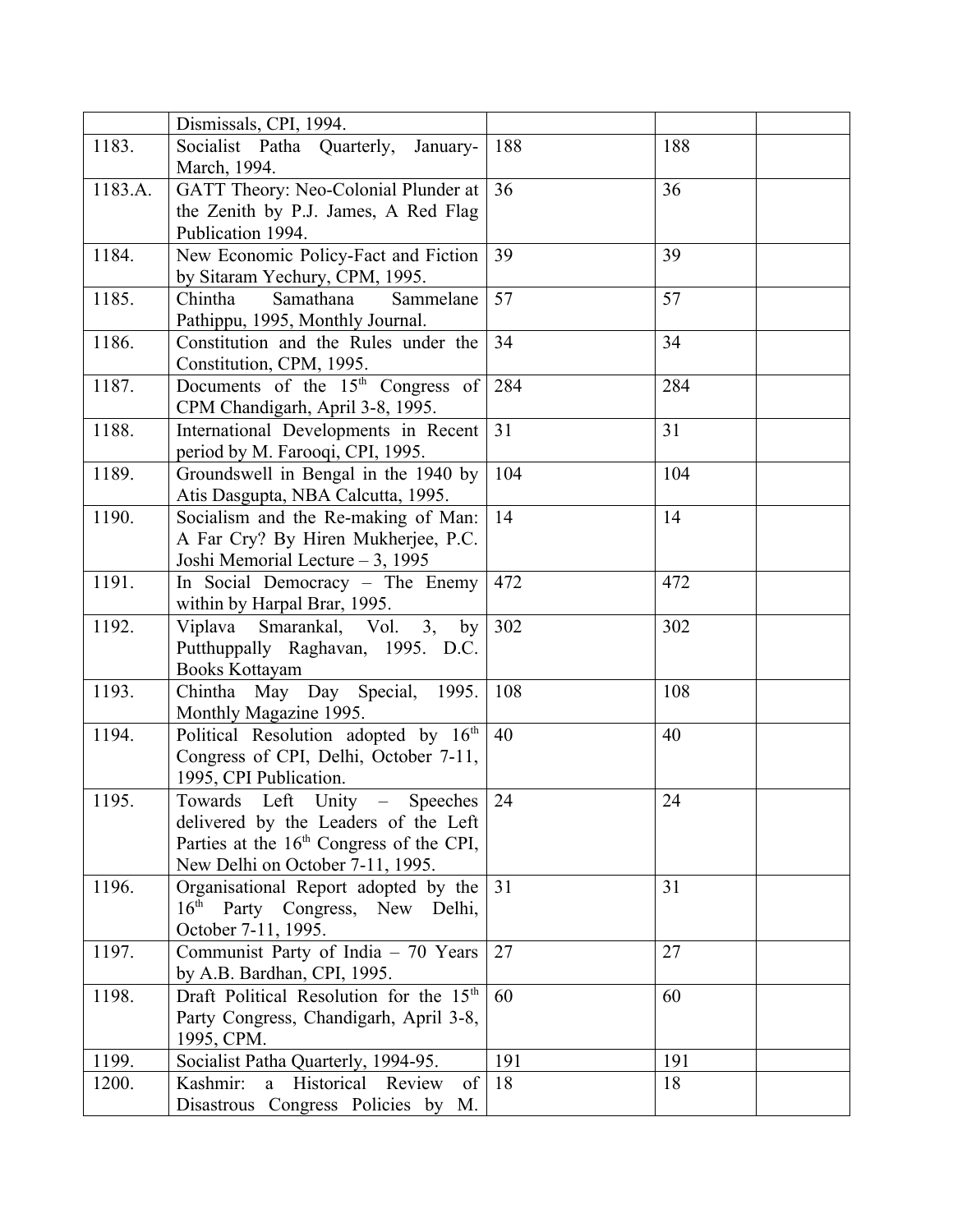|         | Farooqi, CPI, 1995.                                |              |              |
|---------|----------------------------------------------------|--------------|--------------|
| 1201.   | A Satyagrahi - A Revolutionary - A                 | 79           | 79           |
|         | Communist by Shekhar Ganguly, PPH,                 |              |              |
|         | 1995.                                              |              |              |
| 1202.   | Communism and Communist Systems -                  | 465          | 465          |
|         | Some Reflections by Pradip Bose, Deep              |              |              |
|         | and Deep Publications, 1995.                       |              |              |
| 1203.   | Tribute to CR Raj Bahadur Gour                     | 81           | 81           |
|         | Shameem Faizee, PPH, 1995.                         |              |              |
| 1204.   | Political Review Report adopted by the             | 43           | 43           |
|         | 16 <sup>th</sup> Party Congress, New Delhi October |              |              |
|         | 7-11, 1995, CPI.                                   |              |              |
| 1205.   | Social Science Probings Special Issue,             | 155          | 155          |
|         | Vol. 11 & 12, March 1994 to Dec.                   |              |              |
|         | 1995.                                              |              |              |
| 1206.   | The Hawala Case: Punish All the                    | 46           | 46           |
|         | Guilty, CPM, 1996.                                 |              |              |
| 1207.   | The 5 <sup>th</sup> Commandment Biography of S.    | 437          | 437          |
|         | Saklatvala, Calcutta, NBA, 1996.                   |              |              |
| 1208.   | Review Report on 1996 General                      | 46           | 46           |
|         | Elections and Report on Political                  |              |              |
|         | Developments since the May C.C                     |              |              |
|         | Meeting, CPM, 1996.                                |              |              |
| 1209.   | Manifesto-Eleventh<br>Lok<br>Sabha                 | 18           | 18           |
|         | Election, CPM, 1996.                               |              |              |
| 1210.   | General Elections, 1996, Record of                 | 12           | 12           |
|         | Compromising India's Security, CPM,                |              |              |
|         | 1996                                               |              |              |
| 1210.A. | Report-cum-Article of IVth P.C. Joshi              | $\mathbf{1}$ | $\mathbf{1}$ |
|         | Memorial<br>Lecture<br>by<br>EMS                   |              |              |
|         | Namboodripad, 19 <sup>th</sup> October, 1996.      |              |              |
| 1211.   | General Elections, 1996 Borors to                  | 22           | 22           |
|         | Hawala the Epic Journey of Loot, CPM,              |              |              |
|         | 1996.                                              |              |              |
| 1212.   | Assault on People's Health, CPM,                   | 20           | 20           |
|         | 1996.                                              |              |              |
| 1213.   | Defeat the Enemies of the Peasantry,               | 20           | 20           |
|         | CPM, 1996.                                         |              |              |
| 1214.   | Merciless<br>Marketisation:<br>Education           | 20           | 20           |
|         | under Rao Raj, CPM, 1996.                          |              |              |
| 1215.   | Women-Worst Victims of Rao Raj,                    | 19           | 19           |
|         | CPM, 1996.                                         |              |              |
| 1216.   | Tide of Working<br>Class<br>Surging                | 16           | 16           |
|         | Struggles, CPM, 1996.                              |              |              |
| 1217.   | BJP's<br>Communal<br>Saffron<br>Pioson             | 16           | 16           |
|         | Agenda, CPM, 1996.                                 |              |              |
|         |                                                    |              |              |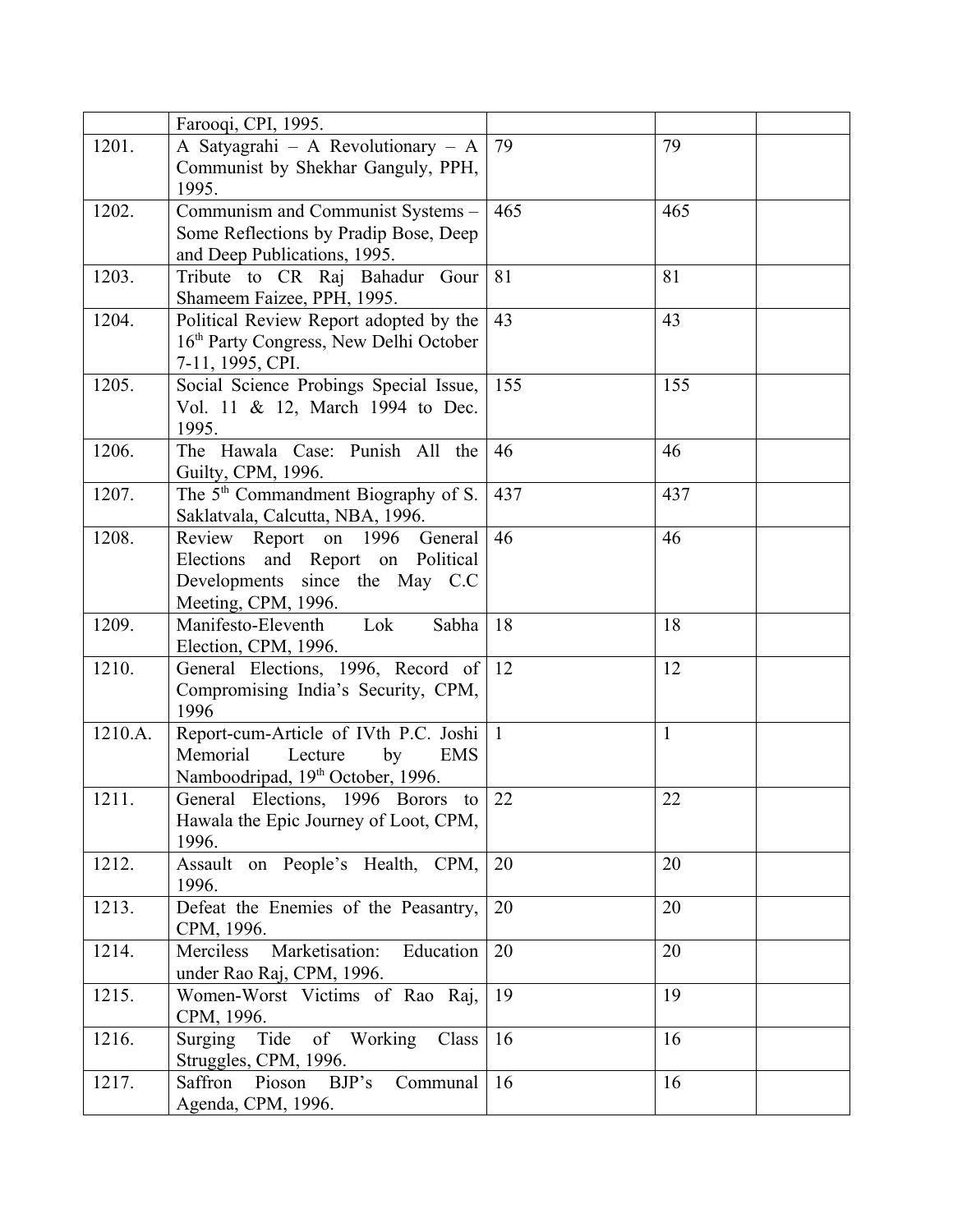| 1218.   | The Political Alternative<br>to<br>the        | 22             | 22  |        |
|---------|-----------------------------------------------|----------------|-----|--------|
|         | Narasimha Rao Government by E.M.S             |                |     |        |
|         | Namboodripad, CPM, 1996.                      |                |     |        |
| 1219.   | Docments - All India Agricultural             | 74             | 74  |        |
|         | Workers Union IV the All India                |                |     |        |
|         | Conference 2-4, Nov. 1996.                    |                |     |        |
| 1220.   | BJP's Rightwing Communalism: The              | 30             | 30  |        |
|         | Political Face of Hindutva by Manini          |                |     |        |
|         | Chatterjee, NBC, 1996.                        |                |     |        |
| 1221.   | CPI $(M)$ – 16 <sup>th</sup> Party Congress – | $\overline{3}$ |     | $3-A3$ |
|         | Political Resolution, 1996.                   |                |     |        |
| 1222.   | Communist Party of India 16th Congress        | 236            | 236 |        |
|         | Documents, CPI, 1996.                         |                |     |        |
| 1223.   | Telecom Reforms - A<br>Muddled,               | 22             | 22  |        |
|         | Flawed Policy, Outline<br>for<br>an           |                |     |        |
|         | Alternative by Nilotpal Basu, NBC,            |                |     |        |
|         | 1996.                                         |                |     |        |
| 1224.   | Election Manifesto 1996, CPI.                 | 18             | 18  |        |
| 1225.   | Power Sector Reforms or Destroying            | 43             | 43  |        |
|         | the Power Sector? By P. Purkayastha,          |                |     |        |
|         | NBC, 1996.                                    |                |     |        |
| 1226.   | A Short history of Women's Movement           | 29             | 29  |        |
|         | in India by Vimla Farooqui, CPI, 1996.        |                |     |        |
| 1227.   | Party Education Series - Marxist              | 40             | 40  |        |
|         | Philosophy and Political Economy,             |                |     |        |
|         | CPM, 1996.                                    |                |     |        |
| 1228.   | Election Manifesto, CPI, 1996.                | 18             | 18  |        |
| 1229.   | Report on Political Developments              | 26             | 26  |        |
|         | adopted at C.C Meeting: January 18-20,        |                |     |        |
|         | 1996, CPM.                                    |                |     |        |
| 1230.   | Communist Party<br>Bhartiya<br>Ka             | 26             | 26  |        |
|         | Karyakram Sambandhi Dastavej, CPI,            |                |     |        |
|         | 1996.                                         |                |     |        |
| 1231.   | Constitution of CPI, 1996.                    | 34             | 34  |        |
| 1232.   | Viplava<br>Samarankal,<br>Vol.<br>4,          | 251            | 251 |        |
|         | Puthuppally Raghavan, March, 1996.            |                |     |        |
| 1233.   | 5,<br>Viplava<br>Samarankal,<br>Vol.          | 263            | 263 |        |
|         | Puthuppally Raghavan, July 1996.              |                |     |        |
| 1233.A. | EMS Collected Works, Vol. 51.                 | 355            | 355 |        |
| 1234.   | Marxvad Kya Hai by Ameel Berns,               | 71             | 71  |        |
|         | PPH, 1996.                                    |                |     |        |
| 1235.   | Ever Soaring Prices: Balance sheet of         | 16             | 16  |        |
|         | the Last Five Years, CPM, 1996.               |                |     |        |
| 1236.   | Ghapalon Aur Ghotalon Ka Raj by               | 44             | 44  |        |
|         | Sameem Faizi, CPI, 1996.                      |                |     |        |
| 1236.A. | On Revolution and Socialism by I.             | 153            |     | 153    |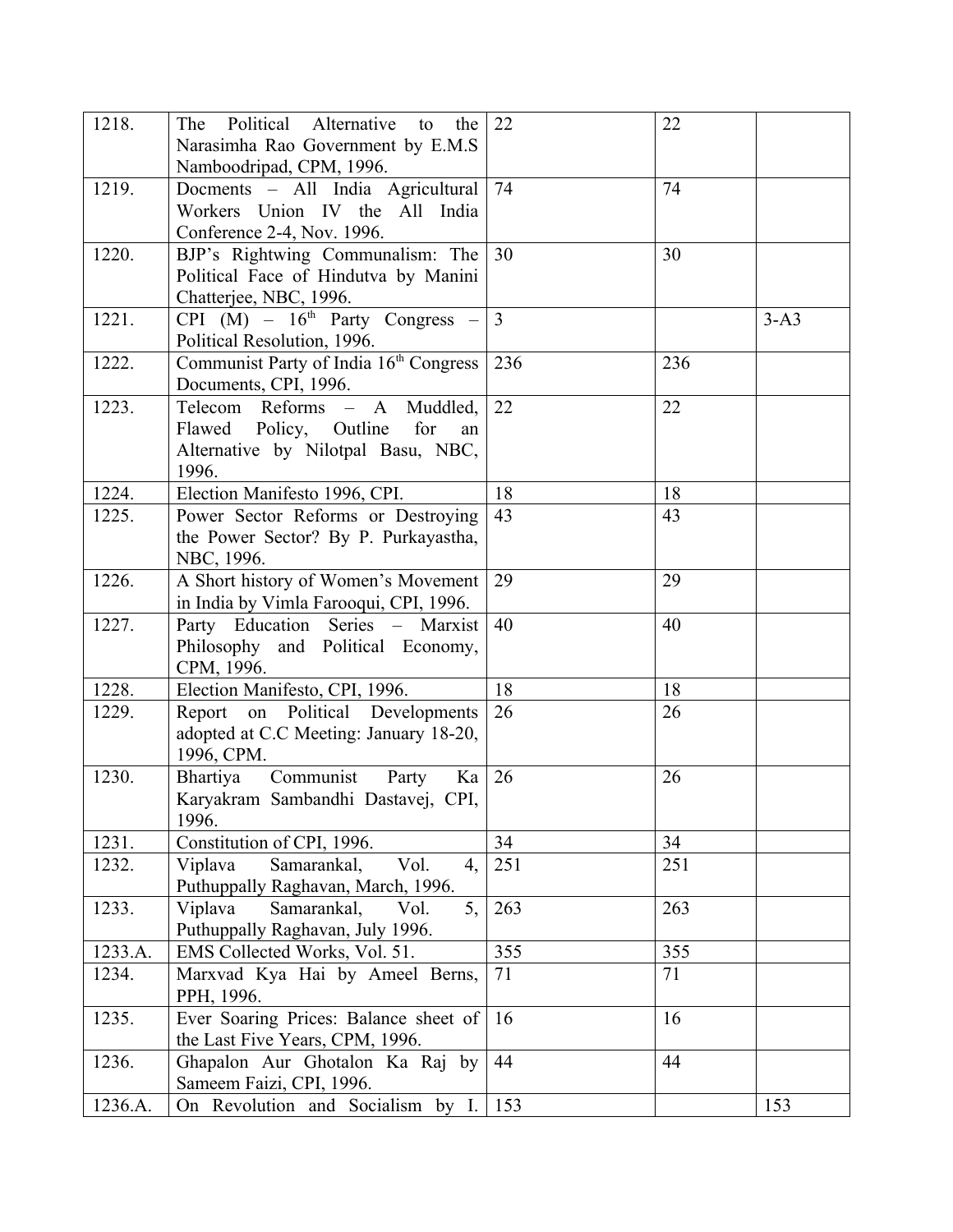|       | Mallikarjuna Sharma, Marxist Study<br>Forum, 1996.                                                                                                                                                          |     |     |
|-------|-------------------------------------------------------------------------------------------------------------------------------------------------------------------------------------------------------------|-----|-----|
| 1237. | Rule of Scams and<br>Scandals<br>by<br>Shammem Faizee, CPI, 1996.PPH                                                                                                                                        | 40  | 40  |
| 1238. | UF's Common Approach to Major<br>Matters<br>and<br>Minimum<br>Policy<br>Programme, CPI, 1996.                                                                                                               | 24  | 24  |
| 1239. | On the Tactical Line of the $CPI(M)$ ,<br>1996.                                                                                                                                                             | 36  | 36  |
| 1240. | Principles of Party Organisation, Party<br>Education Series, CPM, 1996.                                                                                                                                     | 43  | 43  |
| 1241. | Outline History of the Communist<br>Movement in India, CPM, 1996.                                                                                                                                           | 22  | 22  |
| 1242. | Class Struggle and the Problems of<br>National Unity, CPM, 1996.                                                                                                                                            | 31  | 31  |
| 1243. | Chintha - 15 <sup>th</sup> August Special Issue,<br>1996.                                                                                                                                                   | 134 | 134 |
| 1244. | Jyoti Basu – The Authorized Biography<br>Surabhi Banerjee,<br>by<br>Viking<br>Publication, 1996.                                                                                                            | 348 | 348 |
| 1245. | Report on Political Developments<br>adopted by the NC held in Bhupesh<br>Gupta Bhavan, Mumbai from Jan. 4-6,<br>1997.                                                                                       | 24  | 24  |
| 1246. | Report on Political Developments<br>adopted by the CC meeting held on 14<br>to 16 February, $1997.CPI(M)$                                                                                                   | 26  | 26  |
| 1247. | Chintha May Day Special Issue, 1997.                                                                                                                                                                        | 117 | 117 |
| 1248. | Chintha Republic Day Special Issue,<br>1997.                                                                                                                                                                | 52  | 52  |
| 1249. | Chintha Independence Day Special<br>Issue, 1997.                                                                                                                                                            | 134 | 134 |
| 1250. | Documents adopted and Related to<br>International Meeting of Workers<br>Neo-Liberalisation<br>against<br>and<br>Globalisation,<br>India<br><b>State</b><br>All<br>Government Employees Federation,<br>1977. | 47  | 47  |
| 1251. | Oil Pool Deficit or Cesspool of Deceit<br>by Sitaram Yechury, CPM, 1997.                                                                                                                                    | 20  | 20  |
| 1252. | Report on Political Developments since<br>the Last CC Meeting August 29 to<br>September 1, 1997, CPM.                                                                                                       | 14  | 14  |
| 1253. | Caste and Class in Indian Politics<br>by Sitaram Yechury,<br>Today<br><b>P.</b><br>Sundarayya Memorial Lecture, 1997.                                                                                       | 25  | 25  |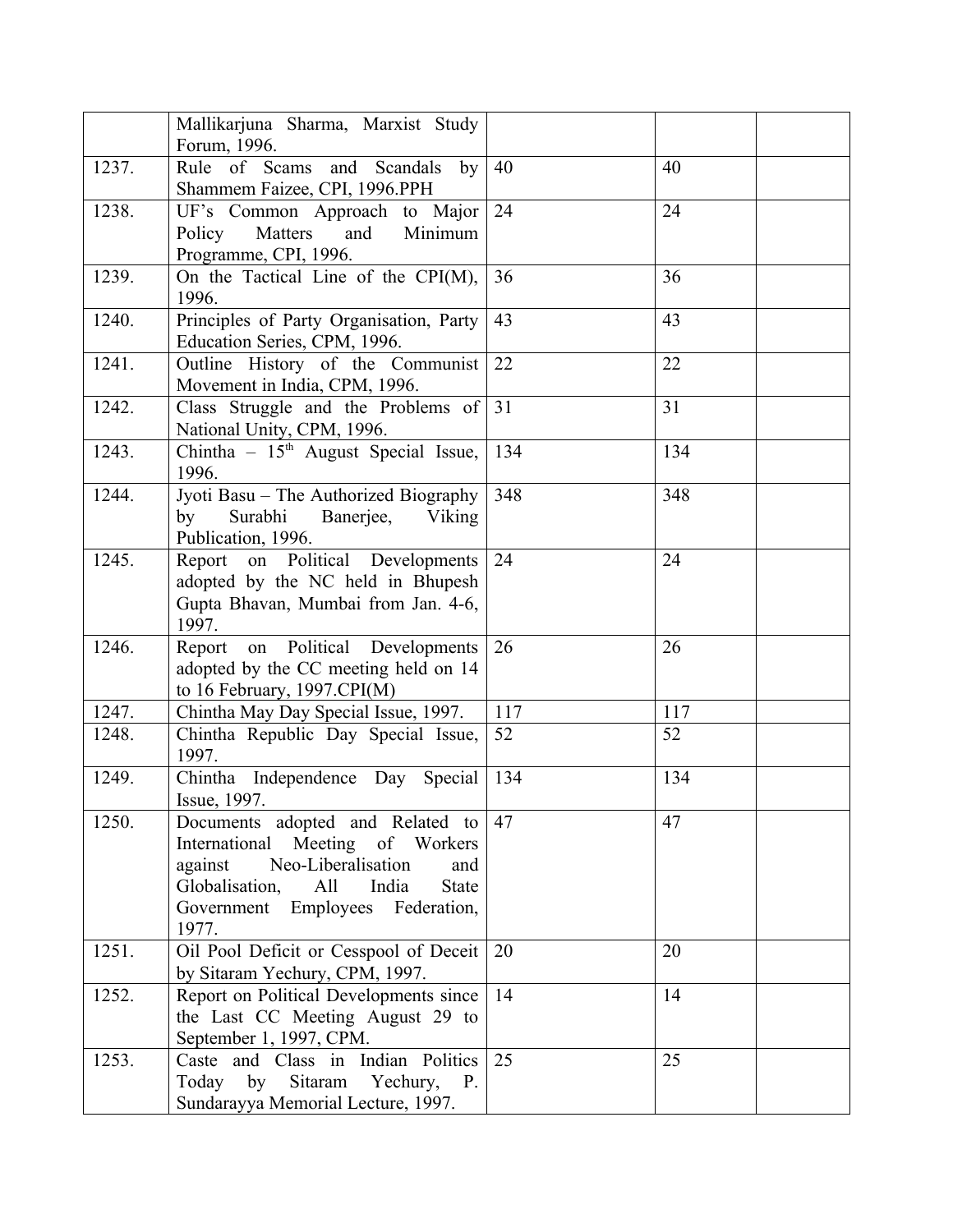| 1254. | India's Freedom Struggle by B.T.<br>Ranadive, CPM, 1997.                                                                         | 63   | 63   |
|-------|----------------------------------------------------------------------------------------------------------------------------------|------|------|
| 1255. | Role of Communists in the Struggle for<br>Independence by B.T. Ranadive, Jyoti<br>Basu, CPM, 1997.                               | 55   | 55   |
| 1256. | Role of the Working Class in India's<br>Freedom Struggle by A.B. Bardhan,<br>CPI, 1997.                                          | 28   | 28   |
| 1257. | Peasant<br>Movements<br>and<br>Decolonisation, 1885-1947 by Sunil<br>Sen, CPI, 1997.                                             | 32   | 32   |
| 1258. | Post-War Upsurge in India 1945-46 by<br>Gautam Chattopadhyay, CPI, 1997.                                                         | 28   | 28   |
| 1259. | Indian States People in the Struggle for<br>Democracy and National Unification by<br>Chandra Gupta Chowdhury, CPI, 1997.         | 55   | 55   |
| 1260. | Ghadar Party: Its Role in India's<br>Struggle for Freedom by Harish K. Puri,<br>CPI, 1997.                                       | 21   | 21   |
| 1261. | Impact of Revolutionary Terrorism on<br>Freedom<br>Struggle:<br>the<br>Some<br>Observations by Debabarat Majumdar,<br>CPI, 1997. | 18   | 18   |
| 1262. | CPI National<br>Council<br>Recent<br>on<br>Developments adopted at NC Meeting<br>29-31, August, CPI, 1997.                       | 39   | 39   |
| 1263. | India's<br>Communists<br>and<br>Freedom<br>Struggle by A.B. Bardhan, M. Farooqui,<br>CPI, 1997.                                  | 49   | 49   |
| 1264. | No Mercy to Fundamentalism by<br>Nandagopal Bhattacherjee, PPH, 1997.                                                            | 109  | 109  |
| 1265. | Ayodhya Conspiracy of Safforn<br>Brigade Unmasked, CPI(M), 1997.                                                                 | 30   | 30   |
| 1266. | of the<br>Communist<br>Documents<br>Movement in India, Vol. I, (1917-<br>1928), NBC, 1997.                                       | 1180 | 1180 |
| 1267. | the<br>Communist<br>Documents of<br>Movement in India, Vol. II, (Meerut<br>Conspiracy Case 1929), NBC, 1997.                     | 1457 | 1457 |
| 1268. | Documents<br>of the<br>Communist<br>Movement in India, Vol. III, (1929-<br>1938), NBC, 1997.                                     | 952  | 952  |
| 1269. | the<br>Documents of<br>Communist<br>Movement in India, Vol. IV (1939-<br>1943), NBC, 1997.                                       | 957  | 957  |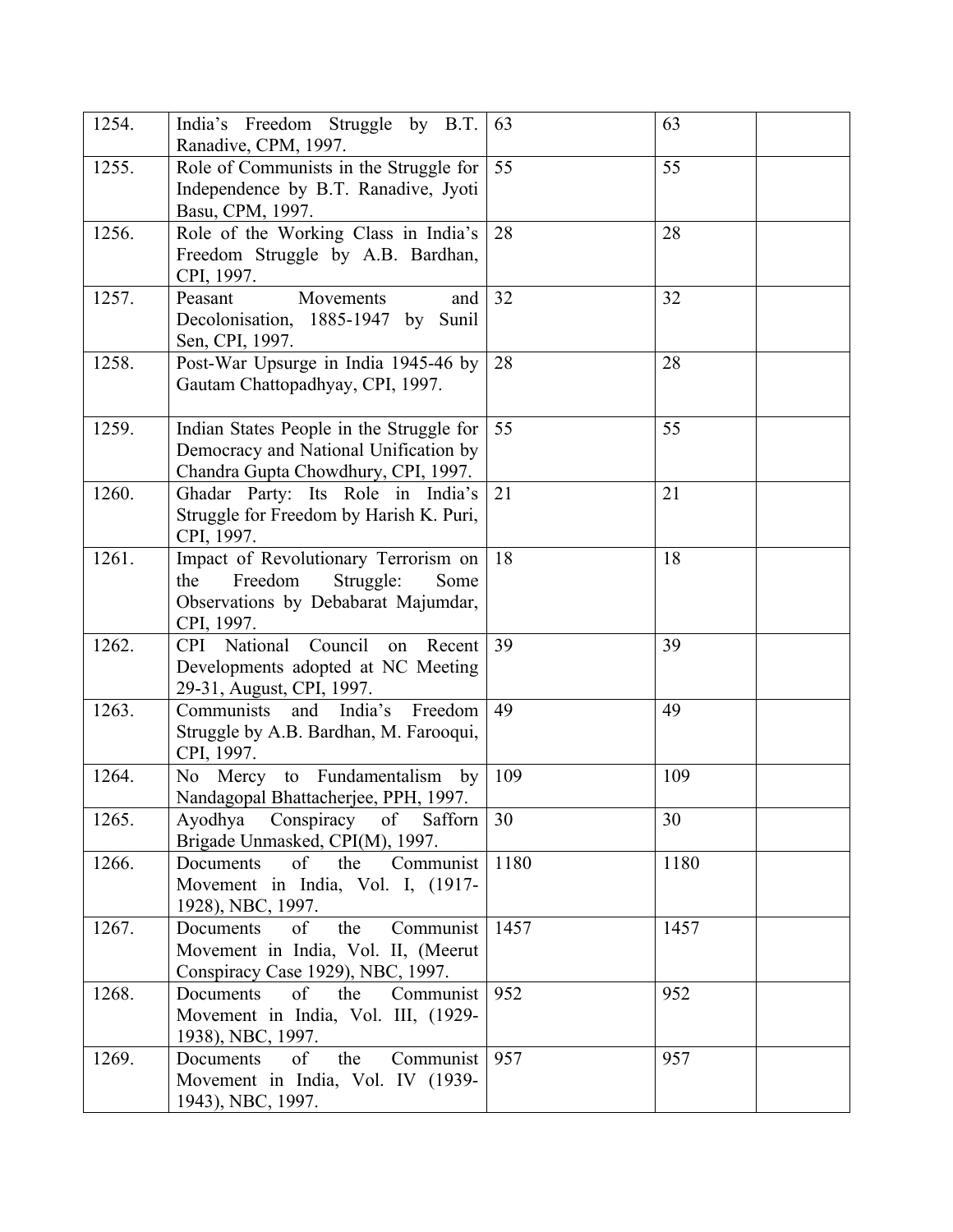| 1270.   | $\sigma$ f<br>the Communist<br>Documents<br>Movement in India, Vol. V, (1944-48),<br>NBC, 1997.                                        | 1161 | 1161 |
|---------|----------------------------------------------------------------------------------------------------------------------------------------|------|------|
| 1271.   | of<br>the<br>Documents<br>Communist<br>Movement in India, Vol. VI, (1949-51),<br>NBC, 1997.                                            | 852  | 852  |
| 1272.   | of<br>Documents<br>the<br>Communist<br>Movement in India, Vol. VII, (1952-<br>56), NBA, 1997.                                          | 912  | 912  |
| 1273.   | of<br>the<br>Communist<br>Documents<br>Movement in India, Vol. VIII, (1957-<br>61), NBA, 1997.                                         | 1038 | 1038 |
| 1274.   | of<br>the<br>Documents<br>Communist<br>Movement in India, Vol. IX, (1962-63),<br>NBA, 1997.                                            | 954  | 954  |
| 1275.   | of<br>the<br>Communist<br>Documents<br>Movement in India, Vol. X-A (1964)<br>Part I), NBA, 1997.                                       | 367  | 367  |
| 1276.   | of<br>the<br><b>Documents</b><br>Communist<br>Movement in India, Vol. X-B, (1964,<br>Part II), NBA, 1997.                              | 634  | 634  |
| 1277.   | of<br>the<br>Documents<br>Communist<br>Movement in India, Vol. XI, (1965-67),<br>NBA, 1997.                                            | 1115 | 1115 |
| 1278.   | Subhas Chandra Bose, the Indian<br>Leftists and Communists by Gautam<br>Chattopadhyay, PPH, 1997.                                      | 111  | 111  |
| 1279.   | 5 <sup>th</sup> P.C. Joshi Memorial Lecture -<br>delivered by Mirnal Sen on Rambling<br>Thoughts of Roving Stone, 17 October,<br>1997. | 1098 | 1098 |
| 1279.A. | of<br>the<br>Communist<br>Documents<br>Movement in India, Vol. XII, (1968),<br>NBA, 1998.(N.T)                                         |      |      |
| 1280.   | the<br>of<br>Communist<br>Documents<br>Movement in India, Vol. XIV (1970),<br>NBA, 1998.                                               | 886  | 886  |
| 1281.   | of<br>the<br>Communist<br>Documents<br>Movement in India, Vol. XVI, (1973-<br>74), NBA, 1998.                                          | 664  | 664  |
| 1282.   | of<br>the<br>Communist<br>Documents<br>Movement in India, Vol. XVII, (1975-<br>77), NBA, 1998.                                         | 702  | 702  |
| 1283.   | of<br>the<br>Communist<br>Documents<br>Movement in India, Vol. XIX, (1980-<br>81), NBA, 1998.                                          | 606  | 606  |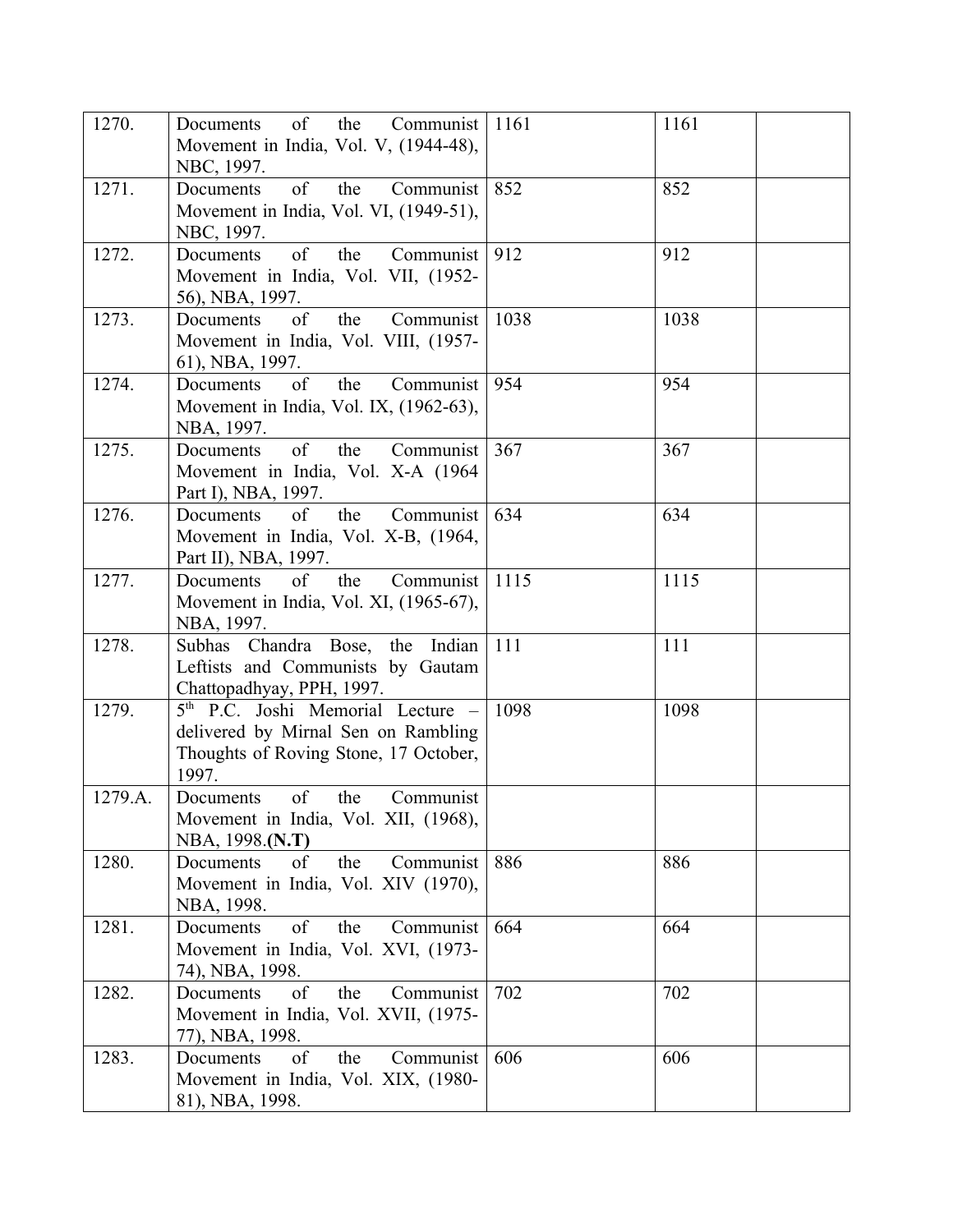| 1284.   | of<br>Documents<br>the<br>Communist                 | 759 | 759 |
|---------|-----------------------------------------------------|-----|-----|
|         | Movement in India, Vol. XX, (1982-                  |     |     |
|         | 83), NBA, 1998.                                     |     |     |
| 1285.   | of<br>Documents<br>the<br>Communist                 | 730 | 730 |
|         | Movement in India, Vol. XVIII, (1978-               |     |     |
|         | 79), NBA, 1998.                                     |     |     |
| 1286.   | of<br>Documents<br>the<br>Communist                 | 876 | 876 |
|         | Movement in India, Vol. XXI, (1984-                 |     |     |
|         | 86), NBA, 1998.                                     |     |     |
| 1287.   | of<br>the<br>Documents<br>Communist                 | 852 | 852 |
|         | Movement in India, Vol. XXII, (1987-                |     |     |
|         | 88), NBA, 1998.                                     |     |     |
| 1288.   | of<br>the<br>Documents<br>Communist                 | 768 | 768 |
|         | Movement in India, Vol. XXIII, (1989-               |     |     |
|         | 91), NBA, 1998.                                     |     |     |
| 1289.   | of<br>the<br>Documents<br>Communist                 | 839 | 839 |
|         | Movement in India, Vol. XXIV, (1992-                |     |     |
|         | 93), NBA, 1998.                                     |     |     |
| 1290.   | 1998 Ke Loksabha Chunavon Ke Liye                   | 20  | 20  |
|         | Vampanthi Partyon Ka Ghoshanapatra,                 |     |     |
|         | 1998.                                               |     |     |
| 1291.   | Manifesto of the Left Parties for                   |     |     |
|         | Loksabha Elections, 1998, CPM, 1998.                |     |     |
|         | (N.T)                                               |     |     |
| 1292.   | S.G. Sardesai Patriot and Communist by              | 197 | 197 |
|         | A.B. Bardhan & Others, PPH, 1998.                   |     |     |
| 1292.A. | Workers, Peasants Women of Youth,                   |     |     |
|         | We Constitute India are her Masters,                |     |     |
|         | October, 1998. (N.T)                                |     |     |
| 1293.   | Shiv Sena Unmasked (Excerpts from                   | 52  | 52  |
|         | Justice Sri Krishna commission Report)              |     |     |
|         | by R.S. Yadav, PPH, 1998.                           |     |     |
| 1294.   | Globalisation:<br>Economic<br>Myth<br><sub>or</sub> | 36  | 36  |
|         | Reality? By Achin Vanaik, PPH, 1998.                |     |     |
| 1295.   | Programme Document of CPI, 1998.                    | 23  | 23  |
| 1296.   | Documents of the $16th$ Congress of the             | 305 | 305 |
|         | CPI(M), October 5-11, 1998.                         |     |     |
| 1297.   | The Russian Transition to Capitalism -              | 43  | 43  |
|         | by Anuradha M. Chenoy and A.B.                      |     |     |
|         | Bardhan, PPH, 1998.                                 |     |     |
| 1298.   | March of the Communist Movement in                  | 267 | 267 |
|         | Introduction<br>India<br>an<br>the<br>to            |     |     |
|         | Documents of the History of the                     |     |     |
|         | Communist Movement in India by                      |     |     |
|         | Harkishna Singh Sugjeet, NBA, 1998.                 |     |     |
| 1298A   | Workers, Peasants Women and Youth,                  | 30  | 30  |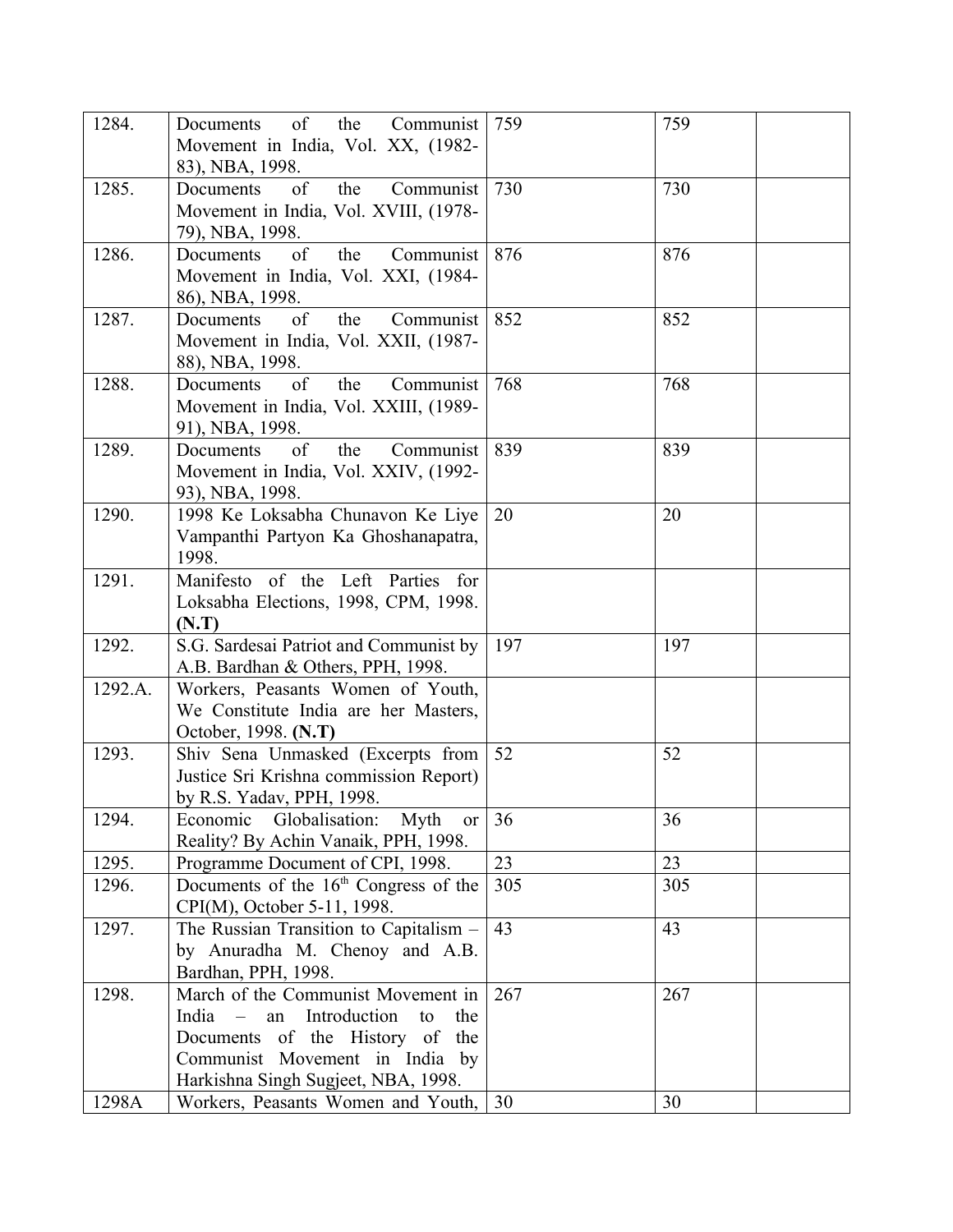|       | Lok Awaz Publishers and Distributors.                                                                                                                             |     |     |    |
|-------|-------------------------------------------------------------------------------------------------------------------------------------------------------------------|-----|-----|----|
| 1299. | Against Nuclear Jingoism NBA, July<br>1998.                                                                                                                       | 100 | 100 |    |
| 1300. | Political Resolutions adopted by the 16 <sup>th</sup><br>Congress, October 5-11, 1998, CPM.                                                                       | 49  | 49  |    |
| 1301. | Political Organisational Report adopted<br>by $16th$ Congress of CPI(M), October 5-<br>11, 1998.                                                                  | 182 | 182 |    |
| 1302. | Political Organisational Report adopted<br>by $17th$ Congress of CPI held at<br>Singaravelu Nagar, Spetember 14-19,<br>1998.                                      | 64  | 64  |    |
| 1303. | Organisational Report adopted by the<br>17 <sup>th</sup> Congressof the CPI held at<br>Singaravelyu Nagar, September 14-19,<br>1998.                              | 43  | 43  |    |
| 1304. | Communist Manifesto and Theory of<br>$Revolution$ –<br>Its<br>Relevance<br>to<br>Contemporary Communist Movement,<br>150 <sup>th</sup> Anniversary Tribute, 1998. | 202 | 202 |    |
| 1305. | Jyoti Basu on Challenges of the 21 <sup>st</sup><br>Century by Amartya Sen<br>on<br>an<br>Assessment of the Millennium 1000<br>AD to 2000 A.D.                    | 31  | 31  |    |
| 1306. | A Critique of CPI(M)'s Draft Political<br>Resolution for $16th$ Congress – The<br>Marxist Review, No. 4, Sept. 1998.                                              | 12  | 12  |    |
| 1307. | Chintha, May Day Special, 1998.                                                                                                                                   | 68  | 68  |    |
| 1308. | Chintha, State Conference Special,<br>1998.                                                                                                                       | 70  | 70  |    |
| 1309. | Chintha, EMS Special.                                                                                                                                             | 162 | 162 |    |
| 1310. | Remembering Dr. Gangadhar Adhikari<br>life, Reminiscences, Tributes Selected<br>Writings, PPH 1998.                                                               | 156 | 156 |    |
| 1310A | (N.T)                                                                                                                                                             |     |     |    |
| 1310B | $6th$ PC<br>Memorial<br>Joshi<br>Lecture<br>Delivered by Sardar Zafri, Social<br>Scientist, November 18, 1998.                                                    | 20  |     | 20 |
| 1311. | Election Manifesto $13th$ Lok Sabha,<br>CPM, 1999.                                                                                                                | 22  | 22  |    |
| 1312. | The Freedom Movement and the RSS -<br>A Story of Betrayal by Shamsul Islam,<br>Joshi-Adhikari<br>Institute<br>of<br>Social<br>Studies, 1999.                      | 29  | 29  |    |
| 1313. | The Economic Situation and BJP's<br>False Claims and Policy X-Rayed by                                                                                            | 28  | 28  |    |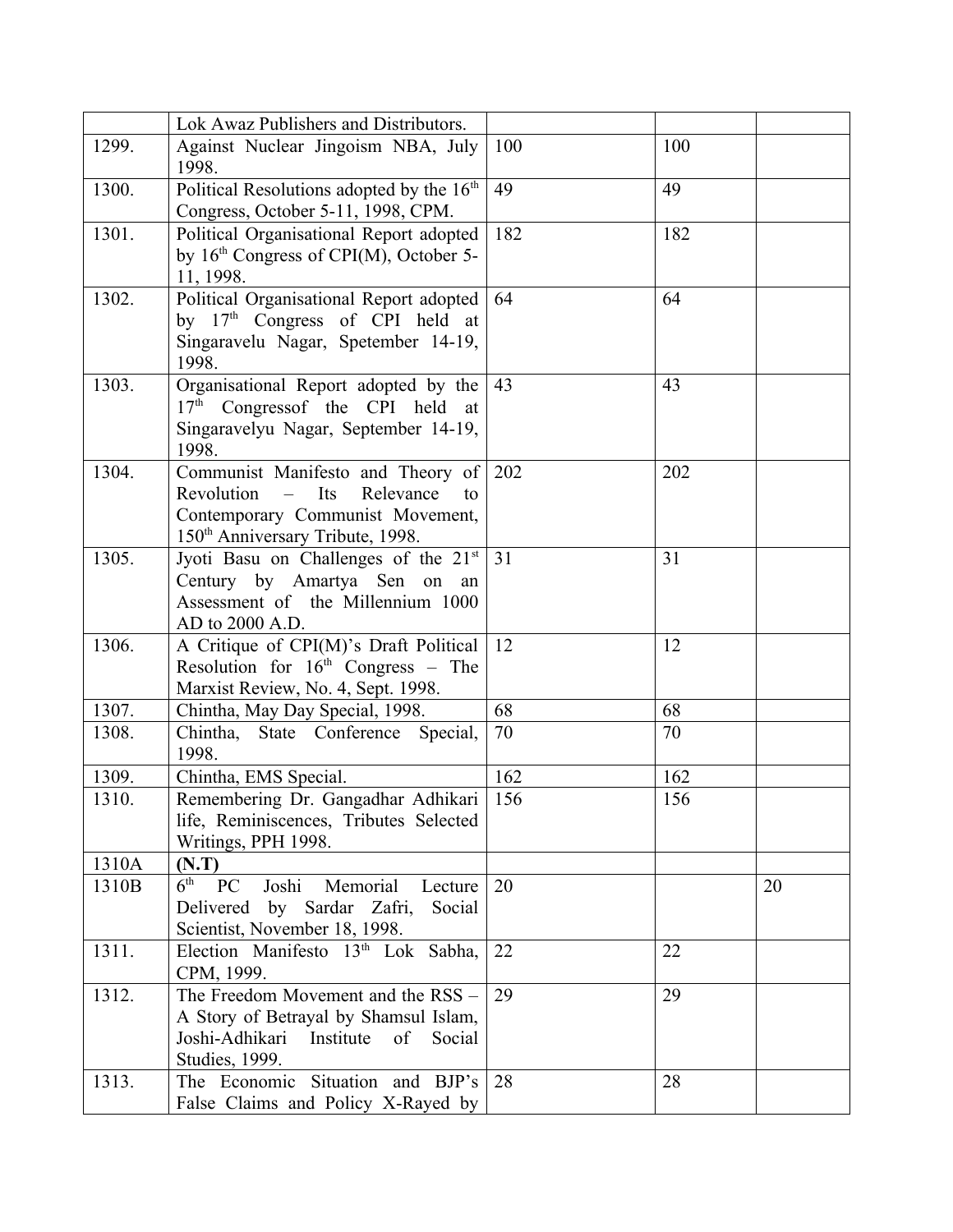|                                                                         | 16                                                                                                                                                                                                                                                                                                                                                                                                                                                                                                                                                                                                                                                                                                                                                                                                                                                                                                                                                                                                                                                                                                                                                                                                                                                                                                                    | 16                                                                                                                             |                                                                           |
|-------------------------------------------------------------------------|-----------------------------------------------------------------------------------------------------------------------------------------------------------------------------------------------------------------------------------------------------------------------------------------------------------------------------------------------------------------------------------------------------------------------------------------------------------------------------------------------------------------------------------------------------------------------------------------------------------------------------------------------------------------------------------------------------------------------------------------------------------------------------------------------------------------------------------------------------------------------------------------------------------------------------------------------------------------------------------------------------------------------------------------------------------------------------------------------------------------------------------------------------------------------------------------------------------------------------------------------------------------------------------------------------------------------|--------------------------------------------------------------------------------------------------------------------------------|---------------------------------------------------------------------------|
|                                                                         |                                                                                                                                                                                                                                                                                                                                                                                                                                                                                                                                                                                                                                                                                                                                                                                                                                                                                                                                                                                                                                                                                                                                                                                                                                                                                                                       |                                                                                                                                |                                                                           |
|                                                                         |                                                                                                                                                                                                                                                                                                                                                                                                                                                                                                                                                                                                                                                                                                                                                                                                                                                                                                                                                                                                                                                                                                                                                                                                                                                                                                                       |                                                                                                                                |                                                                           |
|                                                                         | 20                                                                                                                                                                                                                                                                                                                                                                                                                                                                                                                                                                                                                                                                                                                                                                                                                                                                                                                                                                                                                                                                                                                                                                                                                                                                                                                    | 20                                                                                                                             |                                                                           |
|                                                                         |                                                                                                                                                                                                                                                                                                                                                                                                                                                                                                                                                                                                                                                                                                                                                                                                                                                                                                                                                                                                                                                                                                                                                                                                                                                                                                                       |                                                                                                                                |                                                                           |
|                                                                         |                                                                                                                                                                                                                                                                                                                                                                                                                                                                                                                                                                                                                                                                                                                                                                                                                                                                                                                                                                                                                                                                                                                                                                                                                                                                                                                       |                                                                                                                                |                                                                           |
|                                                                         |                                                                                                                                                                                                                                                                                                                                                                                                                                                                                                                                                                                                                                                                                                                                                                                                                                                                                                                                                                                                                                                                                                                                                                                                                                                                                                                       |                                                                                                                                |                                                                           |
|                                                                         |                                                                                                                                                                                                                                                                                                                                                                                                                                                                                                                                                                                                                                                                                                                                                                                                                                                                                                                                                                                                                                                                                                                                                                                                                                                                                                                       |                                                                                                                                | 10                                                                        |
|                                                                         |                                                                                                                                                                                                                                                                                                                                                                                                                                                                                                                                                                                                                                                                                                                                                                                                                                                                                                                                                                                                                                                                                                                                                                                                                                                                                                                       |                                                                                                                                |                                                                           |
|                                                                         |                                                                                                                                                                                                                                                                                                                                                                                                                                                                                                                                                                                                                                                                                                                                                                                                                                                                                                                                                                                                                                                                                                                                                                                                                                                                                                                       |                                                                                                                                |                                                                           |
|                                                                         |                                                                                                                                                                                                                                                                                                                                                                                                                                                                                                                                                                                                                                                                                                                                                                                                                                                                                                                                                                                                                                                                                                                                                                                                                                                                                                                       |                                                                                                                                |                                                                           |
|                                                                         |                                                                                                                                                                                                                                                                                                                                                                                                                                                                                                                                                                                                                                                                                                                                                                                                                                                                                                                                                                                                                                                                                                                                                                                                                                                                                                                       |                                                                                                                                |                                                                           |
|                                                                         |                                                                                                                                                                                                                                                                                                                                                                                                                                                                                                                                                                                                                                                                                                                                                                                                                                                                                                                                                                                                                                                                                                                                                                                                                                                                                                                       |                                                                                                                                |                                                                           |
|                                                                         |                                                                                                                                                                                                                                                                                                                                                                                                                                                                                                                                                                                                                                                                                                                                                                                                                                                                                                                                                                                                                                                                                                                                                                                                                                                                                                                       |                                                                                                                                |                                                                           |
|                                                                         |                                                                                                                                                                                                                                                                                                                                                                                                                                                                                                                                                                                                                                                                                                                                                                                                                                                                                                                                                                                                                                                                                                                                                                                                                                                                                                                       |                                                                                                                                |                                                                           |
|                                                                         |                                                                                                                                                                                                                                                                                                                                                                                                                                                                                                                                                                                                                                                                                                                                                                                                                                                                                                                                                                                                                                                                                                                                                                                                                                                                                                                       |                                                                                                                                |                                                                           |
|                                                                         |                                                                                                                                                                                                                                                                                                                                                                                                                                                                                                                                                                                                                                                                                                                                                                                                                                                                                                                                                                                                                                                                                                                                                                                                                                                                                                                       |                                                                                                                                |                                                                           |
|                                                                         |                                                                                                                                                                                                                                                                                                                                                                                                                                                                                                                                                                                                                                                                                                                                                                                                                                                                                                                                                                                                                                                                                                                                                                                                                                                                                                                       |                                                                                                                                |                                                                           |
|                                                                         |                                                                                                                                                                                                                                                                                                                                                                                                                                                                                                                                                                                                                                                                                                                                                                                                                                                                                                                                                                                                                                                                                                                                                                                                                                                                                                                       |                                                                                                                                |                                                                           |
|                                                                         |                                                                                                                                                                                                                                                                                                                                                                                                                                                                                                                                                                                                                                                                                                                                                                                                                                                                                                                                                                                                                                                                                                                                                                                                                                                                                                                       |                                                                                                                                |                                                                           |
|                                                                         |                                                                                                                                                                                                                                                                                                                                                                                                                                                                                                                                                                                                                                                                                                                                                                                                                                                                                                                                                                                                                                                                                                                                                                                                                                                                                                                       |                                                                                                                                |                                                                           |
|                                                                         |                                                                                                                                                                                                                                                                                                                                                                                                                                                                                                                                                                                                                                                                                                                                                                                                                                                                                                                                                                                                                                                                                                                                                                                                                                                                                                                       |                                                                                                                                |                                                                           |
|                                                                         |                                                                                                                                                                                                                                                                                                                                                                                                                                                                                                                                                                                                                                                                                                                                                                                                                                                                                                                                                                                                                                                                                                                                                                                                                                                                                                                       |                                                                                                                                |                                                                           |
|                                                                         |                                                                                                                                                                                                                                                                                                                                                                                                                                                                                                                                                                                                                                                                                                                                                                                                                                                                                                                                                                                                                                                                                                                                                                                                                                                                                                                       |                                                                                                                                |                                                                           |
|                                                                         |                                                                                                                                                                                                                                                                                                                                                                                                                                                                                                                                                                                                                                                                                                                                                                                                                                                                                                                                                                                                                                                                                                                                                                                                                                                                                                                       |                                                                                                                                |                                                                           |
|                                                                         |                                                                                                                                                                                                                                                                                                                                                                                                                                                                                                                                                                                                                                                                                                                                                                                                                                                                                                                                                                                                                                                                                                                                                                                                                                                                                                                       |                                                                                                                                |                                                                           |
|                                                                         |                                                                                                                                                                                                                                                                                                                                                                                                                                                                                                                                                                                                                                                                                                                                                                                                                                                                                                                                                                                                                                                                                                                                                                                                                                                                                                                       |                                                                                                                                |                                                                           |
|                                                                         |                                                                                                                                                                                                                                                                                                                                                                                                                                                                                                                                                                                                                                                                                                                                                                                                                                                                                                                                                                                                                                                                                                                                                                                                                                                                                                                       |                                                                                                                                |                                                                           |
|                                                                         |                                                                                                                                                                                                                                                                                                                                                                                                                                                                                                                                                                                                                                                                                                                                                                                                                                                                                                                                                                                                                                                                                                                                                                                                                                                                                                                       |                                                                                                                                |                                                                           |
|                                                                         |                                                                                                                                                                                                                                                                                                                                                                                                                                                                                                                                                                                                                                                                                                                                                                                                                                                                                                                                                                                                                                                                                                                                                                                                                                                                                                                       |                                                                                                                                |                                                                           |
|                                                                         |                                                                                                                                                                                                                                                                                                                                                                                                                                                                                                                                                                                                                                                                                                                                                                                                                                                                                                                                                                                                                                                                                                                                                                                                                                                                                                                       |                                                                                                                                |                                                                           |
|                                                                         |                                                                                                                                                                                                                                                                                                                                                                                                                                                                                                                                                                                                                                                                                                                                                                                                                                                                                                                                                                                                                                                                                                                                                                                                                                                                                                                       |                                                                                                                                |                                                                           |
|                                                                         |                                                                                                                                                                                                                                                                                                                                                                                                                                                                                                                                                                                                                                                                                                                                                                                                                                                                                                                                                                                                                                                                                                                                                                                                                                                                                                                       |                                                                                                                                |                                                                           |
|                                                                         |                                                                                                                                                                                                                                                                                                                                                                                                                                                                                                                                                                                                                                                                                                                                                                                                                                                                                                                                                                                                                                                                                                                                                                                                                                                                                                                       |                                                                                                                                |                                                                           |
|                                                                         |                                                                                                                                                                                                                                                                                                                                                                                                                                                                                                                                                                                                                                                                                                                                                                                                                                                                                                                                                                                                                                                                                                                                                                                                                                                                                                                       |                                                                                                                                |                                                                           |
|                                                                         |                                                                                                                                                                                                                                                                                                                                                                                                                                                                                                                                                                                                                                                                                                                                                                                                                                                                                                                                                                                                                                                                                                                                                                                                                                                                                                                       |                                                                                                                                |                                                                           |
|                                                                         |                                                                                                                                                                                                                                                                                                                                                                                                                                                                                                                                                                                                                                                                                                                                                                                                                                                                                                                                                                                                                                                                                                                                                                                                                                                                                                                       |                                                                                                                                |                                                                           |
|                                                                         |                                                                                                                                                                                                                                                                                                                                                                                                                                                                                                                                                                                                                                                                                                                                                                                                                                                                                                                                                                                                                                                                                                                                                                                                                                                                                                                       |                                                                                                                                |                                                                           |
| Chaudhury, NBA, 1999.                                                   |                                                                                                                                                                                                                                                                                                                                                                                                                                                                                                                                                                                                                                                                                                                                                                                                                                                                                                                                                                                                                                                                                                                                                                                                                                                                                                                       |                                                                                                                                |                                                                           |
|                                                                         |                                                                                                                                                                                                                                                                                                                                                                                                                                                                                                                                                                                                                                                                                                                                                                                                                                                                                                                                                                                                                                                                                                                                                                                                                                                                                                                       |                                                                                                                                |                                                                           |
|                                                                         |                                                                                                                                                                                                                                                                                                                                                                                                                                                                                                                                                                                                                                                                                                                                                                                                                                                                                                                                                                                                                                                                                                                                                                                                                                                                                                                       |                                                                                                                                |                                                                           |
| EMS Collected Works, Vol. 2, P.                                         |                                                                                                                                                                                                                                                                                                                                                                                                                                                                                                                                                                                                                                                                                                                                                                                                                                                                                                                                                                                                                                                                                                                                                                                                                                                                                                                       |                                                                                                                                |                                                                           |
| Govinda Pillai, Chantha, 1999.(N.T)                                     |                                                                                                                                                                                                                                                                                                                                                                                                                                                                                                                                                                                                                                                                                                                                                                                                                                                                                                                                                                                                                                                                                                                                                                                                                                                                                                                       |                                                                                                                                |                                                                           |
| EMS Collected Works, Vol. 3, P.                                         |                                                                                                                                                                                                                                                                                                                                                                                                                                                                                                                                                                                                                                                                                                                                                                                                                                                                                                                                                                                                                                                                                                                                                                                                                                                                                                                       |                                                                                                                                |                                                                           |
| Govinda Pillai, Chantha, 1999. (N.T)<br>EMS Collected Works, Vol. 4, P. |                                                                                                                                                                                                                                                                                                                                                                                                                                                                                                                                                                                                                                                                                                                                                                                                                                                                                                                                                                                                                                                                                                                                                                                                                                                                                                                       |                                                                                                                                |                                                                           |
|                                                                         | Gurudas Dasgupta, CPI, 1999.<br>Saffronisation<br>of Administration,<br>Education and Culture by U.N. Mishra,<br>CPI, 1999.<br>Telecom Gaphla Sadi Ka Sabse Bada<br>Ghotala by Samim Faizi, CPI, 1999.<br>Election Manifesto 13 <sup>th</sup> Lok Sabha,<br>CPM, 1999.<br>Seventh P.C. Joshi Memorial Lecture,<br>Bhisham<br>Sahni, Social<br>Scientist,<br>October 22, 1999.<br>One Year of BJP-led Government<br>Neither Stability nor Ability, only<br>Unmitigated Disaster by Sita Ram<br>Yechury, CPM, 1999.<br>BJP's Assault on Education<br>and<br>Educational Institutions by Nalini<br>Taneja, CPM, 1999.<br>On Imperialist Globalization - Two<br>Speeches by Fidel Castro. Leftwards<br>Books Publishers.<br>Incidents in Dangs District, Gujarat by<br>Dr. Kamal Mitra Chenoy, Joshi-<br>Adhikari Institute of Social Studies,<br>1999.<br>Chintha, Birthday Special, 1999.<br>Chintha, Kerala Day Special, 1999.<br>Ganasakti, July 1999.<br>Memoirs - A Political Autobiography<br>by Jyoti Basu, NBA, 1999.<br>Review of the 1999 Lok<br>Elections adopted at the CC meeting<br>held on Nov. 20-22, 1999, CPM.<br>In Retrospect, vol. 1, North India (Sages<br>of Heroism and Sacrifice of Indian<br>Revolutionaries by I. Mallikarjuna<br>Sharma, Ravisasi, 1999.<br>My Life and Experiences by Benoy | 26<br>10<br>44<br>41<br>164<br>Citizens' Commission Report on the<br>45<br>136<br>98<br>92<br>404<br>26<br>Sabha<br>209<br>146 | 26<br>44<br>41<br>164<br>45<br>136<br>98<br>92<br>404<br>26<br>209<br>146 |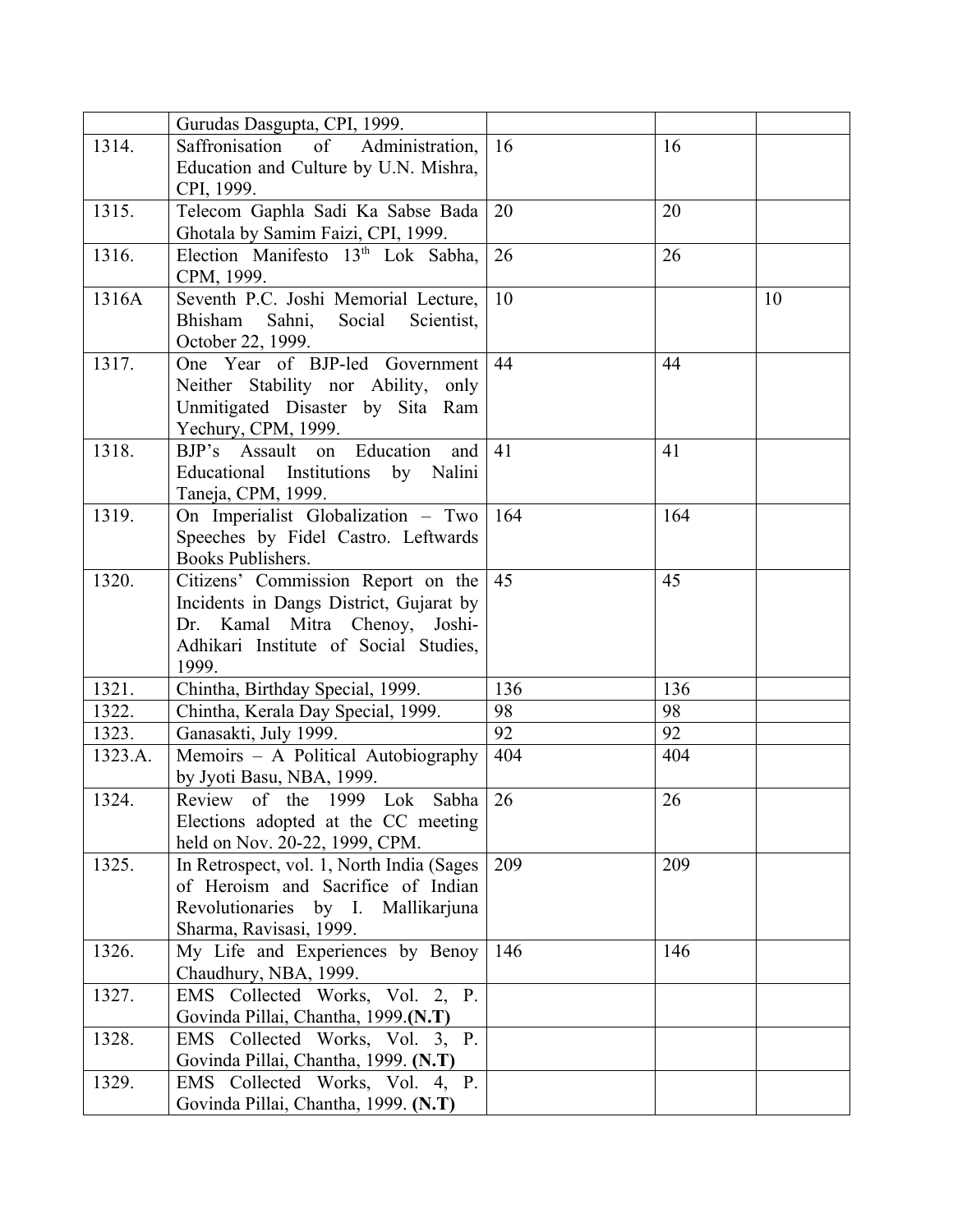| 1330.   | EMS Collected Works, Vol. 5, P.           |     |     |
|---------|-------------------------------------------|-----|-----|
|         | Govinda Pillai, Chantha, 1999. (N.T)      |     |     |
| 1331.   | EMS Collected Works, Vol. 6, P.           |     |     |
|         | Govinda Pillai, Chantha, 1999. (N.T)      |     |     |
| 1332.   | EMS Collected Works, Vol. 7, P.           | 400 | 400 |
|         | Govinda Pillai, Chantha, 1999.            |     |     |
| 1333.   | EMS Collected Works, Vol. 8, P.           | 400 | 400 |
|         | Govinda Pillai, Chantha, 1999.            |     |     |
| 1333.A. | Preparing for the Coming Storms –         | 300 | 300 |
|         | Challenge Facing Indian Communists,       |     |     |
|         | (Report adopted by the Second             |     |     |
|         | Congress of the Communist Ghadar          |     |     |
|         | Party of India), 1999.                    |     |     |
| 1333.B. | New Series on current Affairs<br>$\sim$   | 42  | 42  |
|         | Punjiavad me Ruse Ka Sankraman by         |     |     |
|         | A.B.Bardhan, PPH, 1999.                   |     |     |
| 1334.   | EMS Collected Works, Vol. 9, P.           |     |     |
|         | Govinda Pillai, Chantha, 1999.(N.T)       |     |     |
| 1335.   | EMS Collected Works, Vol. 10, P.          |     |     |
|         | Govinda Pillai, Chantha, 1999. (N.T)      |     |     |
| 1336.   | EMS Collected Works, Vol. 11, P.          |     |     |
|         | Govinda Pillai, Chantha, 1999. (N.T)      |     |     |
| 1337.   | In Retrospect, Vol. 2, West India (Sagas  | 129 | 129 |
|         | of heroism and Sacrifice of Indian        |     |     |
|         | Revolutionaries) by I. Mallikarjuna       |     |     |
|         | Sharma, Ravisasi, 2000.                   |     |     |
| 1338.   | The Politics of Hate $-$ A Collection of  | 94  | 94  |
|         | Articles<br>Communalism<br>on<br>and      |     |     |
|         | Education, SFI Publication 2000.          |     |     |
| 1338.A. | Review of the Constitution – Real         | 50  | 50  |
|         | Issues and Hidden Agendas, Prajashakti    |     |     |
|         | Book House 2000.                          |     |     |
| 1339.   | Draft of Updated Party Programme CC       | 50  | 50  |
|         | Meeting April 25-28, 2000, CPM.           |     |     |
| 1340.   | Ruinous Reforms - Critical Essays on      | 96  | 96  |
|         | Economic Liberalisation in India, by      |     |     |
|         | Prasenjit Bose, SFI Publication 2000.     |     |     |
| 1341.   | The RSS Defined - Deceit, Lies and        | 65  | 65  |
|         | Conspiracy – a Collection of Essays,      |     |     |
|         | March 2000.                               |     |     |
| 1342.   | President Clinton - India is not for sale | 22  | 22  |
|         | by Prakash Karat, CPM, 2000.              |     |     |
| 1343.   | Subverting the Constitution $-$ The RSS-  | 47  | 47  |
|         | BJP Game plan, CPM, 2000.                 |     |     |
| 1344.   | Weakening Welfare - The<br>Public         | 150 | 150 |
|         |                                           |     |     |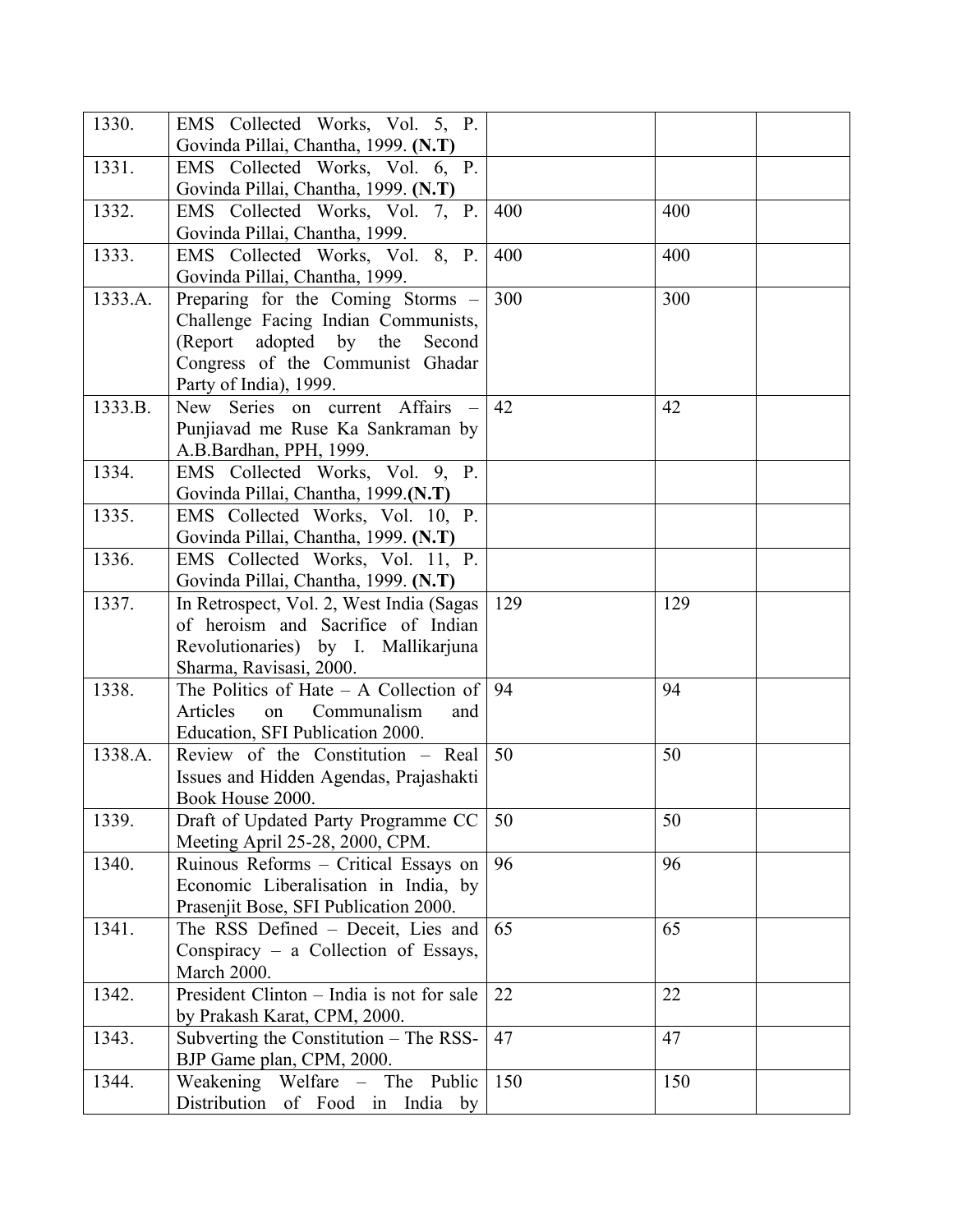|         | Madhura Swaminathan, Left Word,<br>2000.                                                                                                |                |     |                |
|---------|-----------------------------------------------------------------------------------------------------------------------------------------|----------------|-----|----------------|
| 1345.   | EMS Album, Chintha, 2000.                                                                                                               | 146            |     | 146            |
| 1346.   | Ganeshakti, West Bengal, 2000.                                                                                                          | 83             | 83  |                |
| 1347.   | SFI Conference: Madras, Inaugural<br>Speech by K.N. Panikkar.CPI 2000                                                                   | $\overline{3}$ |     | $\overline{3}$ |
| 1348.   | Chintha, Republic Day Special, 2000.                                                                                                    | 86             | 86  |                |
| 1348.A. | Unbeaten Innings - Ever a Pragmatic,<br>Basu knew Bengali and the knew him -<br>The Week, 2000.                                         | 6              |     | 6              |
| 1348.B. | $WTO$ and Free Trade – A War Agaisnt<br>the Farmers of India by Dr. Vandana<br>Shiva, CPI, 2000.                                        | 34             | 34  |                |
| 1349.   | Vardict on Hartals: an Attack on<br>People's Right, CPM, 2000.                                                                          | 44             | 44  |                |
| 1350.   | 75 Years this is the CPI, 26 December<br>1925, 26 December, 2000 by A.B.<br>Bardhan, CPI, 2000.                                         | 34             | 34  |                |
| 1350.A. | The Freedom Movement and The RSS<br>A Story of Betrayal by Stiamsul Islam,<br>Joshi - Adhikari Institute of Social<br>Studies, 2000.    | 31             | 31  |                |
| 1351.   | Report on Political Developments<br>adopted by the Central Committee<br>meeting held on July 28-29, 2000,<br>CPM.                       | 26             | 26  |                |
| 1352.   | Contributions to the Discussion on<br>UPDATED Party Programme, CPM,<br>2000.                                                            | 85             | 85  |                |
| 1353.   | The Shiv Sena - Semi Fascism in<br>Action by Ashok Dhawale, CPM, 2000.                                                                  | 82             | 82  |                |
| 1354.   | $\mathbf{A}$<br>Wanton<br>Attack<br>Peoples'<br>on<br>Livelihood - Petroleum Price Hike,<br>CPM, 2000.                                  | 25             | 25  |                |
| 1355.   | Local Democracy and Development -<br>People's Campaign for Decentralized<br>Planning in Kerala by T.M. Thomas<br>Isaac. Leftword, 2000. | 373            | 373 |                |
| 1355.A. | The Politics of Hate (Collection of<br>Communalism<br>Article<br>on<br>and<br>Education) SFI Publication March,<br>2000.                | 94             | 94  |                |
| 1356.   | The RSS and the BJP $-$ A Division of<br>Labour by A.G. Noorani, LeftWord,<br>2000.                                                     | 125            | 125 |                |
| 1356.A. | Eighth P.C. Joshi Memorial Lecture $-   8$                                                                                              |                |     | 8              |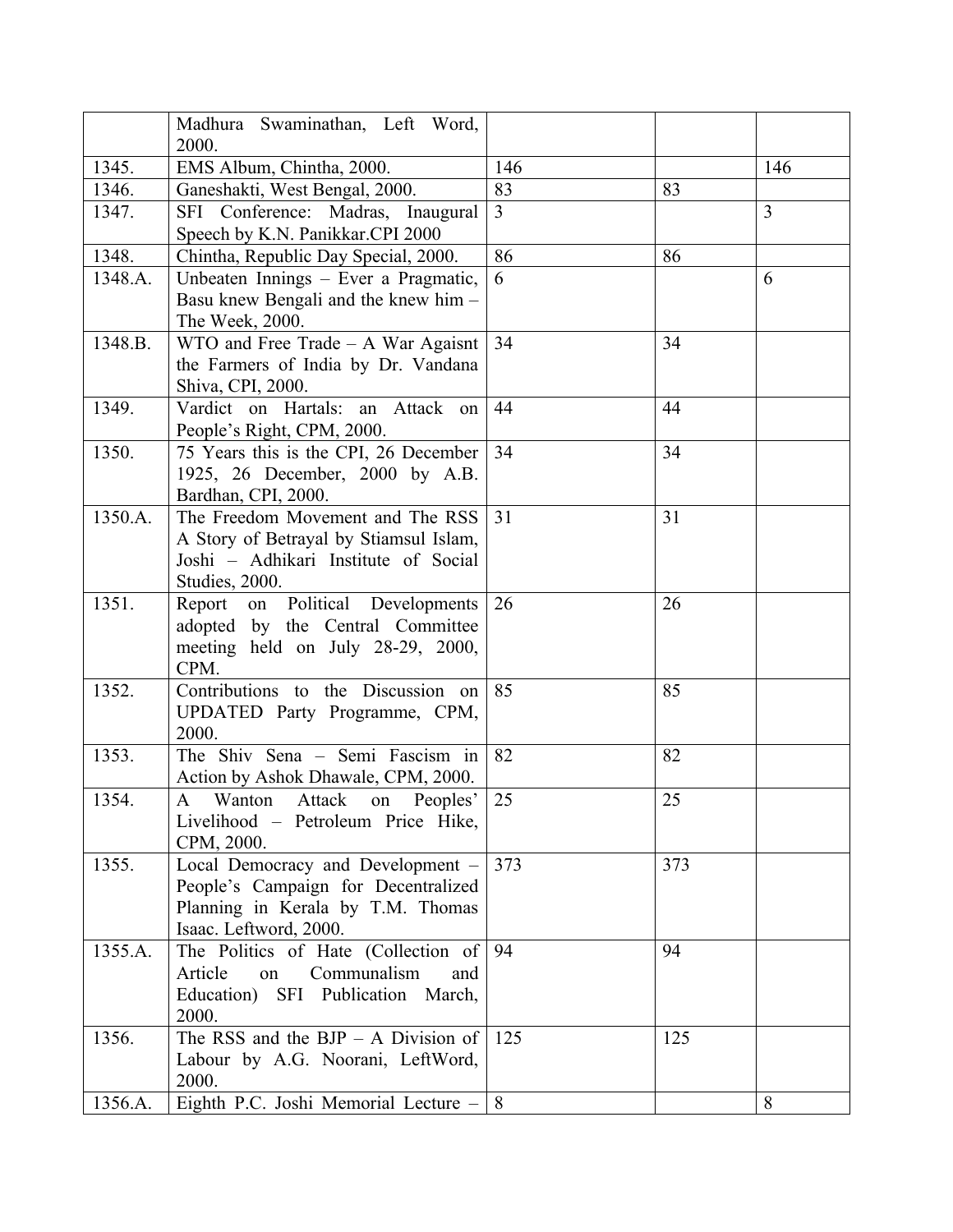|         | Cultural Persuasions of Politics and                |     |     |  |
|---------|-----------------------------------------------------|-----|-----|--|
|         | their Implications by Habib Tanvir,                 |     |     |  |
|         | CPI, 2000.                                          |     |     |  |
| 1356.B. | Special Issues People Democracy of the              | 54  | 54  |  |
|         | CPI(M), Vol. XXVI, No. 48, Dec. 2-8,                |     |     |  |
| 1356.C. | 2002.<br>Destination<br>Moturu                      | 123 | 123 |  |
|         | Communism,<br>Prajasakti<br>Hanumantharao,          |     |     |  |
|         | Prachuranaalam, Hyderabad.                          |     |     |  |
| 1357.   | CPM Party Programme, 2001.                          | 50  | 50  |  |
| 1358.   | Political Report adopted<br>the<br>at               | 22  | 22  |  |
|         | Bhubaneswar Meeting of the Central                  |     |     |  |
|         | Committee, CPM, January 20-22, 2001.                |     |     |  |
| 1359.   | Communal Politics<br>and Illustrated                | 104 | 104 |  |
|         | Primer by Ram Puniyani, CPM, 2001.                  |     |     |  |
| 1360.   | Youth Stream, 6th All India Congress,               | 24  | 24  |  |
|         | DYFI, 2001.                                         |     |     |  |
| 1361.   | Chintha, May Day Special 2001.(N.T)                 |     |     |  |
| 1362.   | EMS Collected Works, Vol 16, Dec.                   |     |     |  |
|         | 1954 – Nov. 1956, March 2001. (N.T)                 |     |     |  |
| 1363.   | Chintha<br>Kerala Day<br>Special,<br>$\frac{1}{2}$  | 35  | 35  |  |
|         | November 2001.                                      |     |     |  |
| 1364.   | SCAMS that Occurred: Then UTI,                      | 28  | 28  |  |
|         | What Next ? By Shameem Faizee,                      |     |     |  |
|         | CPI, Nov. 2001.                                     |     |     |  |
| 1365.   | Bharathiya Communist Party Ka                       | 45  | 45  |  |
|         | Samvidhan, CPI, October, 2001.                      |     |     |  |
| 1366.   | Aardhik Bhoomandalikaran - Midhak                   | 35  | 35  |  |
|         | Ya Vasthavikatha? By Achin Vinayak,                 |     |     |  |
|         | PPH, 2001.                                          |     |     |  |
| 1367.   | Defeat BJP's Anti-People Education                  | 31  | 31  |  |
|         | Policies by Prof. Mrinmoy Bhattacharya              |     |     |  |
|         | and Prof. Abani Boral & Arjun Dev,                  |     |     |  |
| 1368.   | CPI, 2001.<br>Terrorism and War by A.B. Bardhan and | 47  | 47  |  |
|         | Shameem Faizee, CPI, Nov. 2001.                     |     |     |  |
| 1369.   | Har Din Ek Naya Ghottala - Ghottala                 | 36  | 36  |  |
|         | Kee Sarkar by A.B. Bardhan, CPI,                    |     |     |  |
|         | 2001.                                               |     |     |  |
| 1370.   | Constitution of the Communist Party of              | 45  | 45  |  |
|         | India, CPI, 2001.                                   |     |     |  |
| 1371.   | this<br>of<br>Exposed<br><b>BJP</b><br>no<br>more   | 22  | 22  |  |
|         | Harkishan<br>Government<br>by<br>Singh              |     |     |  |
|         | Surjeet, CPM, March 2001.                           |     |     |  |
| 1372.   | Indefensible<br>Dealings<br>Defence                 | 58  | 58  |  |
|         | Procurement and the Tehelka Expose,                 |     |     |  |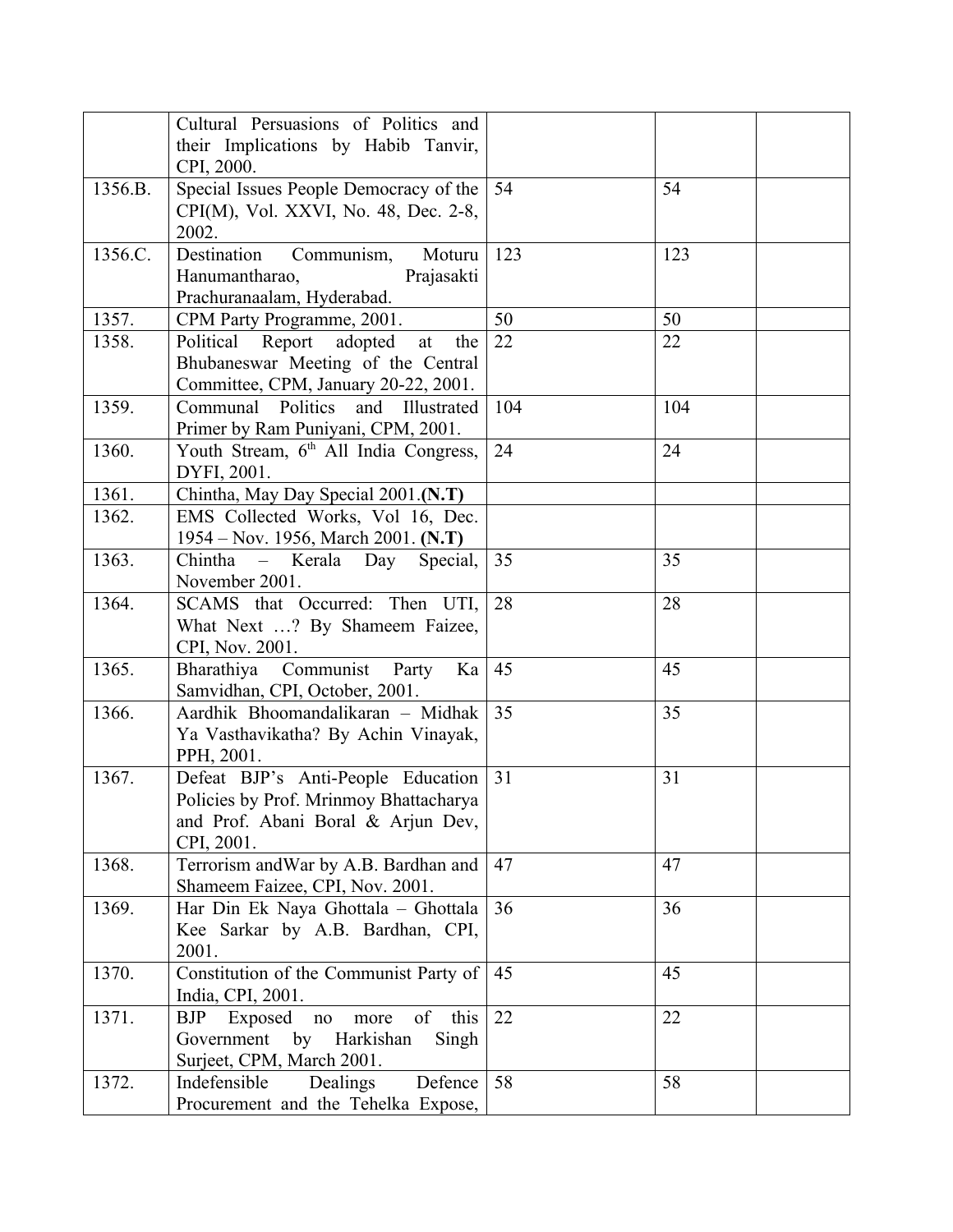|         | CPM, April 2001.                                    |     |     |
|---------|-----------------------------------------------------|-----|-----|
| 1372.A. | CPI National Council on<br>Political                | 36  | 36  |
|         | Developments adopted by the NC in its               |     |     |
|         | Meeting held at New Delhi, May 26-28,               |     |     |
|         | 2001.                                               |     |     |
| 1373.   | Political Report adopted by the Central             | 25  | 25  |
|         | Committee at its May $31 -$ June 1, 2001            |     |     |
|         | meeting CPM, June 2001.                             |     |     |
| 1374.   | Report<br>on Political Developments                 | 22  | 22  |
|         | adopted at the August 11-12, 2001                   |     |     |
|         | Meeting of the Central Committee,                   |     |     |
|         | CPM, August, 2001.                                  |     |     |
| 1375.   | Against Communalisation of Education                | 167 | 167 |
|         | - Essays Press Commentary Reportage                 |     |     |
|         | by Sahmat + Sabrang.comm, Safdar                    |     |     |
|         | Hashmi Memorial Trust, August, 2001.                |     |     |
| 1376.   | Eyes Wide Shut - the UTI Scam and                   | 38  | 38  |
|         | the Finance Minister, CPM, September                |     |     |
|         | 2001.                                               |     |     |
| 1377.   | The Saffron Agenda in Education an                  | 76  | 76  |
|         | Expose by Sahmat, Nov. 2001.                        |     |     |
| 1377.A. | Only Communism<br>India<br>can<br>save              | 71  | 71  |
|         | (Kanpur Communist Conference 2000),                 |     |     |
|         | Communist Ghadar Party of India, New                |     |     |
|         | Delhi 2001.                                         |     |     |
| 1377.B. | Constitution of the Communist Party of              | 45  | 45  |
|         | India (As amended by the 17 <sup>th</sup> Party     |     |     |
|         | Congress, Channai, 1999) CPI, 2001.                 |     |     |
| 1377.C. | Scams that Occurred: Then UTI What                  | 28  | 28  |
|         | Next? By Shameem Faizee, CPI, Nov.                  |     |     |
|         | 2001.                                               |     |     |
| 1377.D. | Har Din Ek Naya Ghottala – Ghottalon                | 36  | 36  |
|         | Ki Sarkar by A.B. Bhardhan, CPI, April              |     |     |
|         | 2001.                                               |     |     |
| 1378.   | Terrorism, No<br>To<br>No<br>to<br>War,             | 99  | 99  |
|         | Articles<br>Collection<br>of<br>with<br>an          |     |     |
|         | Introduction by Prabhat Patnaik, CPM,               |     |     |
|         | New Delhi, Dec. 2001.                               |     |     |
| 1379.   | Draft Political Resolution for the 17 <sup>th</sup> | 43  | 43  |
|         | Congress (to be held at Hyderabad                   |     |     |
|         | between March 17 and 24, 2002), CPM,                |     |     |
|         | New Delhi, January 2002.                            |     |     |
| 1380.   | Communalisation of Education - The                  | 126 | 126 |
|         | Assault on History, Press Reportage                 |     |     |
|         | Editorials and Articles. Sahmat, New                |     |     |
|         | Delhi, January 2002.                                |     |     |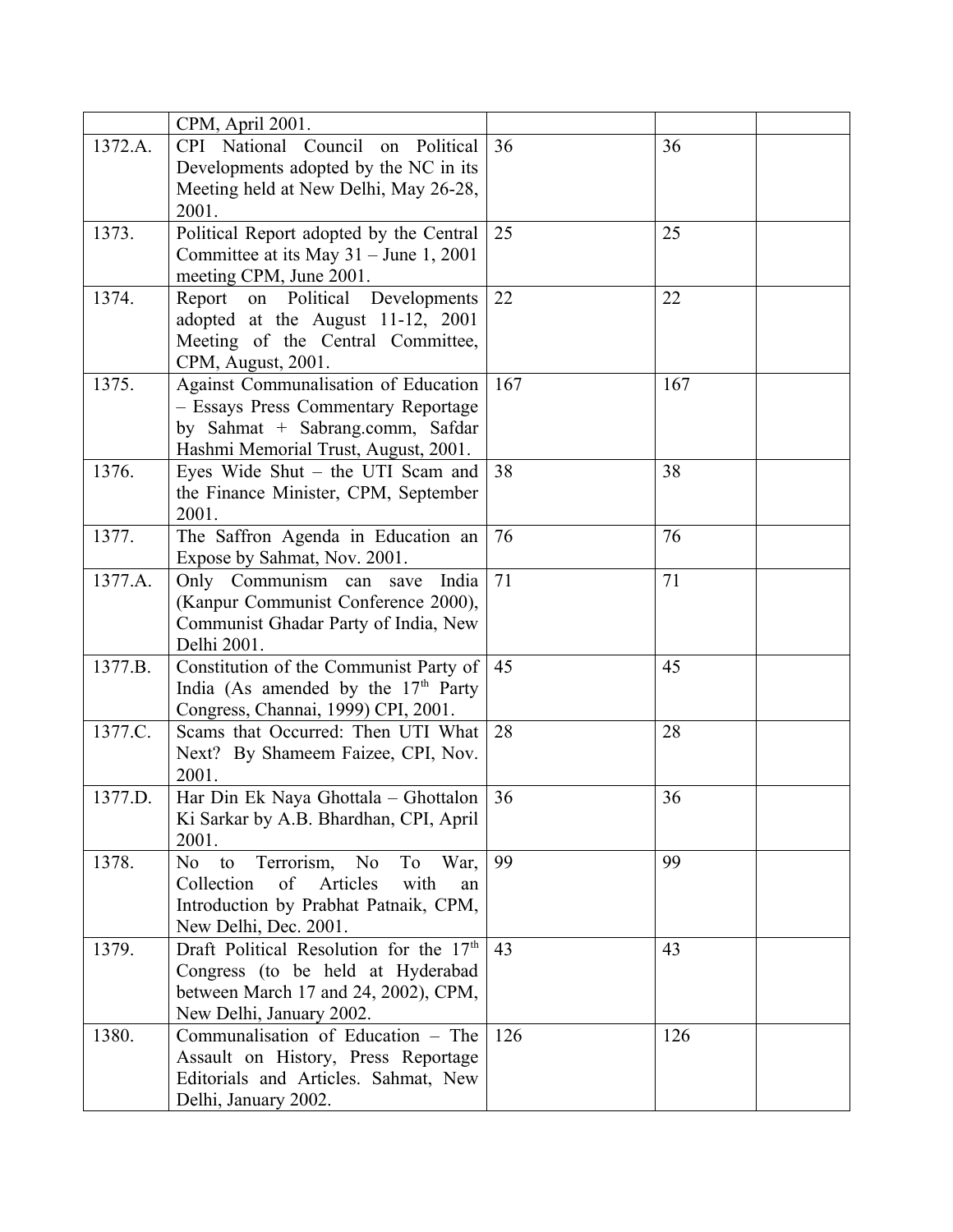| 1381. | War against the Planet $-$ The Fifth<br>Afghan War Imperialism and Other<br>Assorted Fundamentalisms by Vijay<br>Prashad, Leftword, New Delhi, January<br>2002.                                                       | 118            | 118 |                |
|-------|-----------------------------------------------------------------------------------------------------------------------------------------------------------------------------------------------------------------------|----------------|-----|----------------|
| 1382. | Occational Notes on Dr. Apj Abdul<br>Kalam's Presidential Candidature by<br>Ajit Roy, The Marxist Review, Special<br>No. June 2002.                                                                                   | $\overline{4}$ |     | $\overline{4}$ |
| 1383. | 25 <sup>th</sup> Year Rulling of CPM Government<br>West<br>Bengal<br>$(1922 - 2002),$<br>in<br>Ganashakti, June 2002.                                                                                                 | 68             |     | 68             |
| 1384. | Special Issues on Completion of $25th$<br>Year of the Leftist CPM, Ministry of<br>West Bengal, Ganashakti, June, 2002.                                                                                                | 76             |     | 76             |
| 1385. | Crisis of Corporate Capitalism by A.B.<br>Bardhan, People's Publishing House,<br>New Delhi, August 2002.                                                                                                              | 65             | 65  |                |
| 1386. | Message of the XVIIIth Party congress<br>(Incorporating Pol. Resolutions and<br>Report on Org. adopted by XVIII Party<br>Congress, Trivandrum, March 26-31,<br>2002). by A. B. Bardhan,<br><b>CPI</b><br>Publication. | 100            | 100 |                |
| 1387. | Globalisation:<br>The<br>Economic<br>and<br>World Crisis by Gurudas Das Bupta,<br>CPI, January, 2002.                                                                                                                 | 44             | 44  |                |
| 1388. | Attaravi Party Congress Ka Sandesh,<br>18 <sup>th</sup> Party Congress held at Trivandrum<br>on March 26-31, 2002.                                                                                                    | 112            | 112 |                |
| 1389. | CPI (M) Political Resolution adopted at<br>the 17 <sup>th</sup> Party Congress, Hyderabad,<br>March 19-24, 2002.                                                                                                      | 42             | 42  |                |
| 1390. | Documents, $CPI(M)$ 17 <sup>th</sup><br>Congress<br>Hyderabad, March 19-24, 2002.                                                                                                                                     | 220            | 220 |                |
| 1391. | Scam Unlimited of the Party with a<br>Difference! CPI(M) Publications New<br>Delhi, September 2002.                                                                                                                   | 80             | 80  |                |
| 1392. | HINSA Ke Prayog (Gandhi ke Pradesh<br>Sampradayik Prachar<br>$\frac{1}{2}$<br>ki<br>mey<br>Pandetthal: 2, by Comrade Rajendra<br>Lok Prakashan<br>Sharma,<br>House,<br>September, 2002.                               | 98             | 98  |                |
| 1393. | Cuba's Report to the Secretary General<br>on General Assembly Resolution 56/9,<br>CPM, September 2002.                                                                                                                | 33             | 33  |                |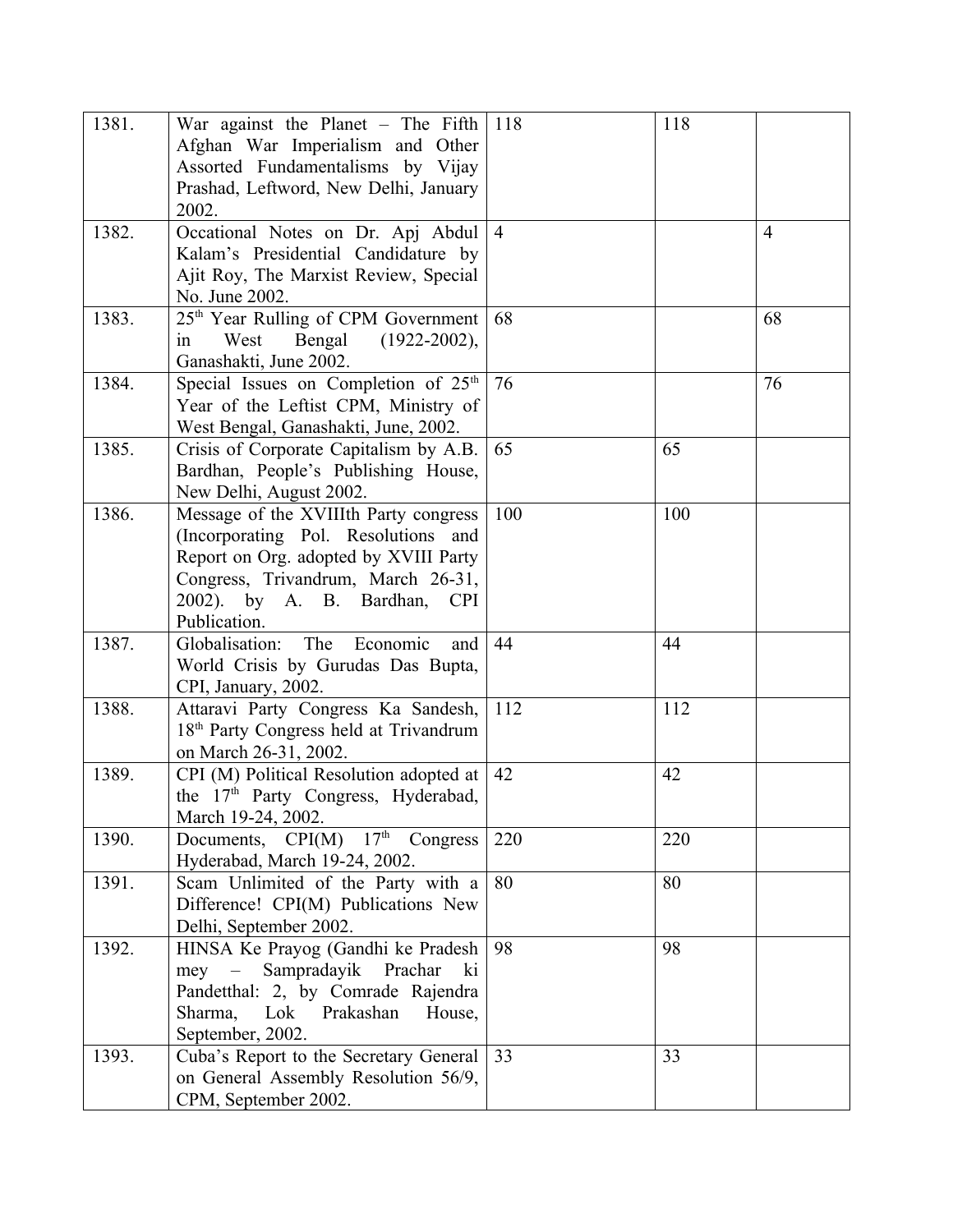| 1394.   | State Sponsored Genocide Factsheet                      | 116 | 116 |
|---------|---------------------------------------------------------|-----|-----|
|         | Gujarat 2002, Official Reports, CPM,                    |     |     |
| 1395.   | August, 2002.<br>the<br>of<br>Communalisation<br>Resist | 51  | 51  |
|         | Education (Supreme Court Judgement                      |     |     |
|         | on National Curriculum Frame Work,                      |     |     |
|         | CPI(M), October 2002.                                   |     |     |
| 1396.   | Behind the Blackboard - Contemporary                    | 182 | 182 |
|         | Perspectives on Indian Education, Vol.                  |     |     |
|         | I, Abhay Kr. Samik Lahiri, SFI,                         |     |     |
|         | January, 2002.                                          |     |     |
| 1397.   | Behind the Blackboard, Vol. 2, SFI,                     | 233 | 233 |
|         | July 2002.                                              |     |     |
| 1397.A. | What is this Hindu Rashtra by Sitaram                   | 36  | 36  |
|         | Yachury, CPM, October 2002.                             |     |     |
| 1398.   | Fences and Windows Despatched from                      | 292 | 292 |
|         | the Front Lines of the Globalization                    |     |     |
|         | Debate by Naomi Klein, Left Word,                       |     |     |
|         | New Delhi, 2002.                                        |     |     |
| 1399.   | De Politicizing Development - The                       | 152 | 152 |
|         | World Bank and Social Capital by John                   |     |     |
|         | Harris, Leftward, New Delhi, October                    |     |     |
|         | 2002.                                                   |     |     |
| 1400.   | Islam and Jihad (Signpost Issues that                   | 125 | 125 |
|         | Matter) by A.G. Noorani, Leftword,                      |     |     |
|         | August 2002.                                            |     |     |
| 1401.   | Theekathir<br>Deepawali<br>Special,                     | 116 | 116 |
|         | (Deepawali<br>Special Magazine)<br>in                   |     |     |
| 1402.   | Tamil, 2002.<br>Islam and Jihad by A.G. Noorani, Left   | 125 | 125 |
|         | wordbooks, New Delhi, 2002.                             |     |     |
| 1402.A. | and Hindutva by<br>Savarkar<br>A.G.                     | 175 | 175 |
|         | Noorani, Leftword, 2002.                                |     |     |
| 1403.   | Assault on Reason (Resources Against                    | 74  | 74  |
|         | Communalisation of Education), SFI,                     |     |     |
|         | Publication New Delhi, 2002.                            |     |     |
| 1404.   | Saffronised Substandard $-$ a Critique of               | 160 | 160 |
|         | the New NCERT Textbooks – Articles,                     |     |     |
|         | Editorials Reports, Sahmat, 2002.                       |     |     |
| 1405.   | <b>Resist BJP Assault on School Education</b>           | 64  | 64  |
|         | - Communist Party Publication, New                      |     |     |
|         | Delhi, 2002.                                            |     |     |
| 1406.   | Education<br>Series<br>Party<br>Party<br>on             | 95  | 95  |
|         | Programme, CPM, 2002.                                   |     |     |
| 1406.A. | India<br>Declaration<br>All<br>Tribal<br>of             | 18  | 18  |
|         | Convention Ranchi 18-19 November,                       |     |     |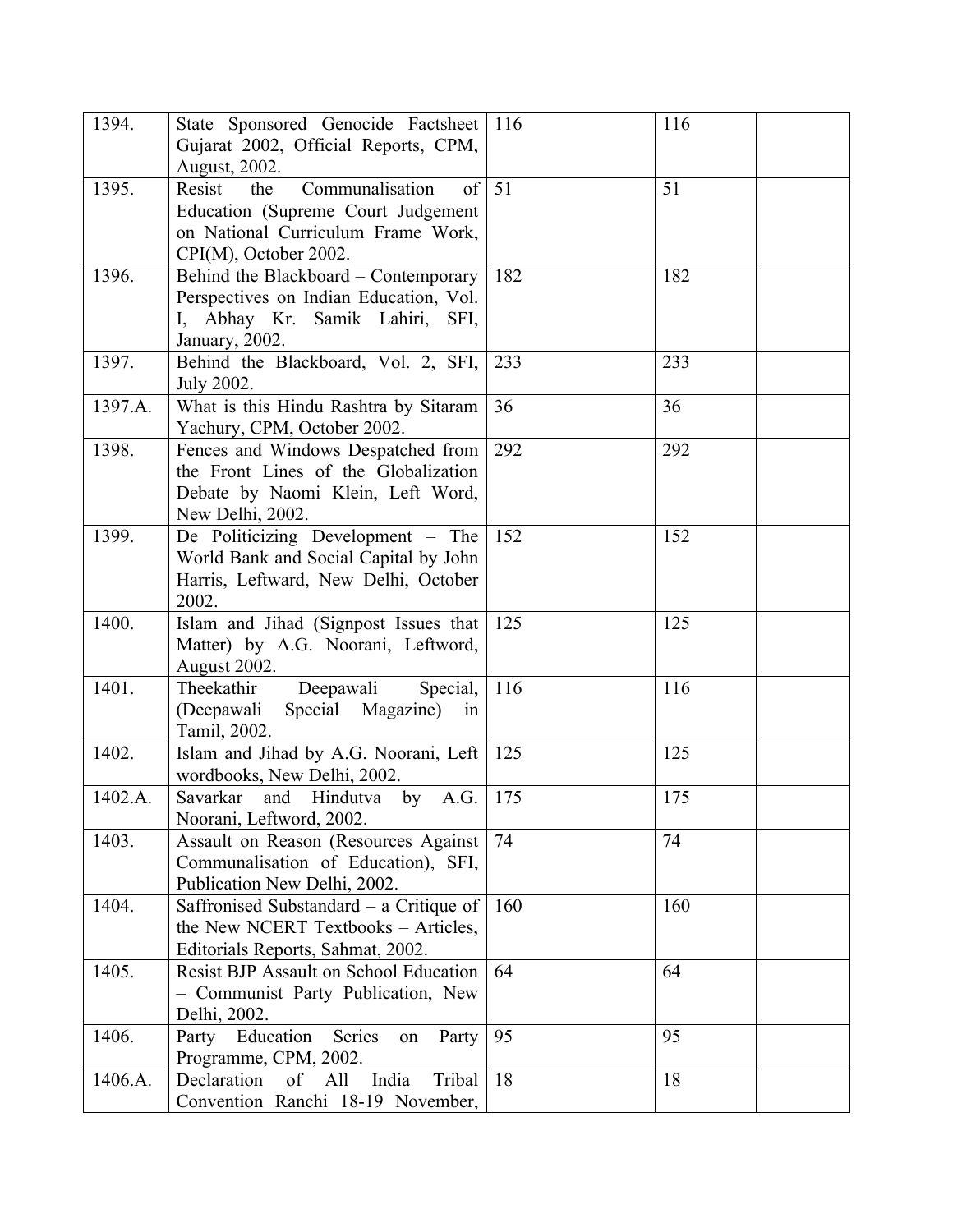|         | 2002. A CPI(M) Publication                          |     |     |         |
|---------|-----------------------------------------------------|-----|-----|---------|
| 1406.B. | Indrajit Gupta, Speeches in Parliament              | 418 | 418 |         |
|         | by Anil Rajimwale, PPH, 2002.                       |     |     |         |
| 1406.C. | Marxist Review (Quarterly) -The                     | 369 | 369 |         |
|         | Theoretical Quarterly CPIM, Vol. XVII,              |     |     |         |
|         | No. 1, January-March 2001, No. 2,                   |     |     |         |
|         | April-June 2001, No. 3-4, July-Dec,                 |     |     |         |
|         | 2001 and Vol. XVIII, No. 1, January-                |     |     |         |
|         | <b>March 2002.</b>                                  |     |     |         |
| 1406.D. | The Marxist Review - Occasional                     | 3   |     | $3-F/S$ |
|         | Notes, July 2002, CPM's War Against                 |     |     |         |
|         | People's War, 2002.                                 |     |     |         |
| 1406.E. | A Momentous Decade - Selected                       | 147 | 147 |         |
|         | Writing of M. Basvapunnaiah, Vol. 1,                |     |     |         |
|         | Prajasakti Book House 2002.                         |     |     |         |
| 1406.F. | Death Dance - Sanghparivars, Gujarat                | 79  | 79  |         |
|         | Grim Warning to the Nation, Prajasakti              |     |     |         |
|         | Book House 2002.                                    |     |     |         |
| 1406.G. | Before the Night Falls by K.N.                      | 164 | 164 |         |
|         | Panikkar, Forebodings of Fascism in                 |     |     |         |
|         | India, 2002.                                        |     |     |         |
| 1406.H. | Globalisation and the Indian People,                | 227 | 227 |         |
|         | Globalisation: What does it Mean - All              |     |     |         |
|         | People's Science Network,<br>India                  |     |     |         |
|         | Prajasakti Book House 2002.                         |     |     |         |
| 1406.I. | Marxist Review, Theoretical<br>The                  | 98  | 98  |         |
|         | Quarterly of the CPM, Vol. XVIII, No.               |     |     |         |
|         | 2, April-June 2002.                                 |     |     |         |
| 1406.J. | Theoretical<br>The Marxist Review,                  | 106 | 106 |         |
|         | Quarterly of the CPM, Vol. XVIII, No.               |     |     |         |
|         | 3-4, July-December, 2002.                           |     |     |         |
| 1407.   | Information Bulletin, Vol. II, Issue -              | 72  | 72  |         |
|         | VI, On the International Developments               |     |     |         |
|         | and the Activities of the Communist                 |     |     |         |
|         | and Workers Parties, 16 <sup>th</sup> Congress of   |     |     |         |
|         | the CP of China, 24 <sup>th</sup> Congress of CP of |     |     |         |
|         | Israel, CPI-CPRF Joint Communique,                  |     |     |         |
|         | 2002. Published by the International                |     |     |         |
|         | Department of the CPI. N. Delhi.                    |     |     |         |
| 1408.   | Resist<br>Communalisation<br>the<br>of              | 51  | 51  |         |
|         | Education (NCERT attributes errors in               |     |     |         |
|         | texts to pressure) CPM, 2002.                       |     |     |         |
| 1409.   | Report<br>Current<br>Developments<br>on             | 18  | 18  |         |
|         | adopted at the November 22-24, 2002                 |     |     |         |
|         | Meeting of the CC, CPM, 2002.                       |     |     |         |
| 1409.A. | 9th PC Joshi Memorial Lecture delivered             |     |     |         |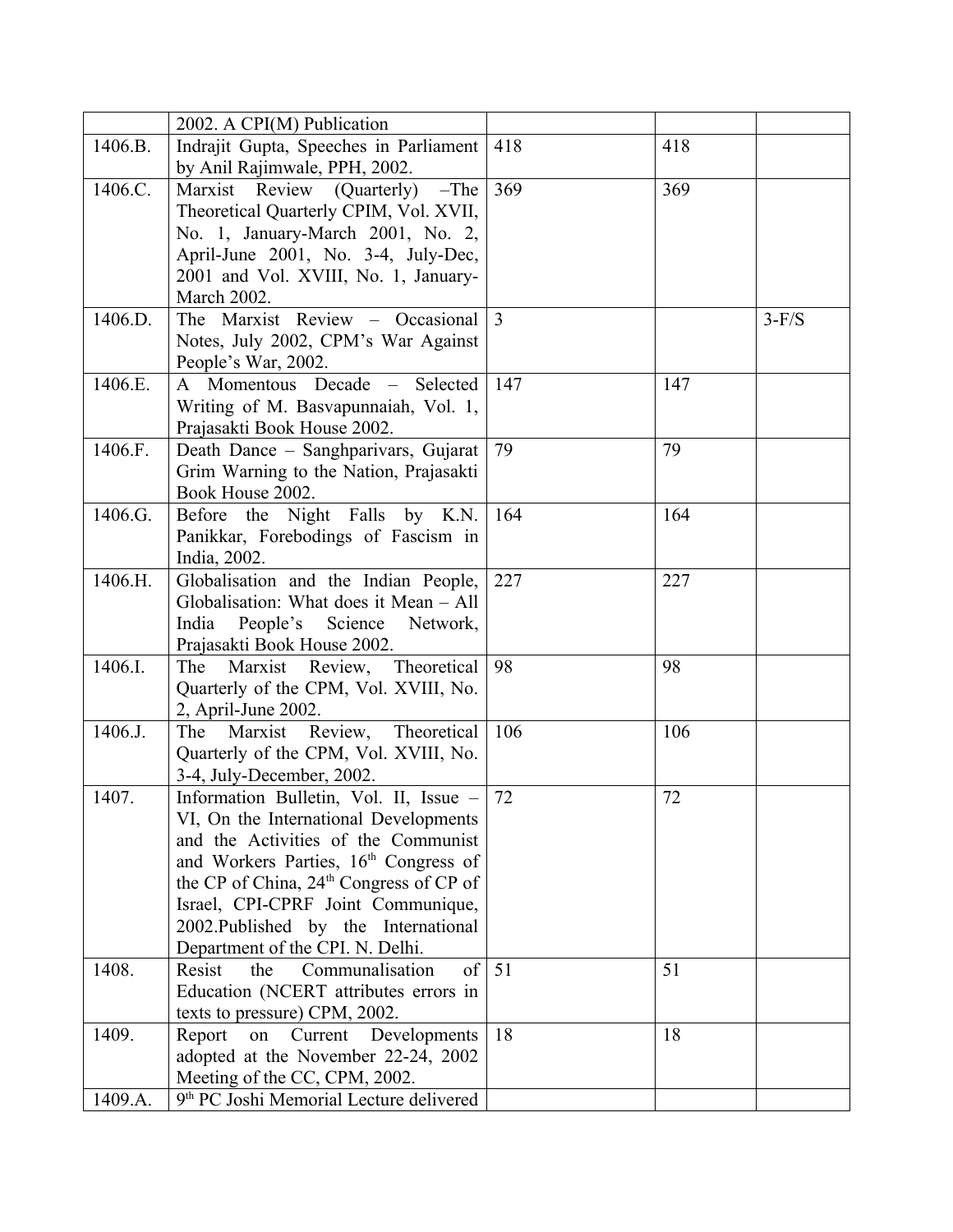|       | by Mohit Sen Communism in Our<br>Times Reflections of a Communist, 26 <sup>th</sup><br>March 2002.(N.T)                                                                                                                                                        |     |     |
|-------|----------------------------------------------------------------------------------------------------------------------------------------------------------------------------------------------------------------------------------------------------------------|-----|-----|
| 1410. | No War on Iraq: America vursus The<br>Rest of the World by Prakash Karat,<br>CPM, 2003.                                                                                                                                                                        | 18  | 18  |
| 1411. | BJP's Rpad tp Fascos, by A.B.<br>Bardhan, CPI, 2003.                                                                                                                                                                                                           | 32  | 32  |
| 1412. | Vivekananda's Message Communist<br>Reply to BJP/RSS by A.B. Bardhan,<br>CPI.                                                                                                                                                                                   | 32  | 32  |
| 1413. | Communalism: Civil Society and the<br>State 1992 Ayodhya, 2002 Gujarat,<br>Edited. K.N. Panikkar and Sukumar<br>Muralidharan, Aijak Ahmad, Javeed<br>Ala, N. Chandhoke, Sudhir Chandra,<br>Rajeev Dhavan, etc. Prabhat Patnaik,<br>Utsa Patnaik, Sahmat, 2003. | 183 | 183 |
| 1414. | The Empire of Capital by Ellen<br>Meiksins Wood, LeftWord, 2003.                                                                                                                                                                                               | 161 | 161 |
| 1415. | Political – Organistional Report adopted<br>by the NC meeting of the NC<br>Makhdoom Bhavan, Hyderabad, 11-13,<br>January, 2003, CPI.                                                                                                                           | 24  | 24  |
| 1416. | B.T. Ranadive, Epic Story of an<br>Indomitable fighter by Krishnan N.<br>Rama, LifeTime, 2003.                                                                                                                                                                 | 142 | 142 |
| 1417. | Plagiraised and Communalised more on<br>the NCERT Textbooks - Article<br>Editorials Reports, Sahmat, 2003.                                                                                                                                                     | 146 | 146 |
| 1418. | Slouching Towards Ayodhya from<br>Congress to Hindutva in Indian Politics<br>by Rahika Desai, Three<br>Essays<br>Collective, 2003, Second Edition.                                                                                                             | 175 | 175 |
| 1419. | Khaki and the Ethnics Violence in<br>India, Army, Police and Paramilitary<br>forces during Communal Riots by Omar<br>Khalidi, Three Essays Collective, 2003.                                                                                                   | 137 | 137 |
| 1420. | The Marxist, Theoretical Quarterly of<br>the CPI(M), Vol. XIX, No. 4, October-<br>December 2003.                                                                                                                                                               | 67  | 67  |
| 1421. | On Party Programme CPI(M), Party<br>Education Series, 2003.                                                                                                                                                                                                    | 94  | 94  |
| 1422. | Report on Political Developments -<br>adopted at the June 7-9, 2003 Central<br>Committee Meeting held at Kolkata,                                                                                                                                              | 26  | 26  |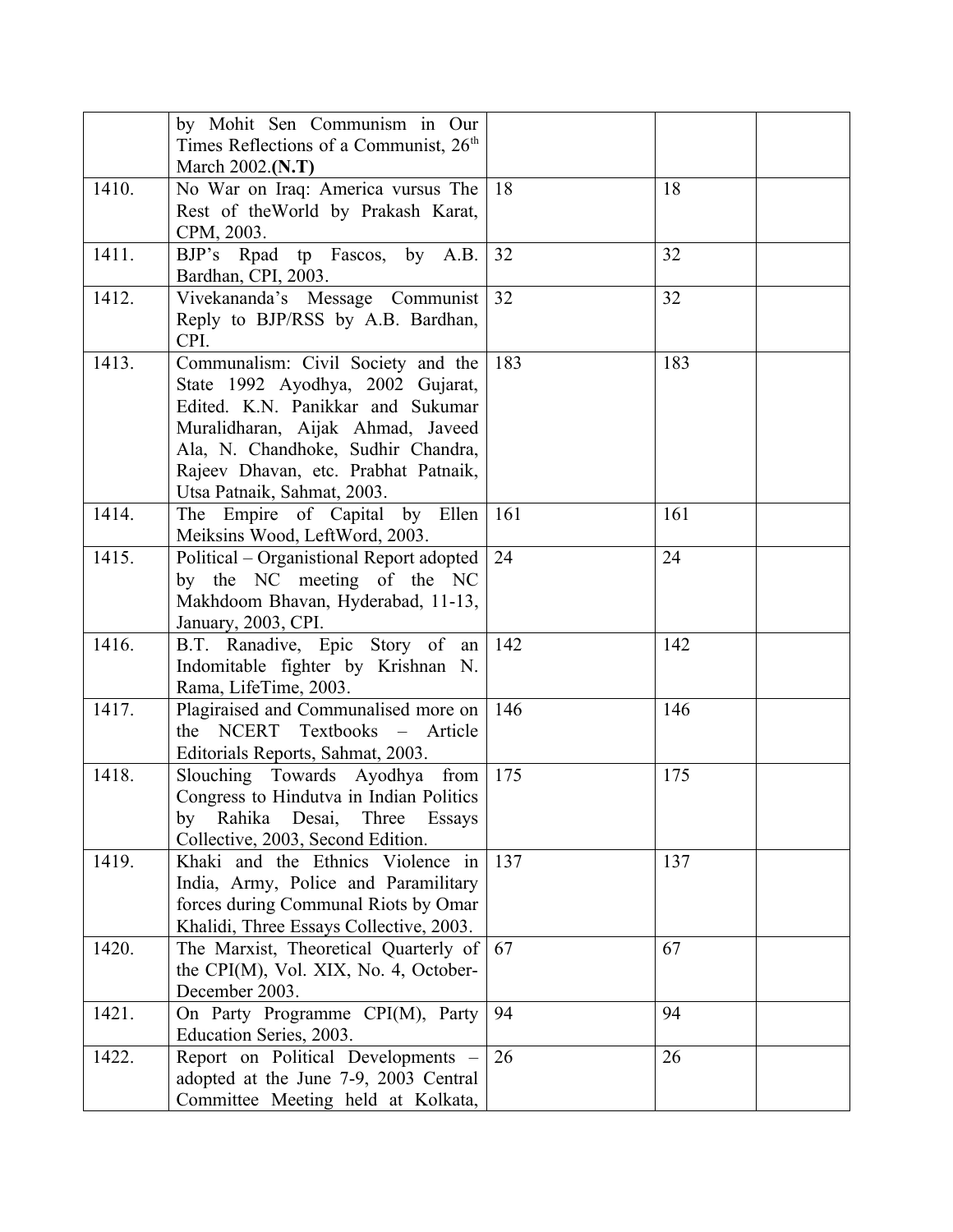|          | CPM, 2003.                                   |     |     |    |
|----------|----------------------------------------------|-----|-----|----|
| 1423.    | Report on Current Developments -             | 26  | 26  |    |
|          | adopted at the Central Committee             |     |     |    |
|          | Meeting held on September 28-30,             |     |     |    |
|          | 2003.                                        |     |     |    |
| 1423.A.  | Chintha, February – December 2003.           | 700 | 700 |    |
| 1423.1.  | The Path of the Pariar Articles on           | 134 | 134 |    |
|          | Gujarat and Hindutva by Mukul Dube,          |     |     |    |
|          | Three Essays Publication, 2003.              |     |     |    |
| 1423.2.  | Signpost issues that Matter by A.G.          | 129 | 129 |    |
|          | Noorani by Islam and Jihad, LeftWord         |     |     |    |
|          | Publication, 2003.                           |     |     |    |
| 1423.3.  | Orienting India – European Knowledge         | 94  | 94  |    |
|          | formation in the Eighteenth<br>and           |     |     |    |
|          | Nineteenth Centuries by Vasudha              |     |     |    |
|          | Dalmia, Three Essays Publication,            |     |     |    |
|          | 2003.                                        |     |     |    |
| 1423.4.  | Against Ecological Romanticism,              | 142 | 142 |    |
|          | Verrier Elwin and the Making of an           |     |     |    |
|          | Anti-Modern<br>Tribal<br>Identity<br>by      |     |     |    |
|          | Archana<br>Prasad,<br>Three<br>Essays        |     |     |    |
|          | Publication, 2003.                           |     |     |    |
| 1423.5.  | Identity, Hegemony, Resistance:              | 73  | 73  |    |
|          | Towards<br>Social<br>History<br>of<br>a      |     |     |    |
|          | Conversions in Orissa by Biswamoy            |     |     |    |
|          | Pati, Three Essays Publication, 2003.        |     |     |    |
| 1423.6.  | A Traveller and the Road the Journey of      | 534 | 534 |    |
|          | Indian Communist by Mohit Sen, Rupa          |     |     |    |
|          | Co. 2003.                                    |     |     |    |
| 1423.7.  | 11 <sup>th</sup> All India Conference of SFI | 54  |     | 54 |
|          | Harbinger of New Struggles, Student          |     |     |    |
|          | Struggle, SFI's Journal, March 2003.         |     |     |    |
| 1423.8.  | Ayodhya Excavation Revealed, No              | 52  |     | 52 |
|          | Evidence of a Hindu Temple's Below           |     |     |    |
|          | the Babri Masjid, Future at Stake,           |     |     |    |
|          | Student Struggle, July 2003.                 |     |     |    |
| 1423.9.  | 56 Years of Independence "This stained       | 52  |     | 52 |
|          | Light, this night bitten dawn: This is not   |     |     |    |
|          | the dawn we yearned for", Student            |     |     |    |
|          | Struggle, August, 2003.                      |     |     |    |
| 1423.10. | 10 <sup>th</sup> P.C. Joshi Memorial Lecture |     |     |    |
|          | delivered by Ms. Teesta Setalvad on          |     |     |    |
|          | Combating Communalism: A Quest for           |     |     |    |
|          | Answers, 31 March 2003.(N.T)                 |     |     |    |
| 1424.    | Development<br>Report<br>Current<br>on       | 26  | 26  |    |
|          | at the Central Committee<br>adopted          |     |     |    |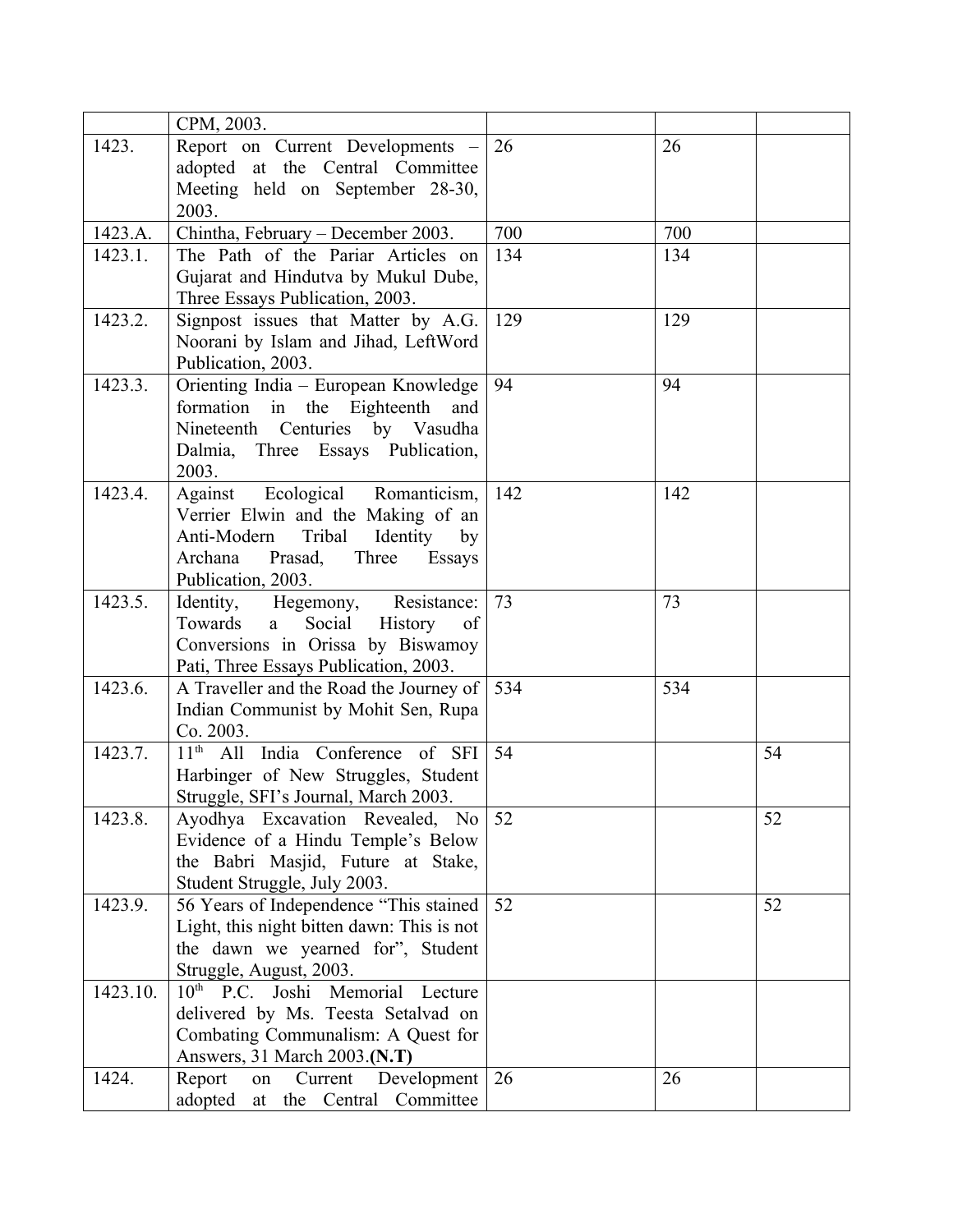|       | Meeting held between January 29 $\&$ 31,<br>2004, at Hyderabad, CPM, 2004.                                                                                                     |            |     |    |
|-------|--------------------------------------------------------------------------------------------------------------------------------------------------------------------------------|------------|-----|----|
| 1425. | Defend the Right to Strike, W.R.                                                                                                                                               | 27         | 27  |    |
| 1426. | Varada Rajan, CPM, 2004.<br>Shakuni Mama Politics of RSS, BJP<br>Shivsena Leaders, Abhimanyu,<br>and<br>2004.                                                                  | 33         | 33  |    |
| 1427. | Oppose Policies of - Liberalisation;<br>Privatisation, Globalisation, Fight for<br>Alternative Policies by Gurudas Das<br>Gupta, CPI, 2004.                                    | 25         | 25  |    |
| 1428. | Fight against Unemployment by D.<br>Raja, CPI, 2004.                                                                                                                           | $\vert$ 17 | 17  |    |
| 1429. | All India Students Federation (AISF) ka<br>Sakshipt Itihas, 1936-2004 by Anil<br>Rajimwale, AISF Publication, 2004.                                                            | 64         | 64  |    |
| 1430. | The Problem of Food Security and<br>Water for our People's need by Prabodh<br>Panda, CPI, 2003.                                                                                | 25         | 25  |    |
| 1431. | Bhumandalikaran Sampradayakta aur<br>Siksha by Vijayendra Kesari, AISF<br>Publication, 2004.                                                                                   | 34         | 34  |    |
| 1432. | On Communalism and Globalization -<br>Offensives of the Far Right, Second<br>edition by Aijaz Ahmad, Three Essays<br>Publication, 2004.                                        | 153        | 153 |    |
| 1433. | The Path of the Parivar - Articles on<br>Gujarat and Hindutva by Mukul Dube,<br>Three Essays Publication, 2004.                                                                | 134        | 134 |    |
| 1434. | Student Action Journal of All India<br>Students Federation (AISF) – Fight<br>against Imperialist Globalization and<br>Communalisation of Education, AISF<br>Publication, 2004. | 36         |     | 36 |
| 1435. | Election Manifesto 14 <sup>th</sup> Lok Sabha<br>2004, CPM, 2004.                                                                                                              | 35         | 35  |    |
| 1436. | Youth Stream, Defeat the Communal,<br>Corrupt, Anti-People BJP Regime. Jan-<br>Feb 2004                                                                                        | 52         | 52  |    |
| 1437. | The Marxist – Theoretical Quarterly of<br>the CPI(M), Vol. XX, No. 1, January-<br>March, 2004.                                                                                 | 66         | 66  |    |
| 1438. | The Republic of Hunger $-$ A Public<br>Lecture by Utsa Patnaik, Sahmat, 2004.                                                                                                  | 35         | 35  |    |
| 1439. | Signpost – Environmentalism and the<br>Left Contemporary Debates and Future                                                                                                    | 126        | 126 |    |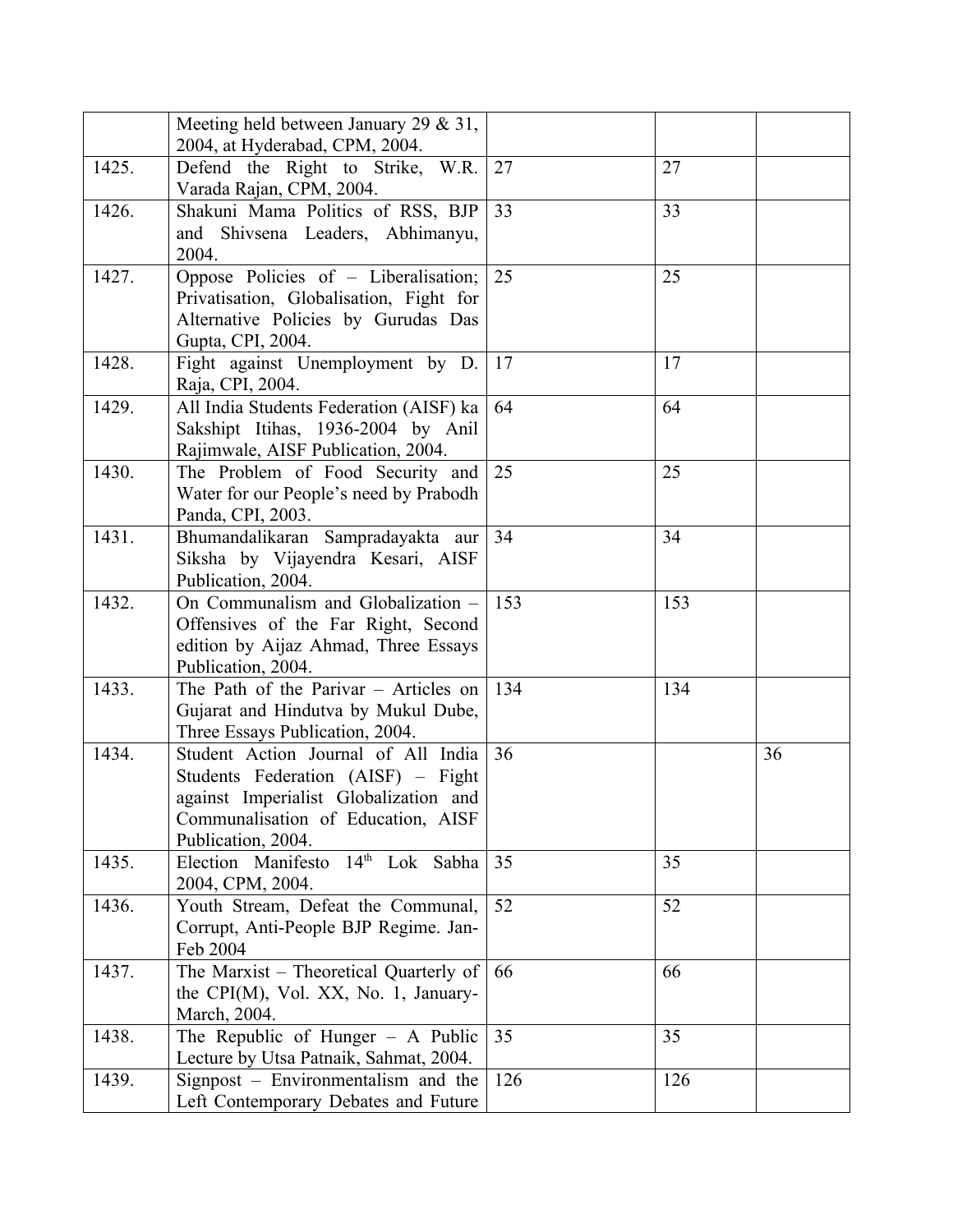|       | agendas in Tribal Areas by Archana<br>Prasad, LeftWord, 2004.                  |     |     |
|-------|--------------------------------------------------------------------------------|-----|-----|
| 1440. | Albert Einstein Selected Writings edited                                       | 97  | 97  |
|       | by Jim Green, LeftWord, 2004.                                                  |     |     |
| 1441. | Chile: The Other September $11 -$ edited                                       | 96  | 96  |
|       | by Pilar Aguilera and Ricardo Fredes                                           |     |     |
|       | Ocean Published, Left Word, 2004.                                              |     |     |
| 1442. | My early Years - Fidel Castro edited by                                        | 150 | 150 |
|       | Deborah Shnookal, Ocean Publication,<br>Left Word, 2004.                       |     |     |
| 1443. | Global Justice Liberation and Socialism                                        | 85  | 85  |
|       | by Che Guevara, edited by Maria del                                            |     |     |
|       | Carmen Ariet Garcia, LeftWord, 2004.                                           |     |     |
| 1444. | Che<br>Guevara<br>Reader,<br>Second,                                           | 449 | 449 |
|       | Expanded Edition, Edited by David                                              |     |     |
|       | Deutschmann, Left Word, 2004.                                                  |     |     |
| 1445. | Iraq, Afghanistan and the Imperialism                                          | 309 | 309 |
|       | of our Time by Aijaz Ahmad, Left                                               |     |     |
|       | Word, 2004.                                                                    |     |     |
| 1446. | On Communalism and Globalization                                               | 150 | 150 |
|       | offensives of the Far Right by Aijaz                                           |     |     |
|       | Ahmad,<br>Three Essays Publication,                                            |     |     |
|       | 2004.                                                                          |     |     |
| 1447. | Socialism in the Era of Globalization by                                       | 70  | 70  |
|       | Sitaram Yechury, Federalism and the                                            |     |     |
|       | Political System in India by Prakash                                           |     |     |
|       | Karat, Common Minimum Programme                                                |     |     |
|       | in Higher Education by Thomas Joseph,                                          |     |     |
|       | Problems and Prospects, This country                                           |     |     |
|       | will defend itself with its laws and if                                        |     |     |
|       | necessary, it will defend itself with                                          |     |     |
|       | Weapons by Fidel Castro, The Marxist<br>Theoretical Quarterly of the CPI, Vol. |     |     |
|       | XX, No. 3, July-September 2004.                                                |     |     |
| 1448. | Implications of BJP Rules: The Election                                        | 66  | 66  |
|       | Battle Ahead by Prakash Karat, The US                                          |     |     |
|       | Imperial Design and the War of                                                 |     |     |
|       | Resistance in Iraq by Aijaz Ahmad, A                                           |     |     |
|       | Theoretical Note<br>on<br>Kerala-Style                                         |     |     |
|       | Decentralized Palnning<br>by Prabhat                                           |     |     |
|       | Patnaik, Excerpts from the Programme                                           |     |     |
|       | of the Japanese Communist Party a                                              |     |     |
|       | Document, The Marxist Theoretical                                              |     |     |
|       | Quarterly of the CPI, Vol. XX, No. 1,                                          |     |     |
|       | January-March 2004.                                                            |     |     |
| 1449. | Central Committee of CPM – Report on                                           | 66  | 66  |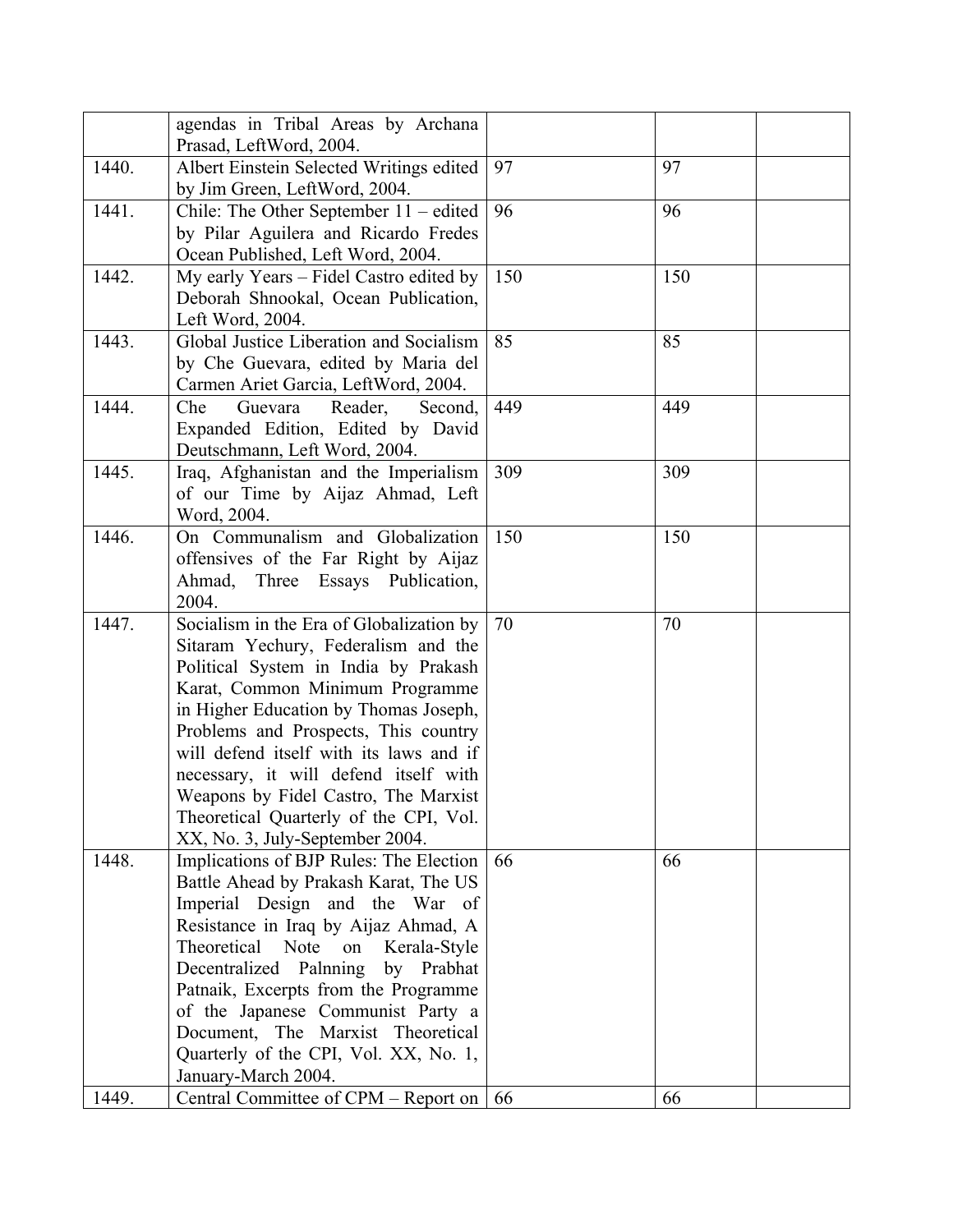|         | Political Development, I was among                               |     |     |  |
|---------|------------------------------------------------------------------|-----|-----|--|
|         | them: Pablo Neruda Turns 100 by Vijay                            |     |     |  |
|         | Agricultural Labour<br>Prasad,<br>and                            |     |     |  |
|         | Unfreedom, Siri Workers in a Village in                          |     |     |  |
|         | Western Haryana by Vikas Rawal,                                  |     |     |  |
|         | Review Report of Lok Sabha Elections                             |     |     |  |
|         | in Tripura 2004 - Tripura State                                  |     |     |  |
|         | Committee of CPI(M), The Marxist,                                |     |     |  |
|         | Vol. XX, No. 2, April-June 2004.                                 |     |     |  |
| 1450.   | Review Report of Lok Sabha Elections,                            | 26  | 26  |  |
|         | 2004 – adopted by the Central                                    |     |     |  |
|         | Committee Meeting held between July                              |     |     |  |
|         | 30 - August 01, 2004, at New Delhi,                              |     |     |  |
|         | CPM, 2004.                                                       |     |     |  |
| 1451.   | On Approach to Mass Organisations -                              | 18  | 18  |  |
|         | Adopted by the Central Committee at                              |     |     |  |
|         | its October 29-31, 2004 meeting, CPM,                            |     |     |  |
|         | 2004.                                                            |     |     |  |
| 1452.   | Christian Conversions by Sumit Sarkar                            | 51  | 51  |  |
|         | and others, ALAP, 2004.                                          |     |     |  |
| 1452.A. | Marxist, Theoretical<br>Quarterly<br>of                          | 70  | 70  |  |
|         | $CPI(M)$ , Vol. XX, No. 3, July-                                 |     |     |  |
|         | September 2004.                                                  |     |     |  |
| 1452.B. | Marxist, Theoretical Quarterly<br>of                             | 102 | 102 |  |
|         | $CPI(M)$ , Vol. XX 4 -XXI, No. 1,<br>October 2004 to March 2005. |     |     |  |
| 1452.C. | The Marxist – Theoretical Quarterly of                           | 94  | 94  |  |
|         | the CPI(M) Vol. XXI, No. 2-3, April-                             |     |     |  |
|         | September 2005.                                                  |     |     |  |
| 1452.D. | Distributive<br>Constitutive<br>and<br>A                         | 108 | 108 |  |
|         | Economy<br>of Discourse<br>Left                                  |     |     |  |
|         | Movement in Kerala<br>the<br>and                                 |     |     |  |
|         | of<br>$\mathbf{a}$<br>Literary<br>Commencement                   |     |     |  |
|         | Movement by Selvyn Jussy,<br>Social                              |     |     |  |
|         | Scientist, Vol.<br>33, No.<br>$11-12,$                           |     |     |  |
|         | November-December, 2005.                                         |     |     |  |
| 1453.   | Draft Political Resolution for the 18th                          | 50  | 50  |  |
|         | Congress CPM, 2005.                                              |     |     |  |
| 1454.   | Political Organisational Report adopted                          | 159 | 159 |  |
|         | at the $18th$ Congress April 6-11, 2005,                         |     |     |  |
|         | CPM.                                                             |     |     |  |
| 1455.   | Political Resolution adopted at the 18th                         | 50  | 50  |  |
|         | Congress April 6-11, 2005, CPM.                                  |     |     |  |
| 1456.   | Report<br>Developments<br>on<br>Current                          | 18  | 18  |  |
|         | adopted at the Central Committee                                 |     |     |  |
|         | Meeting held on June 3-5, 2005 at                                |     |     |  |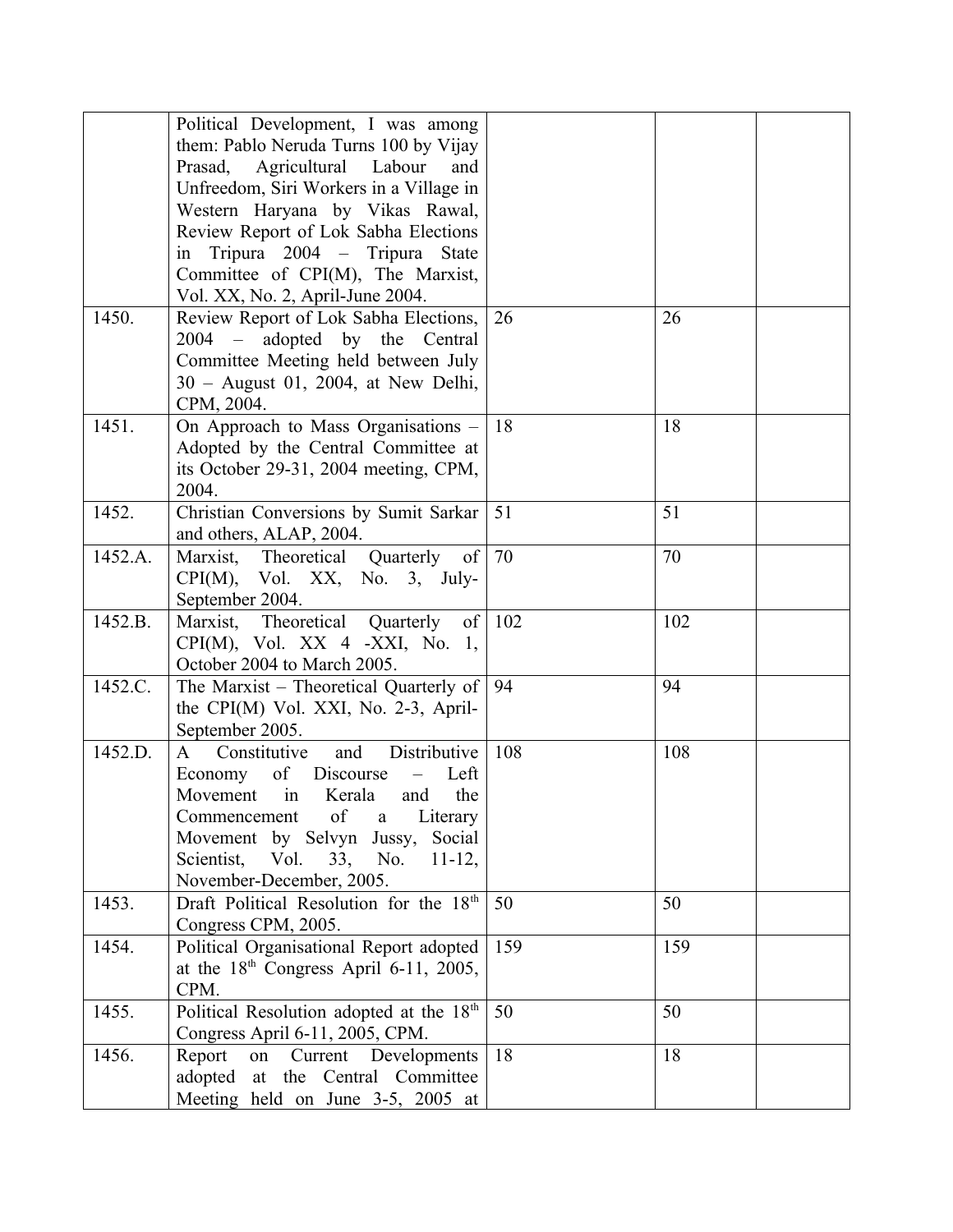|         | Kolkata, CPM.                                             |     |     |   |
|---------|-----------------------------------------------------------|-----|-----|---|
| 1457.   | 19th Party Congress Documents, Com.                       | 397 | 397 |   |
|         | Darshan Singh Canadian Nagar, March                       |     |     |   |
|         | 29 to April 3, 2005, CPI.                                 |     |     |   |
| 1458.   | The Vedas, Hinduism, Hindutva Text:                       | 137 | 137 |   |
|         | Kumkum Roy & Others, Forward by                           |     |     |   |
|         | Romila Thapar, ALAP Publication,                          |     |     |   |
|         | 2005.                                                     |     |     |   |
| 1459.   | Communist<br>Memoirs 25<br>Freedom                        | 206 | 206 |   |
|         | Fighters - A People's Democracy                           |     |     |   |
|         | Publication, 2005.                                        |     |     |   |
| 1460.   | The Warrior and the Charioteer by                         | 199 | 199 |   |
|         | V.M. Mohanraj - A Materialist                             |     |     |   |
|         | Interpretation of the Bhagavadgita, Left                  |     |     |   |
|         | Word, 2005.                                               |     |     |   |
| 1461.   | Survival and Emancipation - Notes                         | 303 | 303 |   |
|         | from Indian women's Struggles by                          |     |     |   |
|         | Brinda Karat, Three Essays, 2005.                         |     |     |   |
| 1462.   | The Political Memoirs of an Indian                        | 357 | 357 |   |
|         | Revolutionary: Naina Singh Dhoot                          |     |     |   |
|         | $(1904-1989)$ by Surinder<br>Singh,                       |     |     |   |
|         | Manohar, 2005.                                            |     |     |   |
| 1463.   | 80 CPI by A.B. Bardhan, October                           | 106 | 106 |   |
|         | 2005.CPI Publication                                      |     |     |   |
| 1464.   | The Marxist - Theoretical Quarterly of                    | 80  | 80  |   |
|         | the CPI by Anil Biswas and others, Vol.                   |     |     |   |
|         | XXI 4, October-December 2005, CPM.                        |     |     |   |
| 1465.   | Events and Moements Telangana a                           |     |     |   |
|         | Agitation etc by K.L. Mahandra,                           |     |     |   |
|         | Prachee, 2005.(N.T)                                       |     |     |   |
| 1466.   | Glimpses of CPI History: Through                          | 161 | 161 |   |
|         | Party Congress by Anil Rajimwale,                         |     |     |   |
|         | PPH, 2005.                                                |     |     |   |
| 1467.   | Indian Historiography and other Related                   |     |     |   |
|         | Papers by K.M. Ashraf, Sunrise, 2006.                     |     |     |   |
|         | (N.T)                                                     |     |     |   |
| 1468.   | Hindu-Muslim<br>Question<br>and<br>our                    | 647 | 647 |   |
|         | Freedom Struggle (1857-1935) by K.M.                      |     |     |   |
|         | Ashraf, Sunrise, 2005, (Vol. I & II).                     |     |     |   |
| 1468.A. | Joshi Memorial Lecture<br>$11^{\text{th}}$<br><b>P.C.</b> | 6   |     | 6 |
|         | delivered by Shya Benegal                                 |     |     |   |
| 1469.   | Ramdev<br>Prakaran<br>Koi<br>Bhi<br>Law                   | 39  | 39  |   |
|         | (Kanoon) se Upar Nahin, CPM, January                      |     |     |   |
|         | 2006.                                                     |     |     |   |
| 1470.   | Ghrina Ki Rajniti by Sitaram Yechury,                     | 153 | 153 |   |
|         | Vani Publication, 2006.                                   |     |     |   |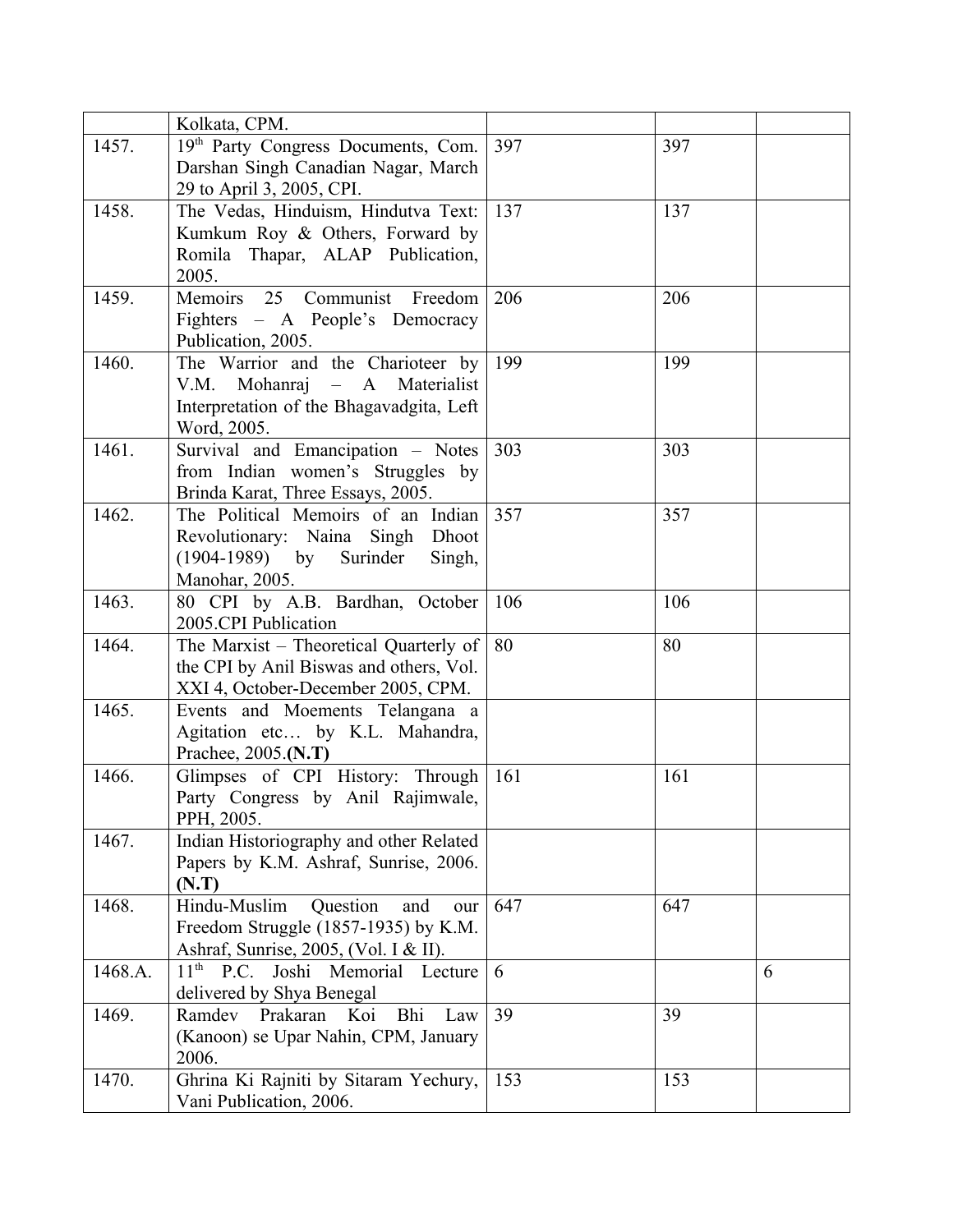| 1471. | Bush in Babylon: The Recolonisation of<br>Iraq by Tariq Ali, Left Word, 2006.                                                                                                                                                                         | 281 | 281 |           |
|-------|-------------------------------------------------------------------------------------------------------------------------------------------------------------------------------------------------------------------------------------------------------|-----|-----|-----------|
| 1472. | Current Developments<br>Report<br>on<br>adopted at theDecember 14-16, 2005<br>Meeting of the Central Committee,<br>CPM, 2005.                                                                                                                         | 26  | 26  |           |
| 1473. | Report on Political Developments Since<br>the Last Central Committee Meeting<br>adopted by the Central Committee<br>Meeting held between Sept. 2 and 4,<br>2005, in New Delhi, CPM.                                                                   | 18  | 18  |           |
| 1474. | <b>Build</b><br>Oppose<br>Imperialism:<br><b>us</b><br>Resistance by Anil Biswas, CPM, 2006.                                                                                                                                                          | 18  | 18  |           |
| 1475. | Call to Action: Hong Kong Ministerial<br>National Day of Protest, 13 December,<br>2005, CPM, 2005.                                                                                                                                                    | 16  | 16  |           |
| 1476. | The Case of Best Bakery, Modi Fied<br>Justice and Rule of Law - Introduction<br>by Rajeev Dhavan editor Ajay Kumar,<br>Udbhavana Publication, 2004.                                                                                                   | 145 |     | $145-F/S$ |
| 1477. | Karl Marx on India from the New York<br>Daily Tribune (including Articles by<br>Frederick<br>Engels) Correspondence<br>1853-1862) by Iqbal Husain (editor)<br>Tulika Books, 2006, Intro. By Ifran<br>Habib, appreciation by Prabhat Patnaik.<br>(N.T) |     |     |           |
| 1478. | Collected Works,<br><b>EMS</b><br>Vol.<br>42,<br>Chintha, 2005 (Malayalam).                                                                                                                                                                           | 365 | 365 |           |
| 1479. | Vol.<br>Collected Works,<br>43,<br><b>EMS</b><br>Chintha, 2005 (Malayalam).                                                                                                                                                                           | 363 | 363 |           |
| 1480. | <b>EMS</b><br>Collected Works,<br>Vol.<br>46,<br>Chintha, 2005 (Malayalam).                                                                                                                                                                           | 362 | 362 |           |
| 1481. | Collected Works,<br>Vol.<br>47,<br>EMS<br>Chintha, 2005 (Malayalam).                                                                                                                                                                                  | 362 | 362 |           |
| 1482. | Jeena Hai to Ladna Hoga by Brinda<br>Karat, Samayik Prakashan 2006                                                                                                                                                                                    | 179 | 179 |           |
| 1483. | Implications of the Indo-US Stragegic<br>Alliance by Subordinate Ally, Marxist,<br>Vol. XXII, No. 1, January-March 2006.                                                                                                                              | 95  | 95  |           |
| 1484. | Policy Issues: Left Alternatives - Notes<br>submitted by the Left to the UPA Govt.<br>on some Important Policy Issues, CPM,<br>2006.                                                                                                                  | 97  | 97  |           |
| 1485. | Commission:<br>Election<br>for<br>A Case<br>Reform CPM, 2006.                                                                                                                                                                                         | 25  | 25  |           |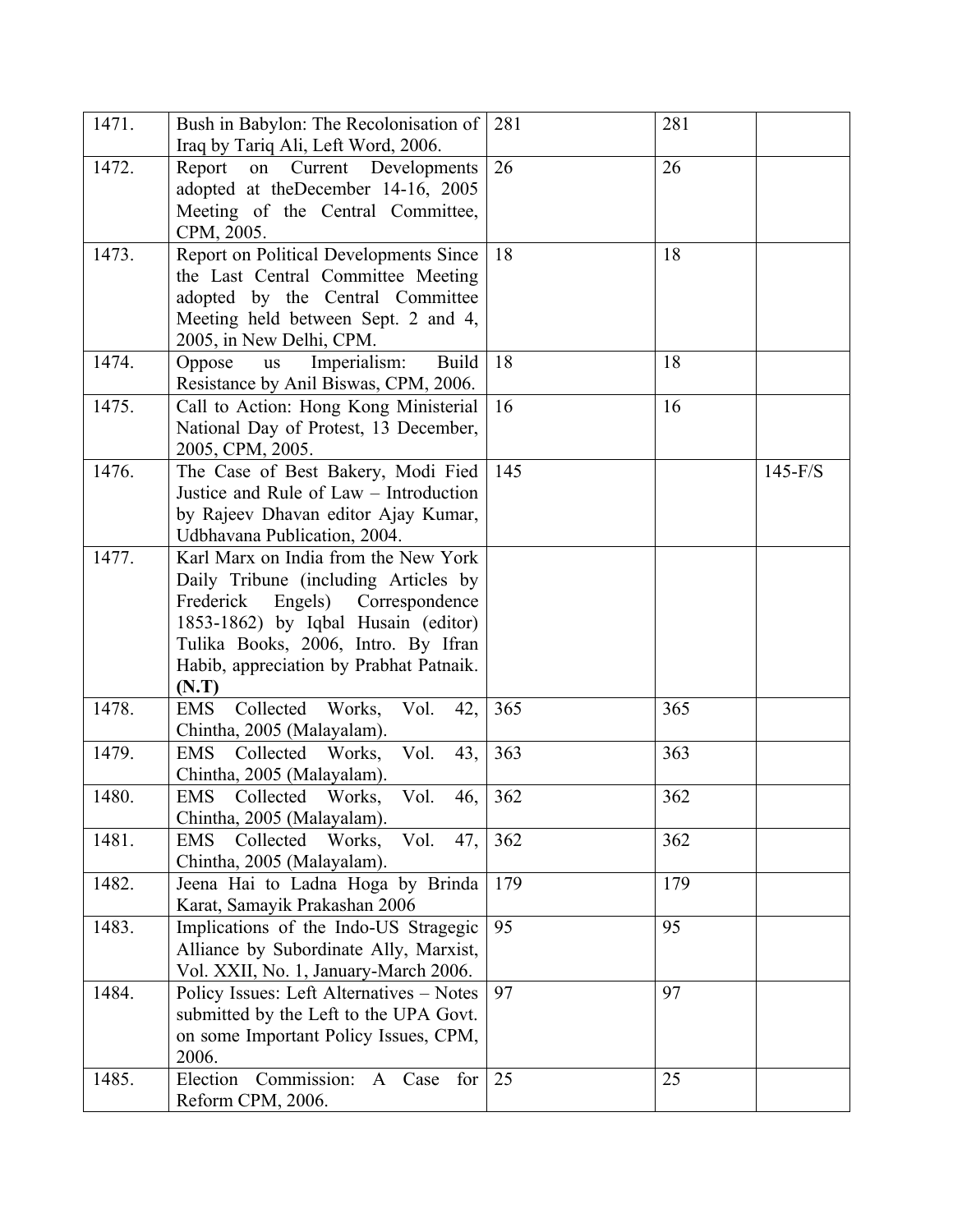| 1486. | On Reservation for OBCs in Education<br>CPM, 2006.                                                                                                                   | 15  | 15  |
|-------|----------------------------------------------------------------------------------------------------------------------------------------------------------------------|-----|-----|
| 1487. | Agreements: Against the<br>Indo-US<br>National Interest, CPM, 2006.                                                                                                  | 54  | 54  |
| 1488. | Alternative Approaches: Left Front<br>government of West Bengal – A<br>Snapshot of some of the major areas of<br>achievements in Left led West Bengal,<br>CPM, 2006. | 14  | 14  |
| 1489. | Report on Current Developments -<br>Adopted at the Central Committee<br>Meeting held between June 8 and 10,<br>2006 at Hyderabad.CPI(M)                              | 40  | 40  |
| 1490. | Socialism in the Era of Globalisation by<br>Sitaram Yechury, CPM, 2006.                                                                                              | 40  | 40  |
| 1491. | S.A. Dange in Loksabha Selected<br>Speeches, Edited by Anil Rajimwale,<br>Shramik Pratishthan, 2003.                                                                 | 111 | 111 |
| 1492. | Legislative Poltiics and the Freedom<br>Struggle in the Punjab 1897-1947 by<br>Satya M. Rai, ICHR, 1984.                                                             | 375 | 375 |
| 1493. | The Construction of Communalism in<br>Colonial North India, Second Edition<br>by Gyanendra Pandey, OUP, 2006.<br>(N.T)                                               |     |     |
| 1494. | Talking India by Ashis Nandy, OUP,<br>2006. (N.T)                                                                                                                    |     |     |
| 1495. | Survival and Emancipation by Brinda<br>Karat, Three Essays Publication, 2005.<br>(N.T)                                                                               |     |     |
| 1496. | Breaking Barriers stories of Twelve<br>Women by Parvathi Menon, Left Word.<br>(N.T)                                                                                  |     |     |
| 1497. | EMS Collected Works, Vol. 48, No. 8,<br>Chintha, 2006.                                                                                                               | 364 | 364 |
| 1498. | EMS Collected Works, Vol. 49, No. 9,<br>Chintha, 2006.                                                                                                               | 363 | 363 |
| 1499. | EMS Collected Works, Vol. 50, No. 10,<br>Chintha, 2006.                                                                                                              | 361 | 361 |
| 1500. | Sikhs, Swamis, Students, and Spies -<br>the India Loby in the United States,<br>1900-1946 by Harold A. Gould, Sage<br>Publication, 2006.(N.T)                        |     |     |
| 1501. | The Life and Times of G.D. Birla by<br>Medha M. Kudaisya, OUP. (N.T)                                                                                                 |     |     |
| 1502. | Struggle to Change Special Economic                                                                                                                                  | 14  | 14  |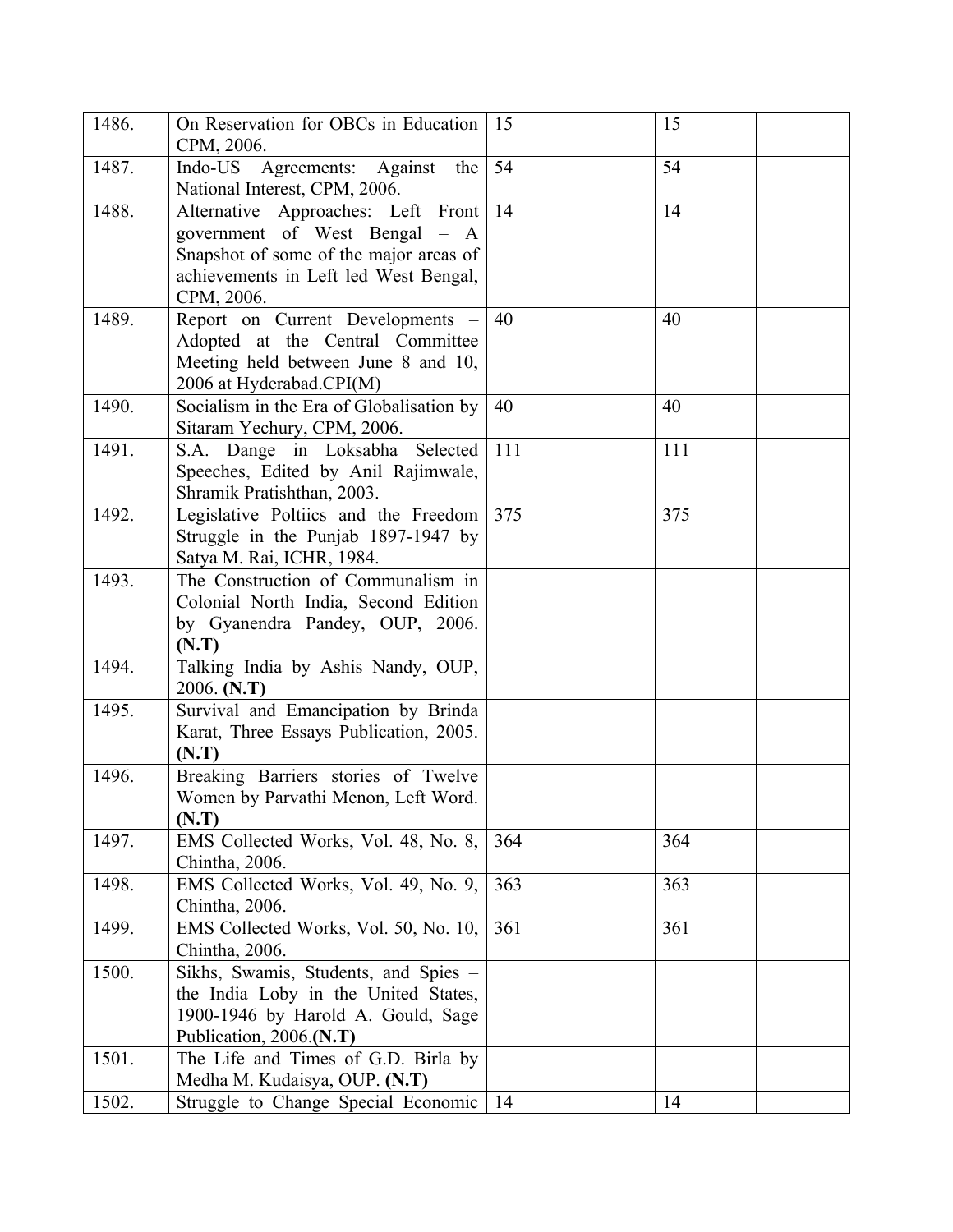|         | Zone Act, CPM, November 2006.                |     |     |
|---------|----------------------------------------------|-----|-----|
| 1502.A. | 12 <sup>th</sup> P.C. Joshi Memorial Lecture | 23  | 23  |
|         | delivered by Bipan Chandra on P.C.           |     |     |
|         | Joshi: A Political Journey, $17th$ August,   |     |     |
|         | 2007.                                        |     |     |
| 1503.   | Fight to Change Food Policies of UPA         | 41  | 41  |
|         | Government, Brinda Karat, A CPI(M)           |     |     |
|         | Publication, 2007.                           |     |     |
| 1504.   | The Role of the Left-led Governments         | 26  | 26  |
|         | and our Understanding, Prakash Karat,        |     |     |
|         | A CPI(M) Publication, 2007.                  |     |     |
| 1505.   | The Importance of Value in Defence of        | 72  | 72  |
|         | Marx's Political Economy, Dr. K.K.           |     |     |
|         | Theckedath,<br>Ma-Le<br>Prakashana,          |     |     |
|         | Banglore, 2007.                              |     |     |
| 1506.   | 1857 in our History, P.C. Joshi, A           | 106 | 106 |
|         | CPI(M) Publication, 2007                     |     |     |
| 1507.   | Joshi Brief Biography<br>P.C.<br>and         | 31  | 31  |
|         | Historical<br>Correspondence between         |     |     |
|         | Gandhi and Joshi, Anil Rajimwale,            |     |     |
|         | Ackme Printers, Patna, 2007.                 |     |     |
| 1508.   | Life and works of P.C. Joshi, Anil           | 47  | 47  |
|         | Rajimwale, People's Publishing House         |     |     |
|         | (P) Ltd., 2007.                              |     |     |
| 1509.   | Marx and Engels on 1857, The First           | 113 | 113 |
|         | Indian War of Independence, K.C.             |     |     |
|         | Bansal, Aanklan, New Delhi 2007.             |     |     |
| 1510.   | The Marxist – Theoretical Quarterly of       | 90  | 90  |
|         | the Communist Party of India (Marxist),      |     |     |
|         | Vol. XXIII 1, January-March 2007, The        |     |     |
|         | Marxist, New Delhi.                          |     |     |
| 1511.   | Harassing Husain, Uses and Abuses of         | 48  | 48  |
|         | the Law of Hate Speech, Rajeev               |     |     |
|         | Dhavan, Sahmat, New Delhi, 2007.             |     |     |
| 1512.   | Towards Advancement of Minority              | 32  | 32  |
|         | Rights, National Convention, A CPI(M)        |     |     |
|         | Publication, 2007.                           |     |     |
| 1513.   | Report on Political Developments, A          | 26  | 26  |
|         | CPI(M) Publication, 2007.                    |     |     |
| 1514.   | Thirty Years of the Left<br>Front            | 49  | 49  |
|         | Government in West Bengal, 1977-             |     |     |
|         | 2007, A CPI(M) Publication, 2007.            |     |     |
| 1515.   | Gujarat Five Years After the 2002            | 49  | 49  |
|         | Carnage, A CPI(M) Publication,               |     |     |
|         | 2007.                                        |     |     |
| 1516.   | Dalit Question - The Way Forward, A          | 74  | 74  |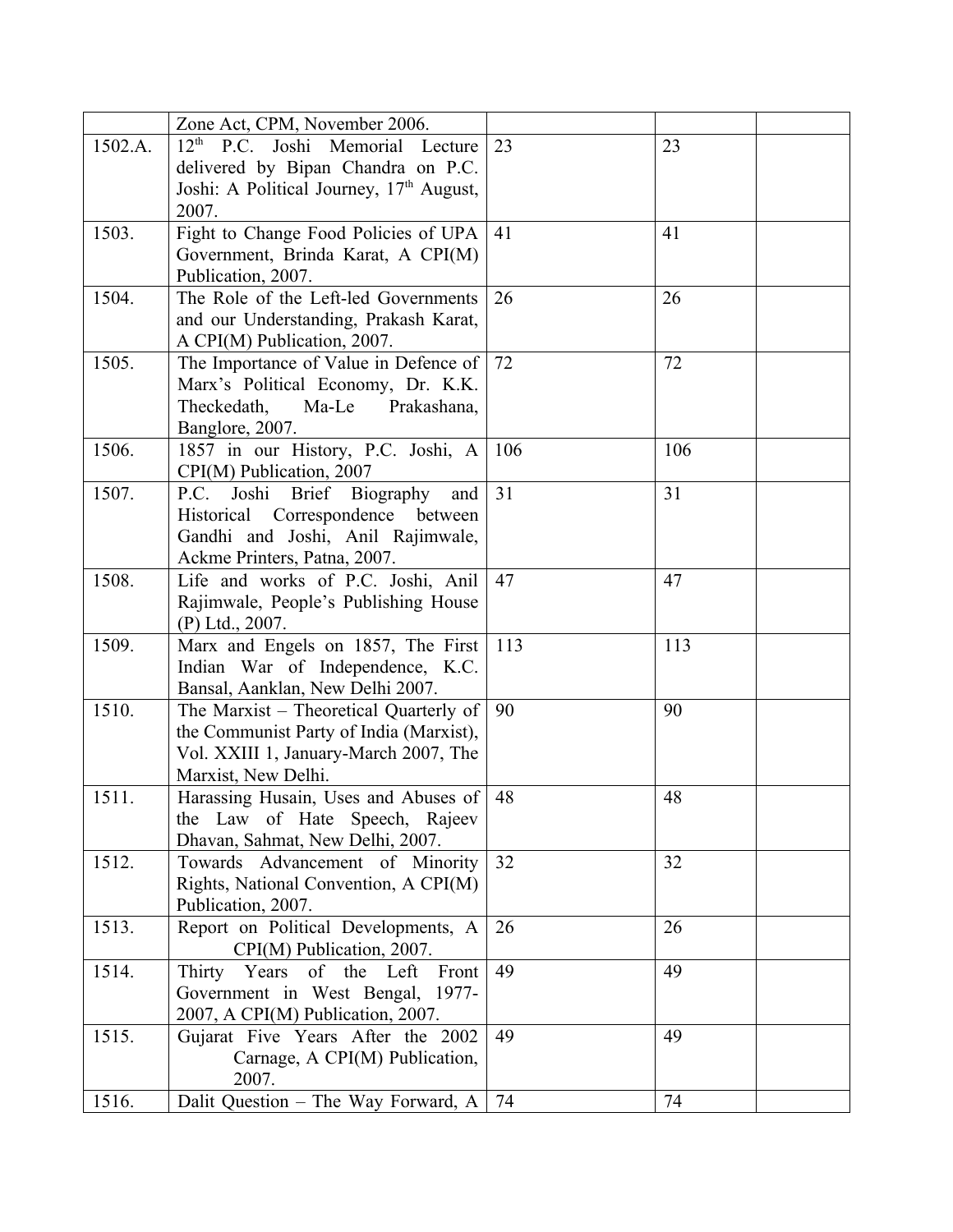|       | CPI(M) Publication, 2007.                    |     |     |
|-------|----------------------------------------------|-----|-----|
| 1517. | It Not The Nuke Deal Alone, H.C.             | 50  | 50  |
|       | Bansal, A CPI(M) Publication,                |     |     |
|       | 2007.                                        |     |     |
| 1518. | Subordinate Ally - the Nuclear Deal          | 121 | 121 |
|       | and India-US Strategic Relations,            |     |     |
|       | Prakash Karat, LeftWord, New Delhi,          |     |     |
|       | 2007.                                        |     |     |
| 1519. | CPI on Indian Muslims - Past, Present        | 81  | 81  |
|       | Future,<br>Shameem Faizee, A<br>and          |     |     |
|       | CPI(M) Publication, 2007.                    |     |     |
| 1520. | To Make the Deaf Hear – Ideology and         | 253 | 253 |
|       | Programme of Bhagat Singh and His            |     |     |
|       | Comrades, S. Irfan Habib, Three Essays       |     |     |
|       | Collective, New Delhi, 2007.                 |     |     |
| 1521. | A Political Journey, P.C. Joshi Birth        | 23  | 23  |
|       | Centenary Memorial Lecture, Bipan            |     |     |
|       | Chandra, Sunrise Publications, New           |     |     |
|       | Delhi, August 2007.                          |     |     |
| 1522  | History of the<br>Documented<br>A            | 470 | 470 |
|       | Communist Movement in India, 1917-           |     |     |
|       | 1992,                                        |     |     |
|       | P.C. Joshi K. Damodaran, Edited by           |     |     |
|       | Sobhanlal Datta Gupta, Vol. I, Sunrise       |     |     |
|       | Publication, New Delhi.                      |     |     |
| 1523  | Documented History of<br>$\mathbf{A}$<br>the | 310 | 310 |
|       | Communist Movement in India, 1923-           |     |     |
|       | 1925, P.C. Joshi, K. Damodaran, Edited       |     |     |
|       | by Sobhanlal Datta Gupta, Vol. II,           |     |     |
|       | Sunrise Publication, New Delhi.              |     |     |
| 1524  | Jawaharlal Nehru Memorial Lecture,           | 21  | 21  |
|       | Shri Somnath Chatterjee, New Delhi           |     |     |
|       | 14 <sup>th</sup> November 2007.              |     |     |
| 1525  | Resistible Rise - A Fascism Reader,          | 340 | 340 |
|       | Margit Koves and Shaswati Mazumdar,          |     |     |
|       | LeftWord, New Delhi.                         |     |     |
| 1526  | On the Cultural Front, Ritwik Ghatak,        | 119 | 119 |
|       | Ritwik Memorial Trust, 2006                  |     |     |
| 1527  | Indo-US Nuclear Deal - A Reference           | 398 | 398 |
|       | Compilation, S.K. Pande, Delhi Union         |     |     |
|       | of Journalists & Its Media Centre, New       |     |     |
|       | Delhi.                                       |     |     |
| 1528  | Change the Special Economic Zones            | 22  | 22  |
|       | Act, 2005, A CPI(M) Publication, New         |     |     |
|       | Delhi.                                       |     |     |
| 1529  | Alternative Approaches: Left Front   15      |     | 15  |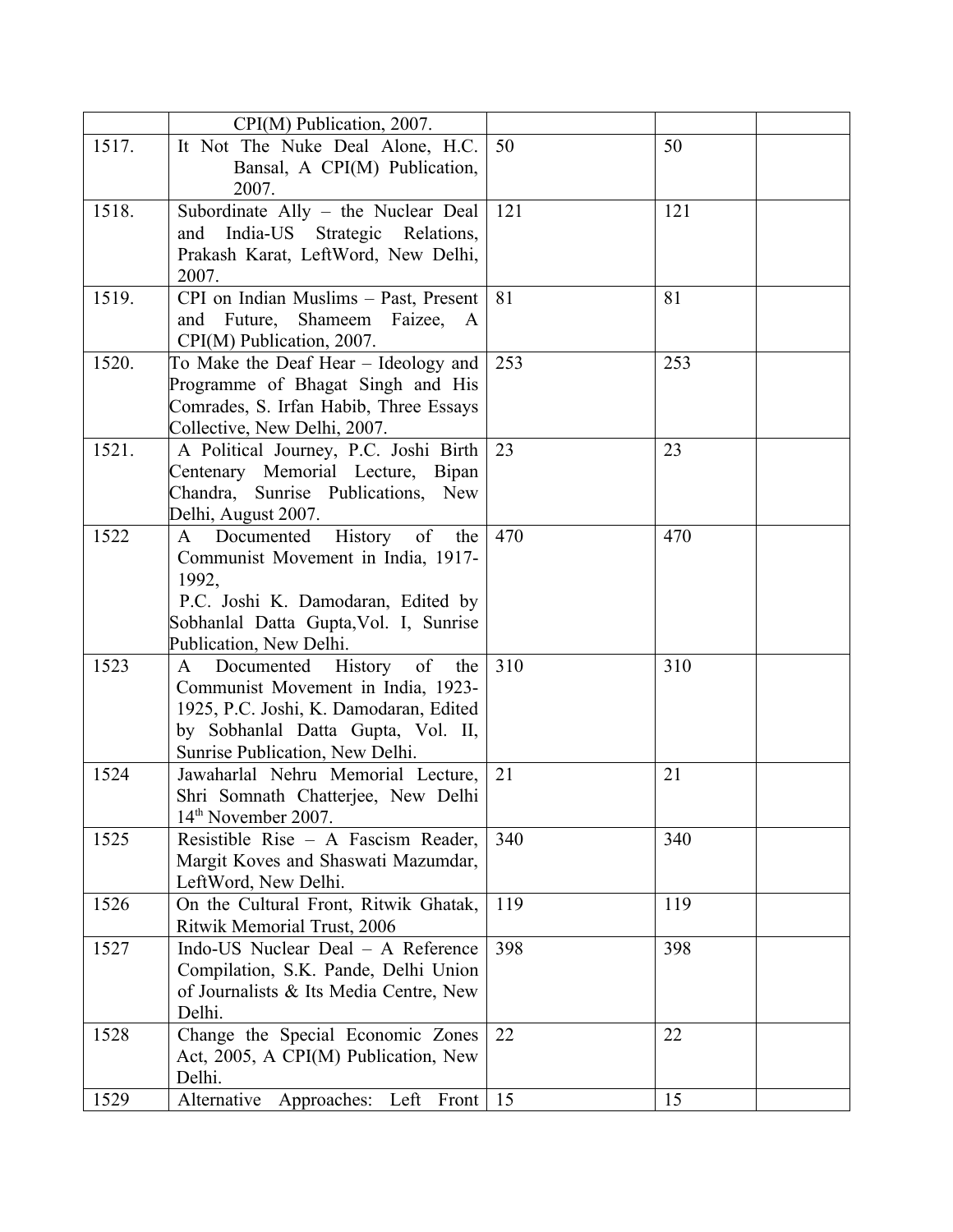|      | Government of West Bengal, CPI(M)<br>Publication, New Delhi.                                                                                                           |     |     |
|------|------------------------------------------------------------------------------------------------------------------------------------------------------------------------|-----|-----|
| 1530 | Junge-E-Aazadi Ka Dhadhakata Tara,<br>Bhagat Singh, CPI Publication, New<br>Delhi.                                                                                     | 97  | 97  |
| 1531 | Indo-US Nuclear<br>Deal,<br><b>CPI</b><br>On<br>Publication, New Delhi.                                                                                                | 55  | 55  |
| 1532 | Immortal Message of Great October<br>Revolution, CPI Publication,<br>New<br>Delhi.                                                                                     | 41  | 41  |
| 1533 | The Marxist, Vijender Sharma, XXIII<br>2, CPI Publication, New Delhi.                                                                                                  | 91  | 91  |
| 1534 | The Marxist, Vijender Sharma, XXIII<br>3, CPI Publication, New Delhi.                                                                                                  | 80  | 80  |
| 1535 | Bhagat Singh $-$ On the Path of<br>Liberation, Shiv Verma,<br>Bharathi<br>Publication, Chennai.                                                                        | 338 | 338 |
| 1536 | Neglect of Education in Old City of<br>Hyderabad, CPI(M) Hyderabad City<br>Committee, May 08. (Acc. No. 1328).                                                         | 18  | 18  |
| 1537 | Resisting<br>Neoliberalism:<br>Posting<br>Progressive Alternatives<br>Policy<br>Interventions by the Left Parties,<br>CPI(M) Publication (Acc. No. 1329).              | 22  | 22  |
| 1538 | Pursuit of Alternative and Pro-People<br>Policies The Left Democratic Front<br>Government<br>in<br>Kerala,<br>CPI(M)<br>Publication (Acc. No. 1330).                   | 17  | 17  |
| 1539 | People's Diary of Freedom Struggle,<br>edited by Sitaram Yechury, CPI(M)<br>publication, 2008.                                                                         | 299 | 299 |
| 1540 | Political-Organisational<br>Report<br>Adopted at the XIX Congress of the<br>CPI(M), CPI(M) publication, March 29<br>to April 3, 2008, Coimbatore, (Acc No.<br>1332).   | 204 | 204 |
| 1541 | Political Resolution Adopted at the XIX<br>Congress of the $\text{CPI}(M)$ , $\text{CPI}(M)$<br>publication, March 29 to April 3, 2008,<br>Coimbatore, (Acc No. 1333). | 66  | 66  |
| 1542 | Political Resolution of CPI adopted at<br>the $20th$ Congress of the CPI, CPI<br>Publication, March 23-27, 2008. (Acc.<br>No. 1334).                                   | 66  | 66  |
| 1543 | Delhi Ki Communist Party Ka Itihas,<br>Anand Gupta, CPI publication, 2008.                                                                                             | 461 | 461 |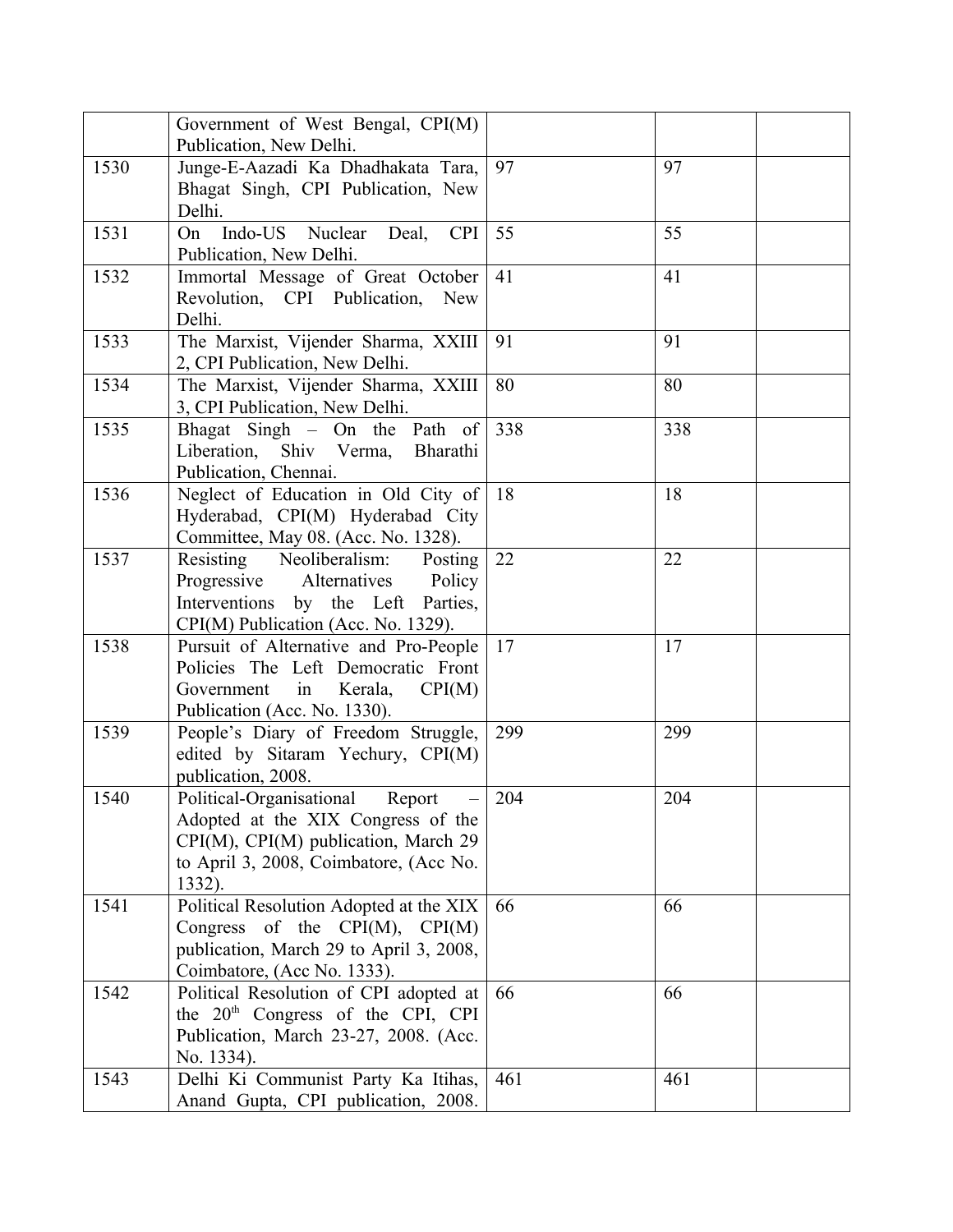|      | (Acc. No. 1335)                                   |     |     |
|------|---------------------------------------------------|-----|-----|
| 1544 | Dalitao Kee Samasya, Aage ka Rasta,               | 74  | 74  |
|      | D. Raja, CPI Publication, 2007. (Acc.             |     |     |
|      | No. 1336)                                         |     |     |
| 1545 | All India Youth Federation: A Brief               | 72  | 72  |
|      | History, Anil Rajimwale, All India                |     |     |
|      | Youth Federation, 2007. (Acc. No.                 |     |     |
|      | 1337)                                             |     |     |
| 1546 | 20 <sup>th</sup> Political Resolution of CPI, CPI | 66  | 66  |
|      | Publication, 2008. (Acc. No. 1338) (in            |     |     |
|      | Hindi)                                            |     |     |
| 1547 | Socialism in the $21st$ Century – All India       | 157 | 157 |
|      | Symposium,<br>Rajsekhara<br>Reddy,                |     |     |
|      | NRRRC, Hyderabad, 2008. (Acc. No.                 |     |     |
|      | 1339)                                             |     |     |
| 1548 | Opinion of CPI, Indian Muslims - Past,            | 81  | 81  |
|      | Present and Future, Shameem Faiji, CPI            |     |     |
|      | Publication, 2007, (Acc. No. 1340) (in            |     |     |
|      | Hindi)                                            |     |     |
| 1549 | All India Students' Federation - Short            | 73  | 73  |
|      | History 1936-2004, Anil Rajimwale,                |     |     |
|      | AISF Publication, 2006. (Acc. No.                 |     |     |
|      | 1341)                                             |     |     |
| 1550 | Politics and Policies - A Marxist                 | 396 | 396 |
|      | Perspective, Prakash Karat, Prajasakti            |     |     |
|      | Book House, 2008. (Acc. No. 1342).                |     |     |
| 1551 | The Great Revolt $-$ A Left Appraisal,            | 329 | 329 |
|      | Sitaram Yechury, People's Democracy               |     |     |
|      | Publication, 2008. (Acc. No. 1343)                |     |     |
| 1552 | Neoliberalism:<br>Resisting<br>Posting            | 22  | 22  |
|      | Progressive<br>Alternatives<br>Policy             |     |     |
|      | Interventions by the Left Parties,                |     |     |
|      | CPI(M) Publication. (Acc. No. 1344)               |     |     |
| 1553 | On the Indo-US Nuclear<br>Deal                    | 33  | 33  |
|      | Questions<br>and<br>CPI(M)<br>Answers,            |     |     |
|      | Publication, 2008. (Acc. No. 1345)                |     |     |
| 1554 | Left Stand on the Nuclear Deal, CPI               | 205 | 205 |
|      | (M) Publication, 2008. (Acc. No. 1362)            |     |     |
| 1555 | Behind the Indo-US Nuclear Deal,                  | 34  | 34  |
|      | Shameem Faizee, CPI (M) Publication,              |     |     |
|      | 2007. (Acc. No. 1363)                             |     |     |
| 1556 | Sahamat Muktnad, Shamat Publication,              | 128 | 128 |
|      | 2008. (Acc. No. 1367).                            |     |     |
| 1557 | Bahash Ananta, Shamat Publication,                | 132 | 132 |
|      | 2008. (Acc. No. 1368).                            |     |     |
| 1558 | Fight to Change Food Policies of UPA              | 42  | 42  |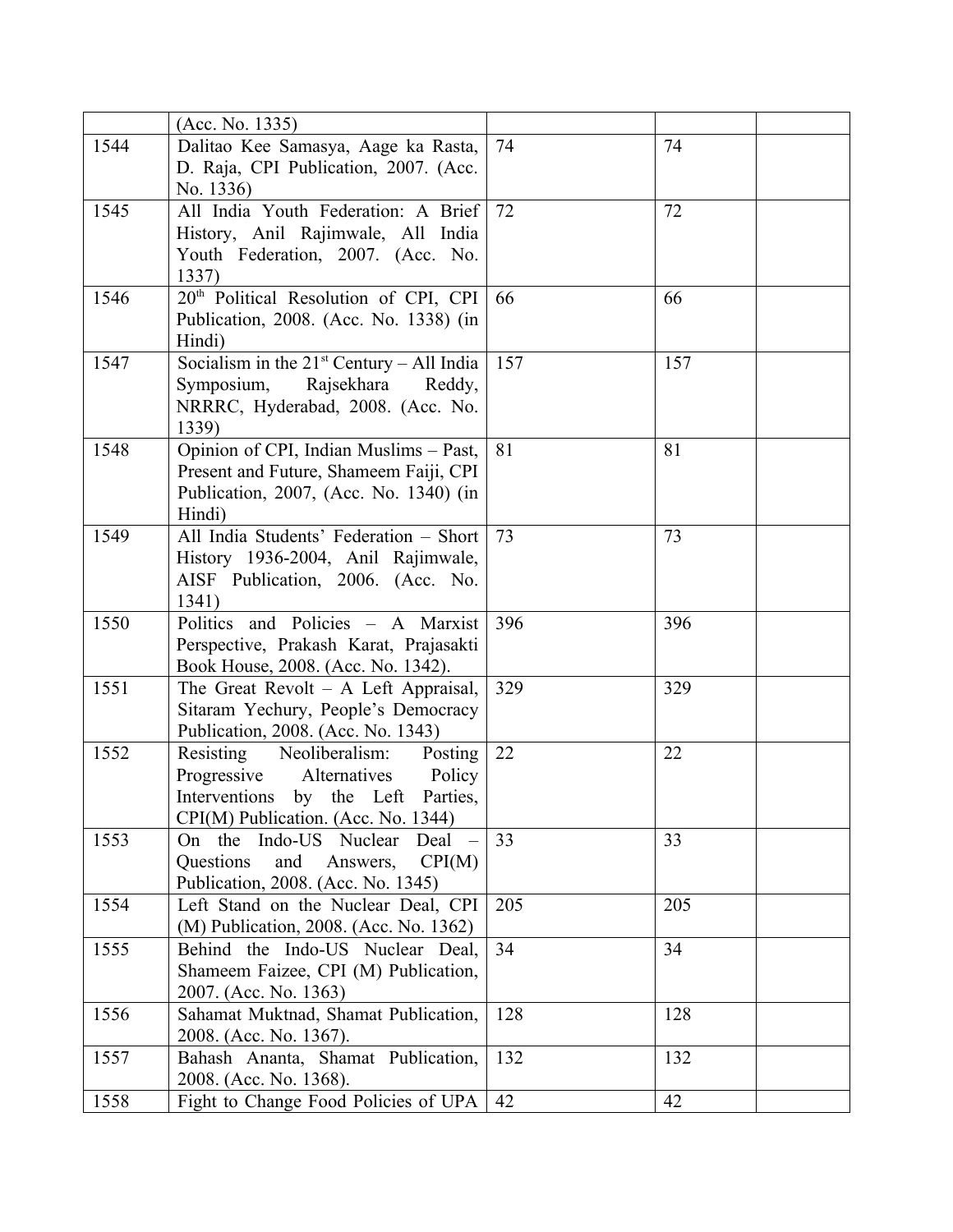|      | Government, Brinda Karat, CPI (M)<br>Publication, 2008. (Acc. No. 1369).                                                                                                  |     |     |  |
|------|---------------------------------------------------------------------------------------------------------------------------------------------------------------------------|-----|-----|--|
| 1559 | Approach Paper on Restructuring of<br>Centre-State Relations, CPI<br>(M)<br>Publication, 2008. (Acc. No. 1370).                                                           | 25  | 25  |  |
| 1560 | Political Development,<br>Report<br>on<br>Adopted at the October 12-14, 2008,<br>CPI (M) Publication. (Acc. No. 1371).                                                    | 26  | 26  |  |
| 1561 | Financial<br>Global<br>Crisis<br>and<br>Implications<br>for<br>India,<br>CPI(M)<br>Publication, 2008. (Acc. No. 1372).                                                    | 15  | 15  |  |
| 1562 | Orissa: Eesai Samudai Per Hamlo Ka<br>Pardafash, CPI(M) Publication, 2008.<br>(Acc. No. 1373).                                                                            | 14  | 14  |  |
| 1563 | Hindutvadi Atank ka Naya Chehra, CPI<br>(M) Publication, 2008. (Acc. No. 1374).                                                                                           | 19  | 19  |  |
| 1564 | Forest<br>Rights Act:<br>Enactment,<br>Provisions and Procedures, CPI(M)<br>Publication, 2008. (Acc. No. 1375).                                                           | 20  | 20  |  |
| 1565 | Documents of the $19th$ Congress of the<br>Communist Party of India (Marxist),<br>CPI(M) Publication, 2008. (Acc. No.<br>1376).                                           | 384 | 384 |  |
| 1566 | Sahmat 20 years 1989 January 1 2009,<br>Shamat Publication, 2008. (Acc. No.<br>1377).                                                                                     | 367 | 367 |  |
| 1567 | EMS Sampoorna Kritikal, (collected<br>works of EMS Namboodiripad) ed. T.<br>Sivadasa Menon, Vol. 57, December<br>Chinta<br>2007,<br>Publisher,<br>Thiruvananthapuram.     | 365 | 365 |  |
| 1568 | EMS Sampoorna Kritikal, (collected<br>works of EMS Namboodiripad) ed. T.<br>Sivadasa Menon, Vol. 58, January<br>2008,<br>Chinta<br>Publisher,<br>Thiruvananthapuram.(N.T) |     |     |  |
| 1569 | Developments<br>Report<br>Current<br>on<br>(Adopted at the January 8-10, 2009)<br>Meeting of the Central Committee held<br>at Kochi), CPI(M) Publication.                 | 26  | 26  |  |
| 1570 | Review of the 15 <sup>th</sup> Lok Sabha Elections<br>(Adopted by the Central Committee at<br>its -Meeting held on June 20 $& 21,$<br>2009)., CPI(M) Publication.         | 42  | 42  |  |
| 1571 | Constitution & the Rules under the<br>Constitution, CPI(M) Publication.                                                                                                   | 41  | 41  |  |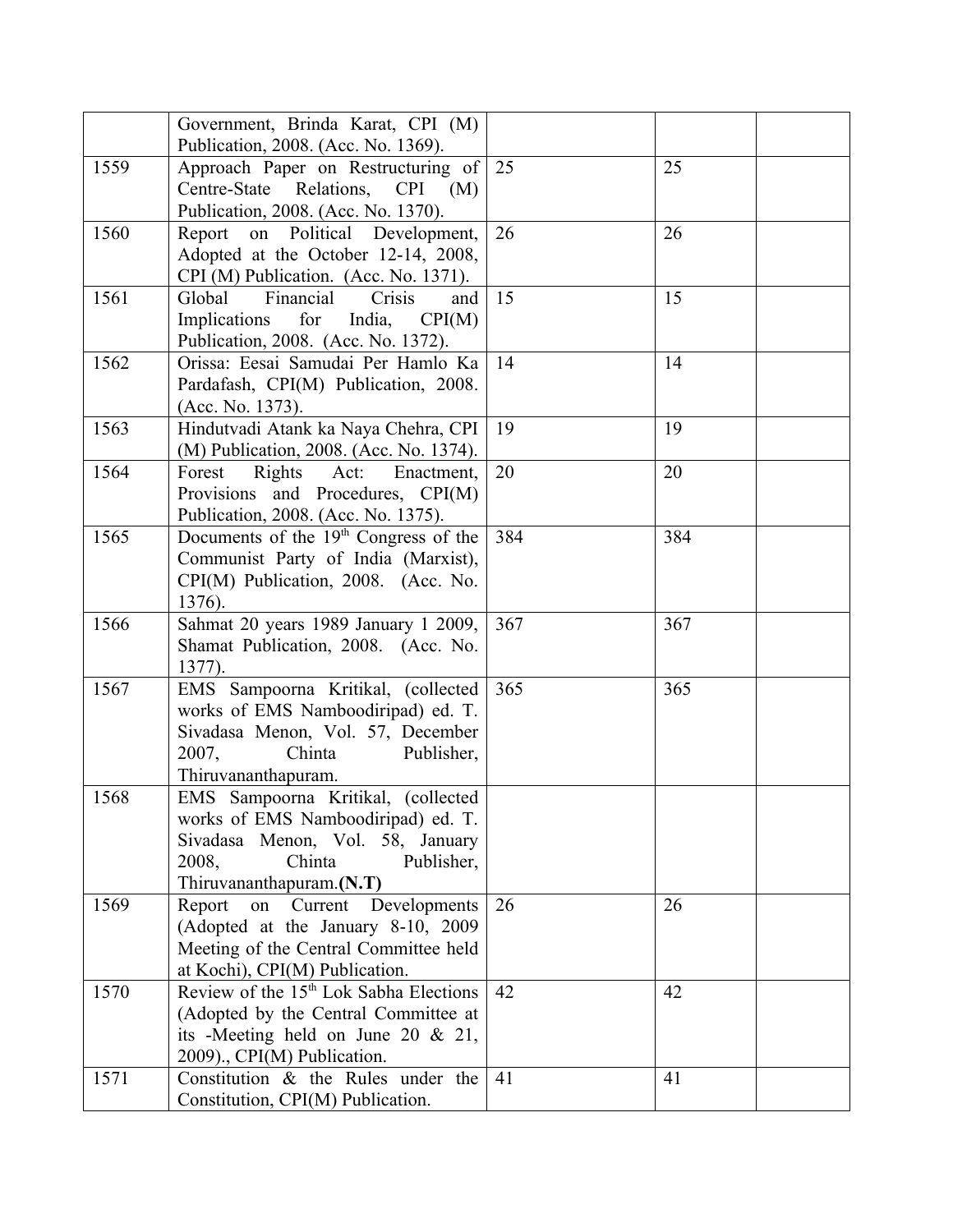| 1572 | $CPI(M)$ Election Manifesto, $15th$ Lok<br>Sabha 2009, CPI(M) Publication.                                                             | 33  | 33  |
|------|----------------------------------------------------------------------------------------------------------------------------------------|-----|-----|
| 1573 | Samrajyawad Naya aur Purana, Prabhat<br>Patnaik, Lok Prakasan Grah, New<br>Delhi.                                                      | 105 | 105 |
| 1574 | Che a Memoir by Fidel Castro, Left<br>Word, New Delhi.                                                                                 | 255 | 255 |
| 1575 | Destination Communism, Memories of<br>Vetern<br>Communist,<br>Prajasakti<br>Prachuranaalayam, Hyderabad.                               | 123 | 123 |
| 1576 | Secularism versus<br>Communalism,<br>Sitaram Yechury, Prajasakti Book<br>House, Hyderabad.                                             | 171 | 171 |
| 1577 | Socialism in a Changing World,<br>Sitaram Yechury, Prajasakti Book<br>House, Hyderabad.                                                | 193 | 193 |
| 1578 | Communist Party of India, XX Party<br>Congress Document, CPI Publication,<br>New Delhi.                                                | 290 | 290 |
| 1579 | Glorious Saga of May Day Martyrs,<br>William Adelman, CITU publication,<br>New Delhi.                                                  | 202 | 202 |
| 1580 | Against Globalisation and for TU<br>Rights! CITU Publication, New Delhi,<br>Pamphlet.                                                  | 19  | 19  |
| 1581 | Defeat this Politics of Violence,<br>CPI(M)<br>Publication, New<br>Delhi,<br>Pamphlet.                                                 | 40  | 40  |
| 1582 | Against Maoist Violence, CPI(M)<br>Publication, New Delhi, Pamphlet.                                                                   | 20  | 20  |
| 1583 | Report on Political Developments,<br>Adopted by the Central Committee,<br>23-25, 2009,<br>CPI(M)<br>October<br>Publication, New Delhi. | 34  | 34  |
| 1584 | Debating Education - Against Neo-<br>liberal Thrust, Sahmat, New Delhi.                                                                | 92  | 92  |
| 1585 | Global Capitalist Crisis: A Marxist<br>Perspective, Edited by<br>Sitaram<br>Yechury, CPI(M) Publication, New<br>Delhi.                 | 222 | 222 |
| 1586 | On Socialism ed. By Irfan Habib,<br>Tulika Books Publication, New Delhi. 2<br>Copies.                                                  | 204 | 204 |
| 1587 | EMS Sampoorna Kritikal, (collected                                                                                                     | 362 | 362 |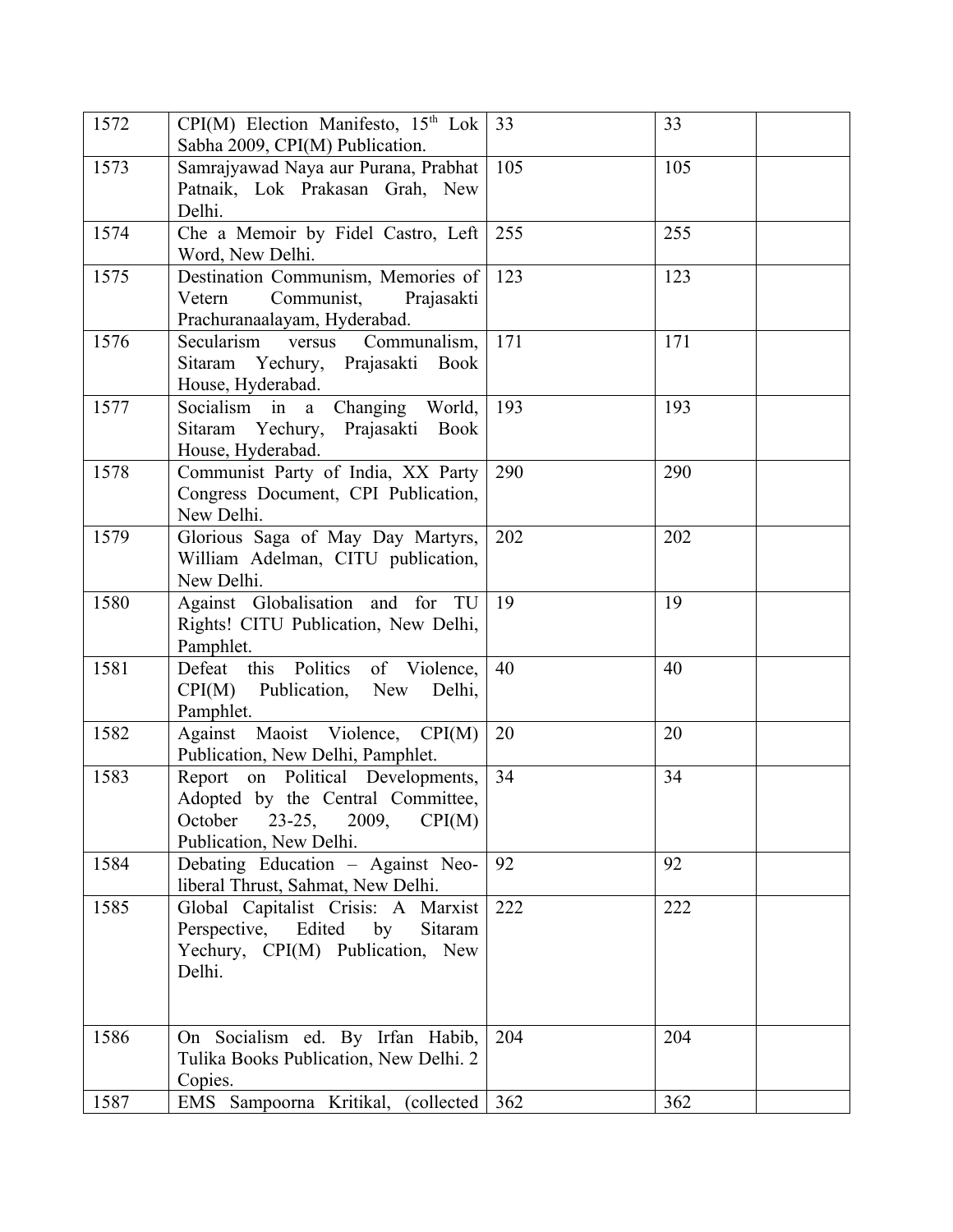|      | works of EMS Namboodiripad) ed. T.<br>Sivadasa Menon, Vol. 59, September<br>Publisher,<br>2008,<br>Chinta<br>Thiruvananthapuram.                                       |     |     |
|------|------------------------------------------------------------------------------------------------------------------------------------------------------------------------|-----|-----|
| 1588 | EMS Sampoorna Kritikal, (collected<br>works of EMS Namboodiripad) ed. T.<br>Sivadasa Menon, Vol. 60, August 2008,<br>Chinta Publisher, Thiruvananthapuram.             | 330 | 330 |
| 1589 | EMS Sampoorna Kritikal, (collected<br>works of EMS Namboodiripad) ed. T.<br>Sivadasa Menon, Vol. 61, September<br>2008,<br>Chinta<br>Publisher,<br>Thiruvananthapuram. | 339 | 339 |
| 1590 | EMS Sampoorna Kritikal, (collected<br>works of EMS Namboodiripad) ed. T.<br>Sivadasa Menon, Vol. 62, August 2008,<br>Chinta Publisher, Thiruvananthapuram.             | 331 | 331 |
| 1591 | EMS Sampoorna Kritikal, (collected<br>works of EMS Namboodiripad) ed. T.<br>Sivadasa Menon, Vol. 63, September<br>2008,<br>Chinta<br>Publisher,<br>Thiruvananthapuram. | 330 | 330 |
| 1592 | EMS Sampoorna Kritikal, (collected<br>works of EMS Namboodiripad) ed. T.<br>Sivadasa Menon, Vol. 64, September<br>Chinta<br>Publisher,<br>2008,<br>Thiruvananthapuram. | 330 | 330 |
| 1593 | EMS Sampoorna Kritikal, (collected<br>works of EMS Namboodiripad) ed. T.<br>Sivadasa Menon, Vol. 65, October<br>2008,<br>Publisher,<br>Chinta<br>Thiruvananthapuram.   | 307 | 307 |
| 1594 | EMS Sampoorna Kritikal, (collected<br>works of EMS Namboodiripad) ed. T.<br>Sivadasa Menon, Vol. 66, October<br>Chinta<br>Publisher,<br>2008,<br>Thiruvananthapuram.   | 330 | 330 |
| 1595 | EMS Sampoorna Kritikal, (collected<br>works of EMS Namboodiripad) ed. T.<br>Sivadasa Menon, Vol. 67, October<br>2008,<br>Chinta<br>Publisher,<br>Thiruvananthapuram.   | 340 | 340 |
| 1596 | EMS Sampoorna Kritikal, (collected<br>works of EMS Namboodiripad) ed. T.<br>Sivadasa Menon, Vol. 68, October                                                           | 322 | 322 |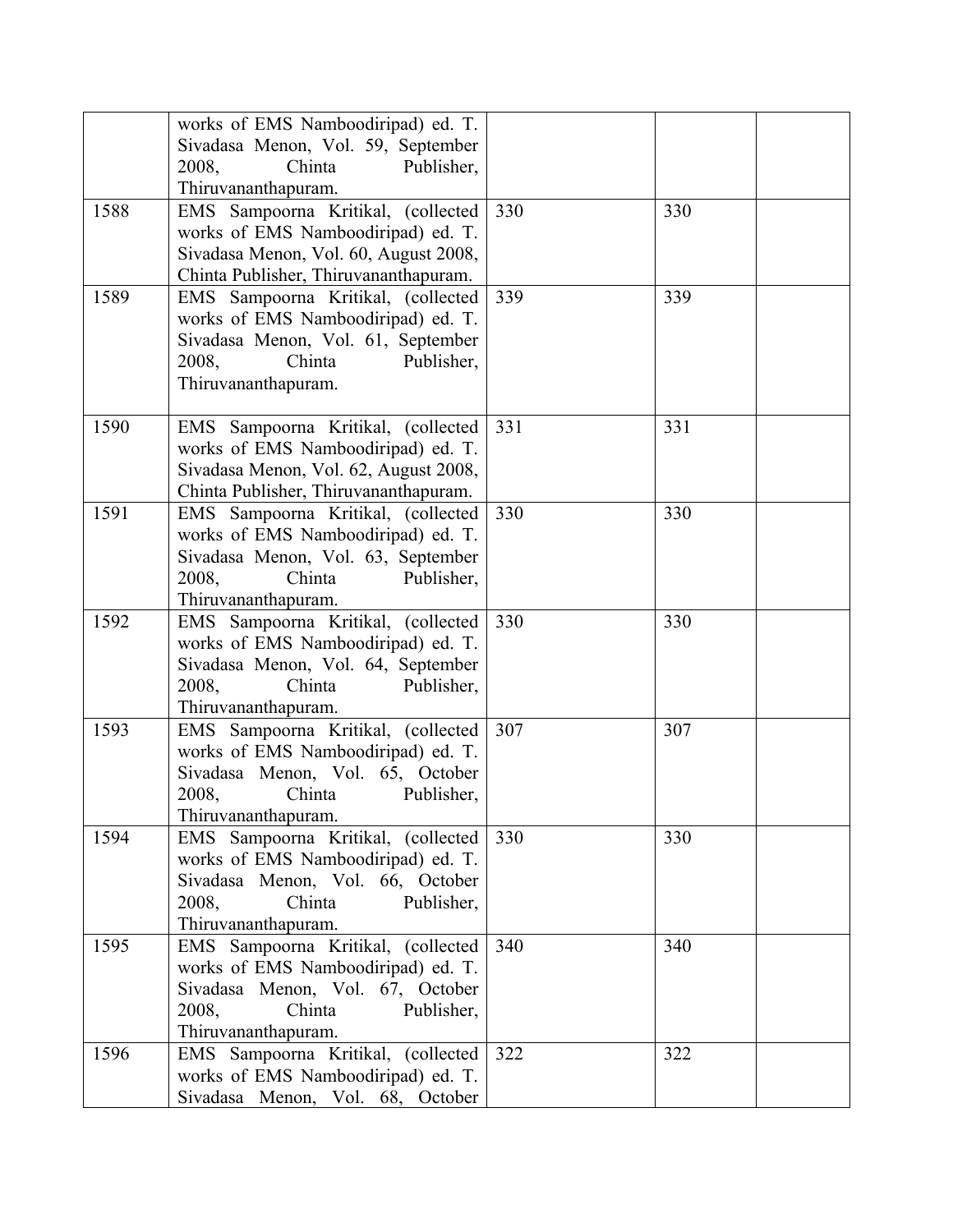|      | Chinta Publisher,<br>2008,         |     |     |
|------|------------------------------------|-----|-----|
|      | Thiruvananthapuram.                |     |     |
| 1597 | EMS Sampoorna Kritikal, (collected | 330 | 330 |
|      | works of EMS Namboodiripad) ed. T. |     |     |
|      | Sivadasa Menon, Vol. 69, October   |     |     |
|      | Chinta<br>2008,<br>Publisher,      |     |     |
|      | Thiruvananthapuram.                |     |     |
| 1598 | EMS Sampoorna Kritikal, (collected | 355 | 355 |
|      | works of EMS Namboodiripad) ed. T. |     |     |
|      | Sivadasa Menon, Vol. 70, November  |     |     |
|      | 2008,<br>Chinta<br>Publisher,      |     |     |
|      | Thiruvananthapuram.                |     |     |
| 1599 | EMS Sampoorna Kritikal, (collected | 355 | 355 |
|      | works of EMS Namboodiripad) ed. T. |     |     |
|      | Sivadasa Menon, Vol. 71, November  |     |     |
|      | 2008,<br>Chinta<br>Publisher,      |     |     |
|      | Thiruvananthapuram.                |     |     |
| 1600 | EMS Sampoorna Kritikal, (collected | 345 | 345 |
|      | works of EMS Namboodiripad) ed. T. |     |     |
|      | Sivadasa Menon, Vol. 72, November  |     |     |
|      | Chinta<br>Publisher,<br>2008,      |     |     |
|      | Thiruvananthapuram.                |     |     |
| 1601 | EMS Sampoorna Kritikal, (collected | 340 | 340 |
|      | works of EMS Namboodiripad) ed. T. |     |     |
|      | Sivadasa Menon, Vol. 73, November  |     |     |
|      | 2008,<br>Chinta<br>Publisher,      |     |     |
|      | Thiruvananthapuram.                |     |     |
| 1602 | EMS Sampoorna Kritikal, (collected | 345 | 345 |
|      | works of EMS Namboodiripad) ed. T. |     |     |
|      | Sivadasa Menon, Vol. 74, November  |     |     |
|      | Chinta<br>2008,<br>Publisher,      |     |     |
|      | Thiruvananthapuram.                |     |     |
| 1603 | EMS Sampoorna Kritikal, (collected | 340 | 340 |
|      | works of EMS Namboodiripad) ed. T. |     |     |
|      | Sivadasa Menon, Vol. 75, December  |     |     |
|      | 2008,<br>Chinta<br>Publisher,      |     |     |
|      | Thiruvananthapuram.                |     |     |
| 1604 | EMS Sampoorna Kritikal, (collected | 347 | 347 |
|      | works of EMS Namboodiripad) ed. T. |     |     |
|      | Sivadasa Menon, Vol. 76, December  |     |     |
|      | 2008,<br>Chinta<br>Publisher,      |     |     |
|      | Thiruvananthapuram.                |     |     |
| 1605 | EMS Sampoorna Kritikal, (collected | 331 | 331 |
|      | works of EMS Namboodiripad) ed. T. |     |     |
|      | Sivadasa Menon, Vol. 77, December  |     |     |
|      | 2008,<br>Chinta<br>Publisher,      |     |     |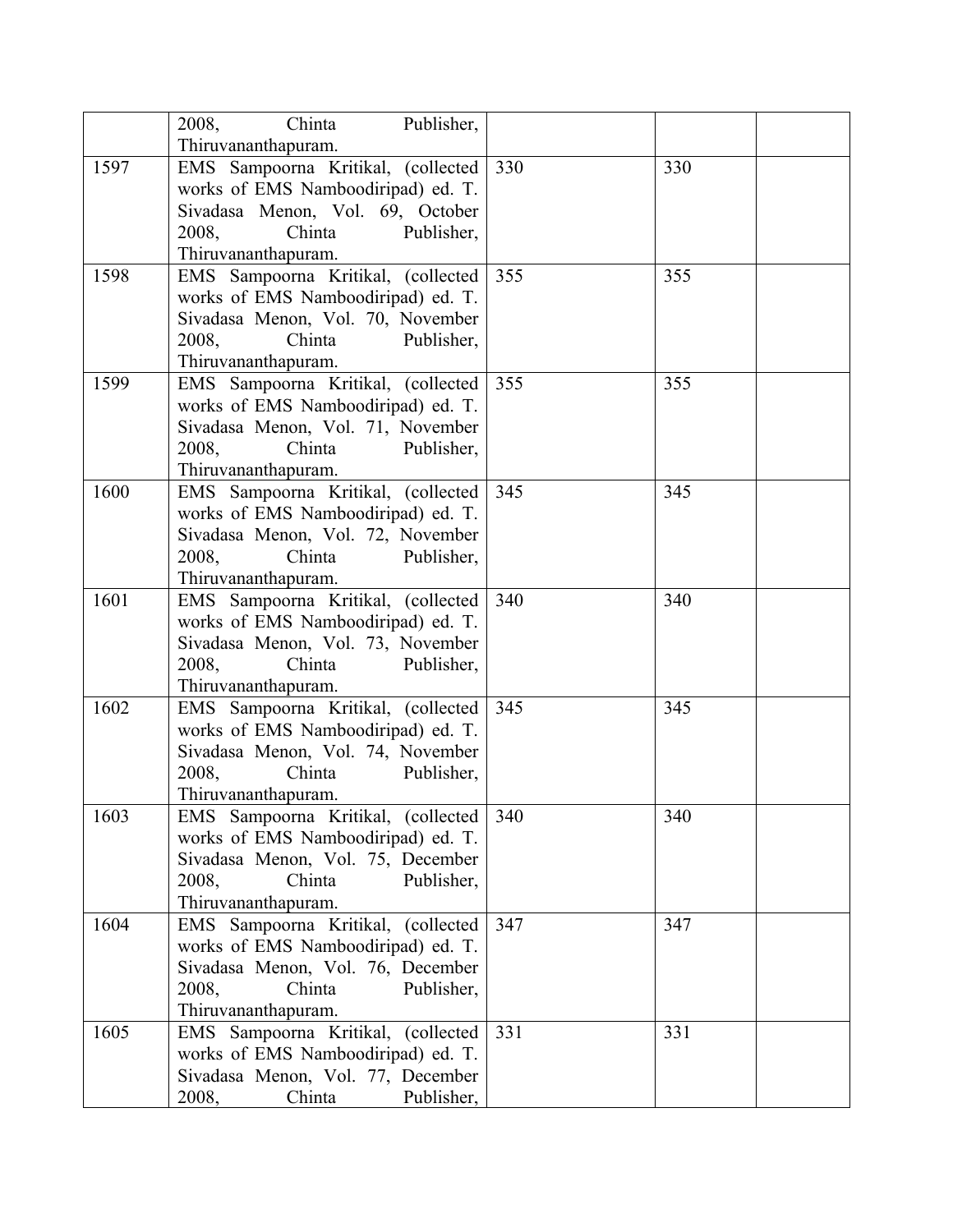|      | Thiruvananthapuram.                                       |     |     |
|------|-----------------------------------------------------------|-----|-----|
| 1606 | EMS Sampoorna Kritikal, (collected                        | 331 | 331 |
|      | works of EMS Namboodiripad) ed. T.                        |     |     |
|      | Sivadasa Menon, Vol. 78, December                         |     |     |
|      | Chinta<br>2008,<br>Publisher,                             |     |     |
|      | Thiruvananthapuram.                                       |     |     |
| 1607 | EMS Sampoorna Kritikal, (collected                        | 331 | 331 |
|      | works of EMS Namboodiripad) ed. T.                        |     |     |
|      | Sivadasa Menon, Vol. 79, December                         |     |     |
|      | 2008,<br>Chinta<br>Publisher,                             |     |     |
|      | Thiruvananthapuram.                                       |     |     |
| 1608 | EMS Sampoorna Kritikal, (collected                        | 331 | 331 |
|      | works of EMS Namboodiripad) ed. T.                        |     |     |
|      | Sivadasa Menon, Vol. 80, January                          |     |     |
|      | Chinta<br>Publisher,<br>2009,                             |     |     |
|      | Thiruvananthapuram.                                       |     |     |
| 1609 | EMS Sampoorna Kritikal, (collected                        | 347 | 347 |
|      | works of EMS Namboodiripad) ed. T.                        |     |     |
|      | Sivadasa Menon, Vol. 81, January                          |     |     |
|      | 2009,<br>Chinta<br>Publisher,                             |     |     |
|      | Thiruvananthapuram.                                       |     |     |
| 1610 | EMS Sampoorna Kritikal, (collected                        | 315 | 315 |
|      | works of EMS Namboodiripad) ed. T.                        |     |     |
|      | Sivadasa Menon, Vol. 82, January                          |     |     |
|      | Chinta<br>2009,<br>Publisher,                             |     |     |
|      | Thiruvananthapuram.                                       |     |     |
| 1611 | EMS Sampoorna Kritikal, (collected                        | 333 | 333 |
|      | works of EMS Namboodiripad) ed. T.                        |     |     |
|      | Sivadasa Menon, Vol. 83, January                          |     |     |
|      | 2009,<br>Chinta<br>Publisher,                             |     |     |
|      | Thiruvananthapuram.                                       |     |     |
| 1612 | EMS Sampoorna Kritikal, (collected                        | 337 | 337 |
|      | works of EMS Namboodiripad) ed. T.                        |     |     |
|      | Sivadasa Menon, Vol. 84, January                          |     |     |
|      | 2009,<br>Chinta<br>Publisher,                             |     |     |
|      | Thiruvananthapuram.                                       |     |     |
| 1613 | EMS Sampoorna Kritikal, (collected                        | 337 | 337 |
|      | works of EMS Namboodiripad) ed. T.                        |     |     |
|      | Sivadasa Menon, Vol. 85, January                          |     |     |
|      | Chinta<br>2009,<br>Publisher,                             |     |     |
| 1614 | Thiruvananthapuram.<br>EMS Sampoorna Kritikal, (collected | 348 | 348 |
|      | works of EMS Namboodiripad) ed. T.                        |     |     |
|      | Sivadasa Menon, Vol. 86, January                          |     |     |
|      | 2009,<br>Chinta<br>Publisher,                             |     |     |
|      | Thiruvananthapuram.                                       |     |     |
|      |                                                           |     |     |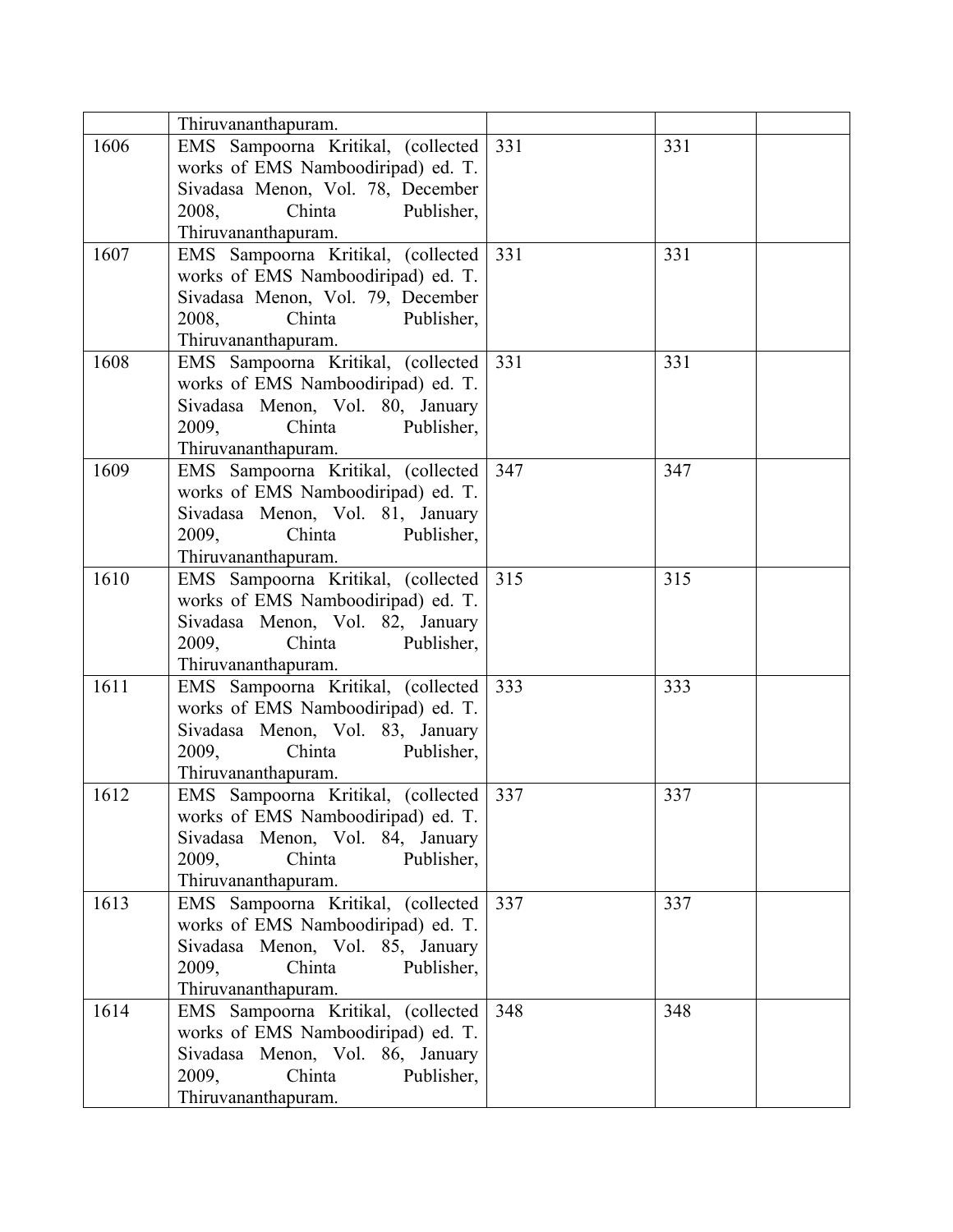| 1615 | EMS Sampoorna Kritikal, (collected<br>works of EMS Namboodiripad) ed. T.<br>Sivadasa Menon, Vol. 87, February<br>Publisher,<br>2009,<br>Chinta<br>Thiruvananthapuram. | 350 | 350 |
|------|-----------------------------------------------------------------------------------------------------------------------------------------------------------------------|-----|-----|
| 1616 | EMS Sampoorna Kritikal, (collected<br>works of EMS Namboodiripad) ed. T.<br>Sivadasa Menon, Vol. 88, February<br>Chinta<br>Publisher,<br>2009,<br>Thiruvananthapuram. | 341 | 341 |
| 1617 | EMS Sampoorna Kritikal, (collected<br>works of EMS Namboodiripad) ed. T.<br>Sivadasa Menon, Vol. 95, February<br>Publisher,<br>2009,<br>Chinta<br>Thiruvananthapuram. | 365 | 365 |
| 1618 | EMS Sampoorna Kritikal, (collected<br>works of EMS Namboodiripad) ed. T.<br>Sivadasa Menon, Vol. 95, March 2009,<br>Chinta Publisher, Thiruvananthapuram.             | 365 | 365 |
| 1619 | EMS Sampoorna Kritikal, (collected<br>works of EMS Namboodiripad) ed. T.<br>Sivadasa Menon, Vol. 97, March 2009,<br>Chinta Publisher, Thiruvananthapuram.             | 365 | 365 |
| 1620 | EMS Sampoorna Kritikal, (collected<br>works of EMS Namboodiripad) ed. T.<br>Sivadasa Menon, Vol. 98, March 2009,<br>Chinta Publisher, Thiruvananthapuram.             | 333 | 333 |
| 1621 | EMS Sampoorna Kritikal, (collected<br>works of EMS Namboodiripad) ed. T.<br>Sivadasa Menon, Vol. 99, March 2009,<br>Chinta Publisher, Thiruvananthapuram.             | 365 | 365 |
| 1622 | EMS Sampoorna Kritikal, (collected<br>works of EMS Namboodiripad) ed. T.<br>Sivadasa Menon, Vol. 100, March<br>2009,<br>Chinta<br>Publisher,<br>Thiruvananthapuram.   | 365 | 365 |
| 1623 | EMS Sampoorna Kritikal, (collected<br>works of EMS Namboodiripad) ed. T.<br>Sivadasa Menon, Vol. 89, February<br>2009,<br>Chinta<br>Publisher,<br>Thiruvananthapuram. | 333 | 333 |
| 1624 | EMS Sampoorna Kritikal, (collected<br>works of EMS Namboodiripad) ed. T.<br>Sivadasa Menon, Vol. 90, February<br>2009,<br>Chinta<br>Publisher,<br>Thiruvananthapuram. | 341 | 341 |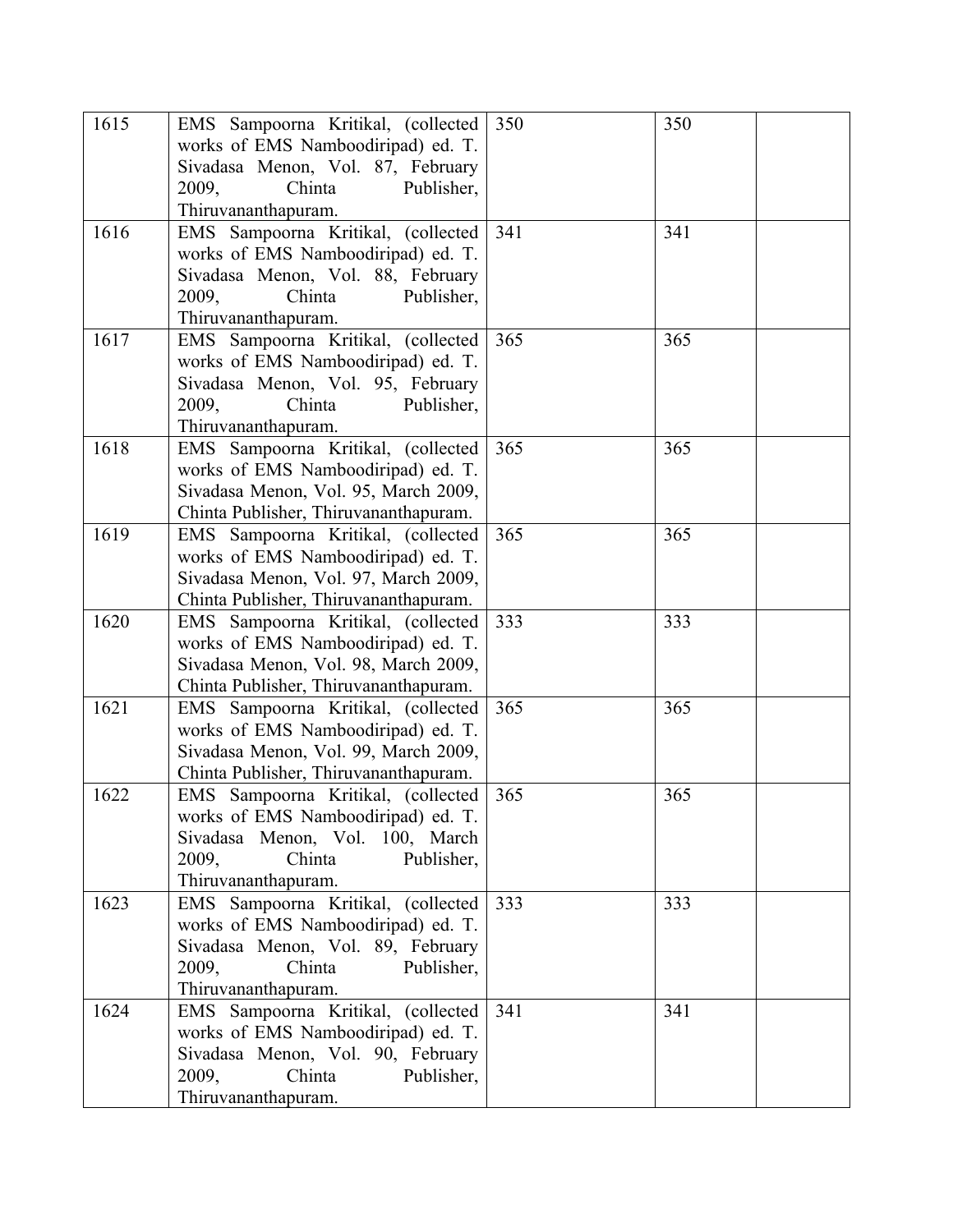| 1625 | EMS Sampoorna Kritikal, (collected<br>works of EMS Namboodiripad) ed. T.<br>Sivadasa Menon, Vol. 91, February<br>2009,<br>Chinta<br>Publisher,<br>Thiruvananthapuram.                    | 325 | 325 |  |
|------|------------------------------------------------------------------------------------------------------------------------------------------------------------------------------------------|-----|-----|--|
| 1626 | EMS Sampoorna Kritikal, (collected<br>works of EMS Namboodiripad) ed. T.<br>Sivadasa Menon, Vol. 91, February<br>2009,<br>Chinta<br>Publisher,<br>Thiruvananthapuram.                    | 333 | 333 |  |
| 1627 | EMS Sampoorna Kritikal, (collected<br>works of EMS Namboodiripad) ed. T.<br>Sivadasa Menon, Vol. 93, February<br>2009,<br>Publisher,<br>Chinta<br>Thiruvananthapuram.                    | 325 | 325 |  |
| 1628 | EMS Sampoorna Kritikal, (collected<br>works of EMS Namboodiripad) ed. T.<br>Sivadasa Menon, Vol. 94, March 2009,<br>Chinta Publisher, Thiruvananthapuram.                                | 365 | 365 |  |
| 1629 | Defend the Pro-people Left Front<br>Government in West Bengal, CPI(M)<br>Publication, September 2010.                                                                                    | 15  | 15  |  |
| 1630 | CPI(M)<br>Bhopal<br>The<br>Betrayal,<br>Publication, July 2010.                                                                                                                          | 18  | 18  |  |
| 1631 | Petrol Products Price Hike - The Truth<br>Behind the Lies, CPI(M) Publication,<br>July 2010.                                                                                             | 15  | 15  |  |
| 1632 | (N.T)                                                                                                                                                                                    |     |     |  |
| 1633 | The Other Side of Nuclear Liability by<br>Madabhushi<br>Sridhar<br>Prabir<br>and<br>Purakayastha, All India Lawyers Union,<br>Andhra<br>Pradesh<br>Committee,<br>Hyderabad, August 2010. | 56  | 56  |  |
| 1634 | In the Name of 'Honour' Let us Love<br>All<br>India<br>Live,<br>Democratic<br>and<br>Women's<br>Association<br>(AIDWA),<br>AIDWA Publication, New Delhi, July<br>2010.                   | 136 | 136 |  |
| 1635 | Class Caste Reservation & Struggle<br>Against Casteism by A.B. Bardhan,<br>People's Publishing House, New Delhi,<br>August 2010.                                                         | 144 | 144 |  |
| 1636 | Communist Party ka Ghosnapatra, Karl<br>Marx, CPI Publication                                                                                                                            | 52  | 52  |  |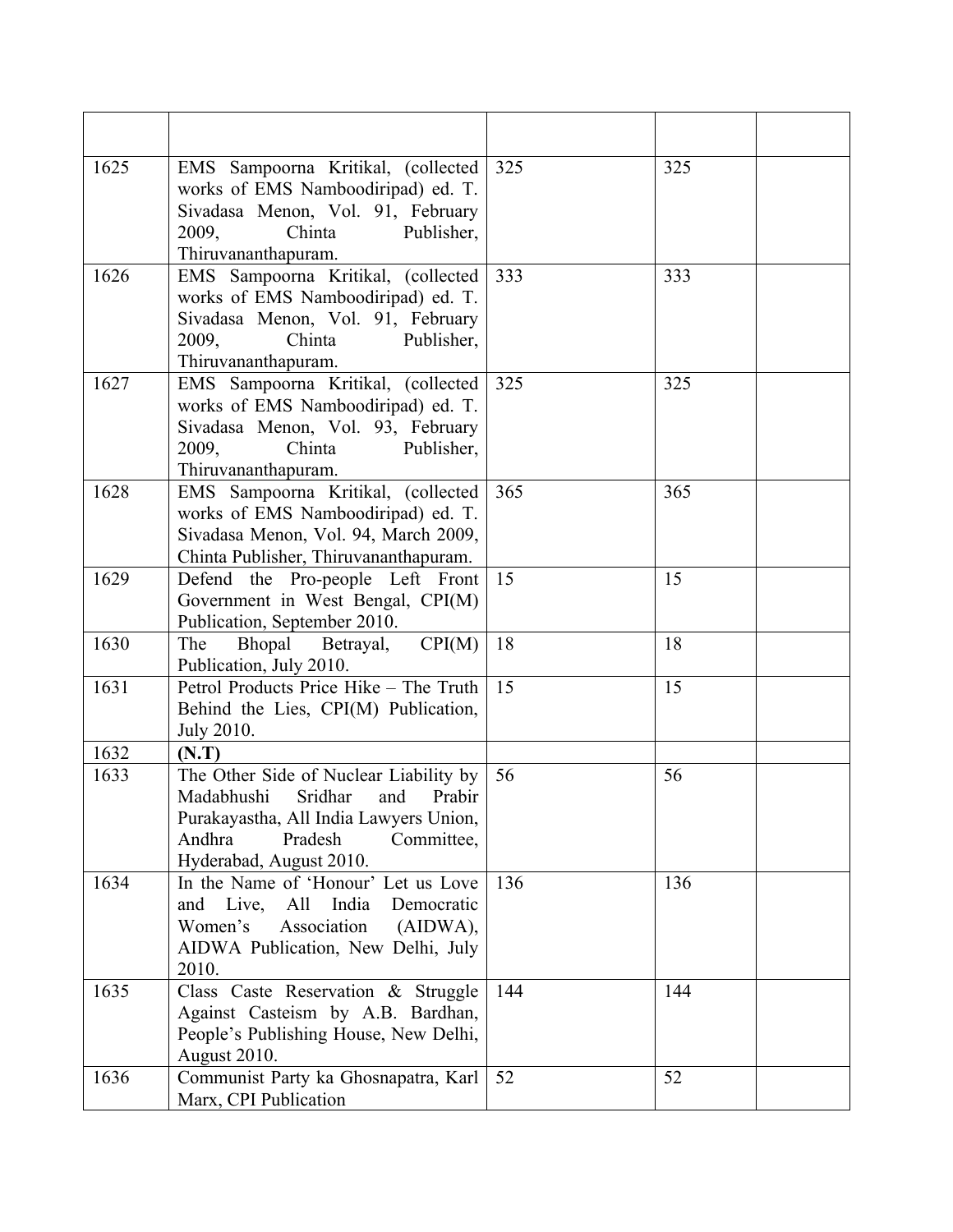| 1637 | MFIs in India, The New Money<br>Lenders, An AIDWA Publication                                                                     | 73  | 73  |
|------|-----------------------------------------------------------------------------------------------------------------------------------|-----|-----|
| 1638 | From Capitalism to Civilization –<br>Reconstructing the Socialist Perspective<br>by Samir Amin, Tulika Books, New<br>Delhi, 2010. | 197 | 197 |
| 1639 | The Crisis this Time by Leo Panitch,<br>Socialist Register 2011, Leftword<br>Books, N.Delhi                                       | 342 | 342 |
| 1640 | (N.T)                                                                                                                             |     |     |
| 1641 | (N.T)                                                                                                                             |     |     |
| 1642 | The Mahatma and the Ism, E.M.S<br>Namboodiripad, Leftword Books                                                                   | 178 | 178 |
| 1643 | Excursus in History, Essays on Some<br>Ideas of Irfan Habib, edited by Prabhat<br>Patnaik, Tulika Books.                          | 393 | 393 |
| 1644 | Marx's Capital an Introductory Reader,<br>Venkatesh Athreya & others, Leftwords<br><b>Books</b>                                   | 135 | 135 |
| 1645 | Defend the Pro- People Left Front<br>Government in West Bengal, A CPI(M)<br>Publication                                           | 15  | 15  |
| 1646 | Organisational Tasks and Rectification<br>by S. Ramachandran Pillai, A CPI(M)<br>Publication                                      | 33  | 33  |
| 1647 | The Sordid facts of public loot under<br>the UPA-2 Government, A $\text{CPI}(M)$<br>Publication                                   | 19  | 19  |
| 1648 | The Challenge of Identity Politics by<br>Prakash Karat, A CPI(M) Publication                                                      | 32  | 32  |
| 1649 | The National Movement Studies in<br>Ideology & History, Irfan Habib, Tulika<br><b>Books</b>                                       | 126 | 126 |
| 1650 | What is Marxism? Wellred Publications<br>2008.                                                                                    | 175 | 175 |
| 1651 | The Many Careers of D.D. Kosambi,<br>Critical Essays, edited by D. N. Jha,<br>Leftword Books 2011                                 | 205 | 205 |
| 1652 | The Crisis and the left edited by Leo<br>Panitch & others, Socialist Register<br>2012. Leftwords Books, N. Delhi                  | 322 | 322 |
| 1653 | Bhrastrachar ke virudh sanghersh tej<br>karo, CPI(M) Publication                                                                  | 26  | 26  |
| 1654 | The Sordid facts of public loot under<br>the UPA-2 Government, A CPI(M)<br>Publication                                            | 19  | 19  |